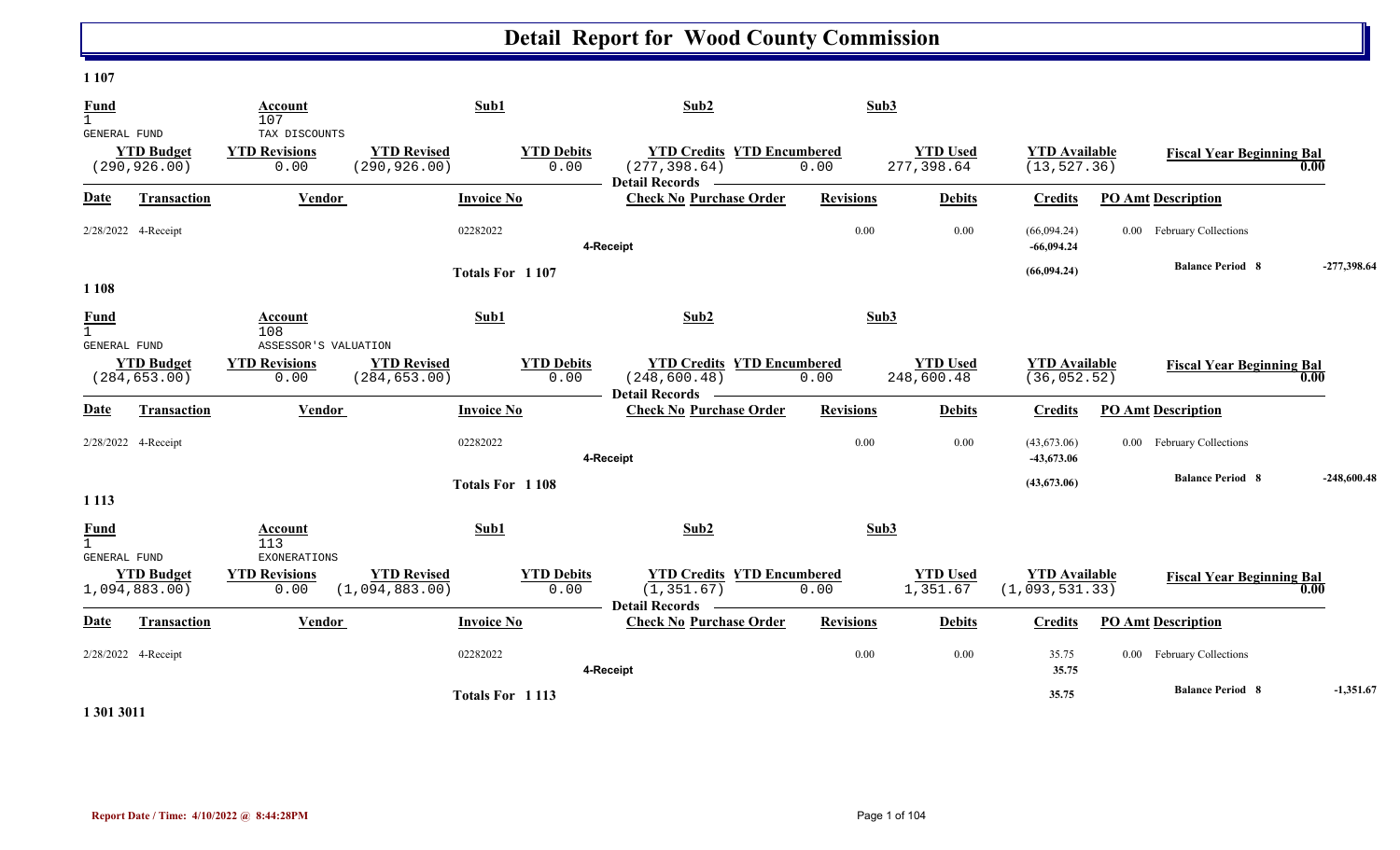| <b>Fund</b><br>$\mathbf{1}$<br><b>GENERAL FUND</b> | Account<br>301<br>TAXES - AD VALOREM               | Sub1<br>3011<br>REAL ESTATE TAXES REC.<br><b>YTD Debits</b>                                | Sub2                                                                  | Sub3<br><b>YTD Used</b>                   |                                      |                                  |              |
|----------------------------------------------------|----------------------------------------------------|--------------------------------------------------------------------------------------------|-----------------------------------------------------------------------|-------------------------------------------|--------------------------------------|----------------------------------|--------------|
| <b>YTD Budget</b><br>9,805,378.00                  | <b>YTD Revisions</b><br>0.00                       | <b>YTD Revised</b><br>9,805,378.00<br>0.00                                                 | <b>YTD Credits YTD Encumbered</b><br>7,782,660.40<br>Detail Records — | (7, 782, 660.40)<br>0.00                  | <b>YTD Available</b><br>2,022,717.60 | <b>Fiscal Year Beginning Bal</b> | 0.00         |
| <b>Date</b><br><b>Transaction</b>                  | <b>Vendor</b>                                      | <b>Invoice No</b>                                                                          | <b>Check No Purchase Order</b>                                        | <b>Revisions</b><br><b>Debits</b>         | <b>Credits</b>                       | <b>PO Amt Description</b>        |              |
| 2/28/2022 4-Receipt                                |                                                    | 02282022                                                                                   | 4-Receipt                                                             | 0.00<br>0.00                              | 1,779,257.16<br>1,779,257.16         | 0.00 February Collections        |              |
| 1 301 3012                                         |                                                    | <b>Totals For 13013011</b>                                                                 |                                                                       |                                           | 1,779,257.16                         | <b>Balance Period 8</b>          | 7,782,660.40 |
| <b>Fund</b><br>$\mathbf{1}$                        | Account<br>301                                     | Sub1<br>3012                                                                               | Sub2                                                                  | Sub3                                      |                                      |                                  |              |
| GENERAL FUND<br><b>YTD Budget</b><br>4,642,042.00  | TAXES - AD VALOREM<br><b>YTD Revisions</b><br>0.00 | PERSONAL PROPERTY TAXES<br><b>YTD Revised</b><br><b>YTD Debits</b><br>4,642,042.00<br>0.00 | <b>YTD Credits YTD Encumbered</b><br>3,656,383.10                     | <b>YTD Used</b><br>(3,656,383.10)<br>0.00 | <b>YTD</b> Available<br>985,658.90   | <b>Fiscal Year Beginning Bal</b> | 0.00         |
| Date<br>Transaction                                | Vendor                                             | <b>Invoice No</b>                                                                          | <b>Detail Records</b><br><b>Check No Purchase Order</b>               | <b>Debits</b><br><b>Revisions</b>         | <b>Credits</b>                       | <b>PO Amt Description</b>        |              |
| 2/28/2022 4-Receipt                                |                                                    | 02282022                                                                                   | 4-Receipt                                                             | 0.00<br>0.00                              | 956,758.16<br>956,758.16             | 0.00 February Collections        |              |
| 1 301 3013                                         |                                                    | <b>Totals For 13013012</b>                                                                 |                                                                       |                                           | 956,758.16                           | <b>Balance Period 8</b>          | 3,656,383.10 |
| <b>Fund</b><br>$\mathbf{1}$                        | <b>Account</b><br>301                              | Sub1<br>3013                                                                               | Sub2                                                                  | Sub3                                      |                                      |                                  |              |
| GENERAL FUND<br><b>YTD Budget</b><br>1,193,763.00  | TAXES - AD VALOREM<br><b>YTD Revisions</b><br>0.00 | PUBLIC UTILITIES TAXES<br><b>YTD Revised</b><br><b>YTD Debits</b><br>1,193,763.00<br>0.00  | <b>YTD Credits YTD Encumbered</b><br>767,021.81                       | <b>YTD Used</b><br>(767, 021.81)<br>0.00  | <b>YTD</b> Available<br>426,741.19   | <b>Fiscal Year Beginning Bal</b> | 0.00         |
| <u>Date</u><br><b>Transaction</b>                  | <b>Vendor</b>                                      | <b>Invoice No</b>                                                                          | <b>Detail Records</b><br><b>Check No Purchase Order</b>               | <b>Revisions</b><br><b>Debits</b>         | <b>Credits</b>                       | <b>PO Amt Description</b>        |              |
| 2/28/2022 4-Receipt                                |                                                    | 02282022                                                                                   | 4-Receipt                                                             | 0.00<br>0.00                              | 165,858.24<br>165,858.24             | 0.00 February Collections        |              |
| 1 301 3015                                         |                                                    | <b>Totals For 13013013</b>                                                                 |                                                                       |                                           | 165,858.24                           | <b>Balance Period 8</b>          | 767,021.81   |
| <b>Fund</b><br>$\overline{1}$                      | <b>Account</b><br>301                              | Sub1<br>3015                                                                               | Sub2                                                                  | Sub3                                      |                                      |                                  |              |
| GENERAL FUND<br><b>YTD Budget</b><br>345,000.00    | TAXES - AD VALOREM<br><b>YTD Revisions</b><br>0.00 | TAXES<br>- PRIOR YEARS<br><b>YTD Revised</b><br><b>YTD Debits</b><br>345,000.00<br>0.00    | <b>YTD Credits YTD Encumbered</b><br>324,857.68                       | <b>YTD Used</b><br>(324, 857.68)<br>0.00  | <b>YTD</b> Available<br>20,142.32    | <b>Fiscal Year Beginning Bal</b> | 0.00         |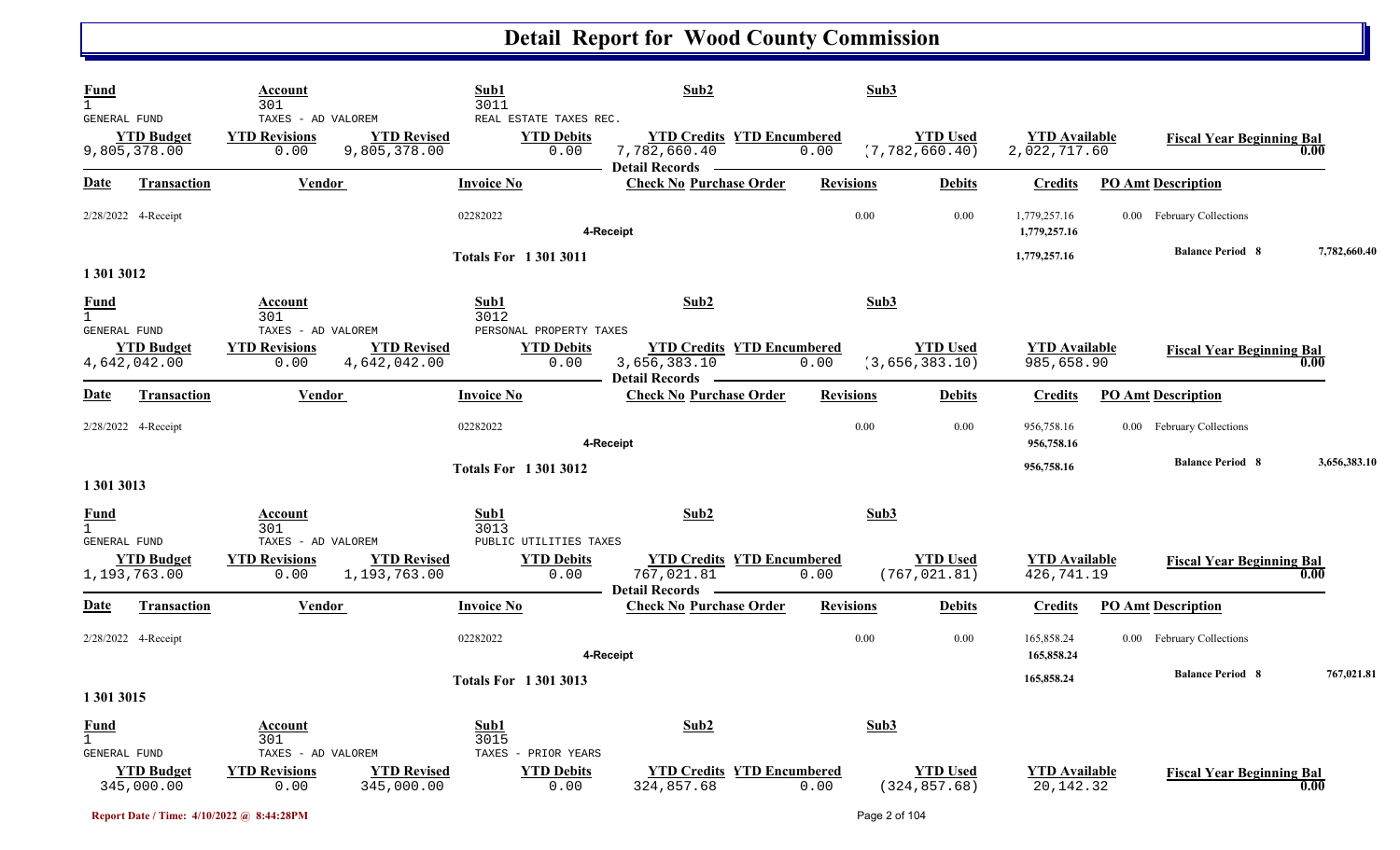|                             |                                 |                                                          |                                  |                                                 | <b>Detail Records</b>                                                    |                  |                                  |                                     |                                  |            |
|-----------------------------|---------------------------------|----------------------------------------------------------|----------------------------------|-------------------------------------------------|--------------------------------------------------------------------------|------------------|----------------------------------|-------------------------------------|----------------------------------|------------|
| Date                        | <b>Transaction</b>              | Vendor                                                   | <b>Invoice No</b>                |                                                 | <b>Check No Purchase Order</b>                                           | <b>Revisions</b> | <b>Debits</b>                    | <b>Credits</b>                      | <b>PO Amt Description</b>        |            |
|                             | 2/28/2022 4-Receipt             |                                                          | 02282022                         |                                                 | 4-Receipt                                                                | 0.00             | 0.00                             | 1,594.22<br>1,594.22                | 0.00 February Collections        |            |
|                             |                                 |                                                          |                                  | <b>Totals For 13013015</b>                      |                                                                          |                  |                                  | 1,594.22                            | <b>Balance Period 8</b>          | 324,857.68 |
| 1 301 3016                  |                                 |                                                          |                                  |                                                 |                                                                          |                  |                                  |                                     |                                  |            |
| <b>Fund</b><br>$\mathbf{1}$ |                                 | Account<br>301                                           | Sub1<br>3016                     |                                                 | Sub2                                                                     | Sub3             |                                  |                                     |                                  |            |
| GENERAL FUND                | <b>YTD Budget</b><br>500,000.00 | TAXES - AD VALOREM<br><b>YTD Revisions</b><br>0.00       | <b>YTD Revised</b><br>500,000.00 | SUPPLEMENTAL TAXES<br><b>YTD Debits</b><br>0.00 | <b>YTD Credits YTD Encumbered</b><br>376,034.10<br><b>Detail Records</b> | 0.00             | <b>YTD Used</b><br>(376, 034.10) | <b>YTD Available</b><br>123,965.90  | <b>Fiscal Year Beginning Bal</b> | 0.00       |
| Date                        | <b>Transaction</b>              | Vendor                                                   | <b>Invoice No</b>                |                                                 | <b>Check No Purchase Order</b>                                           | <b>Revisions</b> | <b>Debits</b>                    | <b>Credits</b>                      | <b>PO Amt Description</b>        |            |
|                             | 2/28/2022 4-Receipt             |                                                          | 02282022                         |                                                 | 4-Receipt                                                                | 0.00             | 0.00                             | 48,859.72<br>48,859.72              | 0.00 February Collections        |            |
| 1 301-12                    |                                 |                                                          |                                  | <b>Totals For 13013016</b>                      |                                                                          |                  |                                  | 48,859.72                           | <b>Balance Period 8</b>          | 376,034.10 |
| <b>Fund</b><br>$\mathbf{1}$ |                                 | Account<br>$301 - 12$                                    | Sub1                             |                                                 | Sub2                                                                     | Sub3             |                                  |                                     |                                  |            |
| GENERAL FUND                | <b>YTD Budget</b><br>0.00       | TAX LOSS RESTORATION<br><b>YTD Revisions</b><br>0.00     | <b>YTD Revised</b><br>0.00       | <b>YTD Debits</b><br>0.00                       | <b>YTD Credits YTD Encumbered</b><br>7,746.47<br><b>Detail Records</b>   | 0.00             | <b>YTD Used</b><br>(7, 746.47)   | <b>YTD Available</b><br>(7, 746.47) | <b>Fiscal Year Beginning Bal</b> | 0.00       |
| Date                        | <b>Transaction</b>              | Vendor                                                   | <b>Invoice No</b>                |                                                 | <b>Check No Purchase Order</b>                                           | <b>Revisions</b> | <b>Debits</b>                    | <b>Credits</b>                      | <b>PO Amt Description</b>        |            |
|                             | 2/15/2022 4-Receipt             |                                                          | 21-2272452                       |                                                 | 4-Receipt                                                                | 0.00             | 0.00                             | 7,746.47<br>7,746.47                | 0.00 STATE OF WV                 |            |
| 1 3 0 2                     |                                 |                                                          |                                  | <b>Totals For 1301-12</b>                       |                                                                          |                  |                                  | 7,746.47                            | <b>Balance Period 8</b>          | 7,746.47   |
| <b>Fund</b><br>$\mathbf{1}$ |                                 | <u>Account</u><br>302                                    | Sub1                             |                                                 | Sub2                                                                     | Sub3             |                                  |                                     |                                  |            |
| <b>GENERAL FUND</b>         | <b>YTD Budget</b><br>300,000.00 | TAX PENALTIES & INTEREST<br><b>YTD Revisions</b><br>0.00 | <b>YTD Revised</b><br>300,000.00 | <b>YTD Debits</b><br>0.00                       | <b>YTD Credits YTD Encumbered</b><br>222,862.60<br><b>Detail Records</b> | 0.00             | <b>YTD Used</b><br>(222, 862.60) | <b>YTD Available</b><br>77,137.40   | <b>Fiscal Year Beginning Bal</b> | 0.00       |
| Date                        | <b>Transaction</b>              | <b>Vendor</b>                                            | <b>Invoice No</b>                |                                                 | <b>Check No Purchase Order</b>                                           | <b>Revisions</b> | <b>Debits</b>                    | <b>Credits</b>                      | <b>PO Amt Description</b>        |            |
|                             | 2/28/2022 4-Receipt             |                                                          | 02282022                         |                                                 | 4-Receipt                                                                | 0.00             | 0.00                             | 12,365.07<br>12,365.07              | 0.00 February Collections        |            |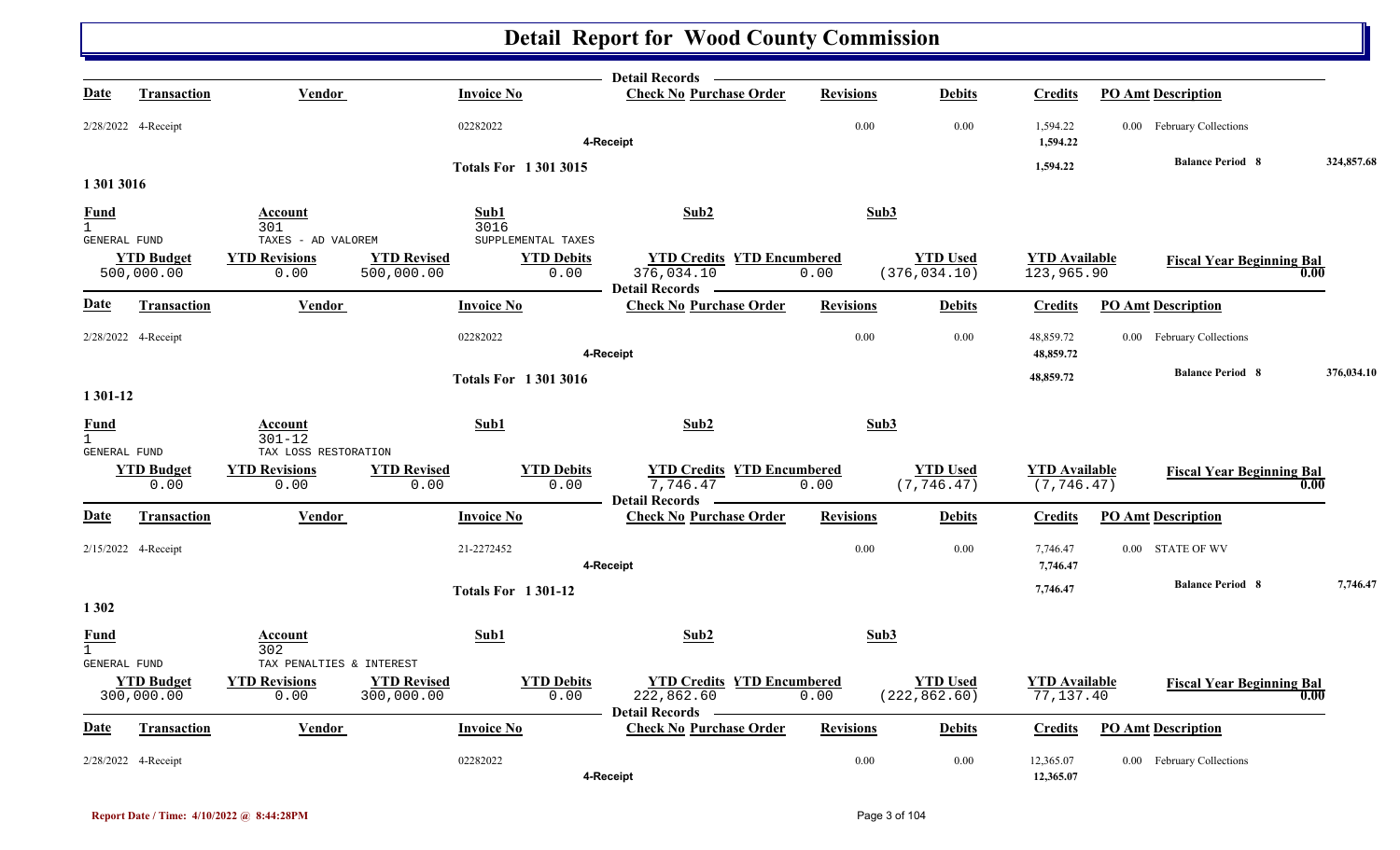|                                     |                                            |                              | Totals For 1302          |                   |                                                         |                                   |                  |                 | 12,365.07            |                      | <b>Balance Period 8</b>                                                | 222,862.60 |
|-------------------------------------|--------------------------------------------|------------------------------|--------------------------|-------------------|---------------------------------------------------------|-----------------------------------|------------------|-----------------|----------------------|----------------------|------------------------------------------------------------------------|------------|
| 1 3 0 4                             |                                            |                              |                          |                   |                                                         |                                   |                  |                 |                      |                      |                                                                        |            |
| <b>Fund</b>                         |                                            | Account                      | Sub1                     |                   | Sub2                                                    |                                   | Sub3             |                 |                      |                      |                                                                        |            |
| GENERAL FUND                        |                                            | 304<br>PROPERTY TRANSFER TAX |                          |                   |                                                         |                                   |                  |                 |                      |                      |                                                                        |            |
|                                     | <b>YTD Budget</b>                          | <b>YTD Revisions</b>         | <b>YTD Revised</b>       | <b>YTD Debits</b> |                                                         | <b>YTD Credits YTD Encumbered</b> |                  | <b>YTD Used</b> | <b>YTD</b> Available |                      | <b>Fiscal Year Beginning Bal</b>                                       |            |
|                                     | 750,000.00                                 | 0.00                         | 750,000.00               | 0.00              | 848,760.66<br><b>Detail Records</b>                     | 0.00                              |                  | (848, 760.66)   | (98, 760.66)         |                      |                                                                        | 0.00       |
| Date                                | <b>Transaction</b>                         | <b>Vendor</b>                | <b>Invoice No</b>        |                   | <b>Check No Purchase Order</b>                          |                                   | <b>Revisions</b> | <b>Debits</b>   | <b>Credits</b>       |                      | <b>PO Amt Description</b>                                              |            |
| 2/9/2022                            | 4-Receipt                                  |                              | 21-2272320               |                   |                                                         |                                   | 0.00             | 0.00            | 114,565.44           | $0.00\,$             | WOOD COUNTY CLERK - JAN 2022                                           |            |
|                                     |                                            |                              |                          |                   | 4-Receipt                                               |                                   |                  |                 | 114,565.44           |                      |                                                                        |            |
|                                     |                                            |                              | Totals For 1304          |                   |                                                         |                                   |                  |                 | 114,565.44           |                      | <b>Balance Period 8</b>                                                | 848,760.66 |
| 1309                                |                                            |                              |                          |                   |                                                         |                                   |                  |                 |                      |                      |                                                                        |            |
| <b>Fund</b>                         |                                            | Account                      | Sub1                     |                   | Sub2                                                    |                                   | Sub3             |                 |                      |                      |                                                                        |            |
| $\mathbf{1}$<br><b>GENERAL FUND</b> |                                            | 309<br>HOTEL OCCUPANCY TAX   |                          |                   |                                                         |                                   |                  |                 |                      |                      |                                                                        |            |
|                                     | <b>YTD Budget</b>                          | <b>YTD Revisions</b>         | <b>YTD Revised</b>       | <b>YTD Debits</b> |                                                         | <b>YTD Credits YTD Encumbered</b> |                  | <b>YTD Used</b> | <b>YTD Available</b> |                      | <b>Fiscal Year Beginning Bal</b>                                       |            |
|                                     | 351,256.00                                 | 0.00                         | 351,256.00               | 0.00              | 330,785.62                                              | 0.00                              |                  | (330, 785.62)   | 20,470.38            |                      |                                                                        | 0.00       |
| <b>Date</b>                         | Transaction                                | <b>Vendor</b>                | <b>Invoice No</b>        |                   | <b>Detail Records</b><br><b>Check No Purchase Order</b> |                                   | <b>Revisions</b> | <b>Debits</b>   | <b>Credits</b>       |                      | <b>PO Amt Description</b>                                              |            |
|                                     |                                            |                              |                          |                   |                                                         |                                   |                  |                 |                      |                      |                                                                        |            |
|                                     | 2/14/2022 4-Receipt                        |                              | 21-2272420               |                   |                                                         |                                   | 0.00             | 0.00            | 5,010.87             | $0.00\,$             | PARKERSBURG LODGING LLC - JAN 2022                                     |            |
|                                     | 2/14/2022 4-Receipt                        |                              | 21-2272421               |                   |                                                         |                                   | 0.00             | 0.00            | 1,820.91             | $0.00\,$             | SHREE SWAMINARYAN LLC QUALITY INN                                      |            |
|                                     | 2/14/2022 4-Receipt                        |                              | 21-2272422               |                   |                                                         |                                   | $0.00\,$         | 0.00            | 948.15               | $0.00\,$             | <b>MOTEL 6 - JAN 2022</b>                                              |            |
|                                     | 2/15/2022 4-Receipt                        |                              | 21-2272442               |                   |                                                         |                                   | 0.00             | 0.00            | 1,991.35             | $0.00\,$             | PSR HOSPITALITY LLC - MICROTEL INN - J                                 |            |
|                                     | 2/15/2022 4-Receipt                        |                              | 21-2272454<br>21-2272493 |                   |                                                         |                                   | 0.00             | 0.00            | 822.84<br>6,002.28   | 0.00                 | RODEWAY INN & SUITES - JAN 2022<br>HOLIDAY INN EXPRESS & SUITES MIN WE |            |
|                                     | 2/17/2022 4-Receipt                        |                              | 21-2272518               |                   |                                                         |                                   | $0.00\,$<br>0.00 | 0.00            | 1,358.64             | $0.00\,$<br>$0.00\,$ | TRAVELODGE PARKERSBURG                                                 |            |
|                                     | 2/18/2022 4-Receipt<br>2/18/2022 4-Receipt |                              | 21-2272519               |                   |                                                         |                                   | 0.00             | 0.00<br>0.00    | 30.00                | 0.00                 | <b>AVALARA CLIENT TRUST</b>                                            |            |
|                                     | 2/23/2022 4-Receipt                        |                              | 21-2272552               |                   |                                                         |                                   | $0.00\,$         | 0.00            | 1,647.70             | $0.00\,$             | KC HOTEL DBA RED ROOF INN                                              |            |
|                                     | 2/23/2022 4-Receipt                        |                              | 21-2272553               |                   |                                                         |                                   | $0.00\,$         | 0.00            | 2,709.70             | $0.00\,$             | GATEWAY HOSPITALITY PARKERSBURG (                                      |            |
|                                     | 2/23/2022 4-Receipt                        |                              | 21-2272554               |                   |                                                         |                                   | 0.00             | 0.00            | 2,572.09             | $0.00\,$             | GATEWAY HOSPITALITY MWH LLC                                            |            |
|                                     | 2/25/2022 4-Receipt                        |                              | 21-2272635               |                   |                                                         |                                   | $0.00\,$         | 0.00            | 257.18               | $0.00\,$             | ALALARA MYLODGE TAX - AIRBNB JAN 2                                     |            |
|                                     |                                            |                              |                          |                   | 4-Receipt                                               |                                   |                  |                 | 25,171.71            |                      |                                                                        |            |
|                                     |                                            |                              |                          |                   |                                                         |                                   |                  |                 | 25,171.71            |                      | <b>Balance Period 8</b>                                                | 330,785.62 |
| 1318                                |                                            |                              | Totals For 1309          |                   |                                                         |                                   |                  |                 |                      |                      |                                                                        |            |
|                                     |                                            |                              |                          |                   |                                                         |                                   |                  |                 |                      |                      |                                                                        |            |
| <b>Fund</b><br>$\mathbf{1}$         |                                            | <b>Account</b><br>318        | Sub1                     |                   | Sub2                                                    |                                   | Sub3             |                 |                      |                      |                                                                        |            |
| GENERAL FUND                        |                                            | BUILDING PERMITS             |                          |                   |                                                         |                                   |                  |                 |                      |                      |                                                                        |            |
|                                     | <b>YTD Budget</b>                          | <b>YTD Revisions</b>         | <b>YTD Revised</b>       | <b>YTD Debits</b> |                                                         | <b>YTD Credits YTD Encumbered</b> |                  | <b>YTD</b> Used | <b>YTD Available</b> |                      | <b>Fiscal Year Beginning Bal</b>                                       |            |
|                                     | 48,000.00                                  | 0.00                         | 48,000.00                | 0.00              | 29,801.50                                               | 0.00                              |                  | (29, 801.50)    | 18,198.50            |                      |                                                                        | 0.00       |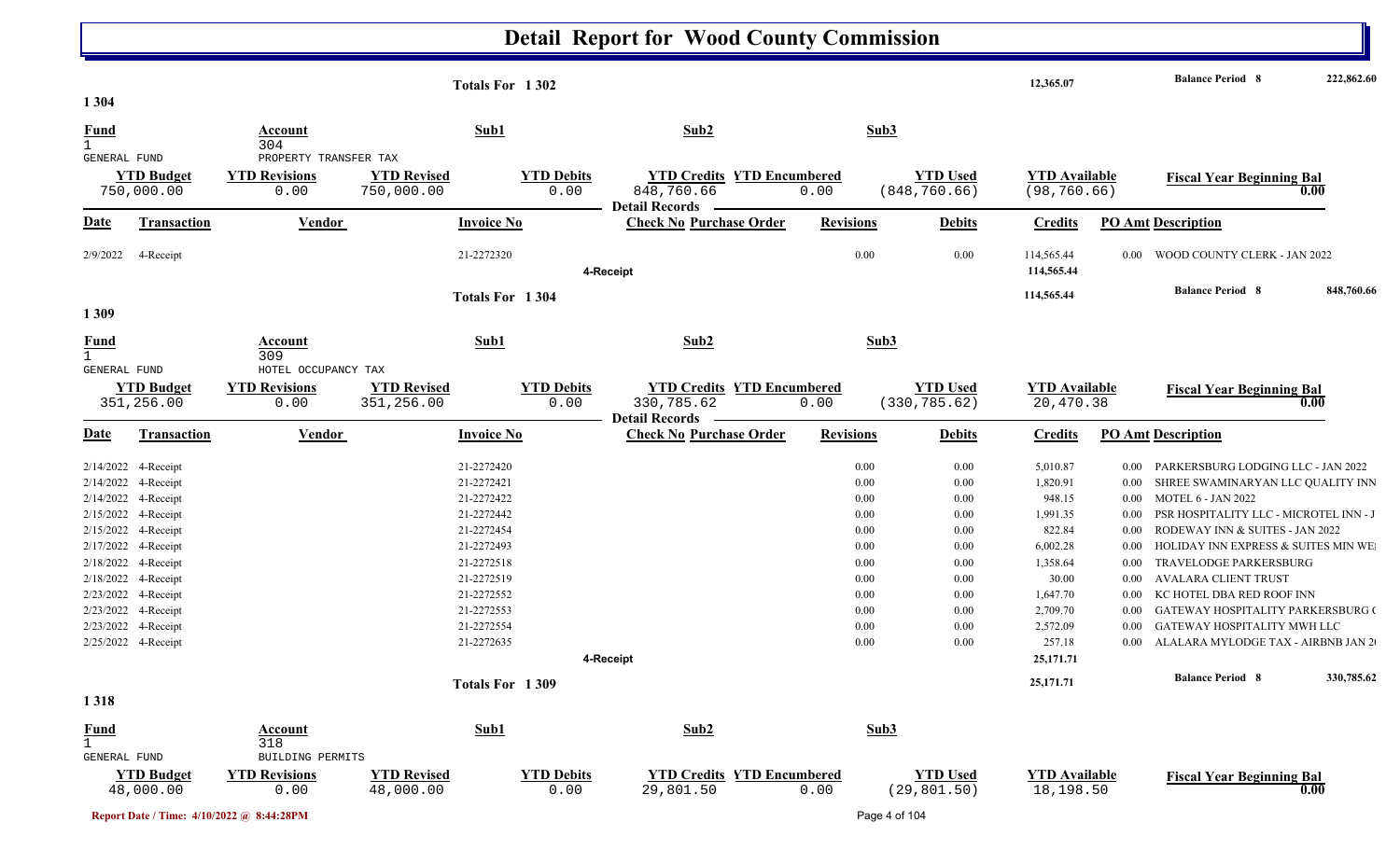|                             |                             |                              |                                                   | <b>Detail Records</b>                                   |                  |                             |                                 |          |                                          |           |
|-----------------------------|-----------------------------|------------------------------|---------------------------------------------------|---------------------------------------------------------|------------------|-----------------------------|---------------------------------|----------|------------------------------------------|-----------|
| <b>Date</b>                 | <b>Transaction</b>          | Vendor                       | <b>Invoice No</b>                                 | <b>Check No Purchase Order</b>                          | <b>Revisions</b> | <b>Debits</b>               | <b>Credits</b>                  |          | <b>PO Amt Description</b>                |           |
| 2/4/2022                    | 4-Receipt                   |                              | 21-2272255                                        |                                                         | 0.00             | 0.00                        | 408.75                          |          | 0.00 W5781                               |           |
| 2/4/2022                    | 4-Receipt                   |                              | 21-2272256                                        |                                                         | 0.00             | 0.00                        | 41.25                           | $0.00\,$ | W5782                                    |           |
| 2/4/2022                    | 4-Receipt                   |                              | 21-2272257                                        |                                                         | 0.00             | 0.00                        | 41.25                           | $0.00\,$ | W5783                                    |           |
| 2/7/2022                    | 4-Receipt                   |                              | 21-2272274                                        |                                                         | 0.00             | 0.00                        | 78.75                           | $0.00\,$ | VARGUS - W5785                           |           |
| 2/7/2022                    | 4-Receipt                   |                              | 21-2272275                                        |                                                         | 0.00             | 0.00                        | 85.00                           | $0.00\,$ | MCCOMAS - W5786                          |           |
| 2/8/2022                    | 4-Receipt                   |                              | 21-2272307                                        |                                                         | 0.00             | 0.00                        | 197.50                          | 0.00     | W5787                                    |           |
| 2/8/2022                    | 4-Receipt                   |                              | 21-2272308                                        |                                                         | 0.00             | 0.00                        | 53.75                           | 0.00     | W5784                                    |           |
| 2/9/2022                    | 4-Receipt                   |                              | 21-2272327                                        |                                                         | 0.00             | 0.00                        | 28.75                           | $0.00\,$ | WOOD CO COMMISSION - W5788               |           |
| 2/10/2022                   | 4-Receipt                   |                              | 21-2272359                                        |                                                         | 0.00             | 0.00                        | 510.00                          | 0.00     | WOOD CO COMMISSION - W5789               |           |
| 2/14/2022                   | 4-Receipt                   |                              | 21-2272410                                        |                                                         | 0.00             | 0.00                        | 166.25                          | $0.00\,$ | WOOD CO COMMISSION - W5792               |           |
|                             | 2/14/2022 4-Receipt         |                              | 21-2272411                                        |                                                         | 0.00             | 0.00                        | 53.75                           | $0.00\,$ | WOOD CO COMMISSION - W5793               |           |
| 2/15/2022                   | 4-Receipt                   |                              | 21-2272433                                        |                                                         | 0.00             | 0.00                        | 103.75                          | 0.00     | WOOD CO COMMISSION - W5797               |           |
|                             | 2/15/2022 4-Receipt         |                              | 21-2272435                                        |                                                         | 0.00             | 0.00                        | 22.50                           | 0.00     | WOOD CO COMMISSION - W5796               |           |
|                             | 2/15/2022 4-Receipt         |                              | 21-2272438                                        |                                                         | 0.00             | 0.00                        | 53.75                           | 0.00     | WOOD CO COMMISSION - W5794               |           |
|                             | 2/15/2022 4-Receipt         |                              | 21-2272440                                        |                                                         | 0.00             | 0.00                        | 35.00                           | 0.00     | WOOD CO COMMISSION - W5795               |           |
|                             | 2/15/2022 4-Receipt         |                              | 21-2272441                                        |                                                         | 0.00             | 0.00                        | 55.00                           | 0.00     | WOOD CO COMMISSION - W5798               |           |
|                             | 2/16/2022 4-Receipt         |                              | 21-2272470                                        |                                                         | 0.00             | 0.00                        | 53.75                           | $0.00\,$ | <b>AMERICAN TOWER - W5790</b>            |           |
|                             | 2/16/2022 4-Receipt         |                              | 21-2272471                                        |                                                         | 0.00             | 0.00                        | 53.75                           | 0.00     | <b>AMERICAN TOWER - W5791</b>            |           |
|                             | 2/17/2022 4-Receipt         |                              | 21-2272492                                        |                                                         | 0.00             | 0.00                        | 10.00                           | 0.00     | <b>EMPIRE BUILDERS - W5799</b>           |           |
|                             | 2/18/2022 4-Receipt         |                              | 21-2272517                                        |                                                         | 0.00             | 0.00                        | 11.25                           | 0.00     | RICHARD DELLINGER                        |           |
|                             | 2/24/2022 4-Receipt         |                              | 21-2272620                                        |                                                         | 0.00             | 0.00                        | 22.50                           | 0.00     | PAR MAR OIL CO - W5801                   |           |
|                             | 2/25/2022 4-Receipt         |                              | 21-2272633                                        |                                                         | 0.00             | 0.00                        | 162.50                          | 0.00     | CHRIS SPRINGG W5803                      |           |
|                             | 2/25/2022 4-Receipt         |                              | 21-2272634                                        |                                                         | 0.00             | 0.00                        | 20.25                           | 0.00     | RANDALL HART W5802                       |           |
|                             | 2/28/2022 4-Receipt         |                              | 21-2272662                                        |                                                         | 0.00             | 0.00                        | 15.00                           | 0.00     | DAVID RAWSON W5807                       |           |
|                             | 2/28/2022 4-Receipt         |                              | 21-2272663                                        |                                                         | 0.00             | 0.00                        | 35.00                           | $0.00\,$ | <b>CROWN CASTLE</b>                      |           |
|                             |                             |                              |                                                   | 4-Receipt                                               |                  |                             | 2,319.00                        |          |                                          |           |
|                             |                             |                              | Totals For 1318                                   |                                                         |                  |                             | 2,319.00                        |          | <b>Balance Period 8</b>                  | 29,801.50 |
| 1319                        |                             |                              |                                                   |                                                         |                  |                             |                                 |          |                                          |           |
| <b>Fund</b><br>$\mathbf{1}$ |                             | Account<br>319               | Sub1                                              | Sub2                                                    | Sub3             |                             |                                 |          |                                          |           |
| GENERAL FUND                |                             | MISC. PERMITS                |                                                   |                                                         |                  |                             |                                 |          |                                          |           |
|                             | <b>YTD Budget</b><br>800.00 | <b>YTD Revisions</b><br>0.00 | <b>YTD Revised</b><br><b>YTD Debits</b><br>800.00 | <b>YTD Credits YTD Encumbered</b><br>0.00<br>888.10     | 0.00             | <b>YTD Used</b><br>(888.10) | <b>YTD Available</b><br>(88.10) |          | <b>Fiscal Year Beginning Bal</b><br>0.00 |           |
| <b>Date</b>                 | Transaction                 | <u>Vendor</u>                | <b>Invoice No</b>                                 | <b>Detail Records</b><br><b>Check No Purchase Order</b> | <b>Revisions</b> | <b>Debits</b>               | <b>Credits</b>                  |          | <b>PO Amt Description</b>                |           |
| 2/3/2022                    | 4-Receipt                   |                              | 21-2272231                                        |                                                         | 0.00             | 0.00                        | 12.00                           | 0.00     | ASSESSOR - JAN 2022                      |           |
|                             | 2/11/2022 4-Receipt         |                              | 21-2272378                                        |                                                         | 0.00             | 0.00                        | 25.00                           |          | 0.00 FEB 2022                            |           |
|                             |                             |                              |                                                   | 4-Receipt                                               |                  |                             | 37.00                           |          |                                          |           |
|                             |                             |                              |                                                   |                                                         |                  |                             |                                 |          |                                          |           |
|                             |                             |                              | Totals For 1319                                   |                                                         |                  |                             | 37.00                           |          | <b>Balance Period 8</b>                  | 888.10    |

#### **1 322 1344**

**Report Date / Time: 4/10/2022 @ 8:44:28PM** Page 5 of 104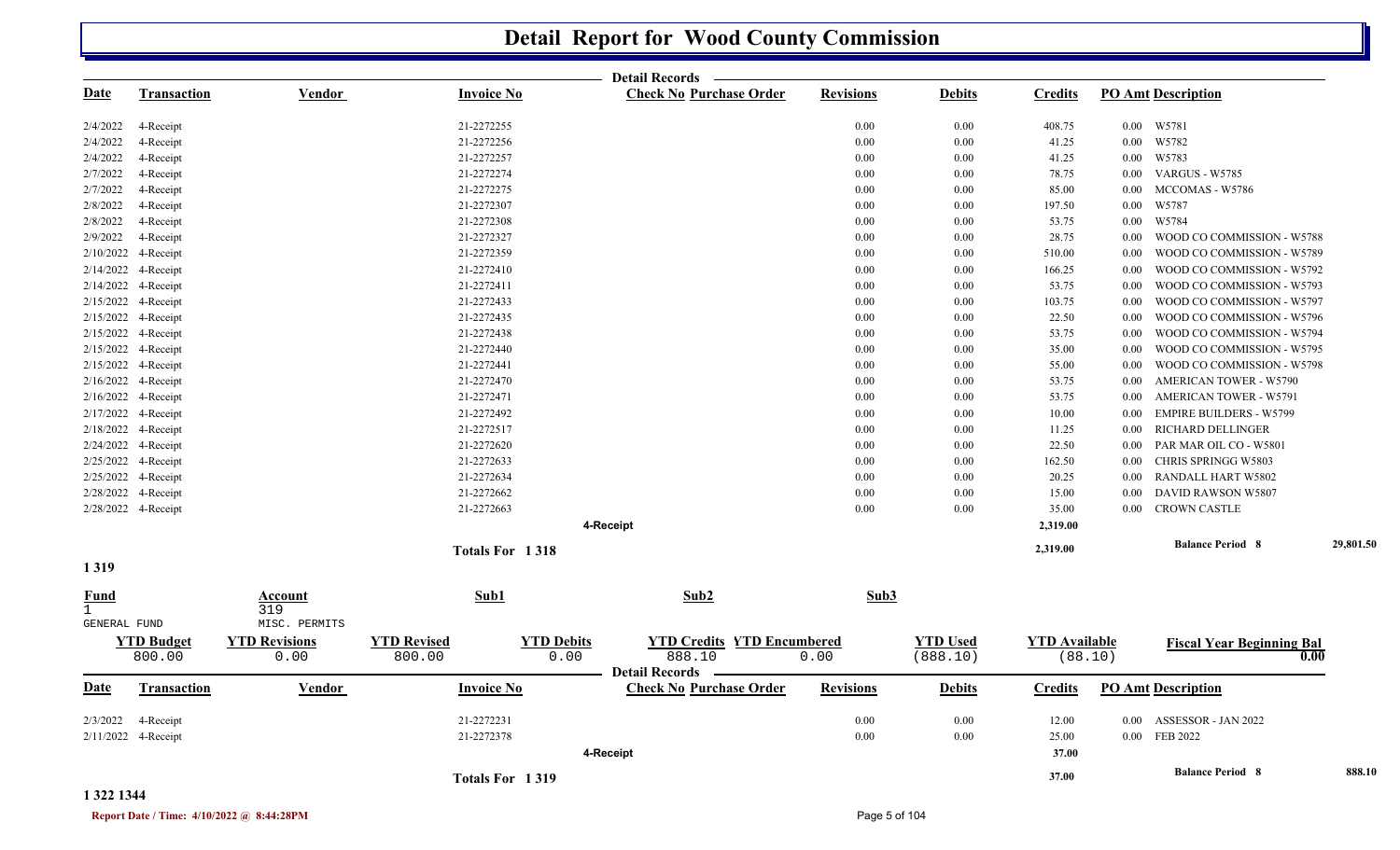| Fund<br>$\mathbf{1}$<br>GENERAL FUND                      |                                                               | Account<br>322<br>FEDERAL GRANTS              |                                | Sub1<br>1344<br>LEPC-HMEP                                          | Sub2                                                                      | Sub3                                 |                                      |                                      |                                                                                                                                                           |           |
|-----------------------------------------------------------|---------------------------------------------------------------|-----------------------------------------------|--------------------------------|--------------------------------------------------------------------|---------------------------------------------------------------------------|--------------------------------------|--------------------------------------|--------------------------------------|-----------------------------------------------------------------------------------------------------------------------------------------------------------|-----------|
|                                                           | <b>YTD Budget</b><br>0.00                                     | <b>YTD Revisions</b><br>0.00                  | <b>YTD Revised</b><br>0.00     | <b>YTD Debits</b><br>0.00                                          | <b>YTD Credits YTD Encumbered</b><br>10,950.50<br>Detail Records -        | 0.00                                 | <b>YTD Used</b><br>(10, 950.50)      | <b>YTD Available</b><br>(10, 950.50) | <b>Fiscal Year Beginning Bal</b><br>0.00                                                                                                                  |           |
| Date                                                      | <b>Transaction</b>                                            | Vendor                                        |                                | <b>Invoice No</b>                                                  | <b>Check No Purchase Order</b>                                            | <b>Revisions</b>                     | <b>Debits</b>                        | <b>Credits</b>                       | <b>PO Amt Description</b>                                                                                                                                 |           |
|                                                           | 2/23/2022 4-Receipt                                           |                                               |                                | 21-2272557                                                         | 4-Receipt                                                                 | 0.00                                 | 0.00                                 | 10,950.50<br>10.950.50               | 0.00 STATE OF WV                                                                                                                                          |           |
| 1 324 1273                                                |                                                               |                                               |                                | <b>Totals For 13221344</b>                                         |                                                                           |                                      |                                      | 10,950.50                            | <b>Balance Period 8</b>                                                                                                                                   | 10,950.50 |
| <u>Fund</u><br>$\mathbf{1}$<br><b>GENERAL FUND</b>        |                                                               | Account<br>324<br>OTHER GRANTS                |                                | Sub1<br>1273<br>PROJECT LIFESAVER                                  | Sub2                                                                      | Sub3                                 |                                      |                                      |                                                                                                                                                           |           |
|                                                           | <b>YTD Budget</b><br>0.00                                     | <b>YTD Revisions</b><br>0.00                  | <b>YTD Revised</b><br>0.00     | <b>YTD Debits</b><br>0.00                                          | <b>YTD Credits YTD Encumbered</b><br>450.00<br><b>Detail Records</b>      | 0.00                                 | <b>YTD Used</b><br>(450.00)          | <b>YTD</b> Available<br>(450.00)     | <b>Fiscal Year Beginning Bal</b><br>0.00                                                                                                                  |           |
| Date                                                      | Transaction                                                   | <b>Vendor</b>                                 |                                | <b>Invoice No</b>                                                  | <b>Check No Purchase Order</b>                                            | <b>Revisions</b>                     | <b>Debits</b>                        | <b>Credits</b>                       | <b>PO Amt Description</b>                                                                                                                                 |           |
|                                                           | 2/10/2022 4-Receipt<br>2/14/2022 4-Receipt                    |                                               |                                | 21-2272357<br>21-2272406                                           |                                                                           | 0.00<br>0.00                         | 0.00<br>0.00                         | 10.00<br>10.00<br>20.00              | JACKSON COUNTY CONSERVATOR<br>0.00<br>0.00 JACOB MILLER                                                                                                   |           |
|                                                           |                                                               |                                               |                                | <b>Totals For 13241273</b>                                         | 4-Receipt                                                                 |                                      |                                      | 20.00                                | <b>Balance Period 8</b>                                                                                                                                   | 450.00    |
| 1327                                                      |                                                               |                                               |                                |                                                                    |                                                                           |                                      |                                      |                                      |                                                                                                                                                           |           |
| <u>Fund</u><br>$\mathbf{1}$<br><b>GENERAL FUND</b>        |                                                               | <b>Account</b><br>327<br>CHARGES FOR SERVICES |                                | Sub1                                                               | Sub2                                                                      | Sub3                                 |                                      |                                      |                                                                                                                                                           |           |
|                                                           | <b>YTD Budget</b><br>5,000.00                                 | <b>YTD Revisions</b><br>0.00                  | <b>YTD Revised</b><br>5,000.00 | <b>YTD Debits</b><br>0.00                                          | <b>YTD Credits YTD Encumbered</b><br>38,826.25<br><b>Detail Records</b> - | 0.00                                 | <b>YTD Used</b><br>(38, 826.25)      | <b>YTD Available</b><br>(33, 826.25) | <b>Fiscal Year Beginning Bal</b><br>0.00                                                                                                                  |           |
| Date                                                      | Transaction                                                   | <b>Vendor</b>                                 |                                | <b>Invoice No</b>                                                  | <b>Check No Purchase Order</b>                                            | <b>Revisions</b>                     | <b>Debits</b>                        | <b>Credits</b>                       | <b>PO Amt Description</b>                                                                                                                                 |           |
| 2/1/2022<br>2/8/2022<br>2/9/2022<br>2/9/2022<br>2/18/2022 | 4-Receipt<br>4-Receipt<br>4-Receipt<br>4-Receipt<br>4-Receipt |                                               |                                | 21-2272208<br>21-2272300<br>21-2272325<br>21-2272326<br>21-2272521 |                                                                           | 0.00<br>0.00<br>0.00<br>0.00<br>0.00 | 0.00<br>0.00<br>0.00<br>0.00<br>0.00 | 5.00<br>5.00<br>5.00<br>5.00<br>5.00 | 0.00 ERIC SHOWEN<br><b>DENNIS NEWLAND</b><br>$0.00\,$<br>THERESA EDWARDS<br>$0.00\,$<br><b>DAVID FERRELL</b><br>$0.00\,$<br>DYLAN WAYNE WAGER<br>$0.00\,$ |           |
| 2/18/2022                                                 | 4-Receipt<br>2/25/2022 4-Receipt<br>2/28/2022 4-Receipt       |                                               |                                | 21-2272529<br>21-2272629<br>21-2272641                             | 4-Receipt                                                                 | 0.00<br>0.00<br>0.00                 | 0.00<br>0.00<br>0.00                 | 5.00<br>5.00<br>5.00<br>40.00        | <b>KESSEL STONE</b><br>0.00<br><b>WILLIAM SADLER</b><br>0.00<br><b>AMANDA ENFINGER</b><br>$0.00\,$                                                        |           |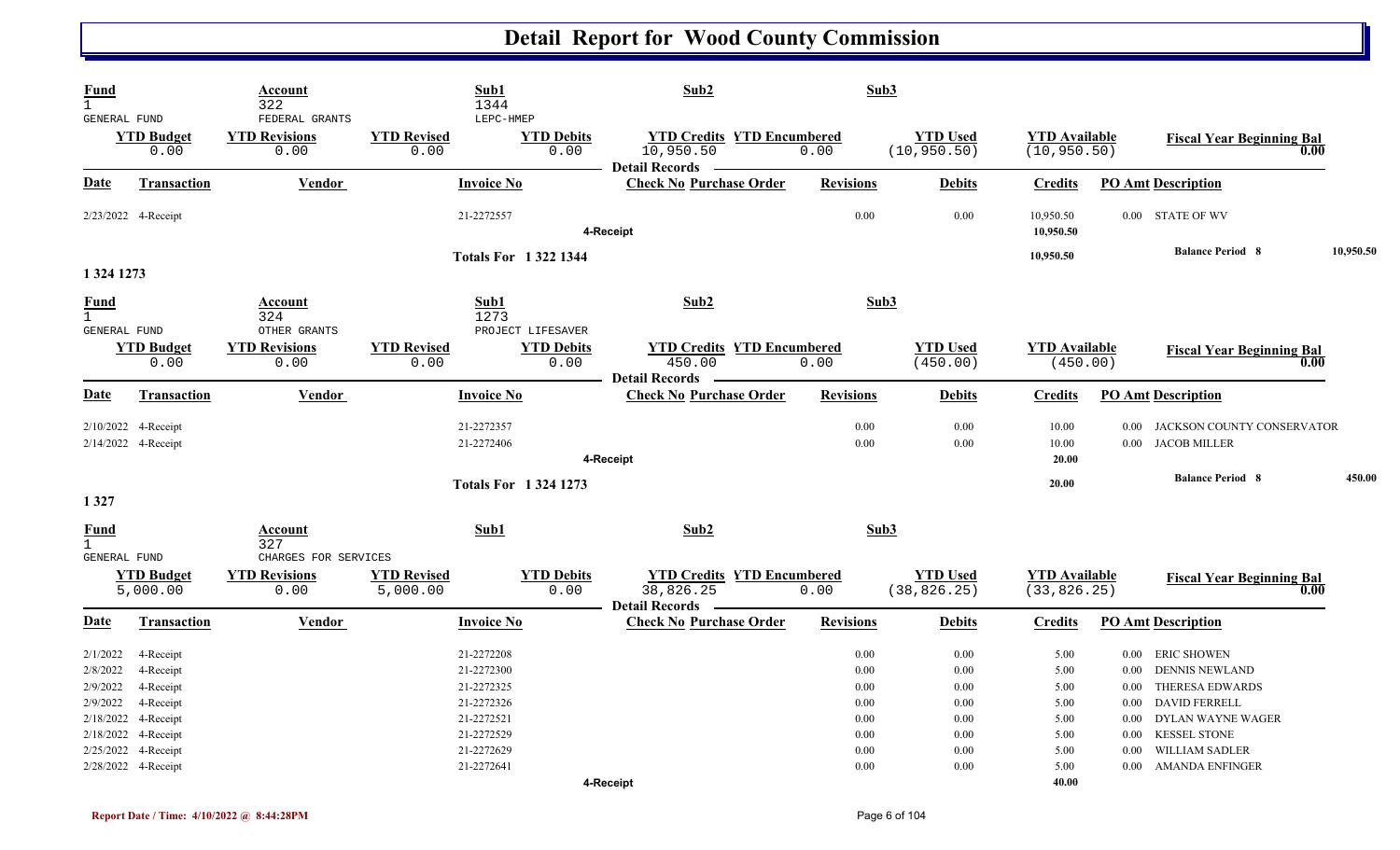|                      |                           |                                            | Totals For 1327            |                           |                                                                        |                  |                               | 40.00                              |          | <b>Balance Period 8</b>                  | 38,826.25 |
|----------------------|---------------------------|--------------------------------------------|----------------------------|---------------------------|------------------------------------------------------------------------|------------------|-------------------------------|------------------------------------|----------|------------------------------------------|-----------|
| 1329                 |                           |                                            |                            |                           |                                                                        |                  |                               |                                    |          |                                          |           |
| Fund<br>$\mathbf{1}$ |                           | Account<br>329                             | Sub1                       |                           | Sub2                                                                   | Sub3             |                               |                                    |          |                                          |           |
| GENERAL FUND         |                           | SHF SERVICE OF PROCESS                     |                            |                           |                                                                        |                  |                               |                                    |          |                                          |           |
|                      | <b>YTD Budget</b>         | <b>YTD Revisions</b>                       | <b>YTD Revised</b>         | <b>YTD Debits</b>         | <b>YTD Credits YTD Encumbered</b>                                      |                  | <b>YTD Used</b>               | <b>YTD</b> Available               |          | <b>Fiscal Year Beginning Bal</b>         |           |
|                      | 30,000.00                 | 0.00                                       | 30,000.00                  | 0.00                      | 25,386.04<br>Detail Records -                                          | 0.00             | (25, 386.04)                  | 4,613.96                           |          | 0.00                                     |           |
| Date                 | <b>Transaction</b>        | Vendor                                     | <b>Invoice No</b>          |                           | <b>Check No Purchase Order</b>                                         | <b>Revisions</b> | <b>Debits</b>                 | <b>Credits</b>                     |          | <b>PO Amt Description</b>                |           |
| 2/7/2022             | 4-Receipt                 |                                            | 21-2272289                 |                           |                                                                        | 0.00             | 0.00                          | 2,072.00                           | 0.00     | SHERIFF OF WOOD COUNTY                   |           |
|                      | 2/28/2022 4-Receipt       |                                            | 21-2272794                 |                           |                                                                        | 0.00             | 0.00                          | 1,971.04                           | $0.00\,$ | SHERIFF OF WOOD COUNTY                   |           |
|                      |                           |                                            |                            |                           | 4-Receipt                                                              |                  |                               | 4,043.04                           |          |                                          |           |
|                      |                           |                                            | Totals For 1329            |                           |                                                                        |                  |                               | 4,043.04                           |          | <b>Balance Period 8</b>                  | 25,386.04 |
| 1 3 3 0              |                           |                                            |                            |                           |                                                                        |                  |                               |                                    |          |                                          |           |
| <b>Fund</b>          |                           | <b>Account</b>                             | Sub1                       |                           | Sub2                                                                   | Sub3             |                               |                                    |          |                                          |           |
| $\mathbf{1}$         |                           | 330                                        |                            |                           |                                                                        |                  |                               |                                    |          |                                          |           |
| GENERAL FUND         | <b>YTD Budget</b>         | SHERIFF'S EARNINGS<br><b>YTD Revisions</b> | <b>YTD Revised</b>         | <b>YTD Debits</b>         | <b>YTD Credits YTD Encumbered</b>                                      |                  | <b>YTD</b> Used               | <b>YTD</b> Available               |          |                                          |           |
|                      | 10,000.00                 | 0.00                                       | 10,000.00                  | 0.00                      | 10,519.35                                                              | 0.00             | (10, 519.35)                  | (519.35)                           |          | <b>Fiscal Year Beginning Bal</b><br>0.00 |           |
|                      |                           |                                            |                            |                           | <b>Detail Records</b>                                                  |                  |                               |                                    |          |                                          |           |
| Date                 | <b>Transaction</b>        | <b>Vendor</b>                              | <b>Invoice No</b>          |                           | <b>Check No Purchase Order</b>                                         | <b>Revisions</b> | <b>Debits</b>                 | <b>Credits</b>                     |          | <b>PO Amt Description</b>                |           |
| 2/4/2022             | 4-Receipt                 |                                            | 21-2272262                 |                           |                                                                        | 0.00             | 0.00                          | 3,483.40                           |          | 0.00 JAN 2022                            |           |
|                      | 2/15/2022 4-Receipt       |                                            | 21-2272453                 |                           |                                                                        | 0.00             | 0.00                          | 88.45                              |          | 0.00 STATE OF WV                         |           |
|                      |                           |                                            |                            |                           | 4-Receipt                                                              |                  |                               | 3,571.85                           |          |                                          |           |
|                      |                           |                                            | Totals For 1330            |                           |                                                                        |                  |                               | 3,571.85                           |          | <b>Balance Period 8</b>                  | 10,519.35 |
| 1 330 404            |                           |                                            |                            |                           |                                                                        |                  |                               |                                    |          |                                          |           |
| <u>Fund</u>          |                           | Account                                    | Sub1                       |                           | Sub2                                                                   | Sub3             |                               |                                    |          |                                          |           |
| $\mathbf{1}$         |                           | 330                                        | 404                        |                           |                                                                        |                  |                               |                                    |          |                                          |           |
| <b>GENERAL FUND</b>  |                           | SHERIFF'S EARNINGS                         | ESTATE FEE                 |                           |                                                                        |                  |                               |                                    |          |                                          |           |
|                      | <b>YTD Budget</b><br>0.00 | <b>YTD Revisions</b><br>0.00               | <b>YTD Revised</b><br>0.00 | <b>YTD Debits</b><br>0.00 | <b>YTD Credits YTD Encumbered</b><br>9,681.96<br><b>Detail Records</b> | 0.00             | <b>YTD Used</b><br>(9,681.96) | <b>YTD Available</b><br>(9,681.96) |          | <b>Fiscal Year Beginning Bal</b><br>0.00 |           |
| Date                 | <b>Transaction</b>        | <b>Vendor</b>                              | <b>Invoice No</b>          |                           | <b>Check No Purchase Order</b>                                         | <b>Revisions</b> | <b>Debits</b>                 | <b>Credits</b>                     |          | <b>PO Amt Description</b>                |           |
|                      | 2/24/2022 4-Receipt       |                                            | 21-2272579                 |                           |                                                                        | 0.00             | 0.00                          | 5,000.00                           | $0.00\,$ | NAY COCHRAN ESTATE                       |           |
|                      | 2/24/2022 4-Receipt       |                                            | 21-2272580                 |                           |                                                                        | 0.00             | 0.00                          | 156.60                             | $0.00\,$ | JUDY DIANE WHITEHAIR ESTATE              |           |
|                      |                           |                                            |                            |                           | 4-Receipt                                                              |                  |                               | 5,156.60                           |          |                                          |           |
|                      |                           |                                            | <b>Totals For 1330404</b>  |                           |                                                                        |                  |                               | 5,156.60                           |          | <b>Balance Period 8</b>                  | 9,681.96  |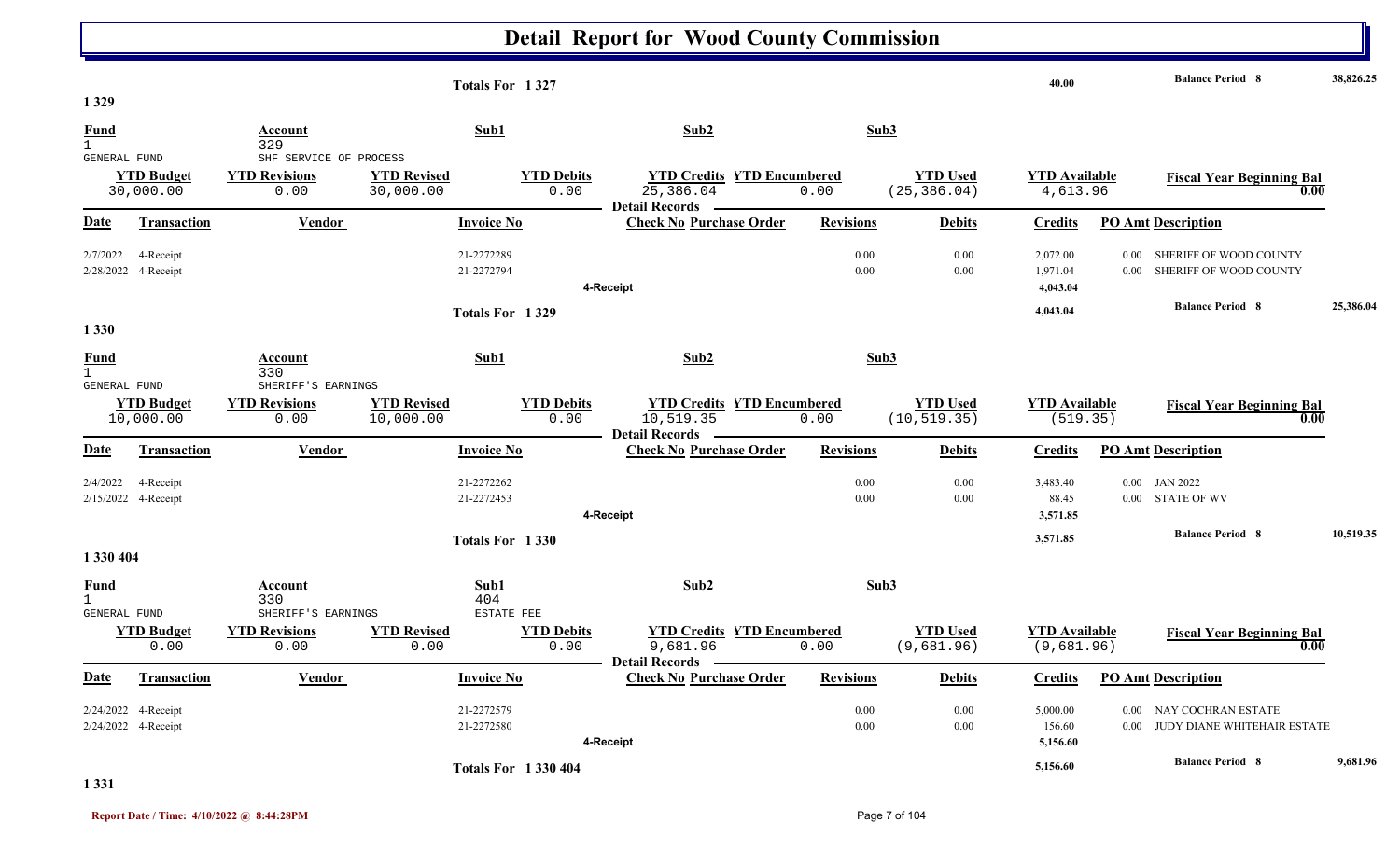| <b>Fund</b><br>$\mathbf{1}$<br>GENERAL FUND |                                 | Account<br>331<br>COUNTY CLERK'S EARNINGS                 | Sub1                             |                           | Sub2                                                                      | Sub3             |                                  |                                   |                                          |              |
|---------------------------------------------|---------------------------------|-----------------------------------------------------------|----------------------------------|---------------------------|---------------------------------------------------------------------------|------------------|----------------------------------|-----------------------------------|------------------------------------------|--------------|
|                                             | <b>YTD Budget</b><br>260,000.00 | <b>YTD Revisions</b><br>0.00                              | <b>YTD Revised</b><br>260,000.00 | <b>YTD Debits</b><br>0.00 | <b>YTD Credits YTD Encumbered</b><br>208, 132. 77                         | 0.00             | <b>YTD</b> Used<br>(208, 132.77) | <b>YTD Available</b><br>51,867.23 | <b>Fiscal Year Beginning Bal</b>         | 0.00         |
| <u>Date</u>                                 | <b>Transaction</b>              | <b>Vendor</b>                                             | <b>Invoice No</b>                |                           | - Detail Records -<br><b>Check No Purchase Order</b>                      | <b>Revisions</b> | <b>Debits</b>                    | <b>Credits</b>                    | <b>PO Amt Description</b>                |              |
| 2/9/2022                                    | 4-Receipt                       |                                                           | 21-2272320                       |                           | 4-Receipt                                                                 | 0.00             | 0.00                             | 31,818.80<br>31,818.80            | WOOD COUNTY CLERK - JAN 2022<br>$0.00\,$ |              |
| 1 3 3 2                                     |                                 |                                                           |                                  | Totals For 1331           |                                                                           |                  |                                  | 31,818.80                         | <b>Balance Period 8</b>                  | 208, 132. 77 |
| <b>Fund</b><br>$\mathbf{1}$<br>GENERAL FUND |                                 | Account<br>332<br>CIRCUIT CLERK EARNINGS                  | Sub1                             |                           | Sub2                                                                      | Sub3             |                                  |                                   |                                          |              |
|                                             | <b>YTD Budget</b><br>50,000.00  | <b>YTD Revisions</b><br>0.00                              | <b>YTD Revised</b><br>50,000.00  | <b>YTD Debits</b><br>0.00 | <b>YTD Credits YTD Encumbered</b><br>35,705.20<br>Detail Records ________ | 0.00             | <b>YTD Used</b><br>(35, 705.20)  | <b>YTD Available</b><br>14,294.80 | <b>Fiscal Year Beginning Bal</b>         | 0.00         |
| Date                                        | <b>Transaction</b>              | Vendor                                                    | <b>Invoice No</b>                |                           | <b>Check No Purchase Order</b>                                            | <b>Revisions</b> | <b>Debits</b>                    | <b>Credits</b>                    | <b>PO Amt Description</b>                |              |
| 2/4/2022                                    | 4-Receipt                       |                                                           | 21-2272262                       |                           | 4-Receipt                                                                 | 0.00             | 0.00                             | 837.00<br>837.00                  | $0.00$ JAN 2022                          |              |
| 1 3 3 3                                     |                                 |                                                           |                                  | Totals For 1332           |                                                                           |                  |                                  | 837.00                            | <b>Balance Period 8</b>                  | 35,705.20    |
| Fund                                        |                                 | Account<br>333                                            | Sub1                             |                           | Sub2                                                                      | Sub3             |                                  |                                   |                                          |              |
| GENERAL FUND                                | <b>YTD Budget</b><br>5,000.00   | PROSECUTING ATTY EARNINGS<br><b>YTD Revisions</b><br>0.00 | <b>YTD Revised</b><br>5,000.00   | <b>YTD Debits</b><br>0.00 | <b>YTD Credits YTD Encumbered</b><br>2,209.44<br>Detail Records —         | 0.00             | <b>YTD Used</b><br>(2, 209.44)   | <b>YTD Available</b><br>2,790.56  | <b>Fiscal Year Beginning Bal</b>         | 0.00         |
| Date                                        | <b>Transaction</b>              | Vendor                                                    | <b>Invoice No</b>                |                           | <b>Check No Purchase Order</b>                                            | <b>Revisions</b> | <b>Debits</b>                    | <b>Credits</b>                    | <b>PO Amt Description</b>                |              |
| 2/7/2022                                    | 4-Receipt                       |                                                           | 21-2272296                       |                           | 4-Receipt                                                                 | 0.00             | 0.00                             | 209.75<br>209.75                  | 0.00 MAGISTRATE - JAN 2022               |              |
|                                             |                                 |                                                           |                                  | Totals For 1333           |                                                                           |                  |                                  | 209.75                            | <b>Balance Period 8</b>                  | 2,209.44     |
| 1 3 3 4<br><b>Fund</b><br>1<br>GENERAL FUND |                                 | <b>Account</b><br>334<br><b>ACCIDENT REPORTS</b>          | Sub1                             |                           | Sub2                                                                      | Sub3             |                                  |                                   |                                          |              |
|                                             | <b>YTD</b> Budget<br>3,500.00   | <b>YTD Revisions</b><br>0.00                              | <b>YTD Revised</b><br>3,500.00   | <b>YTD Debits</b><br>0.00 | <b>YTD Credits YTD Encumbered</b><br>2,570.00                             | 0.00             | <b>YTD Used</b><br>(2, 570.00)   | <b>YTD Available</b><br>930.00    | <b>Fiscal Year Beginning Bal</b>         | 0.00         |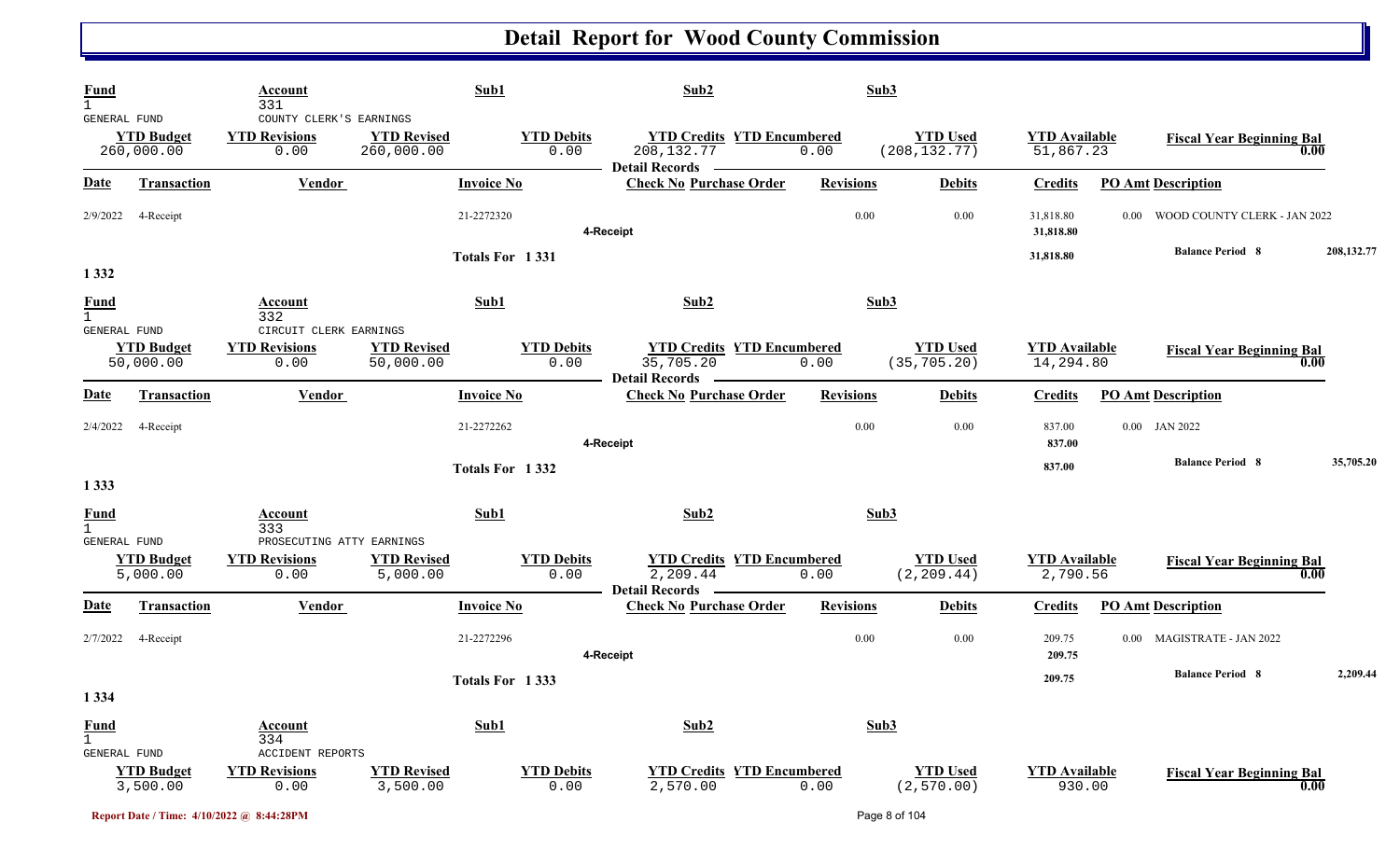|             |                     |               |                   | <b>Detail Records</b>          |                  |               |                |                                          |
|-------------|---------------------|---------------|-------------------|--------------------------------|------------------|---------------|----------------|------------------------------------------|
| <u>Date</u> | <b>Transaction</b>  | <b>Vendor</b> | <b>Invoice No</b> | <b>Check No Purchase Order</b> | <b>Revisions</b> | <b>Debits</b> | <b>Credits</b> | <b>PO Amt Description</b>                |
| 2/1/2022    | 4-Receipt           |               | 21-2272194        |                                | 0.00             | 0.00          | 5.00           | 0.00 LEXISNEXIS                          |
| 2/1/2022    | 4-Receipt           |               | 21-2272195        |                                | $0.00\,$         | 0.00          | 5.00           | <b>LEXISNEXIS</b><br>$0.00\,$            |
| 2/1/2022    | 4-Receipt           |               | 21-2272196        |                                | 0.00             | 0.00          | 5.00           | 0.00 LEXISNEXIS                          |
| 2/1/2022    | 4-Receipt           |               | 21-2272203        |                                | 0.00             | 0.00          | 5.00           | NORMAN CLAPPER<br>$0.00\,$               |
| 2/1/2022    | 4-Receipt           |               | 21-2272206        |                                | $0.00\,$         | 0.00          | 5.00           | <b>BLAKE KEEL</b><br>$0.00\,$            |
| 2/2/2022    | 4-Receipt           |               | 21-2272211        |                                | 0.00             | 0.00          | 5.00           | <b>JOHN HOOPER</b><br>$0.00\,$           |
| 2/2/2022    | 4-Receipt           |               | 21-2272217        |                                | 0.00             | 0.00          | 5.00           | <b>CHRIS WEEKLY</b><br>$0.00\,$          |
| 2/2/2022    | 4-Receipt           |               | 21-2272218        |                                | 0.00             | 0.00          | 5.00           | <b>GARY MOORE</b><br>$0.00\,$            |
| 2/2/2022    | 4-Receipt           |               | 21-2272219        |                                | 0.00             | 0.00          | 5.00           | 0.00 MILLER                              |
| 2/2/2022    | 4-Receipt           |               | 21-2272220        |                                | 0.00             | 0.00          | 5.00           | 0.00 CLAY DAVIS                          |
| 2/3/2022    | 4-Receipt           |               | 21-2272222        |                                | 0.00             | 0.00          | 5.00           | <b>DUNBAR &amp; FOWLER</b><br>$0.00\,$   |
| 2/3/2022    | 4-Receipt           |               | 21-2272225        |                                | 0.00             | 0.00          | 5.00           | PROGRESSIVE<br>$0.00\,$                  |
| 2/7/2022    | 4-Receipt           |               | 21-2272269        |                                | 0.00             | $0.00\,$      | 5.00           | <b>AARON TINGLER</b><br>$0.00\,$         |
| 2/7/2022    | 4-Receipt           |               | 21-2272279        |                                | 0.00             | 0.00          | 5.00           | <b>DUNBAR &amp; FOWLER</b><br>0.00       |
| 2/7/2022    | 4-Receipt           |               | 21-2272280        |                                | 0.00             | 0.00          | 5.00           | <b>LEXISNEXIS</b><br>$0.00\,$            |
| 2/7/2022    | 4-Receipt           |               | 21-2272281        |                                | 0.00             | 0.00          | 5.00           | <b>LEXISNEXIS</b><br>$0.00\,$            |
| 2/7/2022    | 4-Receipt           |               | 21-2272282        |                                | 0.00             | 0.00          | 5.00           | <b>LEXISNEXIS</b><br>$0.00\,$            |
| 2/7/2022    | 4-Receipt           |               | 21-2272283        |                                | 0.00             | 0.00          | 5.00           | PROGRESSIVE<br>$0.00\,$                  |
| 2/7/2022    | 4-Receipt           |               | 21-2272284        |                                | 0.00             | 0.00          | 5.00           | <b>LEXISNEXIS</b><br>$0.00\,$            |
| 2/7/2022    | 4-Receipt           |               | 21-2272285        |                                | $0.00\,$         | 0.00          | 5.00           | <b>LEXISNEXIS</b><br>$0.00\,$            |
| 2/7/2022    | 4-Receipt           |               | 21-2272288        |                                | 0.00             | 0.00          | 5.00           | PATTY CROUCH<br>0.00                     |
| 2/8/2022    | 4-Receipt           |               | 21-2272305        |                                | 0.00             | 0.00          | 5.00           | $0.00\,$<br><b>LEXISNEXIS</b>            |
| 2/8/2022    | 4-Receipt           |               | 21-2272311        |                                | 0.00             | 0.00          | 5.00           | <b>MORGAN MONROE</b><br>$0.00\,$         |
| 2/9/2022    | 4-Receipt           |               | 21-2272322        |                                | 0.00             | 0.00          | 5.00           | MICHELLE WEINGARTER<br>$0.00\,$          |
| 2/9/2022    | 4-Receipt           |               | 21-2272343        |                                | 0.00             | 0.00          | 55.00          | WOOD CO CONCEALED - JAN 2022<br>$0.00\,$ |
| 2/9/2022    | 4-Receipt           |               | 21-2272344        |                                | 0.00             | 0.00          | 5.00           | <b>AIRPORT CC</b><br>$0.00\,$            |
|             | 2/10/2022 4-Receipt |               | 21-2272350        |                                | 0.00             | 0.00          | 5.00           | <b>TIM MIDDLETON</b><br>$0.00\,$         |
|             | 2/10/2022 4-Receipt |               | 21-2272353        |                                | $0.00\,$         | 0.00          | 5.00           | METROPOLITAN<br>$0.00\,$                 |
|             | 2/10/2022 4-Receipt |               | 21-2272354        |                                | $0.00\,$         | $0.00\,$      | 5.00           | <b>LEXISNEXIS</b><br>$0.00\,$            |
|             | 2/10/2022 4-Receipt |               | 21-2272355        |                                | 0.00             | 0.00          | 5.00           | <b>LEXISNEXIS</b><br>$0.00\,$            |
|             | 2/10/2022 4-Receipt |               | 21-2272363        |                                | 0.00             | 0.00          | 5.00           | <b>MATT BAILEY</b><br>$0.00\,$           |
|             | 2/10/2022 4-Receipt |               | 21-2272364        |                                | 0.00             | 0.00          | 5.00           | <b>SCHELL</b><br>$0.00\,$                |
|             | 2/11/2022 4-Receipt |               | 21-2272383        |                                | 0.00             | 0.00          | 5.00           | PROGRESSIVE<br>$0.00\,$                  |
|             | 2/11/2022 4-Receipt |               | 21-2272384        |                                | 0.00             | 0.00          | 5.00           | PROGRESSIVE<br>$0.00\,$                  |
|             | 2/11/2022 4-Receipt |               | 21-2272385        |                                | $0.00\,$         | $0.00\,$      | 5.00           | <b>LEXISNEXIS</b><br>$0.00\,$            |
|             | 2/11/2022 4-Receipt |               | 21-2272386        |                                | 0.00             | 0.00          | 5.00           | <b>LEXISNEXIS</b><br>$0.00\,$            |
|             | 2/11/2022 4-Receipt |               | 21-2272389        |                                | 0.00             | 0.00          | 5.00           | <b>JOY BRANNON</b><br>$0.00\,$           |
|             | 2/14/2022 4-Receipt |               | 21-2272397        |                                | 0.00             | 0.00          | 5.00           | PROGRESSIVE<br>$0.00\,$                  |
|             | 2/14/2022 4-Receipt |               | 21-2272398        |                                | 0.00             | 0.00          | 5.00           | <b>LEXISNEXIS</b><br>$0.00\,$            |
|             | 2/14/2022 4-Receipt |               | 21-2272400        |                                | 0.00             | 0.00          | 5.00           | <b>LEXISNEXIS</b><br>$0.00\,$            |
|             | 2/14/2022 4-Receipt |               | 21-2272401        |                                | 0.00             | 0.00          | 5.00           | 0.00 LEXISNEXIS                          |
|             | 2/14/2022 4-Receipt |               | 21-2272402        |                                | 0.00             | 0.00          | 5.00           | 0.00 LEXISNEXIS                          |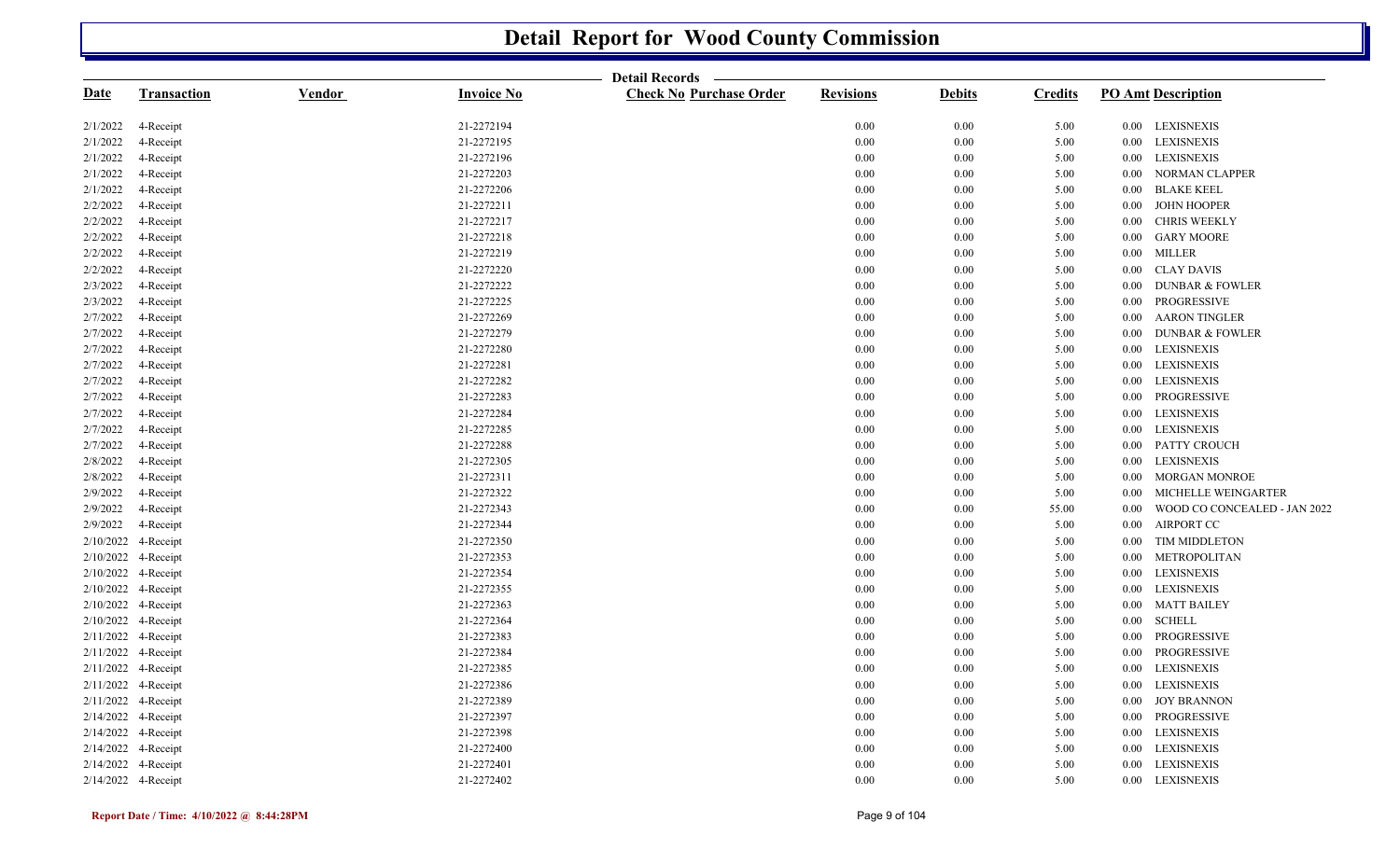|                                             |                                             |                                 |                           | <b>Detail Report for Wood County Commission</b>                   |                  |                                |                                  |                      |                                        |          |
|---------------------------------------------|---------------------------------------------|---------------------------------|---------------------------|-------------------------------------------------------------------|------------------|--------------------------------|----------------------------------|----------------------|----------------------------------------|----------|
| 2/14/2022 4-Receipt                         |                                             | 21-2272403                      |                           |                                                                   | 0.00             | 0.00                           | 5.00                             |                      | 0.00 LEXISNEXIS                        |          |
| 2/15/2022 4-Receipt                         |                                             | 21-2272412                      |                           |                                                                   | 0.00             | 0.00                           | 5.00                             | $0.00\,$             | <b>JOEL WRIGHT</b>                     |          |
| 2/16/2022 4-Receipt                         |                                             | 21-2272457                      |                           |                                                                   | 0.00             | 0.00                           | 5.00                             | $0.00\,$             | <b>LEXISNEXIS</b>                      |          |
| 2/16/2022 4-Receipt                         |                                             | 21-2272463                      |                           |                                                                   | 0.00             | 0.00                           | 5.00                             | $0.00\,$             | <b>KAREN PAGE</b>                      |          |
| 2/16/2022 4-Receipt                         |                                             | 21-2272465                      |                           |                                                                   | 0.00             | 0.00                           | 5.00                             | $0.00\,$             | LOWERS                                 |          |
| 2/17/2022 4-Receipt                         |                                             | 21-2272480                      |                           |                                                                   | 0.00             | 0.00                           | 5.00                             | $0.00\,$             | <b>CHRIS GALLOWAY</b>                  |          |
| 2/17/2022 4-Receipt                         |                                             | 21-2272481                      |                           |                                                                   | 0.00             | 0.00                           | 5.00                             | $0.00\,$             | <b>GREG MARKS</b>                      |          |
| 2/17/2022 4-Receipt                         |                                             | 21-2272483                      |                           |                                                                   | 0.00             | 0.00                           | 5.00                             | $0.00\,$             | LEXISNEXIS                             |          |
| 2/17/2022 4-Receipt                         |                                             | 21-2272484                      |                           |                                                                   | 0.00             | 0.00                           | 5.00                             | $0.00\,$             | LEXISNEXIS                             |          |
| 2/17/2022 4-Receipt                         |                                             | 21-2272485                      |                           |                                                                   | 0.00             | 0.00                           | 5.00                             | $0.00\,$             | MULLEN LOGGING                         |          |
| 2/17/2022 4-Receipt                         |                                             | 21-2272486                      |                           |                                                                   | 0.00             | 0.00                           | 5.00                             | $0.00\,$             | CHRISTIAN HUTCHINSON                   |          |
| 2/17/2022 4-Receipt                         |                                             | 21-2272494                      |                           |                                                                   | 0.00             | 0.00                           | 5.00                             | $0.00\,$             | ERIE                                   |          |
| 2/18/2022 4-Receipt                         |                                             | 21-2272504<br>21-2272511        |                           |                                                                   | 0.00<br>0.00     | 0.00                           | 5.00                             | $0.00\,$             | PIOTROWSKI<br><b>LEXISNEXIS</b>        |          |
| 2/18/2022 4-Receipt<br>2/22/2022 4-Receipt  |                                             | 21-2272538                      |                           |                                                                   | 0.00             | 0.00<br>0.00                   | 5.00<br>5.00                     | $0.00\,$<br>$0.00\,$ | SECURE COLLATERAL MANAGEMENT           |          |
| 2/22/2022 4-Receipt                         |                                             | 21-2272539                      |                           |                                                                   | 0.00             | 0.00                           | 5.00                             | $0.00\,$             | LEXISNEXIS                             |          |
| 2/22/2022 4-Receipt                         |                                             | 21-2272541                      |                           |                                                                   | 0.00             | 0.00                           | 5.00                             | $0.00\,$             | LEXISNEXIS                             |          |
| 2/22/2022 4-Receipt                         |                                             | 21-2272542                      |                           |                                                                   | 0.00             | 0.00                           | 5.00                             | $0.00\,$             | LEXISNEXIS                             |          |
| 2/22/2022 4-Receipt                         |                                             | 21-2272543                      |                           |                                                                   | 0.00             | 0.00                           | 15.00                            | $0.00\,$             | CARF AX CK X5                          |          |
| 2/22/2022 4-Receipt                         |                                             | 21-2272543                      |                           |                                                                   | 0.00             | 0.00                           | 10.00                            | $0.00\,$             | CARF AX CK X5                          |          |
| 2/23/2022<br>4-Receipt                      |                                             | 21-2272562                      |                           |                                                                   | 0.00             | 0.00                           | 5.00                             | $0.00\,$             | <b>MAXWELL CADE</b>                    |          |
| 2/24/2022 4-Receipt                         |                                             | 21-2272574                      |                           |                                                                   | 0.00             | 0.00                           | 5.00                             | $0.00\,$             | PROGRESSIVE                            |          |
| 2/24/2022<br>4-Receipt                      |                                             | 21-2272575                      |                           |                                                                   | 0.00             | 0.00                           | 5.00                             | $0.00\,$             | <b>LEXISNEXIS</b>                      |          |
| 2/24/2022 4-Receipt                         |                                             | 21-2272576                      |                           |                                                                   | 0.00             | 0.00                           | 5.00                             | $0.00\,$             | <b>LEXISNEXIS</b>                      |          |
| 2/24/2022 4-Receipt                         |                                             | 21-2272577                      |                           |                                                                   | 0.00             | 0.00                           | 5.00                             | $0.00\,$             | <b>LEXISNEXIS</b>                      |          |
| 2/24/2022 4-Receipt                         |                                             | 21-2272622                      |                           |                                                                   | 0.00             | 0.00                           | 5.00                             | $0.00\,$             | <b>ROGER BAILY</b>                     |          |
| 2/28/2022 4-Receipt                         |                                             | 21-2272644                      |                           |                                                                   | 0.00             | 0.00                           | 5.00                             | $0.00\,$             | MELISSA BETIER CA                      |          |
| 2/28/2022 4-Receipt                         |                                             | 21-2272648                      |                           |                                                                   | 0.00             | 0.00                           | 5.00                             | $0.00\,$             | METROPOLITAN                           |          |
| 2/28/2022 4-Receipt                         |                                             | 21-2272669                      |                           |                                                                   | 0.00             | 0.00                           | 5.00                             | $0.00\,$             | KEVIN WESTBROOK CA                     |          |
| 2/28/2022 4-Receipt                         |                                             | 21-2272671                      |                           |                                                                   | 0.00             | 0.00                           | 5.00                             | $0.00\,$             | STEVE BORWN CC                         |          |
| 2/28/2022 4-Receipt                         |                                             | 21-2272674                      |                           |                                                                   | 0.00             | 0.00                           | 5.00                             | 0.00                 | CHARLES NEALE CC                       |          |
| 2/28/2022 4-Receipt                         |                                             | 21-2272675                      |                           |                                                                   | 0.00             | 0.00                           | 5.00                             | 0.00                 | <b>SEFTON CA</b>                       |          |
|                                             |                                             |                                 |                           | 4-Receipt                                                         |                  |                                | 435.00                           |                      |                                        |          |
| 1 3 3 5                                     |                                             | Totals For 1334                 |                           |                                                                   |                  |                                | 435.00                           |                      | <b>Balance Period 8</b>                | 2,570.00 |
| <b>Fund</b><br>$\mathbf{1}$<br>GENERAL FUND | Account<br>335<br>MOTOR VEHICLE LICENSE FEE | Sub1                            |                           | Sub2                                                              | Sub3             |                                |                                  |                      |                                        |          |
| <b>YTD Budget</b><br>12,000.00              | <b>YTD Revisions</b><br>0.00                | <b>YTD Revised</b><br>12,000.00 | <b>YTD Debits</b><br>0.00 | <b>YTD Credits YTD Encumbered</b><br>7,185.00<br>Detail Records — | 0.00             | <b>YTD Used</b><br>(7, 185.00) | <b>YTD Available</b><br>4,815.00 |                      | <b>Fiscal Year Beginning Bal</b>       | 0.00     |
| <b>Date</b>                                 | <b>Transaction</b><br><b>Vendor</b>         | <b>Invoice No</b>               |                           | <b>Check No Purchase Order</b>                                    | <b>Revisions</b> | <b>Debits</b>                  | <b>Credits</b>                   |                      | <b>PO Amt Description</b>              |          |
| 2/1/2022<br>4-Receipt                       |                                             | 21-2272197                      |                           |                                                                   | $0.00\,$         | $0.00\,$                       | 680.00                           |                      | 0.00 SHERIFF OF WOOD COUNTY - JAN 2022 |          |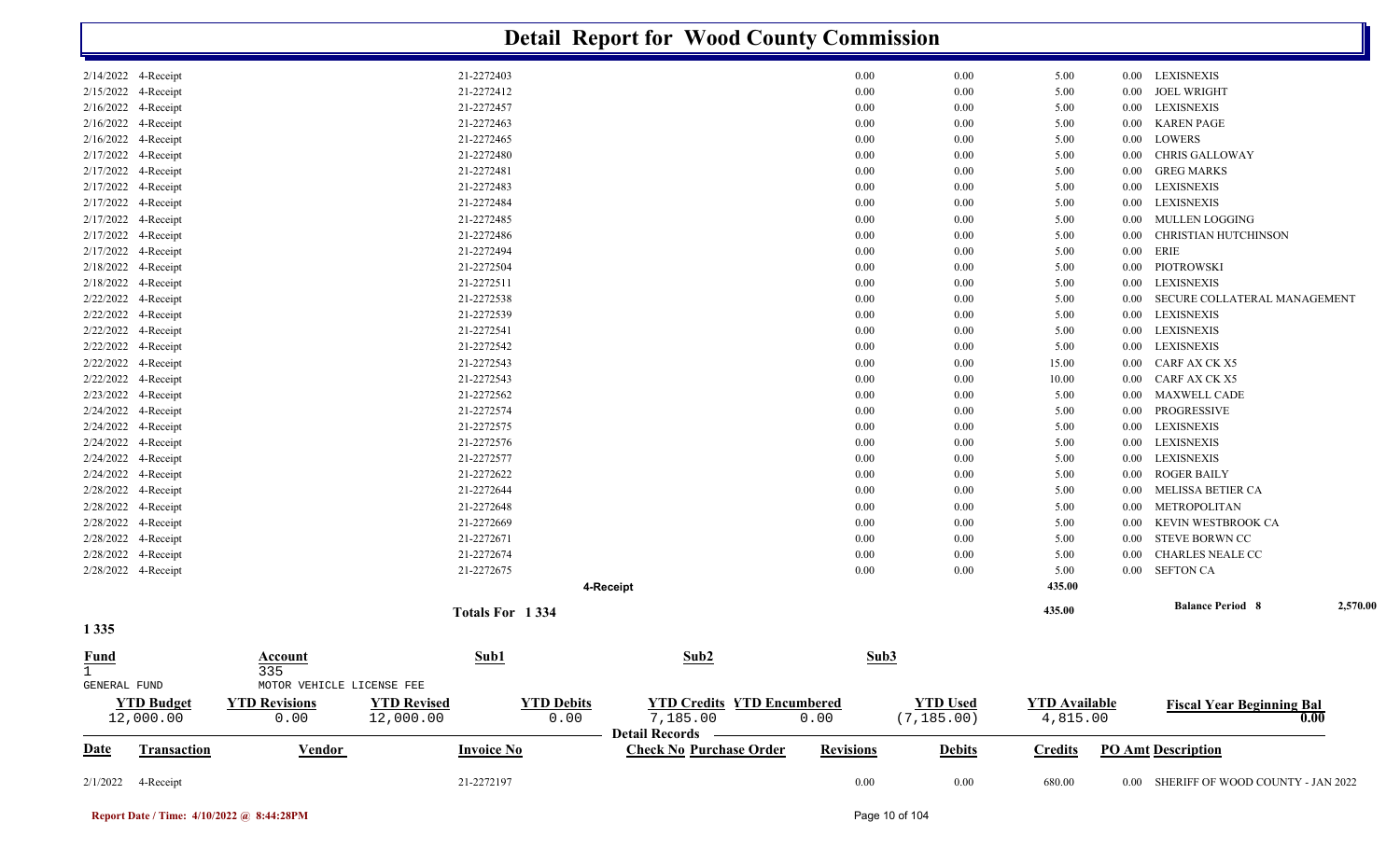|                               |                               |                                                |                                |                           | <b>Detail Report for Wood County Commission</b> |                  |                                |                                     |                   |                                          |          |
|-------------------------------|-------------------------------|------------------------------------------------|--------------------------------|---------------------------|-------------------------------------------------|------------------|--------------------------------|-------------------------------------|-------------------|------------------------------------------|----------|
|                               |                               |                                                |                                |                           | 4-Receipt                                       |                  |                                | 680.00                              |                   |                                          |          |
|                               |                               |                                                |                                | Totals For 1335           |                                                 |                  |                                | 680.00                              |                   | <b>Balance Period 8</b>                  | 7,185.00 |
| 1 3 3 7                       |                               |                                                |                                |                           |                                                 |                  |                                |                                     |                   |                                          |          |
| <b>Fund</b><br>$\mathbf{1}$   |                               | Account<br>337                                 |                                | Sub1                      | Sub2                                            | Sub3             |                                |                                     |                   |                                          |          |
| GENERAL FUND                  | <b>YTD Budget</b>             | COUNTY CLERK DEED FEES<br><b>YTD Revisions</b> | <b>YTD Revised</b>             | <b>YTD Debits</b>         | <b>YTD Credits YTD Encumbered</b>               |                  | <b>YTD Used</b>                | <b>YTD Available</b>                |                   | <b>Fiscal Year Beginning Bal</b>         |          |
|                               | 11,000.00                     | 0.00                                           | 11,000.00                      | 0.00                      | 8,922.00<br><b>Detail Records</b>               | 0.00             | (8, 922.00)                    | 2,078.00                            |                   | 0.00                                     |          |
| Date                          | Transaction                   | <b>Vendor</b>                                  |                                | <b>Invoice No</b>         | <b>Check No Purchase Order</b>                  | <b>Revisions</b> | <b>Debits</b>                  | <b>Credits</b>                      |                   | <b>PO Amt Description</b>                |          |
| 2/9/2022                      | 4-Receipt                     |                                                |                                | 21-2272320                | 4-Receipt                                       | 0.00             | 0.00                           | 1,054.00<br>1,054.00                | 0.00 <sub>1</sub> | WOOD COUNTY CLERK - JAN 2022             |          |
|                               |                               |                                                |                                | Totals For 1337           |                                                 |                  |                                | 1,054.00                            |                   | <b>Balance Period 8</b>                  | 8,922.00 |
| 1 340 17                      |                               |                                                |                                |                           |                                                 |                  |                                |                                     |                   |                                          |          |
| <b>Fund</b><br>$\mathbf{1}$   |                               | Account<br>340                                 |                                | Sub1<br>17                | Sub2                                            | Sub3             |                                |                                     |                   |                                          |          |
| <b>GENERAL FUND</b>           |                               | RENTS & CONCESSIONS                            |                                | SHELTER/ROOM RENT         |                                                 |                  |                                |                                     |                   |                                          |          |
|                               | <b>YTD Budget</b><br>4,000.00 | <b>YTD Revisions</b><br>0.00                   | <b>YTD Revised</b><br>4,000.00 | <b>YTD Debits</b><br>0.00 | <b>YTD Credits YTD Encumbered</b><br>6,159.00   | 0.00             | <b>YTD Used</b><br>(6, 159.00) | <b>YTD Available</b><br>(2, 159.00) |                   | <b>Fiscal Year Beginning Bal</b><br>0.00 |          |
|                               |                               |                                                |                                |                           | <b>Detail Records</b>                           |                  |                                |                                     |                   |                                          |          |
| <u>Date</u>                   | Transaction                   | Vendor                                         |                                | <b>Invoice No</b>         | <b>Check No Purchase Order</b>                  | <b>Revisions</b> | <b>Debits</b>                  | <b>Credits</b>                      |                   | <b>PO Amt Description</b>                |          |
| 2/4/2022                      | 4-Receipt                     |                                                |                                | 21-2272252                |                                                 | 0.00             | 0.00                           | 50.00                               |                   | 0.00 NEWBANKS                            |          |
| 2/4/2022                      | 4-Receipt                     |                                                |                                | 21-2272253                |                                                 | 0.00             | 0.00                           | 250.00                              | $0.00\,$          | 2/3/2022                                 |          |
| 2/4/2022                      | 4-Receipt                     |                                                |                                | 21-2272254                |                                                 | 0.00             | 0.00                           | 25.00                               | $0.00\,$          | <b>MUR</b>                               |          |
| 2/7/2022                      | 4-Receipt                     |                                                |                                | 21-2272276                |                                                 | 0.00             | 0.00                           | 25.00                               | 0.00              | WOOD CO COMMISSION                       |          |
| 2/10/2022                     | 4-Receipt                     |                                                |                                | 21-2272360                |                                                 | 0.00             | 0.00                           | 50.00                               | 0.00              | WOOD CO COMMISSION                       |          |
|                               | 2/24/2022 4-Receipt           |                                                |                                | 21-2272619                |                                                 | 0.00             | 0.00                           | 100.00                              | 0.00              | <b>WOOD COUNTY MASTER GARDENERS</b>      |          |
|                               |                               |                                                |                                |                           | 4-Receipt                                       |                  |                                | 500.00                              |                   |                                          |          |
|                               |                               |                                                |                                | <b>Totals For 134017</b>  |                                                 |                  |                                | 500.00                              |                   | <b>Balance Period 8</b>                  | 6,159.00 |
| 1 3 5 0                       |                               |                                                |                                |                           |                                                 |                  |                                |                                     |                   |                                          |          |
| <b>Fund</b><br>$\overline{1}$ |                               | <b>Account</b><br>350                          |                                | Sub1                      | Sub2                                            | Sub3             |                                |                                     |                   |                                          |          |
| <b>GENERAL FUND</b>           |                               | IRP FEES                                       |                                |                           |                                                 |                  |                                |                                     |                   |                                          |          |
|                               | <b>YTD Budget</b>             | <b>YTD Revisions</b>                           | <b>YTD Revised</b>             | <b>YTD Debits</b>         | <b>YTD Credits YTD Encumbered</b>               |                  | <b>YTD Used</b>                | <b>YTD Available</b>                |                   | <b>Fiscal Year Beginning Bal</b>         |          |
|                               | 45,000.00                     | 0.00                                           | 45,000.00                      | 0.00                      | 55,834.20<br><b>Detail Records</b>              | 0.00             | (55, 834.20)                   | (10, 834.20)                        |                   | 0.00                                     |          |
| <b>Date</b>                   | <b>Transaction</b>            | <b>Vendor</b>                                  |                                | <b>Invoice No</b>         | <b>Check No Purchase Order</b>                  | <b>Revisions</b> | <b>Debits</b>                  | <b>Credits</b>                      |                   | <b>PO Amt Description</b>                |          |
|                               | 2/28/2022 4-Receipt           |                                                | 02282022                       |                           | 4-Receipt                                       | 0.00             | 0.00                           | 4,690.88<br>4,690.88                |                   | 0.00 February Collections                |          |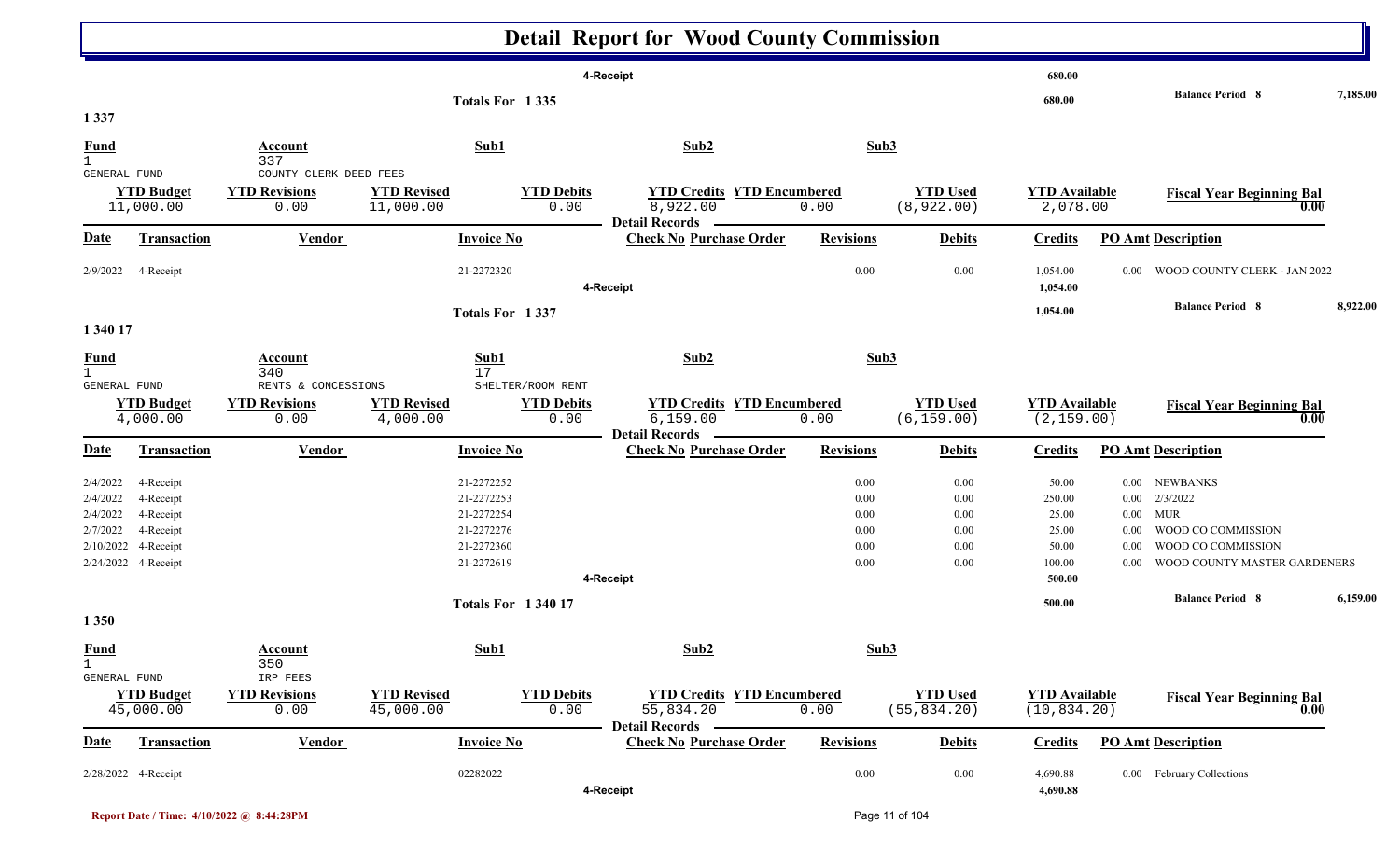|                                             |                                            |                                                           | Totals For 1350                                             |                                                                        |                  |                                | 4,690.88                           | <b>Balance Period 8</b>                                                         | 55,834.20 |
|---------------------------------------------|--------------------------------------------|-----------------------------------------------------------|-------------------------------------------------------------|------------------------------------------------------------------------|------------------|--------------------------------|------------------------------------|---------------------------------------------------------------------------------|-----------|
| 1 3 6 1<br>Fund<br>$\mathbf{1}$             |                                            | Account<br>361                                            | Sub1                                                        | Sub2                                                                   | Sub3             |                                |                                    |                                                                                 |           |
| GENERAL FUND                                | <b>YTD Budget</b><br>7,000.00              | FINES, FEES & COURT COSTS<br><b>YTD Revisions</b><br>0.00 | <b>YTD Revised</b><br><b>YTD Debits</b><br>7,000.00<br>0.00 | <b>YTD Credits YTD Encumbered</b><br>2,941.72<br><b>Detail Records</b> | 0.00             | <b>YTD Used</b><br>(2, 941.72) | <b>YTD Available</b><br>4,058.28   | <b>Fiscal Year Beginning Bal</b><br>0.00                                        |           |
| Date                                        | Transaction                                | Vendor                                                    | <b>Invoice No</b>                                           | <b>Check No Purchase Order</b>                                         | <b>Revisions</b> | <b>Debits</b>                  | <b>Credits</b>                     | <b>PO Amt Description</b>                                                       |           |
| 2/7/2022<br>2/7/2022                        | 4-Receipt<br>4-Receipt                     |                                                           | 21-2272292<br>21-2272294                                    | 4-Receipt                                                              | 0.00<br>0.00     | 0.00<br>0.00                   | 46.22<br>385.00<br>431.22          | <b>MAGISTRATE - JAN 22</b><br>0.00<br>MAGISTRATE - DUI JAN 2022<br>0.00         |           |
| 1 3 6 5                                     |                                            |                                                           | Totals For 1361                                             |                                                                        |                  |                                | 431.22                             | <b>Balance Period 8</b>                                                         | 2,941.72  |
| Fund<br>$\mathbf{1}$<br>GENERAL FUND        |                                            | Account<br>365<br>INTEREST EARNED                         | Sub1                                                        | Sub2                                                                   | Sub3             |                                |                                    |                                                                                 |           |
|                                             | <b>YTD Budget</b><br>9,000.00              | <b>YTD Revisions</b><br>0.00                              | <b>YTD Revised</b><br><b>YTD Debits</b><br>0.00<br>9,000.00 | <b>YTD Credits YTD Encumbered</b><br>4,283.83<br><b>Detail Records</b> | 0.00             | <b>YTD Used</b><br>(4, 283.83) | <b>YTD Available</b><br>4,716.17   | <b>Fiscal Year Beginning Bal</b><br>0.00                                        |           |
| Date                                        | Transaction                                | Vendor                                                    | <b>Invoice No</b>                                           | <b>Check No Purchase Order</b>                                         | <b>Revisions</b> | <b>Debits</b>                  | <b>Credits</b>                     | <b>PO Amt Description</b>                                                       |           |
|                                             | 2/28/2022 4-Receipt<br>2/28/2022 4-Receipt |                                                           | 02282022<br>21-2272948                                      | 4-Receipt                                                              | 0.00<br>0.00     | 0.00<br>0.00                   | 136.69<br>285.40<br>422.09         | $0.00\,$<br><b>February Collections</b><br><b>UNITED - FEB 2022</b><br>$0.00 -$ |           |
| 1 3 6 6                                     |                                            |                                                           | Totals For 1365                                             |                                                                        |                  |                                | 422.09                             | <b>Balance Period 8</b>                                                         | 4,283.83  |
| Fund<br>$\mathbf{1}$<br><b>GENERAL FUND</b> |                                            | Account<br>366<br>MISC REVENUE                            | Sub1                                                        | Sub2                                                                   | Sub3             |                                |                                    |                                                                                 |           |
|                                             | <b>YTD Budget</b><br>500.00                | <b>YTD Revisions</b><br>0.00                              | <b>YTD Revised</b><br><b>YTD Debits</b><br>0.00<br>500.00   | <b>YTD Credits YTD Encumbered</b><br>5,150.00<br><b>Detail Records</b> | 0.00             | <b>YTD Used</b><br>(5, 150.00) | <b>YTD Available</b><br>(4,650.00) | <b>Fiscal Year Beginning Bal</b><br>0.00                                        |           |
| Date                                        | <b>Transaction</b>                         | Vendor                                                    | <b>Invoice No</b>                                           | <b>Check No Purchase Order</b>                                         | <b>Revisions</b> | <b>Debits</b>                  | <b>Credits</b>                     | <b>PO Amt Description</b>                                                       |           |
|                                             | 2/28/2022 4-Receipt                        |                                                           | 02282022                                                    | 4-Receipt                                                              | 0.00             | 0.00                           | 4.22<br>4.22                       | 0.00 February Collections                                                       |           |
|                                             |                                            |                                                           | Totals For 1366                                             |                                                                        |                  |                                | 4.22                               | <b>Balance Period 8</b>                                                         | 5,150.00  |

**1 369**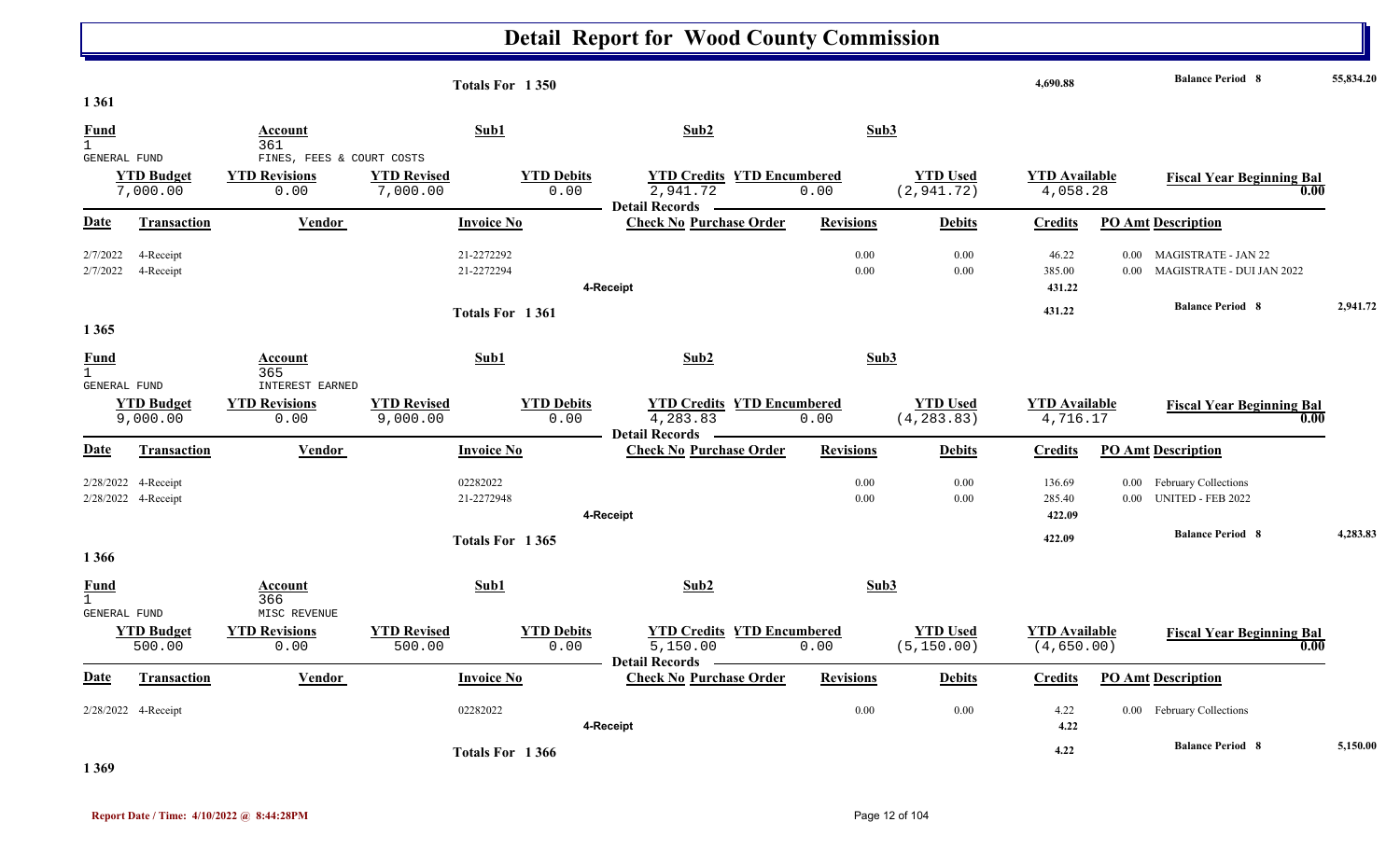| <b>Fund</b><br>$\mathbf{1}$<br>GENERAL FUND            |                                                                   | Account<br>369<br>COMMISSIONS                 | Sub1                                   |                           | Sub2                                       |                                           | Sub3                            |                                            |                                      |                                                                |           |
|--------------------------------------------------------|-------------------------------------------------------------------|-----------------------------------------------|----------------------------------------|---------------------------|--------------------------------------------|-------------------------------------------|---------------------------------|--------------------------------------------|--------------------------------------|----------------------------------------------------------------|-----------|
|                                                        | <b>YTD Budget</b><br>0.00                                         | <b>YTD Revisions</b><br>0.00                  | <b>YTD Revised</b><br>0.00             | <b>YTD Debits</b><br>0.00 | 2,825.50<br>Detail Records <b>No. 1886</b> | <b>YTD Credits YTD Encumbered</b><br>0.00 | <b>YTD Used</b><br>(2,825.50)   | <b>YTD Available</b><br>(2,825.50)         |                                      | <b>Fiscal Year Beginning Bal</b>                               | 0.00      |
| Date                                                   | <b>Transaction</b>                                                | <b>Vendor</b>                                 | <b>Invoice No</b>                      |                           | <b>Check No Purchase Order</b>             | <b>Revisions</b>                          | <b>Debits</b>                   | <b>Credits</b>                             | <b>PO Amt Description</b>            |                                                                |           |
| 2/3/2022                                               | 4-Receipt                                                         |                                               | 21-2272229                             |                           | 4-Receipt                                  | 0.00                                      | 0.00                            | 41.10<br>41.10                             | $0.00 -$                             | <b>ASSESSOR - JAN 2022</b>                                     |           |
| 1370                                                   |                                                                   |                                               | Totals For 1369                        |                           |                                            |                                           |                                 | 41.10                                      |                                      | <b>Balance Period 8</b>                                        | 2,825.50  |
| <b>Fund</b><br>$\mathbf{1}$<br>GENERAL FUND            |                                                                   | Account<br>370<br>GAMING INCOME               | Sub1                                   |                           | Sub2                                       |                                           | Sub3                            |                                            |                                      |                                                                |           |
|                                                        | <b>YTD Budget</b><br>30,000.00                                    | <b>YTD Revisions</b><br>0.00                  | <b>YTD Revised</b><br>30,000.00        | <b>YTD Debits</b><br>0.00 | 34, 141.54<br><b>Detail Records</b>        | <b>YTD Credits YTD Encumbered</b><br>0.00 | <b>YTD Used</b><br>(34, 141.54) | <b>YTD Available</b><br>(4, 141.54)        |                                      | <b>Fiscal Year Beginning Bal</b>                               | 0.00      |
| Date                                                   | Transaction                                                       | Vendor                                        | <b>Invoice No</b>                      |                           | <b>Check No Purchase Order</b>             | <b>Revisions</b>                          | <b>Debits</b>                   | <b>Credits</b>                             | <b>PO Amt Description</b>            |                                                                |           |
|                                                        | 2/28/2022 4-Receipt<br>2/28/2022 4-Receipt<br>2/28/2022 4-Receipt |                                               | 21-2272775<br>21-2272907<br>21-2272908 |                           | 4-Receipt                                  | 0.00<br>$0.00\,$<br>0.00                  | 0.00<br>0.00<br>0.00            | 3,261.42<br>3,625.00<br>159.92<br>7,046.34 | 0.00 UNITED BANK<br>0.00<br>$0.00 -$ | <b>UNITED BANK - FEB 2022</b><br><b>UNITED BANK - FEB 2022</b> |           |
|                                                        |                                                                   |                                               | Totals For 1370                        |                           |                                            |                                           |                                 | 7,046.34                                   |                                      | <b>Balance Period 8</b>                                        | 34,141.54 |
| 1 3 7 4<br><b>Fund</b><br>$\mathbf{1}$<br>GENERAL FUND |                                                                   | Account<br>374<br>PLANNING COMMISSION REVENUE | Sub1                                   |                           | Sub2                                       |                                           | Sub3                            |                                            |                                      |                                                                |           |
|                                                        | <b>YTD Budget</b><br>500.00                                       | <b>YTD Revisions</b><br>0.00                  | <b>YTD Revised</b><br>500.00           | <b>YTD Debits</b><br>0.00 | 200.00<br><b>Detail Records</b>            | <b>YTD Credits YTD Encumbered</b><br>0.00 | <b>YTD Used</b><br>(200.00)     | <b>YTD</b> Available<br>300.00             |                                      | <b>Fiscal Year Beginning Bal</b>                               | 0.00      |
| <b>Date</b>                                            | Transaction                                                       | Vendor                                        | <b>Invoice No</b>                      |                           | <b>Check No Purchase Order</b>             | <b>Revisions</b>                          | <b>Debits</b>                   | <b>Credits</b>                             | <b>PO Amt Description</b>            |                                                                |           |
| 2/9/2022                                               | 4-Receipt                                                         |                                               | 21-2272328                             |                           | 4-Receipt                                  | 0.00                                      | 0.00                            | 100.00<br>100.00                           |                                      | 0.00 WOOD CO COMMISSION - BILL GANDEE                          |           |
| 1.202                                                  |                                                                   |                                               | Totals For 1374                        |                           |                                            |                                           |                                 | 100.00                                     |                                      | <b>Balance Period 8</b>                                        | 200.00    |

**1 382**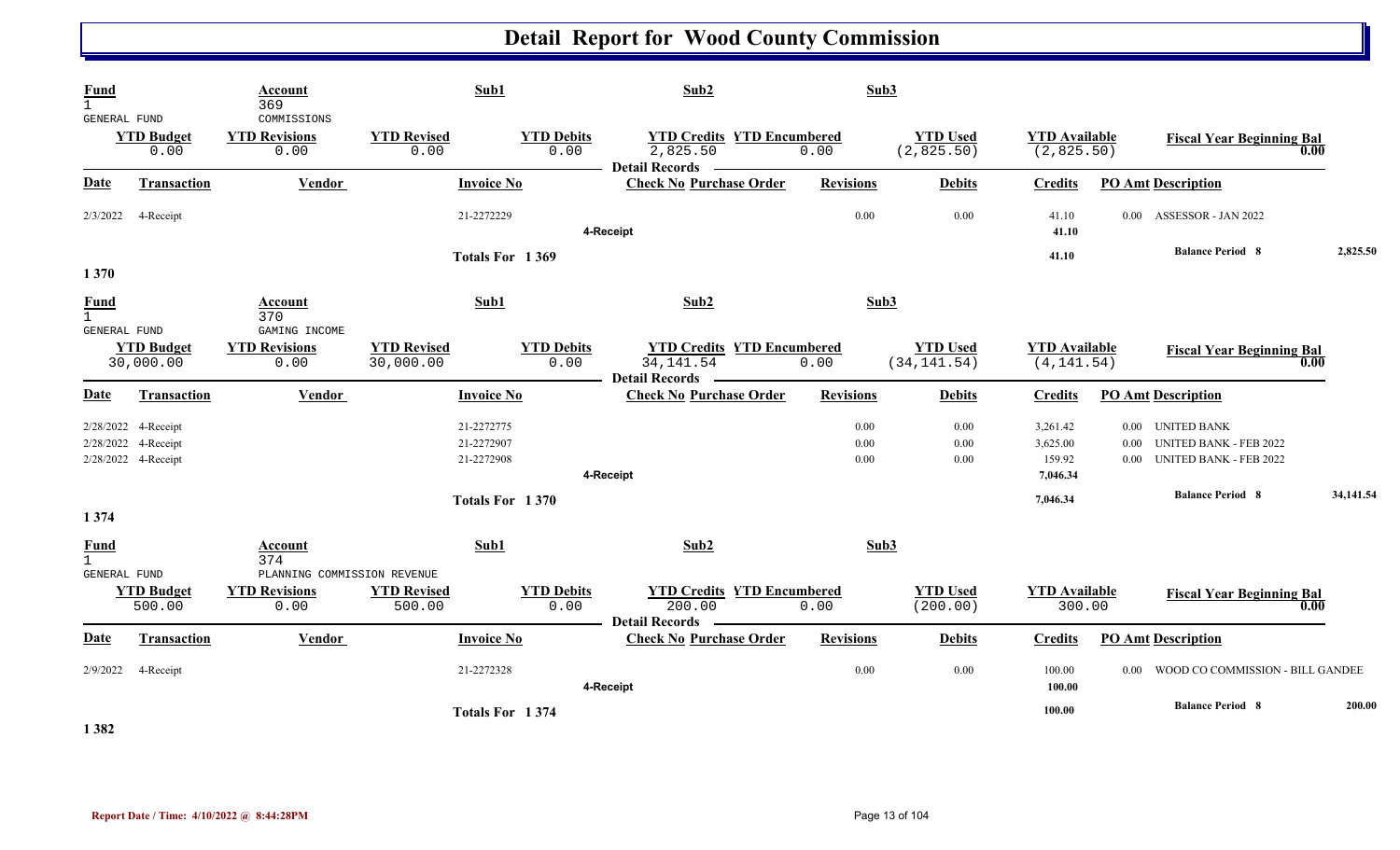| <b>Fund</b><br>$\mathbf{1}$<br>GENERAL FUND |                                 | Account<br>382<br>REFUNDS/REIMBURSEMENTS | Sub1                             |                           | Sub2                                                                     | Sub3             |                                  |                                    |          |                                    |            |
|---------------------------------------------|---------------------------------|------------------------------------------|----------------------------------|---------------------------|--------------------------------------------------------------------------|------------------|----------------------------------|------------------------------------|----------|------------------------------------|------------|
|                                             | <b>YTD Budget</b><br>250,000.00 | <b>YTD Revisions</b><br>0.00             | <b>YTD Revised</b><br>250,000.00 | <b>YTD Debits</b><br>0.00 | <b>YTD Credits YTD Encumbered</b><br>149,867.10<br><b>Detail Records</b> | 0.00             | <b>YTD Used</b><br>(149, 867.10) | <b>YTD Available</b><br>100,132.90 |          | <b>Fiscal Year Beginning Bal</b>   | 0.00       |
| Date                                        | <b>Transaction</b>              | Vendor                                   | <b>Invoice No</b>                |                           | <b>Check No Purchase Order</b>                                           | <b>Revisions</b> | <b>Debits</b>                    | <b>Credits</b>                     |          | <b>PO Amt Description</b>          |            |
| 2/4/2022                                    | 4-Receipt                       |                                          | 21-2272259                       |                           |                                                                          | 0.00             | 0.00                             | 1,638.51                           |          | 0.00 4TH QTR - STATE OF WV         |            |
| 2/4/2022                                    | 4-Receipt                       |                                          | 21-2272260                       |                           |                                                                          | 0.00             | 0.00                             | 482.54                             | $0.00\,$ | NOV & DEC 2021-WOOD CO PARKS & REC |            |
|                                             | 2/10/2022 4-Receipt             |                                          | 21-2272361                       |                           |                                                                          | 0.00             | 0.00                             | 496.75                             | $0.00\,$ | <b>WVCORP CLAIMS - SHRIVER</b>     |            |
|                                             | 2/10/2022 4-Receipt             |                                          | 21-2272362                       |                           |                                                                          | 0.00             | 0.00                             | 23,531.00                          | 0.00     | <b>GEICO ADVANTAGE INS CO</b>      |            |
|                                             | 2/11/2022 4-Receipt             |                                          | 21-2272377                       |                           |                                                                          | 0.00             | 0.00                             | 59.20                              | 0.00     | <b>DANIELLE JOHNSON</b>            |            |
|                                             | 2/16/2022 4-Receipt             |                                          | 21-2272467                       |                           |                                                                          | 0.00             | 0.00                             | 293.72                             | $0.00\,$ | <b>CHRISTINA EVANS</b>             |            |
|                                             | 2/28/2022 4-Receipt             |                                          | 21-2272653                       |                           |                                                                          | 0.00             | 0.00                             | 317.66                             | $0.00\,$ | <b>CURTIS SAMS CSAMS FEE</b>       |            |
|                                             | 2/28/2022 4-Receipt             |                                          | 21-2272654                       |                           |                                                                          | 0.00             | 0.00                             | 139.20                             | 0.00     | WVUMEDICINE ABUSSEY H              |            |
|                                             |                                 |                                          |                                  |                           | 4-Receipt                                                                |                  |                                  | 26,958.58                          |          |                                    |            |
|                                             |                                 |                                          | Totals For 1382                  |                           |                                                                          |                  |                                  | 26,958.58                          |          | <b>Balance Period 8</b>            | 149,867.10 |
| 1 3 8 3                                     |                                 |                                          |                                  |                           |                                                                          |                  |                                  |                                    |          |                                    |            |
| <b>Fund</b><br>$\mathbf{1}$<br>GENERAL FUND |                                 | Account<br>383<br>PARKING                | Sub1                             |                           | Sub2                                                                     | Sub3             |                                  |                                    |          |                                    |            |
|                                             | <b>YTD Budget</b>               | <b>YTD Revisions</b>                     | <b>YTD Revised</b>               | <b>YTD Debits</b>         | <b>YTD Credits YTD Encumbered</b>                                        |                  | <b>YTD Used</b>                  | <b>YTD Available</b>               |          |                                    |            |
|                                             | 4,000.00                        | 0.00                                     | 4,000.00                         | 0.00                      | 3,641.70                                                                 | 0.00             | (3,641.70)                       | 358.30                             |          | <b>Fiscal Year Beginning Bal</b>   | 0.00       |
|                                             |                                 |                                          |                                  |                           | <b>Detail Records</b>                                                    |                  |                                  |                                    |          |                                    |            |
| <b>Date</b>                                 | <b>Transaction</b>              | <b>Vendor</b>                            | <b>Invoice No</b>                |                           | <b>Check No Purchase Order</b>                                           | <b>Revisions</b> | <b>Debits</b>                    | <b>Credits</b>                     |          | <b>PO Amt Description</b>          |            |
| 2/1/2022                                    | 4-Receipt                       |                                          | 21-2272190                       |                           |                                                                          | 0.00             | 0.00                             | 26.50                              |          | $0.00$ $01/31/22$                  |            |
| 2/3/2022                                    | 4-Receipt                       |                                          | 21-2272227                       |                           |                                                                          | 0.00             | 0.00                             | 38.00                              | $0.00\,$ | 02/01/2022                         |            |
| 2/3/2022                                    | 4-Receipt                       |                                          | 21-2272228                       |                           |                                                                          | 0.00             | 0.00                             | 40.75                              | 0.00     | 02/02/2022                         |            |
| 2/4/2022                                    | 4-Receipt                       |                                          | 21-2272241                       |                           |                                                                          | 0.00             | 0.00                             | 27.00                              |          | $0.00$ $02/03/2022$                |            |
| 2/7/2022                                    | 4-Receipt                       |                                          | 21-2272272                       |                           |                                                                          | 0.00             | 0.00                             | 3.75                               | $0.00\,$ | 02/04/2022                         |            |
| 2/8/2022                                    | 4-Receipt                       |                                          | 21-2272306                       |                           |                                                                          | 0.00             | 0.00                             | 20.50                              | 0.00     | 2/8/2022                           |            |
| 2/9/2022                                    | 4-Receipt                       |                                          | 21-2272321                       |                           |                                                                          | 0.00             | 0.00                             | 51.50                              | $0.00\,$ | 02/08/2022                         |            |
| 2/10/2022                                   | 4-Receipt                       |                                          | 21-2272358                       |                           |                                                                          | 0.00             | 0.00                             | 18.25                              | 0.00     | 02/09/2022                         |            |
| 2/11/2022                                   | 4-Receipt                       |                                          | 21-2272379                       |                           |                                                                          | 0.00             | 0.00                             | 12.25                              | $0.00\,$ | 02/10/2022                         |            |
|                                             | 2/14/2022 4-Receipt             |                                          | 21-2272408                       |                           |                                                                          | 0.00             | 0.00                             | 6.25                               |          | $0.00$ $2/11/2022$                 |            |
|                                             | 2/15/2022 4-Receipt             |                                          | 21-2272427                       |                           |                                                                          | 0.00             | 0.00                             | 16.75                              | $0.00\,$ | 02/14/2022                         |            |
|                                             | 2/16/2022 4-Receipt             |                                          | 21-2272478                       |                           |                                                                          | 0.00             | 0.00                             | 28.75                              | $0.00\,$ | 02/15/2022                         |            |
|                                             | 2/17/2022 4-Receipt             |                                          | 21-2272491                       |                           |                                                                          | 0.00             | 0.00                             | 33.75                              | $0.00\,$ | PARKING LOT                        |            |
|                                             | 2/23/2022 4-Receipt             |                                          | 21-2272558                       |                           |                                                                          | 0.00             | 0.00                             | 16.50                              | $0.00\,$ | WOOD COUNTY PARKING LOT            |            |
|                                             | 2/23/2022 4-Receipt             |                                          | 21-2272559                       |                           |                                                                          | 0.00             | 0.00                             | 30.00                              | 0.00     | WOOD COUNTY PARKING LOT            |            |
|                                             | 2/24/2022 4-Receipt             |                                          | 21-2272581                       |                           |                                                                          | 0.00             | 0.00                             | 30.25                              | $0.00\,$ | WOOD COUNTY PARKING LOT -2/23/22   |            |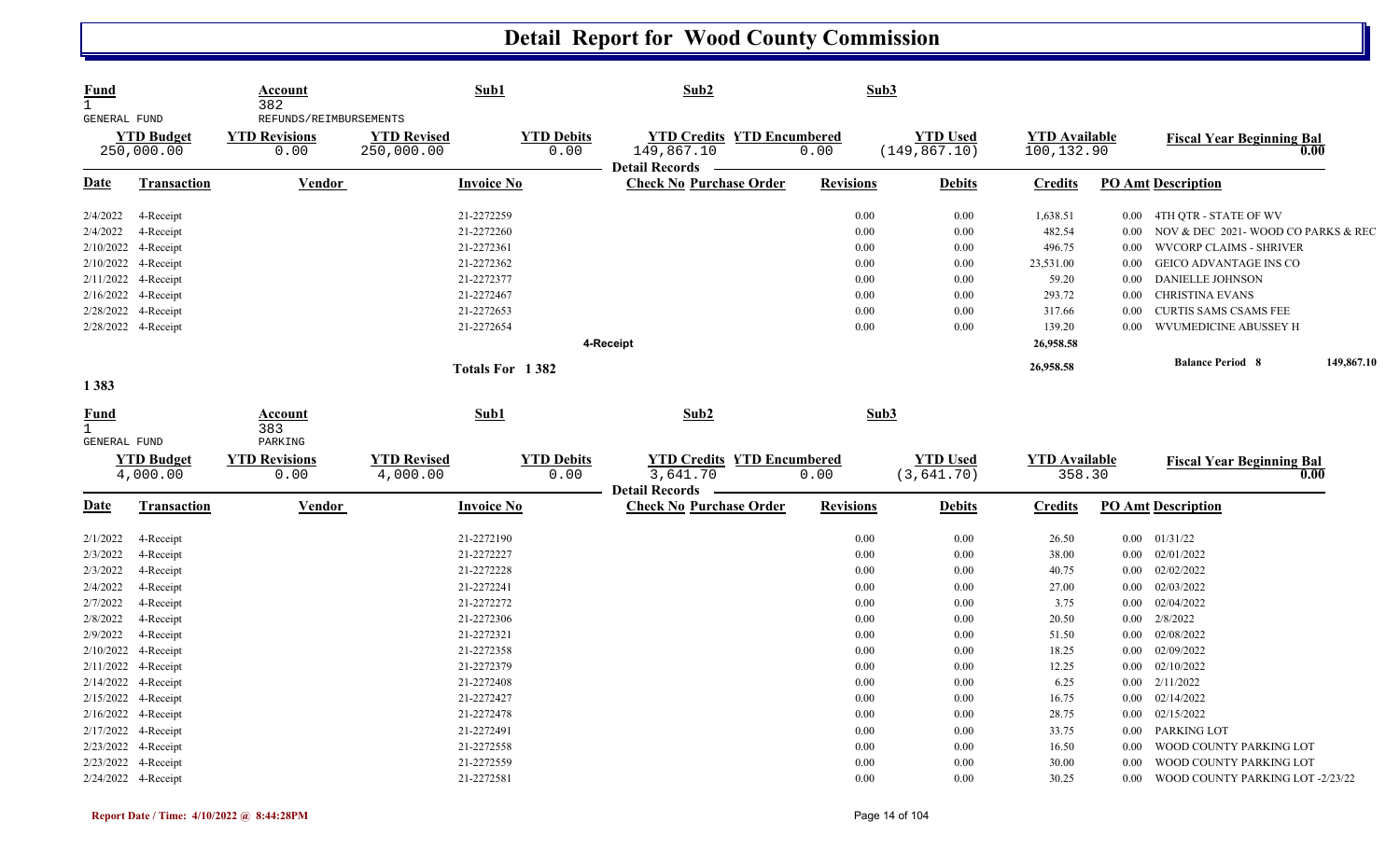|                                                                                                                                                                                                                              |                                                                |                                                                                                                            |                           | <b>Detail Report for Wood County Commission</b>           |                                                                      |                                                                      |                                                                                         |                                                                  |                                                                                                                                                                 |              |
|------------------------------------------------------------------------------------------------------------------------------------------------------------------------------------------------------------------------------|----------------------------------------------------------------|----------------------------------------------------------------------------------------------------------------------------|---------------------------|-----------------------------------------------------------|----------------------------------------------------------------------|----------------------------------------------------------------------|-----------------------------------------------------------------------------------------|------------------------------------------------------------------|-----------------------------------------------------------------------------------------------------------------------------------------------------------------|--------------|
| 2/28/2022 4-Receipt                                                                                                                                                                                                          |                                                                | 21-2272665                                                                                                                 |                           | 4-Receipt                                                 | 0.00                                                                 | 0.00                                                                 | 9.45<br>410.20                                                                          | $0.00\,$                                                         | WOOD COUNTY PARKING LOT                                                                                                                                         |              |
| 1 383 16                                                                                                                                                                                                                     |                                                                | Totals For 1383                                                                                                            |                           |                                                           |                                                                      |                                                                      | 410.20                                                                                  |                                                                  | <b>Balance Period 8</b>                                                                                                                                         | 3,641.70     |
| <b>Fund</b>                                                                                                                                                                                                                  | Account<br>383                                                 | Sub1<br>16                                                                                                                 |                           | Sub2                                                      | Sub3                                                                 |                                                                      |                                                                                         |                                                                  |                                                                                                                                                                 |              |
| GENERAL FUND<br><b>YTD Budget</b><br>20,000.00                                                                                                                                                                               | PARKING<br><b>YTD Revisions</b><br>0.00                        | <b>RENT</b><br><b>YTD Revised</b><br>20,000.00                                                                             | <b>YTD Debits</b><br>0.00 | <b>YTD Credits YTD Encumbered</b><br>5,700.00             | 0.00                                                                 | <b>YTD Used</b><br>(5, 700.00)                                       | <b>YTD</b> Available<br>14,300.00                                                       |                                                                  | <b>Fiscal Year Beginning Bal</b>                                                                                                                                | 0.00         |
| <b>Date</b><br><b>Transaction</b>                                                                                                                                                                                            | <b>Vendor</b>                                                  | <b>Invoice No</b>                                                                                                          |                           | <b>Detail Records</b><br><b>Check No Purchase Order</b>   | <b>Revisions</b>                                                     | <b>Debits</b>                                                        | <b>Credits</b>                                                                          |                                                                  | <b>PO Amt Description</b>                                                                                                                                       |              |
| 2/4/2022<br>4-Receipt<br>2/4/2022<br>4-Receipt<br>2/4/2022<br>4-Receipt<br>2/4/2022<br>4-Receipt<br>2/4/2022<br>4-Receipt<br>2/4/2022<br>4-Receipt<br>2/4/2022<br>4-Receipt<br>2/15/2022<br>4-Receipt<br>2/28/2022 4-Receipt |                                                                | 21-2272244<br>21-2272245<br>21-2272247<br>21-2272248<br>21-2272249<br>21-2272250<br>21-2272251<br>21-2272432<br>21-2272661 |                           | 4-Receipt                                                 | 0.00<br>0.00<br>0.00<br>0.00<br>0.00<br>0.00<br>0.00<br>0.00<br>0.00 | 0.00<br>0.00<br>0.00<br>0.00<br>0.00<br>0.00<br>0.00<br>0.00<br>0.00 | 50.00<br>50.00<br>50.00<br>50.00<br>50.00<br>50.00<br>50.00<br>50.00<br>50.00<br>450.00 | $0.00\,$<br>$0.00\,$<br>$0.00\,$<br>0.00<br>0.00<br>0.00<br>0.00 | $0.00$ RIFFLE<br>0.00 OBLINGER<br><b>SMITH</b><br><b>DIXON</b><br>SARGENT<br>WISE<br><b>BOSO</b><br>WOOD CO COMMISSION - MCDANIELS<br>US TREASURY TINA WILLIAMS |              |
| 1 397 712                                                                                                                                                                                                                    |                                                                |                                                                                                                            | <b>Totals For 138316</b>  |                                                           |                                                                      |                                                                      | 450.00                                                                                  |                                                                  | <b>Balance Period 8</b>                                                                                                                                         | 5,700.00     |
| <u>Fund</u><br>1<br>GENERAL FUND<br><b>YTD Budget</b><br>2,016,047.00                                                                                                                                                        | Account<br>397<br>PAYROLL REIM<br><b>YTD Revisions</b><br>0.00 | Sub1<br>712<br>$E-911$<br><b>YTD Revised</b><br>2,016,047.00                                                               | <b>YTD Debits</b><br>0.00 | Sub2<br><b>YTD Credits YTD Encumbered</b><br>1,100,513.16 | Sub3<br>0.00                                                         | <b>YTD Used</b><br>(1, 100, 513.16)                                  | <b>YTD Available</b><br>915,533.84                                                      |                                                                  | <b>Fiscal Year Beginning Bal</b>                                                                                                                                | 0.00         |
| <u>Date</u><br><b>Transaction</b>                                                                                                                                                                                            | <b>Vendor</b>                                                  | <b>Invoice No</b>                                                                                                          |                           | <b>Detail Records</b><br><b>Check No Purchase Order</b>   | <b>Revisions</b>                                                     | <b>Debits</b>                                                        | <b>Credits</b>                                                                          |                                                                  | <b>PO Amt Description</b>                                                                                                                                       |              |
| 2/7/2022<br>4-Receipt                                                                                                                                                                                                        |                                                                | 21-2272298                                                                                                                 | <b>Totals For 1397712</b> | 4-Receipt                                                 | 0.00                                                                 | 0.00                                                                 | 160,116.53<br>160,116.53<br>160,116.53                                                  |                                                                  | $0.00$ E911 - JAN 2022<br><b>Balance Period 8</b>                                                                                                               | 1,100,513.16 |
| 1 397 731<br><b>Fund</b><br>$\mathbf{1}$<br>GENERAL FUND                                                                                                                                                                     | <b>Account</b><br>397<br>PAYROLL REIM                          | Sub1<br>731                                                                                                                | COMMUNITY CORRECTIONS     | Sub2                                                      | Sub3                                                                 |                                                                      |                                                                                         |                                                                  |                                                                                                                                                                 |              |
| <b>YTD Budget</b><br>899,174.00                                                                                                                                                                                              | <b>YTD Revisions</b><br>0.00                                   | <b>YTD Revised</b><br>899,174.00                                                                                           | <b>YTD Debits</b><br>0.00 | <b>YTD Credits YTD Encumbered</b><br>34,238.16            | 0.00                                                                 | <b>YTD Used</b><br>(34, 238.16)                                      | <b>YTD Available</b><br>864, 935.84                                                     |                                                                  | <b>Fiscal Year Beginning Bal</b>                                                                                                                                | 0.00         |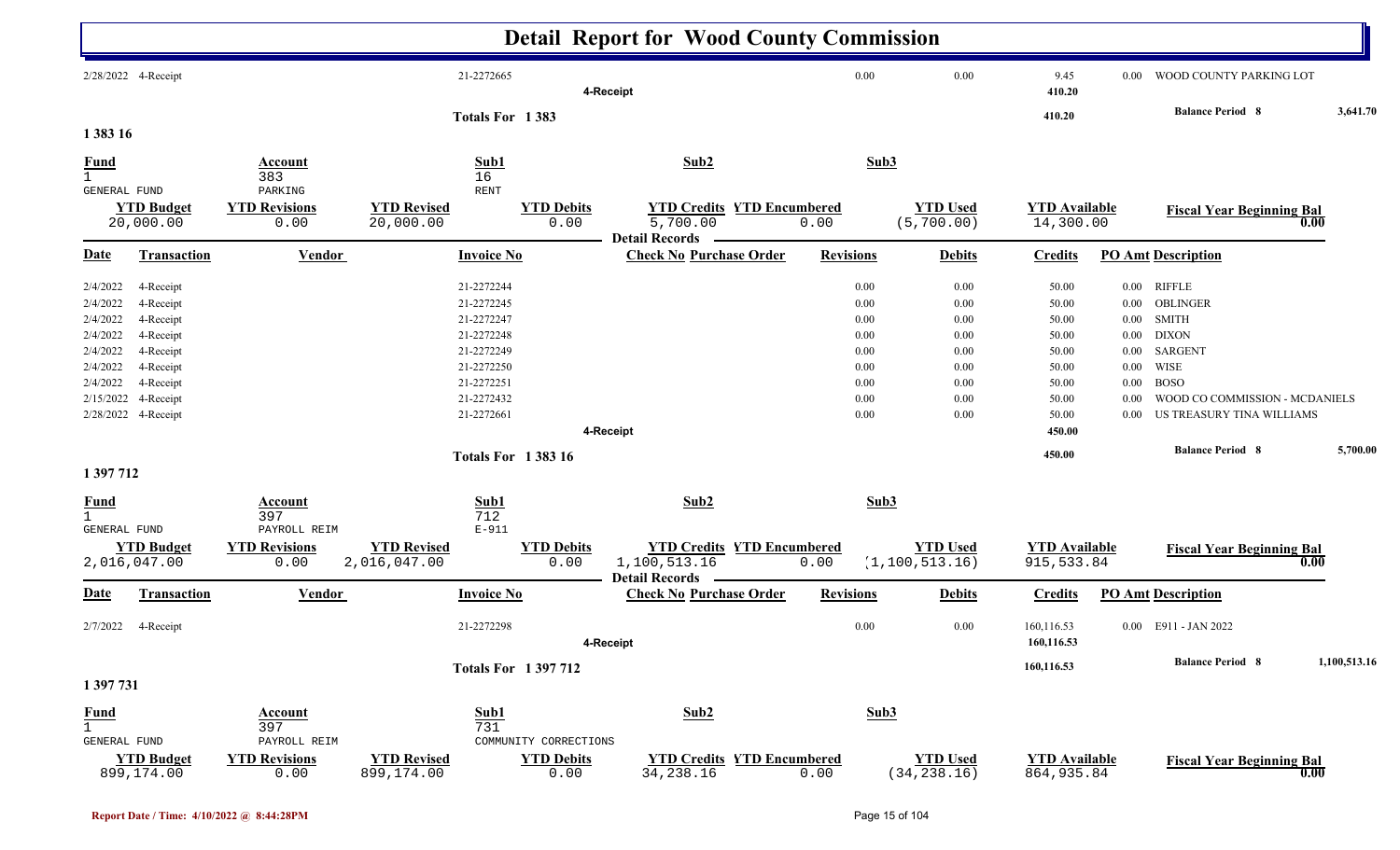|                              |                                 |                                       |                                                                      | <b>Detail Records</b>                              |                  |                                  |                                     |                           |                                  |            |
|------------------------------|---------------------------------|---------------------------------------|----------------------------------------------------------------------|----------------------------------------------------|------------------|----------------------------------|-------------------------------------|---------------------------|----------------------------------|------------|
| <u>Date</u>                  | <b>Transaction</b>              | Vendor                                | <b>Invoice No</b>                                                    | <b>Check No Purchase Order</b>                     | <b>Revisions</b> | <b>Debits</b>                    | <b>Credits</b>                      | <b>PO Amt Description</b> |                                  |            |
|                              | 2/14/2022 4-Receipt             |                                       | 21-2272415                                                           | 4-Receipt                                          | 0.00             | 0.00                             | 3,868.85<br>3,868.85                |                           | 0.00 WVDTL - FEB 2022            |            |
|                              |                                 |                                       |                                                                      |                                                    |                  |                                  |                                     |                           | <b>Balance Period 8</b>          | 34,238.16  |
| 1399                         |                                 |                                       | <b>Totals For 1397731</b>                                            |                                                    |                  |                                  | 3,868.85                            |                           |                                  |            |
|                              |                                 |                                       |                                                                      |                                                    |                  |                                  |                                     |                           |                                  |            |
| Fund                         |                                 | Account                               | Sub1                                                                 | Sub2                                               | Sub3             |                                  |                                     |                           |                                  |            |
| $\mathbf{1}$<br>GENERAL FUND |                                 | 399<br>TRANSFERS ASSESSOR'S VALUATION |                                                                      |                                                    |                  |                                  |                                     |                           |                                  |            |
|                              | <b>YTD Budget</b><br>757,150.00 | <b>YTD Revisions</b><br>0.00          | <b>YTD Revised</b><br><b>YTD Debits</b><br>0.00<br>757,150.00        | <b>YTD Credits YTD Encumbered</b><br>513,960.13    | 0.00             | <b>YTD Used</b><br>(513, 960.13) | <b>YTD Available</b><br>243, 189.87 |                           | <b>Fiscal Year Beginning Bal</b> | 0.00       |
| Date                         | <b>Transaction</b>              | Vendor                                | <b>Invoice No</b>                                                    | Detail Records -<br><b>Check No Purchase Order</b> | <b>Revisions</b> | <b>Debits</b>                    | <b>Credits</b>                      | <b>PO Amt Description</b> |                                  |            |
| 2/7/2022                     | 4-Receipt                       |                                       | 21-2272297                                                           | 4-Receipt                                          | $0.00\,$         | 0.00                             | 71,778.78<br>71,778.78              | 0.00 ASSESSOR             |                                  |            |
|                              |                                 |                                       | Totals For 1399                                                      |                                                    |                  |                                  | 71,778.78                           |                           | <b>Balance Period 8</b>          | 513,960.13 |
| 1 401 10 101                 |                                 |                                       |                                                                      |                                                    |                  |                                  |                                     |                           |                                  |            |
| <b>Fund</b>                  |                                 | Account                               | Sub1                                                                 | Sub2                                               | Sub3             |                                  |                                     |                           |                                  |            |
| <b>GENERAL FUND</b>          |                                 | 401<br>COUNTY COMMISSION              | 10<br>PERSONAL SERVICES                                              | 101<br>ELECTED OFFICIALS                           |                  |                                  |                                     |                           |                                  |            |
|                              | <b>YTD Budget</b>               | <b>YTD Revisions</b>                  | <b>YTD Revised</b><br><b>YTD Debits</b>                              | <b>YTD Credits YTD Encumbered</b>                  |                  | <b>YTD Used</b>                  | <b>YTD Available</b>                |                           | <b>Fiscal Year Beginning Bal</b> |            |
|                              | 124,185.00                      | 0.00                                  | 124,185.00<br>82,789.92                                              | 0.00                                               | 0.00             | (82, 789.92)                     | 41,395.08                           |                           |                                  | 0.00       |
|                              |                                 |                                       |                                                                      | <b>Detail Records</b>                              |                  |                                  |                                     |                           |                                  |            |
| <u>Date</u>                  | Transaction                     | Vendor                                | Invoice No                                                           | <b>Check No Purchase Order</b>                     | <b>Revisions</b> | <b>Debits</b>                    | <b>Credits</b>                      | <b>PO Amt Description</b> |                                  |            |
|                              | 2/15/2022 2-Invoice             | COLOMBO JAMES E.                      | 10-00276013-REG                                                      | 276013                                             | 0.00             | 1,724.79                         | 0.00                                | $0.00\,$                  | COLOMBO JAMES E.                 |            |
|                              | 2/15/2022 2-Invoice             | <b>COUCH DAVID BLAIR</b>              | 10-00276014-REG                                                      | 276014                                             | $0.00\,$         | 1,724.79                         | 0.00                                | $0.00\,$                  | <b>COUCH DAVID BLAIR</b>         |            |
|                              | 2/15/2022 2-Invoice             | TEBAY ROBERT K.                       | 10-00276020-REG                                                      | 276020                                             | 0.00             | 1,724.79                         | 0.00                                | $0.00\,$                  | TEBAY ROBERT K.                  |            |
|                              | 2/28/2022 2-Invoice             | COLOMBO JAMES E.                      | 10-00276233-REG                                                      | 276233                                             | 0.00             | 1,724.79                         | 0.00                                | 0.00                      | COLOMBO JAMES E.                 |            |
|                              | 2/28/2022 2-Invoice             | <b>COUCH DAVID BLAIR</b>              | 10-00276234-REG                                                      | 276234                                             | 0.00             | 1,724.79                         | 0.00                                | 0.00                      | <b>COUCH DAVID BLAIR</b>         |            |
|                              | 2/28/2022 2-Invoice             | TEBAY ROBERT K.                       | 10-00276240-REG                                                      | 276240                                             | 0.00             | 1,724.79                         | 0.00                                | 0.00                      | TEBAY ROBERT K.                  |            |
|                              |                                 |                                       |                                                                      | 2-Invoice                                          |                  | 10,348.74                        |                                     |                           |                                  |            |
|                              |                                 |                                       | <b>Totals For 140110101</b>                                          |                                                    |                  | 10,348.74                        |                                     |                           | <b>Balance Period 8</b>          | 82,789.92  |
| 1 401 10 103                 |                                 |                                       |                                                                      |                                                    |                  |                                  |                                     |                           |                                  |            |
| <u>Fund</u>                  |                                 | Account                               | Sub1                                                                 | Sub2                                               | Sub3             |                                  |                                     |                           |                                  |            |
| $\mathbf{1}$                 |                                 | 401                                   | 10 <sup>°</sup>                                                      | 103                                                |                  |                                  |                                     |                           |                                  |            |
| <b>GENERAL FUND</b>          |                                 | COUNTY COMMISSION                     | PERSONAL SERVICES                                                    | SALARIES-DEPUTIES                                  |                  |                                  |                                     |                           |                                  |            |
|                              | <b>YTD Budget</b><br>390,730.00 | <b>YTD Revisions</b><br>0.00          | <b>YTD Revised</b><br><b>YTD Debits</b><br>390,730.00<br>230, 211.12 | <b>YTD Credits YTD Encumbered</b><br>0.00          | 0.00             | <b>YTD Used</b><br>(230, 211.12) | <b>YTD Available</b><br>160,518.88  |                           | <b>Fiscal Year Beginning Bal</b> | 0.00       |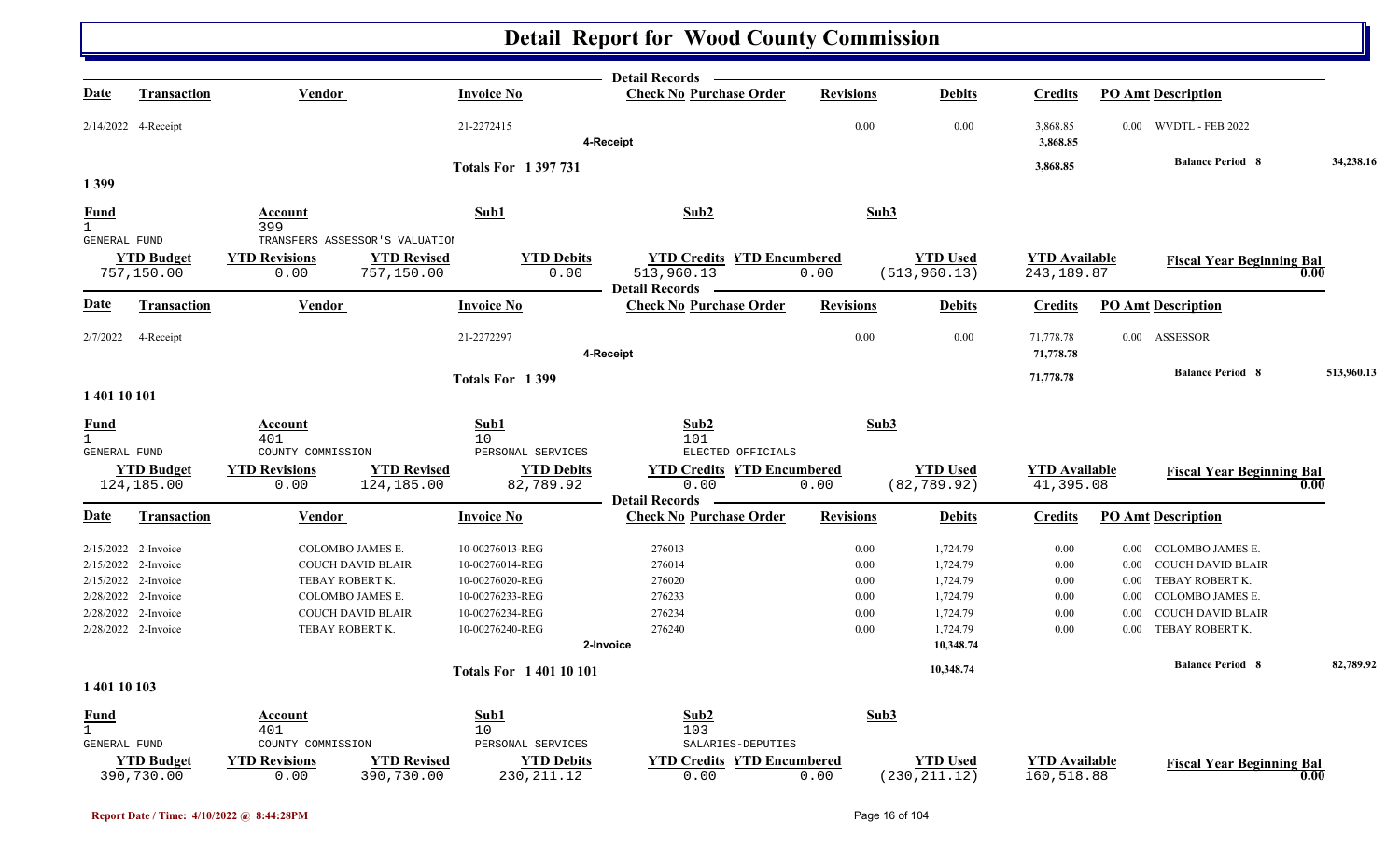|                      |                     |                        |                                         |                             | <b>Detail Records</b>             |                  |                 |                      |             |                                          |            |
|----------------------|---------------------|------------------------|-----------------------------------------|-----------------------------|-----------------------------------|------------------|-----------------|----------------------|-------------|------------------------------------------|------------|
| <u>Date</u>          | <b>Transaction</b>  | <b>Vendor</b>          |                                         | <b>Invoice No</b>           | <b>Check No Purchase Order</b>    | <b>Revisions</b> | <b>Debits</b>   | <b>Credits</b>       |             | <b>PO Amt Description</b>                |            |
|                      | 2/15/2022 2-Invoice |                        | BECKETT CAROLYN J.                      | 10-00276011-REG             | 276011                            | 0.00             | 1,550.00        | 0.00                 |             | 0.00 BECKETT CAROLYN J.                  |            |
|                      | 2/15/2022 2-Invoice | <b>BRUST PAMELA J.</b> |                                         | 10-00276012-REG             | 276012                            | 0.00             | 1,509.38        | 0.00                 | 0.00        | <b>BRUST PAMELA J</b>                    |            |
|                      | 2/15/2022 2-Invoice |                        | <b>GRAHAM ANGELA M.</b>                 | 10-00276015-REG             | 276015                            | 0.00             | 1,859.38        | 0.00                 | $0.00\,$    | GRAHAM ANGELA M.                         |            |
|                      | 2/15/2022 2-Invoice |                        | HUPP MICHAEL GALE                       | 10-00276016-REG             | 276016                            | 0.00             | 594.00          | 0.00                 | $0.00\,$    | HUPP MICHAEL GALE                        |            |
|                      | 2/15/2022 2-Invoice |                        | JACKSON DARRELL V                       | 10-00276017-REG             | 276017                            | 0.00             | 1,458.34        | 0.00                 | $0.00\,$    | JACKSON DARRELL V                        |            |
|                      | 2/15/2022 2-Invoice |                        | ROBINSON SARAH JANE                     | 10-00276018-REG             | 276018                            | 0.00             | 1,596.88        | 0.00                 | 0.00        | ROBINSON SARAH JANE                      |            |
|                      | 2/15/2022 2-Invoice | SEUFER MARTIN A.       |                                         | 10-00276019-REG             | 276019                            | 0.00             | 3,434.38        | 0.00                 | $0.00\,$    | SEUFER MARTIN A.                         |            |
|                      | 2/15/2022 2-Invoice |                        | WHITTAKER CHRISTOPHER I                 | 10-00276021-REG             | 276021                            | 0.00             | 2,406.26        | 0.00                 | 0.00        | WHITTAKER CHRISTOPHER H.                 |            |
|                      | 2/28/2022 2-Invoice |                        | BECKETT CAROLYN J.                      | 10-00276231-REG             | 276231                            | 0.00             | 1,550.00        | 0.00                 | 0.00        | BECKETT CAROLYN J.                       |            |
|                      | 2/28/2022 2-Invoice | <b>BRUST PAMELA J.</b> |                                         | 10-00276232-REG             | 276232                            | 0.00             | 1,509.38        | 0.00                 | $0.00\,$    | BRUST PAMELA J.                          |            |
|                      | 2/28/2022 2-Invoice |                        | <b>GRAHAM ANGELA M.</b>                 | 10-00276235-REG             | 276235                            | 0.00             | 1,859.38        | 0.00                 | 0.00        | <b>GRAHAM ANGELA M.</b>                  |            |
|                      | 2/28/2022 2-Invoice |                        | HUPP MICHAEL GALE                       | 10-00276236-REG             | 276236                            | 0.00             | 297.00          | 0.00                 | 0.00        | <b>HUPP MICHAEL GALE</b>                 |            |
|                      | 2/28/2022 2-Invoice |                        | JACKSON DARRELL V                       | 10-00276237-REG             | 276237                            | 0.00             | 1,458.34        | 0.00                 | $0.00\,$    | JACKSON DARRELL V                        |            |
|                      | 2/28/2022 2-Invoice |                        | ROBINSON SARAH JANE                     | 10-00276238-REG             | 276238                            | 0.00             | 1,596.88        | 0.00                 | 0.00        | ROBINSON SARAH JANE                      |            |
|                      | 2/28/2022 2-Invoice | SEUFER MARTIN A.       |                                         | 10-00276239-REG             | 276239                            | 0.00             | 3,434.38        | 0.00                 | 0.00        | SEUFER MARTIN A.                         |            |
|                      | 2/28/2022 2-Invoice |                        | WHITTAKER CHRISTOPHER F 10-00276241-REG |                             | 276241                            | 0.00             | 2,406.26        | 0.00                 | 0.00        | WHITTAKER CHRISTOPHER H.                 |            |
|                      |                     |                        |                                         |                             | 2-Invoice                         |                  | 28,520.24       |                      |             |                                          |            |
|                      |                     |                        |                                         | <b>Totals For 140110103</b> |                                   |                  | 28,520.24       |                      |             | <b>Balance Period 8</b>                  | 230,211.12 |
| 1 401 10 104         |                     |                        |                                         |                             |                                   |                  |                 |                      |             |                                          |            |
| Fund                 |                     | Account<br>401         |                                         | Sub1<br>10                  | Sub <sub>2</sub><br>104           | Sub3             |                 |                      |             |                                          |            |
| <b>GENERAL FUND</b>  |                     | COUNTY COMMISSION      |                                         | PERSONAL SERVICES           | SOCIAL SECURITY                   |                  |                 |                      |             |                                          |            |
|                      | <b>YTD Budget</b>   | <b>YTD Revisions</b>   | <b>YTD Revised</b>                      | <b>YTD Debits</b>           | <b>YTD Credits YTD Encumbered</b> |                  | <b>YTD</b> Used | <b>YTD</b> Available |             | <b>Fiscal Year Beginning Bal</b>         |            |
|                      | 39,391.00           | 0.00                   | 39,391.00                               | 22,865.55                   | 0.00<br><b>Detail Records</b>     | 0.00             | (22, 865.55)    | 16,525.45            |             | 0.00                                     |            |
| <u>Date</u>          | Transaction         | <b>Vendor</b>          |                                         | <b>Invoice No</b>           | <b>Check No Purchase Order</b>    | <b>Revisions</b> | <b>Debits</b>   | <b>Credits</b>       |             | <b>PO Amt Description</b>                |            |
|                      | 2/15/2022 2-Invoice |                        | DEPARTMENT OF TREASURY 20220215-00      |                             | 3842                              | 0.00             | 1,127.82        | 0.00                 | $0.00$ FICA |                                          |            |
|                      | 2/15/2022 2-Invoice |                        | DEPARTMENT OF TREASURY 20220215-00      |                             | 3842                              | 0.00             | 263.74          | 0.00                 | $0.00$ MED  |                                          |            |
|                      | 2/28/2022 2-Invoice |                        | DEPARTMENT OF TREASURY 20220228-00      |                             | 3848                              | 0.00             | 1,125.05        | 0.00                 | $0.00$ FICA |                                          |            |
|                      | 2/28/2022 2-Invoice |                        | DEPARTMENT OF TREASURY 20220228-00      |                             | 3848                              | 0.00             | 263.12          | 0.00                 | $0.00$ MED  |                                          |            |
|                      |                     |                        |                                         |                             | 2-Invoice                         |                  | 2,779.73        |                      |             |                                          |            |
|                      |                     |                        |                                         |                             |                                   |                  |                 |                      |             | <b>Balance Period 8</b>                  | 22,865.55  |
| 1 401 10 105         |                     |                        |                                         | <b>Totals For 140110104</b> |                                   |                  | 2,779.73        |                      |             |                                          |            |
|                      |                     |                        |                                         |                             |                                   |                  |                 |                      |             |                                          |            |
| Fund<br>$\mathbf{1}$ |                     | Account<br>401         |                                         | Sub1<br>10                  | Sub2<br>105                       | Sub3             |                 |                      |             |                                          |            |
| GENERAL FUND         |                     | COUNTY COMMISSION      |                                         | PERSONAL SERVICES           | INSURANCE PREMIUM                 |                  |                 |                      |             |                                          |            |
|                      | <b>YTD Budget</b>   | <b>YTD Revisions</b>   | <b>YTD Revised</b>                      | <b>YTD Debits</b>           | <b>YTD Credits YTD Encumbered</b> |                  | <b>YTD</b> Used | <b>YTD</b> Available |             |                                          |            |
|                      | 159,770.00          | 0.00                   | 159,770.00                              | 107,532.12                  | 0.00                              | 0.00             | (107, 532.12)   | 52, 237.88           |             | <b>Fiscal Year Beginning Bal</b><br>0.00 |            |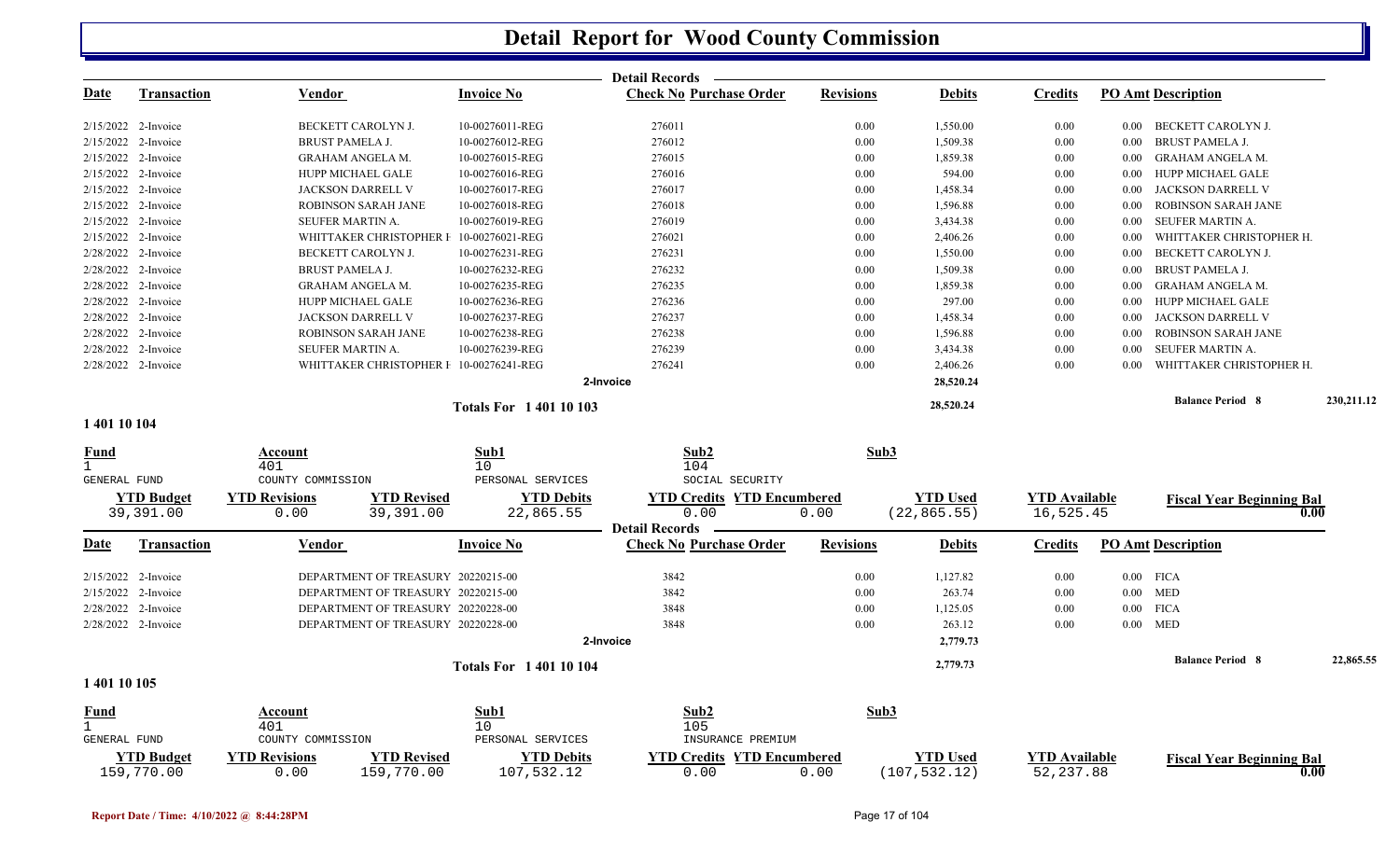|                             |                       |                                            |                             | <b>Detail Records</b>                                   |                  |                 |                      |            |                                  |            |
|-----------------------------|-----------------------|--------------------------------------------|-----------------------------|---------------------------------------------------------|------------------|-----------------|----------------------|------------|----------------------------------|------------|
| Date                        | <b>Transaction</b>    | <b>Vendor</b>                              | <b>Invoice No</b>           | <b>Check No Purchase Order</b>                          | <b>Revisions</b> | <b>Debits</b>   | <b>Credits</b>       |            | <b>PO Amt Description</b>        |            |
| 2/1/2022                    | 2-Invoice             | HIGHMARK WEST VIRGINIA                     | 02012022                    | 3830                                                    | 0.00             | 11,726.79       | 0.00                 |            | 0.00 HEALTH PREMIUM              |            |
| 2/1/2022                    | 2-Invoice             | HIGHMARK WEST VIRGINIA                     | 02012022                    | 3830                                                    | 0.00             | 155.60          | 0.00                 | 0.00       | <b>EMP ADJUSTMENTS</b>           |            |
| 2/1/2022                    | 2-Invoice             | <b>MUTUAL OF OMAHA</b>                     | 1299636500                  | 173156                                                  | 0.00             | 20.57           | 0.00                 | $0.00\,$   | <b>BASIC LIFE</b>                |            |
| 2/1/2022                    | 2-Invoice             | <b>MUTUAL OF OMAHA</b>                     | 1299636500                  | 173156                                                  | $0.00\,$         | (0.92)          | 0.00                 | $0.00\,$   | <b>ADJUSTMENTS</b>               |            |
| 2/1/2022                    | 2-Invoice             | <b>MUTUAL OF OMAHA</b>                     | 1299636500                  | 173156                                                  | 0.00             | 87.19           | 0.00                 | $0.00$ LTD |                                  |            |
| 2/1/2022                    | 2-Invoice             | VISION SERVICE PLAN (WV)                   | 22022                       | 173161                                                  | 0.00             | 33.20           | 0.00                 | $0.00\,$   | <b>SINGLE VISION</b>             |            |
| 2/1/2022                    | 2-Invoice             | VISION SERVICE PLAN (WV)                   | 22022                       | 173161                                                  | 0.00             | (20.14)         | 0.00                 | $0.00\,$   | <b>ADJUSTMENTS</b>               |            |
| 2/1/2022                    | 2-Invoice             | VISION SERVICE PLAN (WV) 22022             |                             | 173161                                                  | 0.00             | 153.60          | $0.00\,$             |            | 0.00 FAMILY VISION               |            |
| 2/8/2022                    | 2-Invoice             | <b>RENAISSANCE</b>                         | CNS0000889416               | 3835                                                    | 0.00             | 55.89           | 0.00                 |            | 0.00 FEB ADMIN FEE               |            |
| 2/8/2022                    | 2-Invoice             | <b>RENAISSANCE</b>                         | CNS0000889416               | 3835                                                    | 0.00             | 6.21            | 0.00                 | $0.00\,$   | FEB ADMIN FEE - ADJUSTMENT       |            |
| 2/9/2022                    | 2-Invoice             | HIGHMARK WEST VIRGINIA                     | F220208A0129                | 3838                                                    | 0.00             | 386.32          | 0.00                 | 0.00 HRA   |                                  |            |
| 2/9/2022                    | 2-Invoice             | HIGHMARK WEST VIRGINIA                     | F220202A1570                | 3839                                                    | 0.00             | 2,594.03        | 0.00                 | $0.00$ HRA |                                  |            |
| 2/15/2022                   | 2-Invoice             | <b>RENAISSANCE</b>                         | 02122022                    | 3845                                                    | 0.00             | 131.00          | 0.00                 | 0.00       | WEEKLY CLAIMS 02/12              |            |
|                             | 2/28/2022 2-Invoice   | HIGHMARK WEST VIRGINIA F220222A0637        |                             | 3853                                                    | 0.00             | 415.43          | 0.00                 | $0.00$ HRA |                                  |            |
|                             |                       |                                            | 2-Invoice                   |                                                         |                  | 15,744.77       |                      |            |                                  |            |
|                             |                       |                                            | <b>Totals For 140110105</b> |                                                         |                  | 15,744.77       |                      |            | <b>Balance Period 8</b>          | 107,532.12 |
| 1 401 10 106                |                       |                                            |                             |                                                         |                  |                 |                      |            |                                  |            |
| <u>Fund</u><br>$\mathbf{1}$ |                       | Account<br>401                             | Sub1<br>10                  | Sub2<br>106                                             | Sub3             |                 |                      |            |                                  |            |
| GENERAL FUND                |                       | COUNTY COMMISSION                          | PERSONAL SERVICES           | RETIREMENT                                              |                  |                 |                      |            |                                  |            |
|                             | <b>YTD Budget</b>     | <b>YTD Revisions</b><br><b>YTD Revised</b> | <b>YTD Debits</b>           | <b>YTD Credits YTD Encumbered</b>                       |                  | <b>YTD</b> Used | <b>YTD Available</b> |            | <b>Fiscal Year Beginning Bal</b> |            |
|                             | 51,491.00             | 0.00<br>51,491.00                          | 25, 246.07                  | 0.00                                                    | 0.00             | (25, 246.07)    | 26, 244.93           |            | 0.00                             |            |
| <u>Date</u>                 | <b>Transaction</b>    | <b>Vendor</b>                              | <b>Invoice No</b>           | <b>Detail Records</b><br><b>Check No Purchase Order</b> | <b>Revisions</b> | <b>Debits</b>   | <b>Credits</b>       |            | <b>PO Amt Description</b>        |            |
|                             |                       |                                            |                             |                                                         |                  |                 |                      |            |                                  |            |
|                             | $2/15/2022$ 2-Invoice | WV PUBLIC EMP RETIREMEN 20220215-00        |                             | 3859                                                    | 0.00             | 1,553.93        | 0.00                 |            | 0.00 RETIREMENT                  |            |
|                             | 2/28/2022 2-Invoice   | WV PUBLIC EMP RETIREMEN 20220228-00        |                             | 3859                                                    | 0.00             | 1,553.93        | $0.00\,$             |            | 0.00 RETIREMENT                  |            |
|                             | 2/28/2022 2-Invoice   | WV PUBLIC EMP RETIREMEN 20220228-00        |                             | 3859                                                    | 0.00             | (208.28)        | $0.00\,$             |            | 0.00 ADJUSTMENT                  |            |
|                             |                       |                                            | 2-Invoice                   |                                                         |                  | 2,899.58        |                      |            |                                  |            |
|                             |                       |                                            | <b>Totals For 140110106</b> |                                                         |                  | 2,899.58        |                      |            | <b>Balance Period 8</b>          | 25,246.07  |
| 1 401 40 211                |                       |                                            |                             |                                                         |                  |                 |                      |            |                                  |            |
| <b>Fund</b>                 |                       | Account                                    | Sub1                        | Sub2                                                    | Sub3             |                 |                      |            |                                  |            |
| $\mathbf{1}$                |                       | 401                                        | 40                          | 211                                                     |                  |                 |                      |            |                                  |            |
| GENERAL FUND                |                       | COUNTY COMMISSION                          | CONTRACTURAL SERVICES       | TELEPHONES                                              |                  |                 |                      |            |                                  |            |
|                             | <b>YTD Budget</b>     | <b>YTD Revised</b><br><b>YTD Revisions</b> | <b>YTD Debits</b>           | <b>YTD Credits YTD Encumbered</b>                       |                  | <b>YTD Used</b> | <b>YTD Available</b> |            | <b>Fiscal Year Beginning Bal</b> |            |
|                             | 65,000.00             | 0.00<br>65,000.00                          | 23,882.51                   | 0.00<br>Detail Records –                                | 0.00             | (23, 882.51)    | 41, 117.49           |            | 0.00                             |            |
| <u>Date</u>                 | <b>Transaction</b>    | Vendor                                     | <b>Invoice No</b>           | <b>Check No Purchase Order</b>                          | <b>Revisions</b> | <b>Debits</b>   | <b>Credits</b>       |            | <b>PO Amt Description</b>        |            |
|                             |                       | <b>VERIZON WIRELESS</b>                    |                             |                                                         |                  |                 |                      |            |                                  |            |
|                             | $2/8/2022$ 2-Invoice  |                                            | 02172022                    | 173187                                                  | $0.00\,$         | 50.38           | $0.00\,$             |            | 0.00 521937447-00001             |            |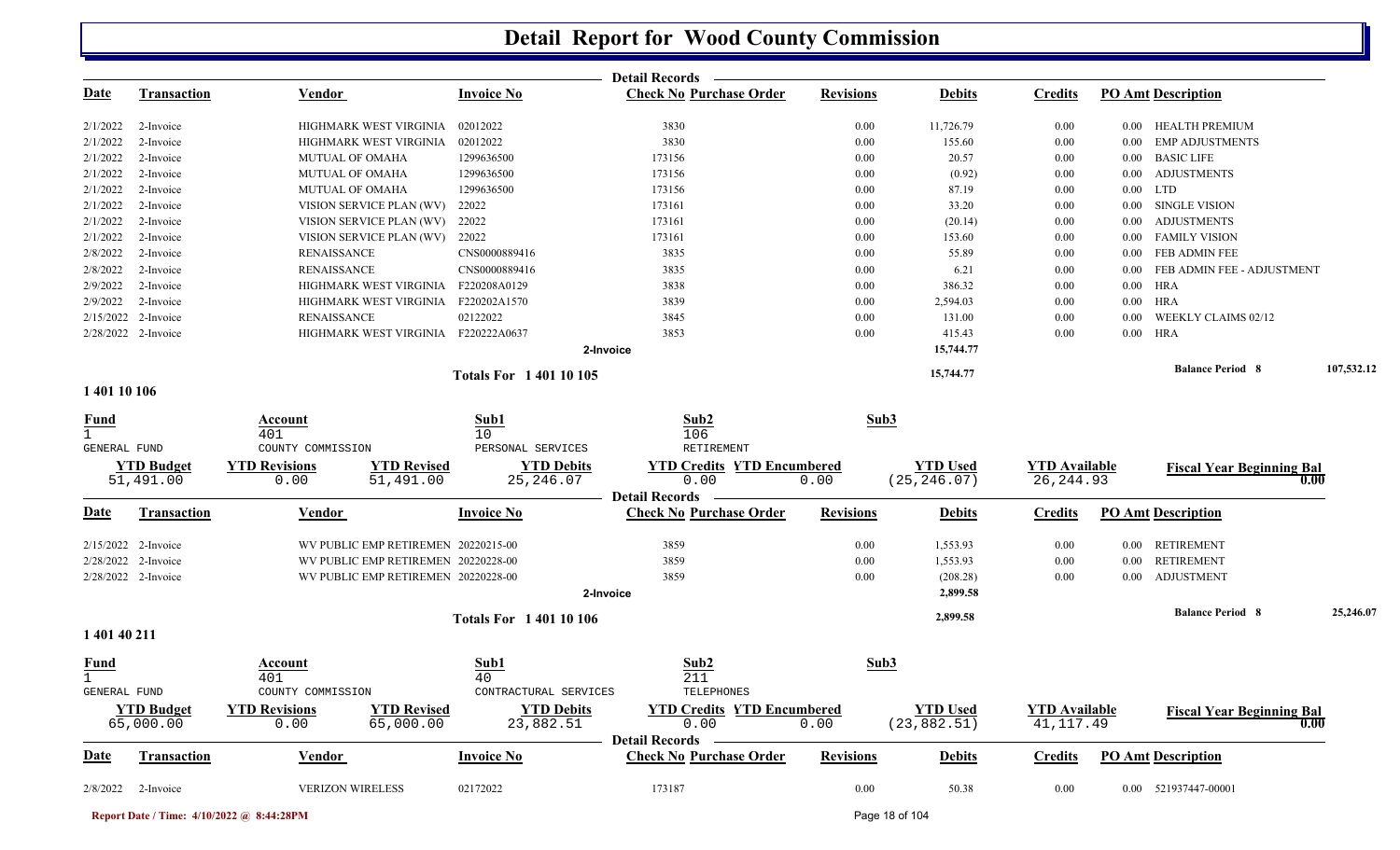|                               |                                                                |                                | <b>Detail Report for Wood County Commission</b>         |                  |                                |                                  |          |                                    |           |
|-------------------------------|----------------------------------------------------------------|--------------------------------|---------------------------------------------------------|------------------|--------------------------------|----------------------------------|----------|------------------------------------|-----------|
| 2/8/2022<br>2-Invoice         | <b>VERIZON WIRELESS</b>                                        | 02172022                       | 173187                                                  | $0.00\,$         | 50.38                          | $0.00\,$                         | $0.00\,$ | 521937447-00001                    |           |
| 2/8/2022<br>2-Invoice         | <b>VERIZON WIRELESS</b>                                        | 02172022                       | 173187                                                  | 0.00             | 50.38                          | $0.00\,$                         | 0.00     | 521937447-00001                    |           |
| 2/8/2022<br>2-Invoice         | <b>VERIZON WIRELESS</b>                                        | 02172022                       | 173187                                                  | $0.00\,$         | 50.39                          | $0.00\,$                         | 0.00     | 521937447-00001                    |           |
| 2/8/2022<br>2-Invoice         | <b>VERIZON WIRELESS</b>                                        | 02172022                       | 173187                                                  | $0.00\,$         | 50.36                          | $0.00\,$                         | 0.00     | 521937447-00001                    |           |
| 2/8/2022<br>2-Invoice         | <b>VERIZON WIRELESS</b>                                        | 02172022                       | 173187                                                  | 0.00             | 20.50                          | $0.00\,$                         | 0.00     | 521937447-00001                    |           |
| 2/8/2022<br>2-Invoice         | <b>VERIZON WIRELESS</b>                                        | 02172022                       | 173187                                                  | 0.00             | 40.01                          | $0.00\,$                         | $0.00\,$ | 521937447-00001                    |           |
| 2/8/2022<br>2-Invoice         | <b>VERIZON WIRELESS</b>                                        | 02172022                       | 173187                                                  | 0.00             | 40.01                          | $0.00\,$                         | 0.00     | 521937447-00001                    |           |
| 2/8/2022<br>2-Invoice         | <b>VERIZON WIRELESS</b>                                        | 02172022                       | 173187                                                  | $0.00\,$         | 29.59                          | $0.00\,$                         | 0.00     | 521937447-00001                    |           |
| 2/8/2022<br>2-Invoice         | <b>VERIZON WIRELESS</b>                                        | 02172022                       | 173187                                                  | $0.00\,$         | 29.59                          | $0.00\,$                         | 0.00     | 521937447-00001                    |           |
| 2/8/2022<br>2-Invoice         | <b>VERIZON WIRELESS</b>                                        | 02172022                       | 173187                                                  | 0.00             | 29.59                          | 0.00                             | 0.00     | 521937447-00001                    |           |
| 2/8/2022<br>2-Invoice         | <b>VERIZON WIRELESS</b>                                        | 02172022                       | 173187                                                  | 0.00             | 40.01                          | 0.00                             | 0.00     | 521937447-00001                    |           |
| 2/8/2022<br>2-Invoice         | <b>VERIZON WIRELESS</b>                                        | 02172022                       | 173187                                                  | 0.00             | 40.01                          | 0.00                             | $0.00\,$ | 521937447-00001                    |           |
| 2/8/2022<br>2-Invoice         | <b>VERIZON WIRELESS</b>                                        | 02172022                       | 173187                                                  | 0.00             | 40.01                          | 0.00                             | 0.00     | 521937447-00001                    |           |
| 2/8/2022<br>2-Invoice         | <b>VERIZON WIRELESS</b>                                        | 02172022                       | 173187                                                  | 0.00             | 40.01                          | $0.00\,$                         | 0.00     | 521937447-00001                    |           |
| 2/15/2022<br>2-Invoice        | MILLER COMMUNICATIONS                                          | 118090                         | 173218                                                  | $0.00\,$         | 100.00                         | 0.00                             | 0.00     | TOWER RENT LIMESTONE               |           |
| 2/18/2022 2-Invoice           | <b>FRONTIER</b>                                                | 5050Z889-S-2204                | 173243                                                  | 0.00             | 328.00                         | $0.00\,$                         | $0.00\,$ | 5050Z889S3                         |           |
|                               |                                                                | 2-Invoice                      |                                                         |                  | 1,029.22                       |                                  |          |                                    |           |
| 2/10/2022 5-Journal Entry     | <b>FRONTIER</b>                                                | 20220208008001                 |                                                         | $0.00\,$         | 65.64                          | $0.00\,$                         | 0.00     | WOOD CO FINANCE-4019-FRONTIER COMI |           |
| 5-Journal Entry<br>2/10/2022  | <b>FRONTIER</b>                                                | 20220208028001                 |                                                         | 0.00             | 1,183.59                       | $0.00\,$                         | 0.00     | WOOD CO FINANCE-4019-FRONTIER COMI |           |
| 2/10/2022<br>5-Journal Entry  | <b>FRONTIER</b>                                                | 20220208029001                 |                                                         | 0.00             | 215.65                         | $0.00\,$                         | 0.00     | WOOD CO FINANCE-4019-FRONTIER COMI |           |
| 2/10/2022<br>5-Journal Entry  | <b>FRONTIER</b>                                                | 20220208030001                 |                                                         | $0.00\,$         | 302.52                         | $0.00\,$                         | 0.00     | WOOD CO FINANCE-4019-FRONTIER COMI |           |
| 2/10/2022<br>5-Journal Entry  | <b>FRONTIER</b>                                                | 20220208032001                 |                                                         | 0.00             | 250.29                         | 0.00                             | 0.00     | WOOD CO FINANCE-4019-FRONTIER COMI |           |
| 2/10/2022 5-Journal Entry     | <b>FRONTIER</b>                                                | 20220208086001                 |                                                         | 0.00             | 65.64                          | $0.00\,$                         | 0.00     | WOOD CO FINANCE-4019-FRONTIER COMI |           |
|                               |                                                                |                                | 5-Journal Entry                                         |                  | 2,083.33                       |                                  |          |                                    |           |
| 1 401 40 213 1310             |                                                                | <b>Totals For 1 401 40 211</b> |                                                         |                  | 3,112.55                       |                                  |          | <b>Balance Period 8</b>            | 23,882.51 |
|                               |                                                                |                                |                                                         |                  |                                |                                  |          |                                    |           |
| <u>Fund</u>                   | Account                                                        | Sub1                           | Sub <sub>2</sub>                                        |                  | Sub3                           |                                  |          |                                    |           |
| $\mathbf{1}$                  | 401                                                            | 40                             | 213                                                     |                  | 1310                           |                                  |          |                                    |           |
| GENERAL FUND                  | COUNTY COMMISSION                                              | CONTRACTURAL SERVICES          | UTILITIES                                               |                  | <b>GAS-COURTHOUSE</b>          |                                  |          |                                    |           |
| <b>YTD</b> Budget             | <b>YTD Revised</b><br><b>YTD Revisions</b>                     | <b>YTD Debits</b>              | <b>YTD Credits YTD Encumbered</b>                       |                  | <b>YTD Used</b>                | <b>YTD Available</b>             |          | <b>Fiscal Year Beginning Bal</b>   |           |
| 9,000.00                      | 0.00<br>9,000.00                                               | 5,983.87                       | 0.00                                                    | 0.00             | (5, 983.87)                    | 3,016.13                         |          |                                    | 0.00      |
| Date<br><b>Transaction</b>    | Vendor                                                         | <b>Invoice No</b>              | <b>Detail Records</b><br><b>Check No Purchase Order</b> | <b>Revisions</b> | <b>Debits</b>                  | <b>Credits</b>                   |          | <b>PO Amt Description</b>          |           |
|                               |                                                                |                                |                                                         |                  |                                |                                  |          |                                    |           |
| 2/15/2022 2-Invoice           | DOMINION HOPE                                                  | 02152022<br>2-Invoice          | 173202                                                  | $0.00\,$         | 2,895.90<br>2,895.90           | 0.00                             |          | 0.00 4 1000 0009 1804              |           |
|                               |                                                                |                                |                                                         |                  |                                |                                  |          |                                    |           |
| 1 401 40 213 1313             |                                                                | Totals For 1 401 40 213 1310   |                                                         |                  | 2,895.90                       |                                  |          | <b>Balance Period 8</b>            | 5,983.87  |
|                               |                                                                |                                |                                                         |                  |                                |                                  |          |                                    |           |
| <b>Fund</b>                   | <b>Account</b>                                                 | Sub1                           | Sub2                                                    |                  | Sub3                           |                                  |          |                                    |           |
| $\mathbf{1}$                  | 401                                                            | 40                             | 213                                                     |                  | 1313                           |                                  |          |                                    |           |
| GENERAL FUND                  | COUNTY COMMISSION                                              | CONTRACTURAL SERVICES          | UTILITIES                                               |                  | <b>GAS MAINTENANCE BLDG</b>    |                                  |          |                                    |           |
| <b>YTD Budget</b><br>4,000.00 | <b>YTD Revised</b><br><b>YTD Revisions</b><br>0.00<br>4,000.00 | <b>YTD Debits</b><br>2,188.61  | <b>YTD Credits YTD Encumbered</b><br>0.00               | 0.00             | <b>YTD Used</b><br>(2, 188.61) | <b>YTD</b> Available<br>1,811.39 |          | <b>Fiscal Year Beginning Bal</b>   | 0.00      |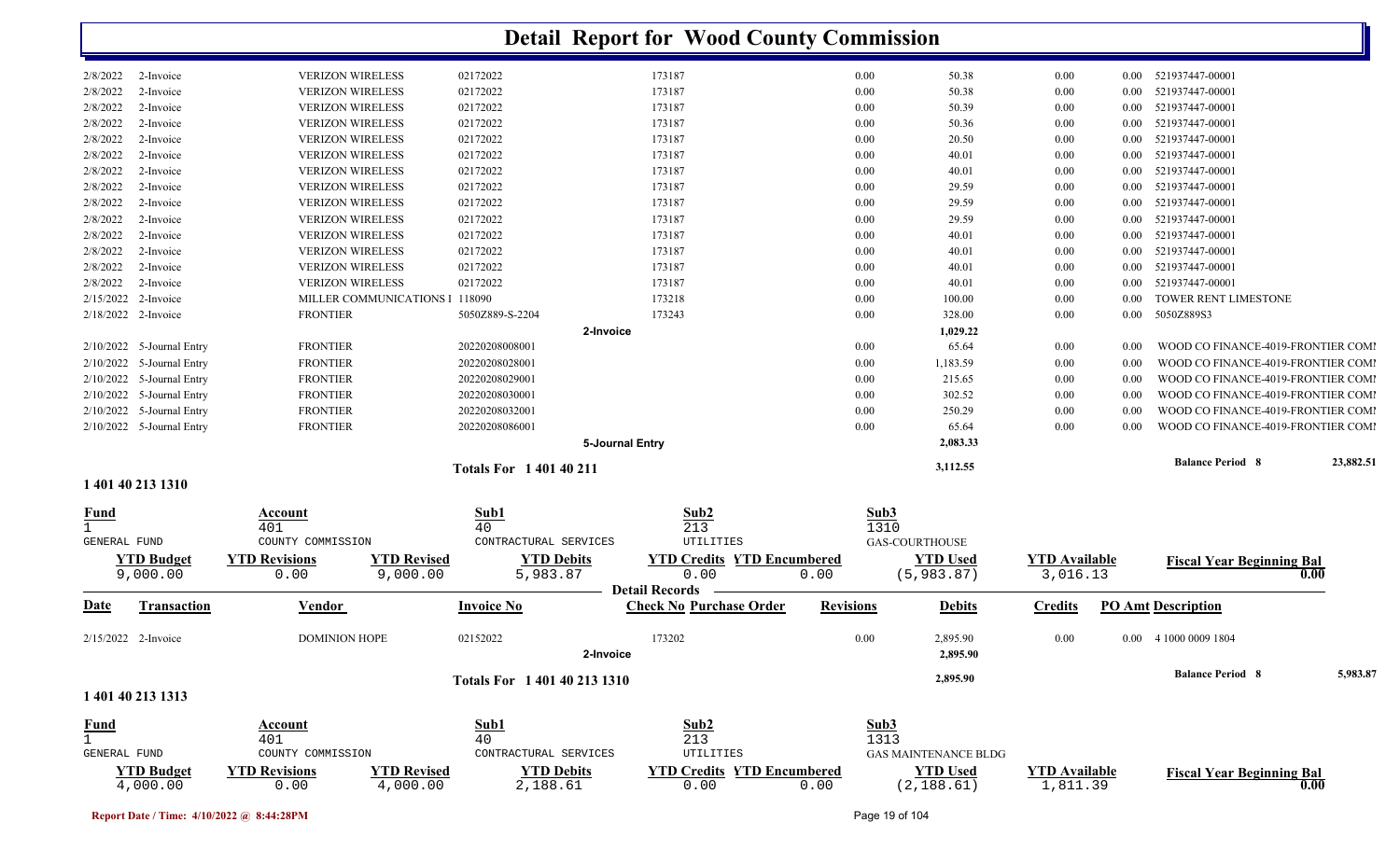|                                             |                                |                                                                 |                                     | Detail Records —                                                   |                  |                                |                                  |                           |                                  |          |
|---------------------------------------------|--------------------------------|-----------------------------------------------------------------|-------------------------------------|--------------------------------------------------------------------|------------------|--------------------------------|----------------------------------|---------------------------|----------------------------------|----------|
| <u>Date</u>                                 | <b>Transaction</b>             | Vendor                                                          | <b>Invoice No</b>                   | <b>Check No Purchase Order</b>                                     | <b>Revisions</b> | <b>Debits</b>                  | <b>Credits</b>                   | <b>PO Amt Description</b> |                                  |          |
| 2/8/2022                                    | 2-Invoice                      | <b>DOMINION HOPE</b>                                            | 02172022A                           | 173169<br>2-Invoice                                                | 0.00             | 1,024.61<br>1,024.61           | 0.00                             | 0.00 9 1000 0009 1811     |                                  |          |
|                                             |                                |                                                                 | Totals For 1401402131313            |                                                                    |                  | 1,024.61                       |                                  |                           | <b>Balance Period 8</b>          | 2,188.61 |
|                                             | 1 401 40 213 1315              |                                                                 |                                     |                                                                    |                  |                                |                                  |                           |                                  |          |
| <u>Fund</u>                                 |                                | Account                                                         | Sub1                                | Sub2                                                               | Sub3             |                                |                                  |                           |                                  |          |
| $\mathbf{1}$<br>GENERAL FUND                |                                | 401<br>COUNTY COMMISSION                                        | 40<br>CONTRACTURAL SERVICES         | 213<br>UTILITIES                                                   | 1315             | <b>132 COURT SQUARE</b>        |                                  |                           |                                  |          |
|                                             | <b>YTD Budget</b><br>6, 200.00 | <b>YTD Revisions</b><br><b>YTD Revised</b><br>6, 200.00<br>0.00 | <b>YTD Debits</b><br>3, 145.53      | <b>YTD Credits YTD Encumbered</b><br>0.00                          | 0.00             | <b>YTD Used</b><br>(3, 145.53) | <b>YTD Available</b><br>3,054.47 |                           | <b>Fiscal Year Beginning Bal</b> | 0.00     |
| Date                                        | Transaction                    | Vendor                                                          | <b>Invoice No</b>                   | - Detail Records -<br><b>Check No Purchase Order</b>               | <b>Revisions</b> | <b>Debits</b>                  | <b>Credits</b>                   | <b>PO Amt Description</b> |                                  |          |
| 2/8/2022                                    | 2-Invoice                      | <b>DOMINION HOPE</b>                                            | 02172022A                           | 173169<br>2-Invoice                                                | 0.00             | 1,191.97<br>1,191.97           | 0.00                             | 0.00 8 5000 0097 4785     |                                  |          |
|                                             | 1 401 40 213 1318              |                                                                 | Totals For 1 401 40 213 1315        |                                                                    |                  | 1,191.97                       |                                  |                           | <b>Balance Period 8</b>          | 3,145.53 |
| Fund                                        |                                | Account                                                         | Sub1                                | Sub2                                                               | Sub3             |                                |                                  |                           |                                  |          |
| $\overline{1}$<br>GENERAL FUND              |                                | 401<br>COUNTY COMMISSION                                        | 40<br>CONTRACTURAL SERVICES         | 213<br><b>UTILITIES</b>                                            | 1318             | 328 1/2 2ND STREET             |                                  |                           |                                  |          |
|                                             | <b>YTD Budget</b><br>0.00      | <b>YTD Revisions</b><br><b>YTD Revised</b><br>0.00              | <b>YTD Debits</b><br>0.00<br>691.86 | <b>YTD Credits YTD Encumbered</b><br>0.00                          | 0.00             | <b>YTD</b> Used<br>(691.86)    | <b>YTD</b> Available<br>(691.86) |                           | <b>Fiscal Year Beginning Bal</b> | 0.00     |
|                                             |                                |                                                                 |                                     | — Detail Records ——                                                |                  |                                |                                  |                           |                                  |          |
| Date                                        | <b>Transaction</b>             | Vendor                                                          | <b>Invoice No</b>                   | <b>Check No Purchase Order</b>                                     | <b>Revisions</b> | <b>Debits</b>                  | <b>Credits</b>                   | <b>PO Amt Description</b> |                                  |          |
|                                             | 2/15/2022 2-Invoice            | <b>DOMINION HOPE</b>                                            | 02152022                            | 173202<br>2-Invoice                                                | 0.00             | 377.12<br>377.12               | 0.00                             | 0.00 5 5000 0867 5889     |                                  |          |
|                                             |                                |                                                                 | Totals For 1401402131318            |                                                                    |                  | 377.12                         |                                  |                           | <b>Balance Period 8</b>          | 691.86   |
|                                             | 1 401 40 213 1319              |                                                                 |                                     |                                                                    |                  |                                |                                  |                           |                                  |          |
| <b>Fund</b><br>$\mathbf{1}$<br>GENERAL FUND |                                | Account<br>401<br>COUNTY COMMISSION                             | Sub1<br>40<br>CONTRACTURAL SERVICES | Sub2<br>213<br>UTILITIES                                           | Sub3<br>1319     | TOWNE SQ 315 MARKET            |                                  |                           |                                  |          |
|                                             | <b>YTD Budget</b><br>2,000.00  | <b>YTD Revisions</b><br><b>YTD Revised</b><br>0.00<br>2,000.00  | <b>YTD Debits</b><br>1,952.91       | <b>YTD Credits YTD Encumbered</b><br>0.00<br><b>Detail Records</b> | 0.00             | <b>YTD Used</b><br>(1, 952.91) | <b>YTD Available</b>             | 47.09                     | <b>Fiscal Year Beginning Bal</b> | 0.00     |
| Date                                        | <b>Transaction</b>             | <b>Vendor</b>                                                   | <b>Invoice No</b>                   | <b>Check No Purchase Order</b>                                     | <b>Revisions</b> | <b>Debits</b>                  | <b>Credits</b>                   | <b>PO Amt Description</b> |                                  |          |
| 2/8/2022                                    | 2-Invoice                      | <b>DOMINION HOPE</b>                                            | 02172022A                           | 173169<br>2-Invoice                                                | 0.00             | 546.75<br>546.75               | 0.00                             | 0.00 5 5000 2440 7220     |                                  |          |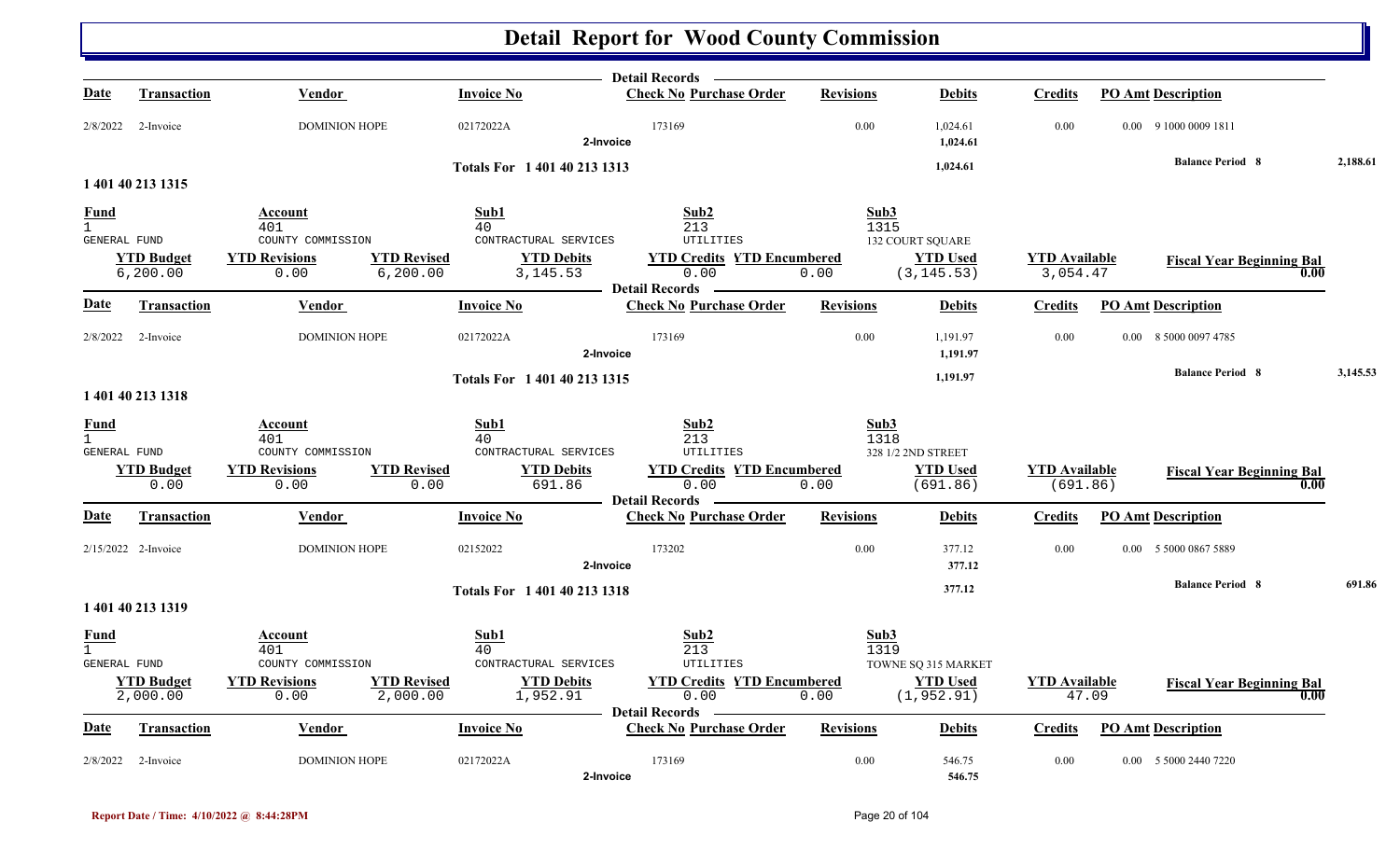|                  |                                                        |                          |                                                                                  |                              | <b>Detail Report for Wood County Commission</b>         |                  |                             |                      |                  |                                                                      |           |
|------------------|--------------------------------------------------------|--------------------------|----------------------------------------------------------------------------------|------------------------------|---------------------------------------------------------|------------------|-----------------------------|----------------------|------------------|----------------------------------------------------------------------|-----------|
|                  | 1 401 40 213 1320                                      |                          |                                                                                  | Totals For 1 401 40 213 1319 |                                                         |                  | 546.75                      |                      |                  | <b>Balance Period 8</b>                                              | 1,952.91  |
|                  |                                                        |                          |                                                                                  |                              |                                                         |                  |                             |                      |                  |                                                                      |           |
| $\frac{Fund}{1}$ |                                                        | Account                  |                                                                                  | Sub1                         | Sub2                                                    |                  | Sub3                        |                      |                  |                                                                      |           |
| GENERAL FUND     |                                                        | 401<br>COUNTY COMMISSION |                                                                                  | 40<br>CONTRACTURAL SERVICES  | 213<br>UTILITIES                                        |                  | 1320<br>ELECTRIC-COURTHOUSE |                      |                  |                                                                      |           |
|                  | <b>YTD Budget</b>                                      | <b>YTD Revisions</b>     | <b>YTD Revised</b>                                                               | <b>YTD Debits</b>            | <b>YTD Credits YTD Encumbered</b>                       |                  | <b>YTD Used</b>             | <b>YTD</b> Available |                  | <b>Fiscal Year Beginning Bal</b>                                     |           |
|                  | 3,200.00                                               | 0.00                     | 3,200.00                                                                         | 18,704.34                    | 0.00                                                    | 0.00             | (18, 704.34)                | (15, 504.34)         |                  |                                                                      | 0.00      |
|                  |                                                        |                          |                                                                                  |                              | <b>Detail Records</b>                                   |                  |                             |                      |                  |                                                                      |           |
| <u>Date</u>      | <b>Transaction</b>                                     | Vendor                   |                                                                                  | <b>Invoice No</b>            | <b>Check No Purchase Order</b>                          | <b>Revisions</b> | <b>Debits</b>               | <b>Credits</b>       |                  | <b>PO Amt Description</b>                                            |           |
| 2/8/2022         | 2-Invoice                                              | <b>MON POWER</b>         |                                                                                  | 02222022A<br>2-Invoice       | 3837                                                    | 0.00             | 0.83<br>0.83                | 0.00                 | $0.00\,$         | 110 082 670 347                                                      |           |
|                  |                                                        |                          |                                                                                  | Totals For 1 401 40 213 1320 |                                                         |                  | 0.83                        |                      |                  | <b>Balance Period 8</b>                                              | 18,704.34 |
|                  | 1 401 40 213 1330                                      |                          |                                                                                  |                              |                                                         |                  |                             |                      |                  |                                                                      |           |
|                  |                                                        |                          |                                                                                  |                              |                                                         |                  |                             |                      |                  |                                                                      |           |
| $\frac{Fund}{1}$ |                                                        | Account<br>401           |                                                                                  | Sub1<br>40                   | Sub2<br>213                                             |                  | Sub3<br>1330                |                      |                  |                                                                      |           |
| GENERAL FUND     |                                                        | COUNTY COMMISSION        |                                                                                  | CONTRACTURAL SERVICES        | <b>UTILITIES</b>                                        |                  | WATER-COURTHOUSE            |                      |                  |                                                                      |           |
|                  | <b>YTD Budget</b>                                      | <b>YTD Revisions</b>     | <b>YTD Revised</b>                                                               | <b>YTD Debits</b>            | <b>YTD Credits YTD Encumbered</b>                       |                  | <b>YTD Used</b>             | <b>YTD Available</b> |                  | <b>Fiscal Year Beginning Bal</b>                                     |           |
|                  | 57,000.00                                              | 0.00                     | 57,000.00                                                                        | 1,589.33                     | 0.00                                                    | 0.00             | (1, 589.33)                 | 55,410.67            |                  |                                                                      | 0.00      |
|                  | <b>Transaction</b>                                     | Vendor                   |                                                                                  | <b>Invoice No</b>            | <b>Detail Records</b><br><b>Check No Purchase Order</b> | <b>Revisions</b> | <b>Debits</b>               | <b>Credits</b>       |                  | <b>PO Amt Description</b>                                            |           |
| <u>Date</u>      |                                                        |                          |                                                                                  |                              |                                                         |                  |                             |                      |                  |                                                                      |           |
|                  | 2/10/2022 5-Journal Entry                              |                          | PARKERSBURG UTILITY BOA 20220208017001                                           |                              |                                                         | 0.00             | 152.62                      | $0.00\,$             | 0.00             | BARBARA JOHNSTON-3722-PARKERSBUR                                     |           |
|                  | 2/10/2022 5-Journal Entry                              |                          | PARKERSBURG UTILITY BOA 20220208018001                                           |                              |                                                         | 0.00             | 10.50                       | 0.00                 | 0.00             | BARBARA JOHNSTON-3722-PARKERSBUR                                     |           |
|                  | 2/10/2022 5-Journal Entry                              |                          | PARKERSBURG UTILITY BOA 20220208023001                                           |                              |                                                         | 0.00             | 10.50                       | 0.00                 | 0.00             | BARBARA JOHNSTON-3722-PARKERSBUR                                     |           |
|                  |                                                        |                          |                                                                                  |                              | 5-Journal Entry                                         |                  | 173.62                      |                      |                  |                                                                      |           |
|                  |                                                        |                          |                                                                                  | Totals For 1 401 40 213 1330 |                                                         |                  | 173.62                      |                      |                  | <b>Balance Period 8</b>                                              | 1,589.33  |
|                  | 1 401 40 213 1333                                      |                          |                                                                                  |                              |                                                         |                  |                             |                      |                  |                                                                      |           |
|                  |                                                        | <b>Account</b>           |                                                                                  | Sub1                         | Sub2                                                    |                  | Sub3                        |                      |                  |                                                                      |           |
| $\frac{Fund}{1}$ |                                                        | 401                      |                                                                                  | 40                           | 213                                                     |                  | 1333                        |                      |                  |                                                                      |           |
| GENERAL FUND     |                                                        | COUNTY COMMISSION        |                                                                                  | CONTRACTURAL SERVICES        | UTILITIES                                               |                  | <b>WATER-ANNEX</b>          |                      |                  |                                                                      |           |
|                  | <b>YTD Budget</b>                                      | <b>YTD Revisions</b>     | <b>YTD Revised</b>                                                               | <b>YTD Debits</b>            | <b>YTD Credits YTD Encumbered</b>                       |                  | <b>YTD Used</b>             | <b>YTD</b> Available |                  | <b>Fiscal Year Beginning Bal</b>                                     |           |
|                  | 3,200.00                                               | 0.00                     | 3,200.00                                                                         | 2,707.74                     | 0.00                                                    | 0.00             | (2, 707.74)                 | 492.26               |                  |                                                                      | 0.00      |
| <b>Date</b>      | <b>Transaction</b>                                     | <b>Vendor</b>            |                                                                                  | <b>Invoice No</b>            | Detail Records -<br><b>Check No Purchase Order</b>      | <b>Revisions</b> | <b>Debits</b>               | <b>Credits</b>       |                  | <b>PO Amt Description</b>                                            |           |
|                  |                                                        |                          |                                                                                  |                              |                                                         |                  |                             |                      |                  |                                                                      |           |
|                  | $2/10/2022$ 5-Journal Entry                            |                          | PARKERSBURG UTILITY BOA 20220208013001                                           |                              |                                                         | 0.00             | 83.01                       | $0.00\,$             | $0.00\,$         | BARBARA JOHNSTON-3722-PARKERSBUR                                     |           |
|                  | 2/10/2022 5-Journal Entry<br>2/10/2022 5-Journal Entry |                          | PARKERSBURG UTILITY BOA 20220208014001<br>PARKERSBURG UTILITY BOA 20220208019001 |                              |                                                         | 0.00<br>0.00     | 17.66<br>142.98             | $0.00\,$<br>$0.00\,$ | 0.00             | BARBARA JOHNSTON-3722-PARKERSBUR<br>BARBARA JOHNSTON-3722-PARKERSBUR |           |
|                  | 2/10/2022 5-Journal Entry                              |                          | PARKERSBURG UTILITY BOA 20220208020001                                           |                              |                                                         | 0.00             | 182.27                      | $0.00\,$             | 0.00<br>$0.00\,$ | BARBARA JOHNSTON-3722-PARKERSBUR                                     |           |
|                  |                                                        |                          |                                                                                  |                              | 5-Journal Entry                                         |                  | 425.92                      |                      |                  |                                                                      |           |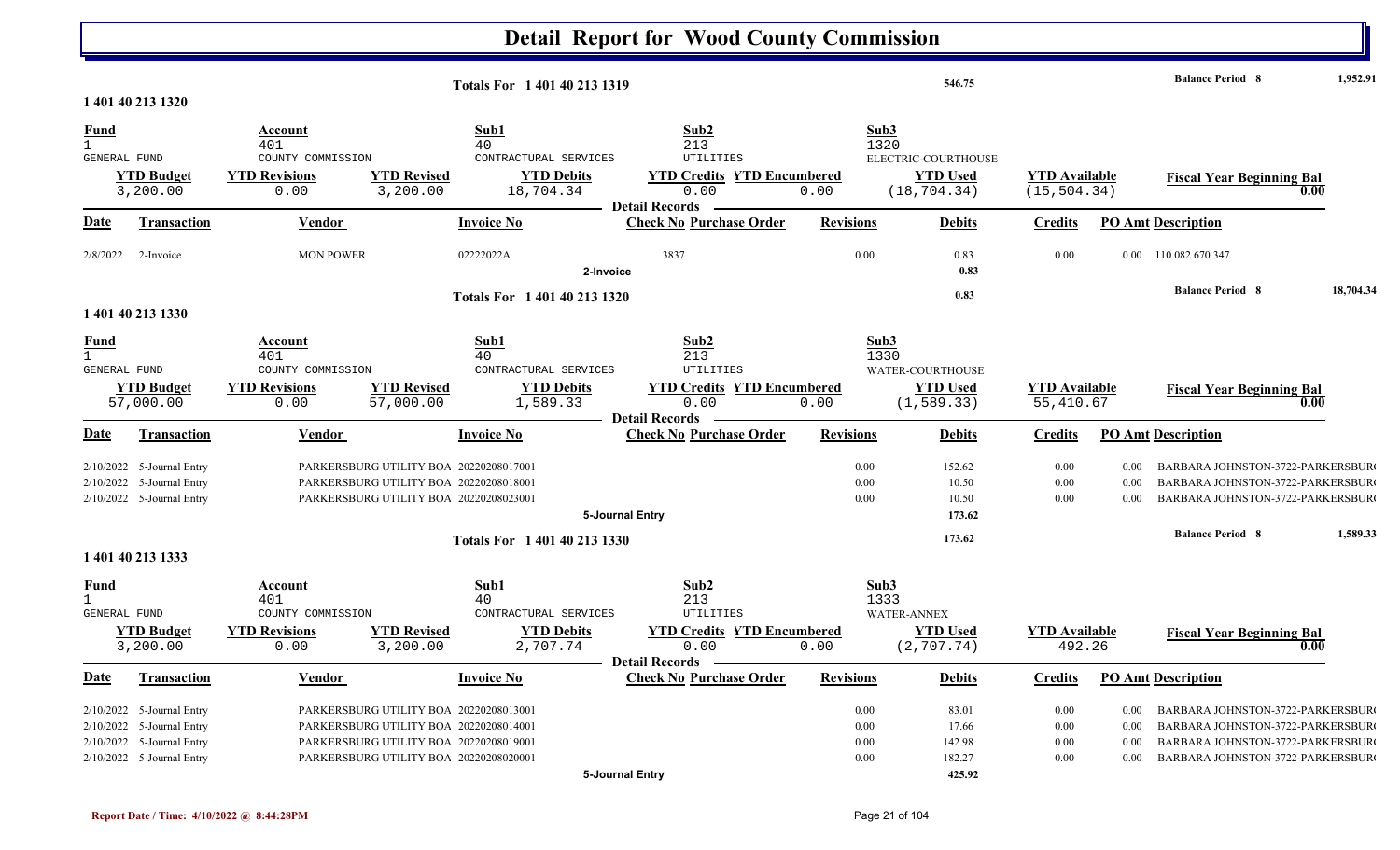|                                                    |                               |                                                                     |                                                                                                        | <b>Detail Report for Wood County Commission</b>                                                |                      |                                                                |                                  |      |                                          |          |
|----------------------------------------------------|-------------------------------|---------------------------------------------------------------------|--------------------------------------------------------------------------------------------------------|------------------------------------------------------------------------------------------------|----------------------|----------------------------------------------------------------|----------------------------------|------|------------------------------------------|----------|
|                                                    | 1 401 40 213 1334             |                                                                     | Totals For 1 401 40 213 1333                                                                           |                                                                                                |                      | 425.92                                                         |                                  |      | <b>Balance Period 8</b>                  | 2,707.74 |
| <b>Fund</b><br>$\mathbf{1}$<br>GENERAL FUND        | <b>YTD Budget</b><br>4,500.00 | Account<br>401<br>COUNTY COMMISSION<br><b>YTD Revisions</b><br>0.00 | Sub1<br>40<br>CONTRACTURAL SERVICES<br><b>YTD Revised</b><br><b>YTD Debits</b><br>4,500.00<br>542.34   | Sub2<br>213<br>UTILITIES<br><b>YTD Credits YTD Encumbered</b><br>0.00<br><b>Detail Records</b> | Sub3<br>1334<br>0.00 | WATER-LAW ENFORCEMNT B<br><b>YTD Used</b><br>(542.34)          | <b>YTD Available</b><br>3,957.66 |      | <b>Fiscal Year Beginning Bal</b><br>0.00 |          |
| Date                                               | Transaction                   | Vendor                                                              | <b>Invoice No</b>                                                                                      | <b>Check No Purchase Order</b>                                                                 | <b>Revisions</b>     | <b>Debits</b>                                                  | <b>Credits</b>                   |      | <b>PO Amt Description</b>                |          |
|                                                    | 2/10/2022 5-Journal Entry     |                                                                     | PARKERSBURG UTILITY BOA 20220208015001                                                                 | 5-Journal Entry                                                                                | 0.00                 | 62.35<br>62.35                                                 | 0.00                             | 0.00 | BARBARA JOHNSTON-3722-PARKERSBUR         |          |
|                                                    | 1 401 40 213 1337             |                                                                     | Totals For 1 401 40 213 1334                                                                           |                                                                                                |                      | 62.35                                                          |                                  |      | <b>Balance Period 8</b>                  | 542.34   |
| <b>Fund</b><br>$\mathbf{1}$<br>GENERAL FUND        | <b>YTD Budget</b><br>1,800.00 | Account<br>401<br>COUNTY COMMISSION<br><b>YTD Revisions</b><br>0.00 | Sub1<br>40<br>CONTRACTURAL SERVICES<br><b>YTD Revised</b><br><b>YTD Debits</b><br>1,800.00<br>1,244.17 | Sub2<br>213<br>UTILITIES<br><b>YTD Credits YTD Encumbered</b><br>0.00<br>- Detail Records      | Sub3<br>1337<br>0.00 | <b>WATER-SIDS 300 MARKET</b><br><b>YTD Used</b><br>(1, 244.17) | <b>YTD Available</b><br>555.83   |      | <b>Fiscal Year Beginning Bal</b><br>0.00 |          |
| <b>Date</b>                                        | Transaction                   | <b>Vendor</b>                                                       | <b>Invoice No</b>                                                                                      | <b>Check No Purchase Order</b>                                                                 | <b>Revisions</b>     | <b>Debits</b>                                                  | <b>Credits</b>                   |      | <b>PO Amt Description</b>                |          |
|                                                    | 2/10/2022 5-Journal Entry     |                                                                     | PARKERSBURG UTILITY BOA 20220208024001                                                                 | 5-Journal Entry                                                                                | 0.00                 | 161.25<br>161.25                                               | 0.00                             | 0.00 | BARBARA JOHNSTON-3722-PARKERSBUR         |          |
|                                                    | 1 401 40 213 1342             |                                                                     | Totals For 1 401 40 213 1337                                                                           |                                                                                                |                      | 161.25                                                         |                                  |      | <b>Balance Period 8</b>                  | 1,244.17 |
| <b>Fund</b><br>$\mathbf{1}$<br><b>GENERAL FUND</b> | <b>YTD Budget</b><br>2,300.00 | Account<br>401<br>COUNTY COMMISSION<br><b>YTD Revisions</b><br>0.00 | Sub1<br>40<br>CONTRACTURAL SERVICES<br><b>YTD Revised</b><br><b>YTD Debits</b><br>2,300.00<br>1,296.62 | Sub2<br>213<br>UTILITIES<br><b>YTD Credits YTD Encumbered</b><br>0.00<br>Detail Records        | Sub3<br>1342<br>0.00 | WATER-HINTGEN<br><b>YTD Used</b><br>(1, 296.62)                | <b>YTD</b> Available<br>1,003.38 |      | <b>Fiscal Year Beginning Bal</b><br>0.00 |          |
| <b>Date</b>                                        | <b>Transaction</b>            | Vendor                                                              | <b>Invoice No</b>                                                                                      | <b>Check No Purchase Order</b>                                                                 | <b>Revisions</b>     | <b>Debits</b>                                                  | <b>Credits</b>                   |      | <b>PO Amt Description</b>                |          |
|                                                    | $2/10/2022$ 5-Journal Entry   |                                                                     | PARKERSBURG UTILITY BOA 20220208022001                                                                 | 5-Journal Entry                                                                                | 0.00                 | 177.80<br>177.80                                               | 0.00                             | 0.00 | BARBARA JOHNSTON-3722-PARKERSBUR         |          |
|                                                    |                               |                                                                     | Totals For 1 401 40 213 1342                                                                           |                                                                                                |                      | 177.80                                                         |                                  |      | <b>Balance Period 8</b>                  | 1,296.62 |

**1 401 40 213 1343**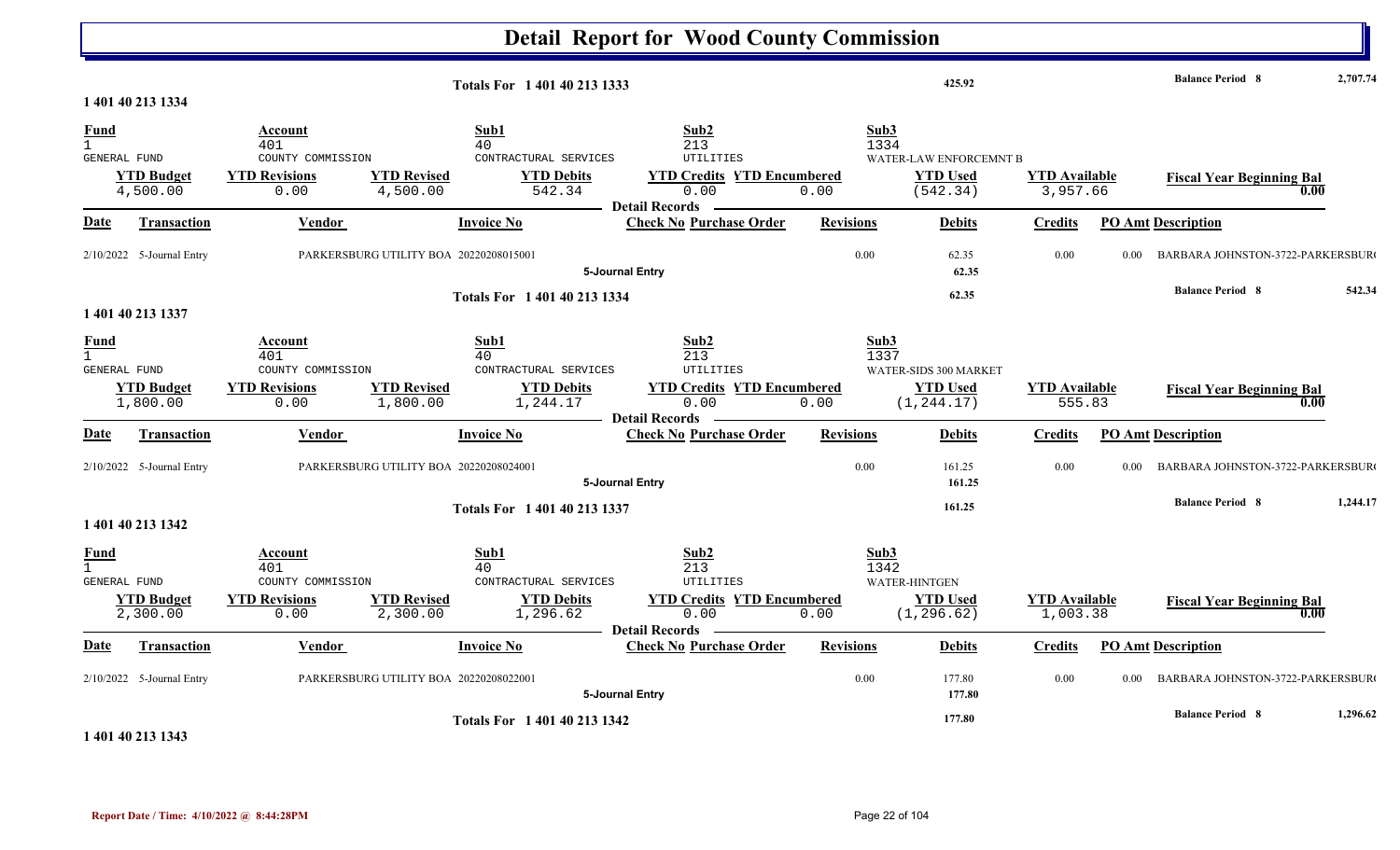| Fund<br>$\mathbf{1}$<br><b>GENERAL FUND</b> |                                | Account<br>401<br>COUNTY COMMISSION                                 | Sub1<br>40<br>CONTRACTURAL SERVICES                                                                      | Sub2<br>213<br><b>UTILITIES</b>                                                   | Sub3<br>1343     | <b>GAS-HINTGEN</b>              |                                      |      |                                    |      |           |
|---------------------------------------------|--------------------------------|---------------------------------------------------------------------|----------------------------------------------------------------------------------------------------------|-----------------------------------------------------------------------------------|------------------|---------------------------------|--------------------------------------|------|------------------------------------|------|-----------|
|                                             | <b>YTD Budget</b><br>3,000.00  | <b>YTD Revisions</b><br>0.00                                        | <b>YTD Revised</b><br><b>YTD Debits</b><br>3,000.00<br>2,795.35                                          | <b>YTD Credits YTD Encumbered</b><br>0.00<br><b>Detail Records</b>                | 0.00             | <b>YTD Used</b><br>(2, 795.35)  | <b>YTD Available</b><br>204.65       |      | <b>Fiscal Year Beginning Bal</b>   | 0.00 |           |
| Date                                        | <b>Transaction</b>             | Vendor                                                              | <b>Invoice No</b>                                                                                        | <b>Check No Purchase Order</b>                                                    | <b>Revisions</b> | <b>Debits</b>                   | <b>Credits</b>                       |      | <b>PO Amt Description</b>          |      |           |
|                                             | $2/15/2022$ 2-Invoice          | <b>DOMINION HOPE</b>                                                | 02152022                                                                                                 | 173202<br>2-Invoice                                                               | 0.00             | 992.04<br>992.04                | 0.00                                 |      | 0.00 5 5000 4832 6846              |      |           |
| 1 401 40 218                                |                                |                                                                     | Totals For 1 401 40 213 1343                                                                             |                                                                                   |                  | 992.04                          |                                      |      | <b>Balance Period 8</b>            |      | 2,795.35  |
| <u>Fund</u><br>$\mathbf{1}$                 |                                | Account<br>401                                                      | Sub1<br>40                                                                                               | Sub2<br>218<br>POSTAGE                                                            | Sub3             |                                 |                                      |      |                                    |      |           |
| GENERAL FUND                                | <b>YTD Budget</b><br>85,000.00 | COUNTY COMMISSION<br><b>YTD Revisions</b><br>0.00                   | CONTRACTURAL SERVICES<br><b>YTD Revised</b><br><b>YTD Debits</b><br>85,000.00<br>64, 218.12              | <b>YTD Credits YTD Encumbered</b><br>0.00<br><b>Detail Records</b>                | 0.00             | <b>YTD Used</b><br>(64, 218.12) | <b>YTD</b> Available<br>20,781.88    |      | <b>Fiscal Year Beginning Bal</b>   | 0.00 |           |
| Date                                        | <b>Transaction</b>             | Vendor                                                              | <b>Invoice No</b>                                                                                        | <b>Check No Purchase Order</b>                                                    | <b>Revisions</b> | <b>Debits</b>                   | Credits                              |      | <b>PO Amt Description</b>          |      |           |
|                                             | $2/10/2022$ 5-Journal Entry    | <b>S W RESOURCES</b>                                                | 20220208037001                                                                                           | 5-Journal Entry                                                                   | 0.00             | 6,604.80<br>6,604.80            | 0.00                                 | 0.00 | WOOD CO FINANCE-4019-SW RESOURCES. |      |           |
| 1 401 40 221                                |                                |                                                                     | <b>Totals For 140140218</b>                                                                              |                                                                                   |                  | 6,604.80                        |                                      |      | <b>Balance Period 8</b>            |      | 64,218.12 |
| Fund<br>GENERAL FUND                        |                                | Account<br>401<br>COUNTY COMMISSION                                 | Sub1<br>40<br>CONTRACTURAL SERVICES                                                                      | Sub <sub>2</sub><br>221<br>TRAINING & EDUCATION                                   | Sub3             |                                 |                                      |      |                                    |      |           |
|                                             | <b>YTD Budget</b><br>3,500.00  | <b>YTD Revisions</b><br>528.00                                      | <b>YTD Revised</b><br><b>YTD Debits</b><br>4,028.00<br>1,776.52                                          | <b>YTD Credits YTD Encumbered</b><br>0.00<br><b>Detail Records</b>                | 1,618.44         | <b>YTD Used</b><br>(1, 776.52)  | <b>YTD Available</b><br>633.04       |      | <b>Fiscal Year Beginning Bal</b>   | 0.00 |           |
| Date                                        | <b>Transaction</b>             | Vendor                                                              | <b>Invoice No</b>                                                                                        | <b>Check No Purchase Order</b>                                                    | <b>Revisions</b> | <b>Debits</b>                   | <u>Credits</u>                       |      | <b>PO Amt Description</b>          |      |           |
|                                             | 2/15/2022 2-Invoice            |                                                                     | UNITED BANKCARD CENTER 02222022                                                                          | 173231<br>2-Invoice                                                               | 0.00             | 800.00<br>800.00                | 0.00                                 |      | 0.00 CCNA TRAINING                 |      |           |
| 1 401 40 223                                |                                |                                                                     | <b>Totals For 140140221</b>                                                                              |                                                                                   |                  | 800.00                          |                                      |      | <b>Balance Period 8</b>            |      | 1,776.52  |
| Fund<br>GENERAL FUND                        | <b>YTD Budget</b><br>56,000.00 | Account<br>401<br>COUNTY COMMISSION<br><b>YTD Revisions</b><br>0.00 | Sub1<br>40<br>CONTRACTURAL SERVICES<br><b>YTD Revised</b><br><b>YTD Debits</b><br>56,000.00<br>90,631.24 | Sub2<br>223<br>PROFESSIONAL SERVICES<br><b>YTD Credits YTD Encumbered</b><br>0.00 | Sub3<br>0.00     | <b>YTD Used</b><br>(90, 631.24) | <b>YTD</b> Available<br>(34, 631.24) |      | <b>Fiscal Year Beginning Bal</b>   | 0.00 |           |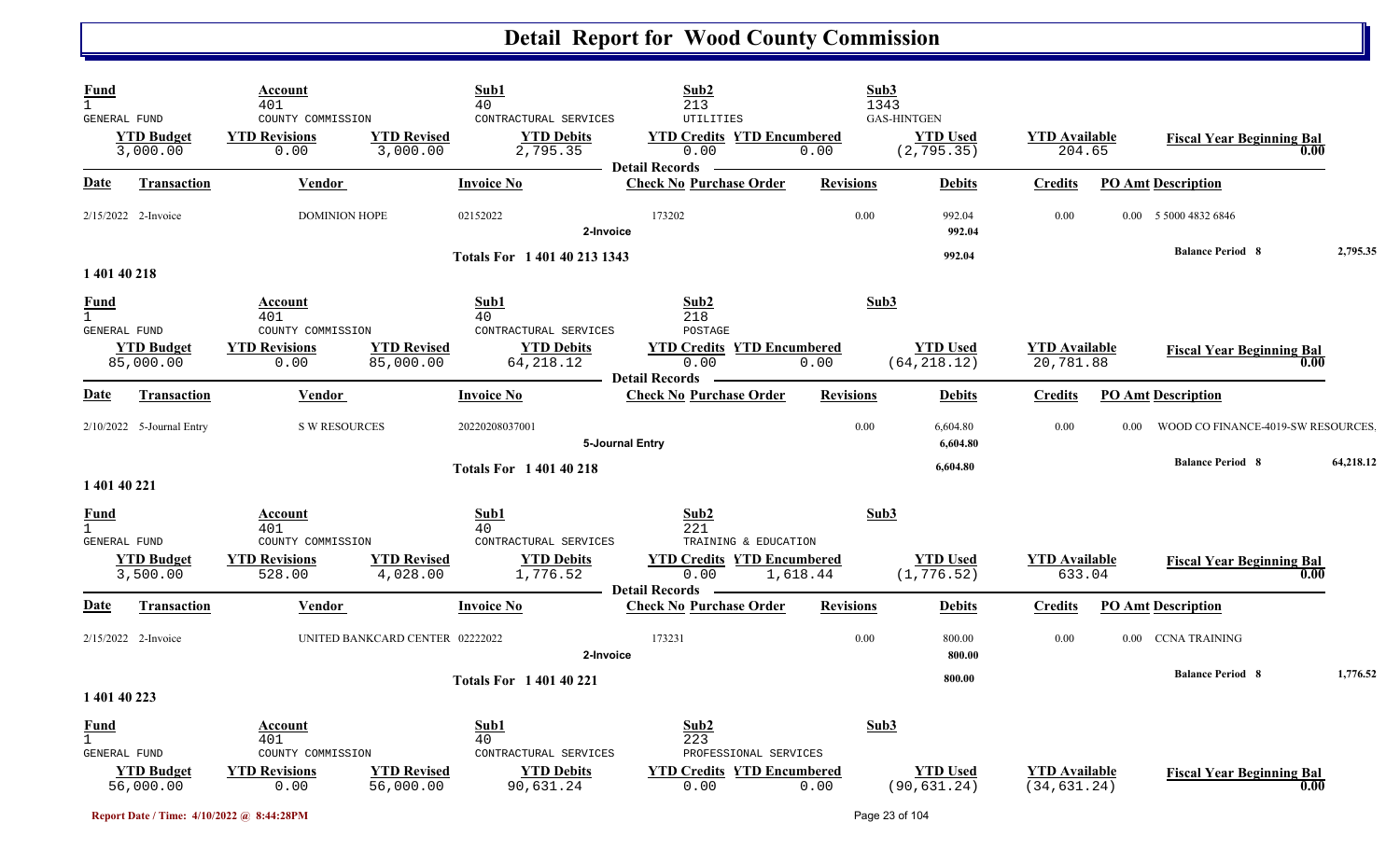|                     |                            |                                                            |                              | <b>Detail Records</b>                     |                  |                         |                                     |          |                                                   |           |
|---------------------|----------------------------|------------------------------------------------------------|------------------------------|-------------------------------------------|------------------|-------------------------|-------------------------------------|----------|---------------------------------------------------|-----------|
| <u>Date</u>         | <b>Transaction</b>         | <b>Vendor</b>                                              | <b>Invoice No</b>            | <b>Check No Purchase Order</b>            | <b>Revisions</b> | <b>Debits</b>           | <b>Credits</b>                      |          | <b>PO Amt Description</b>                         |           |
| 2/8/2022            | 2-Invoice                  | ELECTRONIC SPECIALTY COl 305724                            |                              | 173172                                    | 0.00             | 1,450.00                | 0.00                                | $0.00\,$ | ANNUAL FIRE ALARM INSPECTION                      |           |
|                     | 2/15/2022 2-Invoice        | <b>GOLDEN &amp; AMOS</b>                                   | <b>SMARR</b>                 | 173208                                    | 0.00             | 752.00                  | 0.00                                | $0.00\,$ | SMARR                                             |           |
|                     | 2/25/2022 2-Invoice        | <b>MARIA HARDY</b>                                         | 02172022                     | 173254                                    | 0.00             | 1,200.00                | 0.00                                | $0.00\,$ | COMPLIANCE                                        |           |
|                     | 2/25/2022 2-Invoice        | <b>MARIA HARDY</b>                                         | 02172022                     | 173254                                    | 0.00             | 100.00                  | 0.00                                | 0.00     | <b>MOUNTWOOD</b>                                  |           |
|                     |                            |                                                            | 2-Invoice                    |                                           |                  | 3,502.00                |                                     |          |                                                   |           |
|                     |                            |                                                            | <b>Totals For 140140223</b>  |                                           |                  | 3,502.00                |                                     |          | <b>Balance Period 8</b>                           | 90,631.24 |
|                     | 1 401 40 226 2620          |                                                            |                              |                                           |                  |                         |                                     |          |                                                   |           |
| <b>Fund</b>         |                            | Account                                                    | Sub1                         | Sub2                                      | Sub3             |                         |                                     |          |                                                   |           |
| GENERAL FUND        |                            | 401<br>COUNTY COMMISSION                                   | 40<br>CONTRACTURAL SERVICES  | 226<br>INSURANCE & BONDS                  | 2620             | <b>INS-ACC-CLAIMS</b>   |                                     |          |                                                   |           |
|                     |                            |                                                            |                              |                                           |                  |                         |                                     |          |                                                   |           |
|                     | <b>YTD Budget</b><br>0.00  | <b>YTD Revisions</b><br><b>YTD Revised</b><br>0.00<br>0.00 | <b>YTD Debits</b><br>0.00    | <b>YTD Credits YTD Encumbered</b><br>0.00 | 3,636.37         | <b>YTD Used</b><br>0.00 | <b>YTD Available</b><br>(3, 636.37) |          | <b>Fiscal Year Beginning Bal</b><br>0.00          |           |
|                     |                            |                                                            |                              | <b>Detail Records</b>                     |                  |                         |                                     |          |                                                   |           |
| <u>Date</u>         | <b>Transaction</b>         | Vendor                                                     | <b>Invoice No</b>            | <b>Check No Purchase Order</b>            | <b>Revisions</b> | <b>Debits</b>           | <b>Credits</b>                      |          | <b>PO Amt Description</b>                         |           |
|                     | 2/28/2022 1-Purchase Order | CARWREX COLLISION CENTI                                    |                              | 85504                                     | 0.00             | 0.00                    | 0.00                                |          | 451.75 repair Shriver's vehicle accident 11.12.21 |           |
|                     |                            |                                                            |                              | 1-Purchase Order                          |                  |                         |                                     |          |                                                   |           |
|                     |                            |                                                            | Totals For 1 401 40 226 2620 |                                           |                  |                         |                                     | 451.75   | <b>Balance Period 8</b>                           | 0.00      |
| 1 401 40 230        |                            |                                                            |                              |                                           |                  |                         |                                     |          |                                                   |           |
| $\frac{Fund}{1}$    |                            | Account<br>401                                             | Sub1<br>40                   | Sub2<br>230                               | Sub3             |                         |                                     |          |                                                   |           |
| <b>GENERAL FUND</b> |                            | COUNTY COMMISSION                                          | CONTRACTURAL SERVICES        | CONTRACTED SERVICES                       |                  |                         |                                     |          |                                                   |           |
|                     | <b>YTD Budget</b>          | <b>YTD Revised</b><br><b>YTD Revisions</b>                 | <b>YTD Debits</b>            | <b>YTD Credits YTD Encumbered</b>         |                  | <b>YTD Used</b>         | <b>YTD</b> Available                |          | <b>Fiscal Year Beginning Bal</b>                  |           |
|                     | 250,000.00                 | 250,000.00<br>0.00                                         | 152,006.61                   | 0.00                                      | 5,050.00         | (152, 006.61)           | 92,943.39                           |          | 0.00                                              |           |
|                     |                            |                                                            |                              | <b>Detail Records</b>                     |                  |                         |                                     |          |                                                   |           |
| <u>Date</u>         | <b>Transaction</b>         | <b>Vendor</b>                                              | <b>Invoice No</b>            | <b>Check No Purchase Order</b>            | <b>Revisions</b> | <b>Debits</b>           | <b>Credits</b>                      |          | <b>PO Amt Description</b>                         |           |
| 2/1/2022            | 2-Invoice                  | NOLAN'S SERVICES LLC                                       | 6724                         | 173157                                    | 0.00             | 7,948.47                | 0.00                                | 0.00     | JANITORIAL SERVICES - JAN 2022                    |           |
| 2/1/2022            | 2-Invoice                  | <b>NOLAN'S SERVICES LLC</b>                                | 6724                         | 173157                                    | 0.00             | 7,121.67                | 0.00                                | 0.00     | COVID DISINFECTING - JAN 2022                     |           |
| 2/1/2022            | 2-Invoice                  | US BANK EQUIPMENT FINAN 463136952                          |                              | 173160                                    | 0.00             | 95.00                   | 0.00                                | 0.00     | 1306206                                           |           |
| 2/8/2022            | 2-Invoice                  | <b>DISH NETWORK</b>                                        | 02022022                     | 173168                                    | 0.00             | 132.77                  | 0.00                                | 0.00     | 8255 7070 8148 7964                               |           |
| 2/8/2022            | 2-Invoice                  | DONNELLON MCCARTHY EN 463344721                            |                              | 173170                                    | 0.00             | 185.78                  | 0.00                                | 0.00     | 1640675                                           |           |
|                     | $2/8/2022$ 2-Invoice       | IKE WALKER ORGANIZATION 22308                              |                              | 173176                                    | 0.00             | 360.00                  | 0.00                                | $0.00\,$ | WOOD0002                                          |           |
|                     | 2/8/2022 2-Invoice         | IKE WALKER ORGANIZATION 22309                              |                              | 173176                                    | 0.00             | 360.00                  | 0.00                                |          | 0.00 WOOD0003                                     |           |
|                     | $2/8/2022$ 2-Invoice       | RECORDS IMAGING & STORA 037110                             |                              | 173182                                    | 0.00             | 922.13                  | 0.00                                |          | 0.00 STORAGE                                      |           |
|                     | $2/8/2022$ 2-Invoice       | WOOD CO FIRE BOARD                                         | 22868                        | 173189                                    | 0.00             | 17.50                   | $0.00\,$                            |          | 0.00 22868                                        |           |
|                     | $2/15/2022$ 2-Invoice      | DONNELLON MCCARTHY EN 75292821                             |                              | 173203                                    | 0.00             | 256.87                  | 0.00                                |          | 0.00 500-50177956                                 |           |
|                     | $2/15/2022$ 2-Invoice      | DONNELLON MCCARTHY EN 464780998                            |                              | 173204                                    | 0.00             | 761.44                  | 0.00                                |          | 0.00 ACCT NO 1306206                              |           |
|                     | $2/15/2022$ 2-Invoice      | <b>LAMP PESTPROOF</b>                                      | 417617                       | 173216                                    | 0.00             | 140.00                  | 0.00                                |          | 0.00 CUST NO 1112                                 |           |
|                     | 2/15/2022 2-Invoice        | <b>LAMP PESTPROOF</b>                                      | 417618                       | 173216                                    | 0.00             | 175.00                  | 0.00                                |          | 0.00 CUST NO 1112                                 |           |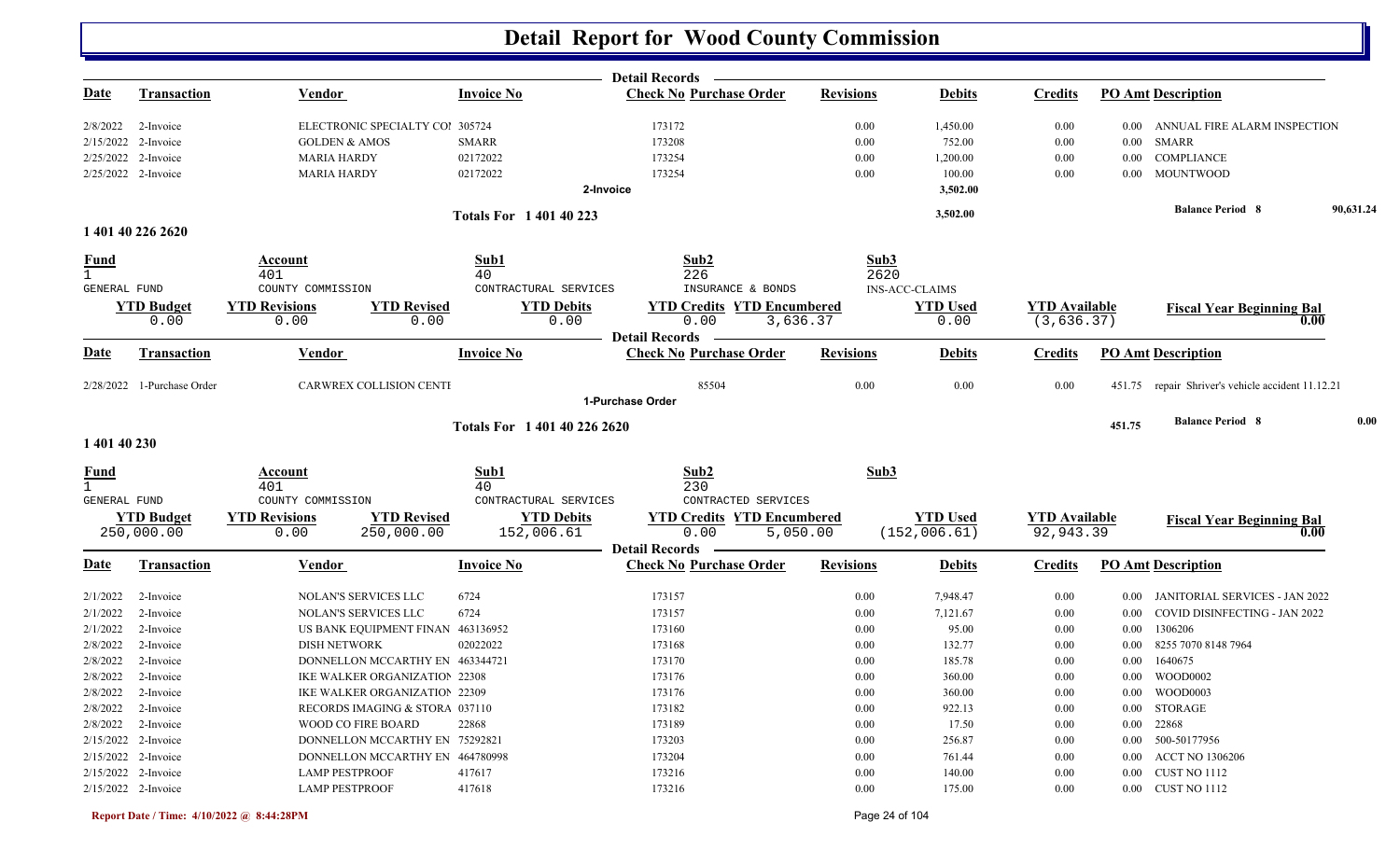|                     |                           |                            |                                      |                             | <b>Detail Report for Wood County Commission</b>         |                  |                 |                      |          |                                    |            |
|---------------------|---------------------------|----------------------------|--------------------------------------|-----------------------------|---------------------------------------------------------|------------------|-----------------|----------------------|----------|------------------------------------|------------|
|                     | 2/15/2022 2-Invoice       | RICOH USA INC              |                                      | 5063745864                  | 173226                                                  | 0.00             | 237.56          | 0.00                 | $0.00\,$ | 14886209                           |            |
| 2/15/2022           | 2-Invoice                 |                            | SOFTWARE SYSTEMS INC                 | 35836                       | 173229                                                  | 0.00             | 491.50          | 0.00                 | $0.00\,$ | MAINTENANCE CHARGES                |            |
|                     | 2/15/2022 2-Invoice       |                            | US BANK EQUIPMENT FINAN 464683473    |                             | 173232                                                  | 0.00             | 2,396.46        | 0.00                 | 0.00     | <b>ACCT NO 1306206</b>             |            |
|                     | 2/25/2022 2-Invoice       | <b>SUDDENLINK</b>          |                                      | 03142022                    | 173262                                                  | 0.00             | 155.22          | 0.00                 | $0.00\,$ | 07712-100900-01-3                  |            |
|                     | 2/25/2022 2-Invoice       |                            | US BANK EQUIPMENT FINAN 465552818    |                             | 173264                                                  | 0.00             | 95.00           | 0.00                 | 0.00     | 1306206                            |            |
|                     |                           |                            |                                      |                             | 2-Invoice                                               |                  | 21,852.37       |                      |          |                                    |            |
|                     | 2/10/2022 5-Journal Entry | <b>EMAR CORPORATION</b>    |                                      | 20220208076001              |                                                         | 0.00             | 300.00          | 0.00                 | 0.00     | WOOD CO FINANCE-4019-IN            |            |
| 2/10/2022           | 5-Journal Entry           | <b>EMAR CORPORATION</b>    |                                      | 20220208077001              |                                                         | 0.00             | 206.25          | 0.00                 | 0.00     | WOOD CO FINANCE-4019-IN            |            |
|                     | 2/10/2022 5-Journal Entry | <b>EMAR CORPORATION</b>    |                                      | 20220208078001              |                                                         | 0.00             | 75.00           | 0.00                 | 0.00     | WOOD CO FINANCE-4019-IN            |            |
|                     | 2/10/2022 5-Journal Entry | <b>EMAR CORPORATION</b>    |                                      | 20220208079001              |                                                         | 0.00             | 381.25          | 0.00                 | 0.00     | WOOD CO FINANCE-4019-IN            |            |
|                     | 2/10/2022 5-Journal Entry |                            | WASTE MANAGEMENT OF W 20220208058001 |                             |                                                         | 0.00             | 362.07          | 0.00                 | 0.00     | WOOD CO FINANCE-4019-WASTE MGMT V  |            |
|                     |                           |                            |                                      |                             | 5-Journal Entry                                         |                  | 1,324.57        |                      |          |                                    |            |
|                     |                           |                            |                                      |                             |                                                         |                  |                 |                      |          | <b>Balance Period 8</b>            | 152,006.61 |
|                     |                           |                            |                                      | <b>Totals For 140140230</b> |                                                         |                  | 23,176.94       |                      |          |                                    |            |
| 1 401 40 231        |                           |                            |                                      |                             |                                                         |                  |                 |                      |          |                                    |            |
| <u>Fund</u>         |                           | <b>Account</b>             |                                      | Sub1                        | Sub2                                                    | Sub3             |                 |                      |          |                                    |            |
| $\mathbf{1}$        |                           | 401                        |                                      | 40                          | 231                                                     |                  |                 |                      |          |                                    |            |
| <b>GENERAL FUND</b> |                           | COUNTY COMMISSION          |                                      | CONTRACTURAL SERVICES       | FIRE SERVICE FEE                                        |                  |                 |                      |          |                                    |            |
|                     | <b>YTD Budget</b>         | <b>YTD Revisions</b>       | <b>YTD Revised</b>                   | <b>YTD Debits</b>           | <b>YTD Credits YTD Encumbered</b>                       |                  | <b>YTD Used</b> | <b>YTD Available</b> |          | <b>Fiscal Year Beginning Bal</b>   |            |
|                     | 20,000.00                 | 0.00                       | 20,000.00                            | 11,517.59                   | 0.00                                                    | 0.00             | (11, 517.59)    | 8,482.41             |          |                                    | 0.00       |
|                     |                           |                            |                                      |                             | <b>Detail Records</b>                                   |                  |                 |                      |          |                                    |            |
| Date                | <b>Transaction</b>        | Vendor                     |                                      | <b>Invoice No</b>           | <b>Check No Purchase Order</b>                          | <b>Revisions</b> | <b>Debits</b>   | <b>Credits</b>       |          | <b>PO Amt Description</b>          |            |
|                     | 2/10/2022 5-Journal Entry | <b>CITY OF PARKERSBURG</b> |                                      | 20220208012001              |                                                         | 0.00             | 1,645.37        | 0.00                 | 0.00     | BARBARA JOHNSTON-3722-CITY OF PARK |            |
|                     |                           |                            |                                      |                             | 5-Journal Entry                                         |                  | 1,645.37        |                      |          |                                    |            |
|                     |                           |                            |                                      | <b>Totals For 140140231</b> |                                                         |                  | 1,645.37        |                      |          | <b>Balance Period 8</b>            | 11,517.59  |
| 1 401 40 232        |                           |                            |                                      |                             |                                                         |                  |                 |                      |          |                                    |            |
| <u>Fund</u>         |                           | <b>Account</b>             |                                      | Sub1                        | Sub <sub>2</sub>                                        | Sub3             |                 |                      |          |                                    |            |
| $\mathbf{1}$        |                           | 401                        |                                      | 40                          | 232                                                     |                  |                 |                      |          |                                    |            |
| <b>GENERAL FUND</b> |                           | COUNTY COMMISSION          |                                      | CONTRACTURAL SERVICES       | <b>BANK CHARGES</b>                                     |                  |                 |                      |          |                                    |            |
|                     | <b>YTD Budget</b>         | <b>YTD Revisions</b>       | <b>YTD Revised</b>                   | <b>YTD Debits</b>           | <b>YTD Credits YTD Encumbered</b>                       |                  | <b>YTD Used</b> | <b>YTD Available</b> |          | <b>Fiscal Year Beginning Bal</b>   |            |
|                     | 0.00                      | 0.00                       | 0.00                                 | 18.34                       | 0.00                                                    | 0.00             | (18.34)         | (18.34)              |          |                                    | $0.00\,$   |
| Date                | Transaction               | <b>Vendor</b>              |                                      | <b>Invoice No</b>           | <b>Detail Records</b><br><b>Check No Purchase Order</b> | <b>Revisions</b> | <b>Debits</b>   | <b>Credits</b>       |          | <b>PO Amt Description</b>          |            |
|                     |                           |                            |                                      |                             |                                                         |                  |                 |                      |          |                                    |            |
|                     | 2/15/2022 2-Invoice       | CHILD SUPPORT ENF DIV      |                                      | 20220215-CH09               | 173195                                                  | 0.00             | 1.00            | 0.00                 |          | 0.00 Processing Fee                |            |
|                     | 2/28/2022 2-Invoice       | CHILD SUPPORT ENF DIV      |                                      | 20220228-CH09               | 3846                                                    | 0.00             | 1.00            | 0.00                 | $0.00\,$ | PROCESSING FEE                     |            |
|                     |                           |                            |                                      |                             | 2-Invoice                                               |                  | 2.00            |                      |          |                                    |            |
|                     |                           |                            |                                      |                             |                                                         |                  |                 |                      |          | <b>Balance Period 8</b>            | 18.34      |
|                     |                           |                            |                                      | <b>Totals For 140140232</b> |                                                         |                  | 2.00            |                      |          |                                    |            |
| 1 401 40 239        |                           |                            |                                      |                             |                                                         |                  |                 |                      |          |                                    |            |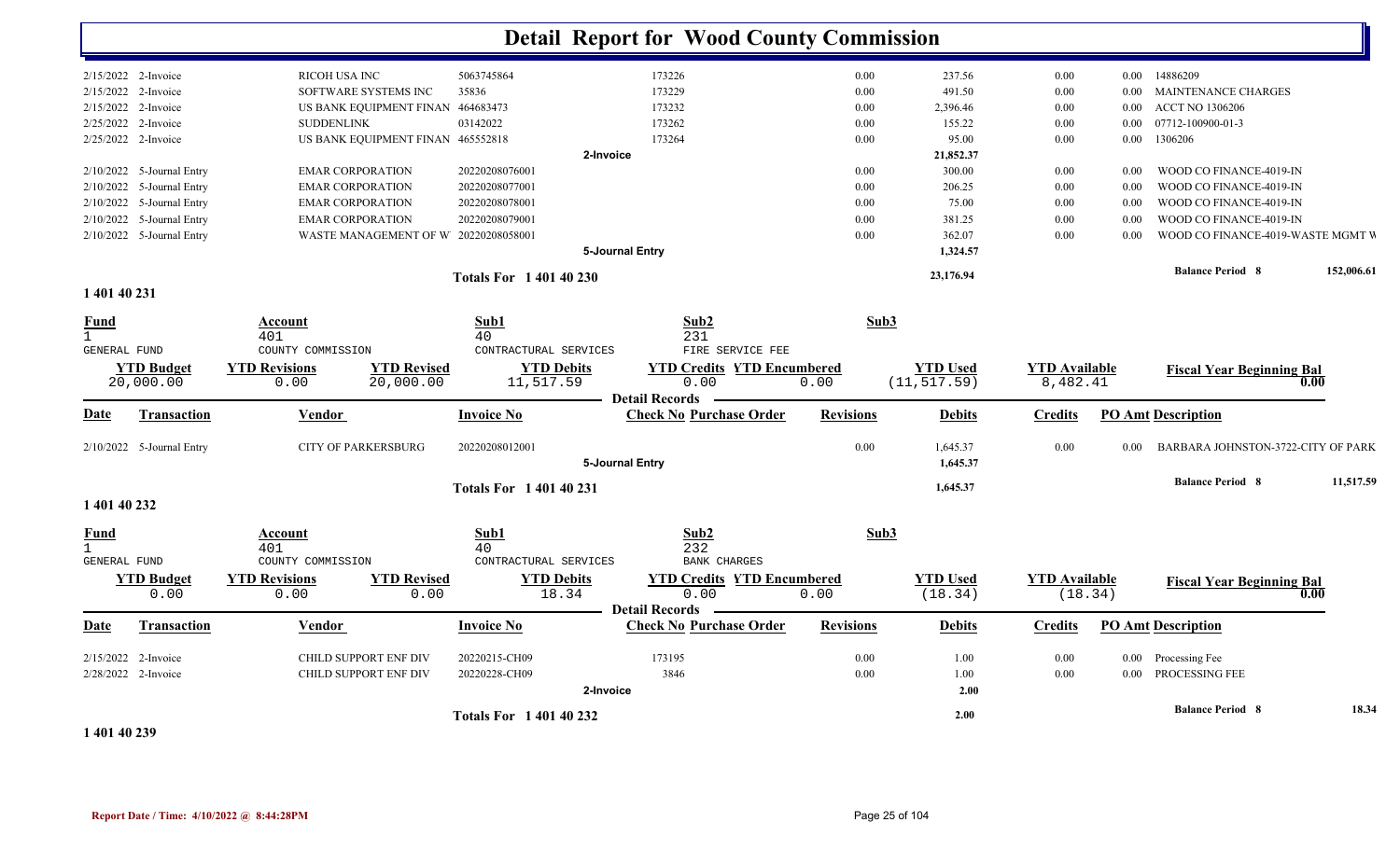| <b>Fund</b>                 |                                              | Account<br>401                                    |                                  | Sub1<br>40                                               | Sub2<br>239                                                                                    | Sub3             |                                  |                                    |          |                                                                                                                     |            |
|-----------------------------|----------------------------------------------|---------------------------------------------------|----------------------------------|----------------------------------------------------------|------------------------------------------------------------------------------------------------|------------------|----------------------------------|------------------------------------|----------|---------------------------------------------------------------------------------------------------------------------|------------|
| <b>GENERAL FUND</b>         | <b>YTD Budget</b><br>305,000.00              | COUNTY COMMISSION<br><b>YTD Revisions</b><br>0.00 | <b>YTD Revised</b><br>305,000.00 | CONTRACTURAL SERVICES<br><b>YTD Debits</b><br>184,347.00 | INSURANCE PREM FOR RETIR<br><b>YTD Credits YTD Encumbered</b><br>0.00<br><b>Detail Records</b> | 0.00             | <b>YTD Used</b><br>(184, 347.00) | <b>YTD Available</b><br>120,653.00 |          | <b>Fiscal Year Beginning Bal</b>                                                                                    | 0.00       |
| Date                        | <b>Transaction</b>                           | <b>Vendor</b>                                     |                                  | <b>Invoice No</b>                                        | <b>Check No Purchase Order</b>                                                                 | <b>Revisions</b> | <b>Debits</b>                    | <b>Credits</b>                     |          | <b>PO Amt Description</b>                                                                                           |            |
| 2/9/2022                    | 2-Invoice                                    |                                                   | RETIREE HEALTH BENEFIT T 022022  |                                                          | 3840<br>2-Invoice                                                                              | 0.00             | 22,899.00<br>22,899.00           | 0.00                               |          | 0.00 JANUARY RETIREE                                                                                                |            |
| 1 401 40 9999               |                                              |                                                   |                                  | <b>Totals For 1 401 40 239</b>                           |                                                                                                |                  | 22,899.00                        |                                    |          | <b>Balance Period 8</b>                                                                                             | 184,347.00 |
| <u>Fund</u><br>$\mathbf{1}$ |                                              | <b>Account</b><br>401                             |                                  | <u>Sub1</u><br>40                                        | Sub2<br>9999                                                                                   | Sub3             |                                  |                                    |          |                                                                                                                     |            |
| <b>GENERAL FUND</b>         | <b>YTD Budget</b><br>0.00                    | COUNTY COMMISSION<br><b>YTD Revisions</b><br>0.00 | <b>YTD Revised</b><br>0.00       | CONTRACTURAL SERVICES<br><b>YTD Debits</b><br>260,406.12 | CREDIT CARD CLEARING<br><b>YTD Credits YTD Encumbered</b><br>260,406.12                        | 0.00             | <b>YTD Used</b><br>0.00          | <b>YTD</b> Available               | 0.00     | <b>Fiscal Year Beginning Bal</b>                                                                                    | 0.00       |
| Date                        | Transaction                                  | Vendor                                            |                                  | <b>Invoice No</b>                                        | <b>Detail Records</b><br><b>Check No Purchase Order</b>                                        | <b>Revisions</b> | <b>Debits</b>                    | Credits                            |          | <b>PO Amt Description</b>                                                                                           |            |
| 2/10/2022 2-Invoice         |                                              | FIFTH THIRD BANK                                  |                                  | 202202081                                                | 173192<br>2-Invoice                                                                            | 0.00             | 50,853.95<br>50,853.95           | 0.00                               |          | 0.00 PURCHASE CARD                                                                                                  |            |
|                             | 2/10/2022 5-Journal Entry                    | AIRGAS MID AMERICA                                |                                  | 20220208050001                                           |                                                                                                | 0.00             | 0.00                             | 288.11                             | 0.00     | WOOD CO FINANCE-4019-AIRGAS USA, LL                                                                                 |            |
| 2/10/2022                   | 5-Journal Entry                              | <b>AMAZON</b>                                     |                                  | 20220208038001                                           | 85214                                                                                          | 0.00             | 0.00                             | 11.93                              |          | (11.93) STREAMLIGHT TLR-1 TACTICAL WEAPON                                                                           |            |
|                             | 2/10/2022 5-Journal Entry                    | <b>AMAZON</b>                                     |                                  | 20220208040001                                           | 85305                                                                                          | 0.00             | 0.00                             | 226.80                             |          | (226.80) BACKUP BATTERIES FOR OFFICE COMPUT                                                                         |            |
|                             | 2/10/2022 5-Journal Entry                    | <b>AMAZON</b>                                     |                                  | 20220208042001                                           | 85214                                                                                          | 0.00             | 0.00                             | 632.04                             |          | (632.04) STREAMLIGHT TLR-1 TACTICAL WEAPON                                                                          |            |
| 2/10/2022                   | 5-Journal Entry                              | <b>AMAZON</b>                                     |                                  | 20220208073001                                           | 85371                                                                                          | 0.00             | 0.00                             | 826.27                             |          | (826.27) FOLDERS - FLASH DRIVES RHEA HAMMER                                                                         |            |
|                             | 2/10/2022 5-Journal Entry                    | <b>AMAZON</b>                                     |                                  | 20220208083001                                           | 85426                                                                                          | 0.00             | 0.00                             | 160.10                             |          | (160.10) COLORED PAPER - MOUSE RHEA HAMMEF                                                                          |            |
| 2/10/2022                   | 5-Journal Entry                              | <b>BLUE FORCE GEAR</b>                            |                                  | 20220208091001                                           | 85215                                                                                          | 0.00             | 0.00                             | 349.48                             |          | (349.48) VICKERS SLING, 2 POINT ADJUST CARBINI                                                                      |            |
| 2/10/2022                   | 5-Journal Entry<br>2/10/2022 5-Journal Entry | CHEWY.COM<br>CHEWY.COM                            |                                  | 20220208034001<br>20220208035001                         | 85331<br>85331                                                                                 | 0.00<br>0.00     | 0.00<br>0.00                     | 82.16<br>102.58                    |          | (82.16) 40 lb bags of Purina One Smart for k-9 Ogi TYLI<br>(102.58) 40 lb bags of Purina One Smart for k-9 Ogi JEFF |            |
|                             | 2/10/2022 5-Journal Entry                    | CHEWY.COM                                         |                                  | 20220208047001                                           | 85331                                                                                          | 0.00             | 0.00                             | 110.18                             |          | (110.18) 40 lb bags of Purina One Smart for k-9 Ogi TAYI                                                            |            |
| 2/10/2022                   | 5-Journal Entry                              | <b>CITY OF PARKERSBURG</b>                        |                                  | 20220208012001                                           |                                                                                                | 0.00             | 0.00                             | 1,645.37                           | 0.00     | BARBARA JOHNSTON-3722-CITY OF PARK                                                                                  |            |
|                             | 2/10/2022 5-Journal Entry                    | <b>EMAR CORPORATION</b>                           |                                  | 20220208076001                                           |                                                                                                | 0.00             | 0.00                             | 300.00                             | $0.00\,$ | WOOD CO FINANCE-4019-IN                                                                                             |            |
|                             | 2/10/2022 5-Journal Entry                    | <b>EMAR CORPORATION</b>                           |                                  | 20220208077001                                           |                                                                                                | 0.00             | 0.00                             | 206.25                             | $0.00\,$ | WOOD CO FINANCE-4019-IN                                                                                             |            |
| 2/10/2022                   | 5-Journal Entry                              | <b>EMAR CORPORATION</b>                           |                                  | 20220208078001                                           |                                                                                                | 0.00             | 0.00                             | 75.00                              | 0.00     | WOOD CO FINANCE-4019-IN                                                                                             |            |
|                             | 2/10/2022 5-Journal Entry                    | <b>EMAR CORPORATION</b>                           |                                  | 20220208079001                                           |                                                                                                | 0.00             | 0.00                             | 381.25                             | 0.00     | WOOD CO FINANCE-4019-IN                                                                                             |            |
|                             | 2/10/2022 5-Journal Entry                    | ES&S                                              |                                  | 20220208060001                                           |                                                                                                | 0.00             | 0.00                             | 4,775.00                           | 0.00     | WOOD CO FINANCE-4019-ELECTION SYST                                                                                  |            |
| 2/10/2022                   | 5-Journal Entry                              | ES&S                                              |                                  | 20220208061001                                           |                                                                                                | 0.00             | 0.00                             | 4,000.00                           | 0.00     | WOOD CO FINANCE-4019-ELECTION SYST                                                                                  |            |
|                             | 2/10/2022 5-Journal Entry                    | ES&S                                              |                                  | 20220208062001                                           |                                                                                                | 0.00             | 0.00                             | 5,000.00                           | 0.00     | WOOD CO FINANCE-4019-ELECTION SYST                                                                                  |            |
|                             | 2/10/2022 5-Journal Entry                    | ES&S                                              |                                  | 20220208063001                                           |                                                                                                | 0.00             | 0.00                             | 5,000.00                           | 0.00     | WOOD CO FINANCE-4019-ELECTION SYST                                                                                  |            |
| 2/10/2022                   | 5-Journal Entry                              | ES&S                                              |                                  | 20220208065001                                           |                                                                                                | 0.00             | 0.00                             | 3,000.00                           | 0.00     | WOOD CO FINANCE-4019-ELECTION SYST                                                                                  |            |
|                             | 2/10/2022 5-Journal Entry                    | ES&S                                              |                                  | 20220208070001                                           |                                                                                                | 0.00             | 0.00                             | 5,000.00                           | 0.00     | WOOD CO FINANCE-4019-ELECTION SYST                                                                                  |            |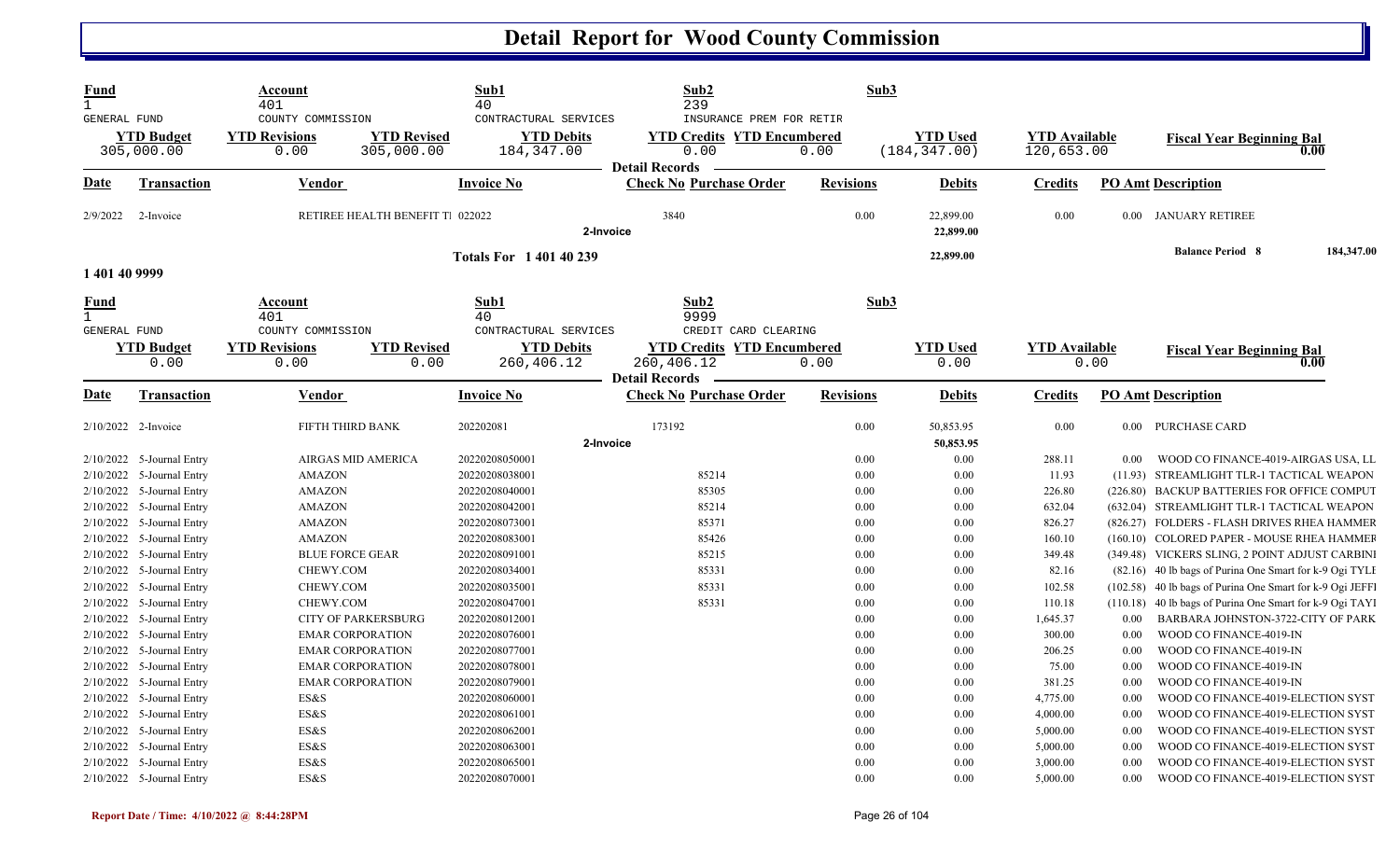|           |                             |                                        | <b>Totals For 1401409999</b> |                 |          | 50,853.95 | 50,853.95 | (3,238.56) | <b>Balance Period 8</b>                              | 0.00 |
|-----------|-----------------------------|----------------------------------------|------------------------------|-----------------|----------|-----------|-----------|------------|------------------------------------------------------|------|
|           |                             |                                        |                              | 5-Journal Entry |          |           | 50,853.95 |            |                                                      |      |
|           | 2/10/2022 5-Journal Entry   | WEST VIRGINIA PARKWAY                  | 20220208075001               | 85370           | 0.00     | 0.00      | 25.00     |            | (25.00) Vehicle Transponder TERESA WADE-7222-WE      |      |
|           | 2/10/2022 5-Journal Entry   | WASTE MANAGEMENT OF W 20220208058001   |                              |                 | 0.00     | 0.00      | 362.07    | 0.00       | WOOD CO FINANCE-4019-WASTE MGMT W                    |      |
|           | 2/10/2022 5-Journal Entry   | WALMART                                | 20220208087001               | 85408           | 0.00     | 0.00      | 98.00     |            | (98.00) Sweeper for Sheriff's office TERESA WADE-72. |      |
|           | 2/10/2022 5-Journal Entry   | WALMART                                | 20220208084001               | 85379           | 0.00     | 0.00      | 59.46     |            | (59.46) Tackle Boxes for fingerprint kits MATTHEW HU |      |
| 2/10/2022 | 5-Journal Entry             | <b>WALMART</b>                         | 20220208071001               | 85366           | 0.00     | 0.00      | 71.52     |            | (71.52) 37 oz Coffee TERESA WADE-7214-WM SUPEI       |      |
| 2/10/2022 | 5-Journal Entry             | STATIONERS INC                         | 20220208088001               |                 | 0.00     | 0.00      | 53.22     | 0.00       | WOOD CO FINANCE-4019-STATIONERS, IN                  |      |
| 2/10/2022 | 5-Journal Entry             | <b>STATIONERS INC</b>                  | 20220208064001               | 85205           | 0.00     | 0.00      | 120.84    |            | (120.84) WOODYARD SIGNATURE STAMPS WOOD 0            |      |
| 2/10/2022 | 5-Journal Entry             | STATIONERS INC                         | 20220208049001               |                 | 0.00     | 0.00      | 37.67     | $0.00\,$   | WOOD CO FINANCE-4019-STATIONERS, IN                  |      |
| 2/10/2022 | 5-Journal Entry             | <b>SNAPFISH</b>                        | 20220208057001               | 85340           | 0.00     | 0.00      | 11.50     |            | (11.50) Sheriff Department Thank You Cards TERESA V  |      |
| 2/10/2022 | 5-Journal Entry             | <b>S W RESOURCES</b>                   | 20220208059001               | 85304           | 0.00     | 0.00      | 48.00     |            | (48.00) Willie Lane street sign WOOD CO FINANCE-40   |      |
| 2/10/2022 | 5-Journal Entry             | <b>S W RESOURCES</b>                   | 20220208055001               | 85297           | 0.00     | 0.00      | 25.00     |            | (25.00) DOOR PLAQUE FOR SHERIFF WOOD CO FII          |      |
| 2/10/2022 | 5-Journal Entry             | <b>S W RESOURCES</b>                   | 20220208048001               | 85188           | 0.00     | 0.00      | 52.00     |            | (52.00) STREET SIGN FOR BEAR HOLLOW DRIVE -          |      |
| 2/10/2022 | 5-Journal Entry             | <b>S W RESOURCES</b>                   | 20220208037001               |                 | 0.00     | 0.00      | 6,604.80  | 0.00       | WOOD CO FINANCE-4019-SW RESOURCES.                   |      |
| 2/10/2022 | 5-Journal Entry             | <b>S W RESOURCES</b>                   | 20220208027001               | 85224           | 0.00     | 0.00      | 25.00     |            | (25.00) Door sign for C J Johnson WOOD CO FINANCE    |      |
| 2/10/2022 | 5-Journal Entry             | <b>S W RESOURCES</b>                   | 20220208026001               | 85250           | 0.00     | 0.00      | 50.00     |            | (50.00) DOOR PLAGUES - JOHNSON, FORSHEY, BU          |      |
| 2/10/2022 | 5-Journal Entry             | <b>S W RESOURCES</b>                   | 20220208025001               | 85142           | 0.00     | 0.00      | 25.00     |            | (25.00) OFFICE PLAQUE WOOD CO FINANCE-4019-          |      |
| 2/10/2022 | 5-Journal Entry             | RUNYON LOCK SERVICE                    | 20220208081001               | 85378           | 0.00     | 0.00      | 8.00      |            | (8.00) Keys made for new evidence tech MATTHEW H     |      |
| 2/10/2022 | 5-Journal Entry             | PARKERSBURG UTILITY BOA 20220208024001 |                              |                 | 0.00     | 0.00      | 161.25    | 0.00       | BARBARA JOHNSTON-3722-PARKERSBUR                     |      |
| 2/10/2022 | 5-Journal Entry             | PARKERSBURG UTILITY BOA 20220208023001 |                              |                 | 0.00     | 0.00      | 10.50     | 0.00       | BARBARA JOHNSTON-3722-PARKERSBUR                     |      |
|           | 2/10/2022 5-Journal Entry   | PARKERSBURG UTILITY BOA 20220208022001 |                              |                 | 0.00     | 0.00      | 177.80    | 0.00       | BARBARA JOHNSTON-3722-PARKERSBUR                     |      |
|           | $2/10/2022$ 5-Journal Entry | PARKERSBURG UTILITY BOA 20220208020001 |                              |                 | 0.00     | 0.00      | 182.27    | 0.00       | BARBARA JOHNSTON-3722-PARKERSBUR                     |      |
| 2/10/2022 | 5-Journal Entry             | PARKERSBURG UTILITY BOA 20220208019001 |                              |                 | 0.00     | 0.00      | 142.98    | 0.00       | BARBARA JOHNSTON-3722-PARKERSBUR                     |      |
|           | 2/10/2022 5-Journal Entry   | PARKERSBURG UTILITY BOA 20220208018001 |                              |                 | 0.00     | 0.00      | 10.50     | 0.00       | BARBARA JOHNSTON-3722-PARKERSBUR                     |      |
|           | $2/10/2022$ 5-Journal Entry | PARKERSBURG UTILITY BOA 20220208017001 |                              |                 | 0.00     | 0.00      | 152.62    | 0.00       | BARBARA JOHNSTON-3722-PARKERSBUR                     |      |
|           | 2/10/2022 5-Journal Entry   | PARKERSBURG UTILITY BOA 20220208015001 |                              |                 | 0.00     | 0.00      | 62.35     | 0.00       | BARBARA JOHNSTON-3722-PARKERSBUR                     |      |
|           | 2/10/2022 5-Journal Entry   | PARKERSBURG UTILITY BOA 20220208014001 |                              |                 | 0.00     | 0.00      | 17.66     | 0.00       | BARBARA JOHNSTON-3722-PARKERSBUR                     |      |
|           | $2/10/2022$ 5-Journal Entry | PARKERSBURG UTILITY BOA 20220208013001 |                              |                 | 0.00     | 0.00      | 83.01     | 0.00       | BARBARA JOHNSTON-3722-PARKERSBUR                     |      |
|           | 2/10/2022 5-Journal Entry   | OHIO PUBLISHING                        | 20220208053001               |                 | 0.00     | 0.00      | 389.88    | 0.00       | RHEA HAMMER-3938-OHIONEWS 844-770-0                  |      |
|           | 2/10/2022 5-Journal Entry   | PARKERSBURG NEWS & SEN' 20220208056001 |                              |                 | 0.00     | 0.00      | 463.83    | 0.00       | WOOD CO FINANCE-4019-PARKERSBURG                     |      |
|           | $2/10/2022$ 5-Journal Entry | PARKERSBURG NEWS & SEN' 20220208054001 |                              |                 | 0.00     | 0.00      | 3,822.00  | 0.00       | WOOD CO FINANCE-4019-PARKERSBURG                     |      |
|           | 2/10/2022 5-Journal Entry   | PARKERSBURG NEWS & SEN 20220208036001  |                              |                 | 0.00     | 0.00      | 520.97    | 0.00       | WOOD CO FINANCE-4019-PARKERSBURG                     |      |
|           | 2/10/2022 5-Journal Entry   | MUCK BOOT COMPANY                      | 20220208043001               | 85220           | 0.00     | 0.00      | 117.70    | (117.70)   | BOOTS, TAX & SHIPPING FOR DEPUTY HEV                 |      |
|           | $2/10/2022$ 5-Journal Entry | <b>LEXIS NEXIS</b>                     | 20220208068001               |                 | 0.00     | 0.00      | 1,711.24  | 0.00       | WOOD CO FINANCE-4019-REI MATTHEW E                   |      |
|           | 2/10/2022 5-Journal Entry   | <b>LEXIS NEXIS</b>                     | 20220208046001               |                 | 0.00     | 0.00      | 231.81    | 0.00       | WOOD CO FINANCE-4019-REI MATTHEW E                   |      |
|           | 2/10/2022 5-Journal Entry   | <b>FRONTIER</b>                        | 20220208086001               |                 | 0.00     | 0.00      | 65.64     | 0.00       | WOOD CO FINANCE-4019-FRONTIER COMI                   |      |
|           | $2/10/2022$ 5-Journal Entry | <b>FRONTIER</b>                        | 20220208041001               |                 | 0.00     | 0.00      | 591.63    | 0.00       | WOOD CO FINANCE-4019-FRONTIER COMI                   |      |
|           | 2/10/2022 5-Journal Entry   | <b>FRONTIER</b>                        | 20220208032001               |                 | 0.00     | 0.00      | 250.29    | 0.00       | WOOD CO FINANCE-4019-FRONTIER COMI                   |      |
|           | 2/10/2022 5-Journal Entry   | <b>FRONTIER</b>                        | 20220208031001               |                 | 0.00     | 0.00      | 71.02     | 0.00       | WOOD CO FINANCE-4019-FRONTIER COMI                   |      |
|           | $2/10/2022$ 5-Journal Entry | <b>FRONTIER</b>                        | 20220208030001               |                 | 0.00     | 0.00      | 302.52    | 0.00       | WOOD CO FINANCE-4019-FRONTIER COMI                   |      |
|           | 2/10/2022 5-Journal Entry   | <b>FRONTIER</b>                        | 20220208029001               |                 | $0.00\,$ | 0.00      | 215.65    | 0.00       | WOOD CO FINANCE-4019-FRONTIER COMI                   |      |
|           | 2/10/2022 5-Journal Entry   | <b>FRONTIER</b>                        | 20220208028001               |                 | 0.00     | 0.00      | 1,183.59  | 0.00       | WOOD CO FINANCE-4019-FRONTIER COMI                   |      |
|           | 2/10/2022 5-Journal Entry   | <b>FRONTIER</b>                        | 20220208008001               |                 | 0.00     | 0.00      | 65.64     | 0.00       | WOOD CO FINANCE-4019-FRONTIER COMI                   |      |
|           |                             |                                        |                              |                 |          |           |           |            |                                                      |      |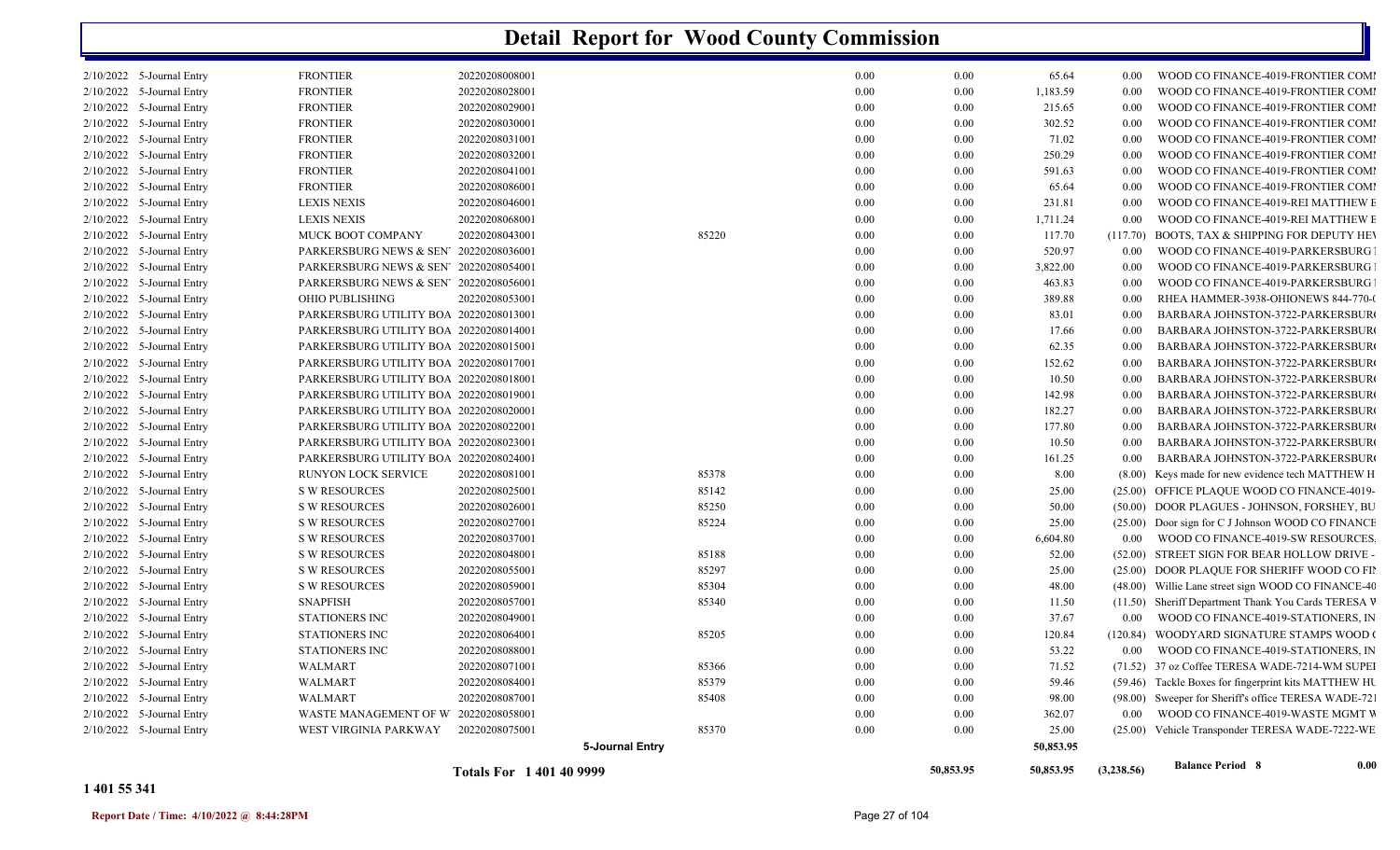| Fund<br>$\mathbf{1}$<br>GENERAL FUND |                                | Account<br>401<br>COUNTY COMMISSION |                                  | Sub1<br>55<br>COMMODITIES       | Sub2<br>341<br>SUPPLIES/MATERIALS                                    | Sub3             |                                 |                                  |          |                                                          |           |
|--------------------------------------|--------------------------------|-------------------------------------|----------------------------------|---------------------------------|----------------------------------------------------------------------|------------------|---------------------------------|----------------------------------|----------|----------------------------------------------------------|-----------|
|                                      | <b>YTD Budget</b><br>42,000.00 | <b>YTD Revisions</b><br>367.00      | <b>YTD Revised</b><br>42,367.00  | <b>YTD Debits</b><br>25, 338.83 | <b>YTD Credits YTD Encumbered</b><br>532.50<br><b>Detail Records</b> | 8,078.90         | <b>YTD Used</b><br>(24, 806.33) | <b>YTD</b> Available<br>9,481.77 |          | <b>Fiscal Year Beginning Bal</b>                         | 0.00      |
| Date                                 | <b>Transaction</b>             | <b>Vendor</b>                       |                                  | <b>Invoice No</b>               | <b>Check No Purchase Order</b>                                       | <b>Revisions</b> | <b>Debits</b>                   | <b>Credits</b>                   |          | <b>PO Amt Description</b>                                |           |
|                                      | 2/14/2022 1-Purchase Order     |                                     | NOE OFFICE EQUIPMENT             |                                 | 85448                                                                | 0.00             | 0.00                            | 0.00                             |          | 3,279.50 2 pallets copy paper $8 \frac{1}{2} \times 11$  |           |
| 2/14/2022                            | 1-Purchase Order               | <b>STATIONERS INC</b>               |                                  |                                 | 85450                                                                | 0.00             | 0.00                            | 0.00                             | 26.16    | Gorilla Heavy Duty Packaging Tape                        |           |
| 2/14/2022                            | 1-Purchase Order               | <b>STATIONERS INC</b>               |                                  |                                 | 85450                                                                | 0.00             | 0.00                            | 0.00                             | 24.86    | Post it Notes $4 \times 6$                               |           |
|                                      | $2/14/2022$ 1-Purchase Order   | <b>STATIONERS INC</b>               |                                  |                                 | 85450                                                                | 0.00             | 0.00                            | 0.00                             | 40.48    | Business Source Power Duster 2/pk                        |           |
| 2/14/2022                            | 1-Purchase Order               | STATIONERS INC                      |                                  |                                 | 85450                                                                | 0.00             | 0.00                            | 0.00                             | 48.20    | Scotch Thermal Laminating Pouches                        |           |
| 2/17/2022                            | 1-Purchase Order               | OFFICE DEPOT                        |                                  |                                 | 85467                                                                | 0.00             | 0.00                            | 0.00                             | 26.63    | At-A-Glance Erasable Wall Calendar                       |           |
| 2/17/2022                            | 1-Purchase Order               | OFFICE DEPOT                        |                                  |                                 | 85467                                                                | 0.00             | 0.00                            | 0.00                             | 8.19     | Office Depot Brand Desk Pad                              |           |
|                                      | 2/17/2022 1-Purchase Order     | OFFICE DEPOT                        |                                  |                                 | 85467                                                                | 0.00             | 0.00                            | 0.00                             | 6.14     | Sharpie Accent Highlighters Asst Colors/12               |           |
| 2/17/2022                            | 1-Purchase Order               | OFFICE DEPOT                        |                                  |                                 | 85467                                                                | 0.00             | 0.00                            | 0.00                             | 23.21    | Post it Notes 3 x 3/24 pak                               |           |
|                                      | 2/17/2022 1-Purchase Order     | OFFICE DEPOT                        |                                  |                                 | 85467                                                                | 0.00             | 0.00                            | 0.00                             |          | 7.42 Office Depot 9" x 12" Manila Envelopes/clasp        |           |
|                                      |                                |                                     |                                  |                                 | 1-Purchase Order                                                     |                  |                                 |                                  |          |                                                          |           |
| 2/1/2022                             | 2-Invoice                      | OFFICE DEPOT                        |                                  | 218303305003                    | 173158<br>85295                                                      | 0.00             | 18.39                           | 0.00                             |          | (18.39) wall calendar, holder, batteries                 |           |
| 2/1/2022                             | 2-Invoice                      | <b>WATERBOY LLC</b>                 |                                  | 045757                          | 173162                                                               | 0.00             | 27.50                           | 0.00                             |          | 0.00 WATER                                               |           |
|                                      | 2/15/2022 2-Invoice            |                                     | UNITED BANKCARD CENTER 02222022  |                                 | 173231                                                               | 0.00             | 2,185.36                        | 0.00                             | $0.00\,$ | <b>COVID TESTS</b>                                       |           |
|                                      | 2/15/2022 2-Invoice            |                                     | UNITED BANKCARD CENTER 02222022  |                                 | 173231<br>85316                                                      | 0.00             | 177.77                          | 0.00                             |          | (177.77) HIGH-BACK BLACK MESH CHAIR/ADULT I              |           |
|                                      | $2/15/2022$ 2-Invoice          |                                     | UNITED BANKCARD CENTER 02222022  |                                 | 173231<br>85363                                                      | 0.00             | 21.00                           | 0.00                             |          | (21.00) Mesh File folder Organizer                       |           |
|                                      | 2/15/2022 2-Invoice            |                                     | UNITED BANKCARD CENTER 02222022  |                                 | 173231<br>85363                                                      | 0.00             | 15.80                           | 0.00                             |          | (15.80) Adams Phone Message Book (carbonless/duplication |           |
|                                      |                                |                                     |                                  |                                 | 2-Invoice                                                            |                  | 2,445.82                        |                                  |          |                                                          |           |
|                                      | $2/10/2022$ 5-Journal Entry    | <b>S W RESOURCES</b>                |                                  | 20220208048001                  | 85188                                                                | 0.00             | 52.00                           | 0.00                             |          | (52.00) STREET SIGN FOR BEAR HOLLOW DRIVE                |           |
|                                      | 2/10/2022 5-Journal Entry      | <b>S W RESOURCES</b>                |                                  | 20220208059001                  | 85304                                                                | 0.00             | 48.00                           | 0.00                             |          | (48.00) Willie Lane street sign WOOD CO FINANCE-40       |           |
|                                      |                                |                                     |                                  |                                 | 5-Journal Entry                                                      |                  | 100.00                          |                                  |          |                                                          |           |
| 1 401 55 343                         |                                |                                     |                                  | <b>Totals For 140155341</b>     |                                                                      |                  | 2,545.82                        |                                  | 3,157.83 | <b>Balance Period 8</b>                                  | 24,806.33 |
|                                      |                                | Account                             |                                  | Sub1                            | Sub2                                                                 | Sub3             |                                 |                                  |          |                                                          |           |
| Fund<br>$\mathbf{1}$                 |                                | 401                                 |                                  | 55                              | 343                                                                  |                  |                                 |                                  |          |                                                          |           |
| GENERAL FUND                         |                                | COUNTY COMMISSION                   |                                  | COMMODITIES                     | <b>AUTOMOBILE SUPPLIES</b>                                           |                  |                                 |                                  |          |                                                          |           |
|                                      | <b>YTD</b> Budget              | <b>YTD Revisions</b>                | <b>YTD Revised</b>               | <b>YTD Debits</b>               | <b>YTD Credits YTD Encumbered</b>                                    |                  | <b>YTD Used</b>                 | <b>YTD</b> Available             |          | <b>Fiscal Year Beginning Bal</b>                         |           |
|                                      | 5,500.00                       | 0.00                                | 5,500.00                         | 2,325.39                        | 0.00<br><b>Detail Records</b>                                        | (236.47)         | (2, 325.39)                     | 3, 411.08                        |          |                                                          | 0.00      |
| <b>Date</b>                          | <b>Transaction</b>             | <b>Vendor</b>                       |                                  | <b>Invoice No</b>               | <b>Check No Purchase Order</b>                                       | Revisions        | <b>Debits</b>                   | Credits                          |          | <b>PO Amt Description</b>                                |           |
| 2/8/2022                             | 2-Invoice                      |                                     | <b>ENGLEFIELD OIL COMPANY</b>    | IN-574999                       | 173173<br>85372                                                      | 0.00             | 203.96                          | 0.00                             |          | (203.96) 4000 gal fuel                                   |           |
| 2/8/2022                             | 2-Invoice                      |                                     | ENGLEFIELD OIL COMPANY IN-574999 |                                 | 173173 85372                                                         | 0.00             | 103.74                          | 0.00                             |          | $(103.74)$ 4000 gal fuel                                 |           |
|                                      |                                |                                     |                                  |                                 | 2-Invoice                                                            |                  | 307.70                          |                                  |          |                                                          |           |
|                                      |                                |                                     |                                  | <b>Totals For 140155343</b>     |                                                                      |                  | 307.70                          |                                  | (307.70) | <b>Balance Period 8</b>                                  | 2,325.39  |
|                                      |                                |                                     |                                  |                                 |                                                                      |                  |                                 |                                  |          |                                                          |           |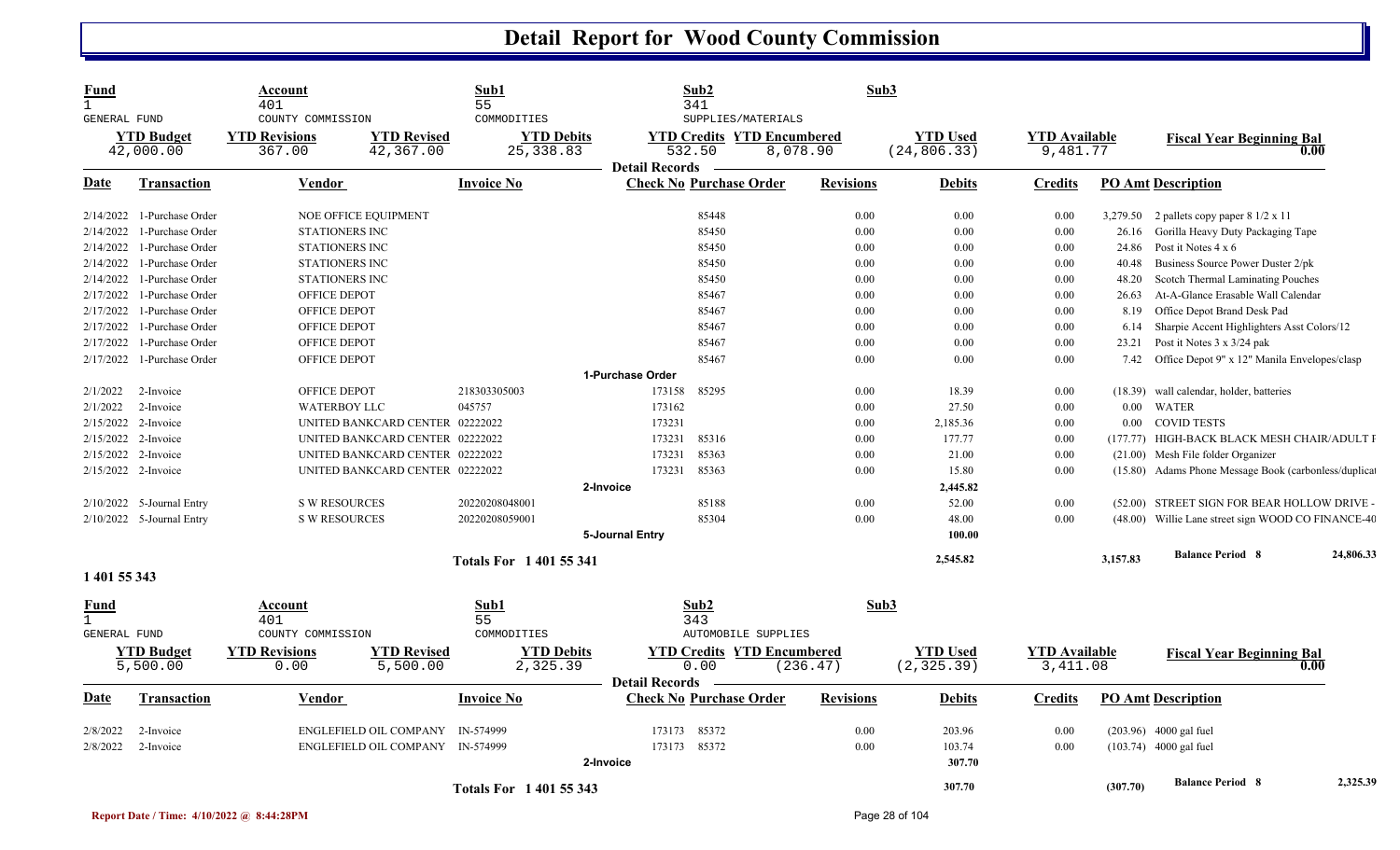#### **1 401 70 104**

| <b>Fund</b><br>$\mathbf{1}$                        |                                              | <b>Account</b><br>401                             |                                                                              | Sub1<br>70                                   | Sub2<br>104                                                                           | Sub3             |                                    |                                       |          |                                           |            |        |
|----------------------------------------------------|----------------------------------------------|---------------------------------------------------|------------------------------------------------------------------------------|----------------------------------------------|---------------------------------------------------------------------------------------|------------------|------------------------------------|---------------------------------------|----------|-------------------------------------------|------------|--------|
| GENERAL FUND                                       | <b>YTD Budget</b><br>0.00                    | COUNTY COMMISSION<br><b>YTD Revisions</b><br>0.00 | <b>YTD Revised</b><br>0.00                                                   | CONTRIBUTIONS<br><b>YTD Debits</b><br>186.78 | SOCIAL SECURITY<br><b>YTD Credits YTD Encumbered</b><br>0.00<br><b>Detail Records</b> | 0.00             | <b>YTD Used</b><br>(186.78)        | <b>YTD Available</b><br>(186.78)      |          | <b>Fiscal Year Beginning Bal</b>          | 0.00       |        |
| <b>Date</b>                                        | <b>Transaction</b>                           | Vendor                                            |                                                                              | <b>Invoice No</b>                            | <b>Check No Purchase Order</b>                                                        | <b>Revisions</b> | <b>Debits</b>                      | <b>Credits</b>                        |          | <b>PO Amt Description</b>                 |            |        |
|                                                    | $2/15/2022$ 2-Invoice<br>2/15/2022 2-Invoice |                                                   | DEPARTMENT OF TREASURY 20220215-00<br>DEPARTMENT OF TREASURY 20220215-00     |                                              | 3842<br>3842<br>2-Invoice                                                             | 0.00<br>0.00     | 19.06<br>4.47<br>23.53             | 0.00<br>0.00                          |          | $0.00$ FICA<br>$0.00$ MED                 |            |        |
| 1 401 70 106                                       |                                              |                                                   |                                                                              | <b>Totals For 140170104</b>                  |                                                                                       |                  | 23.53                              |                                       |          | <b>Balance Period 8</b>                   |            | 186.78 |
| <b>Fund</b><br>$\mathbf{1}$<br>GENERAL FUND        |                                              | Account<br>401<br>COUNTY COMMISSION               |                                                                              | Sub1<br>70<br>CONTRIBUTIONS                  | Sub2<br>106<br>RETIREMENT                                                             | Sub3             |                                    |                                       |          |                                           |            |        |
|                                                    | <b>YTD Budget</b><br>0.00                    | <b>YTD Revisions</b><br>0.00                      | <b>YTD Revised</b><br>0.00                                                   | <b>YTD Debits</b><br>282.73                  | <b>YTD Credits YTD Encumbered</b><br>0.00<br><b>Detail Records</b>                    | 0.00             | <b>YTD Used</b><br>(282.73)        | <b>YTD Available</b><br>(282.73)      |          | <b>Fiscal Year Beginning Bal</b>          | 0.00       |        |
| Date                                               | <b>Transaction</b>                           | Vendor                                            |                                                                              | <b>Invoice No</b>                            | <b>Check No Purchase Order</b>                                                        | <b>Revisions</b> | <b>Debits</b>                      | <b>Credits</b>                        |          | <b>PO Amt Description</b>                 |            |        |
|                                                    | 2/15/2022 2-Invoice<br>2/15/2022 2-Invoice   |                                                   | WV DEPUTY SHERIFF'S RETIF 20220215-00<br>WV PUBLIC EMP RETIREMEN 20220215-00 |                                              | 3858<br>3859<br>2-Invoice                                                             | 0.00<br>0.00     | 14.76<br>19.48<br>34.24            | 0.00<br>0.00                          | $0.00\,$ | 0.00 DEP-RETIRE<br><b>RETIREMENT</b>      |            |        |
| 1 401 70 568                                       |                                              |                                                   |                                                                              | <b>Totals For 140170106</b>                  |                                                                                       |                  | 34.24                              |                                       |          | <b>Balance Period 8</b>                   |            | 282.73 |
| <u>Fund</u><br>$\mathbf{1}$<br><b>GENERAL FUND</b> |                                              | Account<br>401<br>COUNTY COMMISSION               |                                                                              | Sub1<br>70<br>CONTRIBUTIONS                  | Sub2<br>568<br>OTHER CONTRIBUTIONS                                                    | Sub3             |                                    |                                       |          |                                           |            |        |
|                                                    | <b>YTD Budget</b><br>124,000.00              | <b>YTD Revisions</b><br>100,001.00                | <b>YTD Revised</b><br>224,001.00                                             | <b>YTD Debits</b><br>428,892.53              | <b>YTD Credits YTD Encumbered</b><br>0.00<br><b>Detail Records</b>                    | 0.00             | <b>YTD Used</b><br>(428, 892.53)   | <b>YTD Available</b><br>(204, 891.53) |          | <b>Fiscal Year Beginning Bal</b>          | 0.00       |        |
| Date                                               | Transaction                                  | Vendor                                            |                                                                              | <b>Invoice No</b>                            | <b>Check No Purchase Order</b>                                                        | <b>Revisions</b> | <b>Debits</b>                      | <b>Credits</b>                        |          | <b>PO Amt Description</b>                 |            |        |
| 2/8/2022                                           | 2-Invoice<br>2/25/2022 2-Invoice             | <b>DOWNTOWN PKB</b>                               | WAVERLY VOLUNTEER FIRE 02032022                                              | 02242022                                     | 173188<br>173252<br>2-Invoice                                                         | 0.00<br>0.00     | 71,900.53<br>5,000.00<br>76,900.53 | 0.00<br>0.00                          |          | 0.00 FLOODING DAMAGE<br>0.00 CONTRIBUTION |            |        |
|                                                    |                                              |                                                   |                                                                              | <b>Totals For 140170568</b>                  |                                                                                       |                  | 76,900.53                          |                                       |          | <b>Balance Period 8</b>                   | 428,892.53 |        |

**1 401 70 568 3006**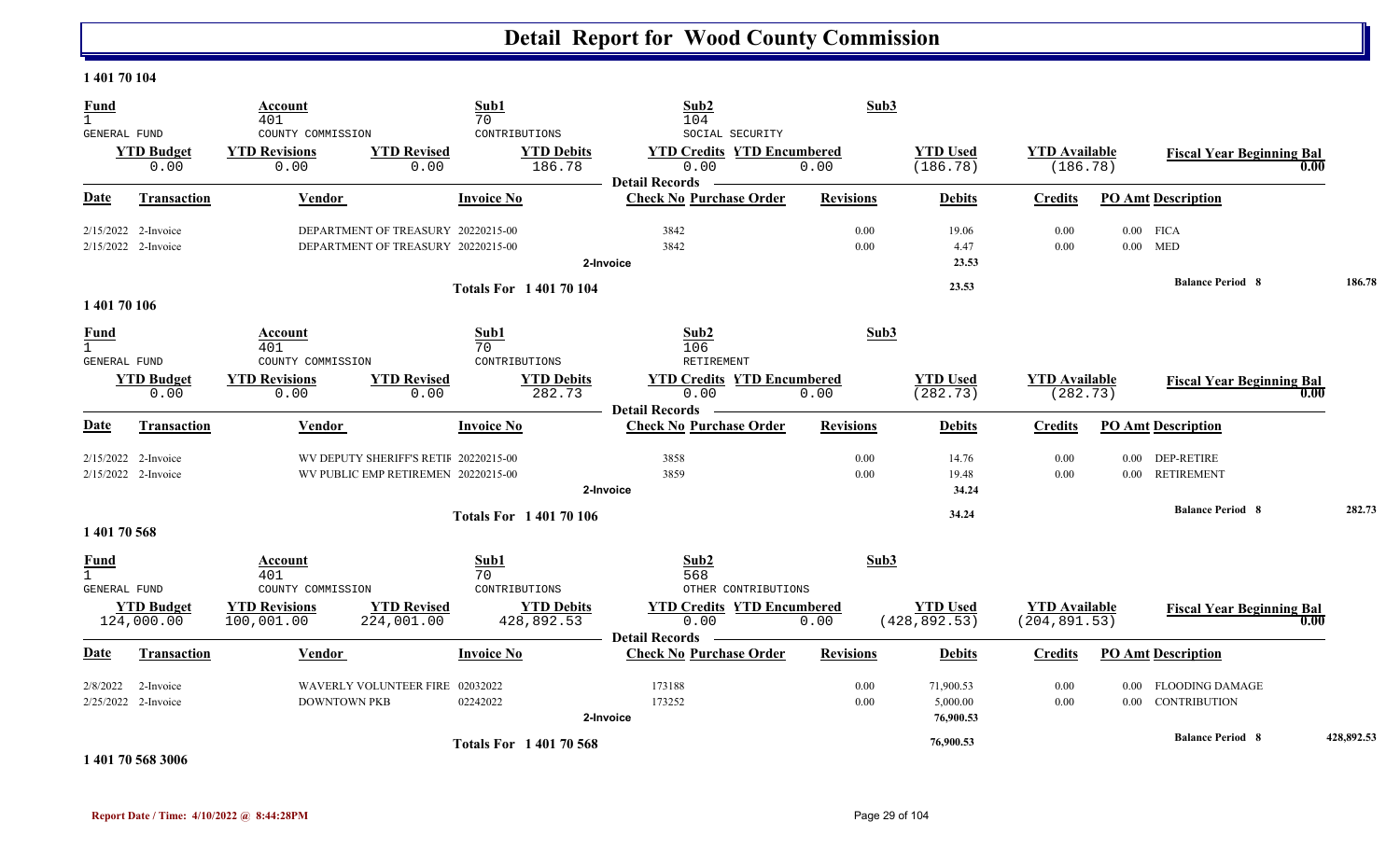| <b>Fund</b><br>$\mathbf{1}$ | GENERAL FUND                                                                                                                                                                               | Account<br>401<br>COUNTY COMMISSION                                                                     |                                                                                              | Sub1<br>70<br>CONTRIBUTIONS                                                                                                       | Sub2<br>568<br>OTHER CONTRIBUTIONS                                            |                                                              | Sub3<br>3006<br>HEALTH MEMBERSHIP REIMBUR!                           |                                                                  |                                                      |                                                                                                                                                                                                            |           |
|-----------------------------|--------------------------------------------------------------------------------------------------------------------------------------------------------------------------------------------|---------------------------------------------------------------------------------------------------------|----------------------------------------------------------------------------------------------|-----------------------------------------------------------------------------------------------------------------------------------|-------------------------------------------------------------------------------|--------------------------------------------------------------|----------------------------------------------------------------------|------------------------------------------------------------------|------------------------------------------------------|------------------------------------------------------------------------------------------------------------------------------------------------------------------------------------------------------------|-----------|
|                             | <b>YTD Budget</b><br>6,000.00                                                                                                                                                              | <b>YTD Revisions</b><br>0.00                                                                            | <b>YTD Revised</b><br>6,000.00                                                               | <b>YTD Debits</b><br>2,546.00                                                                                                     | <b>YTD Credits YTD Encumbered</b><br>0.00<br><b>Detail Records</b>            | 0.00                                                         | <b>YTD Used</b><br>(2, 546.00)                                       | <b>YTD Available</b><br>3,454.00                                 |                                                      | <b>Fiscal Year Beginning Bal</b><br>0.00                                                                                                                                                                   |           |
| Date                        | <b>Transaction</b>                                                                                                                                                                         | Vendor                                                                                                  |                                                                                              | <b>Invoice No</b>                                                                                                                 | <b>Check No Purchase Order</b>                                                | <b>Revisions</b>                                             | <b>Debits</b>                                                        | <b>Credits</b>                                                   |                                                      | <b>PO Amt Description</b>                                                                                                                                                                                  |           |
|                             | 2/15/2022 2-Invoice<br>$2/15/2022$ 2-Invoice<br>$2/15/2022$ 2-Invoice<br>2/15/2022 2-Invoice<br>$2/15/2022$ 2-Invoice<br>2/15/2022 2-Invoice<br>2/15/2022 2-Invoice<br>2/15/2022 2-Invoice | BARKER CHELSEA N.<br><b>BONNELL CRYSTAL</b><br>MARLOW TYLER D.<br>NORTUM WILLIAM E<br>RITCHIE MICHAEL B | BLATT WILLIAM ANTHONY<br><b>ESCANDON HERNANDO</b><br>HOCKENBERRY CHRISTINA I 10-00276029-REG | 10-00276181-REG<br>10-00276119-REG<br>10-00276037-REG<br>10-00276216-REG<br>10-00276145-REG<br>10-00276152-REG<br>10-00276156-REG | 276181<br>276119<br>276037<br>276216<br>276029<br>276145<br>276152<br>276156  | 0.00<br>0.00<br>0.00<br>0.00<br>0.00<br>0.00<br>0.00<br>0.00 | 28.04<br>40.00<br>28.04<br>34.42<br>40.00<br>40.00<br>28.04<br>40.00 | 0.00<br>$0.00\,$<br>0.00<br>0.00<br>0.00<br>0.00<br>0.00<br>0.00 | 0.00<br>0.00<br>0.00<br>0.00<br>0.00<br>0.00<br>0.00 | 0.00 BARKER CHELSEA N.<br><b>BLATT WILLIAM ANTHONY</b><br><b>BONNELL CRYSTAL</b><br><b>ESCANDON HERNANDO</b><br>HOCKENBERRY CHRISTINA L<br><b>MARLOW TYLER D.</b><br>NORTUM WILLIAM E<br>RITCHIE MICHAEL B |           |
|                             | 2/15/2022 2-Invoice                                                                                                                                                                        | SINGER JANA L.                                                                                          |                                                                                              | 10-00276226-REG<br>Totals For 140170 568 3006                                                                                     | 276226<br>2-Invoice                                                           | 0.00                                                         | 40.00<br>318.54<br>318.54                                            | 0.00                                                             | $0.00\,$                                             | SINGER JANA L.<br><b>Balance Period 8</b>                                                                                                                                                                  | 2,546.00  |
| 1 402 10 101                |                                                                                                                                                                                            |                                                                                                         |                                                                                              |                                                                                                                                   |                                                                               |                                                              |                                                                      |                                                                  |                                                      |                                                                                                                                                                                                            |           |
| Fund<br>$\mathbf{1}$        | <b>GENERAL FUND</b><br><b>YTD Budget</b><br>62,093.00                                                                                                                                      | Account<br>402<br>COUNTY CLERK<br><b>YTD Revisions</b><br>0.00                                          | <b>YTD Revised</b><br>62,093.00                                                              | Sub1<br>10<br>PERSONAL SERVICES<br><b>YTD Debits</b><br>41,395.36                                                                 | Sub2<br>101<br>ELECTED OFFICIALS<br><b>YTD Credits YTD Encumbered</b><br>0.00 | 0.00                                                         | Sub3<br><b>YTD</b> Used<br>(41, 395.36)                              | <b>YTD</b> Available<br>20,697.64                                |                                                      | <b>Fiscal Year Beginning Bal</b><br>0.00                                                                                                                                                                   |           |
| Date                        | <b>Transaction</b>                                                                                                                                                                         | Vendor                                                                                                  |                                                                                              | <b>Invoice No</b>                                                                                                                 | <b>Detail Records</b><br><b>Check No Purchase Order</b>                       | <b>Revisions</b>                                             | <b>Debits</b>                                                        | <b>Credits</b>                                                   |                                                      | <b>PO Amt Description</b>                                                                                                                                                                                  |           |
|                             | 2/15/2022 2-Invoice<br>2/28/2022 2-Invoice                                                                                                                                                 | RHODES MARK D.<br>RHODES MARK D.                                                                        |                                                                                              | 10-00276032-REG<br>10-00276251-REG                                                                                                | 276032<br>276251<br>2-Invoice                                                 | 0.00<br>0.00                                                 | 2,587.21<br>2,587.21<br>5,174.42                                     | 0.00<br>0.00                                                     | 0.00<br>0.00                                         | RHODES MARK D.<br><b>RHODES MARK D.</b><br><b>Balance Period 8</b>                                                                                                                                         | 41,395.36 |
| 1 402 10 103                |                                                                                                                                                                                            |                                                                                                         |                                                                                              | <b>Totals For 140210101</b>                                                                                                       |                                                                               |                                                              | 5,174.42                                                             |                                                                  |                                                      |                                                                                                                                                                                                            |           |
| <u>Fund</u><br>$\mathbf{1}$ | <b>GENERAL FUND</b><br><b>YTD Budget</b>                                                                                                                                                   | Account<br>402<br>COUNTY CLERK<br><b>YTD Revisions</b>                                                  | <b>YTD Revised</b>                                                                           | Sub1<br>10<br>PERSONAL SERVICES<br><b>YTD Debits</b>                                                                              | Sub2<br>103<br>SALARIES-DEPUTIES<br><b>YTD Credits YTD Encumbered</b>         |                                                              | Sub3<br><b>YTD</b> Used                                              | <b>YTD</b> Available                                             |                                                      | <b>Fiscal Year Beginning Bal</b>                                                                                                                                                                           |           |
|                             | 601,083.00                                                                                                                                                                                 | 0.00                                                                                                    | 601,083.00                                                                                   | 381,078.94                                                                                                                        | 0.00<br><b>Detail Records</b>                                                 | 0.00                                                         | (381, 078.94)                                                        | 220,004.06                                                       |                                                      | 0.00                                                                                                                                                                                                       |           |
| Date                        | <b>Transaction</b>                                                                                                                                                                         | <b>Vendor</b>                                                                                           |                                                                                              | <b>Invoice No</b>                                                                                                                 | <b>Check No Purchase Order</b>                                                | <b>Revisions</b>                                             | <b>Debits</b>                                                        | <b>Credits</b>                                                   |                                                      | <b>PO Amt Description</b>                                                                                                                                                                                  |           |
|                             | 2/15/2022 2-Invoice                                                                                                                                                                        | <b>BEARY ELIZABETH</b>                                                                                  |                                                                                              | 10-00276022-REG                                                                                                                   | 276022                                                                        | 0.00                                                         | 1,550.00                                                             | 0.00                                                             |                                                      | 0.00 BEARY ELIZABETH                                                                                                                                                                                       |           |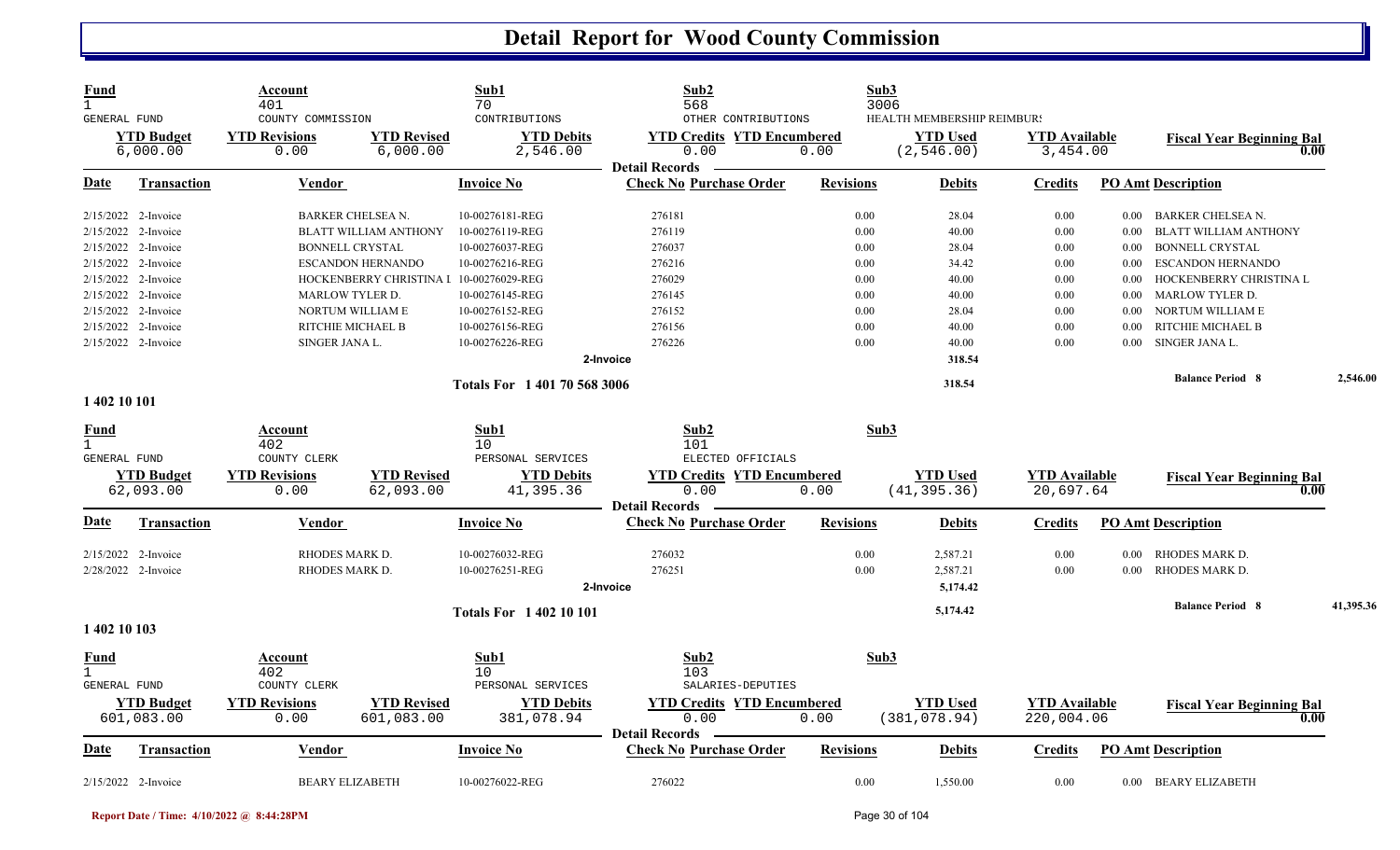|                              |                                            |                                                     |                                         | <b>Totals For 140210104</b>        |                                                     |                                                                                              |                  | 3,414.07                        |                                   |                      | <b>Balance Period 8</b>                | 30,854.55  |
|------------------------------|--------------------------------------------|-----------------------------------------------------|-----------------------------------------|------------------------------------|-----------------------------------------------------|----------------------------------------------------------------------------------------------|------------------|---------------------------------|-----------------------------------|----------------------|----------------------------------------|------------|
|                              |                                            |                                                     |                                         |                                    | 2-Invoice                                           |                                                                                              |                  | 3,414.07                        |                                   |                      |                                        |            |
|                              | 2/28/2022 2-Invoice                        |                                                     | DEPARTMENT OF TREASURY 20220228-00      |                                    |                                                     | 3848                                                                                         | 0.00             | 312.02                          | 0.00                              |                      | $0.00$ MED                             |            |
|                              | 2/28/2022 2-Invoice                        |                                                     | DEPARTMENT OF TREASURY 20220228-00      |                                    |                                                     | 3848                                                                                         | 0.00             | 1,334.33                        | 0.00                              |                      | $0.00$ FICA                            |            |
|                              | 2/15/2022 2-Invoice                        |                                                     | DEPARTMENT OF TREASURY 20220215-00      |                                    |                                                     | 3842                                                                                         | 0.00             | 335.09                          | 0.00                              |                      | $0.00$ MED                             |            |
|                              | 2/15/2022 2-Invoice                        |                                                     | DEPARTMENT OF TREASURY 20220215-00      |                                    |                                                     | 3842                                                                                         | 0.00             | 1,432.63                        | 0.00                              |                      | $0.00$ FICA                            |            |
| Date                         | <b>Transaction</b>                         | Vendor                                              |                                         | <b>Invoice No</b>                  |                                                     | <b>Check No Purchase Order</b>                                                               | <b>Revisions</b> | <b>Debits</b>                   | <b>Credits</b>                    |                      | <b>PO Amt Description</b>              |            |
| $\mathbf{1}$<br>GENERAL FUND | <b>YTD Budget</b><br>50,848.00             | 402<br>COUNTY CLERK<br><b>YTD Revisions</b><br>0.00 | <b>YTD Revised</b><br>50,848.00         | 10                                 | PERSONAL SERVICES<br><b>YTD Debits</b><br>30,854.55 | 104<br>SOCIAL SECURITY<br><b>YTD Credits YTD Encumbered</b><br>0.00<br><b>Detail Records</b> | 0.00             | <b>YTD</b> Used<br>(30, 854.55) | <b>YTD Available</b><br>19,993.45 |                      | <b>Fiscal Year Beginning Bal</b>       | 0.00       |
| <u>Fund</u>                  |                                            | Account                                             |                                         | Sub1                               |                                                     | Sub2                                                                                         |                  | Sub3                            |                                   |                      |                                        |            |
| 1 402 10 104                 |                                            |                                                     |                                         | <b>Totals For 1 402 10 103</b>     |                                                     |                                                                                              |                  | 41,860.00                       |                                   |                      |                                        |            |
|                              |                                            |                                                     |                                         |                                    |                                                     |                                                                                              |                  |                                 |                                   |                      | <b>Balance Period 8</b>                | 381,078.94 |
|                              |                                            |                                                     |                                         |                                    | 2-Invoice                                           |                                                                                              |                  | 1,400.00<br>41,860.00           |                                   |                      |                                        |            |
|                              | 2/28/2022 2-Invoice<br>2/28/2022 2-Invoice | <b>STEPHENS ALIKKA</b><br><b>WADE CYNDIE</b>        |                                         | 10-00276254-REG<br>10-00276255-REG |                                                     | 276254<br>276255                                                                             | 0.00<br>0.00     | 1,500.00                        | 0.00<br>0.00                      | $0.00\,$<br>$0.00\,$ | STEPHENS ALIKKA<br><b>WADE CYNDIE</b>  |            |
|                              | 2/28/2022 2-Invoice                        |                                                     | <b>SPRADLING HEATHER N</b>              | 10-00276253-REG                    |                                                     | 276253                                                                                       | 0.00             | 1,550.00                        | 0.00                              | $0.00\,$             | SPRADLING HEATHER N                    |            |
|                              | 2/28/2022 2-Invoice                        | <b>SMIRI SOUMIA</b>                                 |                                         | 10-00276252-REG                    |                                                     | 276252                                                                                       | 0.00             | 1,400.00                        | 0.00                              | $0.00\,$             | <b>SMIRI SOUMIA</b>                    |            |
|                              | 2/28/2022 2-Invoice                        | <b>MOORE KRISTIN N</b>                              |                                         | 10-00276250-REG                    |                                                     | 276250                                                                                       | 0.00             | 1,550.00                        | 0.00                              | $0.00\,$             | MOORE KRISTIN N                        |            |
|                              | 2/28/2022 2-Invoice                        |                                                     | JOHNSTON BARBARA A.                     | 10-00276249-REG                    |                                                     | 276249                                                                                       | 0.00             | 1,830.00                        | 0.00                              | $0.00\,$             | JOHNSTON BARBARA A.                    |            |
|                              | 2/28/2022 2-Invoice                        | <b>GARRETT DIANA KAY</b>                            |                                         | 10-00276248-REG                    |                                                     | 276248                                                                                       | 0.00             | 1,600.00                        | 0.00                              | $0.00\,$             | <b>GARRETT DIANA KAY</b>               |            |
|                              | 2/28/2022 2-Invoice                        | DYE BRENDA D.                                       |                                         | 10-00276247-REG                    |                                                     | 276247                                                                                       | 0.00             | 1,550.00                        | 0.00                              | $0.00\,$             | DYE BRENDA D.                          |            |
|                              | 2/28/2022 2-Invoice                        |                                                     | <b>DOTSON LESLIE RENEE</b>              | 10-00276246-REG                    |                                                     | 276246                                                                                       | 0.00             | 1,600.00                        | 0.00                              | $0.00\,$             | <b>DOTSON LESLIE RENEE</b>             |            |
|                              | 2/28/2022 2-Invoice                        |                                                     | DEVORE MARTHA JANE                      | 10-00276245-REG                    |                                                     | 276245                                                                                       | 0.00             | 1,600.00                        | 0.00                              | $0.00\,$             | DEVORE MARTHA JANE                     |            |
|                              | 2/28/2022 2-Invoice                        | CROSS ALISHA D                                      |                                         | 10-00276244-REG                    |                                                     | 276244                                                                                       | 0.00             | 1,450.00                        | 0.00                              | 0.00                 | CROSS ALISHA D                         |            |
|                              | 2/28/2022 2-Invoice                        | BOWMAN DONNA M.                                     |                                         | 10-00276243-REG                    |                                                     | 276243                                                                                       | 0.00             | 1,550.00                        | 0.00                              | $0.00\,$             | BOWMAN DONNA M.                        |            |
|                              | 2/28/2022 2-Invoice                        | <b>BEARY ELIZABETH</b>                              |                                         | 10-00276242-REG                    |                                                     | 276242                                                                                       | 0.00             | 1,550.00                        | 0.00                              | $0.00\,$             | BEARY ELIZABETH                        |            |
|                              | 2/15/2022 2-Invoice                        | <b>WADE CYNDIE</b>                                  |                                         | 10-00276036-REG                    |                                                     | 276036                                                                                       | 0.00             | 1,400.00                        | 0.00                              | $0.00\,$             | <b>WADE CYNDIE</b>                     |            |
|                              | 2/15/2022 2-Invoice                        | STEPHENS ALIKKA                                     |                                         | 10-00276035-REG                    |                                                     | 276035                                                                                       | 0.00             | 1,500.00                        | 0.00                              | $0.00\,$             | <b>STEPHENS ALIKKA</b>                 |            |
|                              | 2/15/2022 2-Invoice                        |                                                     | SPRADLING HEATHER N                     | 10-00276034-REG                    |                                                     | 276034                                                                                       | 0.00             | 1,550.00                        | 0.00                              | 0.00                 | SPRADLING HEATHER N                    |            |
|                              | 2/15/2022 2-Invoice                        | <b>SMIRI SOUMIA</b>                                 |                                         | 10-00276033-REG                    |                                                     | 276033                                                                                       | 0.00             | 1,400.00                        | 0.00                              | $0.00\,$             | SMIRI SOUMIA                           |            |
|                              | 2/15/2022 2-Invoice                        | MOORE KRISTIN N                                     |                                         | 10-00276031-REG                    |                                                     | 276031                                                                                       | 0.00             | 1,550.00                        | 0.00                              | $0.00\,$             | MOORE KRISTIN N                        |            |
|                              | 2/15/2022 2-Invoice                        |                                                     | JOHNSTON BARBARA A.                     | 10-00276030-REG                    |                                                     | 276030                                                                                       | 0.00             | 1,830.00                        | 0.00                              | 0.00                 | JOHNSTON BARBARA A.                    |            |
|                              | 2/15/2022 2-Invoice                        |                                                     | HOCKENBERRY CHRISTINA I 10-00276029-REG |                                    |                                                     | 276029                                                                                       | 0.00             | 1,600.00                        | 0.00                              | 0.00                 | HOCKENBERRY CHRISTINA L                |            |
|                              | 2/15/2022 2-Invoice                        | <b>GARRETT DIANA KAY</b>                            |                                         | 10-00276028-REG                    |                                                     | 276028                                                                                       | 0.00             | 1,600.00                        | 0.00                              | $0.00\,$             | <b>GARRETT DIANA KAY</b>               |            |
|                              | 2/15/2022 2-Invoice                        | DYE BRENDA D.                                       |                                         | 10-00276027-REG                    |                                                     | 276027                                                                                       | 0.00             | 1,550.00                        | 0.00                              | $0.00\,$             | DYE BRENDA D.                          |            |
|                              | 2/15/2022 2-Invoice                        |                                                     | DOTSON LESLIE RENEE                     | 10-00276026-REG                    |                                                     | 276026                                                                                       | 0.00             | 1,600.00                        | 0.00                              | 0.00                 | <b>DOTSON LESLIE RENEE</b>             |            |
|                              | 2/15/2022 2-Invoice                        |                                                     | DEVORE MARTHA JANE                      | 10-00276024-REG<br>10-00276025-REG |                                                     | 276024<br>276025                                                                             | 0.00             | 1,450.00<br>1,600.00            | 0.00                              |                      | 0.00 DEVORE MARTHA JANE                |            |
|                              | 2/15/2022 2-Invoice<br>2/15/2022 2-Invoice | BOWMAN DONNA M.<br>CROSS ALISHA D                   |                                         | 10-00276023-REG                    |                                                     | 276023                                                                                       | 0.00<br>0.00     | 1,550.00                        | 0.00<br>0.00                      | $0.00\,$             | 0.00 BOWMAN DONNA M.<br>CROSS ALISHA D |            |
|                              |                                            |                                                     |                                         |                                    |                                                     |                                                                                              |                  |                                 |                                   |                      |                                        |            |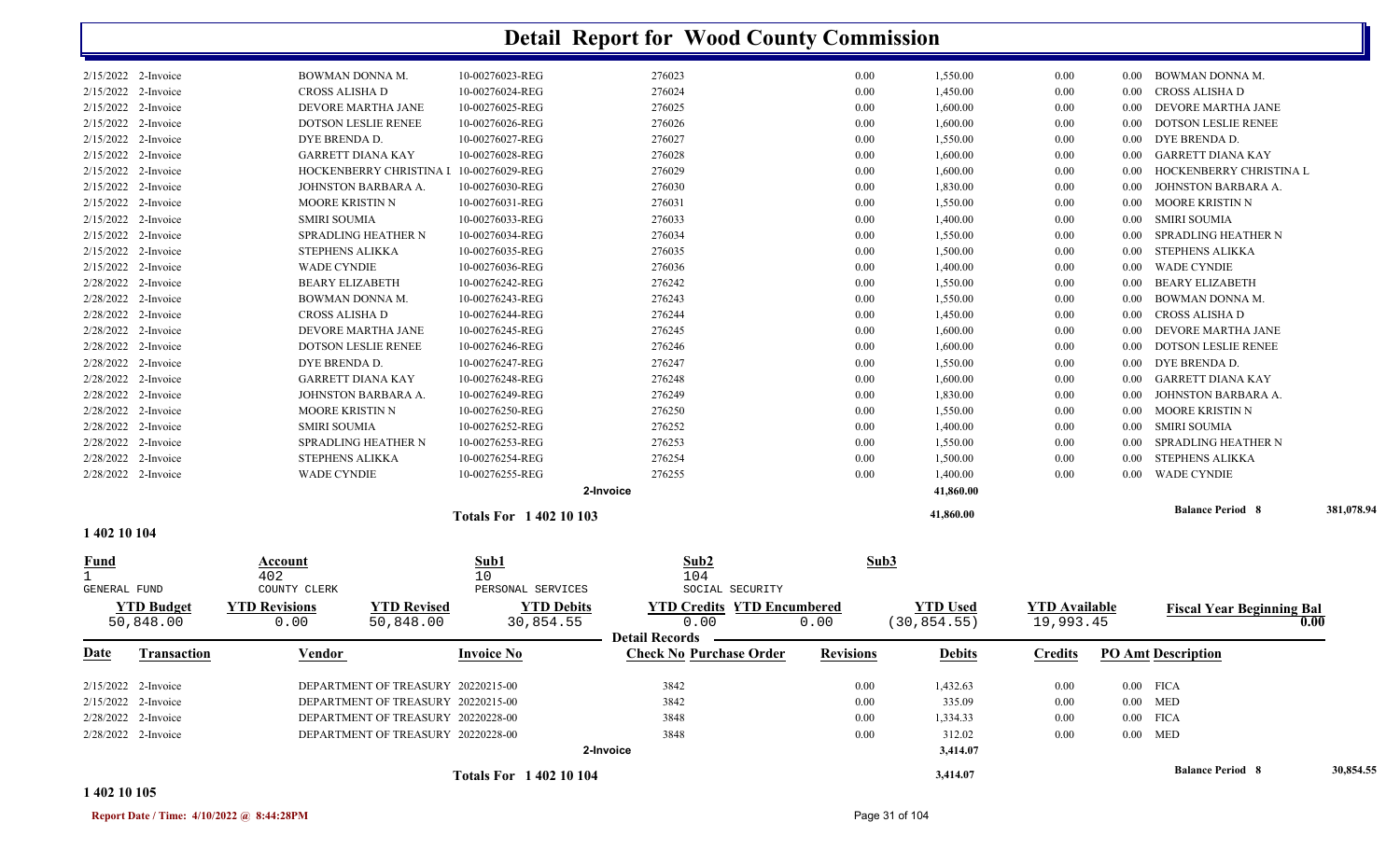|                                                                                                                                                                                                                      | <b>YTD Used</b>                 |                                    |                                  |            |
|----------------------------------------------------------------------------------------------------------------------------------------------------------------------------------------------------------------------|---------------------------------|------------------------------------|----------------------------------|------------|
| <b>YTD Revisions</b><br><b>YTD Revised</b><br><b>YTD Budget</b><br><b>YTD Debits</b><br><b>YTD Credits YTD Encumbered</b><br>0.00<br>236,910.00<br>132,029.12<br>0.00<br>236,910.00<br>0.00<br><b>Detail Records</b> | (132, 029.12)                   | <b>YTD Available</b><br>104,880.88 | <b>Fiscal Year Beginning Bal</b> | 0.00       |
| <b>Check No Purchase Order</b><br>Date<br><b>Invoice No</b><br><b>Revisions</b><br>Transaction<br>Vendor                                                                                                             | <b>Debits</b>                   | <b>Credits</b>                     | <b>PO Amt Description</b>        |            |
| 02012022<br>3830<br>2/1/2022<br>HIGHMARK WEST VIRGINIA<br>0.00<br>2-Invoice                                                                                                                                          | 15,122.58                       | 0.00                               | HEALTH PREMIUM<br>$0.00\,$       |            |
| 2/1/2022<br>1299636500<br>173156<br>0.00<br>2-Invoice<br><b>MUTUAL OF OMAHA</b>                                                                                                                                      | 32.28                           | 0.00                               | <b>BASIC LIFE</b><br>0.00        |            |
| 2/1/2022<br>1299636500<br>173156<br>0.00<br>2-Invoice<br><b>MUTUAL OF OMAHA</b>                                                                                                                                      | 122.21                          | 0.00                               | $0.00$ LTD                       |            |
| 2/1/2022<br>2-Invoice<br>22022<br>173161<br>0.00<br>VISION SERVICE PLAN (WV)                                                                                                                                         | 43.16                           | 0.00                               | <b>SINGLE VISION</b><br>$0.00\,$ |            |
| 2/1/2022<br>2-Invoice<br>22022<br>173161<br>0.00<br>VISION SERVICE PLAN (WV)                                                                                                                                         | 134.40                          | 0.00                               | <b>FAMILY VISION</b><br>0.00     |            |
| 3835<br>2/8/2022<br>2-Invoice<br><b>RENAISSANCE</b><br>CNS0000889416<br>0.00                                                                                                                                         | 80.73                           | 0.00                               | FEB ADMIN FEE<br>$0.00\,$        |            |
| 02052022<br>3836<br>2/8/2022<br>2-Invoice<br>0.00<br><b>RENAISSANCE</b>                                                                                                                                              | 447.00                          | 0.00                               | 0.00<br>WEEKLY CLAIMS 02/05      |            |
| 2/9/2022<br>HIGHMARK WEST VIRGINIA<br>F220208A0129<br>3838<br>0.00<br>2-Invoice                                                                                                                                      | 400.29                          | 0.00                               | <b>HRA</b><br>$0.00\,$           |            |
| 2/9/2022<br>2-Invoice<br>HIGHMARK WEST VIRGINIA<br>F220202A1570<br>3839<br>0.00                                                                                                                                      | 31.38                           | 0.00                               | <b>HRA</b><br>0.00               |            |
| 02122022<br>2/15/2022 2-Invoice<br>3845<br>0.00<br><b>RENAISSANCE</b>                                                                                                                                                | 102.00                          | 0.00                               | $0.00\,$<br>WEEKLY CLAIMS 02/12  |            |
| 2/28/2022 2-Invoice<br>F220222A0637<br>3853<br>0.00<br>HIGHMARK WEST VIRGINIA                                                                                                                                        | 278.82                          | 0.00                               | $0.00\,$<br>HRA                  |            |
| 2/28/2022 2-Invoice<br>HIGHMARK WEST VIRGINIA F220215A4057<br>3854<br>0.00                                                                                                                                           | 1,207.66                        | 0.00                               | $0.00\,$<br>HRA                  |            |
| 2-Invoice                                                                                                                                                                                                            | 18,002.51                       |                                    |                                  |            |
|                                                                                                                                                                                                                      |                                 |                                    | <b>Balance Period 8</b>          | 132,029.12 |
| <b>Totals For 140210105</b><br>1 402 10 106                                                                                                                                                                          | 18,002.51                       |                                    |                                  |            |
|                                                                                                                                                                                                                      |                                 |                                    |                                  |            |
| Sub1<br>Sub2<br>Sub3<br>Fund<br>Account                                                                                                                                                                              |                                 |                                    |                                  |            |
| 402<br>10<br>106                                                                                                                                                                                                     |                                 |                                    |                                  |            |
| COUNTY CLERK<br>PERSONAL SERVICES<br>RETIREMENT<br><b>GENERAL FUND</b>                                                                                                                                               |                                 |                                    |                                  |            |
| <b>YTD Revised</b><br><b>YTD Revisions</b><br><b>YTD Debits</b><br><b>YTD Credits YTD Encumbered</b><br><b>YTD Budget</b><br>0.00<br>0.00<br>66,468.00<br>0.00<br>66,468.00<br>41,999.92                             | <b>YTD</b> Used<br>(41, 999.92) | <b>YTD Available</b><br>24,468.08  | <b>Fiscal Year Beginning Bal</b> | 0.00       |
| <b>Detail Records</b><br><b>Check No Purchase Order</b><br><b>Invoice No</b><br>Transaction<br><b>Vendor</b><br><b>Revisions</b><br>Date                                                                             | <b>Debits</b>                   | <b>Credits</b>                     | <b>PO Amt Description</b>        |            |
| WV PUBLIC EMP RETIREMEN 20220215-00<br>3859<br>2/15/2022 2-Invoice<br>0.00                                                                                                                                           | 2,443.39                        | 0.00                               | $0.00\,$<br>RETIREMENT           |            |
| 2/28/2022 2-Invoice<br>3859<br>0.00<br>WV PUBLIC EMP RETIREMEN 20220228-00                                                                                                                                           | 2,271.71                        | 0.00                               | 0.00<br>RETIREMENT               |            |
| 2-Invoice                                                                                                                                                                                                            | 4,715.10                        |                                    |                                  |            |
|                                                                                                                                                                                                                      |                                 |                                    |                                  |            |
| <b>Totals For 1 402 10 106</b>                                                                                                                                                                                       | 4,715.10                        |                                    | <b>Balance Period 8</b>          | 41,999.92  |
| 1 402 10 108                                                                                                                                                                                                         |                                 |                                    |                                  |            |
| Sub1<br>Sub2<br>Sub3<br>Account<br><b>Fund</b>                                                                                                                                                                       |                                 |                                    |                                  |            |
| 402<br>108<br>10                                                                                                                                                                                                     |                                 |                                    |                                  |            |
| <b>GENERAL FUND</b><br>COUNTY CLERK<br>PERSONAL SERVICES<br>OVERTIME                                                                                                                                                 |                                 |                                    |                                  |            |
| <b>YTD Revisions</b><br><b>YTD Credits YTD Encumbered</b><br><b>YTD</b> Budget<br><b>YTD Revised</b><br><b>YTD Debits</b><br>1,500.00<br>0.00<br>1,500.00<br>1,105.27<br>0.00<br>0.00                                | <b>YTD Used</b><br>(1, 105.27)  | <b>YTD</b> Available<br>394.73     | <b>Fiscal Year Beginning Bal</b> | 0.00       |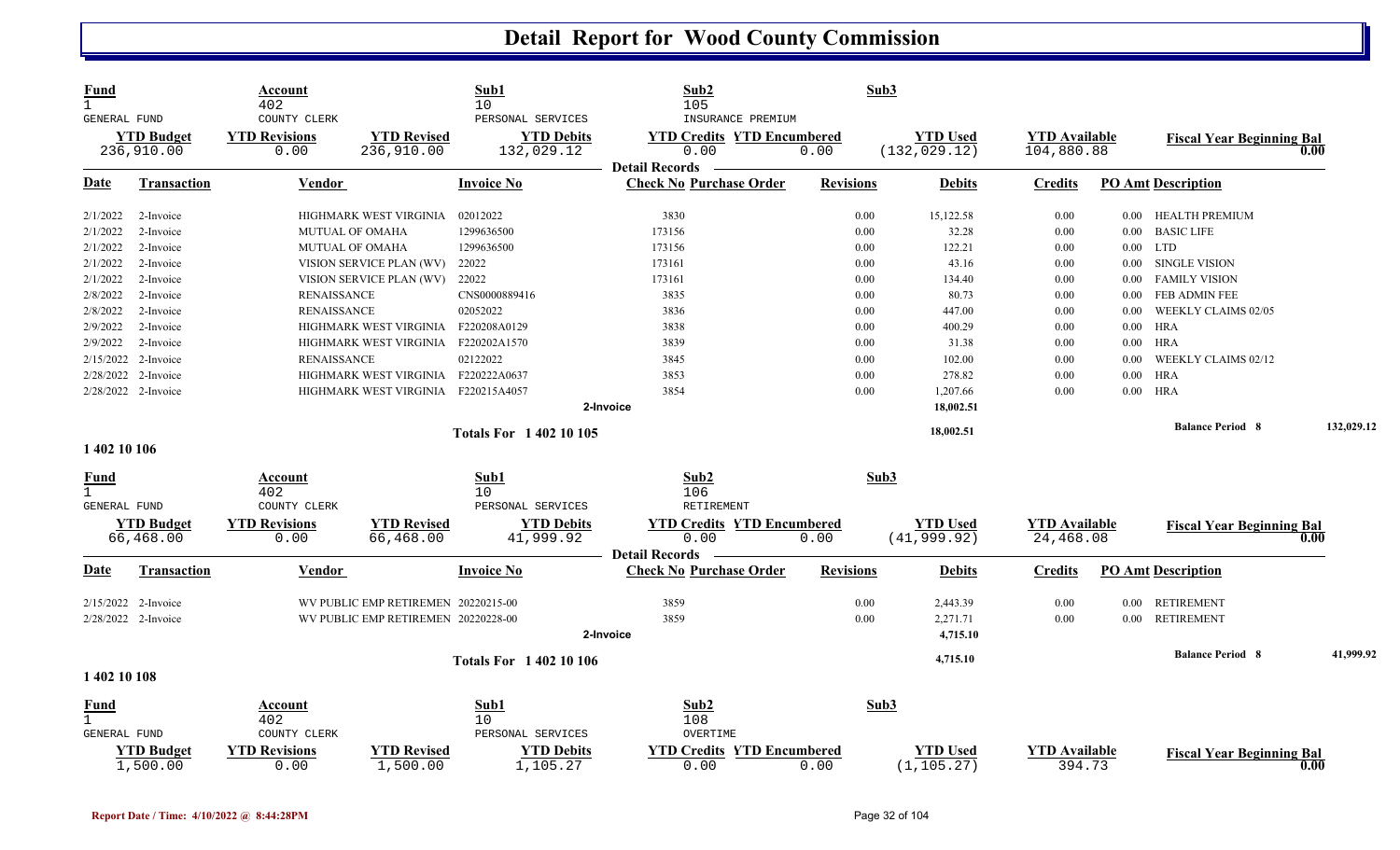| <u>Date</u>                                 | <b>Transaction</b>                                       | <b>Vendor</b>                                   |                                                                                  | <b>Invoice No</b>                            | Detail Records —<br><b>Check No Purchase Order</b>                                       | <b>Revisions</b> | <b>Debits</b>                   | <b>Credits</b>                   |              | <b>PO Amt Description</b>                                            |           |
|---------------------------------------------|----------------------------------------------------------|-------------------------------------------------|----------------------------------------------------------------------------------|----------------------------------------------|------------------------------------------------------------------------------------------|------------------|---------------------------------|----------------------------------|--------------|----------------------------------------------------------------------|-----------|
|                                             | $2/15/2022$ 2-Invoice<br>2/15/2022 2-Invoice             | <b>GARRETT DIANA KAY</b><br><b>SMIRI SOUMIA</b> |                                                                                  | 10-00276028-REG<br>10-00276033-REG           | 276028<br>276033<br>2-Invoice                                                            | 0.00<br>0.00     | 83.07<br>72.69<br>155.76        | 0.00<br>0.00                     |              | 0.00 GARRETT DIANA KAY<br>0.00 SMIRI SOUMIA                          |           |
|                                             |                                                          |                                                 |                                                                                  | <b>Totals For 140210108</b>                  |                                                                                          |                  | 155.76                          |                                  |              | <b>Balance Period 8</b>                                              | 1,105.27  |
| 1 402 40 220                                |                                                          |                                                 |                                                                                  |                                              |                                                                                          |                  |                                 |                                  |              |                                                                      |           |
| <b>Fund</b><br>$\mathbf{1}$<br>GENERAL FUND |                                                          | Account<br>402<br>COUNTY CLERK                  |                                                                                  | Sub1<br>40<br>CONTRACTURAL SERVICES          | Sub2<br>220<br>ADVERTISING                                                               | Sub3             |                                 |                                  |              |                                                                      |           |
|                                             | <b>YTD Budget</b><br>12,000.00                           | <b>YTD Revisions</b><br>0.00                    | <b>YTD Revised</b><br>12,000.00                                                  | <b>YTD Debits</b><br>10,165.15               | <b>YTD Credits YTD Encumbered</b><br>0.00<br><b>Detail Records</b>                       | 0.00             | <b>YTD Used</b><br>(10, 165.15) | <b>YTD Available</b><br>1,834.85 |              | <b>Fiscal Year Beginning Bal</b><br>0.00                             |           |
| <u>Date</u>                                 | <b>Transaction</b>                                       | <b>Vendor</b>                                   |                                                                                  | <b>Invoice No</b>                            | <b>Check No Purchase Order</b>                                                           | <b>Revisions</b> | <b>Debits</b>                   | <b>Credits</b>                   |              | <b>PO Amt Description</b>                                            |           |
|                                             | 2/10/2022 5-Journal Entry<br>$2/10/2022$ 5-Journal Entry |                                                 | PARKERSBURG NEWS & SEN' 20220208036001<br>PARKERSBURG NEWS & SEN' 20220208056001 |                                              | 5-Journal Entry                                                                          | 0.00<br>0.00     | 520.97<br>463.83<br>984.80      | 0.00<br>0.00                     | 0.00<br>0.00 | WOOD CO FINANCE-4019-PARKERSBURG<br>WOOD CO FINANCE-4019-PARKERSBURG |           |
|                                             |                                                          |                                                 |                                                                                  | <b>Totals For 1 402 40 220</b>               |                                                                                          |                  | 984.80                          |                                  |              | <b>Balance Period 8</b>                                              | 10,165.15 |
| 1 402 55 341                                |                                                          |                                                 |                                                                                  |                                              |                                                                                          |                  |                                 |                                  |              |                                                                      |           |
| <b>Fund</b><br>$\mathbf{1}$                 |                                                          | Account<br>402                                  |                                                                                  | Sub1<br>55                                   | Sub2<br>341                                                                              | Sub3             |                                 |                                  |              |                                                                      |           |
| GENERAL FUND                                | <b>YTD Budget</b><br>10,000.00                           | COUNTY CLERK<br><b>YTD Revisions</b><br>44.00   | <b>YTD Revised</b><br>10,044.00                                                  | COMMODITIES<br><b>YTD Debits</b><br>5,033.41 | SUPPLIES/MATERIALS<br><b>YTD Credits YTD Encumbered</b><br>0.00<br><b>Detail Records</b> | 2,088.16         | <b>YTD Used</b><br>(5,033.41)   | <b>YTD</b> Available<br>2,922.43 |              | <b>Fiscal Year Beginning Bal</b><br>0.00                             |           |
| <b>Date</b>                                 | <b>Transaction</b>                                       | <b>Vendor</b>                                   |                                                                                  | <b>Invoice No</b>                            | <b>Check No Purchase Order</b>                                                           | <b>Revisions</b> | <b>Debits</b>                   | <b>Credits</b>                   |              | <b>PO Amt Description</b>                                            |           |
|                                             | 2/18/2022 2-Invoice                                      | CRYSTAL SPRING WATER                            |                                                                                  | 01224368                                     | 173241<br>2-Invoice                                                                      | 0.00             | 16.00<br>16.00                  | 0.00                             | 0.00         | JAN 22 COOLER RENT                                                   |           |
|                                             |                                                          |                                                 |                                                                                  | <b>Totals For 1402 55 341</b>                |                                                                                          |                  | 16.00                           |                                  |              | <b>Balance Period 8</b>                                              | 5,033.41  |
| 1 402 55 342                                |                                                          |                                                 |                                                                                  |                                              |                                                                                          |                  |                                 |                                  |              |                                                                      |           |
| <u>Fund</u><br>$\mathbf{1}$<br>GENERAL FUND |                                                          | Account<br>402<br>COUNTY CLERK                  |                                                                                  | Sub1<br>55<br>COMMODITIES                    | Sub2<br>342<br>RECORD BOOKS                                                              | Sub3             |                                 |                                  |              |                                                                      |           |
|                                             | <b>YTD Budget</b><br>10,000.00                           | <b>YTD Revisions</b><br>0.00                    | <b>YTD Revised</b><br>10,000.00                                                  | <b>YTD Debits</b><br>231.81                  | <b>YTD Credits YTD Encumbered</b><br>0.00<br><b>Detail Records</b>                       | 1,771.00         | <b>YTD Used</b><br>(231.81)     | <b>YTD Available</b><br>7,997.19 |              | <b>Fiscal Year Beginning Bal</b><br>0.00                             |           |
| <b>Date</b>                                 | <b>Transaction</b>                                       | <b>Vendor</b>                                   |                                                                                  | <b>Invoice No</b>                            | <b>Check No Purchase Order</b>                                                           | <b>Revisions</b> | <b>Debits</b>                   | <b>Credits</b>                   |              | <b>PO Amt Description</b>                                            |           |
|                                             | $2/10/2022$ 5-Journal Entry                              | <b>LEXIS NEXIS</b>                              |                                                                                  | 20220208046001                               |                                                                                          | 0.00             | 231.81                          | 0.00                             |              | 0.00 WOOD CO FINANCE-4019-REI MATTHEW E                              |           |
|                                             |                                                          | Report Date / Time: 4/10/2022 @ 8:44:28PM       |                                                                                  |                                              |                                                                                          |                  | Page 33 of 104                  |                                  |              |                                                                      |           |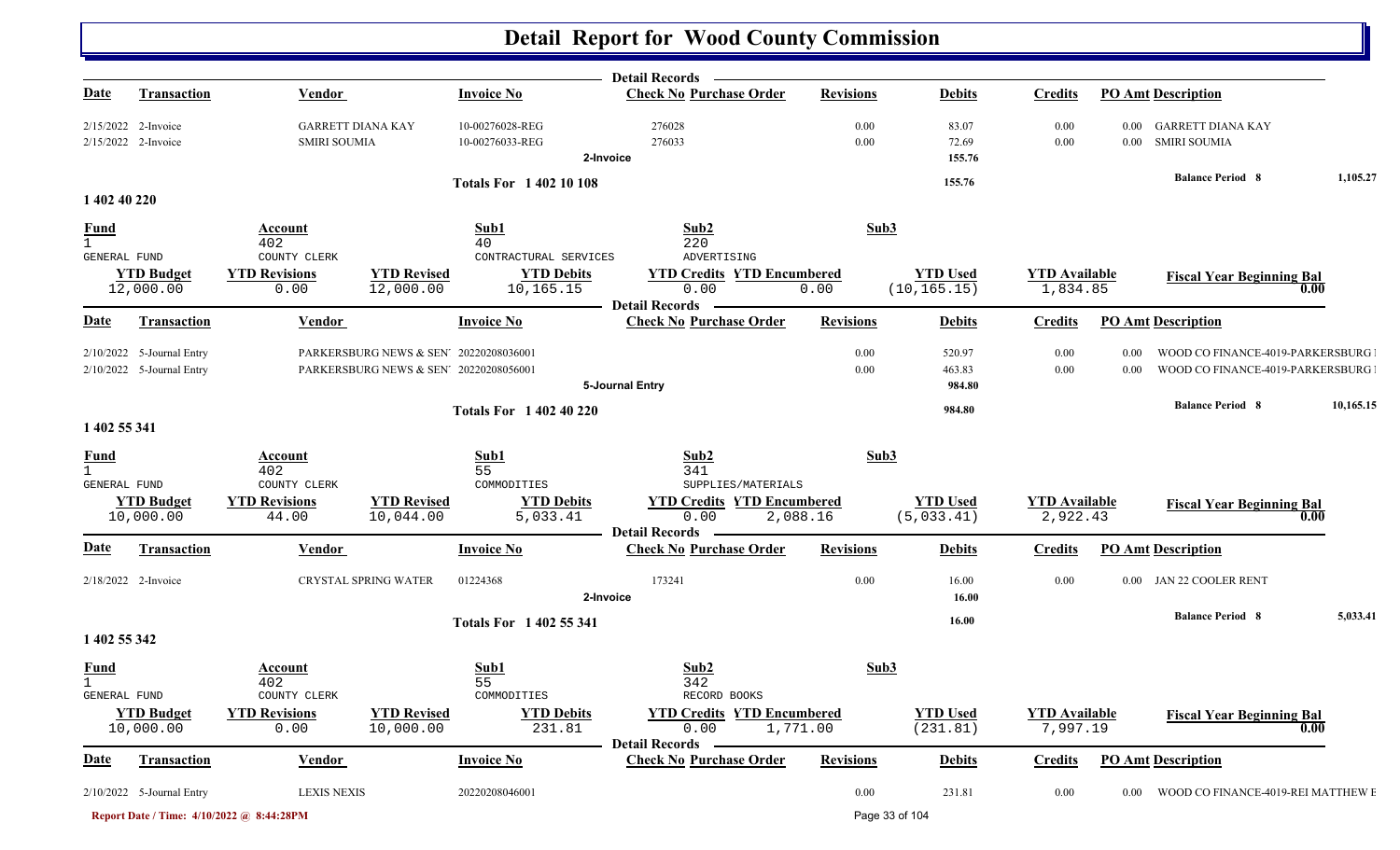|                                            |                                 |                                               |                                          |                                                     | <b>Detail Report for Wood County Commission</b>                |                  |                                  |                                    |                      |                                          |           |
|--------------------------------------------|---------------------------------|-----------------------------------------------|------------------------------------------|-----------------------------------------------------|----------------------------------------------------------------|------------------|----------------------------------|------------------------------------|----------------------|------------------------------------------|-----------|
|                                            |                                 |                                               |                                          |                                                     | 5-Journal Entry                                                |                  | 231.81                           |                                    |                      |                                          |           |
| 1 403 10 101                               |                                 |                                               |                                          | Totals For 1 402 55 342                             |                                                                |                  | 231.81                           |                                    |                      | <b>Balance Period 8</b>                  | 231.81    |
| <b>Fund</b>                                |                                 | Account                                       |                                          | Sub1                                                | Sub2                                                           | Sub3             |                                  |                                    |                      |                                          |           |
|                                            |                                 | 403                                           |                                          | 10 <sup>°</sup>                                     | 101                                                            |                  |                                  |                                    |                      |                                          |           |
| <b>GENERAL FUND</b>                        | <b>YTD Budget</b><br>62,093.00  | CIRCUIT CLERK<br><b>YTD Revisions</b><br>0.00 | <b>YTD Revised</b><br>62,093.00          | PERSONAL SERVICES<br><b>YTD Debits</b><br>41,395.36 | ELECTED OFFICIALS<br><b>YTD Credits YTD Encumbered</b><br>0.00 | 0.00             | <b>YTD Used</b><br>(41, 395.36)  | <b>YTD</b> Available<br>20,697.64  |                      | <b>Fiscal Year Beginning Bal</b><br>0.00 |           |
| <u>Date</u>                                | <b>Transaction</b>              | Vendor                                        |                                          | <b>Invoice No</b>                                   | <b>Detail Records</b><br><b>Check No Purchase Order</b>        | <b>Revisions</b> | <b>Debits</b>                    | <b>Credits</b>                     |                      | <b>PO Amt Description</b>                |           |
| 2/15/2022 2-Invoice<br>2/28/2022 2-Invoice |                                 |                                               | RIDGWAY CELESTE A.<br>RIDGWAY CELESTE A. | 10-00276049-REG<br>10-00276268-REG                  | 276049<br>276268<br>2-Invoice                                  | 0.00<br>0.00     | 2,587.21<br>2,587.21<br>5,174.42 | 0.00<br>0.00                       | $0.00\,$<br>$0.00\,$ | RIDGWAY CELESTE A.<br>RIDGWAY CELESTE A. |           |
| 1 403 10 103                               |                                 |                                               |                                          | <b>Totals For 140310101</b>                         |                                                                |                  | 5,174.42                         |                                    |                      | <b>Balance Period 8</b>                  | 41,395.36 |
| <u>Fund</u>                                |                                 | Account                                       |                                          | Sub1                                                | Sub2                                                           | Sub3             |                                  |                                    |                      |                                          |           |
| $\mathbf{1}$<br>GENERAL FUND               |                                 | 403<br>CIRCUIT CLERK                          |                                          | 10 <sup>°</sup><br>PERSONAL SERVICES                | 103<br>SALARIES-DEPUTIES                                       |                  |                                  |                                    |                      |                                          |           |
|                                            | <b>YTD Budget</b><br>428,102.00 | <b>YTD Revisions</b><br>0.00                  | <b>YTD Revised</b><br>428,102.00         | <b>YTD Debits</b><br>285,400.65                     | <b>YTD Credits YTD Encumbered</b><br>0.00                      | 0.00             | <b>YTD Used</b><br>(285, 400.65) | <b>YTD Available</b><br>142,701.35 |                      | <b>Fiscal Year Beginning Bal</b><br>0.00 |           |
| Date                                       | <b>Transaction</b>              | <b>Vendor</b>                                 |                                          | <b>Invoice No</b>                                   | <b>Detail Records</b><br><b>Check No Purchase Order</b>        | <b>Revisions</b> | <b>Debits</b>                    | <b>Credits</b>                     |                      | <b>PO Amt Description</b>                |           |
| 2/15/2022 2-Invoice                        |                                 | <b>BONNELL CRYSTAL</b>                        |                                          | 10-00276037-REG                                     | 276037                                                         | 0.00             | 1,279.08                         | 0.00                               | 0.00                 | <b>BONNELL CRYSTAL</b>                   |           |
| 2/15/2022 2-Invoice                        |                                 |                                               | DAUGHERTY ANDREA M                       | 10-00276038-REG                                     | 276038                                                         | 0.00             | 1,279.08                         | 0.00                               | $0.00\,$             | DAUGHERTY ANDREA M                       |           |
| 2/15/2022 2-Invoice                        |                                 |                                               | HENRIE MARGARET J                        | 10-00276040-REG                                     | 276040                                                         | 0.00             | 1,276.25                         | 0.00                               | $0.00\,$             | HENRIE MARGARET J                        |           |
| 2/15/2022 2-Invoice                        |                                 |                                               | <b>JACKS DEBORAH KAY</b>                 | 10-00276041-REG                                     | 276041                                                         | 0.00             | 1,482.79                         | 0.00                               | 0.00                 | JACKS DEBORAH KAY                        |           |
| 2/15/2022 2-Invoice                        |                                 |                                               | KAUFMAN DENISE A.                        | 10-00276042-REG                                     | 276042                                                         | 0.00             | 1,566.26                         | 0.00                               | 0.00                 | KAUFMAN DENISE A.                        |           |
| 2/15/2022 2-Invoice                        |                                 |                                               | LALLATHIN DONNA M                        | 10-00276044-REG                                     | 276044                                                         | 0.00             | 1,275.58                         | 0.00                               | 0.00                 | LALLATHIN DONNA M                        |           |
| 2/15/2022 2-Invoice                        |                                 | LEACH AMY S.                                  |                                          | 10-00276045-REG                                     | 276045                                                         | 0.00             | 1,368.00                         | 0.00                               | $0.00\,$             | LEACH AMY S.                             |           |
| 2/15/2022 2-Invoice                        |                                 | <b>MILLER DAWN</b>                            |                                          | 10-00276046-REG                                     | 276046                                                         | 0.00             | 1,278.75                         | 0.00                               | $0.00\,$             | <b>MILLER DAWN</b>                       |           |
| 2/15/2022 2-Invoice                        |                                 |                                               | PALMER ERICA NICOLE                      | 10-00276048-REG                                     | 276048                                                         | 0.00             | 1,266.58                         | 0.00                               |                      | 0.00 PALMER ERICA NICOLE                 |           |
| 2/15/2022 2-Invoice                        |                                 |                                               | ROCKHOLD MICHELE LYNN 10-00276050-REG    |                                                     | 276050                                                         | $0.00\,$         | 2,002.61                         | $0.00\,$                           |                      | 0.00 ROCKHOLD MICHELE LYNN               |           |
| $2/15/2022$ 2-Invoice                      |                                 |                                               | WALTERS TERESA G.                        | 10-00276051-REG                                     | 276051                                                         | 0.00             | 1,760.12                         | 0.00                               | $0.00\,$             | WALTERS TERESA G.                        |           |
| 2/15/2022 2-Invoice                        |                                 |                                               | WILLIAMS TRACY A.                        | 10-00276052-REG                                     | 276052                                                         | 0.00             | 2,002.44                         | 0.00                               | $0.00\,$             | WILLIAMS TRACY A.                        |           |
| 2/28/2022 2-Invoice                        |                                 | <b>BONNELL CRYSTAL</b>                        |                                          | 10-00276256-REG                                     | 276256                                                         | 0.00             | 1,279.08                         | 0.00                               | $0.00\,$             | <b>BONNELL CRYSTAL</b>                   |           |
| 2/28/2022 2-Invoice                        |                                 |                                               | DAUGHERTY ANDREA M                       | 10-00276257-REG                                     | 276257                                                         | 0.00             | 1,279.08                         | 0.00                               | $0.00\,$             | DAUGHERTY ANDREA M                       |           |
| 2/28/2022 2-Invoice                        |                                 |                                               | HENRIE MARGARET J                        | 10-00276259-REG                                     | 276259                                                         | 0.00             | 1,276.25                         | 0.00                               | $0.00\,$             | HENRIE MARGARET J                        |           |
| 2/28/2022 2-Invoice                        |                                 |                                               | JACKS DEBORAH KAY                        | 10-00276260-REG                                     | 276260                                                         | 0.00             | 1,482.79                         | 0.00                               | $0.00\,$             | JACKS DEBORAH KAY                        |           |
|                                            | 2/28/2022 2-Invoice             |                                               | KAUFMAN DENISE A.                        | 10-00276261-REG                                     | 276261                                                         | 0.00             | 1,566.26                         | 0.00                               | $0.00\,$             | KAUFMAN DENISE A.                        |           |
|                                            |                                 |                                               |                                          |                                                     |                                                                |                  |                                  |                                    |                      |                                          |           |
| 2/28/2022 2-Invoice                        |                                 |                                               | LALLATHIN DONNA M                        | 10-00276263-REG                                     | 276263                                                         | 0.00             | 1,275.58                         | $0.00\,$                           |                      | 0.00 LALLATHIN DONNA M                   |           |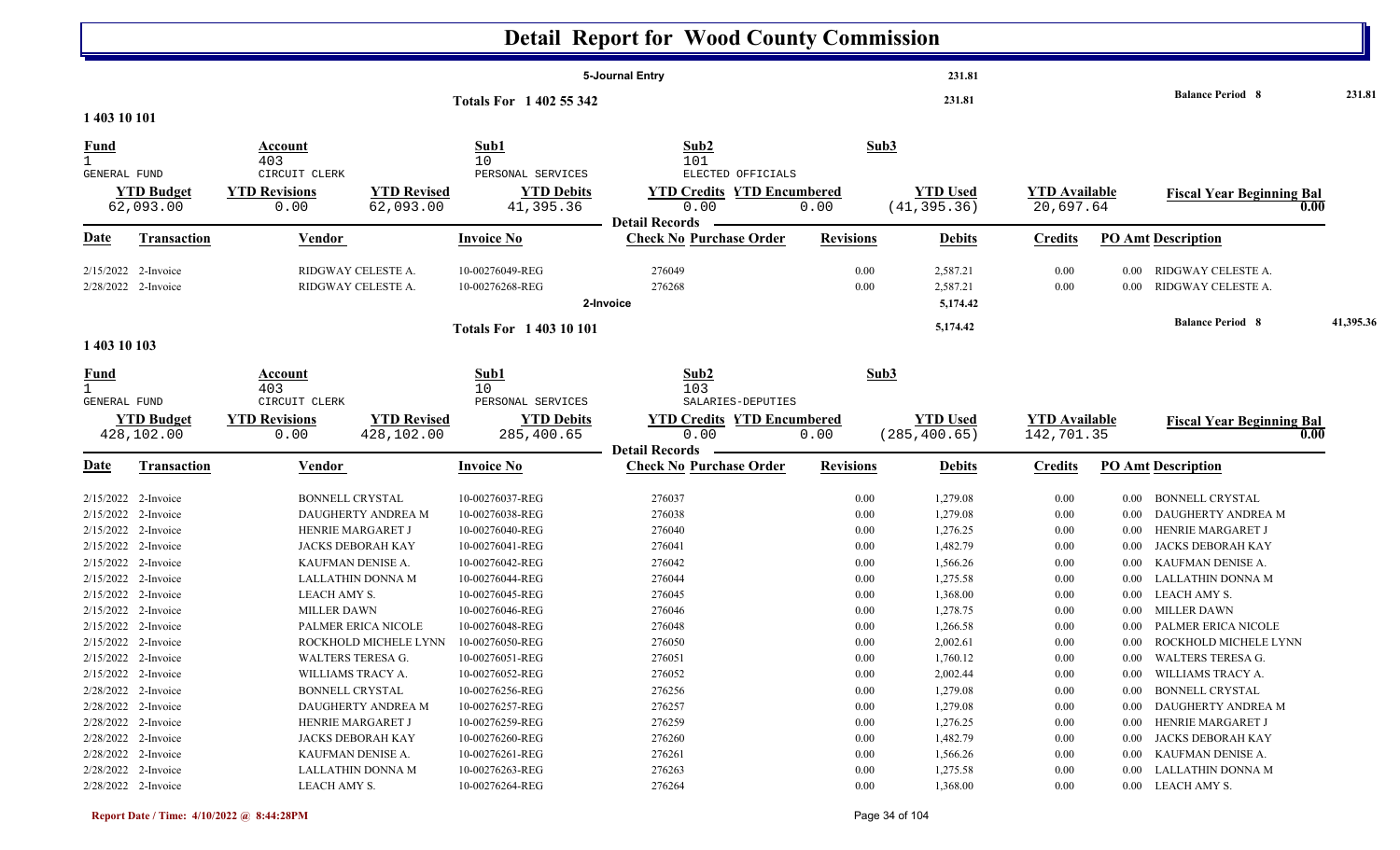|                                             |                                            |                                           |                                     |                                    | <b>Detail Report for Wood County Commission</b> |                  |                       |                      |          |                                         |            |
|---------------------------------------------|--------------------------------------------|-------------------------------------------|-------------------------------------|------------------------------------|-------------------------------------------------|------------------|-----------------------|----------------------|----------|-----------------------------------------|------------|
|                                             | 2/28/2022 2-Invoice<br>2/28/2022 2-Invoice | <b>MILLER DAWN</b><br>PALMER ERICA NICOLE |                                     | 10-00276265-REG<br>10-00276267-REG | 276265<br>276267                                | 0.00<br>0.00     | 1,278.75<br>1,266.58  | 0.00<br>0.00         | 0.00     | 0.00 MILLER DAWN<br>PALMER ERICA NICOLE |            |
|                                             | 2/28/2022 2-Invoice                        |                                           | ROCKHOLD MICHELE LYNN               | 10-00276269-REG                    | 276269                                          | 0.00             | 2,002.61              | 0.00                 | 0.00     | ROCKHOLD MICHELE LYNN                   |            |
|                                             | 2/28/2022 2-Invoice                        | WALTERS TERESA G.                         |                                     | 10-00276270-REG                    | 276270                                          | 0.00             | 1,760.12              | 0.00                 | 0.00     | <b>WALTERS TERESA G.</b>                |            |
|                                             | 2/28/2022 2-Invoice                        | WILLIAMS TRACY A.                         |                                     | 10-00276271-REG                    | 276271<br>2-Invoice                             | 0.00             | 2,002.44<br>35,675.08 | 0.00                 | 0.00     | WILLIAMS TRACY A.                       |            |
|                                             |                                            |                                           |                                     |                                    |                                                 |                  |                       |                      |          | <b>Balance Period 8</b>                 | 285,400.65 |
| 1 403 10 104                                |                                            |                                           |                                     | <b>Totals For 140310103</b>        |                                                 |                  | 35,675.08             |                      |          |                                         |            |
|                                             |                                            |                                           |                                     |                                    |                                                 |                  |                       |                      |          |                                         |            |
| <b>Fund</b><br>GENERAL FUND                 |                                            | Account<br>403<br>CIRCUIT CLERK           |                                     | Sub1<br>10<br>PERSONAL SERVICES    | Sub2<br>104<br>SOCIAL SECURITY                  |                  | Sub3                  |                      |          |                                         |            |
|                                             | <b>YTD Budget</b>                          | <b>YTD Revisions</b>                      | <b>YTD Revised</b>                  | <b>YTD Debits</b>                  | <b>YTD Credits YTD Encumbered</b>               |                  | <b>YTD Used</b>       | <b>YTD</b> Available |          | <b>Fiscal Year Beginning Bal</b>        |            |
|                                             | 39,412.00                                  | 0.00                                      | 39,412.00                           | 25, 115.65                         | 0.00                                            | 0.00             | (25, 115.65)          | 14,296.35            |          |                                         | 0.00       |
|                                             |                                            |                                           |                                     |                                    | <b>Detail Records</b>                           |                  |                       |                      |          |                                         |            |
| <b>Date</b>                                 | <b>Transaction</b>                         | <b>Vendor</b>                             |                                     | <b>Invoice No</b>                  | <b>Check No Purchase Order</b>                  | <b>Revisions</b> | <b>Debits</b>         | <b>Credits</b>       |          | <b>PO Amt Description</b>               |            |
|                                             | 2/15/2022 2-Invoice                        |                                           | DEPARTMENT OF TREASURY 20220215-00  |                                    | 3842                                            | 0.00             | 1,260.49              | 0.00                 |          | $0.00$ FICA                             |            |
|                                             | 2/15/2022 2-Invoice                        |                                           | DEPARTMENT OF TREASURY 20220215-00  |                                    | 3842                                            | 0.00             | 294.78                | 0.00                 |          | $0.00$ MED                              |            |
|                                             | 2/28/2022 2-Invoice                        |                                           | DEPARTMENT OF TREASURY 20220228-00  |                                    | 3848                                            | 0.00             | 1,267.36              | 0.00                 | $0.00\,$ | <b>FICA</b>                             |            |
|                                             | 2/28/2022 2-Invoice                        |                                           | DEPARTMENT OF TREASURY 20220228-00  |                                    | 3848                                            | 0.00             | 296.39                | 0.00                 |          | $0.00$ MED                              |            |
|                                             |                                            |                                           |                                     |                                    | 2-Invoice                                       |                  | 3,119.02              |                      |          |                                         |            |
|                                             |                                            |                                           |                                     | <b>Totals For 140310104</b>        |                                                 |                  | 3,119.02              |                      |          | <b>Balance Period 8</b>                 | 25,115.65  |
| 1 403 10 105                                |                                            |                                           |                                     |                                    |                                                 |                  |                       |                      |          |                                         |            |
| <b>Fund</b><br>$\mathbf{1}$<br>GENERAL FUND |                                            | Account<br>403<br>CIRCUIT CLERK           |                                     | Sub1<br>10<br>PERSONAL SERVICES    | Sub2<br>105<br>INSURANCE PREMIUM                |                  | Sub3                  |                      |          |                                         |            |
|                                             | <b>YTD Budget</b>                          | <b>YTD Revisions</b>                      | <b>YTD Revised</b>                  | <b>YTD Debits</b>                  | <b>YTD Credits YTD Encumbered</b>               |                  | <b>YTD Used</b>       | <b>YTD Available</b> |          |                                         |            |
|                                             | 167,491.00                                 | 0.00                                      | 167,491.00                          | 103,701.01                         | 0.00<br><b>Detail Records</b>                   | 0.00             | (103, 701.01)         | 63,789.99            |          | <b>Fiscal Year Beginning Bal</b>        | 0.00       |
| <u>Date</u>                                 | <b>Transaction</b>                         | <b>Vendor</b>                             |                                     | <b>Invoice No</b>                  | <b>Check No Purchase Order</b>                  | <b>Revisions</b> | <b>Debits</b>         | <b>Credits</b>       |          | <b>PO Amt Description</b>               |            |
| 2/1/2022                                    | 2-Invoice                                  | <b>RENAISSANCE</b>                        |                                     | 01292022                           | 3831                                            | 0.00             | 425.95                | 0.00                 | 0.00     | WEEKLY CLAIMS 01/29                     |            |
| 2/1/2022                                    | 2-Invoice                                  |                                           | HIGHMARK WEST VIRGINIA              | 02012022                           | 3830                                            | 0.00             | 13,460.47             | 0.00                 |          | 0.00 HEALTH PREMIUM                     |            |
|                                             | $2/1/2022$ 2-Invoice                       | MUTUAL OF OMAHA                           |                                     | 1299636500                         | 173156                                          | $0.00\,$         | 28.34                 | $0.00\,$             |          | 0.00 BASIC LIFE                         |            |
|                                             | $2/1/2022$ 2-Invoice                       | MUTUAL OF OMAHA                           |                                     | 1299636500                         | 173156                                          | $0.00\,$         | 102.12                | 0.00                 |          | $0.00$ LTD                              |            |
|                                             | $2/1/2022$ 2-Invoice                       |                                           | VISION SERVICE PLAN (WV) 22022      |                                    | 173161                                          | $0.00\,$         | 39.84                 | 0.00                 |          | 0.00 SINGLE VISION                      |            |
|                                             | $2/1/2022$ 2-Invoice                       |                                           | VISION SERVICE PLAN (WV) 22022      |                                    | 173161                                          | 0.00             | 96.00                 | 0.00                 |          | 0.00 FAMILY VISION                      |            |
|                                             | $2/8/2022$ 2-Invoice                       | <b>RENAISSANCE</b>                        |                                     | CNS0000889416                      | 3835                                            | 0.00             | 74.52                 | 0.00                 |          | 0.00 FEB ADMIN FEE                      |            |
|                                             | $2/9/2022$ 2-Invoice                       |                                           | HIGHMARK WEST VIRGINIA F220208A0129 |                                    | 3838                                            | 0.00             | 12.49                 | 0.00                 |          | $0.00$ HRA                              |            |
|                                             | $2/9/2022$ 2-Invoice                       |                                           | HIGHMARK WEST VIRGINIA F220202A1570 |                                    | 3839                                            | $0.00\,$         | 1,155.33              | 0.00                 |          | $0.00$ HRA                              |            |
|                                             | 2/15/2022 2-Invoice                        | RENAISSANCE                               |                                     | 02122022                           | 3845                                            | 0.00             | 119.33                | 0.00                 |          | 0.00 WEEKLY CLAIMS 02/12                |            |
|                                             | 2/28/2022 2-Invoice                        |                                           | HIGHMARK WEST VIRGINIA F220222A0637 |                                    | 3853                                            | 0.00             | 122.09                | 0.00                 |          | $0.00$ HRA                              |            |
|                                             | 2/28/2022 2-Invoice                        |                                           | HIGHMARK WEST VIRGINIA F220215A4057 |                                    | 3854                                            | $0.00\,$         | 131.05                | 0.00                 |          | $0.00$ HRA                              |            |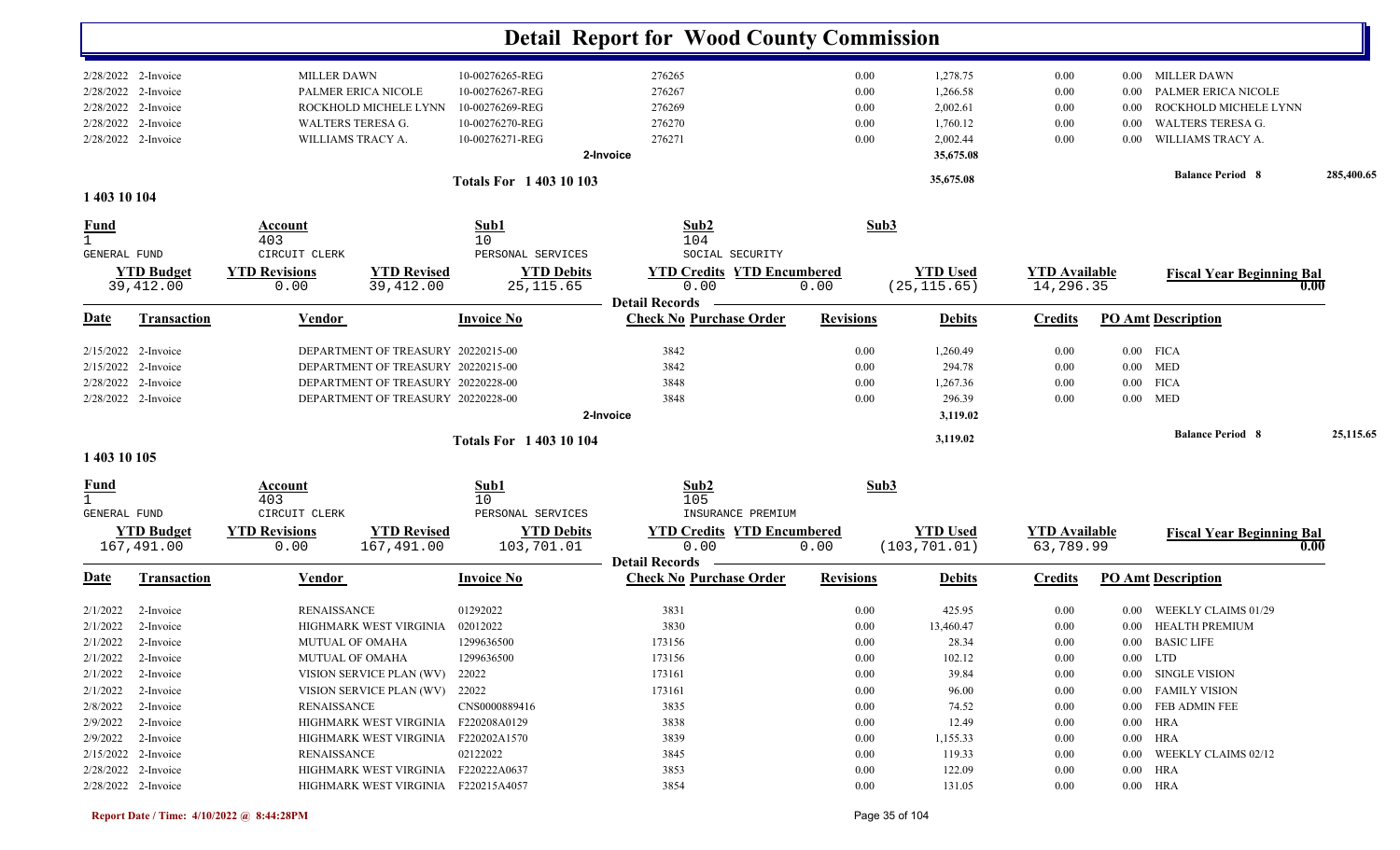|                                             |                                                                                                                                        |                                                                                                                    |                                                                            |                                                                                                                | <b>Detail Report for Wood County Commission</b>                                         |                                              |                                                                                  |                                              |                                                          |                                                                                                                                                                       |                   |
|---------------------------------------------|----------------------------------------------------------------------------------------------------------------------------------------|--------------------------------------------------------------------------------------------------------------------|----------------------------------------------------------------------------|----------------------------------------------------------------------------------------------------------------|-----------------------------------------------------------------------------------------|----------------------------------------------|----------------------------------------------------------------------------------|----------------------------------------------|----------------------------------------------------------|-----------------------------------------------------------------------------------------------------------------------------------------------------------------------|-------------------|
| 1 403 10 106                                |                                                                                                                                        |                                                                                                                    |                                                                            | Totals For 1 403 10 105                                                                                        | 2-Invoice                                                                               |                                              | 15,767.53<br>15,767.53                                                           |                                              |                                                          | <b>Balance Period 8</b>                                                                                                                                               | 103,701.01        |
| <b>Fund</b>                                 |                                                                                                                                        | Account                                                                                                            |                                                                            | Sub1                                                                                                           | Sub2                                                                                    | Sub3                                         |                                                                                  |                                              |                                                          |                                                                                                                                                                       |                   |
| GENERAL FUND                                | <b>YTD Budget</b><br>49,119.00                                                                                                         | 403<br>CIRCUIT CLERK<br><b>YTD Revisions</b><br>0.00                                                               | <b>YTD Revised</b><br>49,119.00                                            | 10<br>PERSONAL SERVICES<br><b>YTD Debits</b><br>32,676.78                                                      | 106<br>RETIREMENT<br><b>YTD Credits YTD Encumbered</b><br>0.00<br><b>Detail Records</b> | 0.00                                         | <b>YTD Used</b><br>(32, 676.78)                                                  | <b>YTD</b> Available<br>16,442.22            |                                                          | <b>Fiscal Year Beginning Bal</b>                                                                                                                                      | $\overline{0.00}$ |
| <b>Date</b>                                 | <b>Transaction</b>                                                                                                                     | <b>Vendor</b>                                                                                                      |                                                                            | <b>Invoice No</b>                                                                                              | <b>Check No Purchase Order</b>                                                          | <b>Revisions</b>                             | <b>Debits</b>                                                                    | <b>Credits</b>                               |                                                          | <b>PO Amt Description</b>                                                                                                                                             |                   |
|                                             | 2/15/2022 2-Invoice<br>2/28/2022 2-Invoice                                                                                             |                                                                                                                    | WV PUBLIC EMP RETIREMEN 20220215-00<br>WV PUBLIC EMP RETIREMEN 20220228-00 |                                                                                                                | 3859<br>3859<br>2-Invoice                                                               | 0.00<br>0.00                                 | 2,039.73<br>2,042.47<br>4,082.20                                                 | 0.00<br>$0.00\,$                             | $0.00\,$<br>$0.00\,$                                     | <b>RETIREMENT</b><br><b>RETIREMENT</b>                                                                                                                                |                   |
| 1 403 10 109                                |                                                                                                                                        |                                                                                                                    |                                                                            | <b>Totals For 1 403 10 106</b>                                                                                 |                                                                                         |                                              | 4,082.20                                                                         |                                              |                                                          | <b>Balance Period 8</b>                                                                                                                                               | 32,676.78         |
| $\frac{Fund}{1}$<br><b>GENERAL FUND</b>     | <b>YTD Budget</b><br>24,000.00                                                                                                         | Account<br>403<br>CIRCUIT CLERK<br><b>YTD Revisions</b><br>0.00                                                    | <b>YTD Revised</b><br>24,000.00                                            | Sub1<br>10<br>PERSONAL SERVICES<br><b>YTD Debits</b><br>16,077.50                                              | Sub2<br>109<br>EXTRA HELP<br><b>YTD Credits YTD Encumbered</b><br>0.00                  | Sub3<br>0.00                                 | <b>YTD Used</b><br>(16, 077.50)                                                  | <b>YTD Available</b><br>7,922.50             |                                                          | <b>Fiscal Year Beginning Bal</b>                                                                                                                                      | $\overline{0.00}$ |
| <b>Date</b>                                 | <b>Transaction</b>                                                                                                                     | <b>Vendor</b>                                                                                                      |                                                                            | <b>Invoice No</b>                                                                                              | <b>Detail Records</b><br><b>Check No Purchase Order</b>                                 | <b>Revisions</b>                             | <b>Debits</b>                                                                    | <b>Credits</b>                               |                                                          | <b>PO Amt Description</b>                                                                                                                                             |                   |
|                                             | 2/15/2022 2-Invoice<br>2/15/2022 2-Invoice<br>2/15/2022 2-Invoice<br>2/28/2022 2-Invoice<br>2/28/2022 2-Invoice<br>2/28/2022 2-Invoice | FORSHEY BARBARA S.<br>KUCZKO JULIE D<br>O'CONNOR MONA L<br>FORSHEY BARBARA S.<br>KUCZKO JULIE D<br>O'CONNOR MONA L |                                                                            | 10-00276039-REG<br>10-00276043-REG<br>10-00276047-REG<br>10-00276258-REG<br>10-00276262-REG<br>10-00276266-REG | 276039<br>276043<br>276047<br>276258<br>276262<br>276266<br>2-Invoice                   | 0.00<br>0.00<br>0.00<br>0.00<br>0.00<br>0.00 | 200.00<br>325.00<br>400.00<br>200.00<br>400.00<br>400.00<br>1,925.00<br>1,925.00 | 0.00<br>0.00<br>0.00<br>0.00<br>0.00<br>0.00 | $0.00\,$<br>$0.00\,$<br>$0.00\,$<br>$0.00\,$<br>$0.00\,$ | <b>FORSHEY BARBARA S.</b><br>KUCZKO JULIE D<br><b>O'CONNOR MONAL</b><br><b>FORSHEY BARBARA S.</b><br>KUCZKO JULIE D<br>0.00 O'CONNOR MONAL<br><b>Balance Period 8</b> | 16,077.50         |
| 1 403 55 341                                |                                                                                                                                        |                                                                                                                    |                                                                            | <b>Totals For 140310109</b>                                                                                    |                                                                                         |                                              |                                                                                  |                                              |                                                          |                                                                                                                                                                       |                   |
| <b>Fund</b><br>$\mathbf{1}$<br>GENERAL FUND | <b>YTD Budget</b><br>7,000.00                                                                                                          | Account<br>403<br>CIRCUIT CLERK<br><b>YTD Revisions</b><br>2,326.00                                                | <b>YTD Revised</b><br>9,326.00                                             | Sub1<br>55<br>COMMODITIES<br><b>YTD Debits</b><br>3,811.25                                                     | Sub2<br>341<br>SUPPLIES/MATERIALS<br><b>YTD Credits YTD Encumbered</b><br>0.00          | Sub3<br>1,482.43                             | <b>YTD Used</b><br>(3, 811.25)                                                   | <b>YTD Available</b><br>4,032.32             |                                                          | <b>Fiscal Year Beginning Bal</b>                                                                                                                                      | 0.00              |
| <u>Date</u>                                 | Transaction                                                                                                                            | Vendor                                                                                                             |                                                                            | <b>Invoice No</b>                                                                                              | <b>Detail Records</b><br><b>Check No Purchase Order</b>                                 | <b>Revisions</b>                             | <b>Debits</b>                                                                    | <b>Credits</b>                               |                                                          | <b>PO Amt Description</b>                                                                                                                                             |                   |
|                                             | $2/10/2022$ 1-Purchase Order                                                                                                           |                                                                                                                    | CHAPMAN PRINTING CO. INC                                                   |                                                                                                                | 85427                                                                                   | 0.00                                         | $0.00\,$                                                                         | 0.00                                         |                                                          | 390.00 #10 Regular Envelopes DELETE-price increase                                                                                                                    |                   |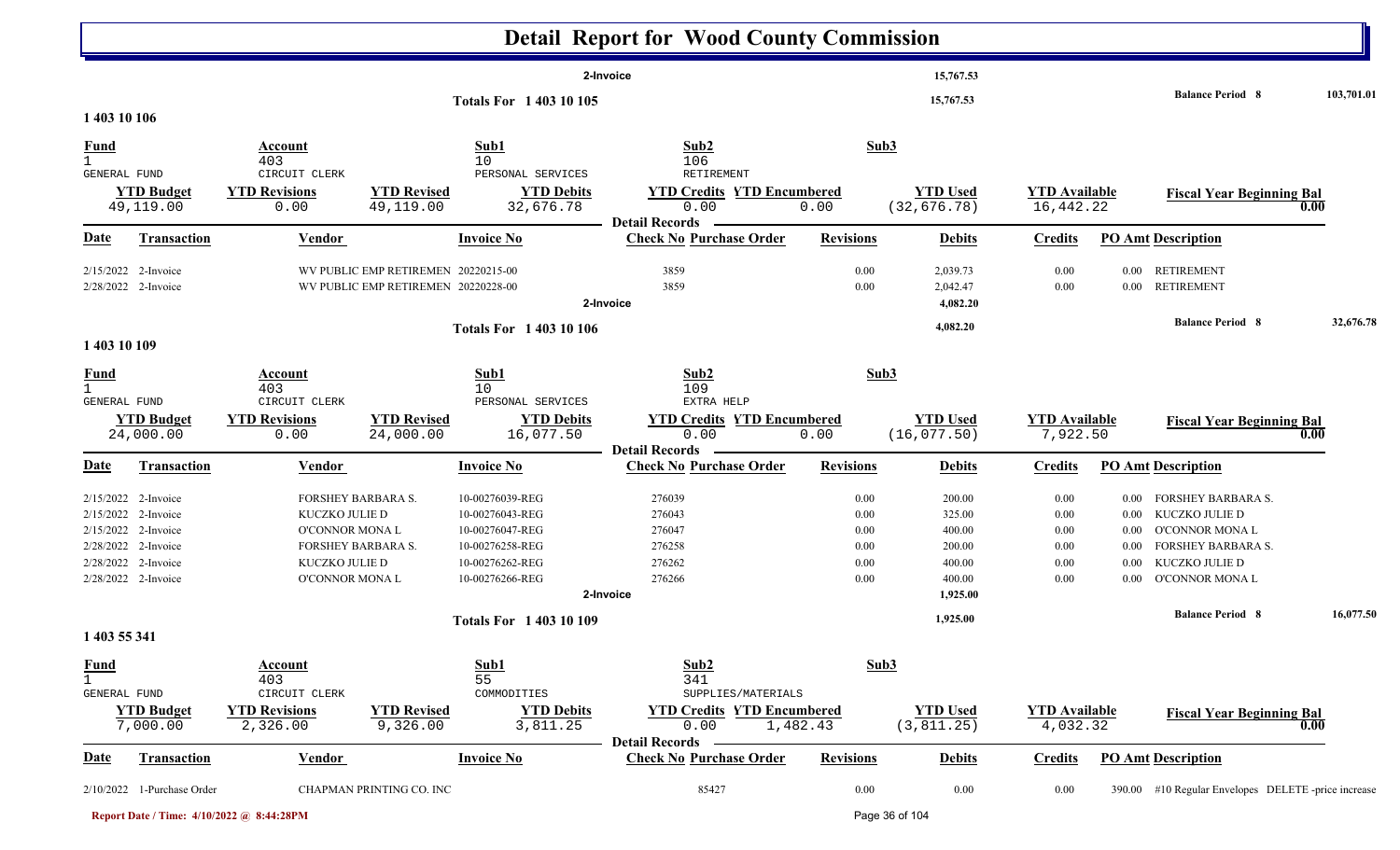|                                            |                                                                   |                                                                             |                                                  |                                                                          | <b>Detail Report for Wood County Commission</b>                    |                                  |                                              |                                      |                                  |                                                                                |           |
|--------------------------------------------|-------------------------------------------------------------------|-----------------------------------------------------------------------------|--------------------------------------------------|--------------------------------------------------------------------------|--------------------------------------------------------------------|----------------------------------|----------------------------------------------|--------------------------------------|----------------------------------|--------------------------------------------------------------------------------|-----------|
|                                            | $2/10/2022$ 1-Purchase Order                                      |                                                                             | CHAPMAN PRINTING CO. INC                         |                                                                          | 85434<br>1-Purchase Order                                          | 0.00                             | 0.00                                         | 0.00                                 | 518.00                           | #10 Regular Envelopes                                                          |           |
| 1 404 10 101                               |                                                                   |                                                                             |                                                  | <b>Totals For 1403 55 341</b>                                            |                                                                    |                                  |                                              |                                      | 908.00                           | <b>Balance Period 8</b>                                                        | 3,811.25  |
| <u>Fund</u><br>$\mathbf{1}$                |                                                                   | Account<br>404<br>SHERIFF'S TAX                                             |                                                  | Sub1<br>10<br>PERSONAL SERVICES                                          | Sub2<br>101<br>ELECTED OFFICIALS                                   | Sub3                             |                                              |                                      |                                  |                                                                                |           |
| <b>GENERAL FUND</b>                        | <b>YTD Budget</b><br>50,266.00                                    | <b>YTD Revisions</b><br>0.00                                                | <b>YTD Revised</b><br>50,266.00                  | <b>YTD Debits</b><br>33,510.72                                           | <b>YTD Credits YTD Encumbered</b><br>0.00<br><b>Detail Records</b> | 0.00                             | <b>YTD Used</b><br>(33, 510.72)              | <b>YTD</b> Available<br>16,755.28    |                                  | <b>Fiscal Year Beginning Bal</b><br>0.00                                       |           |
| Date                                       | <b>Transaction</b>                                                | <u>Vendor</u>                                                               |                                                  | <b>Invoice No</b>                                                        | <b>Check No Purchase Order</b>                                     | <b>Revisions</b>                 | <b>Debits</b>                                | <b>Credits</b>                       |                                  | <b>PO Amt Description</b>                                                      |           |
|                                            | 2/15/2022 2-Invoice<br>2/28/2022 2-Invoice                        | WOODYARD RICKEY L.                                                          | WOODYARD RICKEY L.                               | 10-00276065-REG<br>10-00276285-REG                                       | 276065<br>276285<br>2-Invoice                                      | 0.00<br>0.00                     | 2,094.42<br>2,094.42<br>4,188.84             | 0.00<br>0.00                         | 0.00<br>0.00                     | WOODYARD RICKEY L.<br>WOODYARD RICKEY L.                                       |           |
| 1 404 10 103                               |                                                                   |                                                                             |                                                  | <b>Totals For 140410101</b>                                              |                                                                    |                                  | 4,188.84                                     |                                      |                                  | <b>Balance Period 8</b>                                                        | 33,510.72 |
| <u>Fund</u><br><b>GENERAL FUND</b>         |                                                                   | Account<br>404<br>SHERIFF'S TAX                                             |                                                  | Sub1<br>10<br>PERSONAL SERVICES                                          | Sub2<br>103<br>SALARIES-DEPUTIES                                   | Sub3                             |                                              |                                      |                                  |                                                                                |           |
|                                            | <b>YTD Budget</b><br>422,949.00                                   | <b>YTD Revisions</b><br>23,050.00                                           | <b>YTD Revised</b><br>445,999.00                 | <b>YTD Debits</b><br>291,406.65                                          | <b>YTD Credits YTD Encumbered</b><br>0.00<br><b>Detail Records</b> | 0.00                             | <b>YTD Used</b><br>(291, 406.65)             | <b>YTD Available</b><br>154,592.35   |                                  | <b>Fiscal Year Beginning Bal</b><br>0.00                                       |           |
| <u>Date</u>                                | Transaction                                                       | Vendor                                                                      |                                                  | <b>Invoice No</b>                                                        | <b>Check No Purchase Order</b>                                     | <b>Revisions</b>                 | <b>Debits</b>                                | <b>Credits</b>                       |                                  | <b>PO Amt Description</b>                                                      |           |
| 2/15/2022 2-Invoice                        | $2/15/2022$ 2-Invoice<br>2/15/2022 2-Invoice                      | ADKINS AMANDA J.<br>ADKINS AMANDA J.                                        | RABER-ABLES AMANDA                               | 10-00276061-REG<br>10-00276053-REG<br>10-00276053-REG                    | 276061<br>276053<br>276053                                         | 0.00<br>0.00<br>0.00             | 1,312.50<br>144.37<br>4,538.61               | 0.00<br>0.00<br>0.00                 | 0.00<br>0.00<br>0.00             | RABER-ABLES AMANDA<br>ADKINS AMANDA J.<br>ADKINS AMANDA J.                     |           |
| 2/15/2022 2-Invoice                        | 2/15/2022 2-Invoice<br>$2/15/2022$ 2-Invoice                      | <b>BENSON REBECCA J</b><br><b>BRADEN ANGELAK</b>                            | <b>BARGELOH REGINA KAY</b>                       | 10-00276054-REG<br>10-00276055-REG<br>10-00276056-REG                    | 276054<br>276055<br>276056                                         | 0.00<br>0.00<br>0.00             | 1,378.12<br>1,334.37<br>1,312.50             | 0.00<br>0.00<br>0.00                 | 0.00<br>0.00<br>0.00             | <b>BARGELOH REGINA KAY</b><br><b>BENSON REBECCA J</b><br><b>BRADEN ANGELAK</b> |           |
| 2/15/2022 2-Invoice<br>2/15/2022 2-Invoice | 2/15/2022 2-Invoice                                               | <b>BURDETTE APRIL D.</b><br>COOK KAYLA<br>DAVIES KYLE                       |                                                  | 10-00276057-REG<br>10-00276058-REG<br>10-00276059-REG                    | 276057<br>276058<br>276059                                         | 0.00<br>0.00<br>$0.00\,$         | 1,401.04<br>1,312.50<br>726.90               | 0.00<br>0.00<br>$0.00\,$             | 0.00                             | <b>BURDETTE APRIL D.</b><br>0.00 COOK KAYLA<br>0.00 DAVIES KYLE                |           |
| 2/15/2022 2-Invoice                        | 2/15/2022 2-Invoice<br>2/15/2022 2-Invoice<br>2/15/2022 2-Invoice | <b>JOHNSON BRANDI</b><br>SCHUCK DENISE E.<br>SOVEL TONYA M.<br>TRIBETT JOHN |                                                  | 10-00276060-REG<br>10-00276062-REG<br>10-00276063-REG<br>10-00276064-REG | 276060<br>276062<br>276063<br>276064                               | $0.00\,$<br>0.00<br>0.00<br>0.00 | 1,356.25<br>2,887.48<br>1,465.63<br>1,312.50 | $0.00\,$<br>$0.00\,$<br>0.00<br>0.00 | $0.00\,$<br>$0.00\,$<br>$0.00\,$ | 0.00 JOHNSON BRANDI<br>SCHUCK DENISE E.<br>SOVEL TONYA M.<br>TRIBETT JOHN      |           |
|                                            | 2/15/2022 2-Invoice<br>2/28/2022 2-Invoice<br>2/28/2022 2-Invoice | YOUNG VICTORIA                                                              | RABER-ABLES AMANDA<br><b>BARGELOH REGINA KAY</b> | 10-00276066-REG<br>10-00276280-REG<br>10-00276272-REG                    | 276066<br>276280<br>276272                                         | 0.00<br>0.00<br>0.00             | 1,312.50<br>1,312.50<br>1,378.12             | $0.00\,$<br>0.00<br>$0.00\,$         | $0.00\,$<br>0.00<br>0.00         | YOUNG VICTORIA<br>RABER-ABLES AMANDA<br><b>BARGELOH REGINA KAY</b>             |           |
| 2/28/2022 2-Invoice                        | 2/28/2022 2-Invoice                                               | <b>BENSON REBECCA J</b><br>BRADEN ANGELA K                                  |                                                  | 10-00276273-REG<br>10-00276274-REG                                       | 276273<br>276274                                                   | 0.00<br>0.00                     | 1,334.37<br>1,312.50                         | $0.00\,$<br>$0.00\,$                 | 0.00                             | <b>BENSON REBECCA J</b><br>0.00 BRADEN ANGELA K                                |           |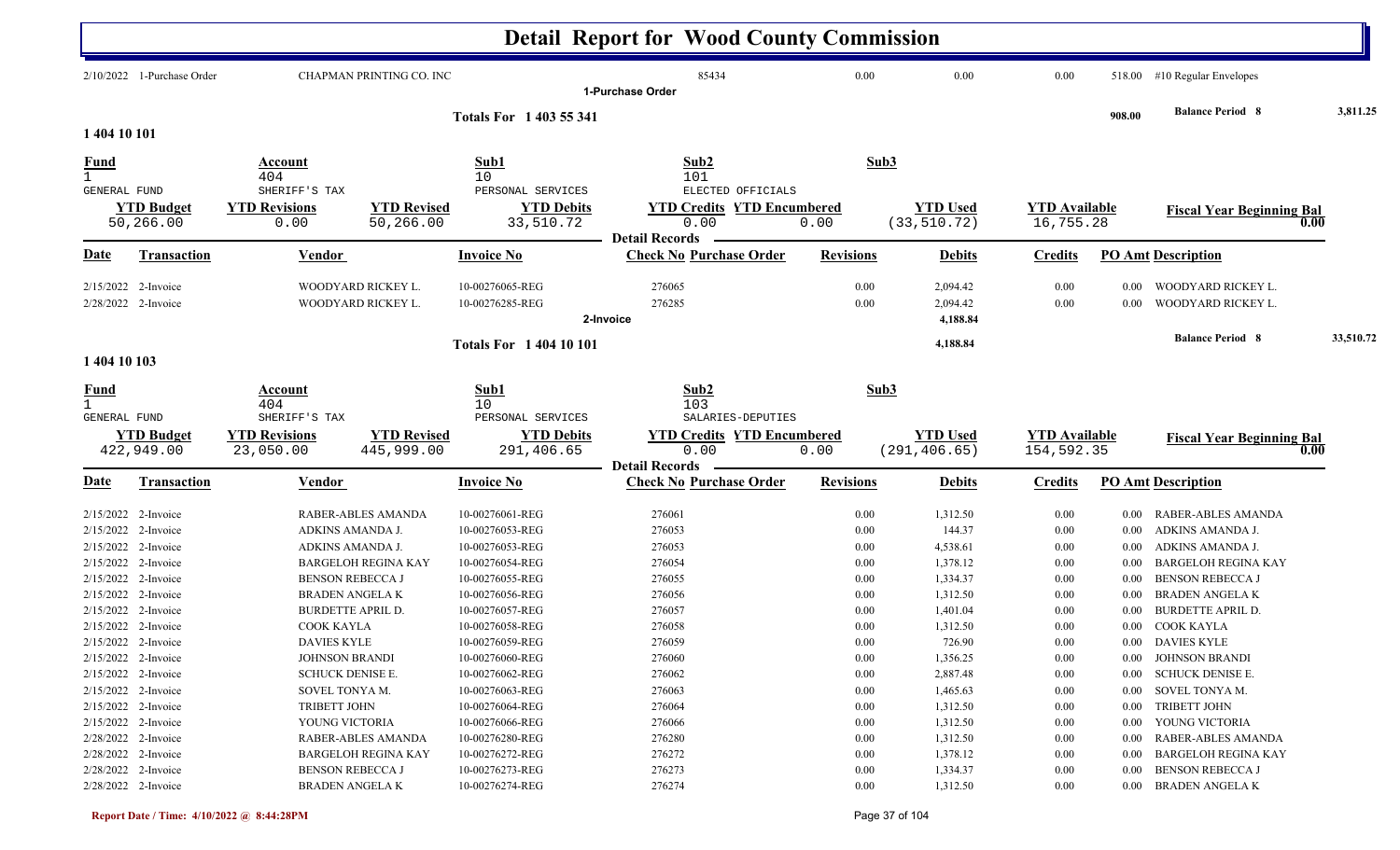|                       | Totals For 1404 10 103   |                 |           |        |      | 44,014.00 |      |                   | <b>Balance Period 8</b> | 291,406.65 |
|-----------------------|--------------------------|-----------------|-----------|--------|------|-----------|------|-------------------|-------------------------|------------|
|                       |                          |                 | 2-Invoice |        |      | 44,014.00 |      |                   |                         |            |
| 2/28/2022 2-Invoice   | YOUNG VICTORIA           | 10-00276286-REG |           | 276286 | 0.00 | 1,312.50  | 0.00 | 0.00 <sub>1</sub> | YOUNG VICTORIA          |            |
| 2/28/2022 2-Invoice   | WALDRON CAMILLE S.       | 10-00276284-REG |           | 276284 | 0.00 | 2,625.00  | 0.00 | 0.00              | WALDRON CAMILLE S.      |            |
| 2/28/2022 2-Invoice   | <b>TRIBETT JOHN</b>      | 10-00276283-REG |           | 276283 | 0.00 | 1,312.50  | 0.00 | 0.00              | TRIBETT JOHN            |            |
| 2/28/2022 2-Invoice   | SOVEL TONYA M.           | 10-00276282-REG |           | 276282 | 0.00 | 1,465.63  | 0.00 | $0.00 -$          | SOVEL TONYA M.          |            |
| $2/28/2022$ 2-Invoice | SCHUCK DENISE E.         | 10-00276281-REG |           | 276281 | 0.00 | 2,887.48  | 0.00 | $0.00 -$          | SCHUCK DENISE E.        |            |
| 2/28/2022 2-Invoice   | <b>JOHNSON BRANDI</b>    | 10-00276279-REG |           | 276279 | 0.00 | 1,356.25  | 0.00 | $0.00 -$          | JOHNSON BRANDI          |            |
| 2/28/2022 2-Invoice   | HOCKENBERRY CHRISTINA I  | 10-00276278-REG |           | 276278 | 0.00 | 1,895.84  | 0.00 | $0.00 -$          | HOCKENBERRY CHRISTINA L |            |
| 2/28/2022 2-Invoice   | <b>DAVIES KYLE</b>       | 10-00276277-REG |           | 276277 | 0.00 | 1,312.50  | 0.00 |                   | 0.00 DAVIES KYLE        |            |
| 2/28/2022 2-Invoice   | COOK KAYLA               | 10-00276276-REG |           | 276276 | 0.00 | 1,312.50  | 0.00 |                   | 0.00 COOK KAYLA         |            |
| 2/28/2022 2-Invoice   | <b>BURDETTE APRIL D.</b> | 10-00276275-REG |           | 276275 | 0.00 | 1,401.04  | 0.00 | 0.00 <sub>1</sub> | BURDETTE APRIL D.       |            |
|                       |                          |                 |           |        |      |           |      |                   |                         |            |

#### **1 404 10 104**

| $\frac{Fund}{1}$    |                                | Account<br>404                   |                                    | Sub1<br>10                           | Sub2<br>104                               | Sub3             |                                 |                                   |      |                                  |           |
|---------------------|--------------------------------|----------------------------------|------------------------------------|--------------------------------------|-------------------------------------------|------------------|---------------------------------|-----------------------------------|------|----------------------------------|-----------|
| <b>GENERAL FUND</b> |                                | SHERIFF'S TAX                    |                                    | PERSONAL SERVICES                    | SOCIAL SECURITY                           |                  |                                 |                                   |      |                                  |           |
|                     | <b>YTD Budget</b><br>37,922.00 | <b>YTD Revisions</b><br>1,764.00 | <b>YTD Revised</b><br>39,686.00    | <b>YTD Debits</b><br>24,948.56       | <b>YTD Credits YTD Encumbered</b><br>0.00 | 0.00             | <b>YTD Used</b><br>(24, 948.56) | <b>YTD</b> Available<br>14,737.44 |      | <b>Fiscal Year Beginning Bal</b> | 0.00      |
|                     |                                |                                  |                                    |                                      | <b>Detail Records</b>                     |                  |                                 |                                   |      |                                  |           |
| Date                | <b>Transaction</b>             | Vendor                           |                                    | <b>Invoice No</b>                    | <b>Check No Purchase Order</b>            | <b>Revisions</b> | <b>Debits</b>                   | <b>Credits</b>                    |      | PO Amt Description               |           |
|                     | 2/15/2022 2-Invoice            |                                  | DEPARTMENT OF TREASURY 20220215-00 |                                      | 3842                                      | 0.00             | 1,493.53                        | 0.00                              |      | $0.00$ FICA                      |           |
|                     | 2/15/2022 2-Invoice            |                                  | DEPARTMENT OF TREASURY 20220215-00 |                                      | 3842                                      | 0.00             | 349.29                          | 0.00                              |      | $0.00$ MED                       |           |
|                     | 2/28/2022 2-Invoice            |                                  | DEPARTMENT OF TREASURY 20220228-00 |                                      | 3848                                      | 0.00             | 1,448.03                        | 0.00                              | 0.00 | <b>FICA</b>                      |           |
|                     | 2/28/2022 2-Invoice            |                                  | DEPARTMENT OF TREASURY 20220228-00 |                                      | 3848                                      | 0.00             | 338.67                          | 0.00                              |      | $0.00$ MED                       |           |
|                     |                                |                                  |                                    |                                      | 2-Invoice                                 |                  | 3,629.52                        |                                   |      |                                  |           |
|                     |                                |                                  |                                    | <b>Totals For 1 404 10 104</b>       |                                           |                  | 3,629.52                        |                                   |      | <b>Balance Period 8</b>          | 24,948.56 |
| 1 404 10 105        |                                |                                  |                                    |                                      |                                           |                  |                                 |                                   |      |                                  |           |
| <u>Fund</u>         |                                | Account                          |                                    | Sub1                                 | Sub2                                      | Sub3             |                                 |                                   |      |                                  |           |
| <b>GENERAL FUND</b> |                                | 404<br>SHERIFF'S TAX             |                                    | 10 <sup>°</sup><br>PERSONAL SERVICES | 105<br>INSURANCE PREMIUM                  |                  |                                 |                                   |      |                                  |           |
|                     | <b>YTD Budget</b>              | <b>YTD Revisions</b>             | <b>YTD Revised</b>                 | <b>YTD Debits</b>                    | <b>YTD Credits YTD Encumbered</b>         |                  | <b>YTD Used</b>                 | <b>YTD</b> Available              |      | <b>Fiscal Year Beginning Bal</b> |           |
|                     | 199,197.00                     | 0.00                             | 199,197.00                         | 107,107.11                           | 0.00                                      | 0.00             | (107, 107.11)                   | 92,089.89                         |      |                                  | 0.00      |
|                     |                                |                                  |                                    |                                      | <b>Detail Records</b>                     |                  |                                 |                                   |      |                                  |           |
| <u>Date</u>         | <b>Transaction</b>             | <b>Vendor</b>                    |                                    | <b>Invoice No</b>                    | <b>Check No Purchase Order</b>            | <b>Revisions</b> | <b>Debits</b>                   | <b>Credits</b>                    |      | <b>PO Amt Description</b>        |           |
| 2/1/2022            | 2-Invoice                      |                                  | HIGHMARK WEST VIRGINIA             | 02012022                             | 3830                                      | 0.00             | 13,927.90                       | 0.00                              | 0.00 | HEALTH PREMIUM                   |           |
| 2/1/2022            | 2-Invoice                      | <b>MUTUAL OF OMAHA</b>           |                                    | 1299636500                           | 173156                                    | 0.00             | 26.21                           | 0.00                              | 0.00 | <b>BASIC LIFE</b>                |           |
| 2/1/2022            | 2-Invoice                      | <b>MUTUAL OF OMAHA</b>           |                                    | 1299636500                           | 173156                                    | 0.00             | 76.62                           | 0.00                              | 0.00 | <b>LTD</b>                       |           |
| 2/1/2022            | 2-Invoice                      |                                  | VISION SERVICE PLAN (WV)           | 22022                                | 173161                                    | 0.00             | 33.20                           | 0.00                              | 0.00 | <b>SINGLE VISION</b>             |           |
| 2/1/2022            | 2-Invoice                      |                                  | VISION SERVICE PLAN (WV)           | 22022                                | 173161                                    | 0.00             | 96.00                           | 0.00                              | 0.00 | <b>FAMILY VISION</b>             |           |
| 2/8/2022            | 2-Invoice                      | <b>RENAISSANCE</b>               |                                    | CNS0000889416                        | 3835                                      | 0.00             | 74.52                           | 0.00                              | 0.00 | FEB ADMIN FEE                    |           |
| 2/8/2022            | 2-Invoice                      | <b>RENAISSANCE</b>               |                                    | 02052022                             | 3836                                      | 0.00             | 638.84                          | 0.00                              | 0.00 | <b>WEEKLY CLAIMS 02/05</b>       |           |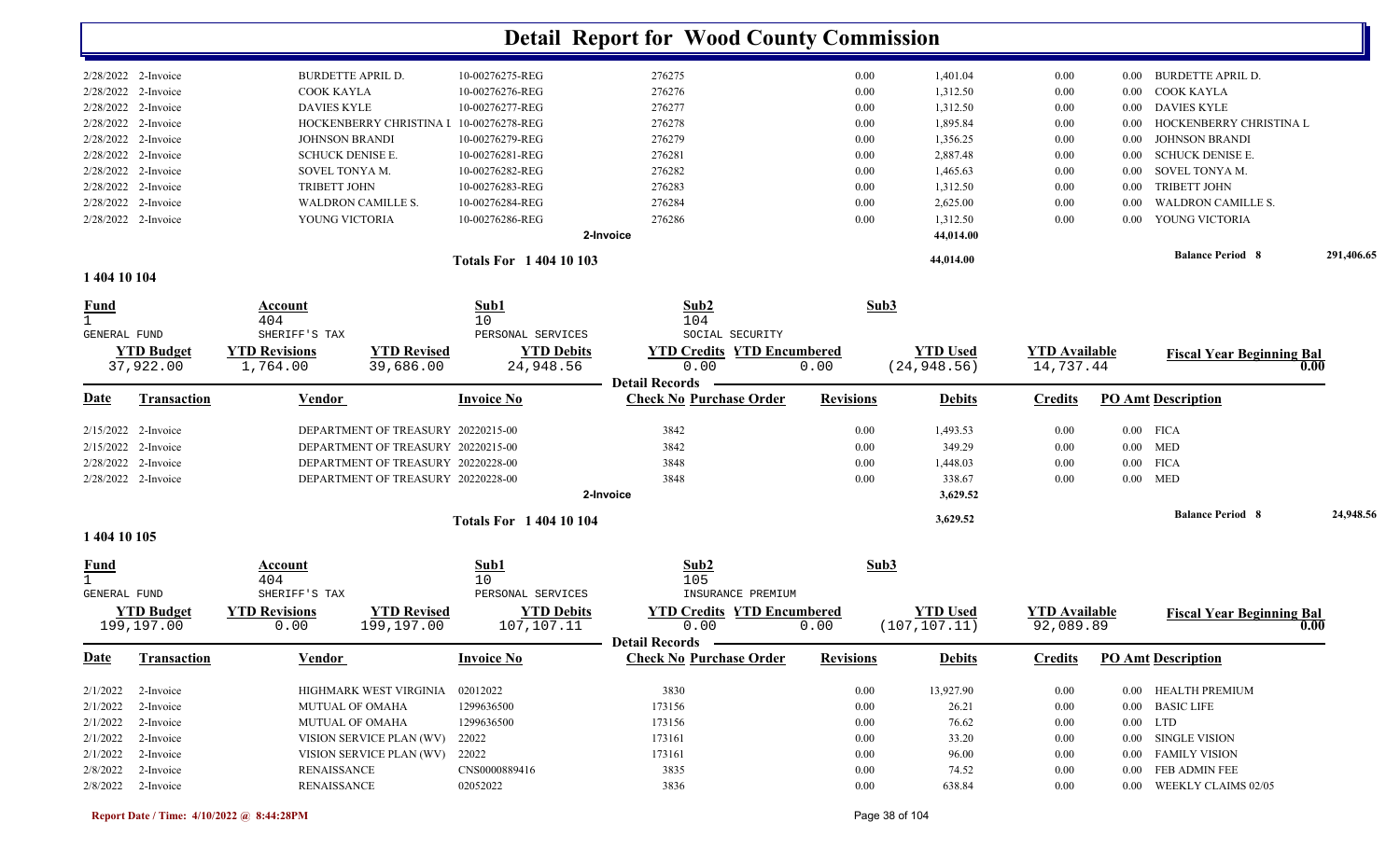|                                                    |                                               |                                                                 |                                                                            |                                                                  | <b>Detail Report for Wood County Commission</b>                      |                      |                                         |                                   |                      |                                                                            |            |
|----------------------------------------------------|-----------------------------------------------|-----------------------------------------------------------------|----------------------------------------------------------------------------|------------------------------------------------------------------|----------------------------------------------------------------------|----------------------|-----------------------------------------|-----------------------------------|----------------------|----------------------------------------------------------------------------|------------|
| 2/9/2022<br>2/9/2022                               | 2-Invoice<br>2-Invoice<br>2/15/2022 2-Invoice | <b>RENAISSANCE</b>                                              | HIGHMARK WEST VIRGINIA<br>HIGHMARK WEST VIRGINIA                           | F220208A0129<br>F220202A1570<br>02122022                         | 3838<br>3839<br>3845<br>2-Invoice                                    | 0.00<br>0.00<br>0.00 | 352.72<br>368.23<br>215.60<br>15,809.84 | $0.00\,$<br>$0.00\,$<br>$0.00\,$  | $0.00\,$<br>$0.00\,$ | $0.00$ HRA<br><b>HRA</b><br>WEEKLY CLAIMS 02/12<br><b>Balance Period 8</b> | 107,107.11 |
| 1 404 10 106                                       |                                               |                                                                 |                                                                            | <b>Totals For 1 404 10 105</b>                                   |                                                                      |                      | 15,809.84                               |                                   |                      |                                                                            |            |
| <u>Fund</u><br>$\mathbf{1}$<br><b>GENERAL FUND</b> |                                               | Account<br>404<br>SHERIFF'S TAX                                 |                                                                            | Sub1<br>10<br>PERSONAL SERVICES                                  | Sub2<br>106<br>RETIREMENT                                            | Sub3                 |                                         |                                   |                      |                                                                            |            |
|                                                    | <b>YTD Budget</b><br>49,421.00                | <b>YTD Revisions</b><br>2,305.00                                | <b>YTD Revised</b><br>51,726.00                                            | <b>YTD Debits</b><br>33, 268. 33                                 | <b>YTD Credits YTD Encumbered</b><br>0.00                            | 0.00                 | <b>YTD Used</b><br>(33, 268.33)         | <b>YTD Available</b><br>18,457.67 |                      | <b>Fiscal Year Beginning Bal</b><br>0.00                                   |            |
| <u>Date</u>                                        | <b>Transaction</b>                            | <b>Vendor</b>                                                   |                                                                            | <b>Invoice No</b>                                                | <b>Detail Records</b><br><b>Check No Purchase Order</b>              | <b>Revisions</b>     | <b>Debits</b>                           | <b>Credits</b>                    |                      | <b>PO Amt Description</b>                                                  |            |
|                                                    | 2/15/2022 2-Invoice<br>2/28/2022 2-Invoice    |                                                                 | WV PUBLIC EMP RETIREMEN 20220215-00<br>WV PUBLIC EMP RETIREMEN 20220228-00 |                                                                  | 3859<br>3859<br>2-Invoice                                            | $0.00\,$<br>0.00     | 2,070.65<br>2,431.34<br>4,501.99        | 0.00<br>$0.00\,$                  | $0.00\,$             | 0.00 RETIREMENT<br><b>RETIREMENT</b>                                       |            |
| 1 404 10 108                                       |                                               |                                                                 |                                                                            | <b>Totals For 1 404 10 106</b>                                   |                                                                      |                      | 4,501.99                                |                                   |                      | <b>Balance Period 8</b>                                                    | 33,268.33  |
| <b>Fund</b><br>$\mathbf{1}$<br>GENERAL FUND        | <b>YTD</b> Budget<br>6,000.00                 | Account<br>404<br>SHERIFF'S TAX<br><b>YTD Revisions</b><br>0.00 | <b>YTD Revised</b><br>6,000.00                                             | Sub1<br>10<br>PERSONAL SERVICES<br><b>YTD Debits</b><br>2,290.62 | Sub2<br>108<br>OVERTIME<br><b>YTD Credits YTD Encumbered</b><br>0.00 | Sub3<br>0.00         | <b>YTD Used</b><br>(2, 290.62)          | <b>YTD Available</b><br>3,709.38  |                      | <b>Fiscal Year Beginning Bal</b><br>0.00                                   |            |
| Date                                               | <b>Transaction</b>                            | <b>Vendor</b>                                                   |                                                                            | <b>Invoice No</b>                                                | <b>Detail Records</b><br><b>Check No Purchase Order</b>              | <b>Revisions</b>     | <b>Debits</b>                           | <b>Credits</b>                    |                      | <b>PO Amt Description</b>                                                  |            |
|                                                    | 2/15/2022 2-Invoice<br>2/15/2022 2-Invoice    | ADKINS AMANDA J.<br><b>BENSON REBECCA J</b>                     |                                                                            | 10-00276053-REG<br>10-00276055-REG                               | 276053<br>276055<br>2-Invoice                                        | 0.00<br>0.00         | 1,326.39<br>28.87<br>1,355.26           | $0.00\,$<br>$0.00\,$              |                      | 0.00 ADKINS AMANDA J.<br>0.00 BENSON REBECCA J                             |            |
| 1 404 40 220                                       |                                               |                                                                 |                                                                            | <b>Totals For 140410108</b>                                      |                                                                      |                      | 1,355.26                                |                                   |                      | <b>Balance Period 8</b>                                                    | 2,290.62   |
| <b>Fund</b><br>$\mathbf{1}$<br>GENERAL FUND        | <b>YTD Budget</b>                             | <b>Account</b><br>404<br>SHERIFF'S TAX<br><b>YTD Revisions</b>  | <b>YTD Revised</b>                                                         | Sub1<br>40<br>CONTRACTURAL SERVICES<br><b>YTD Debits</b>         | Sub2<br>220<br>ADVERTISING<br><b>YTD Credits YTD Encumbered</b>      | Sub3                 | <b>YTD Used</b>                         | <b>YTD Available</b>              |                      |                                                                            |            |
|                                                    | 60,000.00                                     | 0.00                                                            | 60,000.00                                                                  | 40,404.00                                                        | 0.00<br><b>Detail Records</b>                                        | 0.00                 | (40, 404.00)                            | 19,596.00                         |                      | <b>Fiscal Year Beginning Bal</b><br>0.00                                   |            |
| Date                                               | <b>Transaction</b>                            | <b>Vendor</b>                                                   |                                                                            | <b>Invoice No</b>                                                | <b>Check No Purchase Order</b>                                       | <b>Revisions</b>     | <b>Debits</b>                           | <b>Credits</b>                    |                      | <b>PO Amt Description</b>                                                  |            |
|                                                    | 2/10/2022 5-Journal Entry                     |                                                                 | PARKERSBURG NEWS & SEN' 20220208054001                                     |                                                                  | 5-Journal Entry                                                      | $0.00\,$             | 3,822.00<br>3,822.00                    | $0.00\,$                          | $0.00\,$             | WOOD CO FINANCE-4019-PARKERSBURG                                           |            |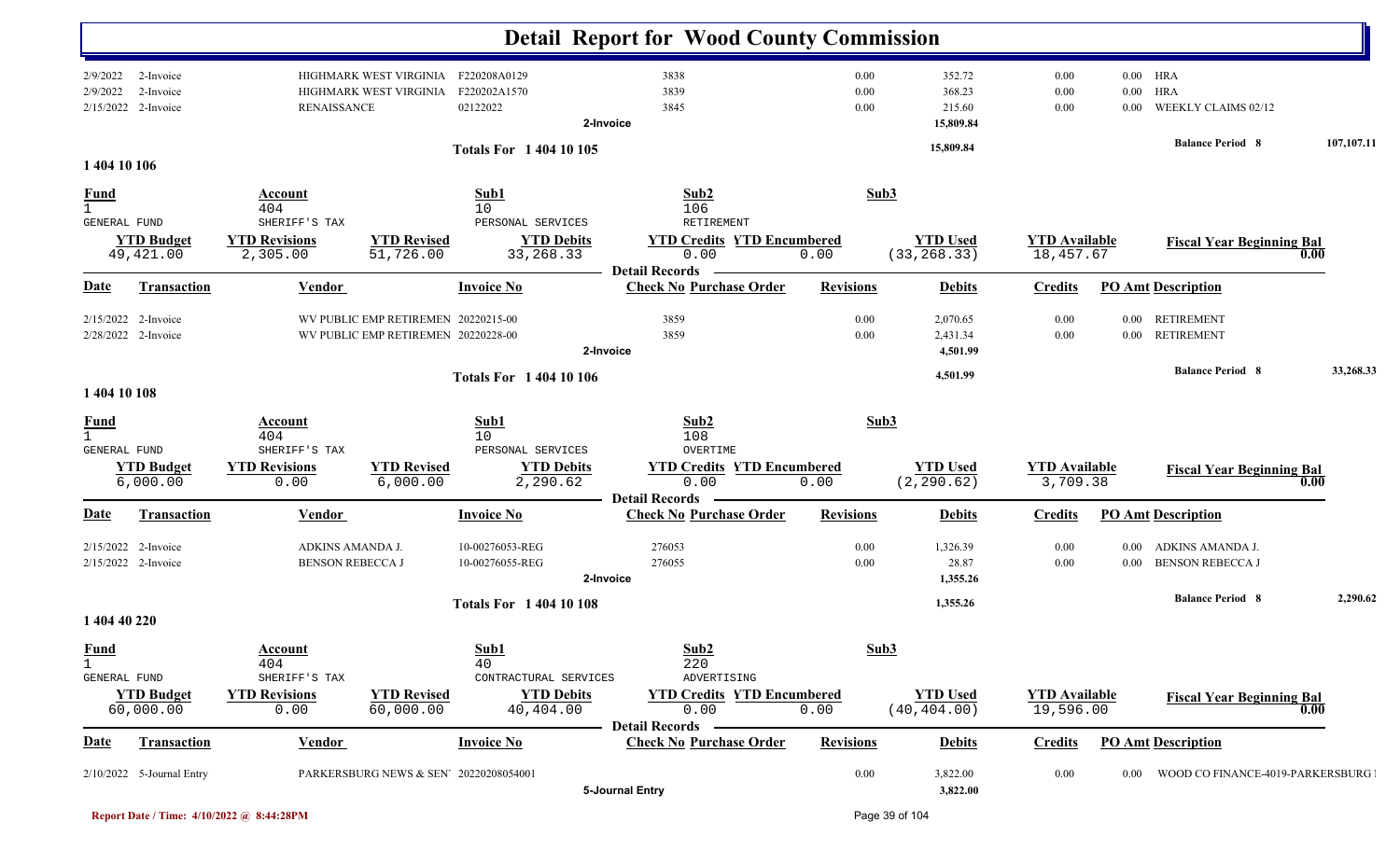| 1 404 55 341                |                                            |                                                      |                                       | <b>Totals For 1 404 40 220</b>                      |                                                                 |                  | 3,822.00                         |                                   |              | <b>Balance Period 8</b>                            |      | 40,404.00 |
|-----------------------------|--------------------------------------------|------------------------------------------------------|---------------------------------------|-----------------------------------------------------|-----------------------------------------------------------------|------------------|----------------------------------|-----------------------------------|--------------|----------------------------------------------------|------|-----------|
| <u>Fund</u>                 |                                            | Account<br>404                                       |                                       | Sub1<br>55                                          | Sub2<br>341                                                     |                  | Sub3                             |                                   |              |                                                    |      |           |
| GENERAL FUND                | <b>YTD Budget</b><br>16,819.00             | SHERIFF'S TAX<br><b>YTD Revisions</b><br>0.00        | <b>YTD Revised</b><br>16,819.00       | COMMODITIES<br><b>YTD Debits</b><br>3,574.49        | SUPPLIES/MATERIALS<br><b>YTD Credits YTD Encumbered</b><br>0.00 | 2,837.85         | <b>YTD Used</b><br>(3, 574.49)   | <b>YTD Available</b><br>10,406.66 |              | <b>Fiscal Year Beginning Bal</b>                   | 0.00 |           |
| <b>Date</b>                 | <b>Transaction</b>                         | Vendor                                               |                                       | <b>Invoice No</b>                                   | <b>Detail Records</b><br><b>Check No Purchase Order</b>         | <b>Revisions</b> | <b>Debits</b>                    | <b>Credits</b>                    |              | <b>PO Amt Description</b>                          |      |           |
| 2/1/2022<br>2/1/2022        | 2-Invoice<br>2-Invoice                     | OFFICE DEPOT<br>OFFICE DEPOT                         |                                       | 22156329001<br>22156329001                          | 173158<br>85314<br>85314                                        | 0.00<br>0.00     | 9.27<br>0.00                     | 0.00<br>0.00                      |              | (9.27) OFFICE SUPPLIES<br>0.00 FILE CABINETS       |      |           |
| 2/1/2022<br>2/1/2022        | 2-Invoice<br>2-Invoice                     | OFFICE DEPOT<br>OFFICE DEPOT                         |                                       | 221564138001<br>221564140001                        | 85314<br>173158<br>173158 85314                                 | 0.00<br>0.00     | 13.29<br>23.42                   | 0.00<br>0.00                      |              | (13.29) OFFICE SUPPLIES<br>(23.42) OFFICE SUPPLIES |      |           |
| 2/8/2022<br>2/15/2022       | 2-Invoice<br>2-Invoice                     | <b>OFFICE DEPOT</b>                                  | <b>GLACIER MOUNTAIN BOTTL1 011465</b> | 221564138002                                        | 173179 85314<br>173207                                          | 0.00<br>0.00     | 13.29<br>45.50                   | 0.00<br>0.00                      |              | (13.29) OFFICE SUPPLIES<br>0.00 ACCT NO 012353     |      |           |
|                             | 2/18/2022 2-Invoice                        | <b>ITECH</b>                                         |                                       | 29144                                               | 173245<br>2-Invoice                                             | 0.00             | 16.58<br>121.35                  | 0.00                              |              | $0.00$ ACCT #WC07                                  |      |           |
| 1 405 10 101                |                                            |                                                      |                                       | <b>Totals For 1404 55 341</b>                       |                                                                 |                  | 121.35                           |                                   | (59.27)      | <b>Balance Period 8</b>                            |      | 3,574.49  |
| <u>Fund</u><br>$\mathbf{1}$ |                                            | Account<br>405                                       |                                       | Sub1<br>10                                          | Sub2<br>101                                                     |                  | Sub3                             |                                   |              |                                                    |      |           |
| GENERAL FUND                | <b>YTD Budget</b><br>108,192.00            | PROSECUTING ATTORNEY<br><b>YTD Revisions</b><br>0.00 | <b>YTD Revised</b><br>108,192.00      | PERSONAL SERVICES<br><b>YTD Debits</b><br>72,128.00 | ELECTED OFFICIALS<br><b>YTD Credits YTD Encumbered</b><br>0.00  | 0.00             | <b>YTD Used</b><br>(72, 128.00)  | <b>YTD Available</b><br>36,064.00 |              | <b>Fiscal Year Beginning Bal</b>                   | 0.00 |           |
| <u>Date</u>                 | <b>Transaction</b>                         | Vendor                                               |                                       | <b>Invoice No</b>                                   | <b>Detail Records</b><br><b>Check No Purchase Order</b>         | <b>Revisions</b> | <b>Debits</b>                    | <b>Credits</b>                    |              | <b>PO Amt Description</b>                          |      |           |
|                             | 2/15/2022 2-Invoice<br>2/28/2022 2-Invoice | PATRICK LEFEBURE<br>PATRICK LEFEBURE                 |                                       | 10-00276072-REG<br>10-00276292-REG                  | 276072<br>276292<br>2-Invoice                                   | 0.00<br>0.00     | 4,508.00<br>4,508.00<br>9,016.00 | 0.00<br>0.00                      | 0.00<br>0.00 | LEFEBURE PATRICK O.<br>LEFEBURE PATRICK O.         |      |           |
| 1 405 10 104                |                                            |                                                      |                                       | <b>Totals For 140510101</b>                         |                                                                 |                  | 9,016.00                         |                                   |              | <b>Balance Period 8</b>                            |      | 72,128.00 |
| <b>Fund</b><br>GENERAL FUND |                                            | Account<br>405<br>PROSECUTING ATTORNEY               |                                       | Sub1<br>10<br>PERSONAL SERVICES                     | Sub2<br>104<br>SOCIAL SECURITY                                  |                  | Sub3                             |                                   |              |                                                    |      |           |
|                             | <b>YTD Budget</b><br>78,979.00             | <b>YTD Revisions</b><br>765.00                       | <b>YTD Revised</b><br>79,744.00       | <b>YTD Debits</b><br>47,960.06                      | <b>YTD Credits YTD Encumbered</b><br>0.00                       | 0.00             | <b>YTD Used</b><br>(47, 960.06)  | <b>YTD Available</b><br>31,783.94 |              | <b>Fiscal Year Beginning Bal</b>                   | 0.00 |           |
| <b>Date</b>                 | <b>Transaction</b>                         | Vendor                                               |                                       | <b>Invoice No</b>                                   | <b>Detail Records</b><br><b>Check No Purchase Order</b>         | <b>Revisions</b> | <b>Debits</b>                    | <b>Credits</b>                    |              | <b>PO Amt Description</b>                          |      |           |
|                             | 2/15/2022 2-Invoice                        |                                                      | DEPARTMENT OF TREASURY 20220215-00    |                                                     | 3842                                                            | 0.00             | 2,615.64                         | 0.00                              |              | $0.00$ FICA                                        |      |           |

**Report Date / Time: 4/10/2022 @ 8:44:28PM** Page 40 of 104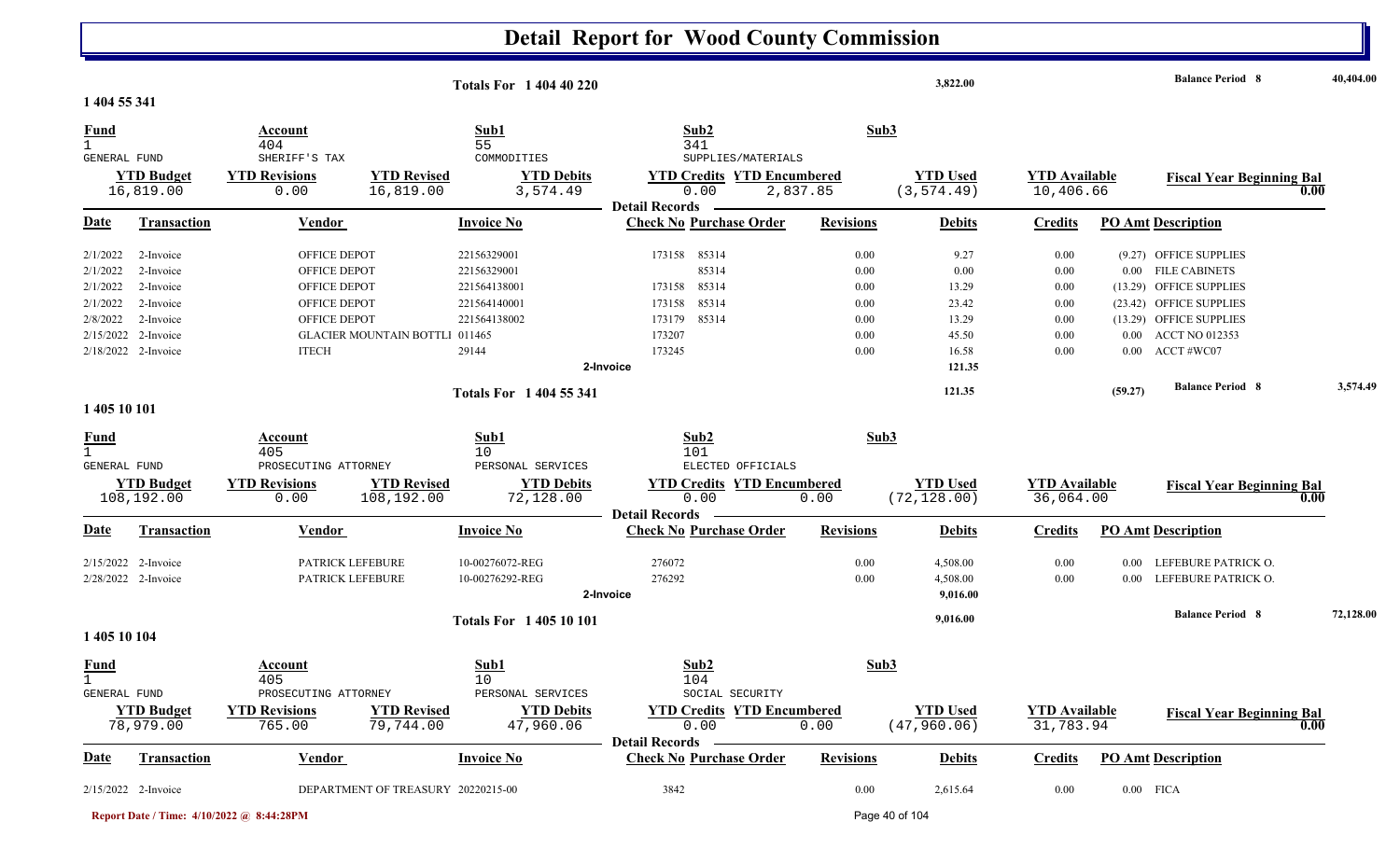|                     |                                  |                                  |                                                 | <b>Detail Report for Wood County Commission</b>                |                  |                                 |                                    |          |                                  |            |
|---------------------|----------------------------------|----------------------------------|-------------------------------------------------|----------------------------------------------------------------|------------------|---------------------------------|------------------------------------|----------|----------------------------------|------------|
|                     | 2/15/2022 2-Invoice              |                                  | DEPARTMENT OF TREASURY 20220215-00              | 3842                                                           | 0.00             | 611.71                          | 0.00                               |          | $0.00$ MED                       |            |
| 2/28/2022           | 2-Invoice                        |                                  | DEPARTMENT OF TREASURY 20220228-00              | 3848                                                           | 0.00             | 2,614.13                        | 0.00                               |          | $0.00$ FICA                      |            |
|                     | 2/28/2022 2-Invoice              |                                  | DEPARTMENT OF TREASURY 20220228-00              | 3848<br>2-Invoice                                              | 0.00             | 611.39<br>6,452.87              | 0.00                               | $0.00\,$ | <b>MED</b>                       |            |
|                     |                                  |                                  |                                                 |                                                                |                  |                                 |                                    |          |                                  |            |
| 1 405 10 105        |                                  |                                  | <b>Totals For 140510104</b>                     |                                                                |                  | 6,452.87                        |                                    |          | <b>Balance Period 8</b>          | 47,960.06  |
| <u>Fund</u>         |                                  | Account                          | Sub1                                            | Sub2                                                           | Sub3             |                                 |                                    |          |                                  |            |
|                     |                                  | 405                              | 10                                              | 105                                                            |                  |                                 |                                    |          |                                  |            |
| GENERAL FUND        |                                  | PROSECUTING ATTORNEY             | PERSONAL SERVICES                               | INSURANCE PREMIUM                                              |                  | <b>YTD Used</b>                 |                                    |          |                                  |            |
|                     | <b>YTD Budget</b><br>287, 272.00 | <b>YTD Revisions</b><br>0.00     | <b>YTD Revised</b><br>287, 272.00<br>178,971.77 | <b>YTD Credits YTD Encumbered</b><br><b>YTD Debits</b><br>0.00 | 0.00             | (178, 971.77)                   | <b>YTD Available</b><br>108,300.23 |          | <b>Fiscal Year Beginning Bal</b> | 0.00       |
|                     |                                  |                                  |                                                 | <b>Detail Records</b>                                          |                  |                                 |                                    |          |                                  |            |
| <u>Date</u>         | Transaction                      | <b>Vendor</b>                    | <b>Invoice No</b>                               | <b>Check No Purchase Order</b>                                 | <b>Revisions</b> | <b>Debits</b>                   | <b>Credits</b>                     |          | <b>PO Amt Description</b>        |            |
| 2/1/2022            | 2-Invoice                        | <b>RENAISSANCE</b>               | 01292022                                        | 3831                                                           | 0.00             | 54.40                           | 0.00                               | $0.00\,$ | WEEKLY CLAIMS 01/29              |            |
| 2/1/2022            | 2-Invoice                        | HIGHMARK WEST VIRGINIA           | 02012022                                        | 3830                                                           | 0.00             | 17,802.85                       | 0.00                               | $0.00\,$ | <b>HEALTH PREMIUM</b>            |            |
| 2/1/2022            | 2-Invoice                        | <b>MUTUAL OF OMAHA</b>           | 1299636500                                      | 173156                                                         | 0.00             | 31.95                           | 0.00                               | $0.00\,$ | <b>BASIC LIFE</b>                |            |
| 2/1/2022            | 2-Invoice                        | MUTUAL OF OMAHA                  | 1299636500                                      | 173156                                                         | 0.00             | 200.09                          | 0.00                               |          | $0.00$ LTD                       |            |
| 2/1/2022            | 2-Invoice                        | VISION SERVICE PLAN (WV)         | 22022                                           | 173161                                                         | 0.00             | 49.80                           | 0.00                               | $0.00\,$ | <b>SINGLE VISION</b>             |            |
| 2/1/2022            | 2-Invoice                        | VISION SERVICE PLAN (WV)         | 22022                                           | 173161                                                         | 0.00             | 192.00                          | 0.00                               | $0.00\,$ | <b>FAMILY VISION</b>             |            |
| 2/8/2022            | 2-Invoice                        | <b>RENAISSANCE</b>               | CNS0000889416                                   | 3835                                                           | 0.00             | 93.15                           | 0.00                               | 0.00     | <b>FEB ADMIN FEE</b>             |            |
| 2/8/2022            | 2-Invoice                        | <b>RENAISSANCE</b>               | 02052022                                        | 3836                                                           | 0.00             | 77.27                           | 0.00                               | 0.00     | <b>WEEKLY CLAIMS 02/05</b>       |            |
| 2/9/2022            | 2-Invoice                        | HIGHMARK WEST VIRGINIA           | F220208A0129                                    | 3838                                                           | 0.00             | 374.74                          | 0.00                               | $0.00\,$ | <b>HRA</b>                       |            |
| 2/9/2022            | 2-Invoice                        | HIGHMARK WEST VIRGINIA           | F220202A1570                                    | 3839                                                           | 0.00             | 1,149.05                        | 0.00                               |          | $0.00$ HRA                       |            |
| 2/15/2022           | 2-Invoice                        | <b>RENAISSANCE</b>               | 02122022                                        | 3845                                                           | 0.00             | 364.00                          | 0.00                               | $0.00\,$ | WEEKLY CLAIMS 02/12              |            |
| 2/28/2022           | 2-Invoice                        | HIGHMARK WEST VIRGINIA           | F220222A0637                                    | 3853                                                           | 0.00             | 703.97                          | 0.00                               |          | $0.00$ HRA                       |            |
|                     | 2/28/2022 2-Invoice              |                                  | HIGHMARK WEST VIRGINIA F220215A4057             | 3854                                                           | 0.00             | 682.86                          | 0.00                               |          | $0.00$ HRA                       |            |
|                     |                                  |                                  |                                                 | 2-Invoice                                                      |                  | 21,776.13                       |                                    |          |                                  |            |
|                     |                                  |                                  | Totals For 1 405 10 105                         |                                                                |                  | 21,776.13                       |                                    |          | <b>Balance Period 8</b>          | 178,971.77 |
| 1 405 10 106        |                                  |                                  |                                                 |                                                                |                  |                                 |                                    |          |                                  |            |
| <u>Fund</u>         |                                  | Account                          | Sub1                                            | Sub2                                                           | Sub3             |                                 |                                    |          |                                  |            |
| $\mathbf{1}$        |                                  | 405                              | 10                                              | 106                                                            |                  |                                 |                                    |          |                                  |            |
| <b>GENERAL FUND</b> |                                  | PROSECUTING ATTORNEY             | PERSONAL SERVICES                               | RETIREMENT                                                     |                  |                                 |                                    |          |                                  |            |
|                     | <b>YTD Budget</b><br>103,240.00  | <b>YTD Revisions</b><br>1,000.00 | <b>YTD Revised</b><br>104,240.00<br>65,320.55   | <b>YTD Debits</b><br><b>YTD Credits YTD Encumbered</b><br>0.00 | 0.00             | <b>YTD Used</b><br>(65, 320.55) | <b>YTD</b> Available<br>38,919.45  |          | <b>Fiscal Year Beginning Bal</b> | 0.00       |
| <b>Date</b>         | Transaction                      | <b>Vendor</b>                    | <b>Invoice No</b>                               | <b>Detail Records</b><br><b>Check No Purchase Order</b>        | <b>Revisions</b> | <b>Debits</b>                   | <b>Credits</b>                     |          | <b>PO Amt Description</b>        |            |
|                     | $2/15/2022$ 2-Invoice            |                                  | WV PUBLIC EMP RETIREMEN 20220215-00             | 3859                                                           | $0.00\,$         | 4,397.26                        | 0.00                               |          | 0.00 RETIREMENT                  |            |
|                     | 2/28/2022 2-Invoice              |                                  | WV PUBLIC EMP RETIREMEN 20220228-00             | 3859                                                           | 0.00             | 4,371.64                        | 0.00                               |          | 0.00 RETIREMENT                  |            |
|                     |                                  |                                  |                                                 | 2-Invoice                                                      |                  | 8,768.90                        |                                    |          |                                  |            |
|                     |                                  |                                  | <b>Totals For 140510106</b>                     |                                                                |                  | 8,768.90                        |                                    |          | <b>Balance Period 8</b>          | 65,320.55  |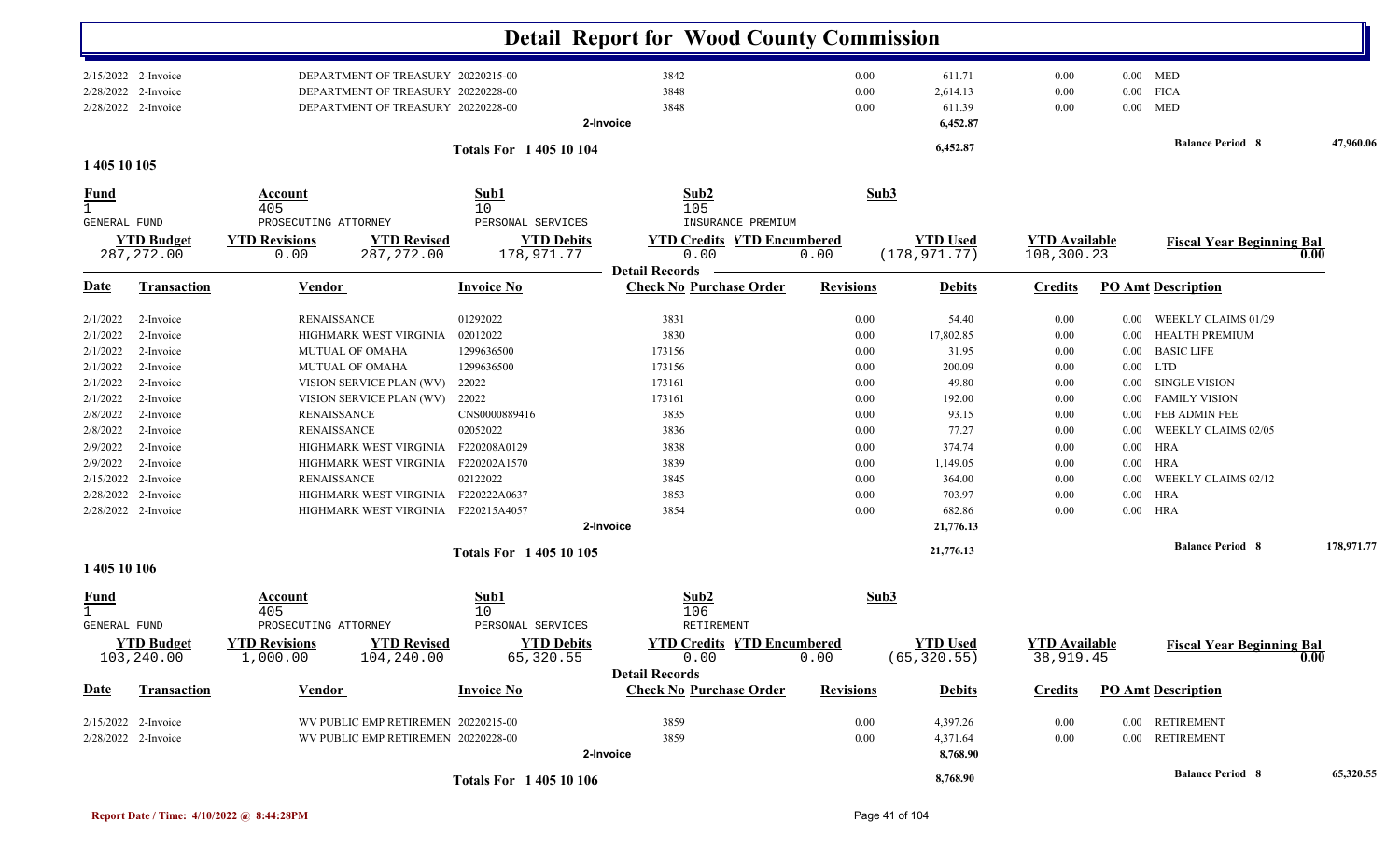#### **1 405 10 108**

| <b>Fund</b>  |                       | Account<br>405                               |                                         | Sub1<br>10                             | Sub2<br>108                                   |                  | Sub3            |                      |          |                                          |            |
|--------------|-----------------------|----------------------------------------------|-----------------------------------------|----------------------------------------|-----------------------------------------------|------------------|-----------------|----------------------|----------|------------------------------------------|------------|
| GENERAL FUND | <b>YTD Budget</b>     | PROSECUTING ATTORNEY<br><b>YTD Revisions</b> | <b>YTD Revised</b>                      | PERSONAL SERVICES<br><b>YTD Debits</b> | OVERTIME<br><b>YTD Credits YTD Encumbered</b> |                  | <b>YTD Used</b> | <b>YTD Available</b> |          |                                          |            |
|              | 0.00                  | 0.00                                         | 0.00                                    | 1,766.14                               | 0.00                                          | 0.00             | (1, 766.14)     | (1, 766.14)          |          | <b>Fiscal Year Beginning Bal</b><br>0.00 |            |
|              |                       |                                              |                                         |                                        | <b>Detail Records</b>                         |                  |                 |                      |          |                                          |            |
| Date         | <b>Transaction</b>    | Vendor                                       |                                         | <b>Invoice No</b>                      | <b>Check No Purchase Order</b>                | <b>Revisions</b> | <b>Debits</b>   | <b>Credits</b>       |          | <b>PO Amt Description</b>                |            |
|              | $2/15/2022$ 2-Invoice | MEEKS KAYLA B.                               |                                         | 10-00276075-REG                        | 276075                                        | 0.00             | 81.34           | 0.00                 | $0.00 -$ | MEEKS KAYLA B.                           |            |
|              | 2/15/2022 2-Invoice   |                                              | RYDER-GEORGE DEBRA K.                   | 10-00276078-REG                        | 276078                                        | 0.00             | 273.76          | 0.00                 | 0.00     | RYDER DEBRA K.                           |            |
|              |                       |                                              |                                         |                                        | 2-Invoice                                     |                  | 355.10          |                      |          |                                          |            |
|              |                       |                                              |                                         | <b>Totals For 140510108</b>            |                                               |                  | 355.10          |                      |          | <b>Balance Period 8</b>                  | 1,766.14   |
| 1 405 10 181 |                       |                                              |                                         |                                        |                                               |                  |                 |                      |          |                                          |            |
| <u>Fund</u>  |                       | Account<br>405                               |                                         | Sub1<br>10                             | Sub2<br>181                                   |                  | Sub3            |                      |          |                                          |            |
| GENERAL FUND |                       | PROSECUTING ATTORNEY                         |                                         | PERSONAL SERVICES                      | ASST PROSECUTOR                               |                  |                 |                      |          |                                          |            |
|              | <b>YTD Budget</b>     | <b>YTD Revisions</b>                         | <b>YTD Revised</b>                      | <b>YTD Debits</b>                      | <b>YTD Credits YTD Encumbered</b>             |                  | <b>YTD Used</b> | <b>YTD Available</b> |          | <b>Fiscal Year Beginning Bal</b>         |            |
|              | 612,218.00            | 9,907.00                                     | 622,125.00                              | 378,925.42                             | 0.00                                          | 0.00             | (378, 925.42)   | 243, 199.58          |          | 0.00                                     |            |
|              |                       |                                              |                                         |                                        | <b>Detail Records</b>                         |                  |                 |                      |          |                                          |            |
| Date         | <b>Transaction</b>    | Vendor                                       |                                         | <b>Invoice No</b>                      | <b>Check No Purchase Order</b>                | <b>Revisions</b> | <b>Debits</b>   | <b>Credits</b>       |          | <b>PO Amt Description</b>                |            |
|              | 2/15/2022 2-Invoice   |                                              | DAUPHIN CHARLOTTE A                     | 10-00276067-REG                        | 276067                                        | 0.00             | 2,395.83        | 0.00                 | 0.00     | <b>DAUPHIN CHARLOTTE A</b>               |            |
|              | $2/15/2022$ 2-Invoice |                                              | CATHERINE BLAIRE HUDSON                 | 10-00276070-REG                        | 276070                                        | 0.00             | 3,166.67        | 0.00                 | 0.00     | HUDSON CATHERINE BLAIRE                  |            |
|              | 2/15/2022 2-Invoice   |                                              | MARTIN EMILY M.                         | 10-00276073-REG                        | 276073                                        | 0.00             | 2,770.83        | $0.00\,$             | $0.00\,$ | MARTIN EMILY M.                          |            |
|              | 2/15/2022 2-Invoice   |                                              | MCCULLOUGH DAVID SHANI 10-00276074-REG  |                                        | 276074                                        | 0.00             | 3,250.00        | $0.00\,$             | $0.00\,$ | MCCULLOUGH DAVID SHANE                   |            |
|              | 2/15/2022 2-Invoice   |                                              | NICHOLSON HEATHER D                     | 10-00276076-REG                        | 276076                                        | 0.00             | 2,874.99        | 0.00                 | 0.00     | NICHOLSON HEATHER D                      |            |
|              | 2/15/2022 2-Invoice   |                                              | SKOGSTAD RUSSELL J.                     | 10-00276079-REG                        | 276079                                        | 0.00             | 3,294.67        | 0.00                 | 0.00     | SKOGSTAD RUSSELL J.                      |            |
|              | $2/15/2022$ 2-Invoice |                                              | SNODGRASS LORA B.                       | 10-00276080-REG                        | 276080                                        | 0.00             | 3,104.16        | 0.00                 | 0.00     | SNODGRASS LORA B.                        |            |
|              | 2/15/2022 2-Invoice   |                                              | UNDERWOOD MEGAN E.                      | 10-00276082-REG                        | 276082                                        | 0.00             | 2,999.99        | 0.00                 | 0.00     | UNDERWOOD MEGAN E.                       |            |
|              | 2/15/2022 2-Invoice   |                                              | <b>VILLERS GARRETT</b>                  | 10-00276083-REG                        | 276083                                        | 0.00             | 2,208.34        | 0.00                 | $0.00\,$ | <b>VILLERS GARRETT</b>                   |            |
|              | 2/28/2022 2-Invoice   |                                              | DAUPHIN CHARLOTTE A                     | 10-00276287-REG                        | 276287                                        | 0.00             | 2,395.83        | 0.00                 | 0.00     | DAUPHIN CHARLOTTE A                      |            |
|              | 2/28/2022 2-Invoice   |                                              | CATHERINE BLAIRE HUDSON 10-00276290-REG |                                        | 276290                                        | 0.00             | 3,166.67        | $0.00\,$             | $0.00\,$ | HUDSON CATHERINE BLAIRE                  |            |
|              | 2/28/2022 2-Invoice   |                                              | MARTIN EMILY M.                         | 10-00276293-REG                        | 276293                                        | 0.00             | 2,770.83        | $0.00\,$             | $0.00\,$ | MARTIN EMILY M.                          |            |
|              | 2/28/2022 2-Invoice   |                                              | MCCULLOUGH DAVID SHANI 10-00276294-REG  |                                        | 276294                                        | 0.00             | 3,250.00        | 0.00                 | 0.00     | MCCULLOUGH DAVID SHANE                   |            |
|              | 2/28/2022 2-Invoice   |                                              | NICHOLSON HEATHER D                     | 10-00276296-REG                        | 276296                                        | 0.00             | 2,874.99        | 0.00                 | 0.00     | NICHOLSON HEATHER D                      |            |
|              | 2/28/2022 2-Invoice   |                                              | SKOGSTAD RUSSELL J.                     | 10-00276299-REG                        | 276299                                        | 0.00             | 3,294.67        | 0.00                 | 0.00     | SKOGSTAD RUSSELL J.                      |            |
|              | 2/28/2022 2-Invoice   |                                              | SNODGRASS LORA B.                       | 10-00276300-REG                        | 276300                                        | 0.00             | 3,104.16        | 0.00                 | $0.00\,$ | SNODGRASS LORA B.                        |            |
|              | 2/28/2022 2-Invoice   |                                              | UNDERWOOD MEGAN E.                      | 10-00276302-REG                        | 276302                                        | 0.00             | 2,999.99        | 0.00                 | 0.00     | UNDERWOOD MEGAN E.                       |            |
|              | 2/28/2022 2-Invoice   |                                              | <b>VILLERS GARRETT</b>                  | 10-00276303-REG                        | 276303                                        | 0.00             | 2,208.34        | 0.00                 | $0.00\,$ | <b>VILLERS GARRETT</b>                   |            |
|              |                       |                                              |                                         |                                        | 2-Invoice                                     |                  | 52,130.96       |                      |          |                                          |            |
|              |                       |                                              |                                         | <b>Totals For 140510181</b>            |                                               |                  | 52,130.96       |                      |          | <b>Balance Period 8</b>                  | 378,925.42 |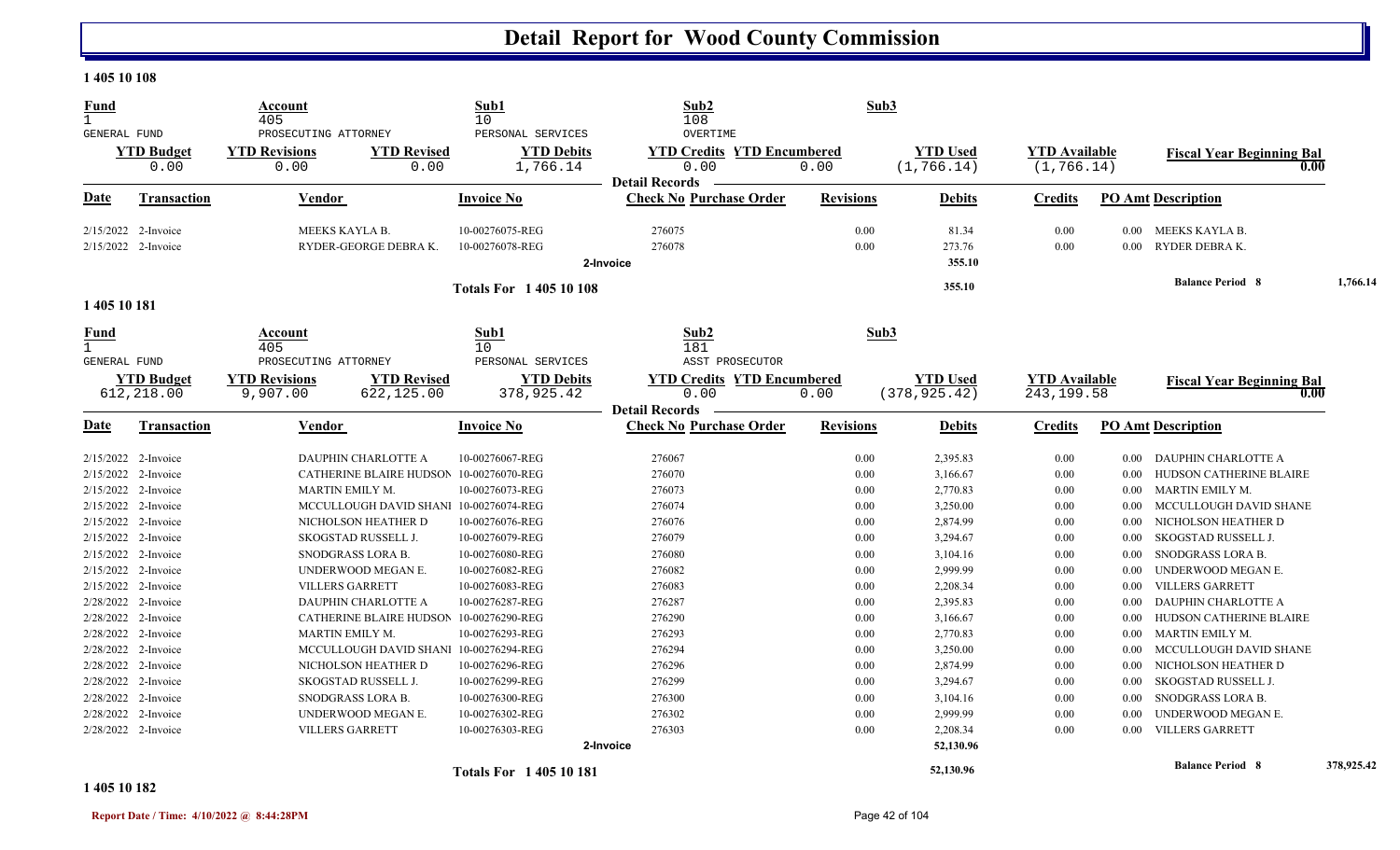| Fund<br>$\mathbf{1}$<br>GENERAL FUND |                                 | Account<br>405<br>PROSECUTING ATTORNEY |                                  | Sub1<br>10<br>PERSONAL SERVICES     | Sub2<br>182<br>SECRETARIES                | Sub3             |                                  |                                    |          |                                  |            |
|--------------------------------------|---------------------------------|----------------------------------------|----------------------------------|-------------------------------------|-------------------------------------------|------------------|----------------------------------|------------------------------------|----------|----------------------------------|------------|
|                                      | <b>YTD Budget</b><br>311,991.00 | <b>YTD Revisions</b><br>93.00          | <b>YTD Revised</b><br>312,084.00 | <b>YTD Debits</b><br>201,066.01     | <b>YTD Credits YTD Encumbered</b><br>0.00 | 0.00             | <b>YTD Used</b><br>(201, 066.01) | <b>YTD</b> Available<br>111,017.99 |          | <b>Fiscal Year Beginning Bal</b> | 0.00       |
|                                      |                                 |                                        |                                  |                                     | <b>Detail Records</b>                     |                  |                                  |                                    |          |                                  |            |
| Date                                 | <b>Transaction</b>              | Vendor                                 |                                  | <b>Invoice No</b>                   | <b>Check No Purchase Order</b>            | <b>Revisions</b> | <b>Debits</b>                    | <b>Credits</b>                     |          | <b>PO Amt Description</b>        |            |
|                                      | 2/15/2022 2-Invoice             | <b>HALL KAYLEE N</b>                   |                                  | 10-00276068-REG                     | 276068                                    | 0.00             | 1,395.84                         | 0.00                               | $0.00\,$ | HALL KAYLEE N                    |            |
|                                      | 2/15/2022 2-Invoice             |                                        | HAMMER RHEA LYNN                 | 10-00276069-REG                     | 276069                                    | 0.00             | 2,095.79                         | 0.00                               | 0.00     | HAMMER RHEA LYNN                 |            |
| 2/15/2022                            | 2-Invoice                       |                                        | <b>JACKSON SHENNAY</b>           | 10-00276071-REG                     | 276071                                    | 0.00             | 1,395.84                         | 0.00                               | 0.00     | JACKSON SHENNAY                  |            |
| 2/15/2022                            | 2-Invoice                       | MEEKS KAYLA B.                         |                                  | 10-00276075-REG                     | 276075                                    | 0.00             | 1,566.66                         | 0.00                               | $0.00\,$ | MEEKS KAYLA B.                   |            |
|                                      | 2/15/2022 2-Invoice             | PADDEN KANDY A                         |                                  | 10-00276077-REG                     | 276077                                    | 0.00             | 1,478.33                         | 0.00                               | 0.00     | PADDEN KANDY A                   |            |
|                                      | 2/15/2022 2-Invoice             |                                        | RYDER-GEORGE DEBRAK.             | 10-00276078-REG                     | 276078                                    | 0.00             | 1,757.56                         | 0.00                               | $0.00\,$ | RYDER DEBRA K.                   |            |
|                                      | 2/15/2022 2-Invoice             | <b>STURM DOUGLAS</b>                   |                                  | 10-00276081-REG                     | 276081                                    | 0.00             | 1,875.00                         | 0.00                               | $0.00\,$ | <b>STURM DOUGLAS</b>             |            |
|                                      | 2/15/2022 2-Invoice             |                                        | WILLIAMS JEZIRAE L               | 10-00276084-REG                     | 276084                                    | 0.00             | 1,479.17                         | 0.00                               | 0.00     | WILLIAMS JEZIRAE L               |            |
|                                      | 2/28/2022 2-Invoice             | <b>HALL KAYLEE N</b>                   |                                  | 10-00276288-REG                     | 276288                                    | 0.00             | 1,395.84                         | 0.00                               | $0.00\,$ | HALL KAYLEE N                    |            |
|                                      | 2/28/2022 2-Invoice             |                                        | HAMMER RHEA LYNN                 | 10-00276289-REG                     | 276289                                    | 0.00             | 2,095.79                         | 0.00                               | 0.00     | HAMMER RHEA LYNN                 |            |
| 2/28/2022                            | 2-Invoice                       |                                        | <b>JACKSON SHENNAY</b>           | 10-00276291-REG                     | 276291                                    | 0.00             | 1,395.84                         | 0.00                               | 0.00     | <b>JACKSON SHENNAY</b>           |            |
|                                      | 2/28/2022 2-Invoice             | MEEKS KAYLA B.                         |                                  | 10-00276295-REG                     | 276295                                    | 0.00             | 1,566.66                         | 0.00                               | $0.00\,$ | MEEKS KAYLA B.                   |            |
|                                      | 2/28/2022 2-Invoice             | PADDEN KANDY A                         |                                  | 10-00276297-REG                     | 276297                                    | 0.00             | 1,478.33                         | 0.00                               | 0.00     | PADDEN KANDY A                   |            |
|                                      | 2/28/2022 2-Invoice             |                                        | RYDER-GEORGE DEBRAK.             | 10-00276298-REG                     | 276298                                    | 0.00             | 1,757.56                         | 0.00                               | 0.00     | RYDER DEBRAK.                    |            |
|                                      | 2/28/2022 2-Invoice             |                                        | RYDER-GEORGE DEBRA K.            | 10-00276298-REG                     | 276298                                    | 0.00             | 98.86                            | 0.00                               | 0.00     | RYDER DEBRAK.                    |            |
|                                      | 2/28/2022 2-Invoice             | <b>STURM DOUGLAS</b>                   |                                  | 10-00276301-REG                     | 276301                                    | 0.00             | 1,875.00                         | 0.00                               | 0.00     | <b>STURM DOUGLAS</b>             |            |
|                                      | 2/28/2022 2-Invoice             |                                        | WILLIAMS JEZIRAE L               | 10-00276304-REG                     | 276304                                    | 0.00             | 1,479.17                         | 0.00                               | 0.00     | WILLIAMS JEZIRAE L               |            |
|                                      |                                 |                                        |                                  |                                     | 2-Invoice                                 |                  | 26,187.24                        |                                    |          |                                  |            |
|                                      |                                 |                                        |                                  | <b>Totals For 140510182</b>         |                                           |                  | 26,187.24                        |                                    |          | <b>Balance Period 8</b>          | 201,066.01 |
|                                      | 1 405 40 212 1201               |                                        |                                  |                                     |                                           |                  |                                  |                                    |          |                                  |            |
| Fund<br>$\mathbf{1}$<br>GENERAL FUND |                                 | Account<br>405<br>PROSECUTING ATTORNEY |                                  | Sub1<br>40<br>CONTRACTURAL SERVICES | Sub2<br>212<br>PRINTING                   | Sub3<br>1201     | <b>DATA PROCESSING</b>           |                                    |          |                                  |            |
|                                      | <b>YTD Budget</b>               | <b>YTD Revisions</b>                   | <b>YTD Revised</b>               | <b>YTD Debits</b>                   | <b>YTD Credits YTD Encumbered</b>         |                  | <b>YTD Used</b>                  | <b>YTD Available</b>               |          |                                  |            |
|                                      | 12,476.00                       | 0.00                                   | 12,476.00                        | 9,181.74                            | 0.00<br><b>Detail Records</b>             | 280.00           | (9, 181.74)                      | 3,014.26                           |          | <b>Fiscal Year Beginning Bal</b> | 0.00       |
| Date                                 | Transaction                     | Vendor                                 |                                  | <b>Invoice No</b>                   | <b>Check No Purchase Order</b>            | <b>Revisions</b> | <b>Debits</b>                    | <b>Credits</b>                     |          | <b>PO Amt Description</b>        |            |
| 2/3/2022                             | 1-Purchase Order Pending Pcard  |                                        | NOE OFFICE EQUIPMENT             |                                     | 85401                                     | 0.00             | 0.00                             | 0.00                               | 100.00   | notary stamps - Ryder and Hall   |            |
|                                      |                                 |                                        |                                  |                                     | 1-Purchase Order Pe                       |                  |                                  |                                    |          |                                  |            |
| 2/8/2022                             | 2-Invoice                       | <b>LEXIS NEXIS</b>                     |                                  | 3093707266                          | 173177                                    | 0.00             | 525.37                           | 0.00                               | 0.00     | 424VBTHXJ                        |            |
|                                      | 2/25/2022 2-Invoice             | <b>INSIGHT</b>                         |                                  | 1100904910                          | 173256                                    | 0.00             | 114.84                           | 0.00                               | $0.00\,$ | 11116196                         |            |
|                                      |                                 |                                        |                                  |                                     | 2-Invoice                                 |                  | 640.21                           |                                    |          |                                  |            |
|                                      |                                 |                                        |                                  | Totals For 1 405 40 212 1201        |                                           |                  | 640.21                           |                                    | 100.00   | <b>Balance Period 8</b>          | 9,181.74   |

#### **1 405 40 221**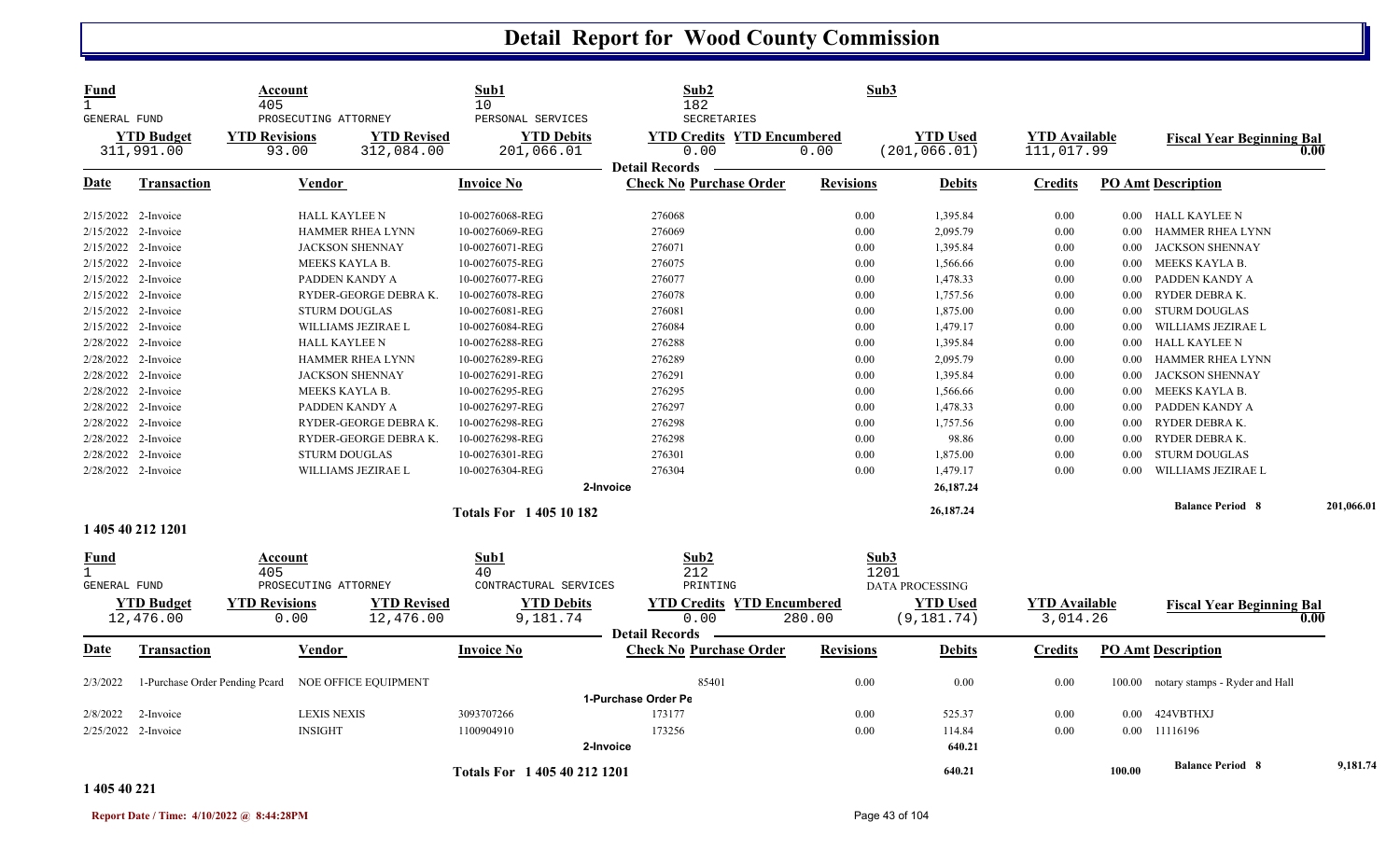| <u>Fund</u><br>$\mathbf{1}$          |                                | Account<br>405                                       |                                  | Sub1<br>40                                           | Sub2<br>221                                                       | Sub3             |                                |                                   |          |                                            |        |
|--------------------------------------|--------------------------------|------------------------------------------------------|----------------------------------|------------------------------------------------------|-------------------------------------------------------------------|------------------|--------------------------------|-----------------------------------|----------|--------------------------------------------|--------|
| GENERAL FUND                         | <b>YTD Budget</b><br>17,250.00 | PROSECUTING ATTORNEY<br><b>YTD Revisions</b><br>0.00 | <b>YTD Revised</b><br>17,250.00  | CONTRACTURAL SERVICES<br><b>YTD Debits</b><br>415.00 | TRAINING & EDUCATION<br><b>YTD Credits YTD Encumbered</b><br>0.00 | 7,873.65         | <b>YTD Used</b><br>(415.00)    | <b>YTD</b> Available<br>8,961.35  |          | <b>Fiscal Year Beginning Bal</b><br>0.00   |        |
| <u>Date</u>                          | Transaction                    | Vendor                                               |                                  | <b>Invoice No</b>                                    | <b>Detail Records</b><br><b>Check No Purchase Order</b>           | <b>Revisions</b> | <b>Debits</b>                  | <b>Credits</b>                    |          | <b>PO Amt Description</b>                  |        |
|                                      |                                |                                                      |                                  |                                                      |                                                                   |                  |                                |                                   |          |                                            |        |
| 2/14/2022                            | 1-Purchase Order Pending Peard |                                                      | WILSON LODGE AT OGLEBA'          |                                                      | 85447                                                             | 0.00             | 0.00                           | 0.00                              | 4,457.40 | Hotels Reservations Oglebay Summer Seminar |        |
| 2/14/2022                            | 1-Purchase Order Pending Pcard |                                                      | <b>WILSON LODGE AT OGLEBAY</b>   |                                                      | 85447                                                             | 0.00             | 0.00                           | 0.00                              | 2,212.50 | Per Diem                                   |        |
| 2/14/2022                            | 1-Purchase Order Pending Pcard |                                                      | WILSON LODGE AT OGLEBA'          |                                                      | 85447                                                             | 0.00             | 0.00                           | 0.00                              |          | 1,203.75 Mileage                           |        |
|                                      |                                |                                                      |                                  |                                                      | 1-Purchase Order Pe                                               |                  |                                |                                   |          |                                            |        |
| 1 405 40 222                         |                                |                                                      |                                  | <b>Totals For 140540221</b>                          |                                                                   |                  |                                |                                   | 7,873.65 | <b>Balance Period 8</b>                    | 415.00 |
| <u>Fund</u>                          |                                | <b>Account</b>                                       |                                  | Sub1                                                 | Sub2                                                              | Sub3             |                                |                                   |          |                                            |        |
| $\mathbf{1}$                         |                                | 405                                                  |                                  | 40                                                   | 222                                                               |                  |                                |                                   |          |                                            |        |
| GENERAL FUND                         |                                | PROSECUTING ATTORNEY                                 |                                  | CONTRACTURAL SERVICES                                | DUES & SUBSCRIPTIONS                                              |                  |                                |                                   |          |                                            |        |
|                                      | <b>YTD Budget</b>              | <b>YTD Revisions</b>                                 | <b>YTD Revised</b>               | <b>YTD Debits</b>                                    | <b>YTD Credits YTD Encumbered</b>                                 |                  | <b>YTD Used</b>                | <b>YTD</b> Available              |          | <b>Fiscal Year Beginning Bal</b>           |        |
|                                      | 5,500.00                       | 0.00                                                 | 5,500.00                         | 500.00                                               | 0.00                                                              | 0.00             | (500.00)                       | 5,000.00                          |          | 0.00                                       |        |
|                                      |                                |                                                      |                                  |                                                      | <b>Detail Records</b>                                             |                  |                                |                                   |          |                                            |        |
| <u>Date</u>                          | Transaction                    | Vendor                                               |                                  | <b>Invoice No</b>                                    | <b>Check No Purchase Order</b>                                    | <b>Revisions</b> | <b>Debits</b>                  | <b>Credits</b>                    |          | <b>PO Amt Description</b>                  |        |
|                                      | $2/25/2022$ 2-Invoice          |                                                      | THE WOOD COUNTY BAR AS: 02182022 |                                                      | 173266                                                            | 0.00             | 50.00                          | 0.00                              | $0.00\,$ | LEFEBURE - 9078                            |        |
| 2/25/2022                            | 2-Invoice                      |                                                      | THE WOOD COUNTY BAR AS: 02182022 |                                                      | 173266                                                            | 0.00             | 50.00                          | 0.00                              | 0.00     | SKOGSTAD - 9804                            |        |
|                                      | 2/25/2022 2-Invoice            |                                                      | THE WOOD COUNTY BAR AS: 02182022 |                                                      | 173266                                                            | 0.00             | 50.00                          | 0.00                              | 0.00     | UNDERWOOD - 10358                          |        |
|                                      | 2/25/2022 2-Invoice            |                                                      | THE WOOD COUNTY BAR AS: 02182022 |                                                      | 173266                                                            | 0.00             | 50.00                          | 0.00                              | $0.00\,$ | SNODGRASS - 9452                           |        |
| 2/25/2022                            | 2-Invoice                      |                                                      | THE WOOD COUNTY BAR AS: 02182022 |                                                      | 173266                                                            | 0.00             | 50.00                          | 0.00                              | 0.00     | <b>HUDSON - 11504</b>                      |        |
|                                      | 2/25/2022 2-Invoice            |                                                      | THE WOOD COUNTY BAR AS: 02182022 |                                                      | 173266                                                            | 0.00             | 50.00                          | 0.00                              | $0.00\,$ | <b>MARTIN - 13017</b>                      |        |
|                                      | 2/25/2022 2-Invoice            |                                                      | THE WOOD COUNTY BAR AS: 02182022 |                                                      | 173266                                                            | 0.00             | 50.00                          | 0.00                              | 0.00     | <b>DAUPHIN - 13540</b>                     |        |
| 2/25/2022                            | 2-Invoice                      |                                                      | THE WOOD COUNTY BAR AS: 02182022 |                                                      | 173266                                                            | 0.00             | 50.00                          | 0.00                              | 0.00     | NICHOLSON - 13025                          |        |
|                                      | 2/25/2022 2-Invoice            |                                                      | THE WOOD COUNTY BAR AS: 02182022 |                                                      | 173266                                                            | 0.00             | 50.00                          | 0.00                              | 0.00     | <b>VILLERS - 13776</b>                     |        |
|                                      | 2/25/2022 2-Invoice            |                                                      | THE WOOD COUNTY BAR AS: 02182022 | 2-Invoice                                            | 173266                                                            | 0.00             | 50.00<br>500.00                | 0.00                              | 0.00     | MCCULLOUGH - 10156                         |        |
|                                      |                                |                                                      |                                  |                                                      |                                                                   |                  | 500.00                         |                                   |          | <b>Balance Period 8</b>                    | 500.00 |
| 1 405 40 223                         |                                |                                                      |                                  | <b>Totals For 140540222</b>                          |                                                                   |                  |                                |                                   |          |                                            |        |
| Fund<br>$\mathbf{1}$<br>GENERAL FUND |                                | Account<br>405<br>PROSECUTING ATTORNEY               |                                  | $\mathbf{Sub1}$<br>40<br>CONTRACTURAL SERVICES       | Sub2<br>223<br>PROFESSIONAL SERVICES                              | Sub3             |                                |                                   |          |                                            |        |
|                                      | <b>YTD Budget</b><br>13,500.00 | <b>YTD Revisions</b><br>0.00                         | <b>YTD Revised</b><br>13,500.00  | <b>YTD Debits</b><br>1,105.98                        | <b>YTD Credits YTD Encumbered</b><br>0.00                         | 0.00             | <b>YTD Used</b><br>(1, 105.98) | <b>YTD</b> Available<br>12,394.02 |          | <b>Fiscal Year Beginning Bal</b><br>0.00   |        |
|                                      |                                |                                                      |                                  |                                                      | <b>Detail Records</b>                                             |                  |                                |                                   |          |                                            |        |
| <b>Date</b>                          | <b>Transaction</b>             | Vendor                                               |                                  | <b>Invoice No</b>                                    | <b>Check No Purchase Order</b>                                    | <b>Revisions</b> | <b>Debits</b>                  | <b>Credits</b>                    |          | <b>PO Amt Description</b>                  |        |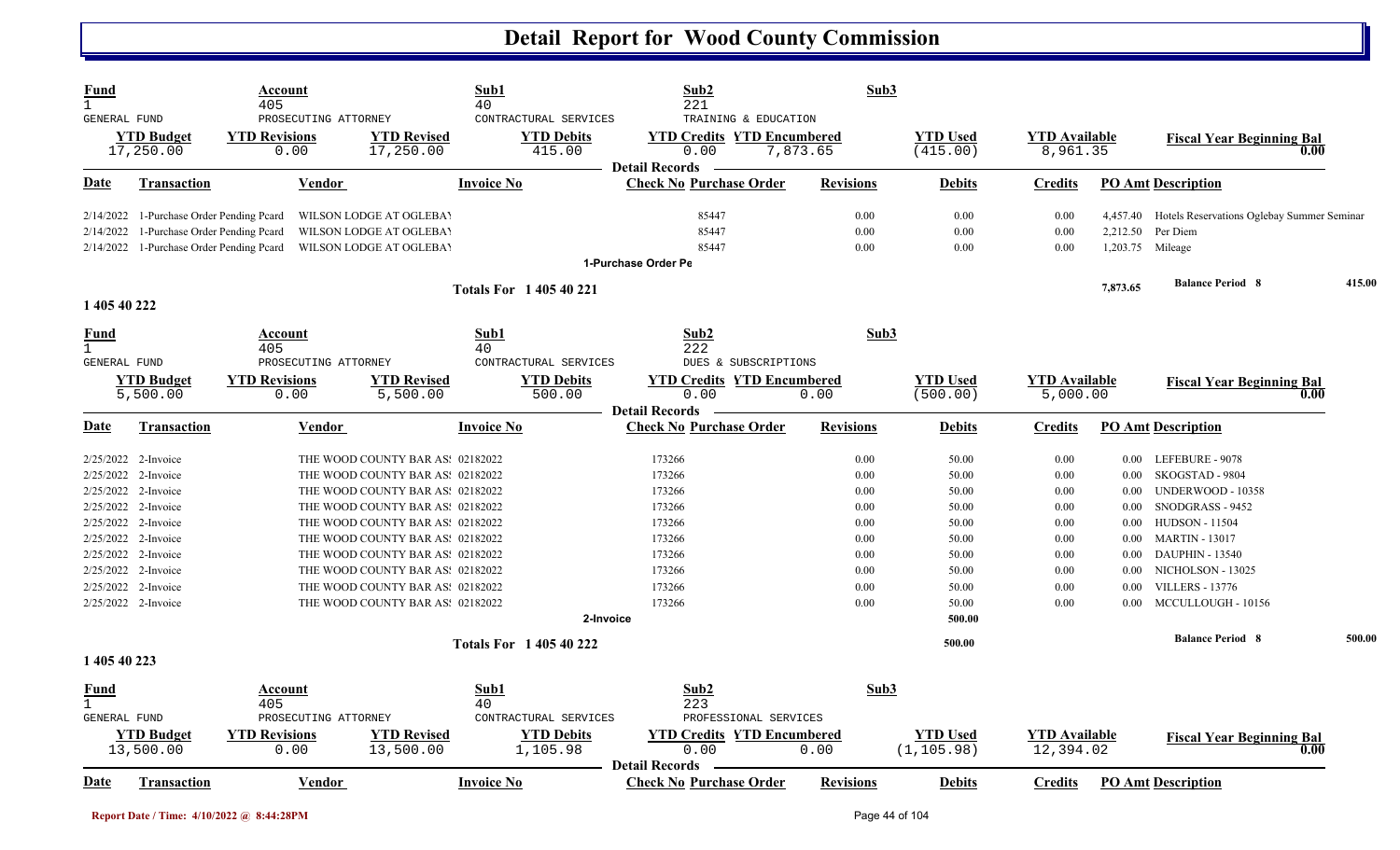|                                      |                                |                                                        |                                     |                                               | <b>Detail Report for Wood County Commission</b> |                                                                      |                  |                                 |                                     |          |                                                                |           |
|--------------------------------------|--------------------------------|--------------------------------------------------------|-------------------------------------|-----------------------------------------------|-------------------------------------------------|----------------------------------------------------------------------|------------------|---------------------------------|-------------------------------------|----------|----------------------------------------------------------------|-----------|
|                                      | 2/10/2022 5-Journal Entry      | OHIO PUBLISHING                                        |                                     | 20220208053001                                | 5-Journal Entry                                 |                                                                      | 0.00             | 389.88<br>389.88                | 0.00                                | 0.00     | RHEA HAMMER-3938-OHIONEWS 844-770-0<br><b>Balance Period 8</b> | 1,105.98  |
|                                      |                                |                                                        |                                     | <b>Totals For 140540223</b>                   |                                                 |                                                                      |                  | 389.88                          |                                     |          |                                                                |           |
| 1 405 40 233                         |                                |                                                        |                                     |                                               |                                                 |                                                                      |                  |                                 |                                     |          |                                                                |           |
| Fund<br>$\mathbf{1}$<br>GENERAL FUND |                                | Account<br>405<br>PROSECUTING ATTORNEY                 |                                     | Sub1<br>40<br>CONTRACTURAL SERVICES           | Sub2<br>233                                     | INVESTIGATION EXPENSE                                                | Sub3             |                                 |                                     |          |                                                                |           |
|                                      | <b>YTD Budget</b><br>5,500.00  | <b>YTD Revisions</b><br>0.00                           | <b>YTD Revised</b><br>5,500.00      | <b>YTD Debits</b><br>1,729.90                 | 0.00<br><b>Detail Records</b>                   | <b>YTD Credits YTD Encumbered</b><br>0.00                            |                  | <b>YTD Used</b><br>(1, 729.90)  | <b>YTD Available</b><br>3,770.10    |          | <b>Fiscal Year Beginning Bal</b>                               | 0.00      |
| <b>Date</b>                          | Transaction                    | Vendor                                                 |                                     | <b>Invoice No</b>                             | <b>Check No Purchase Order</b>                  |                                                                      | <b>Revisions</b> | <b>Debits</b>                   | <b>Credits</b>                      |          | <b>PO Amt Description</b>                                      |           |
| 2/8/2022                             | 2-Invoice                      |                                                        | MARSHALL UNIVERSITY RES 01122022-01 |                                               | 173178<br>2-Invoice                             |                                                                      | 0.00             | 800.00<br>800.00                | 0.00                                |          | $0.00$ MUFSC + PF22-0001                                       |           |
| 1 405 55 341                         |                                |                                                        |                                     | <b>Totals For 140540233</b>                   |                                                 |                                                                      |                  | 800.00                          |                                     |          | <b>Balance Period 8</b>                                        | 1,729.90  |
| <b>Fund</b><br>$\mathbf{1}$          |                                | Account<br>405                                         |                                     | Sub1<br>55                                    | Sub2<br>341                                     |                                                                      | Sub3             |                                 |                                     |          |                                                                |           |
| <b>GENERAL FUND</b>                  | <b>YTD Budget</b><br>14,736.00 | PROSECUTING ATTORNEY<br><b>YTD Revisions</b><br>126.00 | <b>YTD Revised</b><br>14,862.00     | COMMODITIES<br><b>YTD Debits</b><br>12,453.15 | 0.00<br><b>Detail Records</b>                   | SUPPLIES/MATERIALS<br><b>YTD Credits YTD Encumbered</b><br>6, 159.01 |                  | <b>YTD Used</b><br>(12, 453.15) | <b>YTD Available</b><br>(3, 750.16) |          | <b>Fiscal Year Beginning Bal</b>                               | 0.00      |
| Date                                 | Transaction                    | Vendor                                                 |                                     | <b>Invoice No</b>                             | <b>Check No Purchase Order</b>                  |                                                                      | <b>Revisions</b> | <b>Debits</b>                   | <b>Credits</b>                      |          | <b>PO Amt Description</b>                                      |           |
| 2/3/2022                             | 1-Purchase Order               | <b>AMAZON</b>                                          |                                     |                                               | 85414                                           |                                                                      | 0.00             | 0.00                            | 0.00                                |          | 0.00 End Tab Folders-Plates-Coffee Cups                        |           |
| 2/24/2022                            | 1-Purchase Order               | <b>BIZ TEC</b>                                         |                                     |                                               | 85480                                           |                                                                      | 0.00             | 0.00                            | 0.00                                | 4,197.20 | Verkada CD62 Indoor 4K Camera Dome/30 day                      |           |
| 2/24/2022                            | 1-Purchase Order               | <b>BIZ TEC</b>                                         |                                     |                                               | 85480                                           |                                                                      | 0.00             | 0.00                            | 0.00                                | 557.20   | Verkada Camera License - 1 year                                |           |
| 2/28/2022                            | 1-Purchase Order               | <b>AMAZON</b>                                          |                                     |                                               | 85505                                           |                                                                      | 0.00             | 0.00                            | 0.00                                |          | 107.11 Pens and labels                                         |           |
|                                      |                                |                                                        |                                     |                                               | 1-Purchase Order                                |                                                                      |                  |                                 |                                     |          |                                                                |           |
|                                      | 2/25/2022 2-Invoice            | <b>LEXIS NEXIS</b>                                     |                                     | 30348676                                      | 173258                                          |                                                                      | 0.00             | 71.08                           | 0.00                                |          | 0.00 3598638003                                                |           |
|                                      |                                |                                                        |                                     |                                               | 2-Invoice                                       |                                                                      |                  | 71.08                           |                                     |          |                                                                |           |
|                                      | 2/10/2022 5-Journal Entry      | <b>AMAZON</b>                                          |                                     | 20220208073001                                | 85371                                           |                                                                      | 0.00             | 826.27                          | 0.00                                |          | (826.27) FOLDERS - FLASH DRIVES RHEA HAMMER                    |           |
|                                      | 2/10/2022 5-Journal Entry      | <b>AMAZON</b>                                          |                                     | 20220208083001                                | 85426                                           |                                                                      | 0.00             | 160.10                          | 0.00                                |          | (160.10) COLORED PAPER - MOUSE RHEA HAMMEF                     |           |
|                                      | 2/10/2022 5-Journal Entry      | <b>LEXIS NEXIS</b>                                     |                                     | 20220208068001                                | 5-Journal Entry                                 |                                                                      | 0.00             | 1,711.24<br>2,697.61            | 0.00                                | $0.00\,$ | WOOD CO FINANCE-4019-REI MATTHEW E                             |           |
|                                      |                                |                                                        |                                     | <b>Totals For 1405 55 341</b>                 |                                                 |                                                                      |                  | 2,768.69                        |                                     | 3,875.14 | <b>Balance Period 8</b>                                        | 12,453.15 |

**1 405 65 459**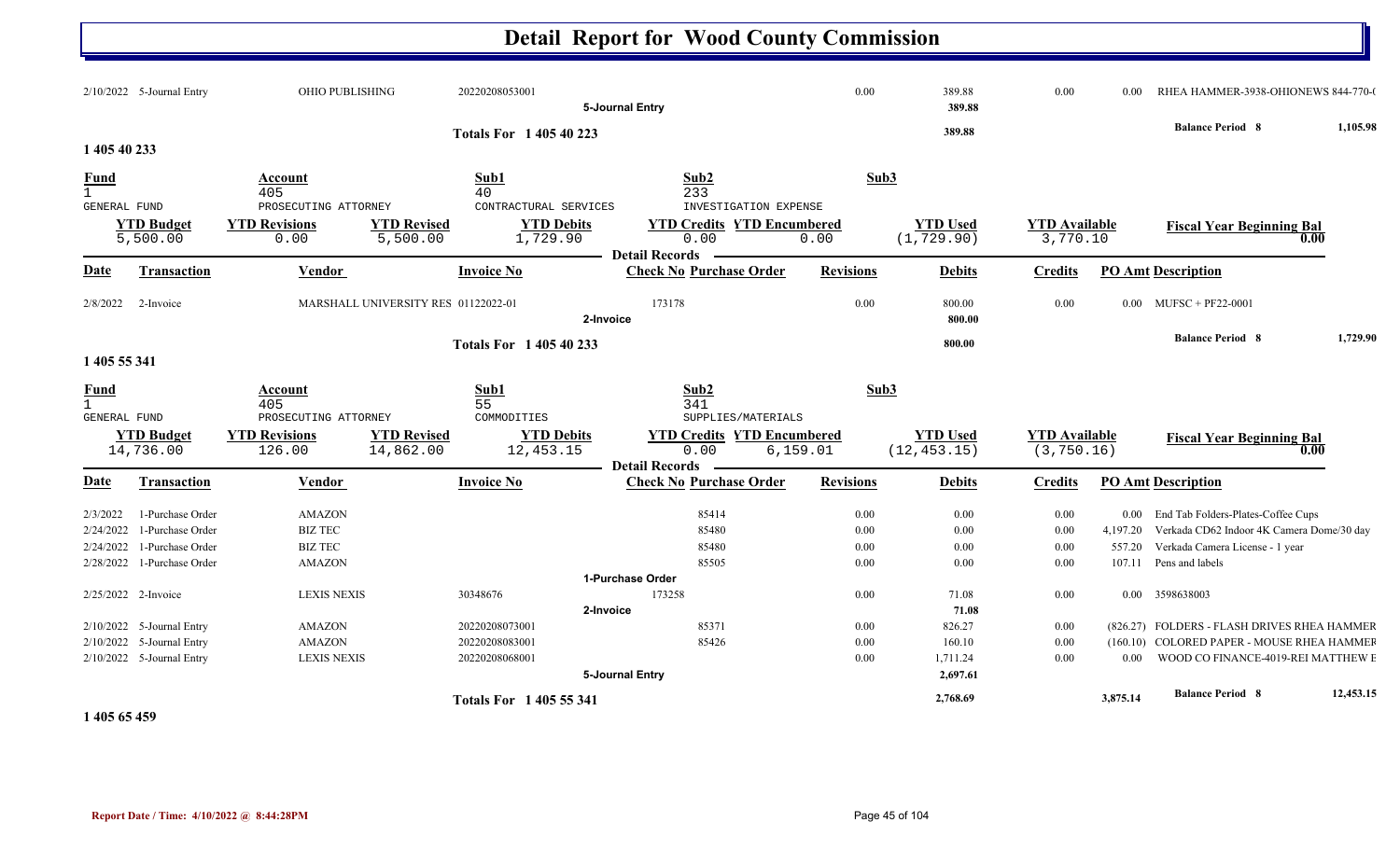| <b>Fund</b><br>GENERAL FUND                                        | <b>YTD Budget</b><br>1,000.00                | Account<br>405<br>PROSECUTING ATTORNEY<br><b>YTD Revisions</b><br>0.00 | <b>YTD Revised</b><br>1,000.00  | Sub1<br>65<br>CAPITAL OUTLAY<br><b>YTD Debits</b><br>455.00        | Sub2<br>459<br>EQUIPMENT<br><b>YTD Credits YTD Encumbered</b><br>0.00                                  | Sub3<br>0.00     | <b>YTD Used</b><br>(455.00)      | <b>YTD</b> Available<br>545.00    |                      | <b>Fiscal Year Beginning Bal</b> | 0.00 |           |
|--------------------------------------------------------------------|----------------------------------------------|------------------------------------------------------------------------|---------------------------------|--------------------------------------------------------------------|--------------------------------------------------------------------------------------------------------|------------------|----------------------------------|-----------------------------------|----------------------|----------------------------------|------|-----------|
| Date                                                               | Transaction                                  | Vendor                                                                 |                                 | <b>Invoice No</b>                                                  | <b>Detail Records</b><br><b>Check No Purchase Order</b>                                                | <b>Revisions</b> | <b>Debits</b>                    | <b>Credits</b>                    |                      | <b>PO Amt Description</b>        |      |           |
|                                                                    | 2/15/2022 2-Invoice                          |                                                                        | <b>PURE WATER PARTNERS</b>      | 879060                                                             | 173225<br>2-Invoice                                                                                    | 0.00             | 65.00<br>65.00                   | 0.00                              |                      | 0.00 ACCT NO 17844               |      |           |
|                                                                    |                                              |                                                                        |                                 | Totals For 1 405 65 459                                            |                                                                                                        |                  | 65.00                            |                                   |                      | <b>Balance Period 8</b>          |      | 455.00    |
| 1 406 10 101<br><b>Fund</b><br>$\mathbf{1}$<br><b>GENERAL FUND</b> | <b>YTD Budget</b><br>50,266.00               | Account<br>406<br>ASSESSOR<br><b>YTD Revisions</b><br>0.00             | <b>YTD Revised</b><br>50,266.00 | Sub1<br>10<br>PERSONAL SERVICES<br><b>YTD Debits</b><br>33,510.72  | Sub2<br>101<br>ELECTED OFFICIALS<br><b>YTD Credits YTD Encumbered</b><br>0.00<br><b>Detail Records</b> | Sub3<br>0.00     | <b>YTD Used</b><br>(33, 510.72)  | <b>YTD</b> Available<br>16,755.28 |                      | <b>Fiscal Year Beginning Bal</b> | 0.00 |           |
| Date                                                               | Transaction                                  | Vendor                                                                 |                                 | <b>Invoice No</b>                                                  | <b>Check No Purchase Order</b>                                                                         | <b>Revisions</b> | <b>Debits</b>                    | <b>Credits</b>                    |                      | <b>PO Amt Description</b>        |      |           |
|                                                                    | $2/15/2022$ 2-Invoice<br>2/28/2022 2-Invoice | NOHE DAVID C.<br>NOHE DAVID C.                                         |                                 | 10-00276090-REG<br>10-00276310-REG                                 | 276090<br>276310<br>2-Invoice                                                                          | 0.00<br>0.00     | 2,094.42<br>2,094.42<br>4,188.84 | 0.00<br>0.00                      | $0.00\,$<br>$0.00\,$ | NOHE DAVID C.<br>NOHE DAVID C.   |      |           |
| 1 406 10 102                                                       |                                              |                                                                        |                                 | <b>Totals For 140610101</b>                                        |                                                                                                        |                  | 4,188.84                         |                                   |                      | <b>Balance Period 8</b>          |      | 33,510.72 |
| <b>Fund</b><br>$\mathbf{1}$<br><b>GENERAL FUND</b>                 | <b>YTD Budget</b><br>25,027.00               | Account<br>406<br>ASSESSOR<br><b>YTD Revisions</b><br>0.00             | <b>YTD Revised</b><br>25,027.00 | Sub1<br>10<br>PERSONAL SERVICES<br><b>YTD Debits</b><br>23, 158.41 | Sub2<br>102<br>SUPPLEMENTAL<br><b>YTD Credits YTD Encumbered</b><br>0.00                               | Sub3<br>0.00     | <b>YTD Used</b><br>(23, 158.41)  | <b>YTD</b> Available<br>1,868.59  |                      | <b>Fiscal Year Beginning Bal</b> | 0.00 |           |
| Date                                                               | <b>Transaction</b>                           | Vendor                                                                 |                                 | <b>Invoice No</b>                                                  | <b>Detail Records</b><br><b>Check No Purchase Order</b>                                                | <b>Revisions</b> | <b>Debits</b>                    | <b>Credits</b>                    |                      | <b>PO Amt Description</b>        |      |           |
|                                                                    | 2/15/2022 2-Invoice                          | NOHE DAVID C.                                                          |                                 | 10-00276090-REG                                                    | 276090<br>2-Invoice                                                                                    | 0.00             | 41.10<br>41.10                   | 0.00                              |                      | 0.00 NOHE DAVID C.               |      |           |
|                                                                    |                                              |                                                                        |                                 | <b>Totals For 140610102</b>                                        |                                                                                                        |                  | 41.10                            |                                   |                      | <b>Balance Period 8</b>          |      | 23,158.41 |

**1 406 10 103**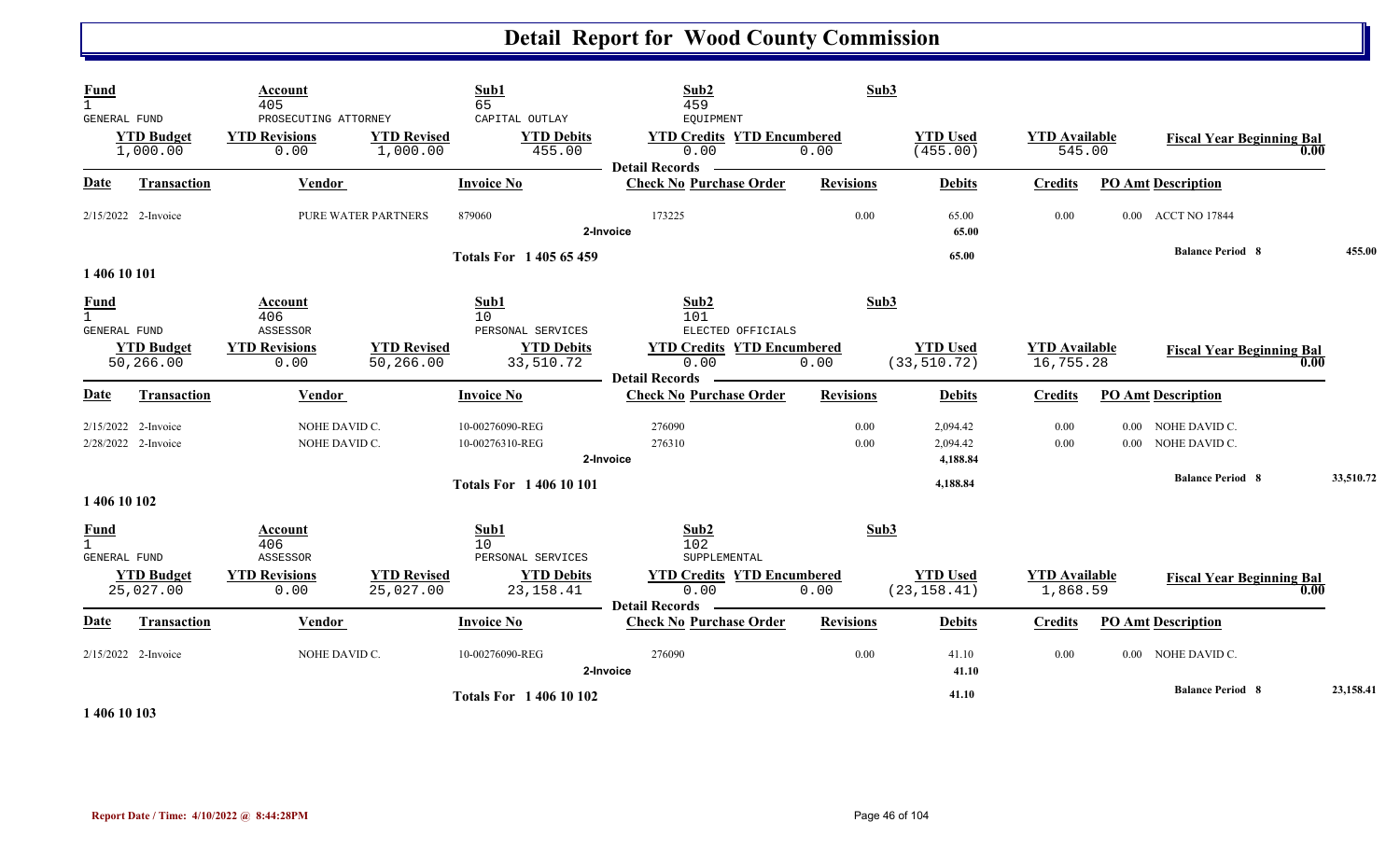| <b>Fund</b><br>$\mathbf{1}$<br>GENERAL FUND | <b>YTD Budget</b><br>243,079.00 | Account<br>406<br>ASSESSOR<br><b>YTD Revisions</b><br>0.00 | <b>YTD Revised</b><br>243,079.00   | Sub1<br>10<br>PERSONAL SERVICES<br><b>YTD Debits</b><br>157,000.16 | Sub2<br>103<br>SALARIES-DEPUTIES<br><b>YTD Credits YTD Encumbered</b><br>0.00 | Sub3<br>0.00     | <b>YTD Used</b><br>(157,000.16) | <b>YTD</b> Available<br>86,078.84 |             | <b>Fiscal Year Beginning Bal</b> | 0.00       |
|---------------------------------------------|---------------------------------|------------------------------------------------------------|------------------------------------|--------------------------------------------------------------------|-------------------------------------------------------------------------------|------------------|---------------------------------|-----------------------------------|-------------|----------------------------------|------------|
| Date                                        | Transaction                     | Vendor                                                     |                                    | <b>Invoice No</b>                                                  | <b>Detail Records</b><br><b>Check No Purchase Order</b>                       | <b>Revisions</b> | <b>Debits</b>                   | <b>Credits</b>                    |             | <b>PO Amt Description</b>        |            |
|                                             | $2/15/2022$ 2-Invoice           | COLE G. MICHELL                                            |                                    | 10-00276085-REG                                                    | 276085                                                                        | 0.00             | 2,000.00                        | 0.00                              | $0.00\,$    | <b>COLE GAYLEN MICHELL</b>       |            |
|                                             | 2/15/2022 2-Invoice             | <b>EDELEN SARAH J</b>                                      |                                    | 10-00276086-REG                                                    | 276086                                                                        | 0.00             | 1,666.67                        | 0.00                              | $0.00\,$    | EDELEN SARAH J                   |            |
|                                             | 2/15/2022 2-Invoice             |                                                            | GRIMM DONALD M.                    | 10-00276087-REG                                                    | 276087                                                                        | 0.00             | 2,229.17                        | 0.00                              | 0.00        | <b>GRIMM DONALD M.</b>           |            |
|                                             | 2/15/2022 2-Invoice             | JOY MELINDA R.                                             |                                    | 10-00276088-REG                                                    | 276088                                                                        | 0.00             | 1,291.67                        | 0.00                              | 0.00        | JOY MELINDA R.                   |            |
|                                             | 2/15/2022 2-Invoice             | MERCER ERICA L.                                            |                                    | 10-00276089-REG                                                    | 276089                                                                        | 0.00             | 1,333.33                        | $0.00\,$                          | $0.00\,$    | MERCER ERICA L.                  |            |
|                                             | 2/15/2022 2-Invoice             |                                                            | STEPHENS SANDRA K.                 | 10-00276091-REG                                                    | 276091                                                                        | 0.00             | 1,291.67                        | 0.00                              | $0.00\,$    | STEPHENS SANDRA K.               |            |
|                                             | 2/28/2022 2-Invoice             | COLE G. MICHELL                                            |                                    | 10-00276305-REG                                                    | 276305                                                                        | 0.00             | 2,000.00                        | 0.00                              | $0.00\,$    | <b>COLE GAYLEN MICHELL</b>       |            |
|                                             | 2/28/2022 2-Invoice             | <b>EDELEN SARAH J</b>                                      |                                    | 10-00276306-REG                                                    | 276306                                                                        | 0.00             | 1,666.67                        | 0.00                              | 0.00        | EDELEN SARAH J                   |            |
|                                             | 2/28/2022 2-Invoice             |                                                            | <b>GRIMM DONALD M.</b>             | 10-00276307-REG                                                    | 276307                                                                        | 0.00             | 2,229.17                        | 0.00                              | 0.00        | <b>GRIMM DONALD M</b>            |            |
|                                             | 2/28/2022 2-Invoice             | JOY MELINDA R.                                             |                                    | 10-00276308-REG                                                    | 276308                                                                        | 0.00             | 1,291.67                        | 0.00                              | $0.00\,$    | JOY MELINDA R.                   |            |
|                                             | 2/28/2022 2-Invoice             | MERCER ERICA L.                                            |                                    | 10-00276309-REG                                                    | 276309                                                                        | 0.00             | 1,333.33                        | 0.00                              | 0.00        | MERCER ERICA L.                  |            |
|                                             | 2/28/2022 2-Invoice             |                                                            | STEPHENS SANDRA K.                 | 10-00276311-REG                                                    | 276311                                                                        | 0.00             | 1,291.67                        | 0.00                              | 0.00        | STEPHENS SANDRA K.               |            |
|                                             |                                 |                                                            |                                    |                                                                    | 2-Invoice                                                                     |                  | 19,625.02                       |                                   |             |                                  |            |
|                                             |                                 |                                                            |                                    | <b>Totals For 140610103</b>                                        |                                                                               |                  | 19,625.02                       |                                   |             | <b>Balance Period 8</b>          | 157,000.16 |
| 1 406 10 104                                |                                 |                                                            |                                    |                                                                    |                                                                               |                  |                                 |                                   |             |                                  |            |
| <u>Fund</u><br>$\mathbf{1}$<br>GENERAL FUND |                                 | <b>Account</b><br>406<br>ASSESSOR                          |                                    | Sub1<br>10<br>PERSONAL SERVICES                                    | Sub2<br>104<br>SOCIAL SECURITY                                                | Sub3             |                                 |                                   |             |                                  |            |
|                                             | <b>YTD Budget</b><br>25,120.00  | <b>YTD Revisions</b><br>0.00                               | <b>YTD Revised</b><br>25,120.00    | <b>YTD Debits</b><br>15,952.39                                     | <b>YTD Credits YTD Encumbered</b><br>0.00<br><b>Detail Records</b>            | 0.00             | <b>YTD Used</b><br>(15, 952.39) | <b>YTD</b> Available<br>9,167.61  |             | <b>Fiscal Year Beginning Bal</b> | 0.00       |
| Date                                        | <b>Transaction</b>              | Vendor                                                     |                                    | <b>Invoice No</b>                                                  | <b>Check No Purchase Order</b>                                                | <b>Revisions</b> | <b>Debits</b>                   | <b>Credits</b>                    |             | <b>PO Amt Description</b>        |            |
|                                             | $2/15/2022$ 2-Invoice           |                                                            | DEPARTMENT OF TREASURY 20220215-00 |                                                                    | 3842                                                                          | 0.00             | 683.41                          | 0.00                              | $0.00$ FICA |                                  |            |
|                                             | 2/15/2022 2-Invoice             |                                                            | DEPARTMENT OF TREASURY 20220215-00 |                                                                    | 3842                                                                          | 0.00             | 159.84                          | 0.00                              | $0.00$ MED  |                                  |            |
|                                             | 2/28/2022 2-Invoice             |                                                            | DEPARTMENT OF TREASURY 20220228-00 |                                                                    | 3848                                                                          | 0.00             | 691.39                          | 0.00                              | $0.00\,$    | <b>FICA</b>                      |            |
|                                             | 2/28/2022 2-Invoice             |                                                            | DEPARTMENT OF TREASURY 20220228-00 |                                                                    | 3848                                                                          | 0.00             | 161.69                          | 0.00                              | $0.00$ MED  |                                  |            |
|                                             |                                 |                                                            |                                    |                                                                    | 2-Invoice                                                                     |                  | 1,696.33                        |                                   |             |                                  |            |
|                                             |                                 |                                                            |                                    | <b>Totals For 140610104</b>                                        |                                                                               |                  | 1,696.33                        |                                   |             | <b>Balance Period 8</b>          | 15,952.39  |

**1 406 10 105**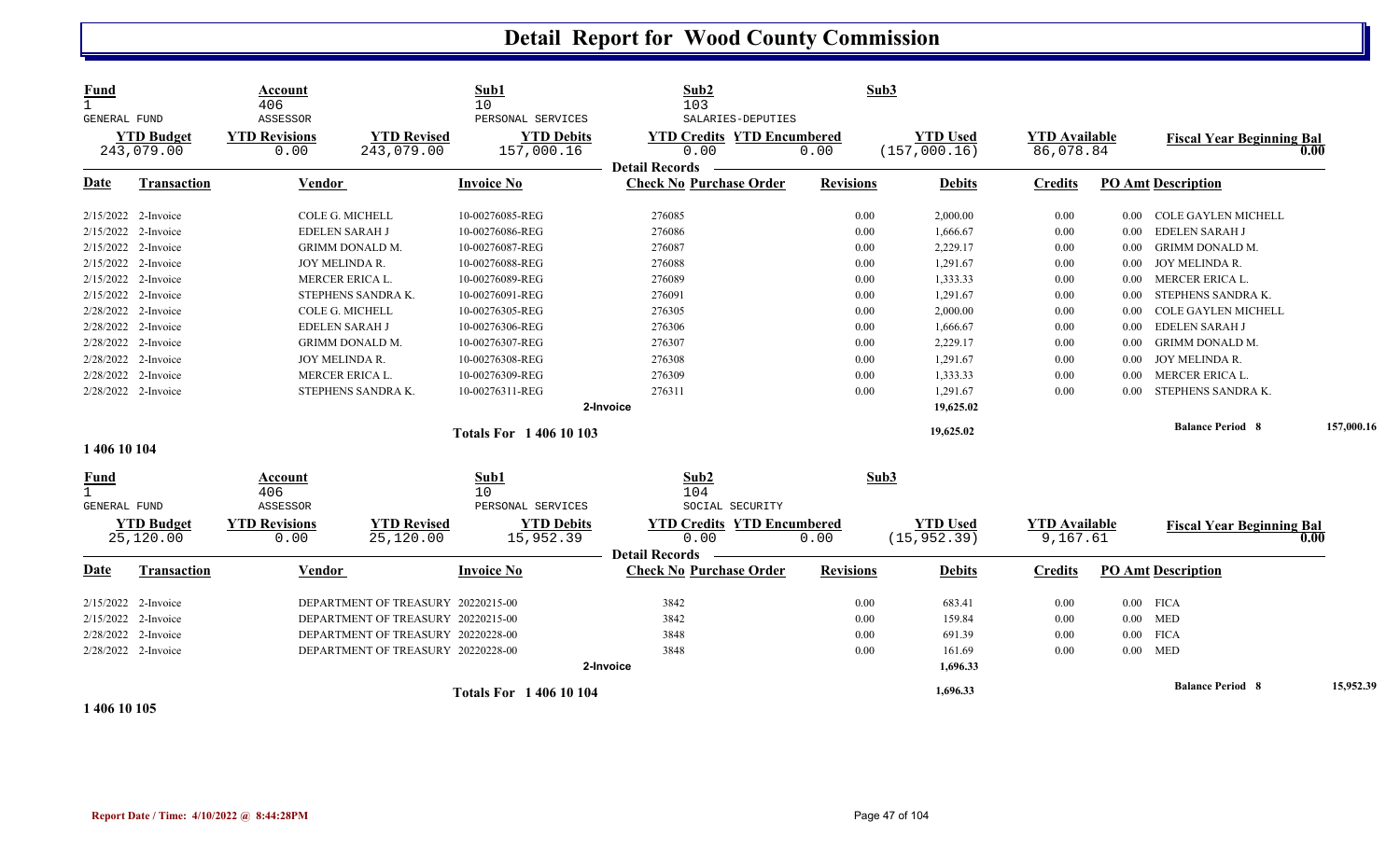| Fund<br>$\mathbf{1}$<br><b>GENERAL FUND</b> |                                | Account<br>406<br>ASSESSOR   |                                     | Sub1<br>10<br>PERSONAL SERVICES | Sub2<br>105<br>INSURANCE PREMIUM                        | Sub3             |                                 |                                   |          |                                  |           |
|---------------------------------------------|--------------------------------|------------------------------|-------------------------------------|---------------------------------|---------------------------------------------------------|------------------|---------------------------------|-----------------------------------|----------|----------------------------------|-----------|
|                                             | <b>YTD</b> Budget<br>94,796.00 | <b>YTD Revisions</b><br>0.00 | <b>YTD Revised</b><br>94,796.00     | <b>YTD Debits</b><br>75,460.23  | <b>YTD Credits YTD Encumbered</b><br>0.00               | 0.00             | <b>YTD</b> Used<br>(75, 460.23) | <b>YTD Available</b><br>19,335.77 |          | <b>Fiscal Year Beginning Bal</b> | 0.00      |
| Date                                        | <b>Transaction</b>             | Vendor                       |                                     | <b>Invoice No</b>               | <b>Detail Records</b><br><b>Check No Purchase Order</b> | <b>Revisions</b> | <b>Debits</b>                   | <b>Credits</b>                    |          | <b>PO Amt Description</b>        |           |
| 2/1/2022                                    | 2-Invoice                      |                              | HIGHMARK WEST VIRGINIA              | 02012022                        | 3830                                                    | 0.00             | 8,735.14                        | 0.00                              | $0.00\,$ | HEALTH PREMIUM                   |           |
| 2/1/2022                                    | 2-Invoice                      | MUTUAL OF OMAHA              |                                     | 1299636500                      | 173156                                                  | 0.00             | 13.43                           | 0.00                              |          | 0.00 BASIC LIFE                  |           |
| 2/1/2022                                    | 2-Invoice                      | <b>MUTUAL OF OMAHA</b>       |                                     | 1299636500                      | 173156                                                  | 0.00             | 59.53                           | 0.00                              |          | $0.00$ LTD                       |           |
| 2/1/2022                                    | 2-Invoice                      |                              | VISION SERVICE PLAN (WV)            | 22022                           | 173161                                                  | 0.00             | 23.24                           | 0.00                              | 0.00     | <b>SINGLE VISION</b>             |           |
| 2/1/2022                                    | 2-Invoice                      |                              | VISION SERVICE PLAN (WV)            | 22022                           | 173161                                                  | 0.00             | 115.20                          | 0.00                              |          | 0.00 FAMILY VISION               |           |
| 2/8/2022                                    | 2-Invoice                      | <b>RENAISSANCE</b>           |                                     | CNS0000889416                   | 3835                                                    | 0.00             | 43.47                           | 0.00                              | 0.00     | <b>FEB ADMIN FEE</b>             |           |
| 2/9/2022                                    | 2-Invoice                      |                              | HIGHMARK WEST VIRGINIA F220208A0129 |                                 | 3838                                                    | 0.00             | 103.87                          | 0.00                              | 0.00     | HRA                              |           |
| 2/9/2022                                    | 2-Invoice                      |                              | HIGHMARK WEST VIRGINIA F220202A1570 |                                 | 3839                                                    | 0.00             | 84.60                           | 0.00                              | $0.00\,$ | HRA                              |           |
|                                             | 2/28/2022 2-Invoice            |                              | HIGHMARK WEST VIRGINIA F220222A0637 |                                 | 3853                                                    | 0.00             | 107.94                          | 0.00                              | 0.00     | HRA                              |           |
|                                             |                                |                              |                                     |                                 | 2-Invoice                                               |                  | 9,286.42                        |                                   |          |                                  |           |
|                                             |                                |                              |                                     | <b>Totals For 140610105</b>     |                                                         |                  | 9,286.42                        |                                   |          | <b>Balance Period 8</b>          | 75,460.23 |
| 1 406 10 106                                |                                |                              |                                     |                                 |                                                         |                  |                                 |                                   |          |                                  |           |
| Fund                                        |                                | Account                      |                                     | Sub1                            | Sub <sub>2</sub>                                        | Sub3             |                                 |                                   |          |                                  |           |
| $\mathbf{1}$                                |                                | 406<br>ASSESSOR              |                                     | 10                              | 106                                                     |                  |                                 |                                   |          |                                  |           |
| GENERAL FUND                                |                                |                              |                                     | PERSONAL SERVICES               | RETIREMENT                                              |                  |                                 |                                   |          |                                  |           |
|                                             | <b>YTD Budget</b><br>31,837.00 | <b>YTD Revisions</b><br>0.00 | <b>YTD Revised</b><br>31,837.00     | <b>YTD Debits</b><br>21,367.07  | <b>YTD Credits YTD Encumbered</b><br>0.00               | 0.00             | <b>YTD</b> Used<br>(21, 367.07) | <b>YTD</b> Available<br>10,469.93 |          | <b>Fiscal Year Beginning Bal</b> | 0.00      |
|                                             |                                |                              |                                     |                                 | <b>Detail Records</b>                                   |                  |                                 |                                   |          |                                  |           |
| Date                                        | <b>Transaction</b>             | <b>Vendor</b>                |                                     | <b>Invoice No</b>               | <b>Check No Purchase Order</b>                          | <b>Revisions</b> | <b>Debits</b>                   | <b>Credits</b>                    |          | <b>PO Amt Description</b>        |           |
|                                             | $2/15/2022$ 2-Invoice          |                              | WV PUBLIC EMP RETIREMEN 20220215-00 |                                 | 3859                                                    | 0.00             | 1,194.82                        | 0.00                              | 0.00     | RETIREMENT                       |           |
|                                             | 2/28/2022 2-Invoice            |                              | WV PUBLIC EMP RETIREMEN 20220228-00 |                                 | 3859                                                    | 0.00             | 1,190.70                        | 0.00                              | 0.00     | <b>RETIREMENT</b>                |           |
|                                             |                                |                              |                                     |                                 | 2-Invoice                                               |                  | 2,385.52                        |                                   |          |                                  |           |
|                                             |                                |                              |                                     | <b>Totals For 140610106</b>     |                                                         |                  | 2,385.52                        |                                   |          | <b>Balance Period 8</b>          | 21,367.07 |
| 1 407 10 103                                |                                |                              |                                     |                                 |                                                         |                  |                                 |                                   |          |                                  |           |
| <b>Fund</b><br>$\mathbf{1}$                 |                                | Account<br>407               |                                     | Sub1<br>10                      | Sub2<br>103                                             | Sub3             |                                 |                                   |          |                                  |           |
| <b>GENERAL FUND</b>                         |                                | ASSESSOR'S VALUATION         |                                     | PERSONAL SERVICES               | SALARIES-DEPUTIES                                       |                  |                                 |                                   |          |                                  |           |
|                                             | <b>YTD Budget</b>              | <b>YTD Revisions</b>         | <b>YTD Revised</b>                  | <b>YTD Debits</b>               | <b>YTD Credits YTD Encumbered</b>                       |                  | <b>YTD</b> Used                 | <b>YTD</b> Available              |          | <b>Fiscal Year Beginning Bal</b> |           |
|                                             | 475,650.00                     | 0.00                         | 475,650.00                          | 329, 114. 16                    | 0.00                                                    | 0.00             | (329, 114.16)                   | 146,535.84                        |          |                                  | 0.00      |
|                                             |                                |                              |                                     |                                 | <b>Detail Records</b>                                   |                  |                                 |                                   |          |                                  |           |
| Date                                        | <b>Transaction</b>             | Vendor                       |                                     | <b>Invoice No</b>               | <b>Check No Purchase Order</b>                          | <b>Revisions</b> | <b>Debits</b>                   | <b>Credits</b>                    |          | <b>PO Amt Description</b>        |           |
|                                             | 2/15/2022 2-Invoice            | <b>ATKINSON CARA</b>         |                                     | 10-00276092-REG                 | 276092                                                  | 0.00             | 1,666.67                        | 0.00                              |          | 0.00 ATKINSON CARA               |           |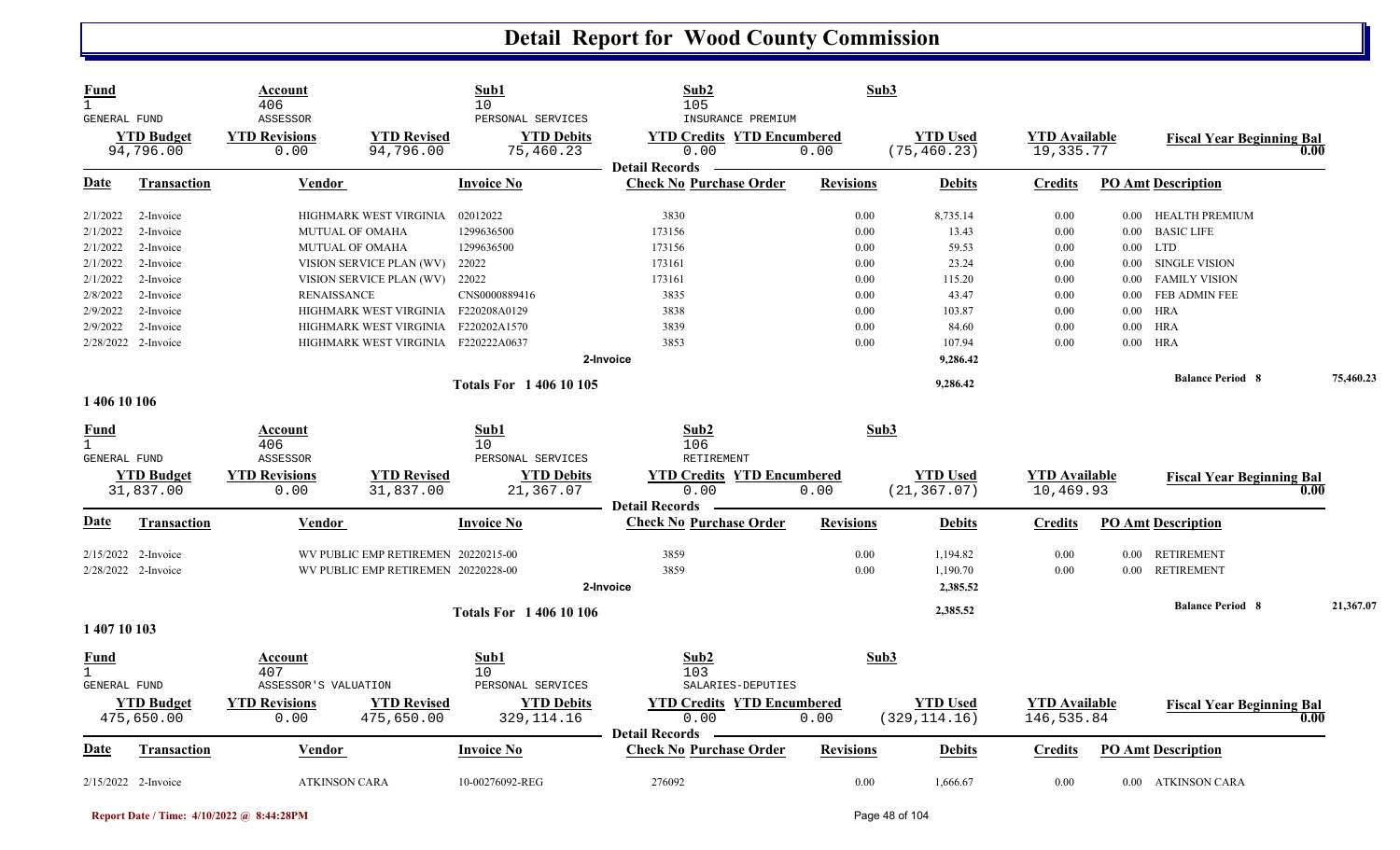|                        |                                  |                             |                                             | <b>Totals For 140710104</b>          |                                   |                  | 2,929.66             |                      |              | <b>Balance Period 8</b>                            | 23,798.74  |
|------------------------|----------------------------------|-----------------------------|---------------------------------------------|--------------------------------------|-----------------------------------|------------------|----------------------|----------------------|--------------|----------------------------------------------------|------------|
|                        |                                  |                             |                                             |                                      | 2-Invoice                         |                  | 2,929.66             |                      |              |                                                    |            |
|                        | 2/28/2022 2-Invoice              |                             | DEPARTMENT OF TREASURY 20220228-00          |                                      | 3848                              | 0.00             | 278.97               | 0.00                 |              | $0.00$ MED                                         |            |
|                        | 2/28/2022 2-Invoice              |                             | DEPARTMENT OF TREASURY 20220228-00          |                                      | 3848                              | 0.00             | 1,192.84             | 0.00                 | $0.00\,$     | <b>FICA</b>                                        |            |
|                        | 2/15/2022 2-Invoice              |                             | DEPARTMENT OF TREASURY 20220215-00          |                                      | 3842                              | 0.00             | 276.34               | 0.00                 |              | $0.00$ MED                                         |            |
|                        | 2/15/2022 2-Invoice              |                             | DEPARTMENT OF TREASURY 20220215-00          |                                      | 3842                              | 0.00             | 1,181.51             | 0.00                 |              | $0.00$ FICA                                        |            |
| <u>Date</u>            | <b>Transaction</b>               | Vendor                      |                                             | <b>Invoice No</b>                    | <b>Check No Purchase Order</b>    | <b>Revisions</b> | <b>Debits</b>        | <b>Credits</b>       |              | <b>PO Amt Description</b>                          |            |
|                        | 36,387.00                        | 0.00                        | 36, 387.00                                  | 23,798.74                            | 0.00<br><b>Detail Records</b>     | 0.00             | (23, 798.74)         | 12,588.26            |              |                                                    | 0.00       |
|                        | <b>YTD Budget</b>                | <b>YTD Revisions</b>        | <b>YTD Revised</b>                          | <b>YTD Debits</b>                    | <b>YTD Credits YTD Encumbered</b> |                  | <b>YTD Used</b>      | <b>YTD Available</b> |              | <b>Fiscal Year Beginning Bal</b>                   |            |
| GENERAL FUND           |                                  | 407<br>ASSESSOR'S VALUATION |                                             | 10 <sup>°</sup><br>PERSONAL SERVICES | 104<br>SOCIAL SECURITY            |                  |                      |                      |              |                                                    |            |
| <b>Fund</b>            |                                  | Account                     |                                             | Sub1                                 | Sub2                              | Sub3             |                      |                      |              |                                                    |            |
| 1 407 10 104           |                                  |                             |                                             |                                      |                                   |                  |                      |                      |              |                                                    |            |
|                        |                                  |                             |                                             | <b>Totals For 140710103</b>          |                                   |                  | 41,170.78            |                      |              | <b>Balance Period 8</b>                            | 329,114.16 |
|                        |                                  |                             |                                             |                                      | 2-Invoice                         |                  | 41,170.78            |                      |              |                                                    |            |
|                        | 2/28/2022 2-Invoice              | <b>RADER STEVE E</b>        |                                             | 10-00276322-REG                      | 276322                            | 0.00             | 1,771.88             | 0.00                 | 0.00         | <b>RADER STEVE E.</b>                              |            |
| 2/28/2022              | 2-Invoice                        | PARSONS TOM F               |                                             | 10-00276321-REG                      | 276321                            | 0.00             | 1,750.00             | 0.00                 | 0.00         | PARSONS TOM F                                      |            |
| 2/28/2022              | 2-Invoice                        |                             | MONTGOMERY JEREMY SHA                       | 10-00276320-REG                      | 276320                            | 0.00             | 1,563.00             | 0.00                 | 0.00         | MONTGOMERY JEREMY SHANE                            |            |
|                        | 2/28/2022 2-Invoice              |                             | MCINTYRE TERESA A.                          | 10-00276319-REG                      | 276319                            | 0.00             | 1,583.33             | 0.00                 | 0.00         | MCINTYRE TERESA A.                                 |            |
|                        | 2/28/2022 2-Invoice              | MCATEE CONNIE L             |                                             | 10-00276318-REG                      | 276318                            | 0.00             | 2,500.00             | 0.00                 | 0.00         | MCATEE CONNIE L                                    |            |
|                        | 2-Invoice<br>2/28/2022 2-Invoice |                             | FLEAK STACEY LYNN<br>GILCHRIST COREY THOMAS | 10-00276316-REG<br>10-00276317-REG   | 276317                            | 0.00<br>0.00     | 1,854.17<br>1,563.00 | 0.00<br>0.00         | 0.00<br>0.00 | FLEAK STACEY LYNN<br><b>GILCHRIST COREY THOMAS</b> |            |
| 2/28/2022<br>2/28/2022 | 2-Invoice                        |                             | DEGRAEF KAREN SUE                           | 10-00276315-REG                      | 276315<br>276316                  | 0.00             | 2,125.00             | 0.00                 | 0.00         | DEGRAEF KAREN SUE                                  |            |
|                        | 2/28/2022 2-Invoice              |                             | DAWKINS KENNETH PAUL                        | 10-00276314-REG                      | 276314                            | 0.00             | 1,916.67             | 0.00                 | 0.00         | DAWKINS KENNETH PAUL                               |            |
|                        | 2/28/2022 2-Invoice              |                             | COTTRELL LARRY DEAN                         | 10-00276313-REG                      | 276313                            | 0.00             | 2,291.67             | 0.00                 | 0.00         | COTTRELL LARRY DEAN                                |            |
|                        | 2/28/2022 2-Invoice              | <b>ATKINSON CARA</b>        |                                             | 10-00276312-REG                      | 276312                            | 0.00             | 1,666.67             | 0.00                 | 0.00         | ATKINSON CARA                                      |            |
|                        | 2/15/2022 2-Invoice              | <b>RADER STEVE E</b>        |                                             | 10-00276102-REG                      | 276102                            | 0.00             | 1,771.88             | 0.00                 | 0.00         | <b>RADER STEVE E.</b>                              |            |
| 2/15/2022              | 2-Invoice                        | PARSONS TOM F               |                                             | 10-00276101-REG                      | 276101                            | 0.00             | 1,750.00             | 0.00                 | 0.00         | <b>PARSONS TOM F</b>                               |            |
|                        | 2/15/2022 2-Invoice              |                             | MONTGOMERY JEREMY SHA 10-00276100-REG       |                                      | 276100                            | 0.00             | 1,563.00             | 0.00                 | 0.00         | MONTGOMERY JEREMY SHANE                            |            |
|                        | 2/15/2022 2-Invoice              |                             | MCINTYRE TERESA A.                          | 10-00276099-REG                      | 276099                            | 0.00             | 1,583.33             | 0.00                 | 0.00         | MCINTYRE TERESA A.                                 |            |
| 2/15/2022              | 2-Invoice                        | MCATEE CONNIE L             |                                             | 10-00276098-REG                      | 276098                            | 0.00             | 2,500.00             | 0.00                 | 0.00         | MCATEE CONNIE L                                    |            |
|                        | 2/15/2022 2-Invoice              |                             | GILCHRIST COREY THOMAS                      | 10-00276097-REG                      | 276097                            | 0.00             | 1,563.00             | 0.00                 | 0.00         | <b>GILCHRIST COREY THOMAS</b>                      |            |
|                        | 2/15/2022 2-Invoice              |                             | FLEAK STACEY LYNN                           | 10-00276096-REG                      | 276096                            | 0.00             | 1,854.17             | 0.00                 | 0.00         | FLEAK STACEY LYNN                                  |            |
|                        | 2/15/2022 2-Invoice              |                             | DEGRAEF KAREN SUE                           | 10-00276095-REG                      | 276095                            | 0.00             | 2,125.00             | 0.00                 | 0.00         | DEGRAEF KAREN SUE                                  |            |
|                        | 2/15/2022 2-Invoice              |                             | DAWKINS KENNETH PAUL                        | 10-00276094-REG                      | 276094                            | 0.00             | 1,916.67             | 0.00                 | 0.00         | DAWKINS KENNETH PAUL                               |            |
| 2/15/2022 2-Invoice    |                                  |                             | COTTRELL LARRY DEAN                         |                                      |                                   | 0.00             | 2,291.67             |                      |              | COTTRELL LARRY DEAN                                |            |

**1 407 10 105**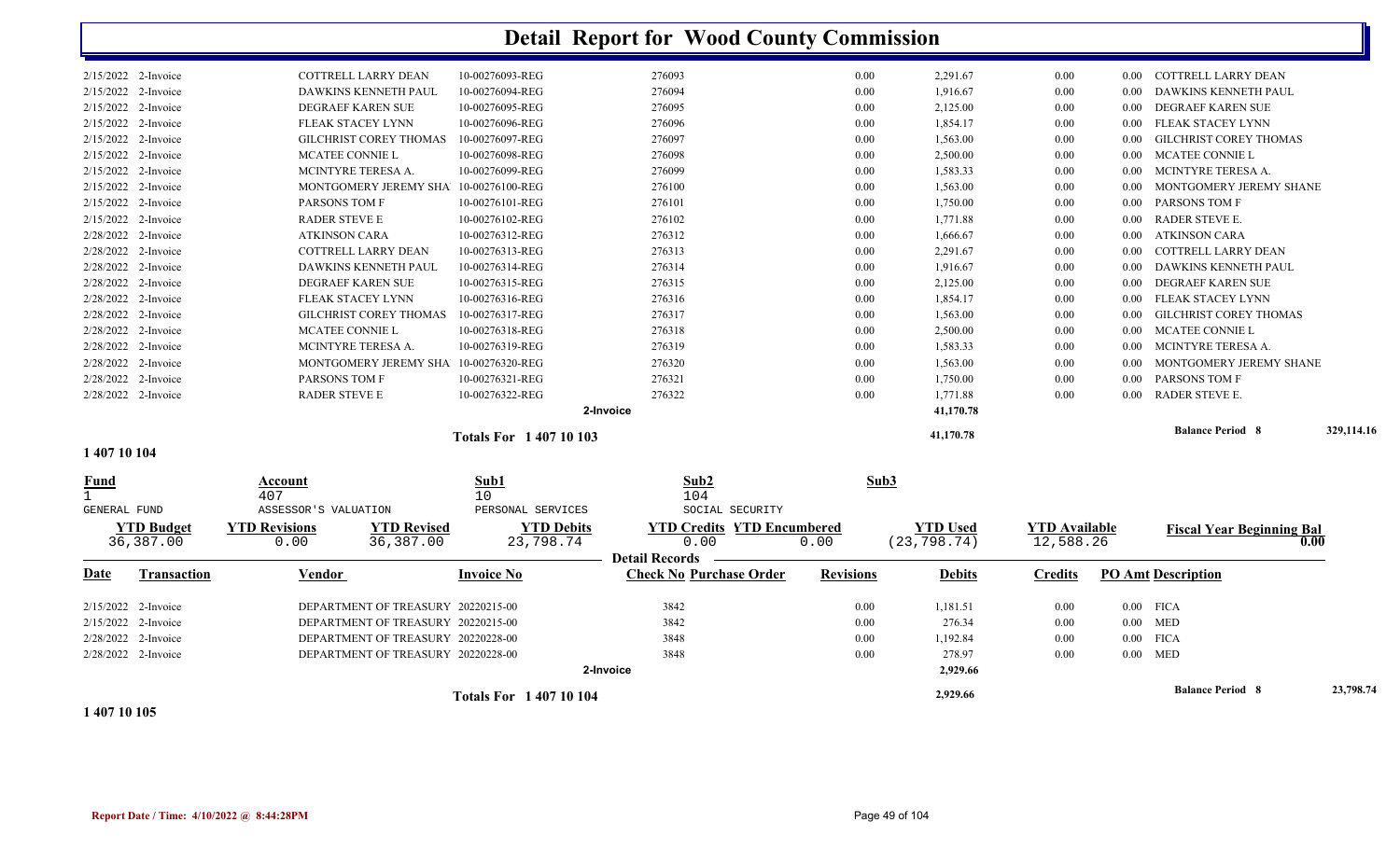| <b>Fund</b><br>1.   |                                 | Account<br>407                                       |                                     | Sub1<br>10                                           | Sub2<br>105                                                    | Sub3             |                                  |                                   |          |                                  |      |            |
|---------------------|---------------------------------|------------------------------------------------------|-------------------------------------|------------------------------------------------------|----------------------------------------------------------------|------------------|----------------------------------|-----------------------------------|----------|----------------------------------|------|------------|
| <b>GENERAL FUND</b> | <b>YTD Budget</b><br>184,872.00 | ASSESSOR'S VALUATION<br><b>YTD Revisions</b><br>0.00 | <b>YTD Revised</b><br>184,872.00    | PERSONAL SERVICES<br><b>YTD Debits</b><br>128,070.09 | INSURANCE PREMIUM<br><b>YTD Credits YTD Encumbered</b><br>0.00 | 0.00             | <b>YTD Used</b><br>(128, 070.09) | <b>YTD Available</b><br>56,801.91 |          | <b>Fiscal Year Beginning Bal</b> | 0.00 |            |
| Date                | <b>Transaction</b>              | Vendor                                               |                                     | Invoice No                                           | <b>Detail Records</b><br><b>Check No Purchase Order</b>        | <b>Revisions</b> | <b>Debits</b>                    | <b>Credits</b>                    |          | <b>PO Amt Description</b>        |      |            |
| 2/1/2022            | 2-Invoice                       | <b>RENAISSANCE</b>                                   |                                     | 01292022                                             | 3831                                                           | 0.00             | 58.04                            | 0.00                              | 0.00     | WEEKLY CLAIMS 01/29              |      |            |
| 2/1/2022            | 2-Invoice                       |                                                      | HIGHMARK WEST VIRGINIA              | 02012022                                             | 3830                                                           | 0.00             | 16,017.15                        | 0.00                              | 0.00     | <b>HEALTH PREMIUM</b>            |      |            |
| 2/1/2022            | 2-Invoice                       |                                                      | <b>MUTUAL OF OMAHA</b>              | 1299636500                                           | 173156                                                         | 0.00             | 23.43                            | 0.00                              | $0.00\,$ | <b>BASIC LIFE</b>                |      |            |
| 2/1/2022            | 2-Invoice                       |                                                      | MUTUAL OF OMAHA                     | 1299636500                                           | 173156                                                         | 0.00             | 102.92                           | 0.00                              |          | $0.00$ LTD                       |      |            |
| 2/1/2022            | 2-Invoice                       |                                                      | VISION SERVICE PLAN (WV)            | 22022                                                | 173161                                                         | 0.00             | 36.52                            | 0.00                              | 0.00     | <b>SINGLE VISION</b>             |      |            |
| 2/1/2022            | 2-Invoice                       |                                                      | VISION SERVICE PLAN (WV)            | 22022                                                | 173161                                                         | 0.00             | 153.60                           | 0.00                              | 0.00     | <b>FAMILY VISION</b>             |      |            |
| 2/8/2022            | 2-Invoice                       | <b>RENAISSANCE</b>                                   |                                     | CNS0000889416                                        | 3835                                                           | 0.00             | 68.31                            | 0.00                              | 0.00     | FEB ADMIN FEE                    |      |            |
| 2/9/2022            | 2-Invoice                       |                                                      | HIGHMARK WEST VIRGINIA              | F220208A0129                                         | 3838                                                           | 0.00             | 299.00                           | 0.00                              | 0.00     | <b>HRA</b>                       |      |            |
|                     | 2/15/2022 2-Invoice             | <b>RENAISSANCE</b>                                   |                                     | 02122022                                             | 3845                                                           | 0.00             | 316.02                           | 0.00                              | 0.00     | WEEKLY CLAIMS 02/12              |      |            |
|                     | 2/28/2022 2-Invoice             |                                                      | HIGHMARK WEST VIRGINIA F220215A4057 |                                                      | 3854                                                           | 0.00             | 15.00                            | 0.00                              | 0.00     | <b>HRA</b>                       |      |            |
|                     |                                 |                                                      |                                     |                                                      | 2-Invoice                                                      |                  | 17,089.99                        |                                   |          |                                  |      |            |
|                     |                                 |                                                      |                                     | <b>Totals For 140710105</b>                          |                                                                |                  | 17,089.99                        |                                   |          | <b>Balance Period 8</b>          |      | 128,070.09 |
| 1 407 10 106        |                                 |                                                      |                                     |                                                      |                                                                |                  |                                  |                                   |          |                                  |      |            |
| <u>Fund</u>         |                                 | Account                                              |                                     | Sub1                                                 | Sub2                                                           | Sub3             |                                  |                                   |          |                                  |      |            |
| $\mathbf{1}$        |                                 | 407                                                  |                                     | 10                                                   | 106                                                            |                  |                                  |                                   |          |                                  |      |            |
| <b>GENERAL FUND</b> |                                 | ASSESSOR'S VALUATION                                 |                                     | PERSONAL SERVICES                                    | <b>RETIREMENT</b>                                              |                  |                                  |                                   |          |                                  |      |            |
|                     | <b>YTD Budget</b>               | <b>YTD Revisions</b>                                 | <b>YTD Revised</b>                  | <b>YTD Debits</b>                                    | <b>YTD Credits YTD Encumbered</b>                              |                  | <b>YTD Used</b>                  | <b>YTD Available</b>              |          | <b>Fiscal Year Beginning Bal</b> |      |            |
|                     | 47,565.00                       | 0.00                                                 | 47,565.00                           | 32,911.76                                            | 0.00                                                           | 0.00             | (32, 911.76)                     | 14,653.24                         |          |                                  | 0.00 |            |
|                     |                                 |                                                      |                                     |                                                      | <b>Detail Records</b>                                          |                  |                                  |                                   |          |                                  |      |            |
| Date                | <b>Transaction</b>              | Vendor                                               |                                     | <b>Invoice No</b>                                    | <b>Check No Purchase Order</b>                                 | <b>Revisions</b> | <b>Debits</b>                    | <b>Credits</b>                    |          | <b>PO Amt Description</b>        |      |            |
|                     | 2/15/2022 2-Invoice             |                                                      | WV PUBLIC EMP RETIREMEN 20220215-00 |                                                      | 3859                                                           | 0.00             | 2,058.56                         | 0.00                              | $0.00\,$ | <b>RETIREMENT</b>                |      |            |
|                     | 2/28/2022 2-Invoice             |                                                      | WV PUBLIC EMP RETIREMEN 20220228-00 |                                                      | 3859                                                           | 0.00             | 2,058.56                         | 0.00                              | 0.00     | <b>RETIREMENT</b>                |      |            |
|                     |                                 |                                                      |                                     |                                                      | 2-Invoice                                                      |                  | 4,117.12                         |                                   |          |                                  |      |            |
|                     |                                 |                                                      |                                     | <b>Totals For 140710106</b>                          |                                                                |                  | 4,117.12                         |                                   |          | <b>Balance Period 8</b>          |      | 32,911.76  |
| 1 412 10 103        |                                 |                                                      |                                     |                                                      |                                                                |                  |                                  |                                   |          |                                  |      |            |
| <u>Fund</u>         |                                 | Account                                              |                                     | Sub1                                                 | Sub <sub>2</sub>                                               | Sub3             |                                  |                                   |          |                                  |      |            |
| $\mathbf{1}$        |                                 | 412                                                  |                                     | 10                                                   | 103                                                            |                  |                                  |                                   |          |                                  |      |            |
| <b>GENERAL FUND</b> |                                 | EXTENSION OFFICE                                     |                                     | PERSONAL SERVICES                                    | SALARIES-DEPUTIES                                              |                  |                                  |                                   |          |                                  |      |            |
|                     | <b>YTD Budget</b>               | <b>YTD Revisions</b>                                 | <b>YTD Revised</b>                  | <b>YTD Debits</b>                                    | <b>YTD Credits YTD Encumbered</b>                              |                  | <b>YTD Used</b>                  | <b>YTD Available</b>              |          | <b>Fiscal Year Beginning Bal</b> |      |            |
|                     | 60,564.00                       | 0.00                                                 | 60,564.00                           | 40,376.00                                            | 0.00                                                           | 0.00             | (40, 376.00)                     | 20,188.00                         |          |                                  | 0.00 |            |
|                     |                                 |                                                      |                                     |                                                      | <b>Detail Records</b>                                          |                  |                                  |                                   |          |                                  |      |            |
| Date                | <b>Transaction</b>              | Vendor                                               |                                     | <b>Invoice No</b>                                    | <b>Check No Purchase Order</b>                                 | <b>Revisions</b> | <b>Debits</b>                    | <b>Credits</b>                    |          | <b>PO Amt Description</b>        |      |            |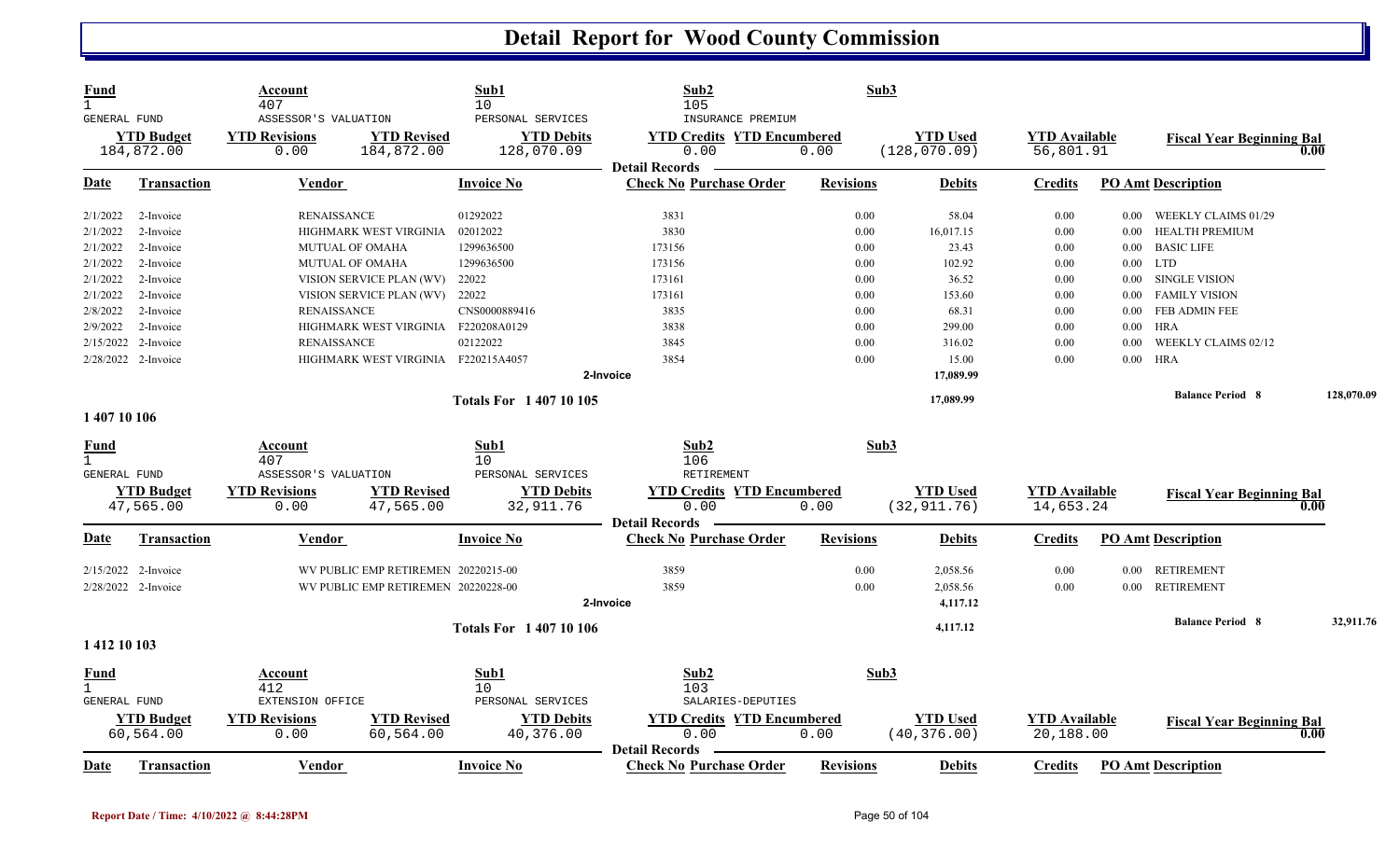|                              |                               |                              |                                    |                               | <b>Detail Report for Wood County Commission</b>         |                  |                                |                                  |          |                                  |           |
|------------------------------|-------------------------------|------------------------------|------------------------------------|-------------------------------|---------------------------------------------------------|------------------|--------------------------------|----------------------------------|----------|----------------------------------|-----------|
|                              |                               |                              |                                    |                               |                                                         |                  |                                |                                  |          |                                  |           |
|                              | 2/15/2022 2-Invoice           | <b>BOSO LINDSEY A</b>        |                                    | 10-00276103-REG               | 276103                                                  | 0.00             | 1,246.88                       | 0.00                             |          | 0.00 BOSO LINDSEY A              |           |
| 2/15/2022                    | 2-Invoice                     |                              | <b>BRADFORD RISHA LYNN</b>         | 10-00276104-REG               | 276104                                                  | 0.00             | 1,276.62                       | 0.00                             | 0.00     | <b>BRADFORD RISHA LYNN</b>       |           |
|                              | 2/28/2022 2-Invoice           | <b>BOSO LINDSEY A</b>        |                                    | 10-00276323-REG               | 276323                                                  | 0.00             | 1,246.88                       | 0.00                             | 0.00     | <b>BOSO LINDSEY A</b>            |           |
|                              | 2/28/2022 2-Invoice           |                              | <b>BRADFORD RISHA LYNN</b>         | 10-00276324-REG               | 276324                                                  | 0.00             | 1,276.62                       | 0.00                             | $0.00\,$ | BRADFORD RISHA LYNN              |           |
|                              |                               |                              |                                    |                               | 2-Invoice                                               |                  | 5,047.00                       |                                  |          |                                  |           |
|                              |                               |                              |                                    | <b>Totals For 141210103</b>   |                                                         |                  | 5,047.00                       |                                  |          | <b>Balance Period 8</b>          | 40,376.00 |
| 1 412 10 104                 |                               |                              |                                    |                               |                                                         |                  |                                |                                  |          |                                  |           |
| <b>Fund</b>                  |                               | <b>Account</b>               |                                    | Sub1                          | Sub2                                                    | Sub3             |                                |                                  |          |                                  |           |
| $\mathbf{1}$<br>GENERAL FUND |                               | 412<br>EXTENSION OFFICE      |                                    | 10<br>PERSONAL SERVICES       | 104<br>SOCIAL SECURITY                                  |                  |                                |                                  |          |                                  |           |
|                              |                               |                              | <b>YTD Revised</b>                 |                               |                                                         |                  |                                |                                  |          |                                  |           |
|                              | <b>YTD Budget</b><br>5,398.00 | <b>YTD Revisions</b><br>0.00 | 5,398.00                           | <b>YTD Debits</b><br>2,984.55 | <b>YTD Credits YTD Encumbered</b><br>0.00               | 0.00             | <b>YTD Used</b><br>(2, 984.55) | <b>YTD Available</b><br>2,413.45 |          | <b>Fiscal Year Beginning Bal</b> | 0.00      |
|                              |                               |                              |                                    |                               | <b>Detail Records</b>                                   |                  |                                |                                  |          |                                  |           |
| Date                         | <b>Transaction</b>            | <b>Vendor</b>                |                                    | <b>Invoice No</b>             | <b>Check No Purchase Order</b>                          | <b>Revisions</b> | <b>Debits</b>                  | <b>Credits</b>                   |          | <b>PO Amt Description</b>        |           |
|                              | 2/15/2022 2-Invoice           |                              | DEPARTMENT OF TREASURY 20220215-00 |                               | 3842                                                    | 0.00             | 156.44                         | 0.00                             |          | $0.00$ FICA                      |           |
| 2/15/2022                    | 2-Invoice                     |                              | DEPARTMENT OF TREASURY 20220215-00 |                               | 3842                                                    | 0.00             | 36.58                          | 0.00                             |          | $0.00$ MED                       |           |
|                              | 2/28/2022 2-Invoice           |                              | DEPARTMENT OF TREASURY 20220228-00 |                               | 3848                                                    | 0.00             | 151.15                         | 0.00                             |          | $0.00$ FICA                      |           |
|                              | 2/28/2022 2-Invoice           |                              | DEPARTMENT OF TREASURY 20220228-00 |                               | 3848                                                    | 0.00             | 35.35                          | 0.00                             |          | $0.00$ MED                       |           |
|                              |                               |                              |                                    |                               | 2-Invoice                                               |                  | 379.52                         |                                  |          |                                  |           |
|                              |                               |                              |                                    | <b>Totals For 141210104</b>   |                                                         |                  | 379.52                         |                                  |          | <b>Balance Period 8</b>          | 2,984.55  |
| 1 412 10 105                 |                               |                              |                                    |                               |                                                         |                  |                                |                                  |          |                                  |           |
| <b>Fund</b>                  |                               | Account                      |                                    | Sub1                          | Sub2                                                    | Sub3             |                                |                                  |          |                                  |           |
| $\mathbf{1}$<br>GENERAL FUND |                               | 412<br>EXTENSION OFFICE      |                                    | 10<br>PERSONAL SERVICES       | 105<br>INSURANCE PREMIUM                                |                  |                                |                                  |          |                                  |           |
|                              | <b>YTD Budget</b>             | <b>YTD Revisions</b>         | <b>YTD Revised</b>                 | <b>YTD Debits</b>             | <b>YTD Credits YTD Encumbered</b>                       |                  | <b>YTD Used</b>                | <b>YTD Available</b>             |          | <b>Fiscal Year Beginning Bal</b> |           |
|                              | 21,568.00                     | 0.00                         | 21,568.00                          | 12,221.90                     | 0.00                                                    | 0.00             | (12, 221.90)                   | 9,346.10                         |          |                                  | 0.00      |
| Date                         | <b>Transaction</b>            | <b>Vendor</b>                |                                    | <b>Invoice No</b>             | <b>Detail Records</b><br><b>Check No Purchase Order</b> | <b>Revisions</b> | <b>Debits</b>                  | <b>Credits</b>                   |          | <b>PO Amt Description</b>        |           |
|                              |                               |                              |                                    |                               |                                                         |                  |                                |                                  |          |                                  |           |
| 2/1/2022                     | 2-Invoice                     |                              | HIGHMARK WEST VIRGINIA             | 02012022                      | 3830                                                    | 0.00             | 1,557.62                       | 0.00                             | $0.00\,$ | <b>HEALTH PREMIUM</b>            |           |
| 2/1/2022                     | 2-Invoice                     | <b>MUTUAL OF OMAHA</b>       |                                    | 1299636500                    | 173156                                                  | 0.00             | 4.26                           | 0.00                             | $0.00\,$ | <b>BASIC LIFE</b>                |           |
| 2/1/2022                     | 2-Invoice                     | <b>MUTUAL OF OMAHA</b>       |                                    | 1299636500                    | 173156                                                  | 0.00             | 12.62                          | 0.00                             |          | $0.00$ LTD                       |           |
| 2/1/2022                     | 2-Invoice                     |                              | VISION SERVICE PLAN (WV)           | 22022                         | 173161                                                  | 0.00             | 6.64                           | 0.00                             | $0.00\,$ | <b>SINGLE VISION</b>             |           |
| 2/1/2022                     | 2-Invoice                     |                              | VISION SERVICE PLAN (WV)           | 22022                         | 173161                                                  | 0.00             | 38.40                          | 0.00                             | 0.00     | <b>FAMILY VISION</b>             |           |
| 2/8/2022                     | 2-Invoice                     | <b>RENAISSANCE</b>           |                                    | CNS0000889416                 | 3835                                                    | 0.00             | 12.42                          | 0.00                             |          | 0.00 FEB ADMIN FEE               |           |
|                              |                               |                              |                                    |                               | 2-Invoice                                               |                  | 1,631.96                       |                                  |          |                                  |           |
|                              |                               |                              |                                    | <b>Totals For 141210105</b>   |                                                         |                  | 1,631.96                       |                                  |          | <b>Balance Period 8</b>          | 12,221.90 |
| 1 412 10 106                 |                               |                              |                                    |                               |                                                         |                  |                                |                                  |          |                                  |           |

**Report Date / Time: 4/10/2022 @ 8:44:28PM** Page 51 of 104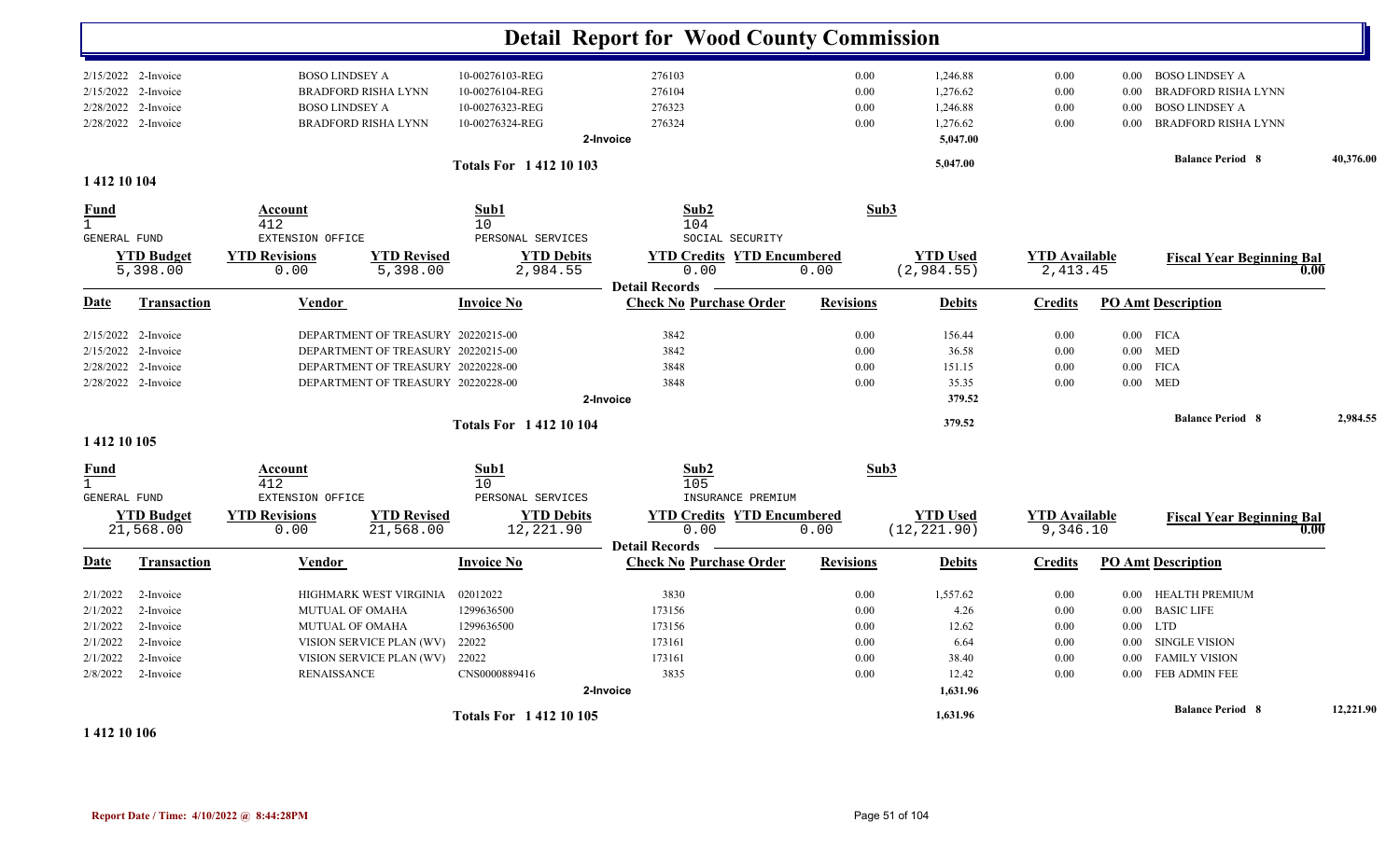| Fund<br>$\mathbf{1}$                        |                                            | Account<br>412                                   |                                                                            | Sub1<br>10                                         | Sub2<br>106                                                        | Sub3             |                                |                                  |        |                                                       |          |
|---------------------------------------------|--------------------------------------------|--------------------------------------------------|----------------------------------------------------------------------------|----------------------------------------------------|--------------------------------------------------------------------|------------------|--------------------------------|----------------------------------|--------|-------------------------------------------------------|----------|
| GENERAL FUND                                | <b>YTD Budget</b><br>6,056.00              | EXTENSION OFFICE<br><b>YTD Revisions</b><br>0.00 | <b>YTD Revised</b><br>6,056.00                                             | PERSONAL SERVICES<br><b>YTD Debits</b><br>4,048.56 | RETIREMENT<br><b>YTD Credits YTD Encumbered</b><br>0.00            | 0.00             | <b>YTD Used</b><br>(4,048.56)  | <b>YTD</b> Available<br>2,007.44 |        | <b>Fiscal Year Beginning Bal</b><br>0.00              |          |
| <b>Date</b>                                 | <b>Transaction</b>                         | <b>Vendor</b>                                    |                                                                            | <b>Invoice No</b>                                  | <b>Detail Records</b><br><b>Check No Purchase Order</b>            | <b>Revisions</b> | <b>Debits</b>                  | <b>Credits</b>                   |        | <b>PO Amt Description</b>                             |          |
|                                             | 2/15/2022 2-Invoice<br>2/28/2022 2-Invoice |                                                  | WV PUBLIC EMP RETIREMEN 20220215-00<br>WV PUBLIC EMP RETIREMEN 20220228-00 |                                                    | 3859<br>3859<br>2-Invoice                                          | 0.00<br>0.00     | 263.16<br>252.36<br>515.52     | 0.00<br>0.00                     |        | 0.00 RETIREMENT<br>0.00 RETIREMENT                    |          |
|                                             |                                            |                                                  |                                                                            | <b>Totals For 141210106</b>                        |                                                                    |                  | 515.52                         |                                  |        | <b>Balance Period 8</b>                               | 4,048.56 |
| 1412 10 109                                 |                                            |                                                  |                                                                            |                                                    |                                                                    |                  |                                |                                  |        |                                                       |          |
| Fund<br>$\mathbf{1}$<br><b>GENERAL FUND</b> |                                            | Account<br>412<br>EXTENSION OFFICE               |                                                                            | Sub1<br>10<br>PERSONAL SERVICES                    | Sub2<br>109<br>EXTRA HELP                                          | Sub3             |                                |                                  |        |                                                       |          |
|                                             | <b>YTD Budget</b><br>10,000.00             | <b>YTD Revisions</b><br>0.00                     | <b>YTD Revised</b><br>10,000.00                                            | <b>YTD Debits</b><br>108.00                        | <b>YTD Credits YTD Encumbered</b><br>0.00<br><b>Detail Records</b> | 0.00             | <b>YTD Used</b><br>(108.00)    | <b>YTD</b> Available<br>9,892.00 |        | <b>Fiscal Year Beginning Bal</b><br>0.00              |          |
| <u>Date</u>                                 | <b>Transaction</b>                         | <b>Vendor</b>                                    |                                                                            | <b>Invoice No</b>                                  | <b>Check No Purchase Order</b>                                     | <b>Revisions</b> | <b>Debits</b>                  | <b>Credits</b>                   |        | <b>PO Amt Description</b>                             |          |
|                                             | 2/15/2022 2-Invoice                        | MARKS REBECCA A.                                 |                                                                            | 10-00276105-REG                                    | 276105<br>2-Invoice                                                | 0.00             | 108.00<br>108.00               | 0.00                             | 0.00   | MARKS REBECCA A.                                      |          |
| 1 412 40 214                                |                                            |                                                  |                                                                            | <b>Totals For 141210109</b>                        |                                                                    |                  | 108.00                         |                                  |        | <b>Balance Period 8</b>                               | 108.00   |
| <u>Fund</u>                                 |                                            | <b>Account</b>                                   |                                                                            | Sub1                                               | Sub <sub>2</sub>                                                   | Sub3             |                                |                                  |        |                                                       |          |
| $\mathbf{1}$<br><b>GENERAL FUND</b>         |                                            | 412<br>EXTENSION OFFICE                          |                                                                            | 40<br>CONTRACTURAL SERVICES                        | 214<br>TRAVEL                                                      |                  |                                |                                  |        |                                                       |          |
|                                             | <b>YTD Budget</b><br>12,000.00             | <b>YTD Revisions</b><br>268.00                   | <b>YTD Revised</b><br>12,268.00                                            | <b>YTD Debits</b><br>2,729.77                      | <b>YTD Credits YTD Encumbered</b><br>0.00<br><b>Detail Records</b> | 976.91           | <b>YTD Used</b><br>(2, 729.77) | <b>YTD</b> Available<br>8,561.32 |        | <b>Fiscal Year Beginning Bal</b><br>0.00              |          |
| <u>Date</u>                                 | Transaction                                | <b>Vendor</b>                                    |                                                                            | <b>Invoice No</b>                                  | <b>Check No Purchase Order</b>                                     | <b>Revisions</b> | <b>Debits</b>                  | <b>Credits</b>                   |        | <b>PO Amt Description</b>                             |          |
| 2/3/2022                                    | 1-Purchase Order                           | <b>GWEN CRUM</b>                                 |                                                                            |                                                    | 85407                                                              | 0.00             | 0.00                           | 0.00                             |        | 107.00 Family and Community Development for FCD       |          |
| 2/7/2022                                    | 1-Purchase Order                           | <b>JODI SMITH</b>                                |                                                                            |                                                    | 85420<br>1-Purchase Order                                          | 0.00             | 0.00                           | 0.00                             |        | 267.50 Mileage reimbursement for Feb. 500 x .535      |          |
| 2/8/2022                                    | 2-Invoice                                  | <b>GWEN CRUM</b>                                 |                                                                            | 02012022                                           | 85288<br>173166                                                    | 0.00             | 62.06                          | 0.00                             |        | (62.06) Family and Community Develop. for January 202 |          |
| 2/8/2022                                    | 2-Invoice                                  | <b>JODI SMITH</b>                                |                                                                            | 02042022                                           | 85282<br>173184                                                    | 0.00             | 34.78                          | 0.00                             |        | (34.78) Mileage Reim for January 500x.535             |          |
| 2/8/2022                                    | 2-Invoice                                  | <b>VERIZON WIRELESS</b>                          |                                                                            | 02172022                                           | 173187<br>2-Invoice                                                | 0.00             | 29.58<br>126.42                | 0.00                             |        | 0.00 521937447-00001                                  |          |
|                                             |                                            |                                                  |                                                                            | <b>Totals For 141240214</b>                        |                                                                    |                  | 126.42                         |                                  | 277.66 | <b>Balance Period 8</b>                               | 2,729.77 |

#### **1 412 40 230**

**Report Date / Time: 4/10/2022 @ 8:44:28PM** Page 52 of 104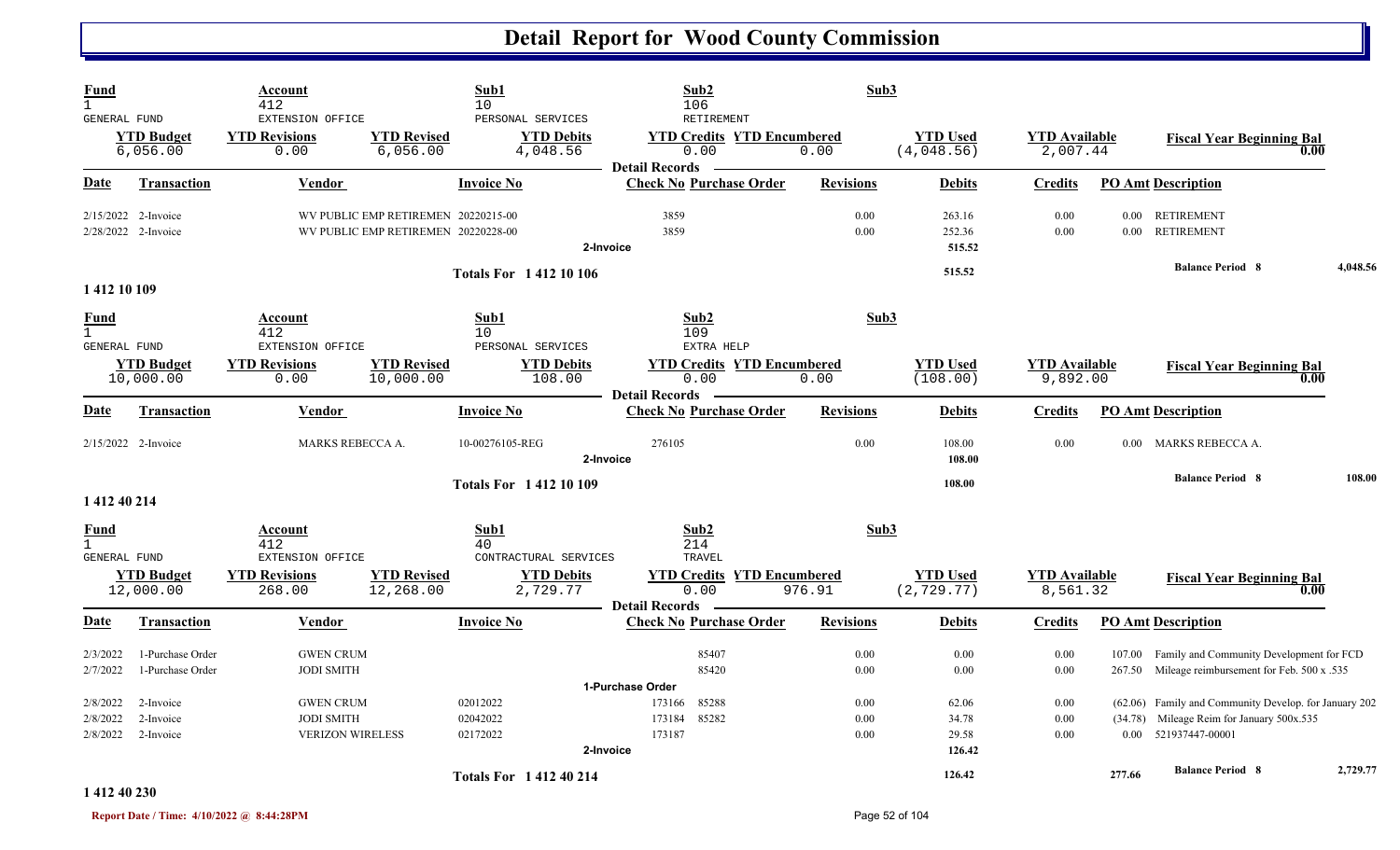| <b>Fund</b><br>$\mathbf{1}$                        |                                      | Account<br>412                                   |                                    | Sub1<br>40                                             | Sub2<br>230                                                                               | Sub3             |                                |                                  |          |                                                                                                       |          |
|----------------------------------------------------|--------------------------------------|--------------------------------------------------|------------------------------------|--------------------------------------------------------|-------------------------------------------------------------------------------------------|------------------|--------------------------------|----------------------------------|----------|-------------------------------------------------------------------------------------------------------|----------|
| GENERAL FUND                                       | <b>YTD Budget</b><br>10,000.00       | EXTENSION OFFICE<br><b>YTD Revisions</b><br>0.00 | <b>YTD Revised</b><br>10,000.00    | CONTRACTURAL SERVICES<br><b>YTD Debits</b><br>4,451.84 | CONTRACTED SERVICES<br><b>YTD Credits YTD Encumbered</b><br>0.00<br><b>Detail Records</b> | 0.00             | <b>YTD Used</b><br>(4, 451.84) | <b>YTD</b> Available<br>5,548.16 |          | <b>Fiscal Year Beginning Bal</b>                                                                      | 0.00     |
| Date                                               | <b>Transaction</b>                   | Vendor                                           |                                    | <b>Invoice No</b>                                      | <b>Check No Purchase Order</b>                                                            | <b>Revisions</b> | <b>Debits</b>                  | <b>Credits</b>                   |          | <b>PO Amt Description</b>                                                                             |          |
|                                                    | 2/18/2022 2-Invoice                  |                                                  | DONNELLON MCCARTHY EN 464780519    |                                                        | 173242<br>2-Invoice                                                                       | 0.00             | 542.77<br>542.77               | 0.00                             |          | 0.00 ACCT #1306206                                                                                    |          |
| 1 412 55 341                                       |                                      |                                                  |                                    | <b>Totals For 141240230</b>                            |                                                                                           |                  | 542.77                         |                                  |          | <b>Balance Period 8</b>                                                                               | 4,451.84 |
| <b>Fund</b><br>$\mathbf{1}$<br><b>GENERAL FUND</b> |                                      | <b>Account</b><br>412<br>EXTENSION OFFICE        |                                    | Sub1<br>55<br>COMMODITIES                              | Sub2<br>341<br>SUPPLIES/MATERIALS                                                         | Sub3             |                                |                                  |          |                                                                                                       |          |
|                                                    | <b>YTD Budget</b><br>2,500.00        | <b>YTD Revisions</b><br>0.00                     | <b>YTD Revised</b><br>2,500.00     | <b>YTD Debits</b><br>725.60                            | <b>YTD Credits YTD Encumbered</b><br>0.00<br><b>Detail Records</b>                        | 881.34           | <b>YTD Used</b><br>(725.60)    | <b>YTD Available</b><br>893.06   |          | <b>Fiscal Year Beginning Bal</b>                                                                      | 0.00     |
| Date                                               | <b>Transaction</b>                   | Vendor                                           |                                    | <b>Invoice No</b>                                      | <b>Check No Purchase Order</b>                                                            | <b>Revisions</b> | <b>Debits</b>                  | <b>Credits</b>                   |          | <b>PO Amt Description</b>                                                                             |          |
| 2/3/2022<br>2/7/2022                               | 1-Purchase Order<br>1-Purchase Order | <b>GWEN CRUM</b><br><b>JODI SMITH</b>            |                                    |                                                        | 85406<br>85419                                                                            | 0.00<br>0.00     | 0.00<br>0.00                   | 0.00<br>0.00                     | 100.00   | 50.00 Family and Community Development for Februar<br>Blanket Supplies for 4-H and youth programs Feb |          |
|                                                    |                                      |                                                  |                                    |                                                        | 1-Purchase Order                                                                          |                  |                                |                                  |          |                                                                                                       |          |
| 2/8/2022                                           | 2-Invoice                            | <b>GWEN CRUM</b>                                 |                                    | 02012022                                               | 173166<br>85287                                                                           | 0.00             | 3.82                           | 0.00                             |          | (3.82) Family Community Development for January 202                                                   |          |
| 2/8/2022                                           | 2-Invoice                            | <b>JODI SMITH</b>                                |                                    | 02042022                                               | 85283<br>173184<br>2-Invoice                                                              | 0.00             | 27.79<br>31.61                 | 0.00                             |          | (27.79) Blanket supplies for 4-H and youth Programs Jan                                               |          |
|                                                    |                                      |                                                  |                                    | <b>Totals For 141255341</b>                            |                                                                                           |                  | 31.61                          |                                  | 118.39   | <b>Balance Period 8</b>                                                                               | 725.60   |
| 1 413 10 104                                       |                                      |                                                  |                                    |                                                        |                                                                                           |                  |                                |                                  |          |                                                                                                       |          |
| <u>Fund</u><br>$\mathbf{1}$<br><b>GENERAL FUND</b> |                                      | Account<br>413<br>ELECTIONS-CTY CLERK            |                                    | Sub1<br>10 <sup>°</sup><br>PERSONAL SERVICES           | Sub2<br>104<br>SOCIAL SECURITY                                                            | Sub3             |                                |                                  |          |                                                                                                       |          |
|                                                    | <b>YTD Budget</b><br>9,532.00        | <b>YTD Revisions</b><br>0.00                     | <b>YTD Revised</b><br>9,532.00     | <b>YTD Debits</b><br>285.16                            | <b>YTD Credits YTD Encumbered</b><br>0.00<br><b>Detail Records</b>                        | 0.00             | <b>YTD Used</b><br>(285.16)    | <b>YTD</b> Available<br>9,246.84 |          | <b>Fiscal Year Beginning Bal</b>                                                                      | 0.00     |
| Date                                               | <b>Transaction</b>                   | Vendor                                           |                                    | <b>Invoice No</b>                                      | <b>Check No Purchase Order</b>                                                            | <b>Revisions</b> | <b>Debits</b>                  | <b>Credits</b>                   |          | <b>PO Amt Description</b>                                                                             |          |
|                                                    | 2/15/2022 2-Invoice                  |                                                  | DEPARTMENT OF TREASURY 20220215-00 |                                                        | 3842                                                                                      | 0.00             | 93.63                          | 0.00                             |          | $0.00$ FICA                                                                                           |          |
| 2/15/2022                                          | 2-Invoice                            |                                                  | DEPARTMENT OF TREASURY 20220215-00 |                                                        | 3842                                                                                      | 0.00             | 21.90                          | 0.00                             |          | $0.00$ MED                                                                                            |          |
| 2/28/2022                                          | 2-Invoice                            |                                                  | DEPARTMENT OF TREASURY 20220228-00 |                                                        | 3848                                                                                      | 0.00             | 49.10                          | 0.00                             | $0.00\,$ | <b>FICA</b>                                                                                           |          |
|                                                    | 2/28/2022 2-Invoice                  |                                                  | DEPARTMENT OF TREASURY 20220228-00 |                                                        | 3848                                                                                      | 0.00             | 11.48                          | 0.00                             |          | $0.00$ MED                                                                                            |          |
|                                                    |                                      |                                                  |                                    |                                                        | 2-Invoice                                                                                 |                  | 176.11                         |                                  |          |                                                                                                       |          |
|                                                    |                                      |                                                  |                                    | <b>Totals For 141310104</b>                            |                                                                                           |                  | 176.11                         |                                  |          | <b>Balance Period 8</b>                                                                               | 285.16   |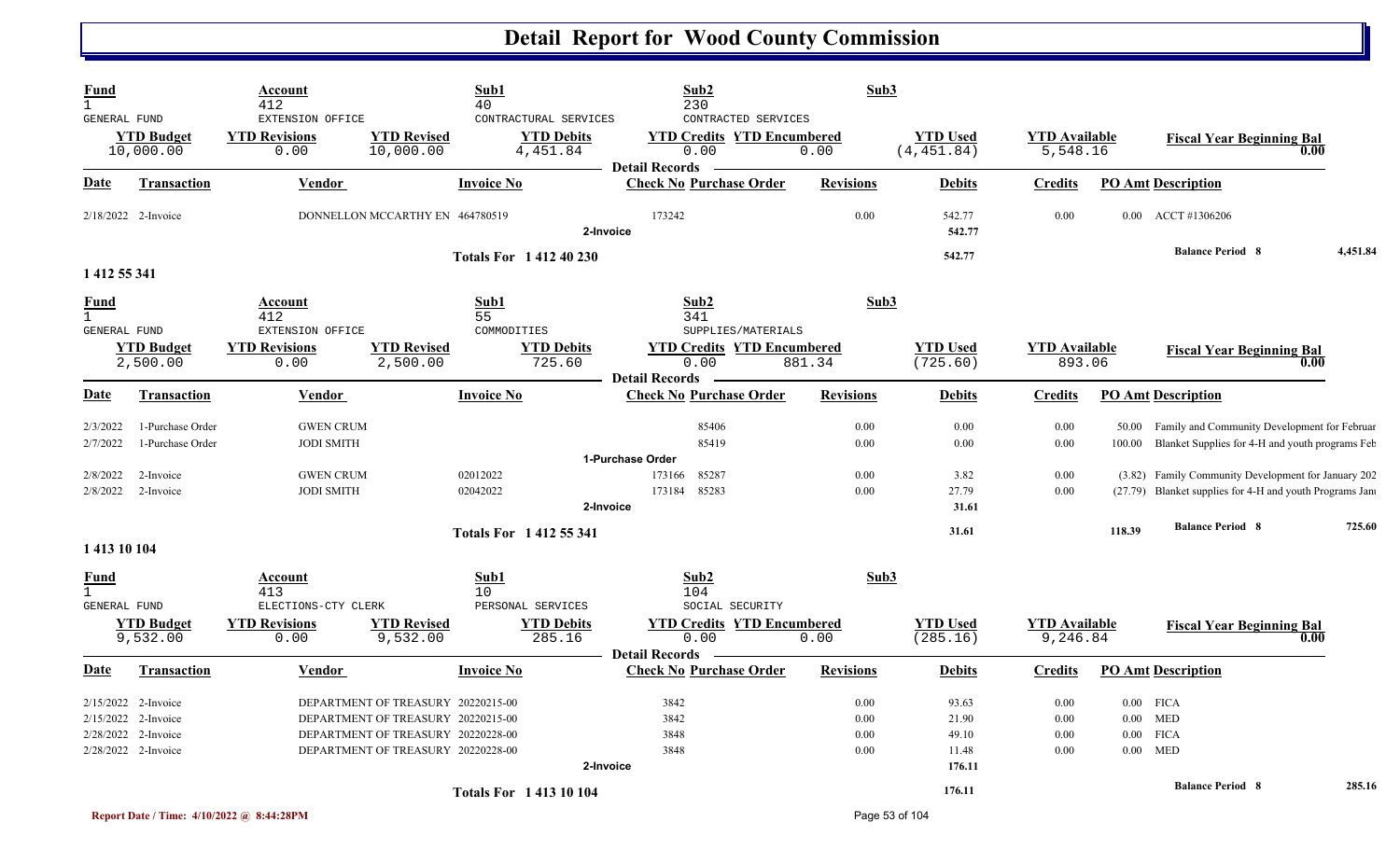#### **1 413 10 109**

| <b>Fund</b><br>$\mathbf{1}$<br><b>GENERAL FUND</b> |                                            | Account<br>413<br>ELECTIONS-CTY CLERK            | Sub1<br>10<br>PERSONAL SERVICES                                                          | Sub2<br>109<br>EXTRA HELP                                          | Sub3             |                                |                                    |                  |                                                                                       |          |
|----------------------------------------------------|--------------------------------------------|--------------------------------------------------|------------------------------------------------------------------------------------------|--------------------------------------------------------------------|------------------|--------------------------------|------------------------------------|------------------|---------------------------------------------------------------------------------------|----------|
|                                                    | <b>YTD Budget</b><br>25,000.00             | <b>YTD Revisions</b><br>0.00                     | <b>YTD Revised</b><br><b>YTD Debits</b><br>25,000.00<br>3,727.68                         | <b>YTD Credits YTD Encumbered</b><br>0.00<br><b>Detail Records</b> | 0.00             | <b>YTD Used</b><br>(3, 727.68) | <b>YTD Available</b><br>21, 272.32 |                  | <b>Fiscal Year Beginning Bal</b>                                                      | 0.00     |
| <b>Date</b>                                        | <b>Transaction</b>                         | <b>Vendor</b>                                    | <b>Invoice No</b>                                                                        | <b>Check No Purchase Order</b>                                     | <b>Revisions</b> | <b>Debits</b>                  | <b>Credits</b>                     |                  | <b>PO Amt Description</b>                                                             |          |
|                                                    | 2/15/2022 2-Invoice<br>2/28/2022 2-Invoice | ROSS MELODY L.<br>ROSS MELODY L.                 | 10-00276106-REG<br>10-00276325-REG                                                       | 276106<br>276325<br>2-Invoice                                      | 0.00<br>0.00     | 1,510.08<br>792.00<br>2,302.08 | 0.00<br>0.00                       | $0.00\,$<br>0.00 | ROSS MELODY L.<br>ROSS MELODY L.                                                      |          |
|                                                    |                                            |                                                  | <b>Totals For 141310109</b>                                                              |                                                                    |                  | 2,302.08                       |                                    |                  | <b>Balance Period 8</b>                                                               | 3,727.68 |
| 1 413 55 341                                       |                                            |                                                  |                                                                                          |                                                                    |                  |                                |                                    |                  |                                                                                       |          |
| <b>Fund</b><br>$\mathbf{1}$<br>GENERAL FUND        |                                            | <b>Account</b><br>413<br>ELECTIONS-CTY CLERK     | Sub1<br>55<br>COMMODITIES                                                                | Sub2<br>341<br>SUPPLIES/MATERIALS                                  | Sub3             |                                |                                    |                  |                                                                                       |          |
|                                                    | <b>YTD Budget</b><br>36,000.00             | <b>YTD Revisions</b><br>0.00                     | <b>YTD Revised</b><br><b>YTD Debits</b><br>36,000.00<br>9,356.10                         | <b>YTD Credits YTD Encumbered</b><br>0.00<br><b>Detail Records</b> | 1,161.51         | <b>YTD Used</b><br>(9, 356.10) | <b>YTD Available</b><br>25,482.39  |                  | <b>Fiscal Year Beginning Bal</b>                                                      | 0.00     |
| Date                                               | Transaction                                | Vendor                                           | <b>Invoice No</b>                                                                        | <b>Check No Purchase Order</b>                                     | <b>Revisions</b> | <b>Debits</b>                  | <b>Credits</b>                     |                  | <b>PO Amt Description</b>                                                             |          |
| 2/24/2022<br>2/24/2022                             | 1-Purchase Order<br>1-Purchase Order       | OFFICE DEPOT<br>OFFICE DEPOT                     |                                                                                          | 85488<br>85488                                                     | 0.00<br>0.00     | 0.00<br>0.00                   | 0.00<br>0.00                       | 16.28<br>16.84   | Astrobrights Paper Solar Yellow #420935<br>Astrobrights Paper Fireball Fuscia #458121 |          |
| 2/24/2022                                          | 1-Purchase Order                           | OFFICE DEPOT                                     |                                                                                          | 85488                                                              | 0.00             | 0.00                           | 0.00                               | 16.28            | Astrobrights Paper Gamma Green #515403                                                |          |
| 2/24/2022                                          | 1-Purchase Order                           | OFFICE DEPOT                                     |                                                                                          | 85488                                                              | 0.00             | 0.00                           | 0.00                               | 16.28            | Astrobrights Paper Planetary Purple #6968815                                          |          |
| 2/24/2022                                          | 1-Purchase Order                           | OFFICE DEPOT                                     |                                                                                          | 85488                                                              | 0.00             | 0.00                           | 0.00                               | 16.28            | Astrobrights Paper Celestial Blue #379595                                             |          |
|                                                    |                                            |                                                  |                                                                                          | 1-Purchase Order                                                   |                  |                                |                                    |                  |                                                                                       |          |
|                                                    | $2/10/2022$ 5-Journal Entry                | <b>STATIONERS INC</b>                            | 20220208049001                                                                           | 5-Journal Entry                                                    | 0.00             | 37.67<br>37.67                 | 0.00                               | 0.00             | WOOD CO FINANCE-4019-STATIONERS, IN                                                   |          |
|                                                    |                                            |                                                  | <b>Totals For 1413 55 341</b>                                                            |                                                                    |                  | 37.67                          |                                    | 81.96            | <b>Balance Period 8</b>                                                               | 9,356.10 |
| 1 415 40 211                                       |                                            |                                                  |                                                                                          |                                                                    |                  |                                |                                    |                  |                                                                                       |          |
| <b>Fund</b><br>$\mathbf{1}$                        |                                            | Account<br>415                                   | Sub1<br>40                                                                               | Sub2<br>211                                                        | Sub3             |                                |                                    |                  |                                                                                       |          |
| GENERAL FUND                                       | <b>YTD Budget</b><br>5,500.00              | MAGISTRATE COURT<br><b>YTD Revisions</b><br>0.00 | CONTRACTURAL SERVICES<br><b>YTD Revised</b><br><b>YTD Debits</b><br>4,360.29<br>5,500.00 | TELEPHONES<br><b>YTD Credits YTD Encumbered</b><br>0.00            | 0.00             | <b>YTD Used</b><br>(4, 360.29) | <b>YTD Available</b><br>1,139.71   |                  | <b>Fiscal Year Beginning Bal</b>                                                      | 0.00     |
| <b>Date</b>                                        | <b>Transaction</b>                         | Vendor                                           | <b>Invoice No</b>                                                                        | <b>Detail Records</b><br><b>Check No Purchase Order</b>            | <b>Revisions</b> | <b>Debits</b>                  | <b>Credits</b>                     |                  | <b>PO Amt Description</b>                                                             |          |
| 2/8/2022                                           | 2-Invoice                                  | <b>VERIZON WIRELESS</b>                          | 02172022                                                                                 | 173187<br>2-Invoice                                                | 0.00             | 30.92<br>30.92                 | 0.00                               |                  | 0.00 521937447-00001                                                                  |          |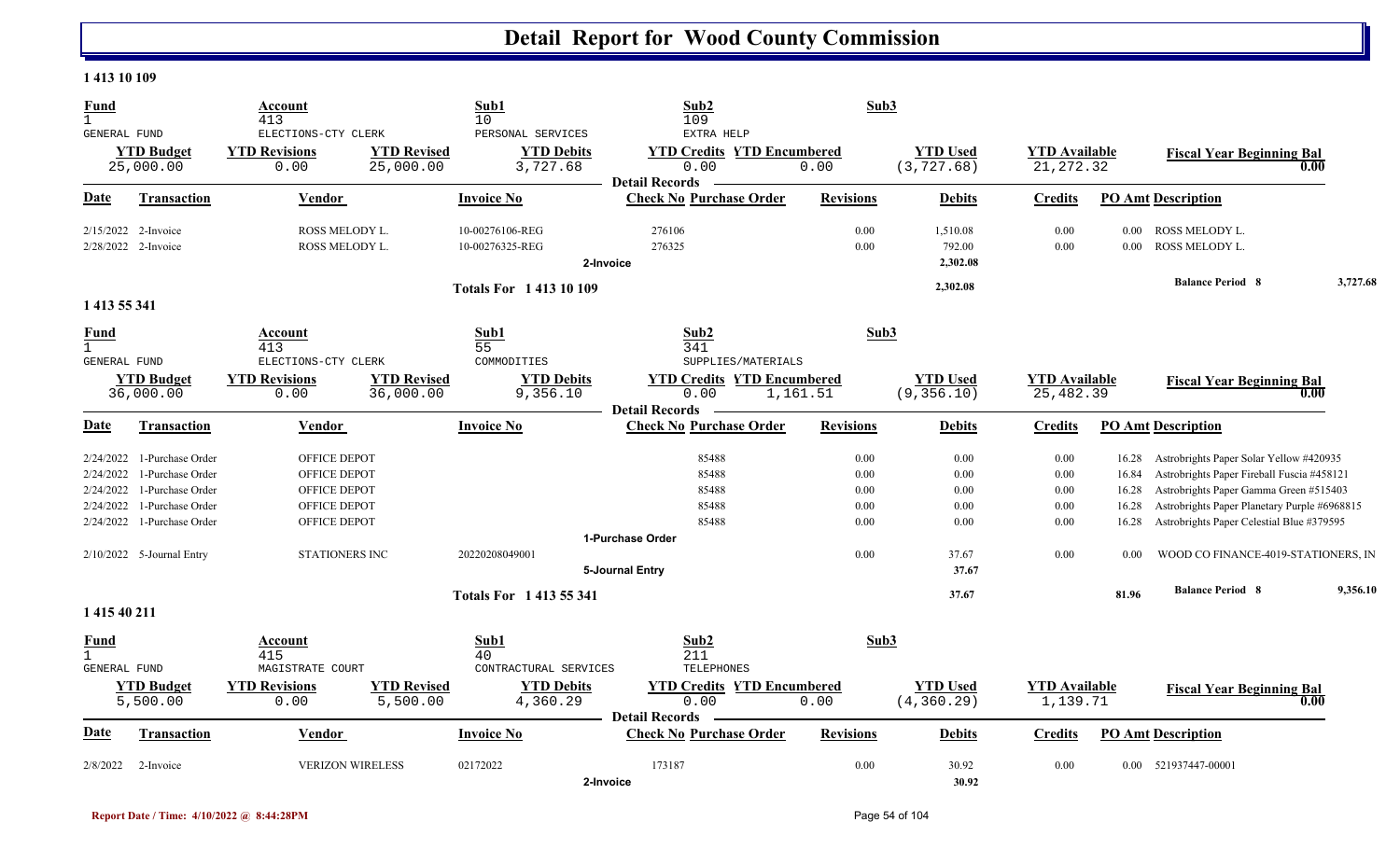|                     |                           |                              |                                    |                                        | <b>Detail Report for Wood County Commission</b>    |                  |                  |                                   |          |                                    |            |
|---------------------|---------------------------|------------------------------|------------------------------------|----------------------------------------|----------------------------------------------------|------------------|------------------|-----------------------------------|----------|------------------------------------|------------|
|                     | 2/10/2022 5-Journal Entry | <b>FRONTIER</b>              |                                    | 20220208041001                         | 5-Journal Entry                                    | 0.00             | 591.63<br>591.63 | 0.00                              | 0.00     | WOOD CO FINANCE-4019-FRONTIER COMI |            |
|                     |                           |                              |                                    | <b>Totals For 141540211</b>            |                                                    |                  | 622.55           |                                   |          | <b>Balance Period 8</b>            | 4,360.29   |
| 1 424 10 103        |                           |                              |                                    |                                        |                                                    |                  |                  |                                   |          |                                    |            |
| <u>Fund</u>         |                           | <b>Account</b><br>424        |                                    | Sub1<br>10                             | Sub2<br>103                                        |                  | Sub3             |                                   |          |                                    |            |
| <b>GENERAL FUND</b> | <b>YTD Budget</b>         | MAINTENANCE                  | <b>YTD Revised</b>                 | PERSONAL SERVICES<br><b>YTD Debits</b> | SALARIES-DEPUTIES                                  |                  | <b>YTD Used</b>  |                                   |          |                                    |            |
|                     | 231,058.00                | <b>YTD Revisions</b><br>0.00 | 231,058.00                         | 149,668.19                             | <b>YTD Credits YTD Encumbered</b><br>0.00          | 0.00             | (149, 668.19)    | <b>YTD Available</b><br>81,389.81 |          | <b>Fiscal Year Beginning Bal</b>   | 0.00       |
|                     |                           |                              |                                    |                                        | <b>Detail Records</b>                              |                  |                  |                                   |          |                                    |            |
| Date                | <b>Transaction</b>        | <b>Vendor</b>                |                                    | <b>Invoice No</b>                      | <b>Check No Purchase Order</b>                     | <b>Revisions</b> | <b>Debits</b>    | <b>Credits</b>                    |          | <b>PO Amt Description</b>          |            |
| 2/15/2022           | 2-Invoice                 |                              | BENNETT JR STEPHEN R               | 10-00276107-REG                        | 276107                                             | 0.00             | 1,246.88         | 0.00                              | $0.00\,$ | BENNETT JR STEPHEN R               |            |
| 2/15/2022           | 2-Invoice                 |                              | <b>BUNNER RUSSELL W.</b>           | 10-00276108-REG                        | 276108                                             | 0.00             | 1,290.63         | 0.00                              | $0.00\,$ | <b>BUNNER RUSSELL W.</b>           |            |
| 2/15/2022           | 2-Invoice                 |                              | KUCZKO THOMAS M.                   | 10-00276109-REG                        | 276109                                             | 0.00             | 1,400.00         | 0.00                              | $0.00\,$ | KUCZKO THOMAS M.                   |            |
| 2/15/2022           | 2-Invoice                 | MILLER MICHAEL               |                                    | 10-00276110-REG                        | 276110                                             | 0.00             | 1,229.17         | 0.00                              | $0.00\,$ | <b>MILLER MICHAEL</b>              |            |
| 2/15/2022           | 2-Invoice                 |                              | MILLER MICHAEL                     | 10-00276110-REG                        | 276110                                             | 0.00             | 368.74           | 0.00                              | $0.00\,$ | <b>MILLER MICHAEL</b>              |            |
| 2/15/2022           | 2-Invoice                 | MILLER MICHAEL               |                                    | 10-00276110-REG                        | 276110                                             | 0.00             | 453.83           | 0.00                              | $0.00\,$ | <b>MILLER MICHAEL</b>              |            |
|                     | 2/15/2022 2-Invoice       |                              | NONAMAKER TODD A                   | 10-00276111-REG                        | 276111                                             | 0.00             | 2,291.67         | 0.00                              | 0.00     | NONAMAKER TODD A                   |            |
|                     | 2/15/2022 2-Invoice       |                              | TRAVIS STEVEN W.                   | 10-00276112-REG                        | 276112                                             | 0.00             | 1,465.52         | 0.00                              | 0.00     | TRAVIS STEVEN W.                   |            |
|                     | 2/15/2022 2-Invoice       |                              | WICKHAM CHAD M                     | 10-00276113-REG                        | 276113                                             | 0.00             | 1,246.88         | 0.00                              | 0.00     | WICKHAM CHAD M                     |            |
|                     | 2/28/2022 2-Invoice       |                              | <b>BENNETT JR STEPHEN R</b>        | 10-00276326-REG                        | 276326                                             | 0.00             | 1,246.88         | 0.00                              | 0.00     | BENNETT JR STEPHEN R               |            |
|                     | 2/28/2022 2-Invoice       |                              | BUNNER RUSSELL W.                  | 10-00276327-REG                        | 276327                                             | 0.00             | 1,290.63         | 0.00                              | $0.00\,$ | <b>BUNNER RUSSELL W.</b>           |            |
|                     | 2/28/2022 2-Invoice       |                              | KUCZKO THOMAS M.                   | 10-00276328-REG                        | 276328                                             | 0.00             | 1,400.00         | 0.00                              | $0.00\,$ | KUCZKO THOMAS M.                   |            |
|                     | 2/28/2022 2-Invoice       | MILLER MICHAEL               |                                    | 10-00276329-REG                        | 276329                                             | 0.00             | 1,229.17         | 0.00                              | $0.00\,$ | <b>MILLER MICHAEL</b>              |            |
|                     | 2/28/2022 2-Invoice       |                              | NONAMAKER TODD A                   | 10-00276330-REG                        | 276330                                             | 0.00             | 2,291.67         | 0.00                              | $0.00\,$ | NONAMAKER TODD A                   |            |
| 2/28/2022           | 2-Invoice                 |                              | TRAVIS STEVEN W.                   | 10-00276331-REG                        | 276331                                             | 0.00             | 1,465.52         | 0.00                              | 0.00     | TRAVIS STEVEN W.                   |            |
|                     | 2/28/2022 2-Invoice       |                              | WICKHAM CHAD M                     | 10-00276332-REG                        | 276332                                             | 0.00             | 1,246.88         | 0.00                              | 0.00     | WICKHAM CHAD M                     |            |
|                     |                           |                              |                                    |                                        | 2-Invoice                                          |                  | 21,164.07        |                                   |          |                                    |            |
|                     |                           |                              |                                    | Totals For 1 424 10 103                |                                                    |                  | 21,164.07        |                                   |          | <b>Balance Period 8</b>            | 149,668.19 |
| 1 424 10 104        |                           |                              |                                    |                                        |                                                    |                  |                  |                                   |          |                                    |            |
| <u>Fund</u>         |                           | Account<br>424               |                                    | Sub1<br>10                             | Sub2<br>104                                        |                  | Sub3             |                                   |          |                                    |            |
| <b>GENERAL FUND</b> |                           | MAINTENANCE                  |                                    | PERSONAL SERVICES                      | SOCIAL SECURITY                                    |                  |                  |                                   |          |                                    |            |
|                     | <b>YTD Budget</b>         | <b>YTD Revisions</b>         | <b>YTD Revised</b>                 | <b>YTD Debits</b>                      | <b>YTD Credits YTD Encumbered</b>                  |                  | <b>YTD Used</b>  | <b>YTD Available</b>              |          | <b>Fiscal Year Beginning Bal</b>   |            |
|                     | 18,288.00                 | 0.00                         | 18,288.00                          | 11,186.56                              | 0.00                                               | 0.00             | (11, 186.56)     | 7,101.44                          |          |                                    | 0.00       |
| <b>Date</b>         | <b>Transaction</b>        | Vendor                       |                                    | <b>Invoice No</b>                      | Detail Records –<br><b>Check No Purchase Order</b> | <b>Revisions</b> | <b>Debits</b>    | <b>Credits</b>                    |          | <b>PO Amt Description</b>          |            |
|                     |                           |                              |                                    |                                        |                                                    |                  |                  |                                   |          |                                    |            |
|                     | $2/15/2022$ 2-Invoice     |                              | DEPARTMENT OF TREASURY 20220215-00 |                                        | 3842                                               | 0.00             | 658.16           | 0.00                              |          | $0.00$ FICA                        |            |
|                     | 2/15/2022 2-Invoice       |                              | DEPARTMENT OF TREASURY 20220215-00 |                                        | 3842                                               | 0.00             | 153.91           | 0.00                              |          | $0.00$ MED                         |            |
|                     | 2/28/2022 2-Invoice       |                              | DEPARTMENT OF TREASURY 20220228-00 |                                        | 3848                                               | $0.00\,$         | 615.54           | $0.00\,$                          |          | $0.00$ FICA                        |            |
|                     | 2/28/2022 2-Invoice       |                              | DEPARTMENT OF TREASURY 20220228-00 |                                        | 3848                                               | $0.00\,$         | 143.96           | 0.00                              |          | $0.00$ MED                         |            |

 $\mathbf{I}$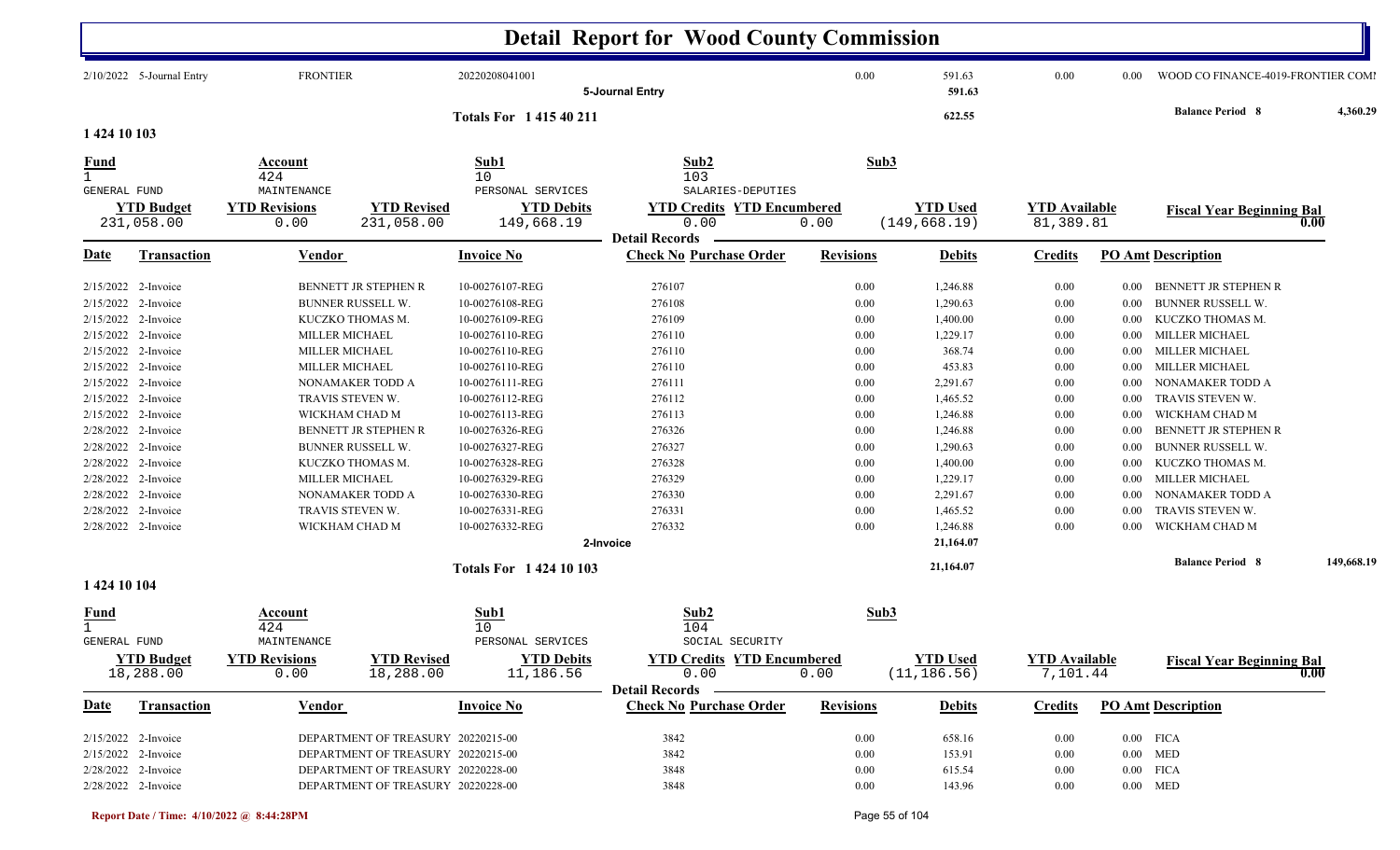|                                                                                                                                       |                                                                                                                                                       |                                                                                       |                                                                                                                                                                                                     |                                                                                                                                                                    | <b>Detail Report for Wood County Commission</b>                                                                                   |                                                                                      |                                                                                                                                   |                                                                                      |                                                                                      |                                                                                                                                                                                                                            |           |
|---------------------------------------------------------------------------------------------------------------------------------------|-------------------------------------------------------------------------------------------------------------------------------------------------------|---------------------------------------------------------------------------------------|-----------------------------------------------------------------------------------------------------------------------------------------------------------------------------------------------------|--------------------------------------------------------------------------------------------------------------------------------------------------------------------|-----------------------------------------------------------------------------------------------------------------------------------|--------------------------------------------------------------------------------------|-----------------------------------------------------------------------------------------------------------------------------------|--------------------------------------------------------------------------------------|--------------------------------------------------------------------------------------|----------------------------------------------------------------------------------------------------------------------------------------------------------------------------------------------------------------------------|-----------|
|                                                                                                                                       |                                                                                                                                                       |                                                                                       |                                                                                                                                                                                                     | <b>Totals For 142410104</b>                                                                                                                                        | 2-Invoice                                                                                                                         |                                                                                      | 1,571.57<br>1,571.57                                                                                                              |                                                                                      |                                                                                      | <b>Balance Period 8</b>                                                                                                                                                                                                    | 11,186.56 |
| 1 424 10 105                                                                                                                          |                                                                                                                                                       |                                                                                       |                                                                                                                                                                                                     |                                                                                                                                                                    |                                                                                                                                   |                                                                                      |                                                                                                                                   |                                                                                      |                                                                                      |                                                                                                                                                                                                                            |           |
| <b>Fund</b><br>$\mathbf{1}$<br>GENERAL FUND                                                                                           |                                                                                                                                                       | Account<br>424<br>MAINTENANCE                                                         |                                                                                                                                                                                                     | Sub1<br>10<br>PERSONAL SERVICES                                                                                                                                    | Sub2<br>105<br>INSURANCE PREMIUM                                                                                                  | Sub3                                                                                 |                                                                                                                                   |                                                                                      |                                                                                      |                                                                                                                                                                                                                            |           |
|                                                                                                                                       | <b>YTD Budget</b><br>76,477.00                                                                                                                        | <b>YTD Revisions</b><br>0.00                                                          | <b>YTD Revised</b><br>76,477.00                                                                                                                                                                     | <b>YTD Debits</b><br>61,517.16                                                                                                                                     | <b>YTD Credits YTD Encumbered</b><br>0.00<br><b>Detail Records</b>                                                                | 0.00                                                                                 | <b>YTD Used</b><br>(61, 517.16)                                                                                                   | <b>YTD Available</b><br>14,959.84                                                    |                                                                                      | <b>Fiscal Year Beginning Bal</b>                                                                                                                                                                                           | 0.00      |
| Date                                                                                                                                  | <b>Transaction</b>                                                                                                                                    | <b>Vendor</b>                                                                         |                                                                                                                                                                                                     | <b>Invoice No</b>                                                                                                                                                  | <b>Check No Purchase Order</b>                                                                                                    | <b>Revisions</b>                                                                     | <b>Debits</b>                                                                                                                     | <b>Credits</b>                                                                       |                                                                                      | <b>PO Amt Description</b>                                                                                                                                                                                                  |           |
| 2/1/2022<br>2/1/2022<br>2/1/2022<br>2/1/2022<br>2/1/2022<br>2/8/2022<br>2/8/2022<br>2/9/2022<br>2/9/2022<br>2/28/2022<br>1 424 10 106 | 2-Invoice<br>2-Invoice<br>2-Invoice<br>2-Invoice<br>2-Invoice<br>2-Invoice<br>2-Invoice<br>2-Invoice<br>2-Invoice<br>2-Invoice<br>2/28/2022 2-Invoice | MUTUAL OF OMAHA<br><b>MUTUAL OF OMAHA</b><br><b>RENAISSANCE</b><br><b>RENAISSANCE</b> | HIGHMARK WEST VIRGINIA<br>VISION SERVICE PLAN (WV)<br>VISION SERVICE PLAN (WV)<br>HIGHMARK WEST VIRGINIA<br>HIGHMARK WEST VIRGINIA<br>HIGHMARK WEST VIRGINIA<br>HIGHMARK WEST VIRGINIA F220215A4057 | 02012022<br>1299636500<br>1299636500<br>22022<br>22022<br>CNS0000889416<br>02052022<br>F220208A0129<br>F220202A1570<br>F220222A0637<br><b>Totals For 142410105</b> | 3830<br>173156<br>173156<br>173161<br>173161<br>3835<br>3836<br>3838<br>3839<br>3853<br>3854<br>2-Invoice                         | 0.00<br>0.00<br>0.00<br>0.00<br>0.00<br>0.00<br>0.00<br>0.00<br>0.00<br>0.00<br>0.00 | 6,626.79<br>12.78<br>38.47<br>16.60<br>57.60<br>31.05<br>190.80<br>1,941.84<br>696.63<br>186.72<br>145.17<br>9,944.45<br>9,944.45 | 0.00<br>0.00<br>0.00<br>0.00<br>0.00<br>0.00<br>0.00<br>0.00<br>0.00<br>0.00<br>0.00 | $0.00\,$<br>$0.00\,$<br>$0.00\,$<br>$0.00\,$<br>0.00<br>$0.00\,$<br>0.00<br>$0.00\,$ | 0.00 HEALTH PREMIUM<br><b>BASIC LIFE</b><br>$0.00$ LTD<br><b>SINGLE VISION</b><br><b>FAMILY VISION</b><br>FEB ADMIN FEE<br>WEEKLY CLAIMS 02/05<br><b>HRA</b><br>$0.00$ HRA<br><b>HRA</b><br>HRA<br><b>Balance Period 8</b> | 61,517.16 |
| Fund<br>$\mathbf{1}$<br>GENERAL FUND<br>Date                                                                                          | <b>YTD Budget</b><br>23,906.00<br><b>Transaction</b>                                                                                                  | Account<br>424<br>MAINTENANCE<br><b>YTD Revisions</b><br>0.00<br><b>Vendor</b>        | <b>YTD Revised</b><br>23,906.00                                                                                                                                                                     | Sub1<br>10<br>PERSONAL SERVICES<br><b>YTD Debits</b><br>14,905.18<br><b>Invoice No</b>                                                                             | Sub2<br>106<br>RETIREMENT<br><b>YTD Credits YTD Encumbered</b><br>0.00<br><b>Detail Records</b><br><b>Check No Purchase Order</b> | Sub3<br>0.00<br><b>Revisions</b>                                                     | <b>YTD Used</b><br>(14, 905.18)<br><b>Debits</b>                                                                                  | <b>YTD Available</b><br>9,000.82<br><b>Credits</b>                                   |                                                                                      | <b>Fiscal Year Beginning Bal</b><br><b>PO Amt Description</b>                                                                                                                                                              | 0.00      |
| 2/15/2022                                                                                                                             | 2-Invoice<br>2/28/2022 2-Invoice                                                                                                                      |                                                                                       | WV PUBLIC EMP RETIREMEN 20220215-00<br>WV PUBLIC EMP RETIREMEN 20220228-00                                                                                                                          |                                                                                                                                                                    | 3859<br>3859<br>2-Invoice                                                                                                         | 0.00<br>0.00                                                                         | 1,035.61<br>991.45<br>2,027.06                                                                                                    | 0.00<br>0.00                                                                         |                                                                                      | 0.00 RETIREMENT<br>0.00 RETIREMENT                                                                                                                                                                                         |           |
|                                                                                                                                       |                                                                                                                                                       |                                                                                       |                                                                                                                                                                                                     | <b>Totals For 142410106</b>                                                                                                                                        |                                                                                                                                   |                                                                                      | 2,027.06                                                                                                                          |                                                                                      |                                                                                      | <b>Balance Period 8</b>                                                                                                                                                                                                    | 14,905.18 |

**1 424 10 108**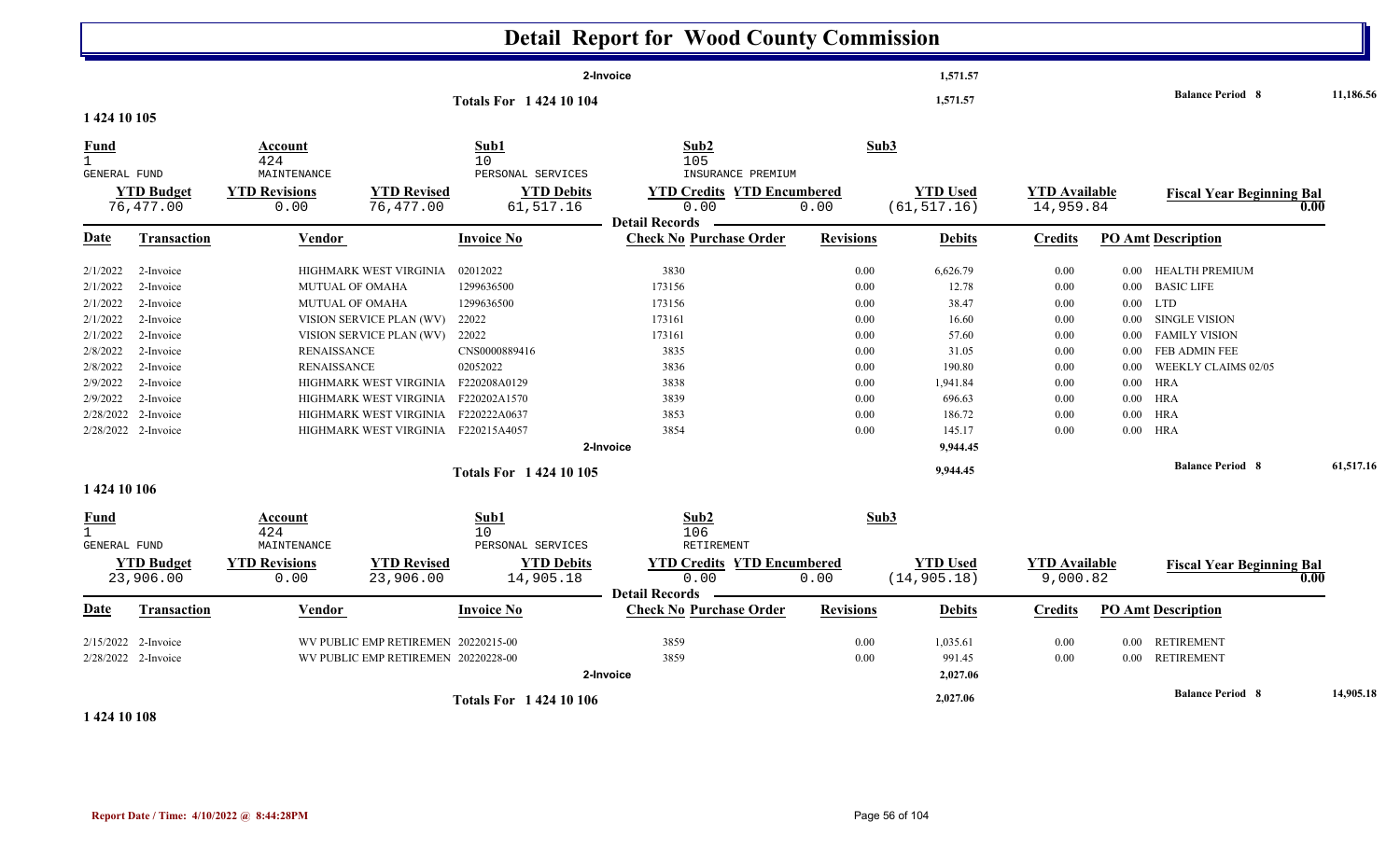| Fund<br>$\mathbf{1}$<br><b>GENERAL FUND</b>     |                                                                              | Account<br>424<br>MAINTENANCE                                                      |                                                                                                          | Sub1<br>10<br>PERSONAL SERVICES                                                       | Sub2<br>108<br>OVERTIME                                                                 | Sub3                         |                                              |                                  |                                      |                                                                                                                                   |          |
|-------------------------------------------------|------------------------------------------------------------------------------|------------------------------------------------------------------------------------|----------------------------------------------------------------------------------------------------------|---------------------------------------------------------------------------------------|-----------------------------------------------------------------------------------------|------------------------------|----------------------------------------------|----------------------------------|--------------------------------------|-----------------------------------------------------------------------------------------------------------------------------------|----------|
|                                                 | <b>YTD Budget</b><br>8,000.00                                                | <b>YTD Revisions</b><br>0.00                                                       | <b>YTD Revised</b><br>8,000.00                                                                           | <b>YTD Debits</b><br>4,016.45                                                         | <b>YTD Credits YTD Encumbered</b><br>0.00                                               | 0.00                         | <b>YTD</b> Used<br>(4,016.45)                | <b>YTD Available</b><br>3,983.55 |                                      | <b>Fiscal Year Beginning Bal</b><br>0.00                                                                                          |          |
| Date                                            | <b>Transaction</b>                                                           | <b>Vendor</b>                                                                      |                                                                                                          | <b>Invoice No</b>                                                                     | <b>Detail Records</b><br><b>Check No Purchase Order</b>                                 | <b>Revisions</b>             | <b>Debits</b>                                | <b>Credits</b>                   |                                      | <b>PO Amt Description</b>                                                                                                         |          |
| 2/15/2022<br>2/28/2022                          | 2/15/2022 2-Invoice<br>2-Invoice<br>2-Invoice<br>2/28/2022 2-Invoice         | KUCZKO THOMAS M.<br>WICKHAM CHAD M<br><b>BUNNER RUSSELL W.</b><br>TRAVIS STEVEN W. |                                                                                                          | 10-00276109-REG<br>10-00276113-REG<br>10-00276327-REG<br>10-00276331-REG<br>2-Invoice | 276109<br>276113<br>276327<br>276331                                                    | 0.00<br>0.00<br>0.00<br>0.00 | 96.92<br>86.32<br>134.02<br>101.46<br>418.72 | 0.00<br>0.00<br>0.00<br>0.00     | $0.00\,$<br>$0.00\,$<br>0.00<br>0.00 | KUCZKO THOMAS M.<br>WICKHAM CHAD M<br><b>BUNNER RUSSELL W.</b><br>TRAVIS STEVEN W.                                                |          |
|                                                 |                                                                              |                                                                                    |                                                                                                          | <b>Totals For 142410108</b>                                                           |                                                                                         |                              | 418.72                                       |                                  |                                      | <b>Balance Period 8</b>                                                                                                           | 4,016.45 |
| 1 424 40 211<br><b>Fund</b>                     |                                                                              | Account                                                                            |                                                                                                          | Sub1                                                                                  | Sub2                                                                                    | Sub3                         |                                              |                                  |                                      |                                                                                                                                   |          |
| $\mathbf{1}$<br><b>GENERAL FUND</b>             | <b>YTD Budget</b><br>1,200.00                                                | 424<br>MAINTENANCE<br><b>YTD Revisions</b><br>0.00                                 | <b>YTD Revised</b><br>1,200.00                                                                           | 40<br>CONTRACTURAL SERVICES<br><b>YTD Debits</b><br>355.70                            | 211<br>TELEPHONES<br><b>YTD Credits YTD Encumbered</b><br>0.00<br><b>Detail Records</b> | 0.00                         | <b>YTD</b> Used<br>(355.70)                  | <b>YTD</b> Available<br>844.30   |                                      | <b>Fiscal Year Beginning Bal</b><br>0.00                                                                                          |          |
| Date                                            | Transaction                                                                  | Vendor                                                                             |                                                                                                          | <b>Invoice No</b>                                                                     | <b>Check No Purchase Order</b>                                                          | <b>Revisions</b>             | <b>Debits</b>                                | <b>Credits</b>                   |                                      | <b>PO Amt Description</b>                                                                                                         |          |
| 2/8/2022<br>2/8/2022                            | 2-Invoice<br>2-Invoice                                                       | <b>VERIZON WIRELESS</b><br><b>VERIZON WIRELESS</b>                                 |                                                                                                          | 02172022<br>02172022<br>2-Invoice                                                     | 173187<br>173187                                                                        | 0.00<br>0.00                 | 29.59<br>29.59<br>59.18                      | 0.00<br>0.00                     |                                      | 0.00 521937447-00001<br>0.00 521937447-00001                                                                                      |          |
| 1 424 40 216                                    |                                                                              |                                                                                    |                                                                                                          | <b>Totals For 142440211</b>                                                           |                                                                                         |                              | 59.18                                        |                                  |                                      | <b>Balance Period 8</b>                                                                                                           | 355.70   |
| <u>Fund</u><br>$\mathbf{1}$<br>GENERAL FUND     | <b>YTD Budget</b><br>20,000.00                                               | Account<br>424<br>MAINTENANCE<br><b>YTD Revisions</b><br>12,671.00                 | <b>YTD Revised</b><br>32,671.00                                                                          | Sub1<br>40<br>CONTRACTURAL SERVICES<br><b>YTD Debits</b><br>28,410.46                 | Sub2<br>216<br>M&R -EQUIPMENT<br><b>YTD Credits YTD Encumbered</b><br>0.00              | Sub3<br>2,481.69             | <b>YTD Used</b><br>(28, 410.46)              | <b>YTD</b> Available<br>1,778.85 |                                      | <b>Fiscal Year Beginning Bal</b><br>0.00                                                                                          |          |
| Date                                            | <b>Transaction</b>                                                           | Vendor                                                                             |                                                                                                          | <b>Invoice No</b>                                                                     | <b>Detail Records</b><br><b>Check No Purchase Order</b>                                 | <b>Revisions</b>             | <b>Debits</b>                                | <b>Credits</b>                   |                                      | <b>PO Amt Description</b>                                                                                                         |          |
| 2/7/2022<br>2/17/2022<br>2/24/2022<br>2/24/2022 | 1-Purchase Order<br>1-Purchase Order<br>1-Purchase Order<br>1-Purchase Order |                                                                                    | STEERS HEATING/COOLING<br>BREWER & CO. OF WV, INC.<br>BREWER & CO. OF WV, INC.<br>JOHNSON CONTROLS, INC. |                                                                                       | 85423<br>85475<br>85494<br>85495                                                        | 0.00<br>0.00<br>0.00<br>0.00 | 0.00<br>0.00<br>0.00<br>0.00                 | 0.00<br>0.00<br>0.00<br>0.00     | 1,013.00<br>658.00<br>797.00         | Replace boiler accuator valve<br>Sprinkler raiser repair<br>Sprinkler Raiser repair<br>514.00 HVAC equipment repair at Courthouse |          |
| 2/8/2022                                        | 2-Invoice                                                                    |                                                                                    | SHERWIN-WILLIAMS PAINT 0880-7                                                                            |                                                                                       | 1-Purchase Order<br>85266<br>173183                                                     | 0.00                         | 27.44                                        | $0.00\,$                         |                                      | (27.44) Paint, paint supply                                                                                                       |          |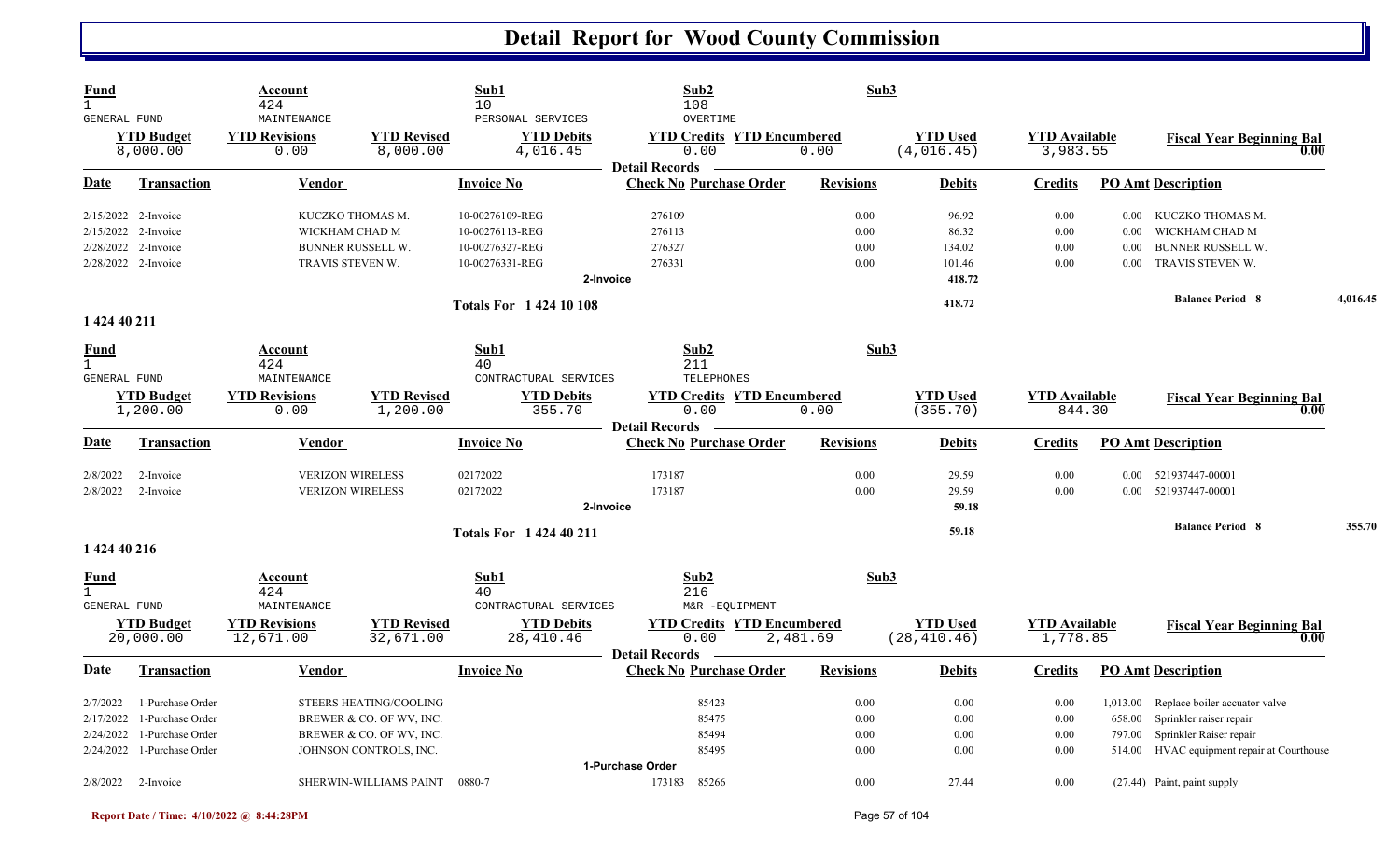|                     |                              |                      |                                        |                                |                  | <b>Detail Report for Wood County Commission</b>         |                  |          |                          |                      |         |                                                     |           |
|---------------------|------------------------------|----------------------|----------------------------------------|--------------------------------|------------------|---------------------------------------------------------|------------------|----------|--------------------------|----------------------|---------|-----------------------------------------------------|-----------|
|                     | $2/25/2022$ 2-Invoice        |                      | BREWER & CO. OF WV, INC.               | 75491-IN                       |                  | 173250 85494                                            |                  | 0.00     | 796.00                   | 0.00                 |         | (796.00) Sprinkler Raiser repair                    |           |
|                     | 2/25/2022 2-Invoice          |                      | JOHNSON CONTROLS, INC.                 | 1-115224651912                 |                  | 85495<br>173257                                         |                  | 0.00     | 514.00                   | 0.00                 |         | (514.00) HVAC equipment repair at Courthouse        |           |
|                     | 2/25/2022 2-Invoice          | ROBERTSON HVAC       |                                        | 34R15889                       |                  | 85267<br>173260                                         |                  | 0.00     | 33.84                    | 0.00                 |         |                                                     |           |
|                     | 2/25/2022 2-Invoice          |                      |                                        | 34R15904                       |                  | 85267<br>173260                                         |                  | 0.00     | 2.57                     | 0.00                 |         | (33.84) Plumbing supply<br>$(2.16)$ Plumbing supply |           |
|                     |                              | ROBERTSON HVAC       |                                        |                                |                  |                                                         |                  |          |                          |                      |         | $(1,012.77)$ Replace boiler accuator valve          |           |
|                     | 2/25/2022 2-Invoice          |                      | STEERS HEATING/COOLING                 | S-141545-160                   | 2-Invoice        | 85423<br>173261                                         |                  | 0.00     | 1,012.77<br>2,386.62     | 0.00                 |         |                                                     |           |
|                     |                              |                      |                                        | <b>Totals For 1 424 40 216</b> |                  |                                                         |                  |          | 2,386.62                 |                      | 595.79  | <b>Balance Period 8</b>                             | 28,410.46 |
|                     | 1 424 40 216 1602            |                      |                                        |                                |                  |                                                         |                  |          |                          |                      |         |                                                     |           |
| <u>Fund</u>         |                              | Account              |                                        | Sub1                           |                  | Sub2                                                    |                  | Sub3     |                          |                      |         |                                                     |           |
| $\mathbf{1}$        |                              | 424                  |                                        | 40                             |                  | 216                                                     |                  | 1602     |                          |                      |         |                                                     |           |
| <b>GENERAL FUND</b> |                              | MAINTENANCE          |                                        | CONTRACTURAL SERVICES          |                  | M&R -EQUIPMENT                                          |                  |          | REPAIRS EQUIP. ANNEX     |                      |         |                                                     |           |
|                     | <b>YTD Budget</b>            | <b>YTD Revisions</b> | <b>YTD Revised</b>                     | <b>YTD Debits</b>              |                  | <b>YTD Credits YTD Encumbered</b>                       |                  |          | <b>YTD Used</b>          | <b>YTD</b> Available |         | <b>Fiscal Year Beginning Bal</b>                    |           |
|                     | 7,500.00                     | 0.00                 | 7,500.00                               | 4,971.82                       |                  | 0.00<br><b>Detail Records</b>                           | 93.78            |          | (4, 971.82)              | 2,434.40             |         | 0.00                                                |           |
| Date                | <b>Transaction</b>           | Vendor               |                                        | <b>Invoice No</b>              |                  | <b>Check No Purchase Order</b>                          | <b>Revisions</b> |          | <b>Debits</b>            | <b>Credits</b>       |         | <b>PO Amt Description</b>                           |           |
| 2/8/2022            | 2-Invoice                    |                      | SHERWIN-WILLIAMS PAINT                 | 0880-7                         |                  | 85266<br>173183                                         |                  | 0.00     | 27.44                    | 0.00                 |         | (27.44) Paint, paint supply                         |           |
| 2/25/2022           | 2-Invoice                    | ROBERTSON HVAC       |                                        | 34R15889                       |                  | 85267<br>173260                                         |                  | 0.00     | 33.84                    | 0.00                 |         | (33.84) Plumbing supply                             |           |
|                     | 2/25/2022 2-Invoice          | ROBERTSON HVAC       |                                        | 34R15904                       |                  | 85267<br>173260                                         |                  | 0.00     | 2.57                     | 0.00                 |         | $(2.16)$ Plumbing supply                            |           |
|                     |                              |                      |                                        |                                | 2-Invoice        |                                                         |                  |          | 63.85                    |                      |         |                                                     |           |
|                     |                              |                      |                                        | Totals For 1 424 40 216 1602   |                  |                                                         |                  |          | 63.85                    |                      | (63.44) | <b>Balance Period 8</b>                             | 4,971.82  |
|                     | 1 424 40 216 1604            |                      |                                        |                                |                  |                                                         |                  |          |                          |                      |         |                                                     |           |
| <b>Fund</b>         |                              | Account              |                                        | Sub1                           |                  | Sub2                                                    |                  | Sub3     |                          |                      |         |                                                     |           |
|                     |                              | 424                  |                                        | 40                             |                  | 216                                                     |                  | 1604     |                          |                      |         |                                                     |           |
| <b>GENERAL FUND</b> |                              | MAINTENANCE          |                                        | CONTRACTURAL SERVICES          |                  | M&R -EQUIPMENT                                          |                  |          | REPAIRS EQUIP OTHER BLDG |                      |         |                                                     |           |
|                     | <b>YTD Budget</b>            | <b>YTD Revisions</b> | <b>YTD Revised</b>                     | <b>YTD Debits</b>              |                  | <b>YTD Credits YTD Encumbered</b>                       |                  |          | <b>YTD</b> Used          | <b>YTD Available</b> |         | <b>Fiscal Year Beginning Bal</b>                    |           |
|                     | 6,000.00                     | 0.00                 | 6,000.00                               | 9,655.07                       |                  | 0.00                                                    | 2,555.24         |          | (9, 655.07)              | (6, 210.31)          |         | 0.00                                                |           |
| Date                | <b>Transaction</b>           | <b>Vendor</b>        |                                        | <b>Invoice No</b>              |                  | <b>Detail Records</b><br><b>Check No Purchase Order</b> | <b>Revisions</b> |          | <b>Debits</b>            | <b>Credits</b>       |         | <b>PO Amt Description</b>                           |           |
| 2/10/2022           | 1-Purchase Order             |                      | RUNYON LOCK SERVICE                    |                                |                  | 85430                                                   |                  | 0.00     | 0.00                     | 0.00                 | 170.00  | Lever passage handle for Shaver x2                  |           |
| 2/10/2022           | 1-Purchase Order             |                      | UNITED REFRIGERATION INC               |                                |                  | 85438                                                   |                  | 0.00     | 0.00                     | 0.00                 | 437.00  | Circulating Water Pump                              |           |
|                     | $2/10/2022$ 1-Purchase Order |                      | WV DEPARTMENT OF TRANS                 |                                |                  | 85442                                                   |                  | 0.00     | 0.00                     | 0.00                 |         | 130.00 ROCK SALT                                    |           |
|                     | 2/17/2022 1-Purchase Order   |                      | JOHNSON CONTROLS, INC.                 |                                |                  | 85468                                                   |                  | 0.00     | $0.00\,$                 | 0.00                 |         | 350.00 Replacement thermostat for Shaver x 2        |           |
|                     | $2/17/2022$ 1-Purchase Order |                      | LOWE'S COMPANIES, INC.                 |                                |                  | 85465                                                   |                  | 0.00     | 0.00                     | 0.00                 |         | 20.00 parts for gas leak at DRC                     |           |
|                     | 2/17/2022 1-Purchase Order   |                      | STATE ELECTRIC SUPPLY CO               |                                |                  | 85473                                                   |                  | $0.00\,$ | 0.00                     | 0.00                 |         | 250.00 Elec Service to new HVAC at DRC              |           |
|                     | 2/17/2022 1-Purchase Order   |                      | UNITED REFRIGERATION INC               |                                |                  | 85469                                                   |                  | 0.00     | 0.00                     | 0.00                 |         | 679.10 Exhaust fan assay for Shaver                 |           |
|                     | 2/24/2022 1-Purchase Order   |                      | JOHNSON CONTROLS, INC.                 |                                |                  | 85497                                                   |                  | $0.00\,$ | 0.00                     | 0.00                 |         | 1,313.00 HVAC equipment program repair at Shaver    |           |
|                     |                              |                      |                                        |                                | 1-Purchase Order |                                                         |                  |          |                          |                      |         |                                                     |           |
| 2/1/2022            | 2-Invoice                    |                      | WEST VIRGINIA ELECTRIC SU S2123403.001 |                                |                  | 85212<br>173163                                         |                  | 0.00     | 44.81                    | $0.00\,$             |         | (44.81) EXHAUST FAN SWITCHES FOR SHAVER             |           |
| 2/8/2022            | 2-Invoice                    |                      | SHERWIN-WILLIAMS PAINT                 | 0880-7                         |                  | 173183 85266                                            |                  | $0.00\,$ | 27.43                    | $0.00\,$             |         | (27.43) Paint, paint supply                         |           |
|                     | 2/15/2022 2-Invoice          | JOHNSTONE SUPPLY     |                                        | 1066590                        |                  | 173213 85120                                            |                  | $0.00\,$ | 304.52                   | $0.00\,$             |         | (304.52) 1/6 HP 115V 1140 rpm 48z monitor           |           |
|                     | 2/25/2022 2-Invoice          |                      | JOHNSON CONTROLS, INC.                 | 1-114901751483                 |                  | 173257 85497                                            |                  | 0.00     | 1,312.60                 | 0.00                 |         | (1,312.60) HVAC equipment program repair at Shaver  |           |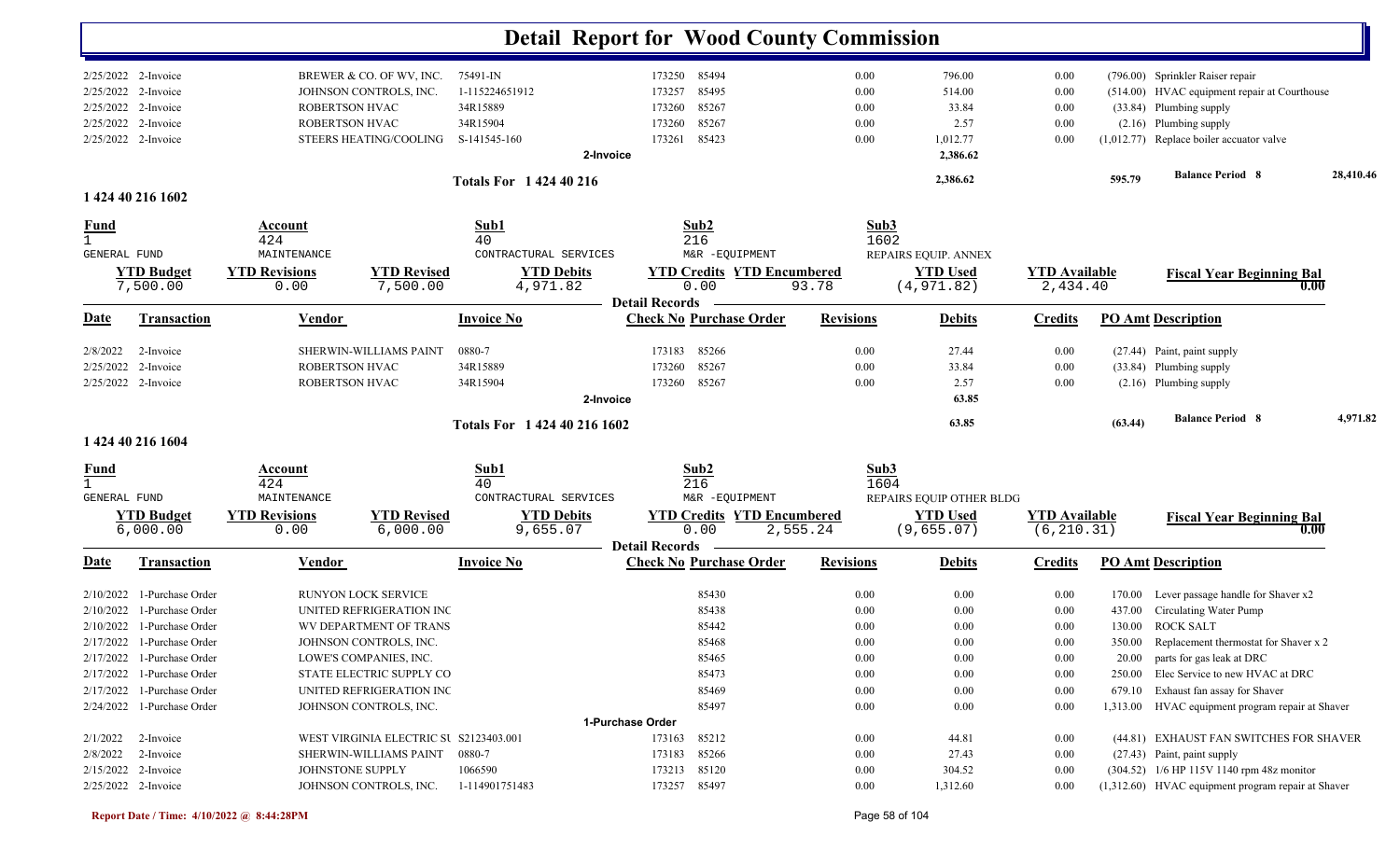|                                                              |                                                                                                                                                     |                                                                    |                                                                                          |                                                                          | <b>Detail Report for Wood County Commission</b>                                                                                     |                                                      |                                                                      |                                                                  |                                              |                                                                                                                                                                                                                                                                              |          |
|--------------------------------------------------------------|-----------------------------------------------------------------------------------------------------------------------------------------------------|--------------------------------------------------------------------|------------------------------------------------------------------------------------------|--------------------------------------------------------------------------|-------------------------------------------------------------------------------------------------------------------------------------|------------------------------------------------------|----------------------------------------------------------------------|------------------------------------------------------------------|----------------------------------------------|------------------------------------------------------------------------------------------------------------------------------------------------------------------------------------------------------------------------------------------------------------------------------|----------|
|                                                              | 2/25/2022 2-Invoice<br>2/25/2022 2-Invoice                                                                                                          | ROBERTSON HVAC<br>ROBERTSON HVAC                                   |                                                                                          | 34R15889<br>34R15904                                                     | 85267<br>173260<br>85267<br>173260<br>2-Invoice                                                                                     | 0.00<br>0.00                                         | 33.84<br>2.57<br>1,725.77                                            | 0.00<br>0.00                                                     |                                              | (33.84) Plumbing supply<br>(2.16) Plumbing supply                                                                                                                                                                                                                            |          |
|                                                              |                                                                                                                                                     |                                                                    |                                                                                          | Totals For 1 424 40 216 1604                                             |                                                                                                                                     |                                                      | 1,725.77                                                             |                                                                  | 1,623.74                                     | <b>Balance Period 8</b>                                                                                                                                                                                                                                                      | 9,655.07 |
|                                                              | 1 424 40 216 1607                                                                                                                                   |                                                                    |                                                                                          |                                                                          |                                                                                                                                     |                                                      |                                                                      |                                                                  |                                              |                                                                                                                                                                                                                                                                              |          |
| <b>Fund</b><br>$\mathbf{1}$<br>GENERAL FUND                  | <b>YTD Budget</b><br>4,800.00                                                                                                                       | Account<br>424<br>MAINTENANCE<br><b>YTD Revisions</b><br>0.00      | <b>YTD Revised</b><br>4,800.00                                                           | Sub1<br>40<br>CONTRACTURAL SERVICES<br><b>YTD Debits</b><br>814.19       | Sub2<br>216<br>M&R -EQUIPMENT<br><b>YTD Credits YTD Encumbered</b><br>0.00                                                          | 104.14                                               | Sub3<br>1607<br>EQUIPMENT MAINTENANCE<br><b>YTD Used</b><br>(814.19) | <b>YTD</b> Available<br>3,881.67                                 |                                              | <b>Fiscal Year Beginning Bal</b><br>0.00                                                                                                                                                                                                                                     |          |
| Date                                                         | <b>Transaction</b>                                                                                                                                  | Vendor                                                             |                                                                                          | <b>Invoice No</b>                                                        | <b>Detail Records</b><br><b>Check No Purchase Order</b>                                                                             | <b>Revisions</b>                                     | <b>Debits</b>                                                        | <b>Credits</b>                                                   |                                              | <b>PO Amt Description</b>                                                                                                                                                                                                                                                    |          |
|                                                              | 2/17/2022 1-Purchase Order                                                                                                                          | <b>GRAINGER</b>                                                    |                                                                                          |                                                                          | 85470                                                                                                                               | 0.00                                                 | 0.00                                                                 | 0.00                                                             | 78.60                                        | Drain snake cable feed bearings                                                                                                                                                                                                                                              |          |
|                                                              |                                                                                                                                                     |                                                                    |                                                                                          |                                                                          | 1-Purchase Order                                                                                                                    |                                                      |                                                                      |                                                                  |                                              |                                                                                                                                                                                                                                                                              |          |
|                                                              | 1 424 40 216 1610                                                                                                                                   |                                                                    |                                                                                          | Totals For 1 424 40 216 1607                                             |                                                                                                                                     |                                                      |                                                                      |                                                                  | 78.60                                        | <b>Balance Period 8</b>                                                                                                                                                                                                                                                      | 814.19   |
| <b>Fund</b><br>$\mathbf{1}$<br><b>GENERAL FUND</b>           | <b>YTD Budget</b>                                                                                                                                   | Account<br>424<br>MAINTENANCE<br><b>YTD Revisions</b>              | <b>YTD Revised</b>                                                                       | Sub1<br>40<br>CONTRACTURAL SERVICES<br><b>YTD Debits</b>                 | Sub2<br>216<br>M&R -EQUIPMENT<br><b>YTD Credits YTD Encumbered</b>                                                                  |                                                      | Sub3<br>1610<br><b>JUDGE BLACK ANNEX</b><br><b>YTD Used</b>          | <b>YTD</b> Available                                             |                                              | <b>Fiscal Year Beginning Bal</b>                                                                                                                                                                                                                                             |          |
|                                                              | 10,000.00                                                                                                                                           | 0.00                                                               | 10,000.00                                                                                | 4,214.16                                                                 | 0.00                                                                                                                                | 310.59                                               | (4, 214.16)                                                          | 5,475.25                                                         |                                              | 0.00                                                                                                                                                                                                                                                                         |          |
| Date                                                         | <b>Transaction</b>                                                                                                                                  | <b>Vendor</b>                                                      |                                                                                          | <b>Invoice No</b>                                                        | <b>Detail Records</b><br><b>Check No Purchase Order</b>                                                                             | <b>Revisions</b>                                     | <b>Debits</b>                                                        | <b>Credits</b>                                                   |                                              | <b>PO Amt Description</b>                                                                                                                                                                                                                                                    |          |
| 2/3/2022<br>2/10/2022<br>2/24/2022<br>2/24/2022<br>2/24/2022 | 1-Purchase Order<br>1-Purchase Order<br>1-Purchase Order<br>1-Purchase Order<br>1-Purchase Order                                                    | ROBERTSON HVAC<br><b>TRANE US INC</b>                              | STATE ELECTRIC SUPPLY CO<br>WV DEPARTMENT OF TRANS<br>JOHNSON CONTROLS, INC.             |                                                                          | 85398<br>85442<br>85496<br>85487<br>85493                                                                                           | 0.00<br>0.00<br>0.00<br>0.00<br>0.00                 | 0.00<br>0.00<br>0.00<br>0.00<br>0.00                                 | 0.00<br>0.00<br>0.00<br>0.00<br>0.00                             | 21.00<br>130.00<br>736.00<br>15.00<br>704.00 | part for hot water tank Black<br><b>ROCK SALT</b><br>HVAC Program repair at Black annex<br>1/2 Brass Union for Judge Black Annex<br>HVAC equipment repair at Black annex                                                                                                     |          |
| 2/8/2022                                                     | 2-Invoice<br>2/15/2022 2-Invoice<br>2/25/2022 2-Invoice<br>2/25/2022 2-Invoice<br>2/25/2022 2-Invoice<br>2/25/2022 2-Invoice<br>2/25/2022 2-Invoice | ROBERTSON HVAC<br>ROBERTSON HVAC<br>ROBERTSON HVAC<br>TRANE US INC | SHERWIN-WILLIAMS PAINT<br>STATE ELECTRIC SUPPLY CO 15819439-00<br>JOHNSON CONTROLS, INC. | 0880-7<br>1-115257074281<br>34R15889<br>34R15904<br>34R16854<br>31241131 | 1-Purchase Order<br>85266<br>173183<br>173230 85398<br>173257 85496<br>173260 85267<br>173260 85267<br>173260 85487<br>173263 85493 | 0.00<br>0.00<br>0.00<br>0.00<br>0.00<br>0.00<br>0.00 | 27.43<br>19.78<br>735.00<br>33.84<br>2.57<br>11.45<br>704.00         | 0.00<br>0.00<br>0.00<br>0.00<br>$0.00\,$<br>$0.00\,$<br>$0.00\,$ |                                              | (27.43) Paint, paint supply<br>(19.78) part for hot water tank Black<br>(735.00) HVAC Program repair at Black annex<br>(33.84) Plumbing supply<br>$(2.16)$ Plumbing supply<br>(11.45) 1/2 Brass Union for Judge Black Annex<br>(704.00) HVAC equipment repair at Black annex |          |
|                                                              |                                                                                                                                                     |                                                                    |                                                                                          | Totals For 1 424 40 216 1610                                             | 2-Invoice                                                                                                                           |                                                      | 1,534.07<br>1,534.07                                                 |                                                                  | 72.34                                        | <b>Balance Period 8</b>                                                                                                                                                                                                                                                      | 4,214.16 |

**1 424 40 216 1611**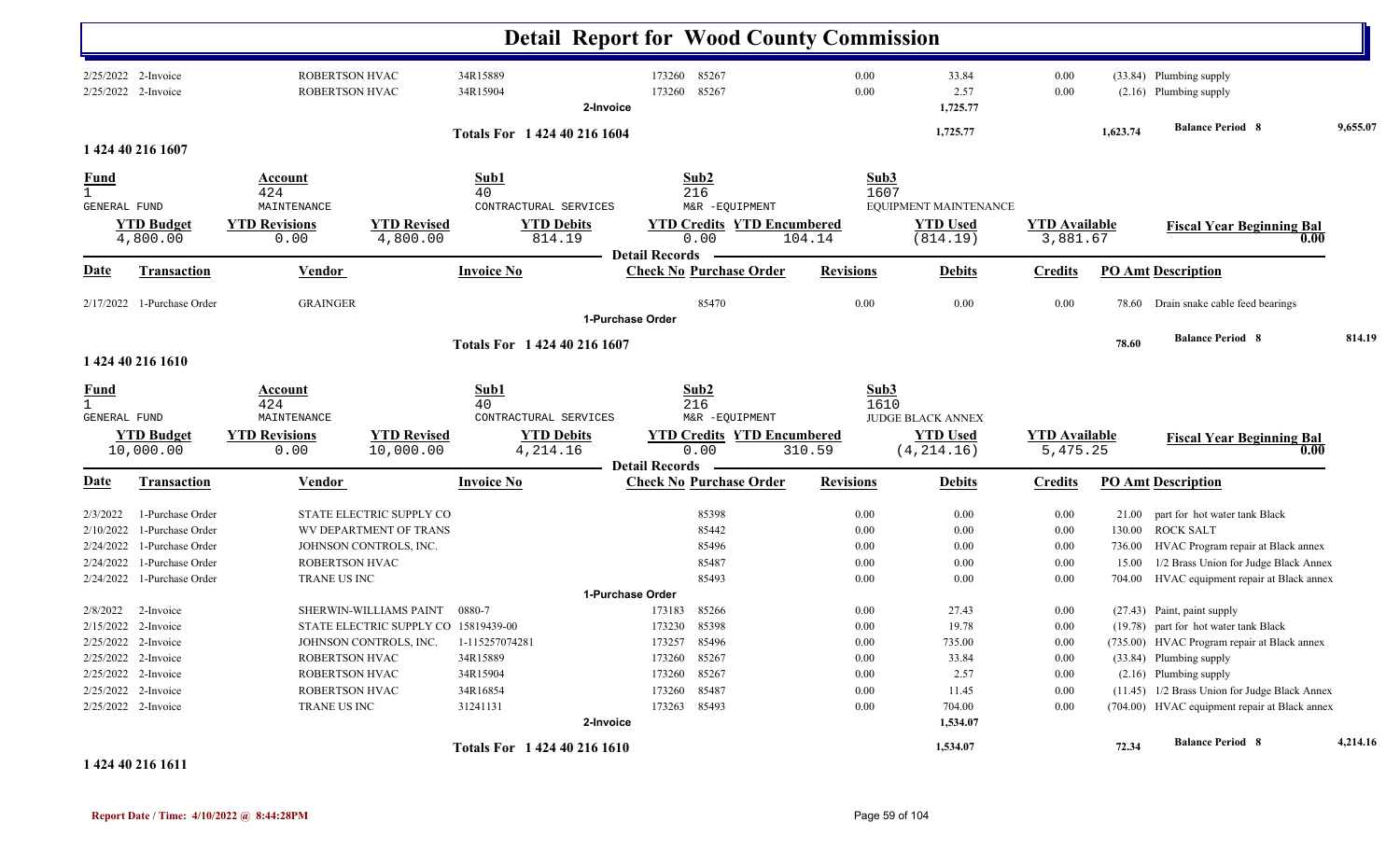| <b>Fund</b><br>$\mathbf{1}$<br>GENERAL FUND | <b>YTD Budget</b>              | Account<br>424<br>MAINTENANCE<br><b>YTD Revisions</b> | <b>YTD Revised</b>              | Sub1<br>40<br>CONTRACTURAL SERVICES<br><b>YTD Debits</b> | Sub2<br>216<br>M&R -EQUIPMENT<br><b>YTD Credits YTD Encumbered</b> | Sub3<br>1611     | <b>HINTGEN BUILDING</b><br><b>YTD Used</b> | <b>YTD</b> Available             |         | <b>Fiscal Year Beginning Bal</b>                   |          |
|---------------------------------------------|--------------------------------|-------------------------------------------------------|---------------------------------|----------------------------------------------------------|--------------------------------------------------------------------|------------------|--------------------------------------------|----------------------------------|---------|----------------------------------------------------|----------|
|                                             | 7,500.00                       | 0.00                                                  | 7,500.00                        | 2,026.81                                                 | 0.00<br><b>Detail Records</b>                                      | 513.08           | (2,026.81)                                 | 4,960.11                         |         |                                                    | 0.00     |
| <b>Date</b>                                 | <b>Transaction</b>             | <b>Vendor</b>                                         |                                 | <b>Invoice No</b>                                        | <b>Check No Purchase Order</b>                                     | <b>Revisions</b> | <b>Debits</b>                              | <b>Credits</b>                   |         | <b>PO Amt Description</b>                          |          |
|                                             | $2/10/2022$ 1-Purchase Order   |                                                       | WV DEPARTMENT OF TRANS          |                                                          | 85442                                                              | 0.00             | 0.00                                       | 0.00                             |         | 130.00 ROCK SALT                                   |          |
|                                             |                                |                                                       |                                 |                                                          | 1-Purchase Order                                                   |                  |                                            |                                  |         |                                                    |          |
| 2/8/2022                                    | 2-Invoice                      |                                                       | SHERWIN-WILLIAMS PAINT          | 0880-7                                                   | 173183<br>85266                                                    | 0.00             | 27.43                                      | 0.00                             |         | (27.43) Paint, paint supply                        |          |
|                                             | 2/25/2022 2-Invoice            | ROBERTSON HVAC                                        |                                 | 34R15889                                                 | 85267<br>173260                                                    | 0.00             | 33.83                                      | 0.00                             |         | (33.83) Plumbing supply                            |          |
|                                             | 2/25/2022 2-Invoice            | <b>ROBERTSON HVAC</b>                                 |                                 | 34R15904                                                 | 85267<br>173260                                                    | 0.00             | 2.57                                       | 0.00                             |         | $(2.17)$ Plumbing supply                           |          |
|                                             |                                |                                                       |                                 | 2-Invoice                                                |                                                                    |                  | 63.83                                      |                                  |         |                                                    |          |
|                                             |                                |                                                       |                                 | Totals For 1 424 40 216 1611                             |                                                                    |                  | 63.83                                      |                                  | 66.57   | <b>Balance Period 8</b>                            | 2,026.81 |
| 1 424 40 217                                |                                |                                                       |                                 |                                                          |                                                                    |                  |                                            |                                  |         |                                                    |          |
| <b>Fund</b>                                 |                                | Account                                               |                                 | Sub1                                                     | Sub2                                                               | Sub3             |                                            |                                  |         |                                                    |          |
| $\mathbf{1}$                                |                                | 424                                                   |                                 | 40                                                       | 217                                                                |                  |                                            |                                  |         |                                                    |          |
| <b>GENERAL FUND</b>                         |                                | MAINTENANCE                                           |                                 | CONTRACTURAL SERVICES                                    | M&R-AUTOS & TRUCKS                                                 |                  |                                            |                                  |         |                                                    |          |
|                                             | <b>YTD Budget</b>              | <b>YTD Revisions</b>                                  | <b>YTD Revised</b>              | <b>YTD Debits</b>                                        | <b>YTD Credits YTD Encumbered</b>                                  |                  | <b>YTD</b> Used                            | <b>YTD</b> Available             |         | <b>Fiscal Year Beginning Bal</b>                   |          |
|                                             | 3,000.00                       | 875.00                                                | 3,875.00                        | 2,562.64                                                 | 0.00<br><b>Detail Records</b>                                      | 301.79           | (2, 562.64)                                | 1,010.57                         |         |                                                    | 0.00     |
| <u>Date</u>                                 | <b>Transaction</b>             | <b>Vendor</b>                                         |                                 | <b>Invoice No</b>                                        | <b>Check No Purchase Order</b>                                     | <b>Revisions</b> | <b>Debits</b>                              | <b>Credits</b>                   |         | <b>PO Amt Description</b>                          |          |
| 2/10/2022                                   | 1-Purchase Order               |                                                       | <b>ADVANCE AUTO PARTS</b>       |                                                          | 85431                                                              | 0.00             | 0.00                                       | 0.00                             | 346.00  | Batteries for Blue GMC                             |          |
| 2/10/2022                                   | 1-Purchase Order               |                                                       | <b>ADVANCE AUTO PARTS</b>       |                                                          | 85432                                                              | 0.00             | 0.00                                       | 0.00                             | 39.00   | Batterie for Salt Spreader                         |          |
|                                             |                                |                                                       |                                 |                                                          | 1-Purchase Order                                                   |                  |                                            |                                  |         |                                                    |          |
| 2/1/2022                                    | 2-Invoice                      |                                                       | <b>ADVANCE AUTO PARTS</b>       | 12560-325224                                             | 85374<br>173148                                                    | 0.00             | 94.80                                      | 0.00                             |         | (94.80) Power steering pump GMC - Cust No 471840   |          |
| 2/15/2022                                   | 2-Invoice                      |                                                       | <b>ADVANCE AUTO PARTS</b>       | 12560-326046                                             | 85432<br>173196                                                    | 0.00             | 38.94                                      | 0.00                             |         | (38.94) Cust No 471840 - Battery for Salt Spreader |          |
|                                             | 2/15/2022 2-Invoice            |                                                       | <b>ADVANCE AUTO PARTS</b>       | 12560-326047                                             | 173196 85431                                                       | 0.00             | 301.48                                     | 0.00                             |         | (301.48) Cust No 471840 - Battery for Blue GMC     |          |
|                                             |                                |                                                       |                                 | 2-Invoice                                                |                                                                    |                  | 435.22                                     |                                  |         |                                                    |          |
|                                             |                                |                                                       |                                 | Totals For 1 424 40 217                                  |                                                                    |                  | 435.22                                     |                                  | (50.22) | <b>Balance Period 8</b>                            | 2,562.64 |
| 1 424 55 341                                |                                |                                                       |                                 |                                                          |                                                                    |                  |                                            |                                  |         |                                                    |          |
| <u>Fund</u><br>$\mathbf{1}$                 |                                | Account<br>424                                        |                                 | Sub1<br>55                                               | Sub2<br>341                                                        | Sub3             |                                            |                                  |         |                                                    |          |
| <b>GENERAL FUND</b>                         |                                | MAINTENANCE                                           |                                 | COMMODITIES                                              | SUPPLIES/MATERIALS                                                 |                  |                                            |                                  |         |                                                    |          |
|                                             | <b>YTD Budget</b><br>11,000.00 | <b>YTD Revisions</b><br>234.00                        | <b>YTD Revised</b><br>11,234.00 | <b>YTD Debits</b><br>9,224.61                            | <b>YTD Credits YTD Encumbered</b><br>0.00                          | 811.41           | <b>YTD Used</b><br>(9, 224.61)             | <b>YTD Available</b><br>1,197.98 |         | <b>Fiscal Year Beginning Bal</b>                   | 0.00     |
|                                             |                                |                                                       |                                 |                                                          | <b>Detail Records</b>                                              |                  |                                            |                                  |         |                                                    |          |
| <u>Date</u>                                 | <b>Transaction</b>             | <b>Vendor</b>                                         |                                 | <b>Invoice No</b>                                        | <b>Check No Purchase Order</b>                                     | <b>Revisions</b> | <b>Debits</b>                              | <b>Credits</b>                   |         | <b>PO Amt Description</b>                          |          |
|                                             | 2/24/2022 1-Purchase Order     | <b>GENERAL SALES CO.</b>                              |                                 |                                                          | 85499                                                              | 0.00             | 0.00                                       | 0.00                             |         | 485.80 Paper goods                                 |          |

**Report Date / Time: 4/10/2022 @ 8:44:28PM** Page 60 of 104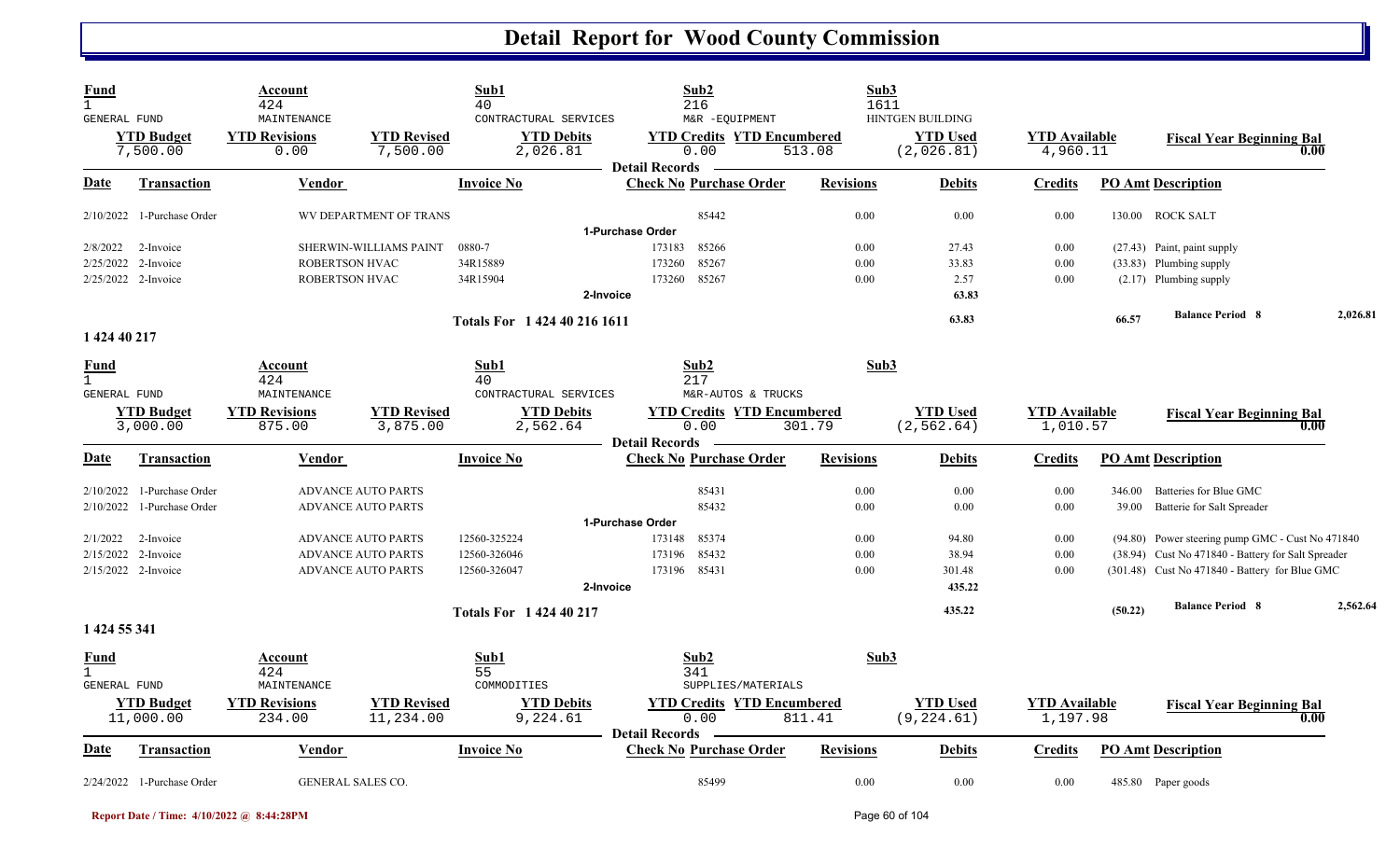|                                                    |                                      |                                        |                               | <b>Detail Report for Wood County Commission</b>                     |                              |                                |                                     |          |                                                           |          |
|----------------------------------------------------|--------------------------------------|----------------------------------------|-------------------------------|---------------------------------------------------------------------|------------------------------|--------------------------------|-------------------------------------|----------|-----------------------------------------------------------|----------|
| 2/28/2022 1-Purchase Order                         |                                      | LOWE'S COMPANIES, INC.                 |                               | 85503                                                               | 0.00                         | 0.00                           | 0.00                                |          | 30.00 Saw Blades                                          |          |
| 2/1/2022<br>2-Invoice<br>2/15/2022 2-Invoice       | GENERAL SALES CO.<br><b>GRAINGER</b> |                                        | 696103<br>9196917596          | 1-Purchase Order<br>85345<br>173153<br>85390<br>173210<br>2-Invoice | 0.00<br>0.00                 | 476.83<br>231.80<br>708.63     | 0.00<br>0.00                        |          | (475.80) Paper Goods<br>(231.80) Ice melt of r courthouse |          |
|                                                    |                                      |                                        | <b>Totals For 1424 55 341</b> |                                                                     |                              | 708.63                         |                                     | (191.80) | <b>Balance Period 8</b>                                   | 9,224.61 |
| 1 424 55 341 4101                                  |                                      |                                        |                               |                                                                     |                              |                                |                                     |          |                                                           |          |
| <u>Fund</u><br>$\mathbf{1}$<br><b>GENERAL FUND</b> | Account<br>424<br>MAINTENANCE        |                                        | Sub1<br>55<br>COMMODITIES     | Sub2<br>341<br>SUPPLIES/MATERIALS                                   | Sub3<br>4101<br><b>WCCC</b>  |                                |                                     |          |                                                           |          |
| <b>YTD Budget</b><br>0.00                          | <b>YTD Revisions</b><br>0.00         | <b>YTD Revised</b><br>0.00             | <b>YTD Debits</b><br>2,915.17 | <b>YTD Credits YTD Encumbered</b><br>0.00                           | 497.97                       | <b>YTD Used</b><br>(2, 915.17) | <b>YTD Available</b><br>(3, 413.14) |          | <b>Fiscal Year Beginning Bal</b><br>0.00                  |          |
| <u>Date</u><br>Transaction                         | <b>Vendor</b>                        |                                        | <b>Invoice No</b>             | <b>Detail Records</b><br><b>Check No Purchase Order</b>             | <b>Revisions</b>             | <b>Debits</b>                  | <b>Credits</b>                      |          | <b>PO Amt Description</b>                                 |          |
| 2/24/2022 1-Purchase Order                         | GENERAL SALES CO.                    |                                        |                               | 85499                                                               | 0.00                         | 0.00                           | 0.00                                |          | 485.80 Paper goods                                        |          |
| $2/1/2022$ 2-Invoice                               | <b>GENERAL SALES CO.</b>             |                                        | 696103                        | 1-Purchase Order<br>173153<br>85345<br>2-Invoice                    | 0.00                         | 476.83<br>476.83               | 0.00                                |          | (475.80) Paper Goods                                      |          |
|                                                    |                                      |                                        | Totals For 1 424 55 341 4101  |                                                                     |                              | 476.83                         |                                     | 10.00    | <b>Balance Period 8</b>                                   | 2,915.17 |
| 1 424 55 341 4102                                  |                                      |                                        |                               |                                                                     |                              |                                |                                     |          |                                                           |          |
| <u>Fund</u><br>$\mathbf{1}$<br>GENERAL FUND        | <b>Account</b><br>424<br>MAINTENANCE |                                        | Sub1<br>55<br>COMMODITIES     | Sub2<br>341<br>SUPPLIES/MATERIALS                                   | Sub3<br>4102<br><b>ANNEX</b> |                                |                                     |          |                                                           |          |
| <b>YTD Budget</b><br>6,500.00                      | <b>YTD Revisions</b><br>0.00         | <b>YTD Revised</b><br>6,500.00         | <b>YTD Debits</b><br>2,007.02 | <b>YTD Credits YTD Encumbered</b><br>0.00<br><b>Detail Records</b>  | 253.91                       | <b>YTD Used</b><br>(2,007.02)  | <b>YTD</b> Available<br>4,239.07    |          | <b>Fiscal Year Beginning Bal</b><br>0.00                  |          |
| <b>Transaction</b><br>Date                         | <b>Vendor</b>                        |                                        | <b>Invoice No</b>             | <b>Check No Purchase Order</b>                                      | <b>Revisions</b>             | <b>Debits</b>                  | <b>Credits</b>                      |          | PO Amt Description                                        |          |
| $2/10/2022$ 1-Purchase Order                       |                                      | WV DEPARTMENT OF TRANS                 |                               | 85442<br>1-Purchase Order                                           | 0.00                         | 0.00                           | 0.00                                |          | 130.00 ROCK SALT                                          |          |
| 2/1/2022<br>2-Invoice                              |                                      | WEST VIRGINIA ELECTRIC SU S2123615.001 |                               | 85199<br>173163                                                     | 0.00                         | 38.55                          | 0.00                                |          | (38.55) 4PIN LED PUSH IN CAN BULB; T8 3 BULB B            |          |
| 2/1/2022<br>2-Invoice                              |                                      | WEST VIRGINIA ELECTRIC SU S2123615.002 |                               | 173163 85199<br>2-Invoice                                           | 0.00                         | 162.50<br>201.05               | 0.00                                |          | (162.50) 4PIN LED PUSH IN CAN BULB; T8 3 BULB B           |          |
| 1 424 55 341 4104                                  |                                      |                                        | Totals For 1 424 55 341 4102  |                                                                     |                              | 201.05                         |                                     | (71.05)  | <b>Balance Period 8</b>                                   | 2,007.02 |
| <b>Fund</b>                                        | Account                              |                                        | Sub1                          | Sub2                                                                | Sub3                         |                                |                                     |          |                                                           |          |
| $\mathbf{1}$<br>GENERAL FUND                       | 424<br>MAINTENANCE                   |                                        | 55<br>COMMODITIES             | 341<br>SUPPLIES/MATERIALS                                           | 4104                         | OTHER BLDG                     |                                     |          |                                                           |          |
| <b>YTD Budget</b><br>5,500.00                      | <b>YTD Revisions</b><br>0.00         | <b>YTD Revised</b><br>5,500.00         | <b>YTD Debits</b><br>6,625.64 | <b>YTD Credits YTD Encumbered</b><br>0.00                           | 2,710.68                     | <b>YTD Used</b><br>(6, 625.64) | <b>YTD</b> Available<br>(3, 836.32) |          | <b>Fiscal Year Beginning Bal</b><br>0.00                  |          |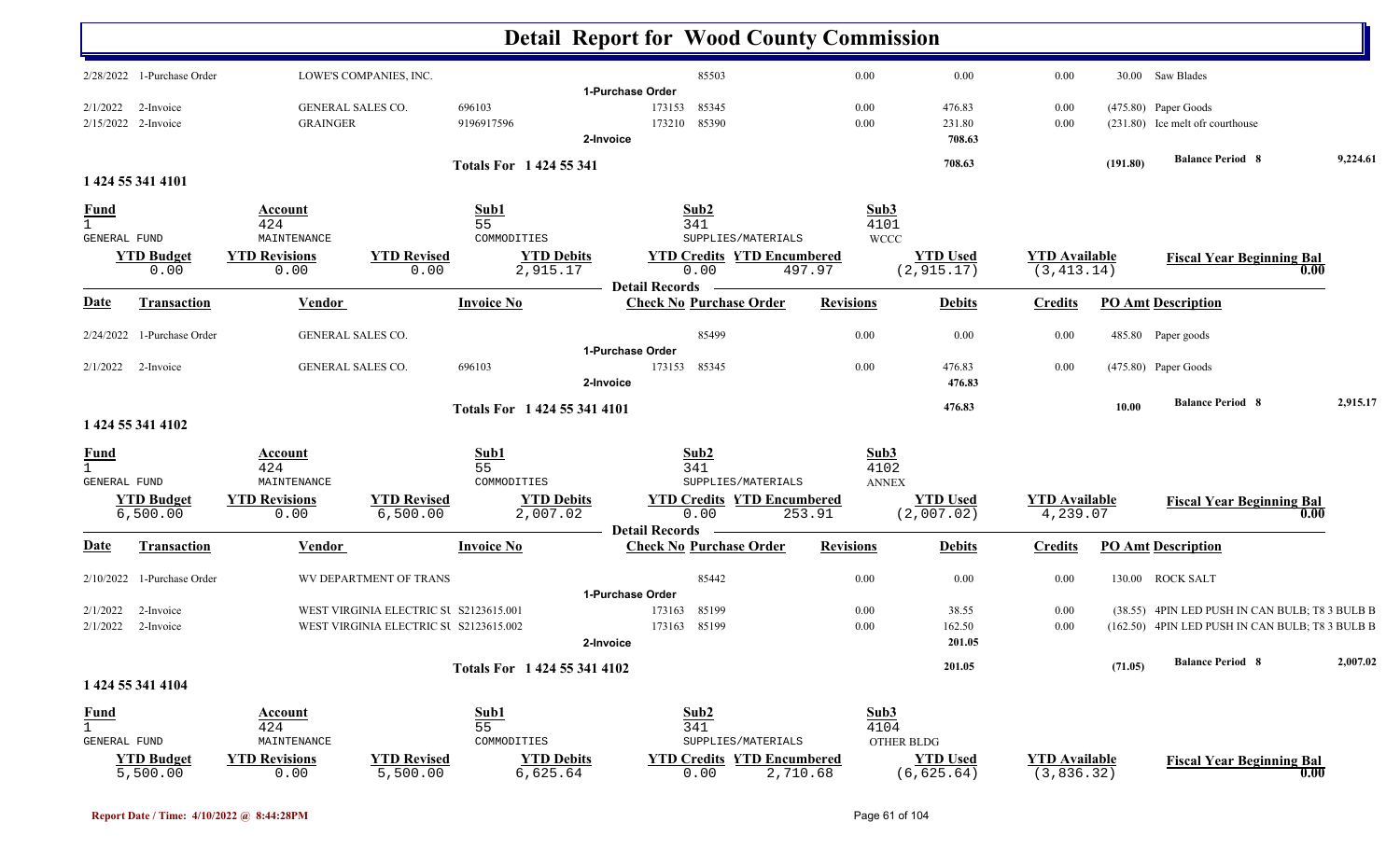|                                     |                              |                                                                    |                    |                              | <b>Detail Records</b>                                   |                  |                          |                      |          |                                                                        |          |
|-------------------------------------|------------------------------|--------------------------------------------------------------------|--------------------|------------------------------|---------------------------------------------------------|------------------|--------------------------|----------------------|----------|------------------------------------------------------------------------|----------|
| Date                                | <b>Transaction</b>           | <b>Vendor</b>                                                      |                    | <b>Invoice No</b>            | <b>Check No Purchase Order</b>                          | <b>Revisions</b> | <b>Debits</b>            | <b>Credits</b>       |          | <b>PO Amt Description</b>                                              |          |
|                                     | 2/10/2022 1-Purchase Order   | WV DEPARTMENT OF TRANS                                             |                    |                              | 85442                                                   | 0.00             | 0.00                     | 0.00                 |          | 130.00 ROCK SALT                                                       |          |
|                                     | 2/24/2022 1-Purchase Order   | GENERAL SALES CO.                                                  |                    |                              | 85499                                                   | 0.00             | 0.00                     | 0.00                 |          | 485.80 Paper goods                                                     |          |
|                                     |                              |                                                                    |                    |                              | 1-Purchase Order                                        |                  |                          |                      |          |                                                                        |          |
| 2/1/2022<br>2/1/2022                | 2-Invoice<br>2-Invoice       | <b>GENERAL SALES CO.</b><br>WEST VIRGINIA ELECTRIC SU S2123615.001 |                    | 696103                       | 173153<br>85345<br>85199<br>173163                      | 0.00             | 476.83<br>38.55          | 0.00<br>0.00         |          | (475.80) Paper Goods<br>(38.55) 4PIN LED PUSH IN CAN BULB; T8 3 BULB B |          |
| 2/1/2022                            | 2-Invoice                    | WEST VIRGINIA ELECTRIC SU S2123615.002                             |                    |                              | 85199<br>173163                                         | 0.00<br>0.00     | 162.50                   | 0.00                 |          | (162.50) 4PIN LED PUSH IN CAN BULB; T8 3 BULB B                        |          |
|                                     |                              |                                                                    |                    |                              | 2-Invoice                                               |                  | 677.88                   |                      |          |                                                                        |          |
|                                     | 2/10/2022 5-Journal Entry    | AIRGAS MID AMERICA                                                 |                    | 20220208050001               |                                                         | 0.00             | 288.11                   | 0.00                 | $0.00\,$ | WOOD CO FINANCE-4019-AIRGAS USA, LL                                    |          |
|                                     |                              |                                                                    |                    |                              | 5-Journal Entry                                         |                  | 288.11                   |                      |          |                                                                        |          |
|                                     |                              |                                                                    |                    | Totals For 1 424 55 341 4104 |                                                         |                  | 965.99                   |                      | (61.05)  | <b>Balance Period 8</b>                                                | 6,625.64 |
|                                     | 1 424 55 341 4106            |                                                                    |                    |                              |                                                         |                  |                          |                      |          |                                                                        |          |
| <b>Fund</b>                         |                              | <b>Account</b>                                                     |                    | Sub1                         | Sub2                                                    | Sub3             |                          |                      |          |                                                                        |          |
| $\mathbf{1}$<br><b>GENERAL FUND</b> |                              | 424<br>MAINTENANCE                                                 |                    | 55<br>COMMODITIES            | 341<br>SUPPLIES/MATERIALS                               | 4106             | <b>MAINTENANCE</b>       |                      |          |                                                                        |          |
|                                     | <b>YTD Budget</b>            | <b>YTD Revisions</b>                                               | <b>YTD Revised</b> | <b>YTD Debits</b>            | <b>YTD Credits YTD Encumbered</b>                       |                  | <b>YTD Used</b>          | <b>YTD Available</b> |          | <b>Fiscal Year Beginning Bal</b>                                       |          |
|                                     | 5,500.00                     | 0.00                                                               | 5,500.00           | 1,101.87                     | 0.00                                                    | 755.23           | (1, 101.87)              | 3,642.90             |          | 0.00                                                                   |          |
| <u>Date</u>                         | <b>Transaction</b>           | Vendor                                                             |                    | <b>Invoice No</b>            | <b>Detail Records</b><br><b>Check No Purchase Order</b> | <b>Revisions</b> | <b>Debits</b>            | <b>Credits</b>       |          | <b>PO Amt Description</b>                                              |          |
| 2/7/2022                            | 1-Purchase Order             | <b>RUNYON LOCK SERVICE</b>                                         |                    |                              | 85421                                                   | 0.00             | 0.00                     | 0.00                 |          | 60.00 Shop Keys x 2                                                    |          |
| 2/7/2022                            | 1-Purchase Order             | RUNYON LOCK SERVICE                                                |                    |                              | 85422                                                   | 0.00             | 0.00                     | 0.00                 |          | 8.00 Keys made for pay lot                                             |          |
|                                     | 2/24/2022 1-Purchase Order   | LOWE'S COMPANIES, INC.                                             |                    |                              | 85498                                                   | 0.00             | 0.00                     | 0.00                 |          | 75.00 Plywood for salt storage roof                                    |          |
|                                     |                              |                                                                    |                    |                              | 1-Purchase Order                                        |                  |                          |                      |          |                                                                        |          |
| 2/18/2022 2-Invoice                 |                              | RUNYON LOCK SERVICE                                                |                    | <b>JAN 40745PD</b>           | 85422<br>173248                                         | 0.00             | 8.00                     | 0.00                 |          | (8.00) Keys made for pay lot                                           |          |
| 2/18/2022 2-Invoice                 |                              | RUNYON LOCK SERVICE                                                |                    | <b>JAN 40746PD</b>           | 173248 85421                                            | 0.00             | 59.99                    | 0.00                 |          | (59.99) Shop Keys x 2                                                  |          |
|                                     |                              |                                                                    |                    |                              | 2-Invoice                                               |                  | 67.99                    |                      |          |                                                                        |          |
|                                     |                              |                                                                    |                    | Totals For 1 424 55 341 4106 |                                                         |                  | 67.99                    |                      | 75.01    | <b>Balance Period 8</b>                                                | 1,101.87 |
|                                     | 1 424 55 341 4109            |                                                                    |                    |                              |                                                         |                  |                          |                      |          |                                                                        |          |
| <b>Fund</b>                         |                              | <b>Account</b>                                                     |                    | Sub1                         | Sub2                                                    | Sub3             |                          |                      |          |                                                                        |          |
| $\mathbf{1}$<br><b>GENERAL FUND</b> |                              | 424<br>MAINTENANCE                                                 |                    | 55<br>COMMODITIES            | 341<br>SUPPLIES/MATERIALS                               | 4109             | <b>JUDGE BLACK ANNEX</b> |                      |          |                                                                        |          |
|                                     | <b>YTD Budget</b>            | <b>YTD Revisions</b>                                               | <b>YTD Revised</b> | <b>YTD Debits</b>            | <b>YTD Credits YTD Encumbered</b>                       |                  | <b>YTD Used</b>          | <b>YTD Available</b> |          |                                                                        |          |
|                                     | 6,000.00                     | 107.00                                                             | 6,107.00           | 4,874.36                     | 0.00                                                    | 1,846.01         | (4,874.36)               | (613.37)             |          | <b>Fiscal Year Beginning Bal</b><br>0.00                               |          |
|                                     |                              |                                                                    |                    |                              | <b>Detail Records</b>                                   |                  |                          |                      |          |                                                                        |          |
| <u>Date</u>                         | <b>Transaction</b>           | Vendor                                                             |                    | <b>Invoice No</b>            | <b>Check No Purchase Order</b>                          | <b>Revisions</b> | <b>Debits</b>            | <b>Credits</b>       |          | <b>PO Amt Description</b>                                              |          |
|                                     | 2/10/2022 1-Purchase Order   | JOHNSTONE SUPPLY                                                   |                    |                              | 85437                                                   | 0.00             | 0.00                     | 0.00                 |          | 365.00 HVAC filters                                                    |          |
|                                     | 2/24/2022 1-Purchase Order   | <b>GENERAL SALES CO.</b>                                           |                    |                              | 85499                                                   | 0.00             | 0.00                     | 0.00                 | 485.80   | Paper goods                                                            |          |
|                                     | $2/24/2022$ 1-Purchase Order | RUNYON LOCK SERVICE                                                |                    |                              | 85491                                                   | 0.00             | 0.00                     | 0.00                 |          | 45.00 Lock rekeyed for tax office                                      |          |
|                                     | 2/24/2022 1-Purchase Order   | RUNYON LOCK SERVICE                                                |                    |                              | 85492                                                   | 0.00             | 0.00                     | 0.00                 |          | 16.00 Keys made for Tax Office                                         |          |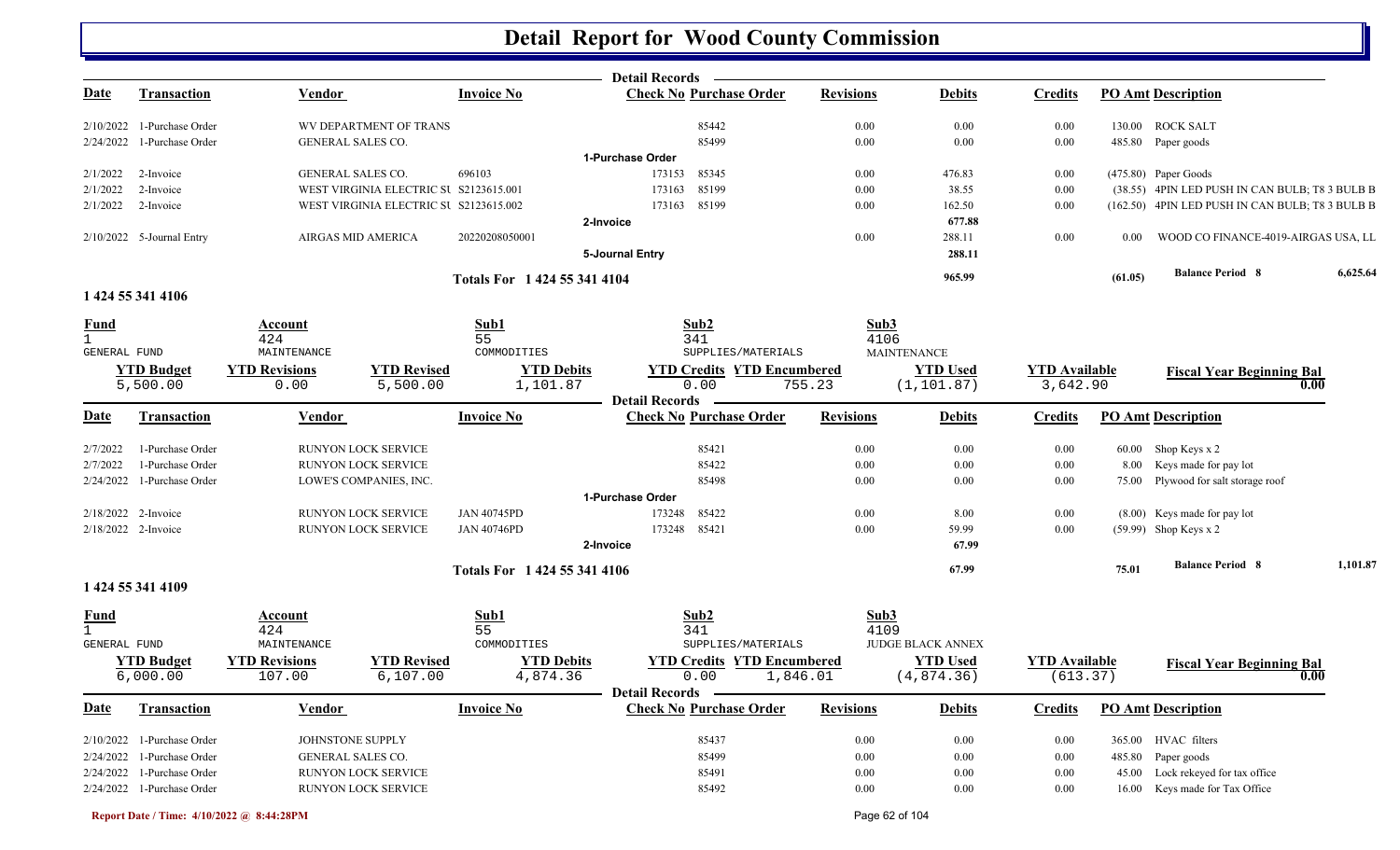|                     |                     |                          |                                        |                              | <b>Detail Report for Wood County Commission</b>         |                  |                  |                      |         |                                                 |          |
|---------------------|---------------------|--------------------------|----------------------------------------|------------------------------|---------------------------------------------------------|------------------|------------------|----------------------|---------|-------------------------------------------------|----------|
|                     |                     |                          |                                        |                              | 1-Purchase Order                                        |                  |                  |                      |         |                                                 |          |
| 2/1/2022            | 2-Invoice           | <b>GENERAL SALES CO.</b> |                                        | 696103                       | 173153<br>85345                                         | 0.00             | 476.82           | 0.00                 |         | (475.80) Paper Goods                            |          |
| 2/1/2022            | 2-Invoice           |                          | WEST VIRGINIA ELECTRIC SU S2123611.002 |                              | 85201<br>173163                                         | 0.00             | 171.00           | 0.00                 |         | (171.00) T8 U BULB                              |          |
| 2/1/2022            | 2-Invoice           |                          | WEST VIRGINIA ELECTRIC SU S2123615.001 |                              | 85199<br>173163                                         | 0.00             | 38.55            | 0.00                 |         | (38.55) 4PIN LED PUSH IN CAN BULB; T8 3 BULB B  |          |
| 2/1/2022            | 2-Invoice           |                          | WEST VIRGINIA ELECTRIC SU S2123615.002 |                              | 85199<br>173163                                         | 0.00             | 162.50           | 0.00                 |         | (162.50) 4PIN LED PUSH IN CAN BULB; T8 3 BULB B |          |
|                     | 2/15/2022 2-Invoice |                          | UNITED BANKCARD CENTER 02222022        |                              | 85359<br>173231                                         | 0.00             | 21.68            | 0.00                 |         | $(20.00)$ T8 Light Clips                        |          |
|                     |                     |                          |                                        |                              | 2-Invoice                                               |                  | 870.55           |                      |         |                                                 |          |
|                     |                     |                          |                                        | Totals For 1 424 55 341 4109 |                                                         |                  | 870.55           |                      | 43.95   | <b>Balance Period 8</b>                         | 4,874.36 |
|                     | 1 424 55 341 4110   |                          |                                        |                              |                                                         |                  |                  |                      |         |                                                 |          |
| <b>Fund</b>         |                     | Account                  |                                        | Sub1                         | Sub2                                                    | Sub3             |                  |                      |         |                                                 |          |
| $\mathbf{1}$        |                     | 424                      |                                        | 55                           | 341                                                     | 4110             |                  |                      |         |                                                 |          |
| GENERAL FUND        |                     | MAINTENANCE              |                                        | COMMODITIES                  | SUPPLIES/MATERIALS                                      |                  | HINTGEN BUILDING |                      |         |                                                 |          |
|                     | <b>YTD Budget</b>   | <b>YTD Revisions</b>     | <b>YTD Revised</b>                     | <b>YTD Debits</b>            | <b>YTD Credits YTD Encumbered</b>                       |                  | <b>YTD Used</b>  | <b>YTD Available</b> |         | <b>Fiscal Year Beginning Bal</b>                |          |
|                     | 7,500.00            | 0.00                     | 7,500.00                               | 4,049.94                     | 0.00                                                    | 707.82           | (4,049.94)       | 2,742.24             |         |                                                 | 0.00     |
| Date                | <b>Transaction</b>  | Vendor                   |                                        | <b>Invoice No</b>            | <b>Detail Records</b><br><b>Check No Purchase Order</b> | <b>Revisions</b> | <b>Debits</b>    | <b>Credits</b>       |         | <b>PO Amt Description</b>                       |          |
|                     |                     |                          |                                        |                              |                                                         |                  |                  |                      |         |                                                 |          |
| 2/10/2022           | 1-Purchase Order    | JOHNSTONE SUPPLY         |                                        |                              | 85439                                                   | 0.00             | $0.00\,$         | 0.00                 |         | 133.00 HVAC filters                             |          |
| 2/24/2022           | 1-Purchase Order    | <b>GENERAL SALES CO.</b> |                                        |                              | 85499                                                   | 0.00             | $0.00\,$         | 0.00                 |         | 485.80 Paper goods                              |          |
|                     |                     |                          |                                        |                              | 1-Purchase Order                                        |                  |                  |                      |         |                                                 |          |
| 2/1/2022            | 2-Invoice           | <b>GENERAL SALES CO.</b> |                                        | 696103                       | 85345<br>173153                                         | 0.00             | 476.82           | 0.00                 |         | (475.80) Paper Goods                            |          |
| 2/1/2022            | 2-Invoice           |                          | WEST VIRGINIA ELECTRIC SU S2123615.001 |                              | 85199<br>173163                                         | 0.00             | 38.55            | 0.00                 |         | (38.55) 4PIN LED PUSH IN CAN BULB; T8 3 BULB B  |          |
| 2/1/2022            | 2-Invoice           |                          | WEST VIRGINIA ELECTRIC SU S2123615.002 |                              | 173163 85199                                            | 0.00             | 162.50           | 0.00                 |         | (162.50) 4PIN LED PUSH IN CAN BULB; T8 3 BULB B |          |
|                     |                     |                          |                                        |                              | 2-Invoice                                               |                  | 677.87           |                      |         |                                                 |          |
|                     |                     |                          |                                        | Totals For 1 424 55 341 4110 |                                                         |                  | 677.87           |                      | (58.05) | <b>Balance Period 8</b>                         | 4.049.94 |
| 1 424 55 343        |                     |                          |                                        |                              |                                                         |                  |                  |                      |         |                                                 |          |
| <b>Fund</b>         |                     | Account                  |                                        | Sub1                         | Sub <sub>2</sub>                                        | Sub3             |                  |                      |         |                                                 |          |
| $\mathbf{1}$        |                     | 424                      |                                        | 55                           | 343                                                     |                  |                  |                      |         |                                                 |          |
| <b>GENERAL FUND</b> |                     | MAINTENANCE              |                                        | COMMODITIES                  | <b>AUTOMOBILE SUPPLIES</b>                              |                  |                  |                      |         |                                                 |          |
|                     | <b>YTD Budget</b>   | <b>YTD Revisions</b>     | <b>YTD Revised</b>                     | <b>YTD Debits</b>            | <b>YTD Credits YTD Encumbered</b>                       |                  | <b>YTD Used</b>  | <b>YTD</b> Available |         | <b>Fiscal Year Beginning Bal</b>                |          |
|                     | 7,000.00            | 0.00                     | 7,000.00                               | 4,371.55                     | 0.00                                                    | 11.00            | (4, 371.55)      | 2,617.45             |         |                                                 | 0.00     |
| <b>Date</b>         | Transaction         | Vendor                   |                                        | <b>Invoice No</b>            | <b>Detail Records</b><br><b>Check No Purchase Order</b> | <b>Revisions</b> | <b>Debits</b>    | <b>Credits</b>       |         | <b>PO Amt Description</b>                       |          |
|                     |                     |                          |                                        |                              |                                                         |                  |                  |                      |         |                                                 |          |
| 2/1/2022            | 2-Invoice           | <b>FUEL MASTER</b>       |                                        | 243070                       | 85262<br>173152                                         | 0.00             | 139.00           | 0.00                 |         | (139.00) Prokee Black                           |          |
| 2/8/2022            | 2-Invoice           |                          | ENGLEFIELD OIL COMPANY                 | IN-574999                    | 173173 85372                                            | 0.00             | 551.58           | 0.00                 |         | (551.58) 4000 gal fuel                          |          |
|                     |                     |                          |                                        |                              | 2-Invoice                                               |                  | 690.58           |                      |         |                                                 |          |

**1 428 40 230** 

**(690.58) Balance Period 4,371.55 <sup>8</sup> Totals For 1 424 55 343** 

**690.58**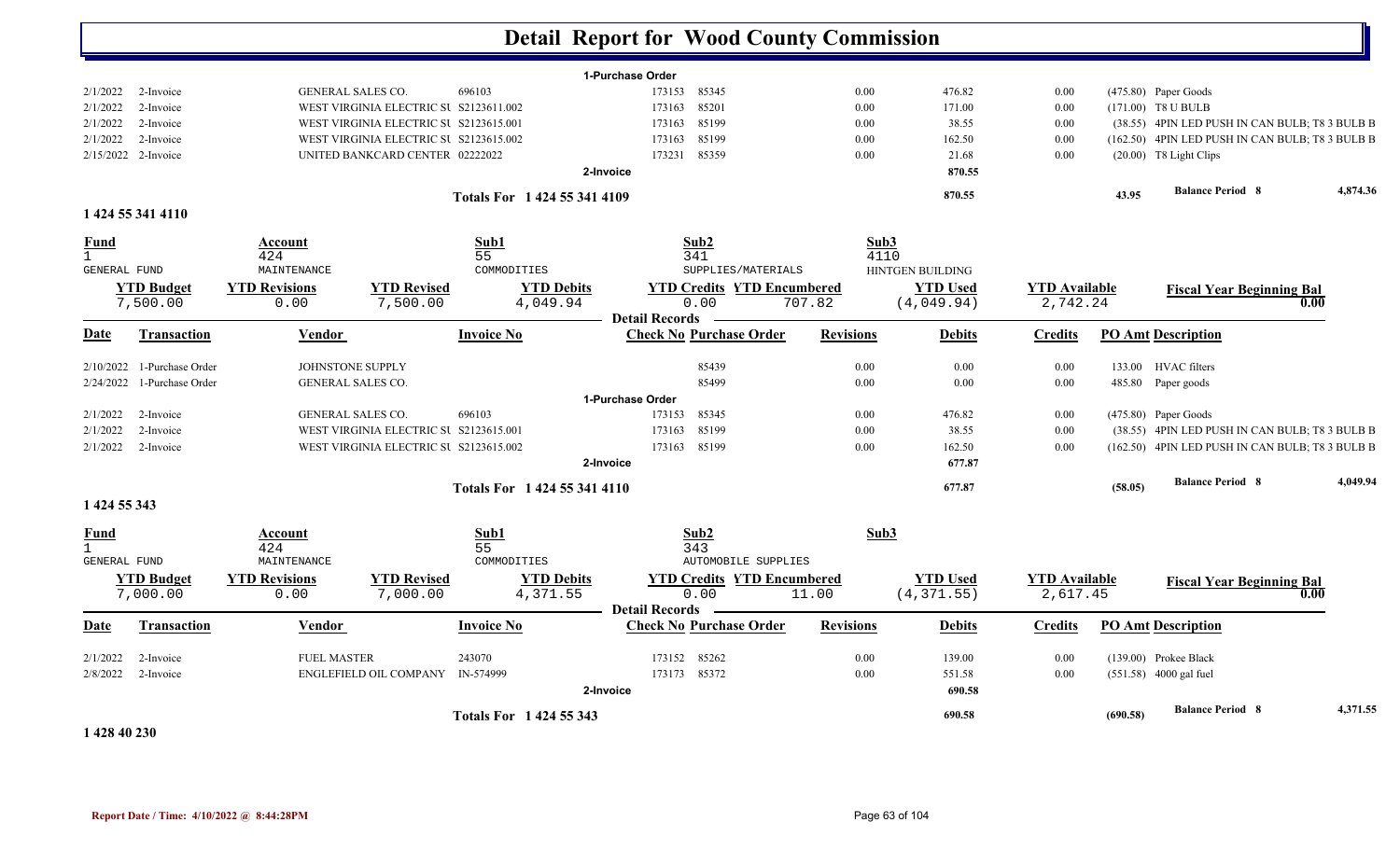| <b>Fund</b><br>$\mathbf{1}$         |                                                | Account<br>428                   |                                 | Sub1<br>40                     | Sub2<br>230           |                                                | Sub3             |                                 |                                     |                    |                                                                              |
|-------------------------------------|------------------------------------------------|----------------------------------|---------------------------------|--------------------------------|-----------------------|------------------------------------------------|------------------|---------------------------------|-------------------------------------|--------------------|------------------------------------------------------------------------------|
| <b>GENERAL FUND</b>                 |                                                | DATA PROCESSING                  |                                 | CONTRACTURAL SERVICES          |                       | CONTRACTED SERVICES                            |                  |                                 |                                     |                    |                                                                              |
|                                     | <b>YTD Budget</b>                              | <b>YTD Revisions</b>             | <b>YTD Revised</b>              | <b>YTD Debits</b>              |                       | <b>YTD Credits YTD Encumbered</b>              |                  | <b>YTD Used</b>                 | <b>YTD Available</b>                |                    | <b>Fiscal Year Beginning Bal</b>                                             |
|                                     | 90,000.00                                      | 472.00                           | 90,472.00                       | 73,788.02                      | 0.00                  | 6,148.44                                       |                  | (73, 788.02)                    | 10,535.54                           |                    | 0.00                                                                         |
| <b>Date</b>                         | <b>Transaction</b>                             | <b>Vendor</b>                    |                                 | <b>Invoice No</b>              | <b>Detail Records</b> | <b>Check No Purchase Order</b>                 | <b>Revisions</b> | <b>Debits</b>                   | <b>Credits</b>                      |                    | <b>PO Amt Description</b>                                                    |
| 2/10/2022                           | 1-Purchase Order                               | <b>LENOVO</b>                    |                                 |                                |                       | 85429                                          | 0.00             | 0.00                            | 0.00                                | 39.99              | ThinkCenter Slim 9.0mm DVD                                                   |
| 2/17/2022                           | 1-Purchase Order                               |                                  | PLANET TECHNOLOGIES             |                                |                       | 85463                                          | 0.00             | 0.00                            | 0.00                                | 70.40              | Email subscription renewal per agreement                                     |
|                                     |                                                |                                  |                                 |                                | 1-Purchase Order      |                                                |                  |                                 |                                     |                    |                                                                              |
|                                     | 2/15/2022 2-Invoice                            |                                  | UNITED BANKCARD CENTER 02222022 |                                | 173231                | 85357                                          | 0.00             | 299.00                          | 0.00                                |                    | (299.00) Annual renewal software                                             |
|                                     |                                                |                                  |                                 |                                | 2-Invoice             |                                                |                  | 299.00                          |                                     |                    |                                                                              |
|                                     | 2/10/2022 5-Journal Entry                      | ES&S                             |                                 | 20220208060001                 |                       |                                                | 0.00             | 4,775.00                        | 0.00                                | 0.00               | WOOD CO FINANCE-4019-ELECTION SYST                                           |
|                                     | 2/10/2022 5-Journal Entry                      | ES&S                             |                                 | 20220208061001                 |                       |                                                | 0.00             | 4,000.00                        | 0.00                                | 0.00               | WOOD CO FINANCE-4019-ELECTION SYST                                           |
|                                     | 2/10/2022 5-Journal Entry                      | ES&S                             |                                 | 20220208062001                 |                       |                                                | 0.00             | 5,000.00                        | 0.00                                | 0.00               | WOOD CO FINANCE-4019-ELECTION SYST                                           |
|                                     | 2/10/2022 5-Journal Entry                      | ES&S                             |                                 | 20220208063001                 |                       |                                                | 0.00             | 5,000.00                        | 0.00                                | 0.00               | WOOD CO FINANCE-4019-ELECTION SYST                                           |
|                                     | 2/10/2022 5-Journal Entry                      | ES&S                             |                                 | 20220208065001                 |                       |                                                | 0.00             | 3,000.00                        | 0.00                                | 0.00               | WOOD CO FINANCE-4019-ELECTION SYST                                           |
|                                     | 2/10/2022 5-Journal Entry                      | ES&S                             |                                 | 20220208070001                 |                       |                                                | 0.00             | 5,000.00                        | 0.00                                | 0.00               | WOOD CO FINANCE-4019-ELECTION SYST                                           |
|                                     |                                                |                                  |                                 |                                | 5-Journal Entry       |                                                |                  | 26,775.00                       |                                     |                    |                                                                              |
|                                     |                                                |                                  |                                 | <b>Totals For 1428 40 230</b>  |                       |                                                |                  | 27,074.00                       |                                     | (188.61)           | <b>Balance Period 8</b><br>73,788.02                                         |
| 1 428 55 341                        |                                                |                                  |                                 |                                |                       |                                                |                  |                                 |                                     |                    |                                                                              |
| Fund                                |                                                | Account                          |                                 | Sub1                           | Sub2                  |                                                | Sub3             |                                 |                                     |                    |                                                                              |
| $\mathbf{1}$<br><b>GENERAL FUND</b> |                                                | 428<br>DATA PROCESSING           |                                 | 55<br>COMMODITIES              | 341                   | SUPPLIES/MATERIALS                             |                  |                                 |                                     |                    |                                                                              |
|                                     | <b>YTD Budget</b><br>25,000.00                 | <b>YTD Revisions</b><br>899.00   | <b>YTD Revised</b><br>25,899.00 | <b>YTD Debits</b><br>21,288.33 | 0.00                  | <b>YTD Credits YTD Encumbered</b><br>10,717.81 |                  | <b>YTD Used</b><br>(21, 288.33) | <b>YTD</b> Available<br>(6, 107.14) |                    | <b>Fiscal Year Beginning Bal</b><br>0.00                                     |
|                                     |                                                |                                  |                                 |                                | <b>Detail Records</b> |                                                |                  |                                 |                                     |                    |                                                                              |
| <b>Date</b>                         | <b>Transaction</b>                             | <b>Vendor</b>                    |                                 | <b>Invoice No</b>              |                       | <b>Check No Purchase Order</b>                 | <b>Revisions</b> | <b>Debits</b>                   | <b>Credits</b>                      |                    | <b>PO Amt Description</b>                                                    |
| 2/3/2022                            | 1-Purchase Order                               | <b>INSIGHT</b>                   |                                 |                                |                       | 85394                                          | 0.00             | 0.00                            | 0.00                                |                    | 989.60 HP 58A Laser Jet toner                                                |
| 2/3/2022                            | 1-Purchase Order                               | <b>INSIGHT</b>                   |                                 |                                |                       | 85400                                          | 0.00             | 0.00                            | 0.00                                | 305.73             | HP media tray/feeder - 550 sheets                                            |
| 2/3/2022                            | 1-Purchase Order                               |                                  | UNITED BANKCARD CENTER          |                                |                       | 85413                                          | 0.00             | 0.00                            | 0.00                                | 396.00             | AC Mesh Wide-Area in/out Dual-Band Access Po                                 |
| 2/7/2022                            | 1-Purchase Order                               | <b>INSIGHT</b>                   |                                 |                                |                       | 85424                                          |                  |                                 | 0.00                                | 407.31             | High Yield HP black cartridges                                               |
| 2/10/2022                           |                                                |                                  |                                 |                                |                       |                                                | 0.00             | 0.00                            |                                     |                    |                                                                              |
| 2/10/2022                           | 1-Purchase Order                               | <b>INSIGHT</b>                   |                                 |                                |                       | 85435                                          | 0.00             | 0.00                            | 0.00                                | 392.72             | HP 410x - high yield yellow laser jet toner cartrid                          |
|                                     | 1-Purchase Order                               | <b>INSIGHT</b>                   |                                 |                                |                       | 85435                                          | 0.00             | 0.00                            | 0.00                                | 392.72             | HP 410x - high yield cyan jet toner cartridge                                |
| 2/10/2022                           | 1-Purchase Order                               | <b>INSIGHT</b>                   |                                 |                                |                       | 85435                                          | 0.00             | 0.00                            | 0.00                                | 293.34             | HP 410x - high yield black jet toner cartridge                               |
| 2/10/2022                           | 1-Purchase Order                               | <b>INSIGHT</b>                   |                                 |                                |                       | 85435                                          | 0.00             | 0.00                            | 0.00                                | 392.72             | HP 410x - high yield magenta jet toner cartridge                             |
| 2/10/2022                           | 1-Purchase Order                               | <b>INSIGHT</b>                   |                                 |                                |                       | 85436                                          | 0.00             | 0.00                            | 0.00                                | 16.48              | Tripp Lite Mini Display Port to VGA Adapter                                  |
| 2/14/2022                           | 1-Purchase Order                               | <b>INSIGHT</b>                   |                                 |                                |                       | 85444                                          | 0.00             | 0.00                            | 0.00                                | 989.60             | HP 58A - black laser jet toner cartridges                                    |
| 2/17/2022                           | 1-Purchase Order                               | <b>INSIGHT</b>                   |                                 |                                |                       | 85452                                          | 0.00             | 0.00                            | 0.00                                | 284.99             | APC Replacement Battery Cartridge #115 -lead a                               |
| 2/17/2022                           | 1-Purchase Order<br>2/17/2022 1-Purchase Order | <b>INSIGHT</b><br><b>INSIGHT</b> |                                 |                                |                       | 85471<br>85471                                 | 0.00<br>0.00     | 0.00<br>0.00                    | 0.00<br>0.00                        | 1,758.60<br>494.40 | HP 81A Black laser jet toner<br>HP 05A 2/pak black laser jet toner cartridge |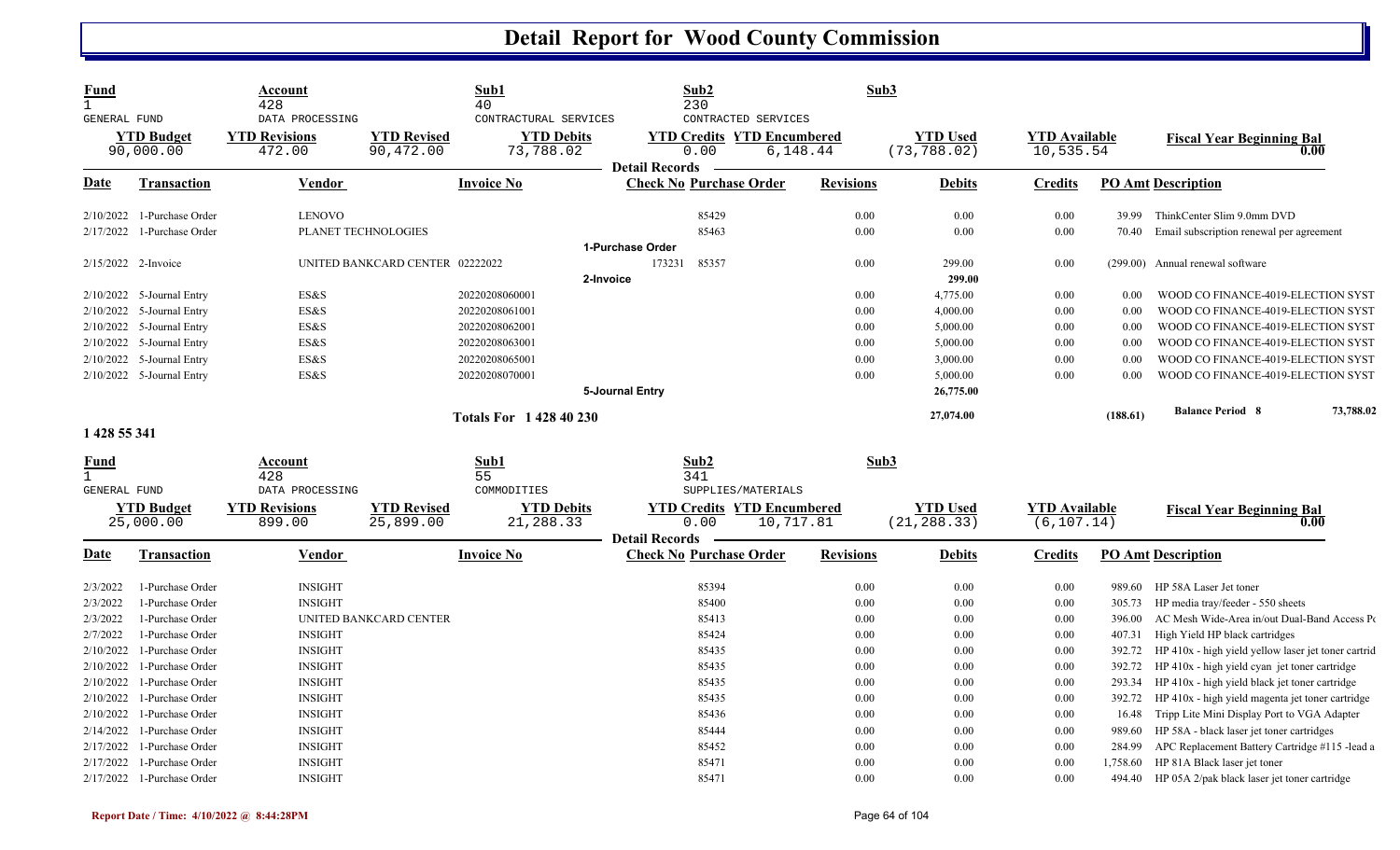|                             |                              |                                            |                        | <b>Detail Report for Wood County Commission</b> |                                |                  |                 |                      |          |                                                              |
|-----------------------------|------------------------------|--------------------------------------------|------------------------|-------------------------------------------------|--------------------------------|------------------|-----------------|----------------------|----------|--------------------------------------------------------------|
|                             | $2/17/2022$ 1-Purchase Order | <b>INSIGHT</b>                             |                        |                                                 | 85476                          | $0.00\,$         | 0.00            | 0.00                 | 319.99   | HP maintenance kit                                           |
| 2/17/2022                   | 1-Purchase Order             | UNITED BANKCARD CENTER                     |                        |                                                 | 85458                          | 0.00             | 0.00            | 0.00                 | 98.01    | Plugable usb 3.0 laptop docking station                      |
| 2/17/2022                   | 1-Purchase Order             | UNITED BANKCARD CENTER                     |                        |                                                 | 85461                          | 0.00             | 0.00            | 0.00                 | 394.00   | Ubiquiti Networks In/Out Dual Band access Poin               |
| 2/24/2022                   | 1-Purchase Order             | <b>INSIGHT</b>                             |                        |                                                 | 85484                          | $0.00\,$         | 0.00            | 0.00                 | 1,701.60 | HP 37A Black Laserjet toner cartridge                        |
|                             |                              |                                            |                        | 1-Purchase Order                                |                                |                  |                 |                      |          |                                                              |
| 2/8/2022                    | 2-Invoice                    | DUNBAR PRINTING AND GRA 146443             |                        | 173171                                          | 85090                          | 0.00             | 465.80          | 0.00                 |          | (465.80) BLANK DIRECT DEPOSIT PERF PAPER; BLU                |
| 2/15/2022 2-Invoice         |                              | <b>INSIGHT</b>                             | 1100912392             | 173212                                          | 85400                          | 0.00             | 305.73          | 0.00                 |          | (305.73) HP media tray/feeder - 550 sheets                   |
|                             |                              |                                            |                        | 2-Invoice                                       |                                |                  | 771.53          |                      |          |                                                              |
|                             |                              |                                            | Totals For 1428 55 341 |                                                 |                                |                  | 771.53          |                      | 8,856.28 | <b>Balance Period 8</b><br>21,288.33                         |
| 1 428 65 459                |                              |                                            |                        |                                                 |                                |                  |                 |                      |          |                                                              |
| <u>Fund</u><br>$\mathbf{1}$ |                              | Account<br>428                             | Sub1<br>65             | Sub2<br>459                                     |                                | Sub3             |                 |                      |          |                                                              |
| <b>GENERAL FUND</b>         |                              | DATA PROCESSING                            | CAPITAL OUTLAY         |                                                 | EQUIPMENT                      |                  |                 |                      |          |                                                              |
|                             | <b>YTD Budget</b>            | <b>YTD Revisions</b><br><b>YTD Revised</b> | <b>YTD Debits</b>      | <b>YTD Credits</b>                              | <b>YTD Encumbered</b>          |                  | <b>YTD Used</b> | <b>YTD</b> Available |          | <b>Fiscal Year Beginning Bal</b>                             |
|                             | 45,000.00                    | 48,031.00<br>3,031.00                      | 17,274.10              | 0.00                                            | 3,975.68                       |                  | (17, 274.10)    | 26,781.22            |          | 0.00                                                         |
|                             |                              |                                            |                        | <b>Detail Records</b>                           |                                |                  |                 |                      |          |                                                              |
| <u>Date</u>                 | Transaction                  | Vendor                                     | <b>Invoice No</b>      |                                                 | <b>Check No Purchase Order</b> | <b>Revisions</b> | <b>Debits</b>   | <b>Credits</b>       |          | <b>PO Amt Description</b>                                    |
| 2/3/2022                    | 1-Purchase Order             | <b>B AND H PHOTO</b>                       |                        |                                                 | 85396                          | 0.00             | 0.00            | 0.00                 | 179.00   | Audio-Tech Tabletop Wireless Receiver                        |
| 2/3/2022                    | 1-Purchase Order             | <b>B AND H PHOTO</b>                       |                        |                                                 | 85396                          | 0.00             | 0.00            | 0.00                 | 449.00   | Audio-Tech Wireless Cardiod Transmitter                      |
| 2/3/2022                    | 1-Purchase Order             | <b>B AND H PHOTO</b>                       |                        |                                                 | 85396                          | 0.00             | 0.00            | 0.00                 | 9.95     | Kopul Premium Performance Male Instrument Ca                 |
| 2/3/2022                    | 1-Purchase Order             | <b>INSIGHT</b>                             |                        |                                                 | 85395                          | 0.00             | 0.00            | 0.00                 | 340.95   | HP Laser Jet Pro m404n - printer                             |
| 2/3/2022                    | 1-Purchase Order             | <b>INSIGHT</b>                             |                        |                                                 | 85397                          | 0.00             | 0.00            | 0.00                 | 2,587.16 | HP Laser Jet Enterprise M610dn - printer laser B/            |
| 2/3/2022                    | 1-Purchase Order             | UNITED BANKCARD CENTER                     |                        |                                                 | 85569                          | 0.00             | 0.00            | 0.00                 | 179.00   | audio tech tabletop wireless receiver                        |
| 2/3/2022                    | 1-Purchase Order             | UNITED BANKCARD CENTER                     |                        |                                                 | 85569                          | 0.00             | 0.00            | 0.00                 | 449.00   | audio tech tabletop cardiod transmitter                      |
| 2/3/2022                    | 1-Purchase Order             | UNITED BANKCARD CENTER                     |                        |                                                 | 85569                          | 0.00             | 0.00            | 0.00                 | 9.95     | Kopul Premium Performance Male Inst. cable 10                |
| 2/24/2022                   | 1-Purchase Order             | <b>INSIGHT</b>                             |                        |                                                 | 85484                          | 0.00             | 0.00            | 0.00                 | 1,122.38 | HP Laser Jet Enterprise Printer                              |
| 2/24/2022                   | 1-Purchase Order             | <b>INSIGHT</b>                             |                        |                                                 | 85484                          | 0.00             | 0.00            | 0.00                 | 291.55   | HP Media tray feeder / 550 sheets                            |
| 2/24/2022                   | 1-Purchase Order             | <b>INSIGHT</b>                             |                        |                                                 | 85484                          | 0.00             | 0.00            | 0.00                 | 242.97   | HP Envelope feeder                                           |
| 2/24/2022                   | 1-Purchase Order             | <b>INSIGHT</b>                             |                        |                                                 | 85484                          | 0.00             | 0.00            | 0.00                 | 8.79     | HP Extension Tray Cover - media tray cover                   |
|                             |                              |                                            |                        | 1-Purchase Order                                |                                |                  |                 |                      |          |                                                              |
| 2/15/2022 2-Invoice         |                              | <b>INSIGHT</b>                             | 1100910835             | 173212                                          | 85327                          | 0.00             | 246.04          | 0.00                 |          | (246.04) HP 305A MAGENTA TONER CART                          |
|                             | $2/15/2022$ 2-Invoice        | <b>INSIGHT</b>                             | 1100910835             | 173212                                          | 85327                          | $0.00\,$         | 246.04          | 0.00                 |          | (246.04) HP305A CYAN TONER CART                              |
|                             | 2/15/2022 2-Invoice          | <b>INSIGHT</b>                             | 1100910835             |                                                 | 85327                          | 0.00             | 0.00            | 0.00                 |          | 0.00 HP305A YELLOW TONER CART                                |
|                             | 2/15/2022 2-Invoice          | <b>INSIGHT</b>                             | 1100910835             | 173212 85327                                    |                                | 0.00             | 172.72          | 0.00                 |          | (172.72) HP305A BLACK TONER CART                             |
|                             | $2/15/2022$ 2-Invoice        | <b>INSIGHT</b>                             | 1100910837             | 173212 85364                                    |                                | $0.00\,$         | 70.38           | $0.00\,$             |          | (70.38) Plugable USBC-md 103 mini dock                       |
| 2/15/2022 2-Invoice         |                              | <b>INSIGHT</b>                             | 1100907783             | 173212 85332                                    |                                | $0.00\,$         | 355.66          | 0.00                 |          | (355.66) HP LASER JET PRO M404N - PRINTER B/W I              |
| 2/15/2022 2-Invoice         |                              | <b>INSIGHT</b>                             | 1100912026             | 173212 85397                                    |                                | 0.00             | 2,587.16        | 0.00                 |          | (2,587.16) HP Laser Jet Enterprise M610dn - printer laser B/ |
|                             | $2/15/2022$ 2-Invoice        | <b>INSIGHT</b>                             | 1100912020             | 173212 85382                                    |                                | $0.00\,$         | 340.95          | 0.00                 |          | (340.95) HP Laser Jet Pro M404dn - printer - B/W laser       |
| 2/15/2022 2-Invoice         |                              | <b>INSIGHT</b>                             | 1100907905             | 173212 85095                                    |                                | $0.00\,$         | 2,837.96        | 0.00                 |          | (2,837.96) MACBOOK PRO 16", APPLECARE FOR MAC                |
|                             | 2/15/2022 2-Invoice          | <b>INSIGHT</b>                             | 1100908828             | 173212 85095                                    |                                | 0.00             | 308.42          | 0.00                 |          | (308.42) MACBOOK PRO 16", APPLECARE FOR MAC                  |
|                             | $2/15/2022$ 2-Invoice        | UNITED BANKCARD CENTER 02222022            |                        | 173231                                          | 85330                          | $0.00\,$         | 23.99           | 0.00                 |          | (18.00) PORT. BNC TO VGA VIDEO CONVERTER                     |
| 2/15/2022 2-Invoice         |                              | UNITED BANKCARD CENTER 02222022            |                        | 173231                                          | 85330                          | $0.00\,$         | 18.00           | $0.00\,$             |          | 0.00 SAME AS ABOVE                                           |
| 2/18/2022 2-Invoice         |                              | <b>INSIGHT</b>                             | 1100910472             | 173244 85327                                    |                                | $0.00\,$         | 246.04          | 0.00                 |          | (73.60) HP305A YELLOW TONER CART                             |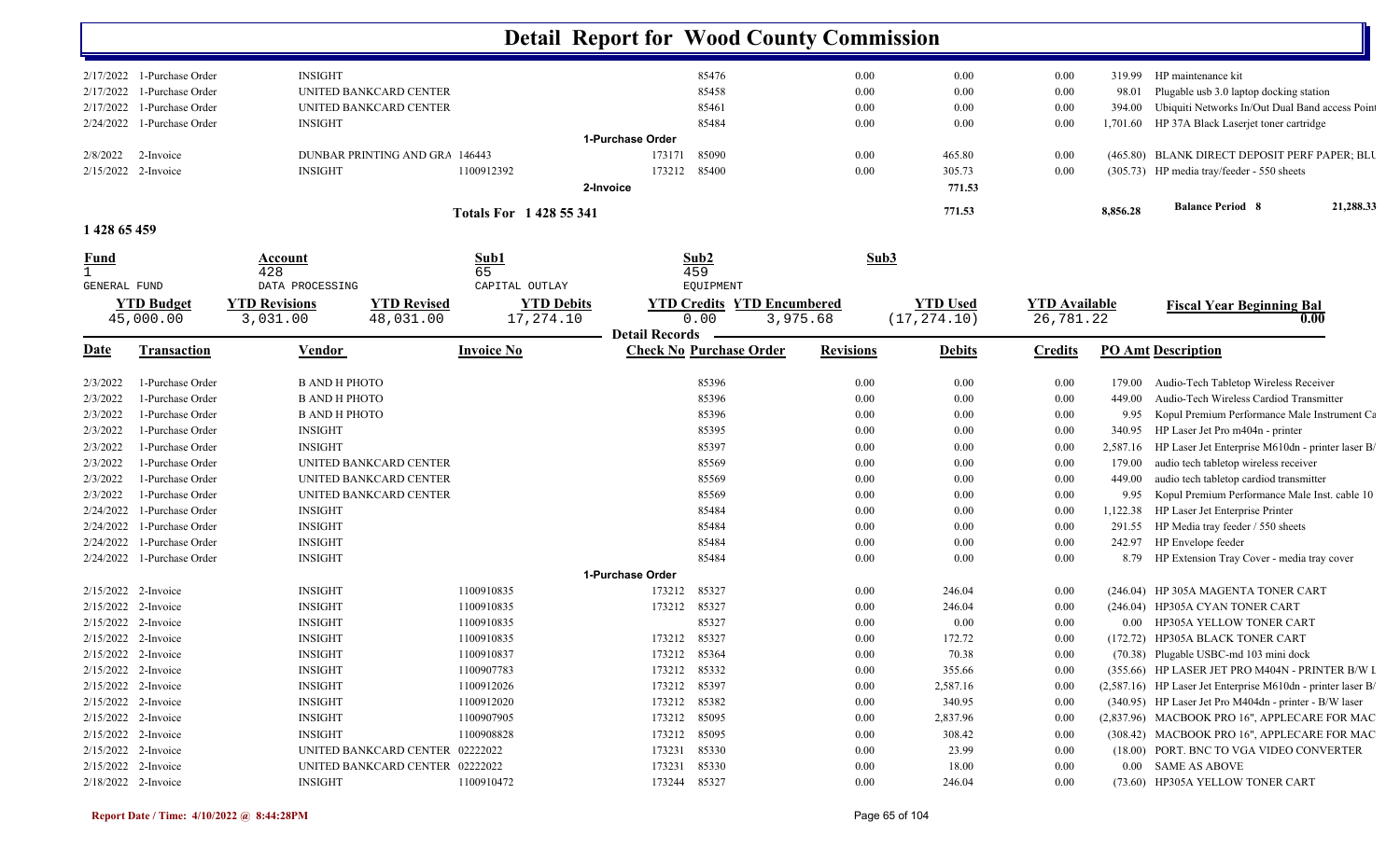|                                               |                                                                                                                  |                                                                     |                                 |                                                                        | <b>Detail Report for Wood County Commission</b>                                                                      |                              |                                                                         |                                          |                                          |                                                                                                                                          |            |
|-----------------------------------------------|------------------------------------------------------------------------------------------------------------------|---------------------------------------------------------------------|---------------------------------|------------------------------------------------------------------------|----------------------------------------------------------------------------------------------------------------------|------------------------------|-------------------------------------------------------------------------|------------------------------------------|------------------------------------------|------------------------------------------------------------------------------------------------------------------------------------------|------------|
|                                               | 1 442 40 230 7178                                                                                                |                                                                     |                                 | <b>Totals For 142865459</b>                                            | 2-Invoice                                                                                                            |                              | 7,453.36<br>7,453.36                                                    |                                          | (1,387.23)                               | <b>Balance Period 8</b>                                                                                                                  | 17,274.10  |
| <u>Fund</u><br>$\overline{1}$<br>GENERAL FUND | <b>YTD Budget</b><br>0.00                                                                                        | Account<br>442<br>FEDERAL GRANTS<br><b>YTD Revisions</b><br>0.00    | <b>YTD Revised</b><br>0.00      | Sub1<br>40<br>CONTRACTURAL SERVICES<br><b>YTD Debits</b><br>3,000.00   | Sub <sub>2</sub><br>230<br>CONTRACTED SERVICES<br><b>YTD Credits YTD Encumbered</b><br>0.00<br><b>Detail Records</b> | 0.00                         | Sub3<br>7178<br>$21-JAG-41$<br><b>YTD Used</b><br>(3,000.00)            | <b>YTD Available</b><br>(3,000.00)       |                                          | <b>Fiscal Year Beginning Bal</b>                                                                                                         | 0.00       |
| <b>Date</b>                                   | <b>Transaction</b>                                                                                               | <b>Vendor</b>                                                       |                                 | <b>Invoice No</b>                                                      | <b>Check No Purchase Order</b>                                                                                       | <b>Revisions</b>             | <b>Debits</b>                                                           | <b>Credits</b>                           |                                          | <b>PO Amt Description</b>                                                                                                                |            |
|                                               | 2/28/2022 5-Journal Entry                                                                                        |                                                                     |                                 | 02282022G                                                              | 5-Journal Entry                                                                                                      | $0.00\,$                     | 3,000.00<br>3,000.00                                                    | 0.00                                     | $0.00\,$                                 | GRANT 21-JAG-14                                                                                                                          |            |
|                                               | 1 443 40 230 7174                                                                                                |                                                                     |                                 | Totals For 1 442 40 230 7178                                           |                                                                                                                      |                              | 3,000.00                                                                |                                          |                                          | <b>Balance Period 8</b>                                                                                                                  | 3,000.00   |
| <u>Fund</u><br>GENERAL FUND                   | <b>YTD Budget</b><br>0.00                                                                                        | Account<br>443<br>STATE GRANTS<br><b>YTD Revisions</b><br>0.00      | <b>YTD Revised</b><br>0.00      | Sub1<br>40<br>CONTRACTURAL SERVICES<br><b>YTD Debits</b><br>287,103.87 | Sub <sub>2</sub><br>230<br>CONTRACTED SERVICES<br><b>YTD Credits YTD Encumbered</b><br>0.00<br><b>Detail Records</b> | 0.00                         | Sub3<br>7174<br>22-CC-29 Day Report<br><b>YTD Used</b><br>(287, 103.87) | <b>YTD Available</b><br>(287, 103.87)    |                                          | <b>Fiscal Year Beginning Bal</b>                                                                                                         | 0.00       |
| <b>Date</b>                                   | <b>Transaction</b>                                                                                               | Vendor                                                              |                                 | <b>Invoice No</b>                                                      | <b>Check No Purchase Order</b>                                                                                       | <b>Revisions</b>             | <b>Debits</b>                                                           | <b>Credits</b>                           |                                          | <b>PO Amt Description</b>                                                                                                                |            |
|                                               | 2/28/2022 5-Journal Entry<br>2/28/2022 5-Journal Entry<br>2/28/2022 5-Journal Entry<br>2/28/2022 5-Journal Entry |                                                                     |                                 | 02282022G<br>02282022G<br>02282022G<br>02282022G                       | 5-Journal Entry                                                                                                      | 0.00<br>0.00<br>0.00<br>0.00 | 25,757.48<br>1,969.58<br>5,993.26<br>2,294.04<br>36,014.36              | 0.00<br>$0.00\,$<br>$0.00\,$<br>$0.00\,$ | $0.00\,$<br>$0.00\,$<br>0.00<br>$0.00\,$ | <b>Grant Reimbursement</b><br><b>Grant Reimbursement</b><br><b>Grant Reimbursement</b><br>Grant Reimbursement<br><b>Balance Period 8</b> |            |
|                                               | 1 444 40 230 7171                                                                                                |                                                                     |                                 | Totals For 1 443 40 230 7174                                           |                                                                                                                      |                              | 36,014.36                                                               |                                          |                                          |                                                                                                                                          | 287,103.87 |
| <u>Fund</u><br>1<br>GENERAL FUND              | <b>YTD Budget</b><br>0.00                                                                                        | Account<br>444<br>OTHER GRANTS<br><b>YTD Revisions</b><br>80,416.00 | <b>YTD Revised</b><br>80,416.00 | Sub1<br>40<br>CONTRACTURAL SERVICES<br><b>YTD Debits</b><br>5,635.35   | Sub2<br>230<br>CONTRACTED SERVICES<br><b>YTD Credits YTD Encumbered</b><br>0.00<br><b>Detail Records</b>             | 0.00                         | Sub3<br>7171<br>4H CAMP IMPROVEMENTS<br><b>YTD Used</b><br>(5, 635.35)  | <b>YTD</b> Available<br>74,780.65        |                                          | <b>Fiscal Year Beginning Bal</b>                                                                                                         | 0.00       |
| <u>Date</u>                                   | <b>Transaction</b>                                                                                               | <b>Vendor</b>                                                       |                                 | <b>Invoice No</b>                                                      | <b>Check No Purchase Order</b>                                                                                       | <b>Revisions</b>             | <b>Debits</b>                                                           | <b>Credits</b>                           |                                          | <b>PO Amt Description</b>                                                                                                                |            |
|                                               | 2/15/2022 2-Invoice                                                                                              | STEFFAN AFFOLTER                                                    |                                 | 06132021                                                               | 173198<br>2-Invoice                                                                                                  | $0.00\,$                     | 397.49<br>397.49                                                        | 0.00                                     |                                          | 0.00 REIMBURSEMENT                                                                                                                       |            |
|                                               |                                                                                                                  |                                                                     |                                 | Totals For 1 444 40 230 7171                                           |                                                                                                                      |                              | 397.49                                                                  |                                          |                                          | <b>Balance Period 8</b>                                                                                                                  | 5,635.35   |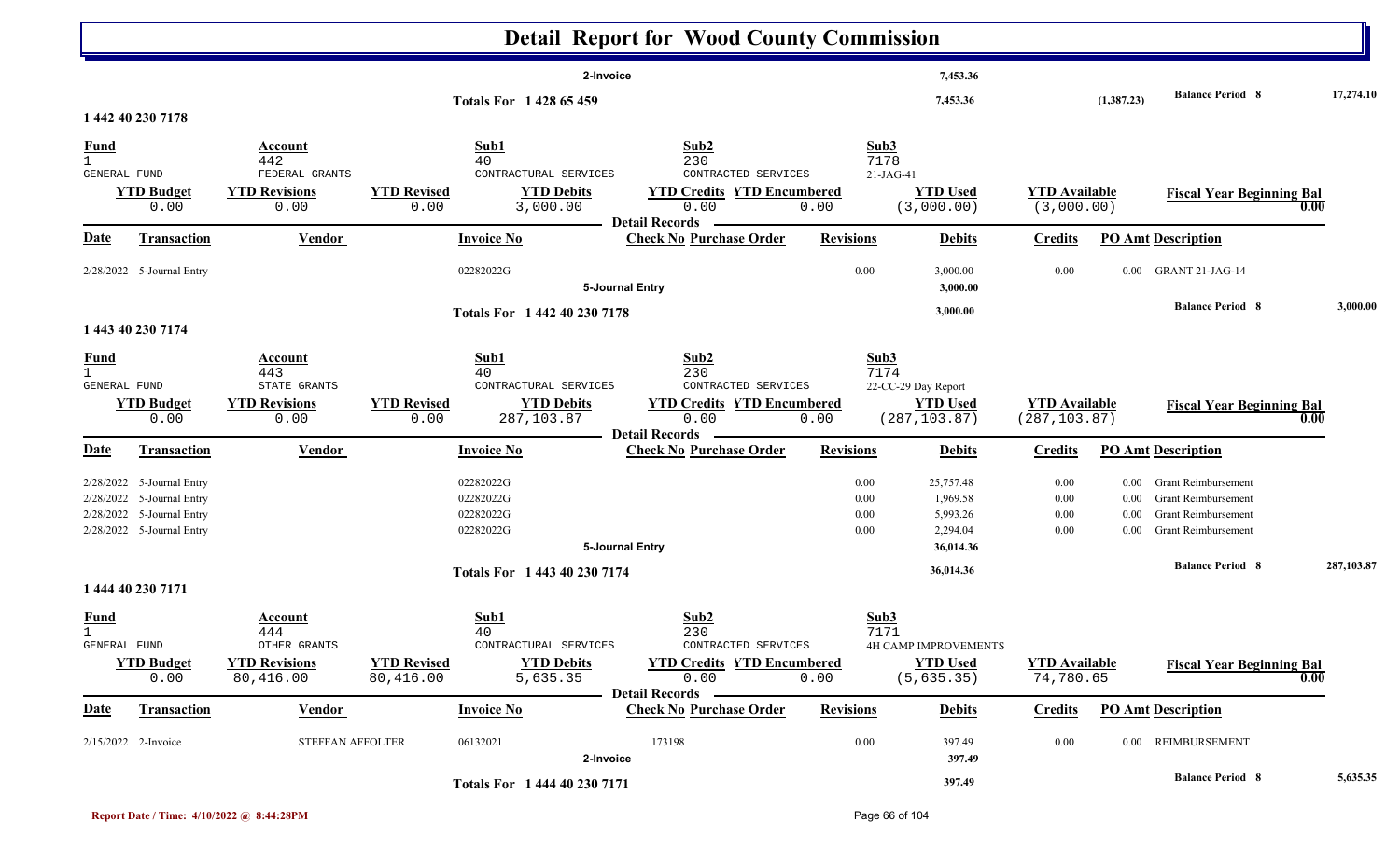| <b>Fund</b>                         |                     | Account              |                               | Sub1                    | Sub2                              | Sub3             |                  |                      |          |                                  |
|-------------------------------------|---------------------|----------------------|-------------------------------|-------------------------|-----------------------------------|------------------|------------------|----------------------|----------|----------------------------------|
| $\mathbf{1}$<br><b>GENERAL FUND</b> |                     | 700                  | SHERIFF-LAW ENFORCE           | 10<br>PERSONAL SERVICES | 103<br>SALARIES-DEPUTIES          |                  |                  |                      |          |                                  |
|                                     | <b>YTD Budget</b>   | <b>YTD Revisions</b> | <b>YTD Revised</b>            | <b>YTD Debits</b>       | <b>YTD Credits YTD Encumbered</b> |                  | <b>YTD Used</b>  | <b>YTD</b> Available |          | <b>Fiscal Year Beginning Bal</b> |
|                                     | 1,930,690.00        | 0.00                 | 1,930,690.00                  | 1,202,411.26            | 3,000.00                          | 0.00             | (1, 199, 411.26) | 731, 278.74          |          | 0.00                             |
|                                     |                     |                      |                               |                         | <b>Detail Records</b>             |                  |                  |                      |          |                                  |
| <b>Date</b>                         | <b>Transaction</b>  |                      | Vendor                        | <b>Invoice No</b>       | <b>Check No Purchase Order</b>    | <b>Revisions</b> | <b>Debits</b>    | <b>Credits</b>       |          | <b>PO Amt Description</b>        |
|                                     | 2/15/2022 2-Invoice |                      | ALLEN JASON WAYNE             | 10-00100047-REG         | 100047                            | 0.00             | 2,311.13         | 0.00                 |          | 0.00 ALLEN JASON WAYNE           |
|                                     | 2/15/2022 2-Invoice |                      | <b>ALLEN TASHA L</b>          | 10-00276115-REG         | 276115                            | 0.00             | 1,917.75         | 0.00                 | $0.00\,$ | ALLEN TASHA L                    |
|                                     | 2/15/2022 2-Invoice |                      | ALLEN TIMOTHY L.              | 10-00276116-REG         | 276116                            | 0.00             | 2,169.54         | 0.00                 | $0.00\,$ | ALLEN TIMOTHY L.                 |
|                                     | 2/15/2022 2-Invoice |                      | ALLTOP DAMIAN A               | 10-00276117-REG         | 276117                            | 0.00             | 1,917.75         | 0.00                 | $0.00\,$ | ALLTOP DAMIAN A                  |
|                                     | 2/15/2022 2-Invoice |                      | BLATT WILLIAM ANTHONY         | 10-00276119-REG         | 276119                            | 0.00             | 1,927.75         | 0.00                 | $0.00\,$ | <b>BLATT WILLIAM ANTHONY</b>     |
|                                     | 2/15/2022 2-Invoice |                      | <b>BROWNING EMILY G</b>       | 10-00276121-REG         | 276121                            | 0.00             | 1,910.25         | 0.00                 | 0.00     | <b>BROWNING EMILY G</b>          |
|                                     | 2/15/2022 2-Invoice |                      | <b>BURNS JOSEPH TYLER</b>     | 10-00276122-REG         | 276122                            | 0.00             | 1,917.75         | 0.00                 | $0.00\,$ | <b>BURNS JOSEPH TYLER</b>        |
|                                     | 2/15/2022 2-Invoice |                      | <b>BUSSEY DAVID</b>           | 10-00276123-REG         | 276123                            | 0.00             | 2,323.63         | 0.00                 | $0.00\,$ | <b>BUSSEY DAVID</b>              |
|                                     | 2/15/2022 2-Invoice |                      | COCHRAN MICHAEL L.            | 10-00276124-REG         | 276124                            | 0.00             | 2,179.54         | 0.00                 | $0.00\,$ | COCHRAN MICHAEL L.               |
|                                     | 2/15/2022 2-Invoice |                      | <b>CROSS DEREK B.</b>         | 10-00276125-REG         | 276125                            | 0.00             | 2,150.87         | 0.00                 | $0.00\,$ | <b>CROSS DEREK B.</b>            |
|                                     | 2/15/2022 2-Invoice |                      | <b>EDWARDS JACOB</b>          | 10-00276128-REG         | 276128                            | 0.00             | 1,915.25         | 0.00                 | $0.00\,$ | <b>EDWARDS JACOB</b>             |
|                                     | 2/15/2022 2-Invoice |                      | FORSHEY NATHAN C              | 10-00276129-REG         | 276129                            | 0.00             | 1,915.25         | 0.00                 | $0.00\,$ | FORSHEY NATHAN C                 |
|                                     | 2/15/2022 2-Invoice |                      | <b>FRAZIER RONALD CHARLES</b> | 10-00276130-REG         | 276130                            | 0.00             | 2,090.50         | 0.00                 | $0.00\,$ | FRAZIER RONALD CHARLES           |
|                                     | 2/15/2022 2-Invoice |                      | FRIDENSTINE TRAVIS LEE        | 10-00276131-REG         | 276131                            | 0.00             | 1,915.25         | 0.00                 | 0.00     | FRIDENSTINE TRAVIS LEE           |
|                                     | 2/15/2022 2-Invoice |                      | GEORGE RICHARD A.             | 10-00276132-REG         | 276132                            | 0.00             | 2,283.62         | $0.00\,$             | $0.00\,$ | GEORGE RICHARD A.                |
|                                     | 2/15/2022 2-Invoice |                      | HUPP MATTHEW C.               | 10-00276136-REG         | 276136                            | 0.00             | 2,169.54         | 0.00                 | $0.00\,$ | HUPP MATTHEW C.                  |
|                                     | 2/15/2022 2-Invoice |                      | KIDDER II JEFFREY S.          | 10-00276139-REG         | 276139                            | 0.00             | 1,925.25         | 0.00                 | $0.00\,$ | KIDDER II JEFFREY S.             |
|                                     | 2/15/2022 2-Invoice |                      | KOCHERSPERGER HANS RAN        | 10-00276140-REG         | 276140                            | 0.00             | 1,932.75         | 0.00                 | $0.00\,$ | KOCHERSPERGER HANS RANDALL       |
|                                     | 2/15/2022 2-Invoice |                      | <b>LOWE DYLAN</b>             | 10-00276144-REG         | 276144                            | 0.00             | 1,776.38         | 0.00                 | $0.00\,$ | <b>LOWE DYLAN</b>                |
|                                     | 2/15/2022 2-Invoice |                      | <b>MARLOW TYLER D.</b>        | 10-00276145-REG         | 276145                            | 0.00             | 1,925.25         | 0.00                 | $0.00\,$ | MARLOW TYLER D.                  |
|                                     | 2/15/2022 2-Invoice |                      | MARLOW TYLER D.               | 10-00276145-REG         | 276145                            | 0.00             | 272.12           | 0.00                 | $0.00\,$ | MARLOW TYLER D.                  |
|                                     | 2/15/2022 2-Invoice |                      | MCCLUNG CODY L.               | 10-00276146-REG         | 276146                            | 0.00             | 1,925.25         | 0.00                 | $0.00\,$ | MCCLUNG CODY L.                  |
|                                     | 2/15/2022 2-Invoice |                      | MCLAUGHLIN JOSHUA DONA        | 10-00276147-REG         | 276147                            | 0.00             | 1,920.25         | 0.00                 | $0.00\,$ | MCLAUGHLIN JOSHUA DONALD         |
|                                     | 2/15/2022 2-Invoice |                      | MICHAEL EVAN G.               | 10-00276148-REG         | 276148                            | 0.00             | 1,922.75         | 0.00                 | $0.00\,$ | MICHAEL EVAN G.                  |
|                                     | 2/15/2022 2-Invoice |                      | <b>MILLS JAMES</b>            | 10-00276149-REG         | 276149                            | 0.00             | 1,541.67         | 0.00                 |          | 0.00 MILLS JAMES                 |
|                                     | 2/15/2022 2-Invoice |                      | MURPHY JAMES T.               | 10-00276150-REG         | 276150                            | 0.00             | 2,306.13         | 0.00                 | $0.00\,$ | MURPHY JAMES T.                  |
|                                     | 2/15/2022 2-Invoice |                      | NICHOLS CLAYTON PAUL          | 10-00276151-REG         | 276151                            | 0.00             | 1,920.25         | 0.00                 | $0.00\,$ | NICHOLS CLAYTON PAUL             |
|                                     | 2/15/2022 2-Invoice |                      | PHILLIPS TAYLOR KELLYN        | 10-00276154-REG         | 276154                            | 0.00             | 2,143.38         | 0.00                 | $0.00\,$ | PHILLIPS TAYLOR KELLYN           |
|                                     | 2/15/2022 2-Invoice |                      | RITCHIE MICHAEL B             | 10-00276156-REG         | 276156                            | 0.00             | 2,148.37         | 0.00                 | $0.00\,$ | RITCHIE MICHAEL B                |
|                                     | 2/15/2022 2-Invoice |                      | SHRIVER ANDREW C.             | 10-00276157-REG         | 276157                            | 0.00             | 2,169.54         | 0.00                 | $0.00\,$ | SHRIVER ANDREW C.                |
|                                     | 2/15/2022 2-Invoice |                      | <b>SIMS ROBERT GENE</b>       | 10-00276158-REG         | 276158                            | 0.00             | 2,438.63         | 0.00                 | $0.00\,$ | <b>SIMS ROBERT GENE</b>          |
|                                     | 2/15/2022 2-Invoice |                      | STEPHENS KENT MICHAEL         | 10-00100048-REG         | 100048                            | 0.00             | 2,441.12         | 0.00                 | $0.00\,$ | STEPHENS KENT MICHAEL            |
|                                     | 2/15/2022 2-Invoice |                      | SWIGER BRIAN A.               | 10-00276160-REG         | 276160                            | 0.00             | 2,060.50         | 0.00                 | $0.00\,$ | SWIGER BRIAN A.                  |
|                                     | 2/15/2022 2-Invoice |                      | TURNER JR BRANNON GENE        | 10-00276161-REG         | 276161                            | 0.00             | 1,915.25         | 0.00                 | $0.00\,$ | TURNER JR BRANNON GENE           |
|                                     | 2/15/2022 2-Invoice |                      | <b>WATERS ROBERT ANDREW</b>   | 10-00276163-REG         | 276163                            | 0.00             | 1,917.75         | 0.00                 | 0.00     | <b>WATERS ROBERT ANDREW</b>      |
|                                     | 2/15/2022 2-Invoice |                      | WETZEL JOHN CALEB             | 10-00276164-REG         | 276164                            | 0.00             | 2,150.88         | 0.00                 | $0.00\,$ | WETZEL JOHN CALEB                |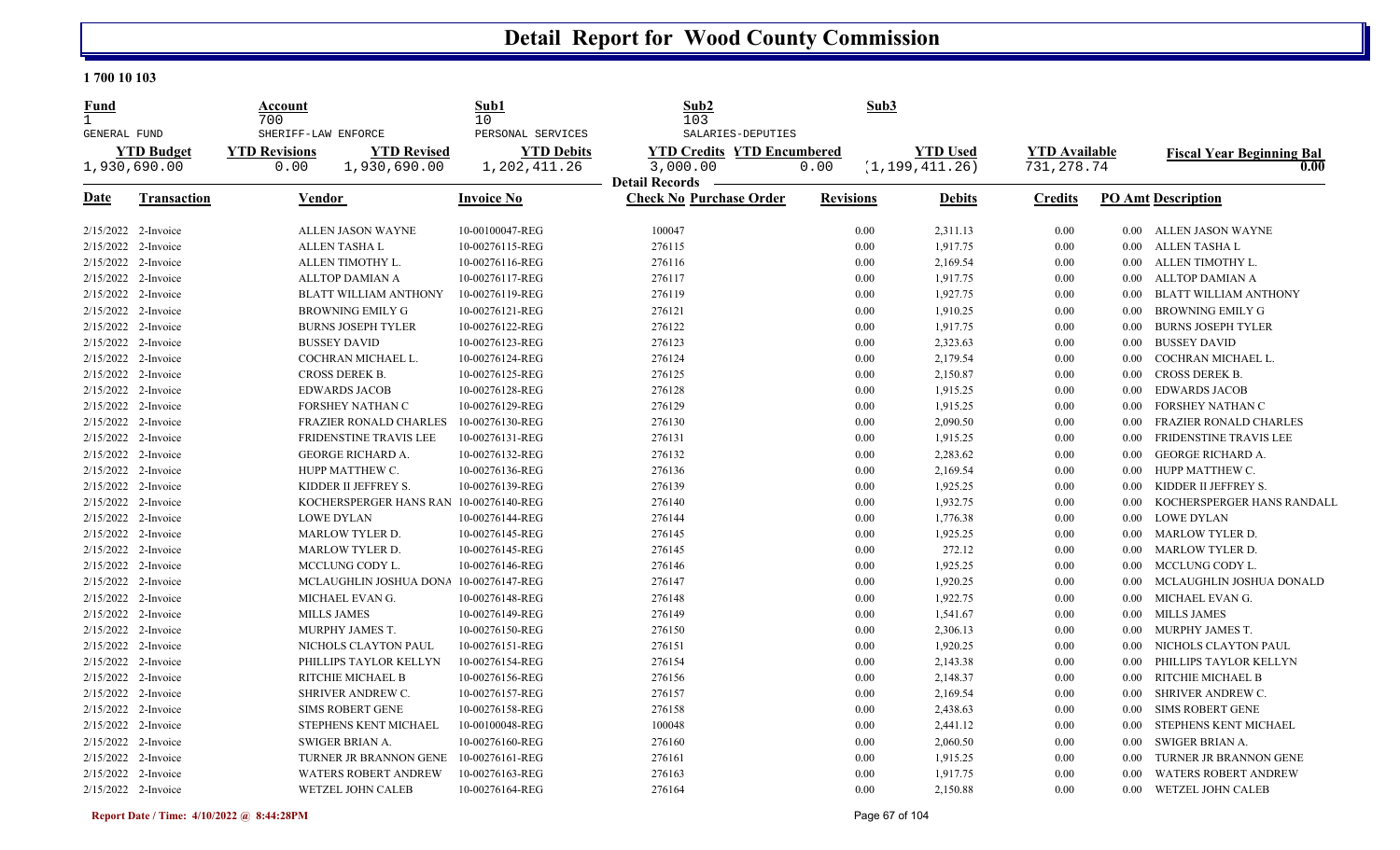|                     |                           |                                        | <b>Totals For 170010103</b> |                        |      | 151,673.32             | 3,000.00 |          | <b>Balance Period 8</b>     | 1,199,411.26 |
|---------------------|---------------------------|----------------------------------------|-----------------------------|------------------------|------|------------------------|----------|----------|-----------------------------|--------------|
|                     |                           |                                        |                             | <b>5-Journal Entry</b> |      |                        | 3,000.00 |          |                             |              |
|                     | 2/28/2022 5-Journal Entry |                                        | 02282022G                   |                        | 0.00 | 0.00                   | 3,000.00 |          | 0.00 GRANT 21-JAG-14        |              |
| 2/28/2022 2-Invoice |                           | WOOD ADAM N                            | 10-00276384-REG             | 276384<br>2-Invoice    | 0.00 | 1,917.75<br>151,673.32 | 0.00     | $0.00\,$ | WOOD ADAM N                 |              |
| 2/28/2022 2-Invoice |                           | WINDLAND RYAN D.                       | 10-00276383-REG             | 276383                 | 0.00 | 2,286.13               | 0.00     | 0.00     | WINDLAND RYAN D.            |              |
| 2/28/2022 2-Invoice |                           | WETZEL JOHN CALEB                      | 10-00276381-REG             | 276381                 | 0.00 | 2,150.88               | 0.00     | $0.00\,$ | WETZEL JOHN CALEB           |              |
| 2/28/2022 2-Invoice |                           | <b>WATERS ROBERT ANDREW</b>            | 10-00276380-REG             | 276380                 | 0.00 | 1,917.75               | 0.00     | $0.00\,$ | <b>WATERS ROBERT ANDREW</b> |              |
| 2/28/2022 2-Invoice |                           | TURNER JR BRANNON GENE                 | 10-00276378-REG             | 276378                 | 0.00 | 1,915.25               | 0.00     | $0.00\,$ | TURNER JR BRANNON GENE      |              |
| 2/28/2022 2-Invoice |                           | SWIGER BRIAN A.                        | 10-00276377-REG             | 276377                 | 0.00 | 2,060.50               | 0.00     | $0.00\,$ | SWIGER BRIAN A.             |              |
| 2/28/2022 2-Invoice |                           | STEPHENS KENT MICHAEL                  | 10-00100050-REG             | 100050                 | 0.00 | 2,441.12               | 0.00     | $0.00\,$ | STEPHENS KENT MICHAEL       |              |
| 2/28/2022 2-Invoice |                           | <b>SIMS ROBERT GENE</b>                | 10-00276376-REG             | 276376                 | 0.00 | 2,438.63               | 0.00     | $0.00\,$ | SIMS ROBERT GENE            |              |
| 2/28/2022 2-Invoice |                           | SHRIVER ANDREW C.                      | 10-00276375-REG             | 276375                 | 0.00 | 2,169.54               | 0.00     | $0.00\,$ | SHRIVER ANDREW C.           |              |
| 2/28/2022 2-Invoice |                           | RITCHIE MICHAEL B                      | 10-00276374-REG             | 276374                 | 0.00 | 2,148.37               | 0.00     | $0.00\,$ | RITCHIE MICHAEL B           |              |
| 2/28/2022 2-Invoice |                           | PHILLIPS TAYLOR KELLYN                 | 10-00276372-REG             | 276372                 | 0.00 | 2,143.38               | 0.00     | $0.00\,$ | PHILLIPS TAYLOR KELLYN      |              |
| 2/28/2022 2-Invoice |                           | NICHOLS CLAYTON PAUL                   | 10-00276369-REG             | 276369                 | 0.00 | 1,920.25               | 0.00     |          | 0.00 NICHOLS CLAYTON PAUL   |              |
| 2/28/2022 2-Invoice |                           | MURPHY JAMES T.                        | 10-00276368-REG             | 276368                 | 0.00 | 2,306.13               | 0.00     | $0.00\,$ | MURPHY JAMES T.             |              |
| 2/28/2022 2-Invoice |                           | <b>MILLS JAMES</b>                     | 10-00276367-REG             | 276367                 | 0.00 | 1,541.67               | 0.00     |          | 0.00 MILLS JAMES            |              |
| 2/28/2022 2-Invoice |                           | MICHAEL EVAN G.                        | 10-00276366-REG             | 276366                 | 0.00 | 1,922.75               | 0.00     |          | 0.00 MICHAEL EVAN G.        |              |
| 2/28/2022 2-Invoice |                           | MCLAUGHLIN JOSHUA DONA                 | 10-00276365-REG             | 276365                 | 0.00 | 1,920.25               | 0.00     | $0.00\,$ | MCLAUGHLIN JOSHUA DONALD    |              |
| 2/28/2022 2-Invoice |                           | MCCLUNG CODY L.                        | 10-00276364-REG             | 276364                 | 0.00 | 1,925.25               | 0.00     |          | 0.00 MCCLUNG CODY L.        |              |
| 2/28/2022 2-Invoice |                           | <b>MARLOW TYLER D.</b>                 | 10-00276363-REG             | 276363                 | 0.00 | 1,925.25               | 0.00     |          | 0.00 MARLOW TYLER D.        |              |
| 2/28/2022 2-Invoice |                           | <b>LOWE DYLAN</b>                      | 10-00276362-REG             | 276362                 | 0.00 | 1,776.38               | 0.00     |          | 0.00 LOWE DYLAN             |              |
| 2/28/2022 2-Invoice |                           | KOCHERSPERGER HANS RAN 10-00276359-REG |                             | 276359                 | 0.00 | 1,932.75               | 0.00     | 0.00     | KOCHERSPERGER HANS RANDALL  |              |
| 2/28/2022 2-Invoice |                           | KIDDER II JEFFREY S.                   | 10-00276358-REG             | 276358                 | 0.00 | 1,925.25               | 0.00     | 0.00     | KIDDER II JEFFREY S.        |              |
| 2/28/2022 2-Invoice |                           | HUPP MATTHEW C.                        | 10-00276355-REG             | 276355                 | 0.00 | 2,169.54               | 0.00     |          | 0.00 HUPP MATTHEW C.        |              |
| 2/28/2022 2-Invoice |                           | <b>GEORGE RICHARD A.</b>               | 10-00276351-REG             | 276351                 | 0.00 | 2,283.62               | 0.00     | 0.00     | <b>GEORGE RICHARD A.</b>    |              |
| 2/28/2022 2-Invoice |                           | FRIDENSTINE TRAVIS LEE                 | 10-00276350-REG             | 276350                 | 0.00 | 1,915.25               | 0.00     | 0.00     | FRIDENSTINE TRAVIS LEE      |              |
| 2/28/2022 2-Invoice |                           | <b>FRAZIER RONALD CHARLES</b>          | 10-00276349-REG             | 276349                 | 0.00 | 2,090.50               | 0.00     | $0.00\,$ | FRAZIER RONALD CHARLES      |              |
| 2/28/2022 2-Invoice |                           | FORSHEY NATHAN C                       | 10-00276348-REG             | 276348                 | 0.00 | 1,915.25               | 0.00     | $0.00\,$ | FORSHEY NATHAN C            |              |
| 2/28/2022 2-Invoice |                           | <b>EDWARDS JACOB</b>                   | 10-00276347-REG             | 276347                 | 0.00 | 1,915.25               | 0.00     | $0.00\,$ | <b>EDWARDS JACOB</b>        |              |
| 2/28/2022 2-Invoice |                           | CROSS DEREK B.                         | 10-00276344-REG             | 276344                 | 0.00 | 2,150.87               | 0.00     | $0.00\,$ | CROSS DEREK B.              |              |
| 2/28/2022 2-Invoice |                           | COCHRAN MICHAEL L.                     | 10-00276343-REG             | 276343                 | 0.00 | 2,179.54               | 0.00     | 0.00     | COCHRAN MICHAEL L.          |              |
| 2/28/2022 2-Invoice |                           | <b>BUSSEY DAVID</b>                    | 10-00276342-REG             | 276342                 | 0.00 | 2,323.63               | 0.00     | $0.00\,$ | BUSSEY DAVID                |              |
| 2/28/2022 2-Invoice |                           | BURNS JOSEPH TYLER                     | 10-00276341-REG             | 276341                 | 0.00 | 1,917.75               | 0.00     | $0.00\,$ | <b>BURNS JOSEPH TYLER</b>   |              |
| 2/28/2022 2-Invoice |                           | <b>BROWNING EMILY G</b>                | 10-00276340-REG             | 276340                 | 0.00 | 1,910.25               | 0.00     | $0.00\,$ | BROWNING EMILY G            |              |
| 2/28/2022 2-Invoice |                           | <b>BLATT WILLIAM ANTHONY</b>           | 10-00276338-REG             | 276338                 | 0.00 | 1,927.75               | 0.00     | $0.00\,$ | BLATT WILLIAM ANTHONY       |              |
| 2/28/2022 2-Invoice |                           | <b>ALLTOP DAMIAN A</b>                 | 10-00276336-REG             | 276336                 | 0.00 | 1,917.75               | 0.00     | 0.00     | ALLTOP DAMIAN A             |              |
| 2/28/2022 2-Invoice |                           | ALLEN TIMOTHY L.                       | 10-00276335-REG             | 276335                 | 0.00 | 2,169.54               | 0.00     | $0.00\,$ | ALLEN TIMOTHY L.            |              |
| 2/28/2022 2-Invoice |                           | ALLEN TASHA L                          | 10-00276334-REG             | 276334                 | 0.00 | 1,917.75               | 0.00     |          | 0.00 ALLEN TASHA L          |              |
| 2/28/2022 2-Invoice |                           | ALLEN JASON WAYNE                      | 10-00100049-REG             | 100049                 | 0.00 | 2,311.13               | 0.00     |          | 0.00 ALLEN JASON WAYNE      |              |
| 2/15/2022 2-Invoice |                           | WOOD ADAM N                            | 10-00276167-REG             | 276167                 | 0.00 | 1,917.75               | 0.00     | $0.00\,$ | WOOD ADAM N                 |              |
| 2/15/2022 2-Invoice |                           | WINDLAND RYAN D.                       | 10-00276166-REG             | 276166                 | 0.00 | 2,286.13               | 0.00     |          | 0.00 WINDLAND RYAN D.       |              |
|                     |                           |                                        |                             |                        |      |                        |          |          |                             |              |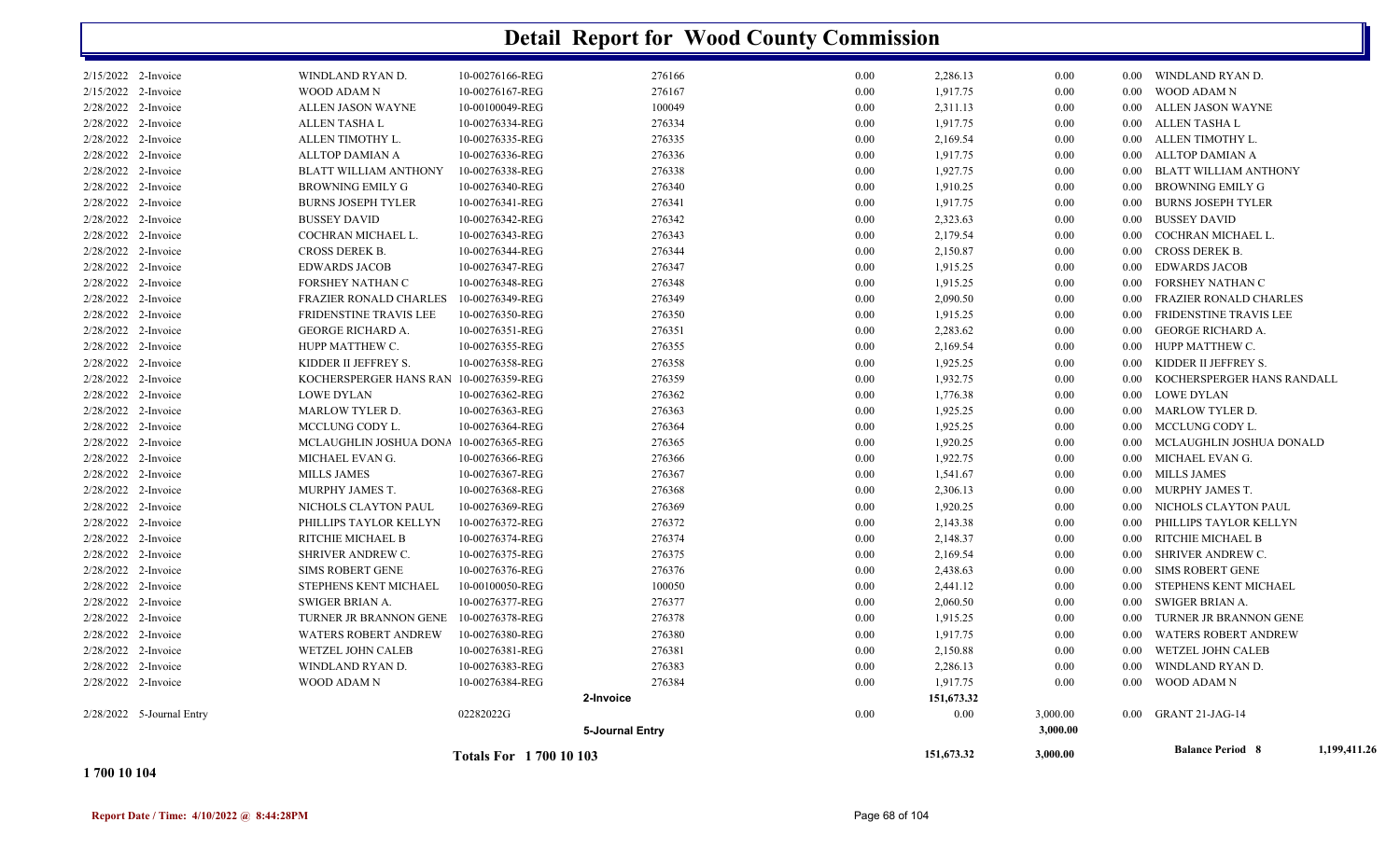| <b>Fund</b><br>$\mathbf{1}$<br>GENERAL FUND | <b>YTD Budget</b><br>217,991.00 | Account<br>700<br>SHERIFF-LAW ENFORCE<br><b>YTD Revisions</b><br>367.00 | <b>YTD Revised</b><br>218,358.00                                         | Sub1<br>10<br>PERSONAL SERVICES<br><b>YTD Debits</b><br>134, 135. 43 | Sub2<br>104<br>SOCIAL SECURITY<br><b>YTD Credits YTD Encumbered</b><br>0.00 | Sub3<br>0.00     | <b>YTD Used</b><br>(134, 135.43) | <b>YTD</b> Available<br>84, 222.57 |          | <b>Fiscal Year Beginning Bal</b> | 0.00       |
|---------------------------------------------|---------------------------------|-------------------------------------------------------------------------|--------------------------------------------------------------------------|----------------------------------------------------------------------|-----------------------------------------------------------------------------|------------------|----------------------------------|------------------------------------|----------|----------------------------------|------------|
| Date                                        | Transaction                     | <b>Vendor</b>                                                           |                                                                          | <b>Invoice No</b>                                                    | <b>Detail Records</b><br><b>Check No Purchase Order</b>                     | <b>Revisions</b> | <b>Debits</b>                    | <b>Credits</b>                     |          | <b>PO Amt Description</b>        |            |
| $2/15/2022$ 2-Invoice                       |                                 |                                                                         |                                                                          |                                                                      | 3842                                                                        | 0.00             |                                  | 0.00                               |          |                                  |            |
|                                             | 2/15/2022 2-Invoice             |                                                                         | DEPARTMENT OF TREASURY 20220215-00<br>DEPARTMENT OF TREASURY 20220215-00 |                                                                      | 3842                                                                        | 0.00             | 6,478.65<br>1,515.17             | 0.00                               |          | $0.00$ FICA<br>$0.00$ MED        |            |
|                                             | 2/28/2022 2-Invoice             |                                                                         | DEPARTMENT OF TREASURY 20220228-00                                       |                                                                      | 3848                                                                        | 0.00             | 6,644.29                         | 0.00                               |          | $0.00$ FICA                      |            |
|                                             | 2/28/2022 2-Invoice             |                                                                         | DEPARTMENT OF TREASURY 20220228-00                                       |                                                                      | 3848                                                                        | 0.00             | 1,553.89                         | 0.00                               |          | $0.00$ MED                       |            |
|                                             |                                 |                                                                         |                                                                          |                                                                      | 2-Invoice                                                                   |                  | 16,192.00                        |                                    |          |                                  |            |
|                                             |                                 |                                                                         |                                                                          |                                                                      |                                                                             |                  |                                  |                                    |          | <b>Balance Period 8</b>          | 134,135.43 |
|                                             |                                 |                                                                         |                                                                          | <b>Totals For 170010104</b>                                          |                                                                             |                  | 16,192.00                        |                                    |          |                                  |            |
| 1700 10 105                                 |                                 |                                                                         |                                                                          |                                                                      |                                                                             |                  |                                  |                                    |          |                                  |            |
| <b>Fund</b><br>$\mathbf{1}$                 |                                 | Account<br>700                                                          |                                                                          | Sub1<br>10                                                           | Sub2<br>105                                                                 | Sub3             |                                  |                                    |          |                                  |            |
| GENERAL FUND                                |                                 | SHERIFF-LAW ENFORCE                                                     |                                                                          | PERSONAL SERVICES                                                    | INSURANCE PREMIUM                                                           |                  |                                  |                                    |          |                                  |            |
|                                             | <b>YTD Budget</b>               | <b>YTD Revisions</b>                                                    | <b>YTD Revised</b>                                                       | <b>YTD Debits</b>                                                    | <b>YTD Credits YTD Encumbered</b>                                           |                  | <b>YTD Used</b>                  | <b>YTD Available</b>               |          | <b>Fiscal Year Beginning Bal</b> |            |
|                                             | 783,519.00                      | 0.00                                                                    | 783,519.00                                                               | 505,053.96                                                           | 0.00                                                                        | 0.00             | (505, 053.96)                    | 278,465.04                         |          |                                  | 0.00       |
|                                             |                                 |                                                                         |                                                                          |                                                                      | <b>Detail Records</b>                                                       |                  |                                  |                                    |          |                                  |            |
| Date                                        | <b>Transaction</b>              | Vendor                                                                  |                                                                          | <b>Invoice No</b>                                                    | <b>Check No Purchase Order</b>                                              | <b>Revisions</b> | <b>Debits</b>                    | <b>Credits</b>                     |          | <b>PO Amt Description</b>        |            |
| 2/1/2022                                    | 2-Invoice                       | <b>RENAISSANCE</b>                                                      |                                                                          | 01292022                                                             | 3831                                                                        | 0.00             | 286.89                           | 0.00                               | 0.00     | WEEKLY CLAIMS 01/29              |            |
| 2/1/2022                                    | 2-Invoice                       |                                                                         | HIGHMARK WEST VIRGINIA                                                   | 02012022                                                             | 3830                                                                        | 0.00             | 58,010.29                        | 0.00                               | 0.00     | <b>HEALTH PREMIUM</b>            |            |
| 2/1/2022                                    | 2-Invoice                       |                                                                         | <b>MUTUAL OF OMAHA</b>                                                   | 1299636500                                                           | 173156                                                                      | 0.00             | 104.39                           | 0.00                               | $0.00\,$ | <b>BASIC LIFE</b>                |            |
| 2/1/2022                                    | 2-Invoice                       |                                                                         | <b>MUTUAL OF OMAHA</b>                                                   | 1299636500                                                           | 173156                                                                      | 0.00             | 477.79                           | 0.00                               |          | $0.00$ LTD                       |            |
| 2/1/2022                                    | 2-Invoice                       |                                                                         | VISION SERVICE PLAN (WV)                                                 | 22022                                                                | 173161                                                                      | 0.00             | 152.72                           | 0.00                               | $0.00\,$ | <b>SINGLE VISION</b>             |            |
| 2/1/2022                                    | 2-Invoice                       |                                                                         | VISION SERVICE PLAN (WV)                                                 | 22022                                                                | 173161                                                                      | 0.00             | 499.20                           | 0.00                               | $0.00\,$ | <b>FAMILY VISION</b>             |            |
| 2/8/2022                                    | 2-Invoice                       | <b>RENAISSANCE</b>                                                      |                                                                          | CNS0000889416                                                        | 3835                                                                        | 0.00             | 291.87                           | $0.00\,$                           | 0.00     | FEB ADMIN FEE                    |            |
| 2/8/2022                                    | 2-Invoice                       | <b>RENAISSANCE</b>                                                      |                                                                          | 02052022                                                             | 3836                                                                        | 0.00             | 601.00                           | 0.00                               | 0.00     | WEEKLY CLAIMS 02/05              |            |
| 2/9/2022                                    | 2-Invoice                       |                                                                         | HIGHMARK WEST VIRGINIA                                                   | F220208A0129                                                         | 3838                                                                        | 0.00             | 930.50                           | 0.00                               | 0.00     | <b>HRA</b>                       |            |
| 2/9/2022                                    | 2-Invoice                       |                                                                         | HIGHMARK WEST VIRGINIA                                                   | F220202A1570                                                         | 3839                                                                        | 0.00             | 6,549.04                         | 0.00                               | $0.00\,$ | <b>HRA</b>                       |            |
| 2/28/2022                                   | 2-Invoice                       |                                                                         | HIGHMARK WEST VIRGINIA                                                   | F220222A0637                                                         | 3853                                                                        | 0.00             | 1,238.18                         | 0.00                               | $0.00\,$ | <b>HRA</b>                       |            |
|                                             | 2/28/2022 2-Invoice             |                                                                         | HIGHMARK WEST VIRGINIA F220215A4057                                      |                                                                      | 3854                                                                        | 0.00             | 96.11                            | 0.00                               | $0.00\,$ | <b>HRA</b>                       |            |
|                                             |                                 |                                                                         |                                                                          |                                                                      | 2-Invoice                                                                   |                  | 69,237.98                        |                                    |          |                                  |            |
|                                             |                                 |                                                                         |                                                                          | <b>Totals For 1700 10 105</b>                                        |                                                                             |                  | 69,237.98                        |                                    |          | <b>Balance Period 8</b>          | 505,053.96 |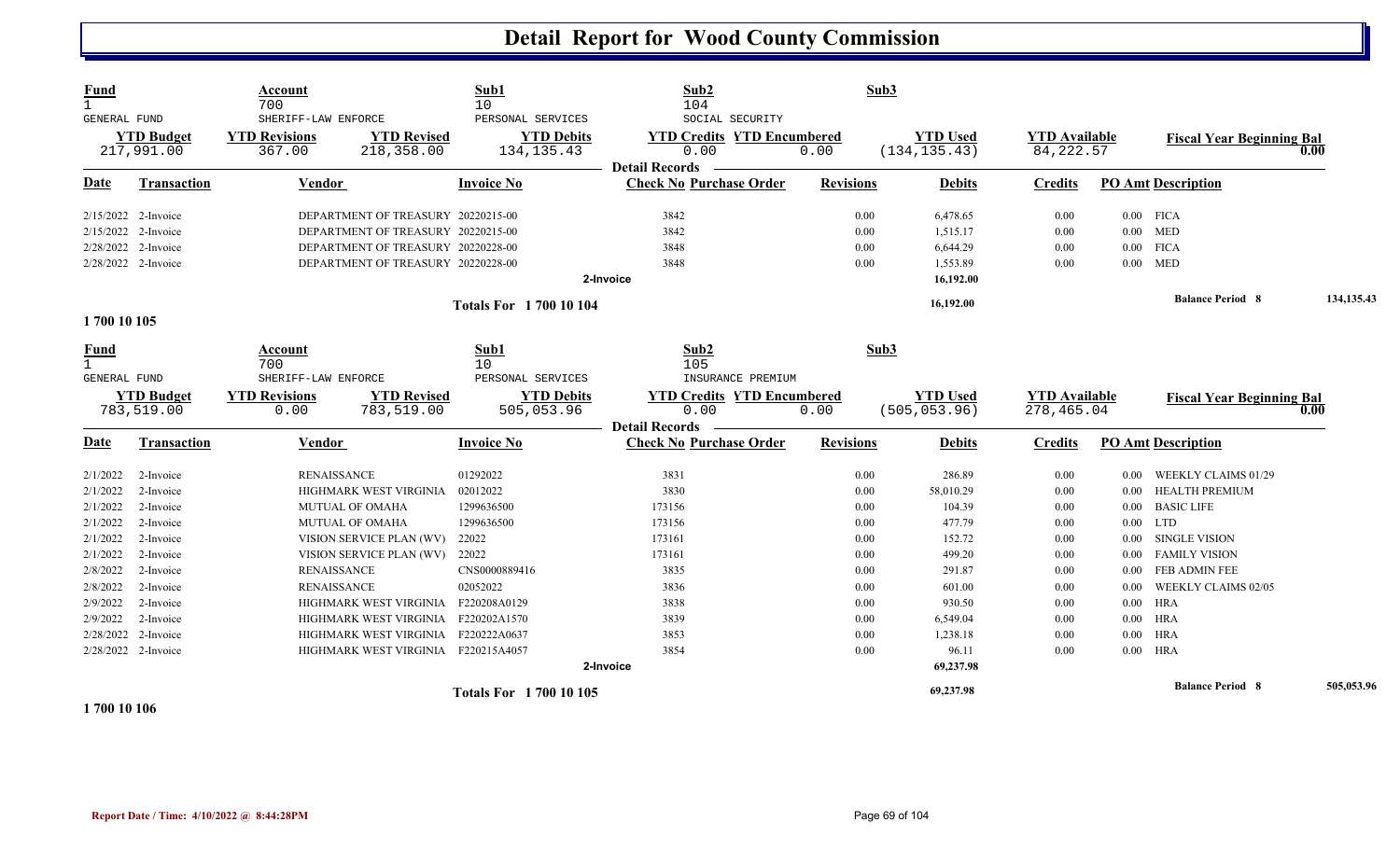| Fund<br>$\mathbf{1}$<br><b>GENERAL FUND</b>                       |                                  | Account<br>700<br>SHERIFF-LAW ENFORCE                         |                                                                                     | Sub1<br>10<br>PERSONAL SERVICES                       | Sub2<br>106<br>RETIREMENT                                           | Sub3                 |                                    |                                    |                              |                                                                                     |            |
|-------------------------------------------------------------------|----------------------------------|---------------------------------------------------------------|-------------------------------------------------------------------------------------|-------------------------------------------------------|---------------------------------------------------------------------|----------------------|------------------------------------|------------------------------------|------------------------------|-------------------------------------------------------------------------------------|------------|
|                                                                   | <b>YTD Budget</b><br>343, 373.00 | <b>YTD Revisions</b><br>611.00                                | <b>YTD Revised</b><br>343,984.00                                                    | <b>YTD Debits</b><br>220,200.99                       | <b>YTD Credits YTD Encumbered</b><br>0.00<br><b>Detail Records</b>  | 0.00                 | <b>YTD Used</b><br>(220, 200.99)   | <b>YTD Available</b><br>123,783.01 |                              | <b>Fiscal Year Beginning Bal</b><br>0.00                                            |            |
| Date                                                              | <b>Transaction</b>               | <b>Vendor</b>                                                 |                                                                                     | <b>Invoice No</b>                                     | <b>Check No Purchase Order</b>                                      | <b>Revisions</b>     | <b>Debits</b>                      | <b>Credits</b>                     |                              | <b>PO Amt Description</b>                                                           |            |
| 2/15/2022 2-Invoice<br>2/15/2022                                  | 2-Invoice                        |                                                               | WV DEPUTY SHERIFF'S RETIF 20220215-00<br>WV PUBLIC EMP RETIREMEN 20220215-00        |                                                       | 3858<br>3859                                                        | 0.00<br>0.00         | 11,107.71<br>1,897.25              | 0.00<br>0.00                       | $0.00\,$                     | 0.00 DEP-RETIRE<br>RETIREMENT                                                       |            |
| 2/28/2022<br>2/28/2022 2-Invoice                                  | 2-Invoice                        |                                                               | WV DEPUTY SHERIFF'S RETIF 20220228-00<br>WV PUBLIC EMP RETIREMEN 20220228-00        |                                                       | 3858<br>3859<br>2-Invoice                                           | 0.00<br>0.00         | 11,574.71<br>1,900.52<br>26,480.19 | 0.00<br>0.00                       | $0.00\,$<br>$0.00\,$         | DEP-RETIRE<br><b>RETIREMENT</b>                                                     |            |
|                                                                   |                                  |                                                               |                                                                                     | <b>Totals For 1700 10 106</b>                         |                                                                     |                      | 26,480.19                          |                                    |                              | <b>Balance Period 8</b>                                                             | 220,200.99 |
| 1700 10 108                                                       |                                  |                                                               |                                                                                     |                                                       |                                                                     |                      |                                    |                                    |                              |                                                                                     |            |
| <u>Fund</u><br>$\mathbf{1}$<br><b>GENERAL FUND</b>                | <b>YTD Budget</b>                | Account<br>700<br>SHERIFF-LAW ENFORCE<br><b>YTD Revisions</b> | <b>YTD Revised</b>                                                                  | Sub1<br>10<br>PERSONAL SERVICES<br><b>YTD Debits</b>  | Sub2<br>108<br><b>OVERTIME</b><br><b>YTD Credits YTD Encumbered</b> | Sub3                 | <b>YTD</b> Used                    | <b>YTD Available</b>               |                              |                                                                                     |            |
|                                                                   | 220,000.00                       | 0.00                                                          | 220,000.00                                                                          | 181,765.54                                            | 0.00<br><b>Detail Records</b>                                       | 0.00                 | (181, 765.54)                      | 38, 234.46                         |                              | <b>Fiscal Year Beginning Bal</b><br>0.00                                            |            |
| <u>Date</u>                                                       | <b>Transaction</b>               | Vendor                                                        |                                                                                     | <b>Invoice No</b>                                     | <b>Check No Purchase Order</b>                                      | <b>Revisions</b>     | <b>Debits</b>                      | <b>Credits</b>                     |                              | <b>PO Amt Description</b>                                                           |            |
| 2/15/2022<br>2/15/2022 2-Invoice                                  | 2-Invoice                        |                                                               | <b>ALLTOP DAMIAN A</b><br><b>BLATT WILLIAM ANTHONY</b>                              | 10-00276117-REG<br>10-00276119-REG                    | 276117<br>276119                                                    | 0.00<br>0.00         | 132.76<br>533.82                   | 0.00<br>0.00                       | 0.00<br>0.00                 | ALLTOP DAMIAN A<br><b>BLATT WILLIAM ANTHONY</b>                                     |            |
| 2/15/2022 2-Invoice<br>2/15/2022 2-Invoice<br>2/15/2022 2-Invoice |                                  | <b>BUSSEY DAVID</b>                                           | <b>BROWNING EMILY G</b><br><b>BURNS JOSEPH TYLER</b>                                | 10-00276121-REG<br>10-00276122-REG<br>10-00276123-REG | 276121<br>276122<br>276123                                          | 0.00<br>0.00<br>0.00 | 471.12<br>215.74<br>40.22          | 0.00<br>0.00<br>0.00               | 0.00<br>0.00<br>0.00         | <b>BROWNING EMILY G</b><br><b>BURNS JOSEPH TYLER</b><br><b>BUSSEY DAVID</b>         |            |
| 2/15/2022 2-Invoice<br>2/15/2022 2-Invoice                        |                                  | <b>NICK DEEM</b>                                              | COCHRAN MICHAEL L.                                                                  | 10-00276124-REG<br>10-00276126-REG                    | 276124<br>276126                                                    | 0.00<br>0.00         | 462.09<br>64.74                    | 0.00<br>0.00                       | 0.00<br>0.00                 | COCHRAN MICHAEL L.<br>DEEM NICKY THOMAS                                             |            |
| 2/15/2022 2-Invoice<br>2/15/2022 2-Invoice                        |                                  |                                                               | <b>EDWARDS JACOB</b><br>FORSHEY NATHAN C                                            | 10-00276128-REG<br>10-00276129-REG                    | 276128<br>276129                                                    | 0.00<br>0.00         | 290.04<br>215.46                   | 0.00<br>0.00                       | 0.00<br>0.00                 | <b>EDWARDS JACOB</b><br>FORSHEY NATHAN C                                            |            |
| 2/15/2022 2-Invoice<br>2/15/2022 2-Invoice<br>2/15/2022 2-Invoice |                                  |                                                               | FRAZIER RONALD CHARLES<br>FRIDENSTINE TRAVIS LEE<br><b>GEORGE RICHARD A.</b>        | 10-00276130-REG<br>10-00276131-REG<br>10-00276132-REG | 276130<br>276131<br>276132                                          | 0.00<br>0.00<br>0.00 | 814.06<br>248.60<br>138.33         | 0.00<br>0.00<br>0.00               | 0.00<br>0.00<br>0.00         | <b>FRAZIER RONALD CHARLES</b><br>FRIDENSTINE TRAVIS LEE<br><b>GEORGE RICHARD A.</b> |            |
| 2/15/2022 2-Invoice<br>2/15/2022 2-Invoice                        |                                  |                                                               | HUPP MATTHEW C.<br>KIDDER II JEFFREY S.                                             | 10-00276136-REG<br>10-00276139-REG                    | 276136<br>276139                                                    | 0.00<br>0.00         | 356.71<br>116.62                   | 0.00<br>0.00                       | $0.00\,$<br>0.00             | HUPP MATTHEW C.<br>KIDDER II JEFFREY S.                                             |            |
| 2/15/2022 2-Invoice<br>2/15/2022 2-Invoice<br>2/15/2022 2-Invoice |                                  | <b>LOWE DYLAN</b>                                             | KIDDER II JEFFREY S.<br>KOCHERSPERGER HANS RAN 10-00276140-REG                      | 10-00276139-REG<br>10-00276144-REG                    | 276139<br>276140<br>276144                                          | 0.00<br>0.00<br>0.00 | 249.90<br>518.48<br>30.74          | 0.00<br>0.00<br>0.00               | 0.00<br>0.00<br>0.00         | KIDDER II JEFFREY S.<br>KOCHERSPERGER HANS RANDALL<br><b>LOWE DYLAN</b>             |            |
| 2/15/2022 2-Invoice<br>2/15/2022 2-Invoice<br>2/15/2022 2-Invoice |                                  |                                                               | <b>MARLOW TYLER D.</b><br>MCCLUNG CODY L.<br>MCLAUGHLIN JOSHUA DONA 10-00276147-REG | 10-00276145-REG<br>10-00276146-REG                    | 276145<br>276146<br>276147                                          | 0.00<br>0.00<br>0.00 | 83.30<br>932.97<br>132.94          | 0.00<br>0.00<br>0.00               | $0.00\,$<br>0.00<br>$0.00\,$ | <b>MARLOW TYLER D.</b><br>MCCLUNG CODY L.<br>MCLAUGHLIN JOSHUA DONALD               |            |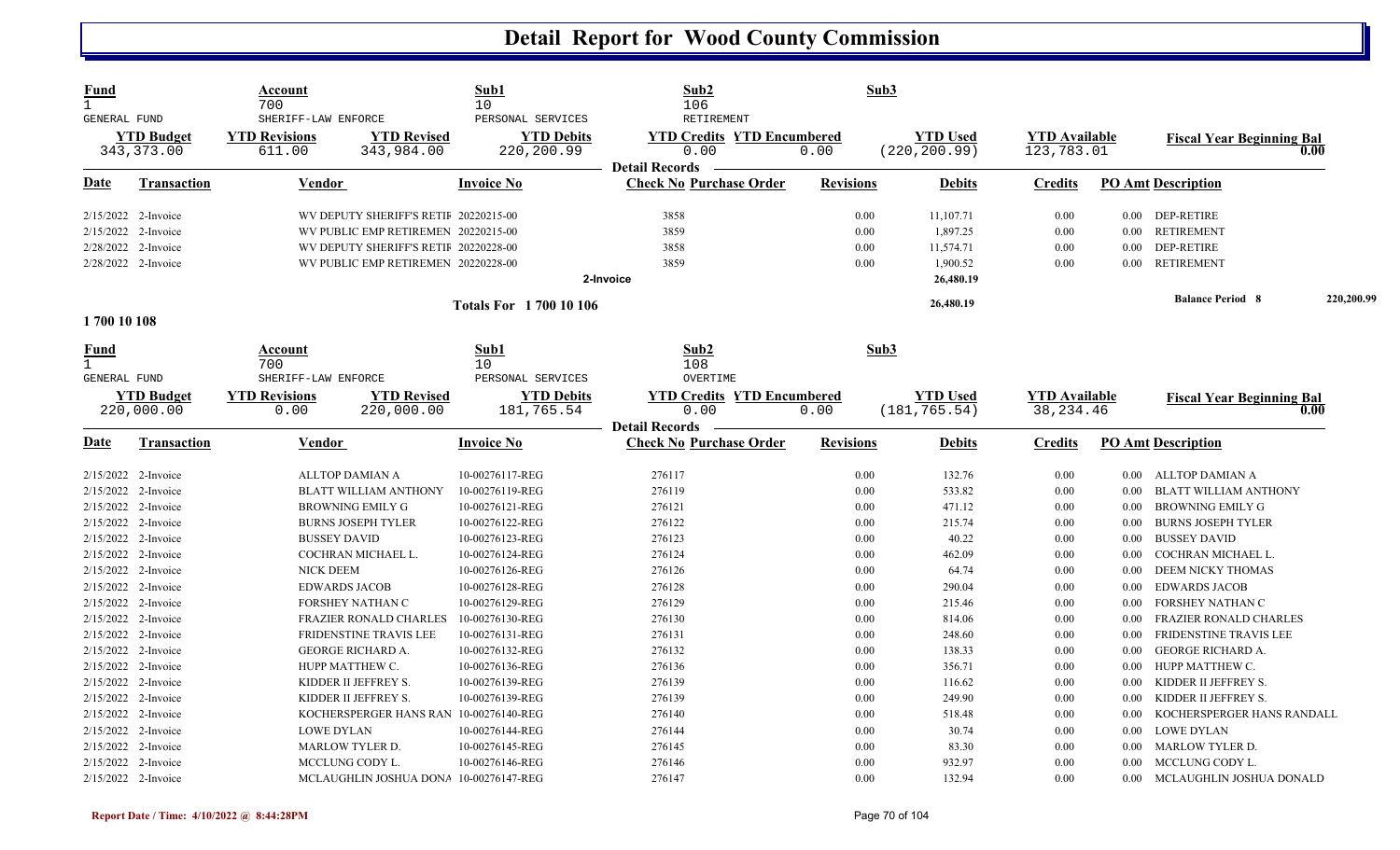|                     |                                        | <b>Totals For 1700 10 108</b> |        |      | 17,316.86 |          |          | <b>Balance Period 8</b>       | 181,765.54 |
|---------------------|----------------------------------------|-------------------------------|--------|------|-----------|----------|----------|-------------------------------|------------|
|                     |                                        | 2-Invoice                     |        |      | 17,316.86 |          |          |                               |            |
| 2/28/2022 2-Invoice | WOOD ADAM N                            | 10-00276384-REG               | 276384 | 0.00 | 307.01    | 0.00     |          | 0.00 WOOD ADAM N              |            |
| 2/28/2022 2-Invoice | WINDLAND RYAN D.                       | 10-00276383-REG               | 276383 | 0.00 | 504.47    | 0.00     | 0.00     | WINDLAND RYAN D.              |            |
| 2/28/2022 2-Invoice | <b>WATERS ROBERT ANDREW</b>            | 10-00276380-REG               | 276380 | 0.00 | 66.38     | 0.00     | 0.00     | WATERS ROBERT ANDREW          |            |
| 2/28/2022 2-Invoice | TURNER JR BRANNON GENE                 | 10-00276378-REG               | 276378 | 0.00 | 381.19    | 0.00     | 0.00     | TURNER JR BRANNON GENE        |            |
| 2/28/2022 2-Invoice | <b>SHRIVER ANDREW C.</b>               | 10-00276375-REG               | 276375 | 0.00 | 300.39    | 0.00     | 0.00     | SHRIVER ANDREW C.             |            |
| 2/28/2022 2-Invoice | RITCHIE MICHAEL B                      | 10-00276374-REG               | 276374 | 0.00 | 74.36     | 0.00     | 0.00     | RITCHIE MICHAEL B             |            |
| 2/28/2022 2-Invoice | PHILLIPS TAYLOR KELLYN                 | 10-00276372-REG               | 276372 | 0.00 | 222.57    | 0.00     | 0.00     | PHILLIPS TAYLOR KELLYN        |            |
| 2/28/2022 2-Invoice | PHILLIPS TAYLOR KELLYN                 | 10-00276372-REG               | 276372 | 0.00 | 241.12    | 0.00     | 0.00     | PHILLIPS TAYLOR KELLYN        |            |
| 2/28/2022 2-Invoice | NICHOLS CLAYTON PAUL                   | 10-00276369-REG               | 276369 | 0.00 | 232.64    | 0.00     | 0.00     | NICHOLS CLAYTON PAUL          |            |
| 2/28/2022 2-Invoice | MCLAUGHLIN JOSHUA DONA 10-00276365-REG |                               | 276365 | 0.00 | 166.17    | 0.00     | 0.00     | MCLAUGHLIN JOSHUA DONALD      |            |
| 2/28/2022 2-Invoice | MCCLUNG CODY L.                        | 10-00276364-REG               | 276364 | 0.00 | 333.20    | 0.00     | $0.00\,$ | MCCLUNG CODY L.               |            |
| 2/28/2022 2-Invoice | KOCHERSPERGER HANS RAN 10-00276359-REG |                               | 276359 | 0.00 | 384.68    | 0.00     | 0.00     | KOCHERSPERGER HANS RANDALL    |            |
| 2/28/2022 2-Invoice | KIDDER II JEFFREY S.                   | 10-00276358-REG               | 276358 | 0.00 | 383.18    | 0.00     | 0.00     | KIDDER II JEFFREY S.          |            |
| 2/28/2022 2-Invoice | KIDDER II JEFFREY S.                   | 10-00276358-REG               | 276358 | 0.00 | 199.92    | 0.00     | $0.00\,$ | KIDDER II JEFFREY S.          |            |
| 2/28/2022 2-Invoice | HUPP MATTHEW C.                        | 10-00276355-REG               | 276355 | 0.00 | 281.61    | 0.00     | 0.00     | HUPP MATTHEW C.               |            |
| 2/28/2022 2-Invoice | GEORGE RICHARD A.                      | 10-00276351-REG               | 276351 | 0.00 | 355.70    | 0.00     | 0.00     | GEORGE RICHARD A.             |            |
| 2/28/2022 2-Invoice | FRIDENSTINE TRAVIS LEE                 | 10-00276350-REG               | 276350 | 0.00 | 49.72     | 0.00     | 0.00     | <b>FRIDENSTINE TRAVIS LEE</b> |            |
| 2/28/2022 2-Invoice | <b>FRAZIER RONALD CHARLES</b>          | 10-00276349-REG               | 276349 | 0.00 | 1,121.59  | 0.00     | 0.00     | <b>FRAZIER RONALD CHARLES</b> |            |
| 2/28/2022 2-Invoice | FORSHEY NATHAN C                       | 10-00276348-REG               | 276348 | 0.00 | 215.46    | 0.00     | 0.00     | FORSHEY NATHAN C              |            |
| 2/28/2022 2-Invoice | <b>EDWARDS JACOB</b>                   | 10-00276347-REG               | 276347 | 0.00 | 464.06    | 0.00     | 0.00     | <b>EDWARDS JACOB</b>          |            |
| 2/28/2022 2-Invoice | NICK DEEM                              | 10-00276345-REG               | 276345 | 0.00 | 80.92     | 0.00     | 0.00     | DEEM NICKY THOMAS             |            |
| 2/28/2022 2-Invoice | CROSS DEREK B.                         | 10-00276344-REG               | 276344 | 0.00 | 251.27    | 0.00     | 0.00     | <b>CROSS DEREK B.</b>         |            |
| 2/28/2022 2-Invoice | COCHRAN MICHAEL L.                     | 10-00276343-REG               | 276343 | 0.00 | 499.81    | 0.00     | 0.00     | COCHRAN MICHAEL L.            |            |
| 2/28/2022 2-Invoice | <b>BUSSEY DAVID</b>                    | 10-00276342-REG               | 276342 | 0.00 | 80.43     | 0.00     | 0.00     | <b>BUSSEY DAVID</b>           |            |
| 2/28/2022 2-Invoice | <b>BURNS JOSEPH TYLER</b>              | 10-00276341-REG               | 276341 | 0.00 | 265.52    | 0.00     | 0.00     | <b>BURNS JOSEPH TYLER</b>     |            |
| 2/28/2022 2-Invoice | <b>BROWNING EMILY G</b>                | 10-00276340-REG               | 276340 | 0.00 | 504.18    | 0.00     | 0.00     | BROWNING EMILY G              |            |
| 2/28/2022 2-Invoice | <b>BLATT WILLIAM ANTHONY</b>           | 10-00276338-REG               | 276338 | 0.00 | 567.18    | 0.00     | 0.00     | <b>BLATT WILLIAM ANTHONY</b>  |            |
| 2/28/2022 2-Invoice | <b>ALLTOP DAMIAN A</b>                 | 10-00276336-REG               | 276336 | 0.00 | 132.76    | 0.00     | 0.00     | ALLTOP DAMIAN A               |            |
| 2/28/2022 2-Invoice | ALLEN JASON WAYNE                      | 10-00100049-REG               | 100049 | 0.00 | 219.99    | 0.00     | 0.00     | ALLEN JASON WAYNE             |            |
| 2/15/2022 2-Invoice | WOOD ADAM N                            | 10-00276167-REG               | 276167 | 0.00 | 66.38     | 0.00     | 0.00     | WOOD ADAM N                   |            |
| 2/15/2022 2-Invoice | WINDLAND RYAN D.                       | 10-00276166-REG               | 276166 | 0.00 | 178.05    | 0.00     | 0.00     | WINDLAND RYAN D.              |            |
| 2/15/2022 2-Invoice | <b>WETZEL JOHN CALEB</b>               | 10-00276164-REG               | 276164 | 0.00 | 353.64    | 0.00     | 0.00     | <b>WETZEL JOHN CALEB</b>      |            |
| 2/15/2022 2-Invoice | <b>WATERS ROBERT ANDREW</b>            | 10-00276163-REG               | 276163 | 0.00 | 82.98     | $0.00\,$ | 0.00     | <b>WATERS ROBERT ANDREW</b>   |            |
| 2/15/2022 2-Invoice | TURNER JR BRANNON GENE                 | 10-00276161-REG               | 276161 | 0.00 | 596.65    | 0.00     | 0.00     | TURNER JR BRANNON GENE        |            |
| 2/15/2022 2-Invoice | SWIGER BRIAN A.                        | 10-00276160-REG               | 276160 | 0.00 | 106.98    | 0.00     | 0.00     | SWIGER BRIAN A.               |            |
| 2/15/2022 2-Invoice | SHRIVER ANDREW C.                      | 10-00276157-REG               | 276157 | 0.00 | 375.48    | 0.00     | 0.00     | SHRIVER ANDREW C.             |            |
| 2/15/2022 2-Invoice | RITCHIE MICHAEL B                      | 10-00276156-REG               | 276156 | 0.00 | 74.36     | 0.00     | 0.00     | RITCHIE MICHAEL B             |            |
| 2/15/2022 2-Invoice | PHILLIPS TAYLOR KELLYN                 | 10-00276154-REG               | 276154 | 0.00 | 278.22    | 0.00     | 0.00     | PHILLIPS TAYLOR KELLYN        |            |
| 2/15/2022 2-Invoice | PHILLIPS TAYLOR KELLYN                 | 10-00276154-REG               | 276154 | 0.00 | 74.19     | 0.00     | 0.00     | PHILLIPS TAYLOR KELLYN        |            |
| 2/15/2022 2-Invoice | NORTUM WILLIAM E                       | 10-00276152-REG               | 276152 | 0.00 | 10.79     | 0.00     | $0.00\,$ | NORTUM WILLIAM E              |            |
| 2/15/2022 2-Invoice | MICHAEL EVAN G.                        | 10-00276148-REG               | 276148 | 0.00 | 183.02    | 0.00     |          | 0.00 MICHAEL EVAN G.          |            |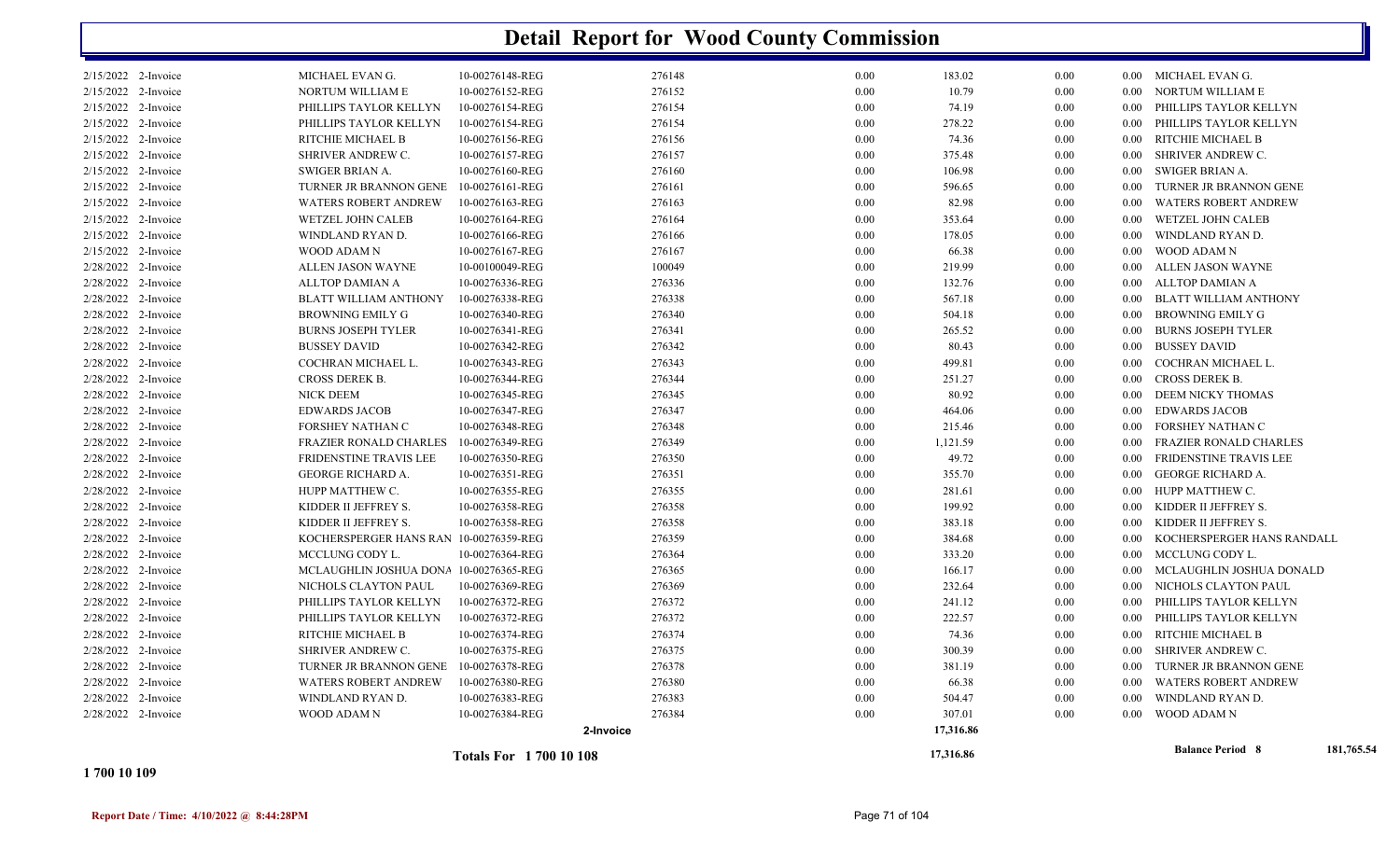| <b>Fund</b><br>$\mathbf{1}$<br>GENERAL FUND<br><b>YTD Budget</b><br>92,080.00 |                                                                                           | <b>Account</b><br>700<br>SHERIFF-LAW ENFORCE<br><b>YTD Revisions</b><br><b>YTD Revised</b><br>(12, 894.00)<br>79,186.00 |                                  | Sub1<br>10<br>PERSONAL SERVICES | Sub2<br>109<br>EXTRA HELP                                          | Sub3<br><b>YTD Used</b><br>(45, 919.32)<br>0.00 |                                 |                                   |                              |                                          |           |
|-------------------------------------------------------------------------------|-------------------------------------------------------------------------------------------|-------------------------------------------------------------------------------------------------------------------------|----------------------------------|---------------------------------|--------------------------------------------------------------------|-------------------------------------------------|---------------------------------|-----------------------------------|------------------------------|------------------------------------------|-----------|
|                                                                               |                                                                                           |                                                                                                                         |                                  | <b>YTD Debits</b><br>45,919.32  | <b>YTD Credits YTD Encumbered</b><br>0.00<br><b>Detail Records</b> |                                                 |                                 | <b>YTD</b> Available<br>33,266.68 |                              | <b>Fiscal Year Beginning Bal</b><br>0.00 |           |
| Date                                                                          | <b>Transaction</b>                                                                        | <b>Vendor</b>                                                                                                           |                                  | <b>Invoice No</b>               | <b>Check No Purchase Order</b>                                     | <b>Revisions</b>                                | <b>Debits</b>                   | <b>Credits</b>                    |                              | <b>PO Amt Description</b>                |           |
|                                                                               | 2/15/2022 2-Invoice                                                                       |                                                                                                                         | EATON MICHAEL W.                 | 10-00276127-REG                 | 276127                                                             | 0.00                                            | 287.60                          | 0.00                              | $0.00\,$                     | EATON MICHAEL W.                         |           |
|                                                                               | 2/15/2022 2-Invoice                                                                       |                                                                                                                         | HOFMANN WALTER E.                | 10-00276134-REG                 | 276134                                                             | 0.00                                            | 133.02                          | 0.00                              | 0.00                         | HOFMANN WALTER E.                        |           |
|                                                                               | 2/15/2022 2-Invoice                                                                       | <b>LANG JEFFREY M</b>                                                                                                   |                                  | 10-00276142-REG                 | 276142                                                             | 0.00                                            | 593.18                          | 0.00                              | $0.00\,$                     | LANG JEFFREY M                           |           |
|                                                                               | 2/15/2022 2-Invoice                                                                       |                                                                                                                         | LOCKHART GREGORY L.              | 10-00276143-REG                 | 276143                                                             | 0.00                                            | 460.16                          | 0.00                              | $0.00\,$                     | LOCKHART GREGORY L.                      |           |
|                                                                               | 2/15/2022 2-Invoice                                                                       | PLUM STEVEN M.                                                                                                          |                                  | 10-00276155-REG                 | 276155                                                             | 0.00                                            | 575.20                          | 0.00                              | $0.00\,$                     | PLUM STEVEN M.                           |           |
| 2/15/2022                                                                     | 2-Invoice                                                                                 |                                                                                                                         | STEPHENS BRADY D.                | 10-00276159-REG                 | 276159                                                             | 0.00                                            | 431.40                          | 0.00                              | $0.00\,$                     | STEPHENS BRADY D.                        |           |
|                                                                               | 2/15/2022 2-Invoice                                                                       |                                                                                                                         | WILLIAMS STEVEN W                | 10-00276165-REG                 | 276165                                                             | 0.00                                            | 488.92                          | 0.00                              | 0.00                         | WILLIAMS STEVEN W                        |           |
|                                                                               | 2/28/2022 2-Invoice                                                                       |                                                                                                                         | EATON MICHAEL W.                 | 10-00276346-REG                 | 276346                                                             | 0.00                                            | 316.36                          | 0.00                              | 0.00                         | EATON MICHAEL W.                         |           |
|                                                                               | 2/28/2022 2-Invoice                                                                       |                                                                                                                         | HOFMANN WALTER E.                | 10-00276353-REG                 | 276353                                                             | 0.00                                            | 352.31                          | 0.00                              | 0.00                         | HOFMANN WALTER E.                        |           |
|                                                                               | 2/28/2022 2-Invoice                                                                       | LANG JEFFREY M                                                                                                          |                                  | 10-00276361-REG                 | 276361                                                             | 0.00                                            | 280.41                          | 0.00                              | $0.00\,$                     | LANG JEFFREY M                           |           |
|                                                                               | 2/28/2022 2-Invoice                                                                       | PLUM STEVEN M.                                                                                                          |                                  | 10-00276373-REG                 | 276373                                                             | 0.00                                            | 460.16                          | 0.00                              | 0.00                         | PLUM STEVEN M.                           |           |
|                                                                               | 2/28/2022 2-Invoice                                                                       |                                                                                                                         | WILLIAMS STEVEN W                | 10-00276382-REG                 | 276382                                                             | 0.00                                            | 589.58                          | 0.00                              | 0.00                         | WILLIAMS STEVEN W                        |           |
|                                                                               |                                                                                           |                                                                                                                         |                                  |                                 | 2-Invoice                                                          |                                                 | 4,968.30                        |                                   |                              |                                          |           |
|                                                                               | <b>Totals For 1700 10 109</b>                                                             |                                                                                                                         |                                  |                                 |                                                                    |                                                 | 4,968.30                        |                                   |                              | <b>Balance Period 8</b>                  | 45,919.32 |
| 1700 10 182                                                                   |                                                                                           |                                                                                                                         |                                  |                                 |                                                                    |                                                 |                                 |                                   |                              |                                          |           |
| <b>Fund</b><br>1                                                              |                                                                                           | Account<br>700                                                                                                          |                                  | Sub1<br>10                      | Sub2<br>182                                                        | Sub3                                            |                                 |                                   |                              |                                          |           |
| <b>GENERAL FUND</b>                                                           |                                                                                           | SHERIFF-LAW ENFORCE                                                                                                     |                                  | PERSONAL SERVICES               | <b>SECRETARIES</b>                                                 |                                                 |                                 |                                   |                              |                                          |           |
|                                                                               | <b>YTD Budget</b><br>119,937.00                                                           | <b>YTD Revisions</b><br>5,250.00                                                                                        | <b>YTD Revised</b><br>125,187.00 | <b>YTD Debits</b><br>83,240.00  | <b>YTD Credits YTD Encumbered</b><br>0.00<br><b>Detail Records</b> | 0.00                                            | <b>YTD Used</b><br>(83, 240.00) | <b>YTD Available</b><br>41,947.00 |                              | <b>Fiscal Year Beginning Bal</b><br>0.00 |           |
| Date                                                                          | Transaction                                                                               | Vendor                                                                                                                  |                                  | <b>Invoice No</b>               | <b>Check No Purchase Order</b>                                     | <b>Revisions</b>                                | <b>Debits</b>                   | <b>Credits</b>                    |                              | <b>PO Amt Description</b>                |           |
|                                                                               | 2/15/2022 2-Invoice                                                                       | ALLEN PEGGY SUE                                                                                                         |                                  | 10-00276114-REG                 | 276114                                                             | 0.00                                            | 1,463.02                        | 0.00                              | $0.00\,$                     | ALLEN PEGGY SUE                          |           |
|                                                                               | 2/15/2022 2-Invoice                                                                       | <b>BROGDON GREGORY SCOTT</b>                                                                                            |                                  | 10-00276120-REG                 | 276120                                                             | 0.00                                            | 2,012.51                        | 0.00                              | 0.00                         | <b>BROGDON GREGORY SCOTT</b>             |           |
|                                                                               | 2/15/2022 2-Invoice                                                                       | <b>WADE TERESA JEAN</b>                                                                                                 |                                  | 10-00276162-REG                 | 276162                                                             | 0.00                                            | 1,726.97                        | 0.00                              | 0.00                         | <b>WADE TERESA JEAN</b>                  |           |
|                                                                               | 2/28/2022 2-Invoice                                                                       | <b>ALLEN PEGGY SUE</b>                                                                                                  |                                  | 10-00276333-REG                 | 276333                                                             | 0.00                                            | 1,463.02                        | 0.00                              | 0.00                         | <b>ALLEN PEGGY SUE</b>                   |           |
| 2/28/2022                                                                     | 2-Invoice<br><b>BROGDON GREGORY SCOTT</b>                                                 |                                                                                                                         | 10-00276339-REG                  | 276339                          | 0.00                                                               | 2,012.51                                        | 0.00                            | 0.00                              | <b>BROGDON GREGORY SCOTT</b> |                                          |           |
|                                                                               | 2/28/2022 2-Invoice                                                                       |                                                                                                                         | <b>WADE TERESA JEAN</b>          | 10-00276379-REG                 | 276379                                                             | 0.00                                            | 1,726.97                        | 0.00                              | 0.00                         | WADE TERESA JEAN                         |           |
|                                                                               |                                                                                           |                                                                                                                         |                                  |                                 | 2-Invoice                                                          |                                                 | 10,405.00                       |                                   |                              |                                          |           |
|                                                                               | <b>Totals For 1700 10 182</b><br>$\overline{1}$ = 0.0 $\overline{1}$ 0.1 $\overline{0}$ = |                                                                                                                         |                                  |                                 |                                                                    |                                                 | 10,405.00                       |                                   |                              | <b>Balance Period 8</b>                  | 83,240.00 |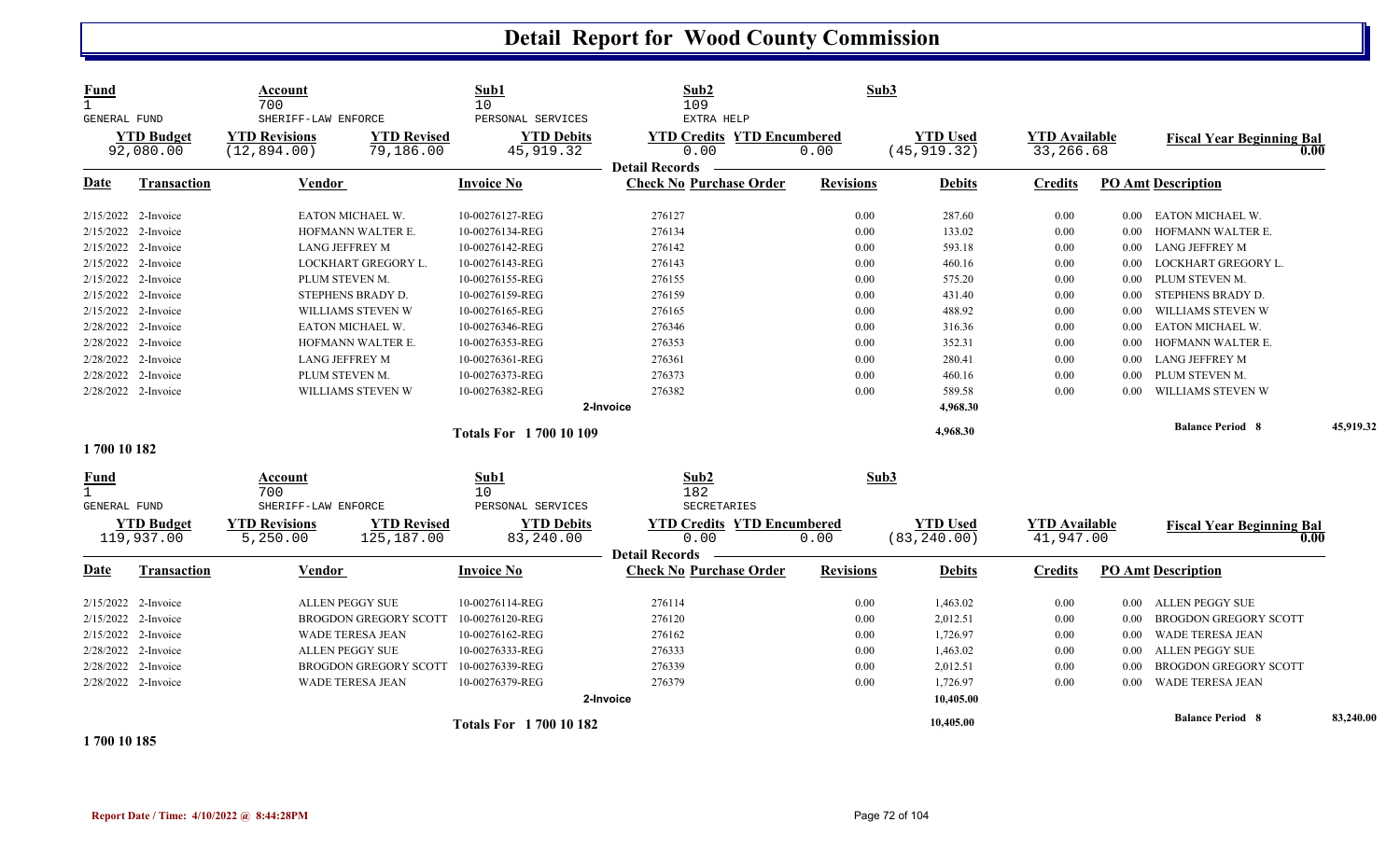| SHERIFF-LAW ENFORCE<br>PERSONAL SERVICES<br>HOLIDAY PAY<br>GENERAL FUND<br><b>YTD Used</b><br><b>YTD Available</b><br><b>YTD Budget</b><br><b>YTD Revisions</b><br><b>YTD Revised</b><br><b>YTD Debits</b><br><b>YTD Credits YTD Encumbered</b><br>101,000.00<br>101,000.00<br>78,210.13<br>0.00<br>0.00<br>(78, 210.13)<br>22,789.87<br>0.00<br><b>Detail Records</b> | <b>Fiscal Year Beginning Bal</b><br>0.00 |
|------------------------------------------------------------------------------------------------------------------------------------------------------------------------------------------------------------------------------------------------------------------------------------------------------------------------------------------------------------------------|------------------------------------------|
|                                                                                                                                                                                                                                                                                                                                                                        |                                          |
| <b>Revisions</b><br><b>PO Amt Description</b><br><b>Date</b><br><b>Transaction</b><br><b>Invoice No</b><br><b>Check No Purchase Order</b><br><u>Vendor</u><br><b>Debits</b><br><b>Credits</b>                                                                                                                                                                          |                                          |
| ALLEN JASON WAYNE<br>10-00100047-REG<br>100047<br>0.00<br>213.33<br>2/15/2022 2-Invoice<br>0.00<br>0.00 ALLEN JASON WAYNE                                                                                                                                                                                                                                              |                                          |
| 265.52<br><b>ALLEN TASHA L</b><br>10-00276115-REG<br>276115<br>0.00<br>0.00<br>ALLEN TASHA L<br>$2/15/2022$ 2-Invoice<br>$0.00\,$                                                                                                                                                                                                                                      |                                          |
| 2/15/2022 2-Invoice<br>250.32<br>ALLEN TIMOTHY L.<br>ALLEN TIMOTHY L.<br>10-00276116-REG<br>276116<br>0.00<br>0.00<br>$0.00\,$                                                                                                                                                                                                                                         |                                          |
| 2/15/2022 2-Invoice<br>10-00276116-REG<br>276116<br>300.39<br>0.00<br>ALLEN TIMOTHY L.<br>ALLEN TIMOTHY L.<br>0.00<br>$0.00\,$                                                                                                                                                                                                                                         |                                          |
| 88.97<br>2/15/2022 2-Invoice<br><b>BLATT WILLIAM ANTHONY</b><br>10-00276119-REG<br>276119<br>0.00<br>0.00<br>BLATT WILLIAM ANTHONY<br>$0.00\,$                                                                                                                                                                                                                         |                                          |
| CROSS DEREK B.<br>2/15/2022 2-Invoice<br>CROSS DEREK B.<br>10-00276125-REG<br>276125<br>0.00<br>99.27<br>0.00<br>$0.00\,$                                                                                                                                                                                                                                              |                                          |
| 2/15/2022 2-Invoice<br>10-00276129-REG<br>276129<br>176.79<br>0.00<br>FORSHEY NATHAN C<br>FORSHEY NATHAN C<br>0.00<br>$0.00\,$                                                                                                                                                                                                                                         |                                          |
| 2/15/2022 2-Invoice<br>10-00276130-REG<br>276130<br>96.48<br>0.00<br>FRAZIER RONALD CHARLES<br>FRAZIER RONALD CHARLES<br>0.00<br>$0.00\,$                                                                                                                                                                                                                              |                                          |
| 2/15/2022 2-Invoice<br>FRIDENSTINE TRAVIS LEE<br>10-00276131-REG<br>276131<br>0.00<br>176.79<br>0.00<br>FRIDENSTINE TRAVIS LEE<br>$0.00\,$                                                                                                                                                                                                                             |                                          |
| 100.13<br>2/15/2022 2-Invoice<br>HUPP MATTHEW C.<br>10-00276136-REG<br>276136<br>0.00<br>0.00<br>$0.00\,$<br>HUPP MATTHEW C.                                                                                                                                                                                                                                           |                                          |
| 2/15/2022 2-Invoice<br>10-00276139-REG<br>276139<br>177.71<br>KIDDER II JEFFREY S.<br>KIDDER II JEFFREY S.<br>0.00<br>0.00<br>$0.00\,$                                                                                                                                                                                                                                 |                                          |
| 2/15/2022 2-Invoice<br>89.20<br>KOCHERSPERGER HANS RAN 10-00276140-REG<br>276140<br>0.00<br>0.00<br>$0.00\,$                                                                                                                                                                                                                                                           | KOCHERSPERGER HANS RANDALL               |
| 2/15/2022 2-Invoice<br>MARLOW TYLER D.<br>10-00276145-REG<br>276145<br>0.00<br>88.85<br>0.00<br>MARLOW TYLER D.<br>$0.00\,$                                                                                                                                                                                                                                            |                                          |
| 2/15/2022 2-Invoice<br>10-00276148-REG<br>276148<br>0.00<br>177.48<br>0.00<br>MICHAEL EVAN G.<br>MICHAEL EVAN G.<br>0.00                                                                                                                                                                                                                                               |                                          |
| 2/15/2022 2-Invoice<br>PHILLIPS TAYLOR KELLYN<br>PHILLIPS TAYLOR KELLYN<br>10-00276154-REG<br>276154<br>0.00<br>197.84<br>0.00<br>$0.00\,$                                                                                                                                                                                                                             |                                          |
| 2/15/2022 2-Invoice<br>RITCHIE MICHAEL B<br>10-00276156-REG<br>276156<br>0.00<br>74.36<br>0.00<br>RITCHIE MICHAEL B<br>$0.00\,$                                                                                                                                                                                                                                        |                                          |
| 2/15/2022 2-Invoice<br><b>SWIGER BRIAN A.</b><br>10-00276160-REG<br>276160<br>0.00<br>95.10<br>0.00<br><b>SWIGER BRIAN A.</b><br>$0.00\,$                                                                                                                                                                                                                              |                                          |
| 2/15/2022 2-Invoice<br><b>WATERS ROBERT ANDREW</b><br>10-00276163-REG<br>276163<br>0.00<br>88.51<br>0.00<br><b>WATERS ROBERT ANDREW</b><br>$0.00\,$                                                                                                                                                                                                                    |                                          |
| 198.54<br>2/15/2022 2-Invoice<br>WETZEL JOHN CALEB<br>10-00276164-REG<br>276164<br>0.00<br>0.00<br><b>WETZEL JOHN CALEB</b><br>$0.00\,$                                                                                                                                                                                                                                |                                          |
| 2/15/2022 2-Invoice<br>88.51<br>WOOD ADAM N<br>WOOD ADAM N<br>10-00276167-REG<br>276167<br>0.00<br>0.00<br>$0.00\,$                                                                                                                                                                                                                                                    |                                          |
| 2/28/2022 2-Invoice<br>ALLEN JASON WAYNE<br>10-00100049-REG<br>100049<br>266.66<br>ALLEN JASON WAYNE<br>0.00<br>0.00<br>$0.00\,$                                                                                                                                                                                                                                       |                                          |
| 177.02<br>2/28/2022 2-Invoice<br><b>ALLEN TASHA L</b><br>10-00276334-REG<br>276334<br>0.00<br>0.00<br>ALLEN TASHA L<br>$0.00\,$                                                                                                                                                                                                                                        |                                          |
| 2/28/2022 2-Invoice<br>333.64<br>BLATT WILLIAM ANTHONY<br>10-00276338-REG<br>276338<br>0.00<br>0.00<br><b>BLATT WILLIAM ANTHONY</b><br>$0.00\,$                                                                                                                                                                                                                        |                                          |
| 2/28/2022 2-Invoice<br><b>BROWNING EMILY G</b><br><b>BROWNING EMILY G</b><br>10-00276340-REG<br>276340<br>0.00<br>330.61<br>0.00<br>$0.00\,$                                                                                                                                                                                                                           |                                          |
| 2/28/2022 2-Invoice<br><b>BUSSEY DAVID</b><br>10-00276342-REG<br>276342<br>0.00<br>268.10<br>0.00<br><b>BUSSEY DAVID</b><br>$0.00\,$                                                                                                                                                                                                                                   |                                          |
| 2/28/2022 2-Invoice<br>377.21<br>COCHRAN MICHAEL L.<br>10-00276343-REG<br>276343<br>0.00<br>0.00<br>COCHRAN MICHAEL L.<br>$0.00\,$                                                                                                                                                                                                                                     |                                          |
| 372.25<br>2/28/2022 2-Invoice<br>CROSS DEREK B.<br>10-00276344-REG<br>276344<br>0.00<br>0.00<br><b>CROSS DEREK B.</b><br>$0.00\,$                                                                                                                                                                                                                                      |                                          |
| 331.47<br>2/28/2022 2-Invoice<br><b>EDWARDS JACOB</b><br>10-00276347-REG<br>276347<br>0.00<br><b>EDWARDS JACOB</b><br>0.00<br>$0.00\,$                                                                                                                                                                                                                                 |                                          |
| 2/28/2022 2-Invoice<br>10-00276349-REG<br>361.80<br>FRAZIER RONALD CHARLES<br><b>FRAZIER RONALD CHARLES</b><br>276349<br>0.00<br>0.00<br>$0.00\,$                                                                                                                                                                                                                      |                                          |
| 2/28/2022 2-Invoice<br>276350<br>331.47<br>0.00<br>FRIDENSTINE TRAVIS LEE<br>FRIDENSTINE TRAVIS LEE<br>10-00276350-REG<br>0.00<br>$0.00\,$                                                                                                                                                                                                                             |                                          |
| 2/28/2022 2-Invoice<br><b>GEORGE RICHARD A.</b><br>10-00276351-REG<br>276351<br>0.00<br>217.37<br>0.00<br><b>GEORGE RICHARD A.</b><br>$0.00\,$                                                                                                                                                                                                                         |                                          |
| 2/28/2022 2-Invoice<br>267.60<br>KOCHERSPERGER HANS RAN 10-00276359-REG<br>276359<br>0.00<br>0.00<br>$0.00\,$                                                                                                                                                                                                                                                          | KOCHERSPERGER HANS RANDALL               |
| 2/28/2022 2-Invoice<br>MARLOW TYLER D.<br>10-00276363-REG<br>276363<br>0.00<br>222.14<br>0.00<br><b>MARLOW TYLER D.</b><br>$0.00\,$                                                                                                                                                                                                                                    |                                          |
| 2/28/2022 2-Invoice<br>MCLAUGHLIN JOSHUA DONA 10-00276365-REG<br>276365<br>0.00<br>332.34<br>0.00<br>MCLAUGHLIN JOSHUA DONALD<br>$0.00\,$                                                                                                                                                                                                                              |                                          |
| 2/28/2022 2-Invoice<br>NICHOLS CLAYTON PAUL<br>10-00276369-REG<br>276369<br>0.00<br>332.34<br>0.00<br>NICHOLS CLAYTON PAUL<br>$0.00\,$                                                                                                                                                                                                                                 |                                          |
| 370.96<br>PHILLIPS TAYLOR KELLYN<br>2/28/2022 2-Invoice<br>PHILLIPS TAYLOR KELLYN<br>10-00276372-REG<br>276372<br>0.00<br>0.00<br>0.00                                                                                                                                                                                                                                 |                                          |
| 2/28/2022 2-Invoice<br>276375<br>0.00<br>250.32<br>0.00<br>SHRIVER ANDREW C.<br>SHRIVER ANDREW C.<br>10-00276375-REG<br>$0.00\,$                                                                                                                                                                                                                                       |                                          |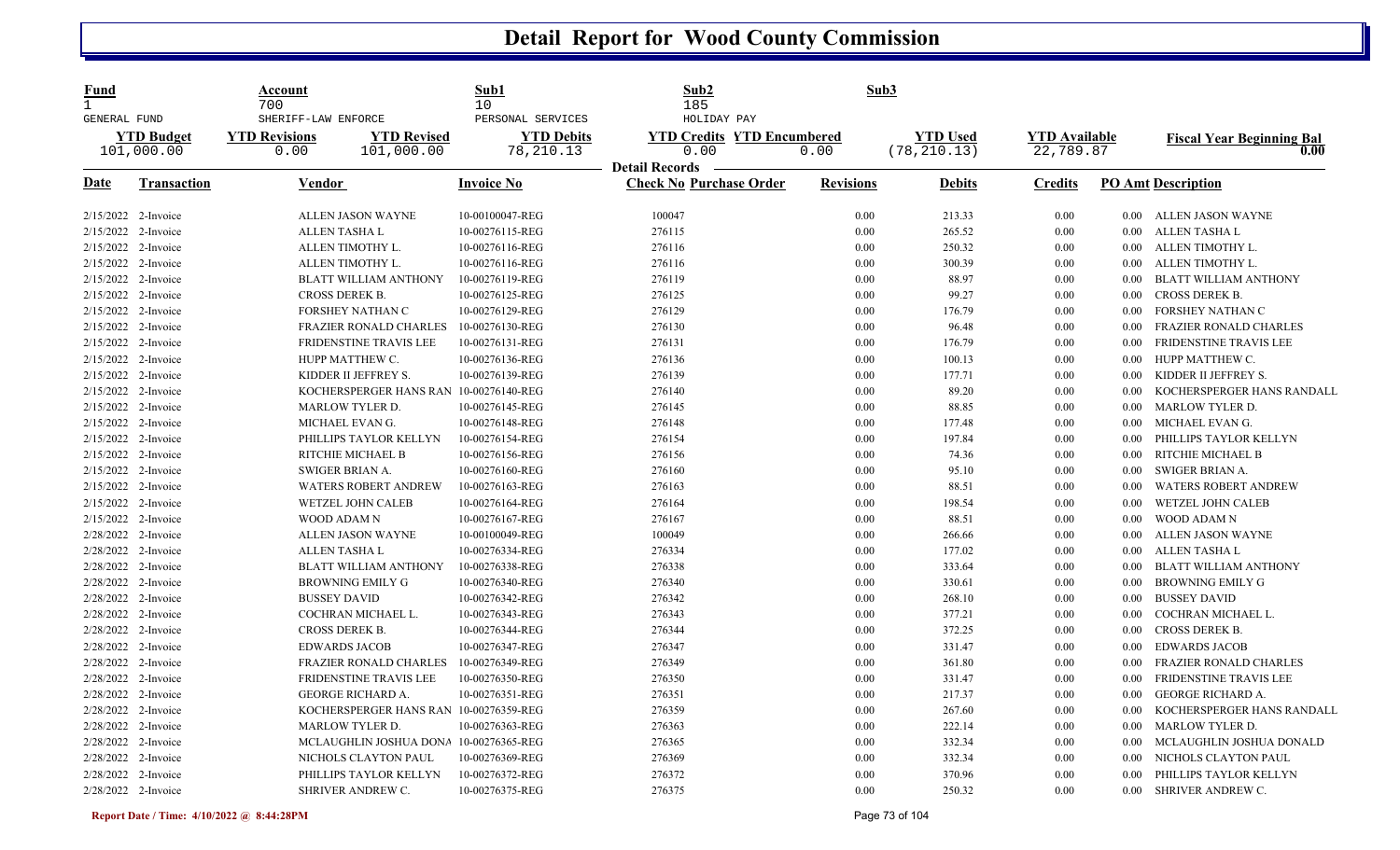|                                                                                                                                  |                                                                                                                                                                   |                                                                                                                                                                                                                                   |                                                                                                                                                                                                                           | <b>Detail Report for Wood County Commission</b>                                                               |                                                                              |                                                                                                                                            |                                                                                  |                                                                              |                                                                                                                                                                                                                                                       |            |
|----------------------------------------------------------------------------------------------------------------------------------|-------------------------------------------------------------------------------------------------------------------------------------------------------------------|-----------------------------------------------------------------------------------------------------------------------------------------------------------------------------------------------------------------------------------|---------------------------------------------------------------------------------------------------------------------------------------------------------------------------------------------------------------------------|---------------------------------------------------------------------------------------------------------------|------------------------------------------------------------------------------|--------------------------------------------------------------------------------------------------------------------------------------------|----------------------------------------------------------------------------------|------------------------------------------------------------------------------|-------------------------------------------------------------------------------------------------------------------------------------------------------------------------------------------------------------------------------------------------------|------------|
| 2/28/2022                                                                                                                        | 2/28/2022 2-Invoice<br>2-Invoice<br>2/28/2022 2-Invoice                                                                                                           | SHRIVER ANDREW C.<br>WINDLAND RYAN D.<br><b>WOOD ADAM N</b>                                                                                                                                                                       | 10-00276375-REG<br>10-00276383-REG<br>10-00276384-REG                                                                                                                                                                     | 276375<br>276383<br>276384<br>2-Invoice                                                                       | 0.00<br>0.00<br>0.00                                                         | 200.26<br>395.66<br>331.91<br>9,115.22                                                                                                     | $0.00\,$<br>0.00<br>0.00                                                         | $0.00\,$<br>0.00<br>0.00                                                     | SHRIVER ANDREW C.<br>WINDLAND RYAN D.<br>WOOD ADAM N                                                                                                                                                                                                  |            |
| 1700 10 187                                                                                                                      |                                                                                                                                                                   |                                                                                                                                                                                                                                   | Totals For 1700 10 185                                                                                                                                                                                                    |                                                                                                               |                                                                              | 9,115.22                                                                                                                                   |                                                                                  |                                                                              | <b>Balance Period 8</b>                                                                                                                                                                                                                               | 78,210.13  |
| <u>Fund</u>                                                                                                                      |                                                                                                                                                                   | Account                                                                                                                                                                                                                           | Sub1                                                                                                                                                                                                                      | Sub2                                                                                                          | Sub3                                                                         |                                                                                                                                            |                                                                                  |                                                                              |                                                                                                                                                                                                                                                       |            |
| GENERAL FUND                                                                                                                     | <b>YTD Budget</b><br>202,550.00                                                                                                                                   | 700<br>SHERIFF-LAW ENFORCE<br><b>YTD Revisions</b><br><b>YTD Revised</b><br>202,550.00<br>0.00                                                                                                                                    | 10<br>PERSONAL SERVICES<br><b>YTD Debits</b><br>100,688.68                                                                                                                                                                | 187<br>HOLDING CENTER<br><b>YTD Credits YTD Encumbered</b><br>0.00                                            | 0.00                                                                         | <b>YTD Used</b><br>(100, 688.68)                                                                                                           | <b>YTD</b> Available<br>101,861.32                                               |                                                                              | <b>Fiscal Year Beginning Bal</b>                                                                                                                                                                                                                      | 0.00       |
| <u>Date</u>                                                                                                                      | <b>Transaction</b>                                                                                                                                                | Vendor                                                                                                                                                                                                                            | <b>Invoice No</b>                                                                                                                                                                                                         | <b>Detail Records</b><br><b>Check No Purchase Order</b>                                                       | <b>Revisions</b>                                                             | <b>Debits</b>                                                                                                                              | <b>Credits</b>                                                                   |                                                                              | <b>PO Amt Description</b>                                                                                                                                                                                                                             |            |
| 2/15/2022<br>2/15/2022<br>2/15/2022<br>2/15/2022<br>2/15/2022<br>2/28/2022<br>2/28/2022<br>2/28/2022<br>2/28/2022<br>1700 10 198 | 2-Invoice<br>2-Invoice<br>2-Invoice<br>2-Invoice<br>2-Invoice<br>2-Invoice<br>2-Invoice<br>2-Invoice<br>2-Invoice<br>2/28/2022 2-Invoice                          | <b>HOLBERT ANDREW SCOTT</b><br>JACKSON FREDERICK L.<br>JOHNSON CHARLES J.<br>NORTUM WILLIAM E<br>STAATS CHELCIE S.<br>HOLBERT ANDREW SCOTT<br>JACKSON FREDERICK L.<br>JOHNSON CHARLES J.<br>NORTUM WILLIAM E<br>STAATS CHELCIE S. | 10-00276135-REG<br>10-00276137-REG<br>10-00276138-REG<br>10-00276152-REG<br>10-00276175-REG<br>10-00276354-REG<br>10-00276356-REG<br>10-00276357-REG<br>10-00276370-REG<br>10-00276392-REG<br><b>Totals For 170010187</b> | 276135<br>276137<br>276138<br>276152<br>276175<br>276354<br>276356<br>276357<br>276370<br>276392<br>2-Invoice | 0.00<br>0.00<br>0.00<br>0.00<br>0.00<br>0.00<br>0.00<br>0.00<br>0.00<br>0.00 | 1,246.87<br>1,246.87<br>1,541.67<br>1,246.87<br>421.10<br>1,246.87<br>1,246.87<br>1,541.67<br>1,246.87<br>421.10<br>11,406.76<br>11,406.76 | 0.00<br>0.00<br>0.00<br>$0.00\,$<br>0.00<br>0.00<br>0.00<br>0.00<br>0.00<br>0.00 | 0.00<br>0.00<br>0.00<br>0.00<br>0.00<br>0.00<br>0.00<br>0.00<br>0.00<br>0.00 | HOLBERT ANDREW SCOTT<br>JACKSON FREDERICK L.<br>JOHNSON CHARLES J.<br>NORTUM WILLIAM E<br>STAATS CHELCIE S.<br>HOLBERT ANDREW SCOTT<br>JACKSON FREDERICK L.<br>JOHNSON CHARLES J.<br>NORTUM WILLIAM E<br>STAATS CHELCIE S.<br><b>Balance Period 8</b> | 100,688.68 |
| <u>Fund</u><br>GENERAL FUND                                                                                                      | <b>YTD Budget</b><br>180,792.00                                                                                                                                   | Account<br>700<br>SHERIFF-LAW ENFORCE<br><b>YTD Revisions</b><br><b>YTD Revised</b><br>194,546.00<br>13,754.00                                                                                                                    | Sub1<br>10<br>PERSONAL SERVICES<br><b>YTD Debits</b><br>129,347.12                                                                                                                                                        | Sub2<br>198<br>COURT SECURITY<br><b>YTD Credits YTD Encumbered</b><br>0.00<br><b>Detail Records</b>           | Sub3<br>0.00                                                                 | <b>YTD</b> Used<br>(129, 347.12)                                                                                                           | <b>YTD Available</b><br>65,198.88                                                |                                                                              | <b>Fiscal Year Beginning Bal</b>                                                                                                                                                                                                                      | 0.00       |
|                                                                                                                                  | Date Transaction                                                                                                                                                  | <b>Vendor</b>                                                                                                                                                                                                                     | <b>Invoice No</b>                                                                                                                                                                                                         | <b>Check No Purchase Order Revisions</b>                                                                      |                                                                              | <b>Debits</b>                                                                                                                              |                                                                                  |                                                                              | <b>Credits</b> PO Amt Description                                                                                                                                                                                                                     |            |
|                                                                                                                                  | $2/15/2022$ 2-Invoice<br>2/15/2022 2-Invoice<br>2/15/2022 2-Invoice<br>2/15/2022 2-Invoice<br>2/15/2022 2-Invoice<br>$2/15/2022$ 2-Invoice<br>2/28/2022 2-Invoice | <b>BEATY PATRICK A</b><br>NICK DEEM<br>HARRIS MARK C.<br>LANDERS WILLIAM M.<br>PARKS DANIEL S<br>YONALEY RONALD L.<br><b>BEATY PATRICK A</b>                                                                                      | 10-00276118-REG<br>10-00276126-REG<br>10-00276133-REG<br>10-00276141-REG<br>10-00276153-REG<br>10-00276168-REG<br>10-00276337-REG                                                                                         | 276118<br>276126<br>276133<br>276141<br>276153<br>276168<br>276337                                            | $0.00\,$<br>$0.00\,$<br>$0.00\,$<br>0.00<br>0.00<br>0.00<br>0.00             | 1,246.87<br>1,246.87<br>1,784.22<br>1,246.87<br>1,246.87<br>1,246.87<br>1,246.87                                                           | $0.00\,$<br>$0.00\,$<br>0.00<br>0.00<br>0.00<br>0.00<br>0.00                     | $0.00\,$<br>$0.00\,$<br>$0.00\,$<br>$0.00\,$<br>$0.00\,$<br>$0.00\,$         | 0.00 BEATY PATRICK A<br>DEEM NICKY THOMAS<br>HARRIS MARK C.<br>LANDERS WILLIAM M.<br>PARKS DANIEL S<br>YONALEY RONALD L.<br>BEATY PATRICK A                                                                                                           |            |
|                                                                                                                                  | 2/28/2022 2-Invoice                                                                                                                                               | NICK DEEM                                                                                                                                                                                                                         | 10-00276345-REG                                                                                                                                                                                                           | 276345                                                                                                        | $0.00\,$                                                                     | 1,246.87                                                                                                                                   | 0.00                                                                             |                                                                              | 0.00 DEEM NICKY THOMAS                                                                                                                                                                                                                                |            |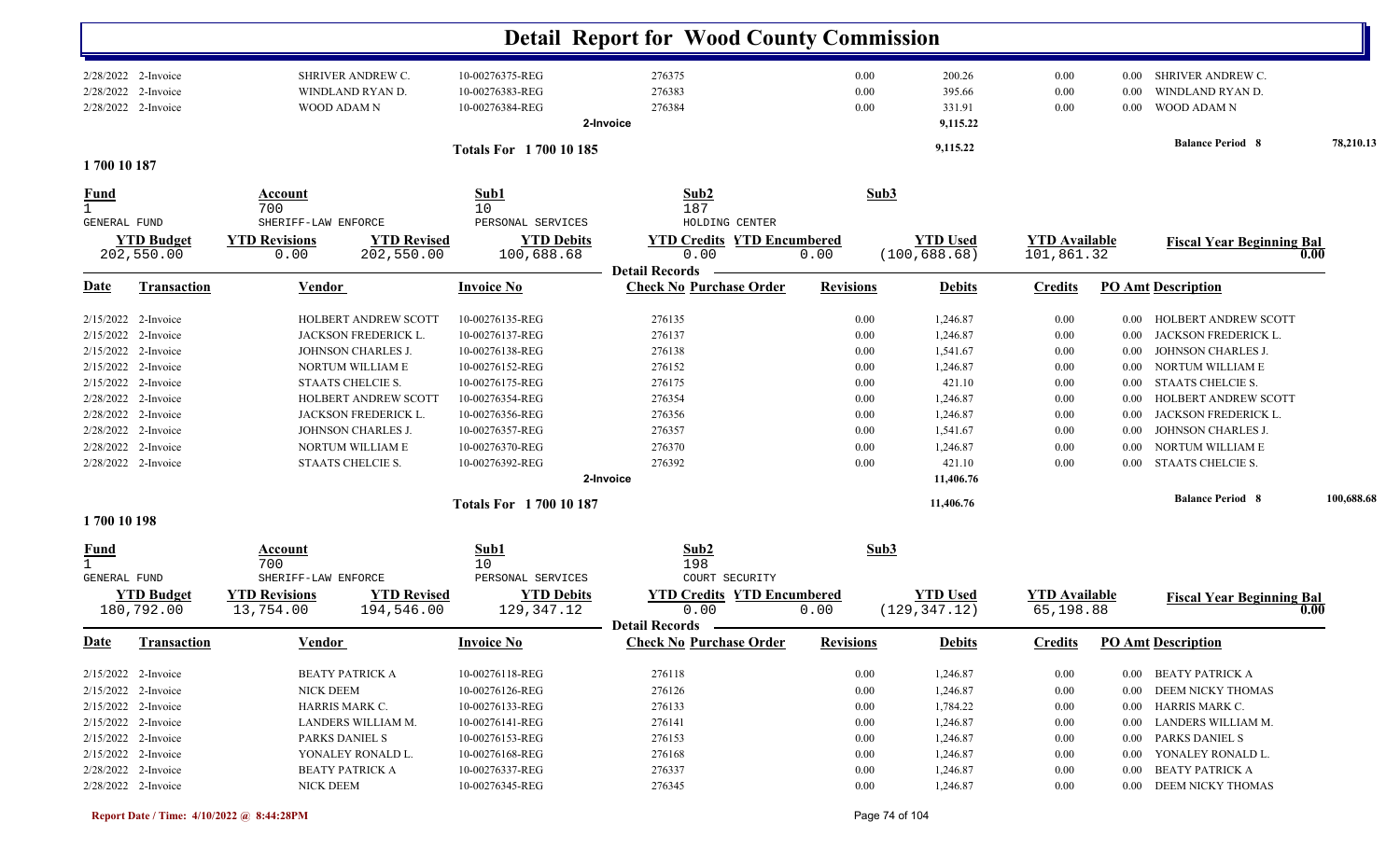|                             |                                            |                                      |                                 |                                    |                 | <b>Detail Report for Wood County Commission</b>                    |                  |                                 |                                   |                  |                                                   |            |
|-----------------------------|--------------------------------------------|--------------------------------------|---------------------------------|------------------------------------|-----------------|--------------------------------------------------------------------|------------------|---------------------------------|-----------------------------------|------------------|---------------------------------------------------|------------|
|                             | 2/28/2022 2-Invoice<br>2/28/2022 2-Invoice | HARRIS MARK C.<br>LANDERS WILLIAM M. |                                 | 10-00276352-REG<br>10-00276360-REG |                 | 276352<br>276360                                                   | 0.00<br>0.00     | 1,784.22<br>1,246.87            | 0.00<br>0.00                      | $0.00\,$<br>0.00 | HARRIS MARK C.<br>LANDERS WILLIAM M.              |            |
| 2/28/2022                   | 2-Invoice                                  | PARKS DANIEL S                       |                                 | 10-00276371-REG                    |                 | 276371                                                             | 0.00             | 1,246.87                        | 0.00                              | 0.00             | PARKS DANIEL S                                    |            |
|                             | 2/28/2022 2-Invoice                        | YONALEY RONALD L.                    |                                 | 10-00276385-REG                    |                 | 276385                                                             | 0.00             | 1,246.87                        | 0.00                              | $0.00\,$         | YONALEY RONALD L.                                 |            |
|                             |                                            |                                      |                                 |                                    | 2-Invoice       |                                                                    |                  | 16,037.14                       |                                   |                  |                                                   |            |
|                             |                                            |                                      |                                 | <b>Totals For 1700 10 198</b>      |                 |                                                                    |                  | 16,037.14                       |                                   |                  | <b>Balance Period 8</b>                           | 129,347.12 |
| 1700 40 211                 |                                            |                                      |                                 |                                    |                 |                                                                    |                  |                                 |                                   |                  |                                                   |            |
| $\frac{Fund}{1}$            |                                            | Account<br>700                       |                                 | Sub1<br>40                         |                 | Sub2<br>211                                                        |                  | Sub3                            |                                   |                  |                                                   |            |
| GENERAL FUND                |                                            | SHERIFF-LAW ENFORCE                  |                                 | CONTRACTURAL SERVICES              |                 | TELEPHONES                                                         |                  |                                 |                                   |                  |                                                   |            |
|                             | <b>YTD Budget</b>                          | <b>YTD Revisions</b>                 | <b>YTD Revised</b>              | <b>YTD Debits</b>                  |                 | <b>YTD Credits YTD Encumbered</b>                                  |                  | <b>YTD Used</b>                 | <b>YTD</b> Available              |                  | <b>Fiscal Year Beginning Bal</b>                  |            |
|                             | 35,000.00                                  | 0.00                                 | 35,000.00                       | 29,189.63                          |                 | 0.00<br><b>Detail Records</b>                                      | 0.00             | (29, 189.63)                    | 5,810.37                          |                  |                                                   | 0.00       |
| <b>Date</b>                 | <b>Transaction</b>                         | Vendor                               |                                 | <b>Invoice No</b>                  |                 | <b>Check No Purchase Order</b>                                     | <b>Revisions</b> | <b>Debits</b>                   | <b>Credits</b>                    |                  | <b>PO Amt Description</b>                         |            |
| 2/1/2022                    | 2-Invoice                                  | <b>CAS CABLE</b>                     |                                 | 02102022                           |                 | 173149                                                             | 0.00             | 235.65                          | 0.00                              | $0.00\,$         | 005-070079                                        |            |
|                             | 2/15/2022 2-Invoice                        |                                      | MILLER COMMUNICATIONS I         | 118091                             |                 | 173218                                                             | 0.00             | 30.00                           | 0.00                              | $0.00\,$         | TOWER RENT SUMMIT                                 |            |
|                             | 2/15/2022 2-Invoice                        | <b>VERIZON WIRELESS</b>              |                                 | 9898319459                         |                 | 173233                                                             | 0.00             | 2,457.02                        | 0.00                              | $0.00\,$         | 242426894-00001                                   |            |
|                             | 2/25/2022 2-Invoice                        | AT&T MOBILITY                        |                                 | 02282022                           |                 | 173249                                                             | 0.00             | 1,316.68                        | 0.00                              | 0.00             | 287298247070X02132022                             |            |
|                             | 2/25/2022 2-Invoice                        | <b>CAS CABLE</b>                     |                                 | 03102022                           |                 | 173251                                                             | 0.00             | 238.88                          | 0.00                              | $0.00\,$         | 005-070079                                        |            |
|                             |                                            |                                      |                                 |                                    | 2-Invoice       |                                                                    |                  | 4,278.23                        |                                   |                  |                                                   |            |
|                             | 2/10/2022 5-Journal Entry                  | <b>FRONTIER</b>                      |                                 | 20220208031001                     |                 |                                                                    | 0.00             | 71.02                           | 0.00                              | 0.00             | WOOD CO FINANCE-4019-FRONTIER COMI                |            |
|                             |                                            |                                      |                                 |                                    | 5-Journal Entry |                                                                    |                  | 71.02                           |                                   |                  |                                                   |            |
|                             |                                            |                                      |                                 | <b>Totals For 1700 40 211</b>      |                 |                                                                    |                  | 4,349.25                        |                                   |                  | <b>Balance Period 8</b>                           | 29,189.63  |
| 1700 40 217                 |                                            |                                      |                                 |                                    |                 |                                                                    |                  |                                 |                                   |                  |                                                   |            |
| <u>Fund</u><br>$\mathbf{1}$ |                                            | <b>Account</b><br>700                |                                 | Sub1<br>40                         |                 | Sub2<br>217                                                        |                  | Sub3                            |                                   |                  |                                                   |            |
| <b>GENERAL FUND</b>         |                                            | SHERIFF-LAW ENFORCE                  |                                 | CONTRACTURAL SERVICES              |                 | M&R-AUTOS & TRUCKS                                                 |                  |                                 |                                   |                  |                                                   |            |
|                             | <b>YTD Budget</b><br>55,000.00             | <b>YTD Revisions</b><br>1,122.00     | <b>YTD Revised</b><br>56,122.00 | <b>YTD Debits</b><br>29,426.96     |                 | <b>YTD Credits YTD Encumbered</b><br>0.00<br><b>Detail Records</b> | 16,113.62        | <b>YTD Used</b><br>(29, 426.96) | <b>YTD Available</b><br>10,581.42 |                  | <b>Fiscal Year Beginning Bal</b>                  | 0.00       |
| <u>Date</u>                 | <b>Transaction</b>                         | <b>Vendor</b>                        |                                 | <b>Invoice No</b>                  |                 | <b>Check No Purchase Order</b>                                     | <b>Revisions</b> | <b>Debits</b>                   | <b>Credits</b>                    |                  | <b>PO Amt Description</b>                         |            |
|                             | 2/3/2022 1-Purchase Order                  | ADVANCE AUTO PARTS                   |                                 |                                    |                 | 85402                                                              | $0.00\,$         | 0.00                            | 0.00                              |                  | 500.00 February Blanket PO                        |            |
| 2/3/2022                    | 1-Purchase Order                           | <b>ADVANCE AUTO PARTS</b>            |                                 |                                    |                 | 85412                                                              | 0.00             | 0.00                            | 0.00                              |                  | 150.74 Battery SO3725                             |            |
| 2/3/2022                    | 1-Purchase Order                           |                                      | <b>GOODYEAR AUTO SERVICE C</b>  |                                    |                 | 85410                                                              | 0.00             | 0.00                            | 0.00                              | 2,429.92         | Tires for 2020 & 2021 Fords \$151.87 ea           |            |
| 2/3/2022                    | 1-Purchase Order                           |                                      | <b>GOODYEAR AUTO SERVICE (</b>  |                                    |                 | 85410                                                              | 0.00             | 0.00                            | 0.00                              | 648.68           | Tires for Dodge Durango \$162.17 ea               |            |
| 2/3/2022                    | 1-Purchase Order                           |                                      | <b>GOODYEAR AUTO SERVICE (</b>  |                                    |                 | 85411                                                              | 0.00             | 0.00                            | $0.00\,$                          | 59.00            | Wheel alignment SO3725                            |            |
| 2/7/2022                    | 1-Purchase Order                           | <b>HUSKYLINERS</b>                   |                                 |                                    |                 | 85417                                                              | 0.00             | 0.00                            | $0.00\,$                          | 238.90           | Husky x-act Floor Liners                          |            |
| 2/10/2022                   | 1-Purchase Order                           | <b>ADVANCE AUTO PARTS</b>            |                                 |                                    |                 | 85428                                                              | 0.00             | 0.00                            | $0.00\,$                          | 128.47           | Knuckle back plate/wheel bearing                  |            |
|                             | $2/14/2022$ 1-Purchase Order               |                                      | ASTORG FORD LINCOLN-MEI         |                                    |                 | 85446                                                              | 0.00             | 0.00                            | 0.00                              | 317.34           | Wheel bearing knuckle for Ford Explorer           |            |
|                             | 2/17/2022 1-Purchase Order                 | <b>ADVANCE AUTO PARTS</b>            |                                 |                                    |                 | 85462                                                              | 0.00             | 0.00                            | 0.00                              | 4,149.99         | Garage Stock Order - filters/brake pads/rotors wh |            |
|                             | 2/24/2022 1-Purchase Order                 | ADVANCE AUTO PARTS                   |                                 |                                    |                 | 85489                                                              | $0.00\,$         | 0.00                            | $0.00\,$                          | 349.73           | Bearing /Knuckle for Ford SUV                     |            |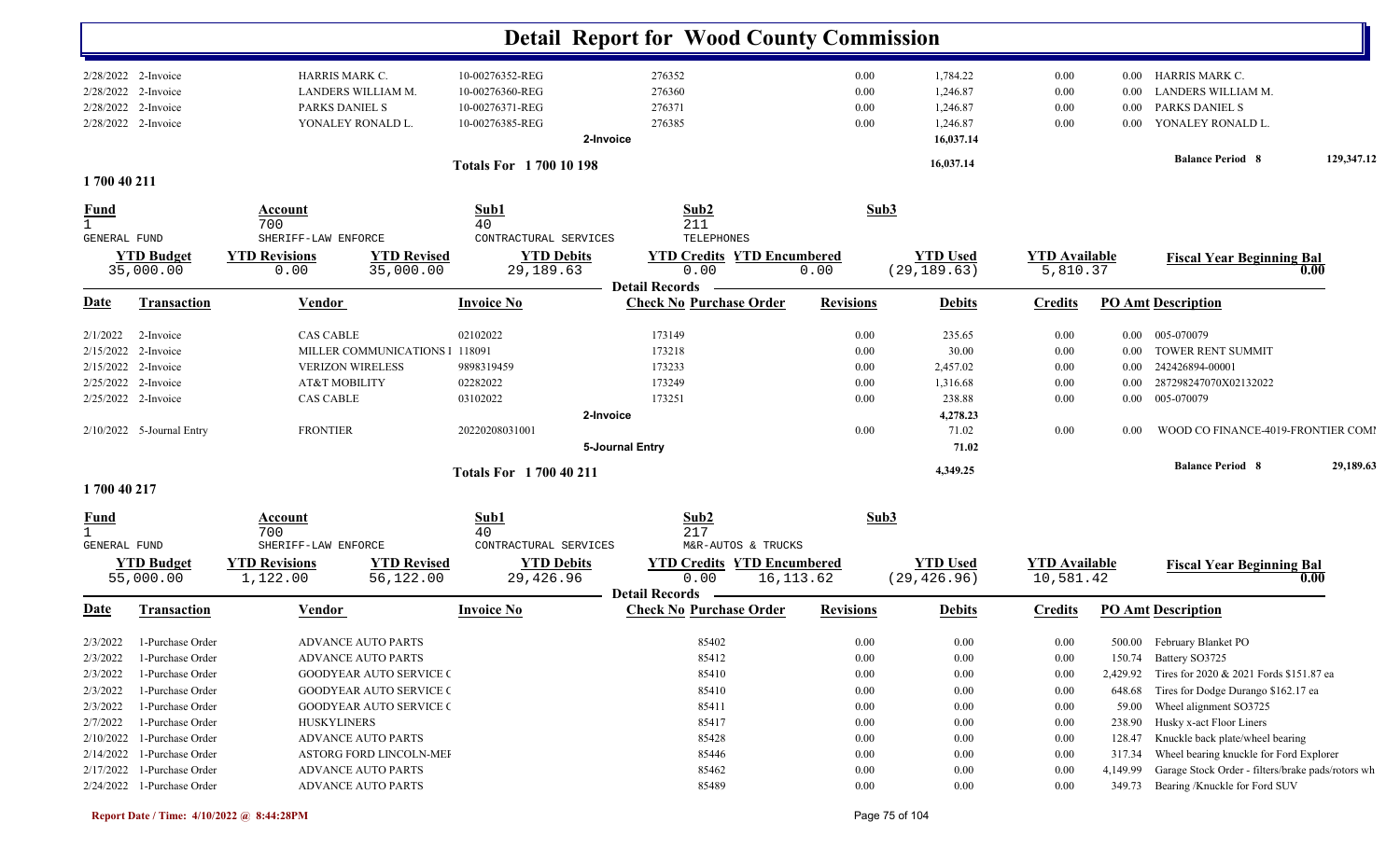|                     |                                          |                      |                                     |                               | <b>Detail Report for Wood County Commission</b> |                                   |                  |                   |                      |          |                                                    |           |
|---------------------|------------------------------------------|----------------------|-------------------------------------|-------------------------------|-------------------------------------------------|-----------------------------------|------------------|-------------------|----------------------|----------|----------------------------------------------------|-----------|
|                     | $2/24/2022$ 1-Purchase Order             |                      | <b>ADVANCE AUTO PARTS</b>           |                               |                                                 | 85500                             | 0.00             | 0.00              | 0.00                 | 146.19   | Water pump 2011 Durango                            |           |
| 2/28/2022           | 1-Purchase Order                         |                      | CARWREX COLLISION CENTI             |                               |                                                 | 85504                             | 0.00             | 0.00              | 0.00                 | 2,500.00 | vehicle repair deductible                          |           |
| 2/28/2022           | 1-Purchase Order                         | ROCKYS TOWING        |                                     |                               |                                                 | 85501                             | $0.00\,$         | 0.00              | 0.00                 | 164.25   | Towing of Deputy Frazier's Ford Explorer Feb. 20   |           |
|                     |                                          |                      |                                     |                               | 1-Purchase Order                                |                                   |                  |                   |                      |          |                                                    |           |
| 2/8/2022            | 2-Invoice                                |                      | <b>ADVANCE AUTO PARTS</b>           | 12560-324056                  | 173165                                          | 85257                             | $0.00\,$         | 29.95             | 0.00                 |          | (29.95) Cust No - 479793 - January 2022 Blanket PO |           |
| 2/8/2022            | 2-Invoice                                |                      | <b>ADVANCE AUTO PARTS</b>           | 12560-324102                  | 173165                                          | 85257                             | $0.00\,$         | 55.53             | 0.00                 |          | (55.53) January 2022 Blanket PO                    |           |
| 2/8/2022            | 2-Invoice                                |                      | ADVANCE AUTO PARTS                  | 12560-325013                  | 173165                                          | 85257                             | $0.00\,$         | 283.09            | 0.00                 |          | (283.09) January 2022 Blanket PO                   |           |
| 2/8/2022            | 2-Invoice                                |                      | <b>ADVANCE AUTO PARTS</b>           | 12560-325382                  | 173165                                          | 85257                             | $0.00\,$         | 127.38            | 0.00                 |          | (127.38) January 2022 Blanket PO                   |           |
| 2/8/2022            | 2-Invoice                                |                      | <b>ADVANCE AUTO PARTS</b>           | 12560-314002                  | 173165                                          |                                   | $0.00\,$         | 144.85            | 0.00                 |          | 0.00 CUST NO 479793                                |           |
| 2/8/2022            | 2-Invoice                                |                      | DANA SAFETY SUPPLY INC              | 771256                        | 173167                                          | 85303                             | $0.00\,$         | 1,845.00          | 0.00                 |          | (1,845.00) REAR AND FRONT INTERIOR LIGHT BARS      |           |
| 2/8/2022            | 2-Invoice                                |                      | <b>GOODYEAR AUTO SERVICE (30975</b> |                               | 173175                                          | 85315                             | $0.00\,$         | 2,520.00          | 0.00                 |          | (2,520.00) 2019 AND EARLIER FORD TIRES             |           |
|                     | 2/15/2022 2-Invoice                      |                      | GOODYEAR AUTO SERVICE ( 0000031109  |                               | 173209                                          | 85367                             | $0.00\,$         | 49.00             | 0.00                 |          | $(49.00)$ Alignment for 2013 F150 Hupp             |           |
|                     | 2/18/2022 2-Invoice                      |                      | <b>ADVANCE AUTO PARTS</b>           | 12560-326045                  | 173239                                          | 85428                             | 0.00             | 128.47            | 0.00                 |          | (128.47) Knuckle back plate/wheel bearing          |           |
|                     | 2/18/2022 2-Invoice                      |                      | ASTORG FORD LINCOLN-MEI 61878WOO    |                               |                                                 | 85446                             | $0.00\,$         | 317.34            | 0.00                 |          | (317.34) Wheel bearing knuckle for Ford Explorer   |           |
|                     | 2/18/2022 2-Invoice                      |                      | MID OHIO VALLEY ADVANCI 16466       |                               | 173246                                          | 85342                             | $0.00\,$         | 425.00            | 0.00                 |          | (395.00) 2020 Ford Explorer Windshield (kidder)    |           |
|                     |                                          |                      |                                     |                               | 2-Invoice                                       |                                   |                  | 5,925.61          |                      |          |                                                    |           |
|                     | 2/10/2022 5-Journal Entry                |                      | WEST VIRGINIA PARKWAY               | 20220208075001                |                                                 | 85370                             | $0.00\,$         | 25.00             | 0.00                 |          | (25.00) Vehicle Transponder TERESA WADE-7222-WE    |           |
|                     |                                          |                      |                                     |                               | 5-Journal Entry                                 |                                   |                  | 25.00             |                      |          |                                                    |           |
|                     |                                          |                      |                                     |                               |                                                 |                                   |                  |                   |                      |          | <b>Balance Period 8</b>                            | 29,426.96 |
| 1700 40 221         |                                          |                      |                                     | <b>Totals For 1700 40 217</b> |                                                 |                                   |                  | 5,950.61          |                      | 6,007.45 |                                                    |           |
|                     |                                          |                      |                                     |                               |                                                 |                                   |                  |                   |                      |          |                                                    |           |
| Fund                |                                          | Account              |                                     | Sub1                          |                                                 | Sub2                              |                  | Sub3              |                      |          |                                                    |           |
| $\mathbf{1}$        |                                          | 700                  |                                     | 40                            |                                                 | 221                               |                  |                   |                      |          |                                                    |           |
| <b>GENERAL FUND</b> |                                          | SHERIFF-LAW ENFORCE  |                                     | CONTRACTURAL SERVICES         |                                                 | TRAINING & EDUCATION              |                  |                   |                      |          |                                                    |           |
|                     | <b>YTD Budget</b>                        | <b>YTD Revisions</b> | <b>YTD Revised</b>                  | <b>YTD Debits</b>             |                                                 | <b>YTD Credits YTD Encumbered</b> |                  | <b>YTD Used</b>   | <b>YTD</b> Available |          | <b>Fiscal Year Beginning Bal</b>                   |           |
|                     | 20,000.00                                | 1,457.00             | 21,457.00                           | 9,579.81                      |                                                 | 0.00                              | 3,504.57         | (9, 579.81)       | 8,372.62             |          | 0.00                                               |           |
|                     |                                          |                      |                                     |                               | <b>Detail Records</b>                           |                                   |                  |                   |                      |          |                                                    |           |
| Date                | <b>Transaction</b>                       | <b>Vendor</b>        |                                     | <b>Invoice No</b>             |                                                 | <b>Check No Purchase Order</b>    | <b>Revisions</b> | <b>Debits</b>     | <b>Credits</b>       |          | <b>PO Amt Description</b>                          |           |
|                     |                                          |                      |                                     |                               |                                                 |                                   |                  |                   |                      |          |                                                    |           |
|                     | 2/10/2022 1-Purchase Order Pending Peard |                      | PHOTOGRAPHY FOR INVESTI             |                               | 1-Purchase Order Pe                             | 85440                             | 0.00             | 0.00              | 0.00                 | 200.00   | DAY CLASS FOR FORENSIC TECH-PHOTO (                |           |
|                     |                                          |                      |                                     |                               |                                                 |                                   |                  |                   |                      |          |                                                    |           |
|                     |                                          |                      |                                     | <b>Totals For 1700 40 221</b> |                                                 |                                   |                  |                   |                      | 200.00   | <b>Balance Period 8</b>                            | 9,579.81  |
|                     | 1700 40 223 2300                         |                      |                                     |                               |                                                 |                                   |                  |                   |                      |          |                                                    |           |
| Fund                |                                          | Account              |                                     | Sub1                          |                                                 | Sub <sub>2</sub>                  |                  | Sub3              |                      |          |                                                    |           |
| Τ.                  |                                          | 700                  |                                     | 40                            |                                                 | 223                               |                  | 2300              |                      |          |                                                    |           |
| GENERAL FUND        |                                          | SHERIFF-LAW ENFORCE  |                                     | CONTRACTURAL SERVICES         |                                                 | PROFESSIONAL SERVICES             |                  | PHYSICIAN'S EXAMS |                      |          |                                                    |           |
|                     | <b>YTD Budget</b>                        | <b>YTD Revisions</b> | <b>YTD Revised</b>                  | <b>YTD Debits</b>             |                                                 | <b>YTD Credits YTD Encumbered</b> |                  | <b>YTD Used</b>   | <b>YTD Available</b> |          |                                                    |           |
|                     | 4,000.00                                 | 0.00                 | 4,000.00                            | 2,025.00                      |                                                 | 0.00                              | 217.00           | (2,025.00)        | 1,758.00             |          | <b>Fiscal Year Beginning Bal</b><br>0.00           |           |
|                     |                                          |                      |                                     |                               | <b>Detail Records</b>                           |                                   |                  |                   |                      |          |                                                    |           |
| <u>Date</u>         | <b>Transaction</b>                       | <b>Vendor</b>        |                                     | <b>Invoice No</b>             |                                                 | <b>Check No Purchase Order</b>    | <b>Revisions</b> | <b>Debits</b>     | <b>Credits</b>       |          | <b>PO Amt Description</b>                          |           |
|                     |                                          |                      |                                     |                               |                                                 |                                   |                  |                   |                      |          |                                                    |           |
|                     |                                          |                      |                                     |                               |                                                 |                                   |                  |                   |                      |          |                                                    |           |
|                     | $2/8/2022$ 2-Invoice                     |                      | WVU MEDICAL CORP OR UNI 124855226   |                               |                                                 | 173191 85333                      | $0.00\,$         | 296.00            | 0.00                 |          | (296.00) PHYSICAL FOR PROSPECTIVE NEW DEPUT        |           |
| 2/8/2022            | 2-Invoice                                |                      | WVU MEDICAL CORP OR UNI 136845349   |                               |                                                 | 173191 85167                      | $0.00\,$         | 75.00             | 0.00                 |          | (75.00) PROMOTIONAL PHYSICAL FOR PHILLIPS          |           |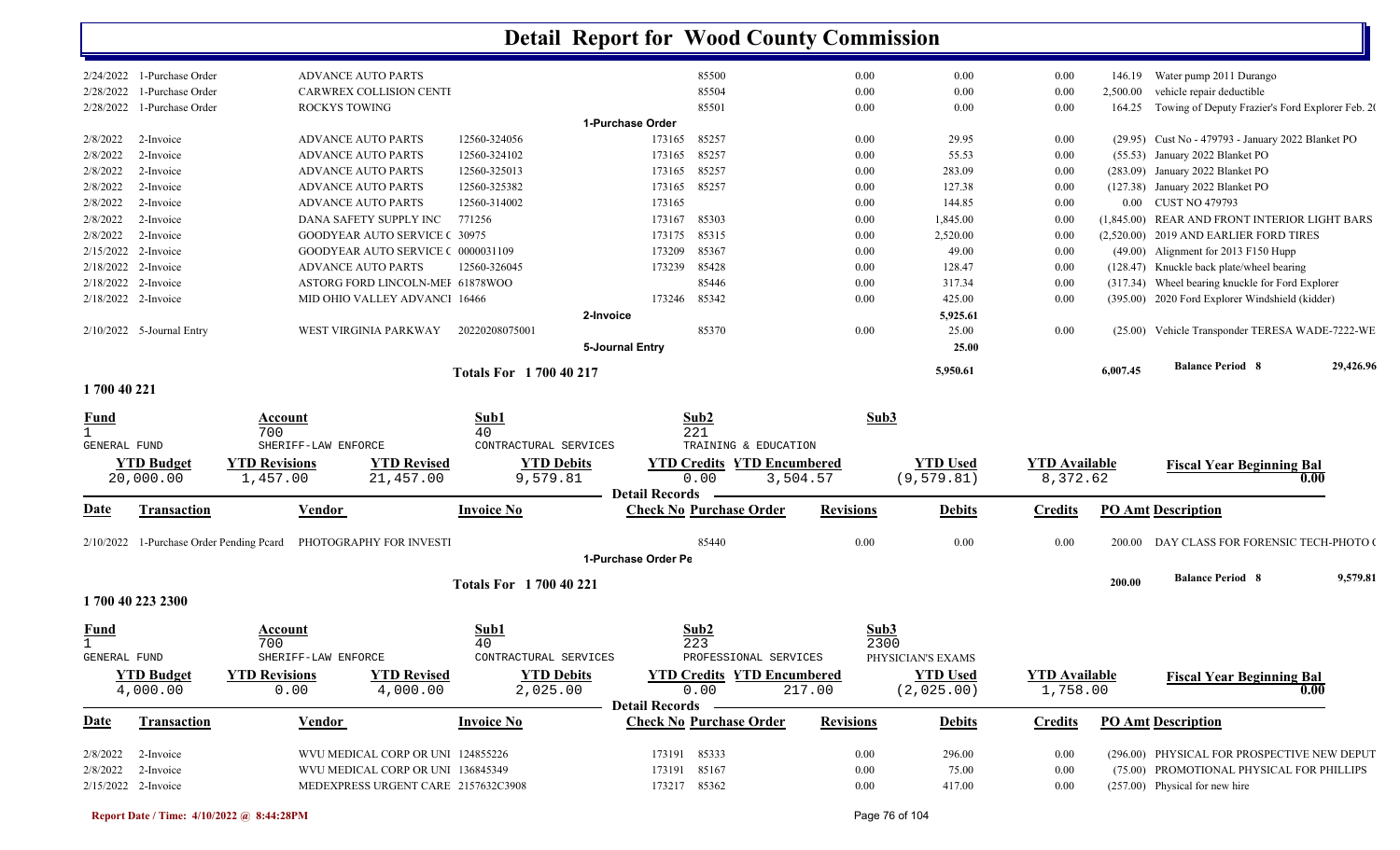|                                     |                                                        |                                                            |                                        |                                                              | <b>Detail Report for Wood County Commission</b> |                                                                           |                  |                                |                                  |          |                                                                                                          |          |
|-------------------------------------|--------------------------------------------------------|------------------------------------------------------------|----------------------------------------|--------------------------------------------------------------|-------------------------------------------------|---------------------------------------------------------------------------|------------------|--------------------------------|----------------------------------|----------|----------------------------------------------------------------------------------------------------------|----------|
|                                     |                                                        |                                                            |                                        |                                                              | 2-Invoice                                       |                                                                           |                  | 788.00                         |                                  |          |                                                                                                          |          |
| 1700 40 233                         |                                                        |                                                            |                                        | Totals For 1 700 40 223 2300                                 |                                                 |                                                                           |                  | 788.00                         |                                  | (628.00) | <b>Balance Period 8</b>                                                                                  | 2,025.00 |
| Fund                                |                                                        | Account                                                    |                                        | Sub1                                                         |                                                 | Sub2                                                                      | Sub3             |                                |                                  |          |                                                                                                          |          |
| <b>GENERAL FUND</b>                 | <b>YTD Budget</b><br>7,000.00                          | 700<br>SHERIFF-LAW ENFORCE<br><b>YTD Revisions</b><br>0.00 | <b>YTD Revised</b><br>7,000.00         | 40<br>CONTRACTURAL SERVICES<br><b>YTD Debits</b><br>6,961.67 |                                                 | 233<br>INVESTIGATION EXPENSE<br><b>YTD Credits YTD Encumbered</b><br>0.00 | 386.49           | <b>YTD</b> Used<br>(6, 961.67) | <b>YTD</b> Available<br>(348.16) |          | <b>Fiscal Year Beginning Bal</b><br>0.00                                                                 |          |
| Date                                | <b>Transaction</b>                                     | Vendor                                                     |                                        | <b>Invoice No</b>                                            | <b>Detail Records</b>                           | <b>Check No Purchase Order</b>                                            | <b>Revisions</b> | <b>Debits</b>                  | <b>Credits</b>                   |          | <b>PO Amt Description</b>                                                                                |          |
| 2/24/2022                           | 1-Purchase Order Pending Pcard                         | GRAINGER                                                   |                                        |                                                              |                                                 | 85478                                                                     | 0.00             | 0.00                           | 0.00                             |          | 297.97 Dry erase/magnetic board 36x48                                                                    |          |
| 2/8/2022                            | 2-Invoice                                              |                                                            | TRANSUNION RISK AND ALT 61171-202201-1 |                                                              | 1-Purchase Order Pe<br>173186<br>2-Invoice      |                                                                           | 0.00             | 137.80<br>137.80               | $0.00\,$                         |          | 0.00 61171                                                                                               |          |
|                                     | 2/10/2022 5-Journal Entry<br>2/10/2022 5-Journal Entry | <b>WALMART</b>                                             | RUNYON LOCK SERVICE                    | 20220208081001<br>20220208084001                             | 5-Journal Entry                                 | 85378<br>85379                                                            | 0.00<br>0.00     | 8.00<br>59.46<br>67.46         | $0.00\,$<br>$0.00\,$             |          | (8.00) Keys made for new evidence tech MATTHEW H<br>(59.46) Tackle Boxes for fingerprint kits MATTHEW HU |          |
| 1700 55 341                         |                                                        |                                                            |                                        | <b>Totals For 1700 40 233</b>                                |                                                 |                                                                           |                  | 205.26                         |                                  | 230.51   | <b>Balance Period 8</b>                                                                                  | 6,961.67 |
| <u>Fund</u>                         |                                                        | Account                                                    |                                        | Sub1                                                         |                                                 | Sub2                                                                      | Sub3             |                                |                                  |          |                                                                                                          |          |
| $\mathbf{1}$<br><b>GENERAL FUND</b> |                                                        | 700<br>SHERIFF-LAW ENFORCE                                 |                                        | 55<br>COMMODITIES                                            | 341                                             | SUPPLIES/MATERIALS                                                        |                  |                                |                                  |          |                                                                                                          |          |
|                                     | <b>YTD Budget</b><br>6,500.00                          | <b>YTD Revisions</b><br>445.00                             | <b>YTD Revised</b><br>6,945.00         | <b>YTD Debits</b><br>5,771.70                                |                                                 | <b>YTD Credits YTD Encumbered</b><br>0.00                                 | 674.99           | <b>YTD Used</b><br>(5, 771.70) | <b>YTD Available</b><br>498.31   |          | <b>Fiscal Year Beginning Bal</b><br>0.00                                                                 |          |
| <b>Date</b>                         | <b>Transaction</b>                                     | Vendor                                                     |                                        | <b>Invoice No</b>                                            | <b>Detail Records</b>                           | <b>Check No Purchase Order</b>                                            | <b>Revisions</b> | <b>Debits</b>                  | <b>Credits</b>                   |          | <b>PO Amt Description</b>                                                                                |          |
| 2/14/2022                           | 1-Purchase Order<br>2/14/2022 1-Purchase Order         | OFFICE DEPOT<br>OFFICE DEPOT                               |                                        |                                                              |                                                 | 85451<br>85451                                                            | 0.00<br>0.00     | 0.00<br>0.00                   | 0.00<br>0.00                     |          | 90.89 Case paper CD sleeves<br>11.99 Desk Calendar                                                       |          |
|                                     |                                                        |                                                            |                                        |                                                              | 1-Purchase Order                                |                                                                           |                  |                                |                                  |          |                                                                                                          |          |
|                                     | 2/15/2022 2-Invoice                                    | OFFICE DEPOT                                               |                                        | 222574431001                                                 | 173219                                          | 85337                                                                     | 0.00             | 120.70                         | 0.00                             |          | (120.70) DVD-R, CD-r, sleeves, envelopes, pens, post it no                                               |          |
|                                     | 2/15/2022 2-Invoice                                    | OFFICE DEPOT                                               |                                        | 222575664001                                                 | 173219 85337                                    |                                                                           | 0.00             | 83.89                          | $0.00\,$                         |          | (83.89) DVD-R, CD-r, sleeves, envelopes, pens, post it no                                                |          |
|                                     | 2/15/2022 2-Invoice                                    | OFFICE DEPOT                                               |                                        | 222575661001                                                 | 173219 85337                                    |                                                                           | $0.00\,$         | 268.45                         | $0.00\,$                         |          | (268.45) DVD-R, CD-r, sleeves, envelopes, pens, post it no                                               |          |
|                                     | 2/15/2022 2-Invoice                                    |                                                            | SIRCHIE FINGERPRINT LAB                | 0528969-IN                                                   | 173227 85310                                    |                                                                           | 0.00             | 1,043.67                       | 0.00                             |          | (1,043.67) FINGER PRINT POWDER, LIFTERS, LABELS                                                          |          |
|                                     | 2/18/2022 2-Invoice                                    | OFFICE DEPOT                                               |                                        | 224472920001                                                 | 173247                                          | 85356                                                                     | 0.00             | 7.99                           | $0.00\,$                         |          | (7.99) 3 Ring Binders various sizes                                                                      |          |
|                                     | 2/18/2022 2-Invoice                                    | OFFICE DEPOT                                               |                                        | 224464567001                                                 | 173247                                          | 85356                                                                     | 0.00             | 106.56                         | $0.00\,$                         |          | (98.57) 3 Ring Binders various sizes                                                                     |          |
|                                     |                                                        |                                                            |                                        |                                                              | 2-Invoice                                       |                                                                           |                  | 1,631.26                       |                                  |          |                                                                                                          |          |
|                                     | $2/10/2022$ 5-Journal Entry                            | <b>AMAZON</b>                                              |                                        | 20220208040001                                               |                                                 | 85305                                                                     | 0.00             | 226.80                         | $0.00\,$                         |          | (226.80) BACKUP BATTERIES FOR OFFICE COMPUT                                                              |          |
|                                     | $2/10/2022$ 5-Journal Entry                            | <b>S W RESOURCES</b>                                       |                                        | 20220208025001                                               |                                                 | 85142                                                                     | 0.00             | 25.00                          | $0.00\,$                         |          | (25.00) OFFICE PLAQUE WOOD CO FINANCE-4019-                                                              |          |
|                                     | 2/10/2022 5-Journal Entry                              | <b>S W RESOURCES</b>                                       |                                        | 20220208026001                                               |                                                 | 85250                                                                     | 0.00             | 50.00                          | $0.00\,$                         |          | (50.00) DOOR PLAGUES - JOHNSON, FORSHEY, BU                                                              |          |
|                                     | 2/10/2022 5-Journal Entry                              | <b>S W RESOURCES</b>                                       |                                        | 20220208027001                                               |                                                 | 85224                                                                     | 0.00             | 25.00                          | $0.00\,$                         |          | (25.00) Door sign for C J Johnson WOOD CO FINANCE                                                        |          |
|                                     | 2/10/2022 5-Journal Entry                              | <b>S W RESOURCES</b>                                       |                                        | 20220208055001                                               |                                                 | 85297                                                                     | 0.00             | 25.00                          | $0.00\,$                         |          | (25.00) DOOR PLAQUE FOR SHERIFF WOOD CO FII                                                              |          |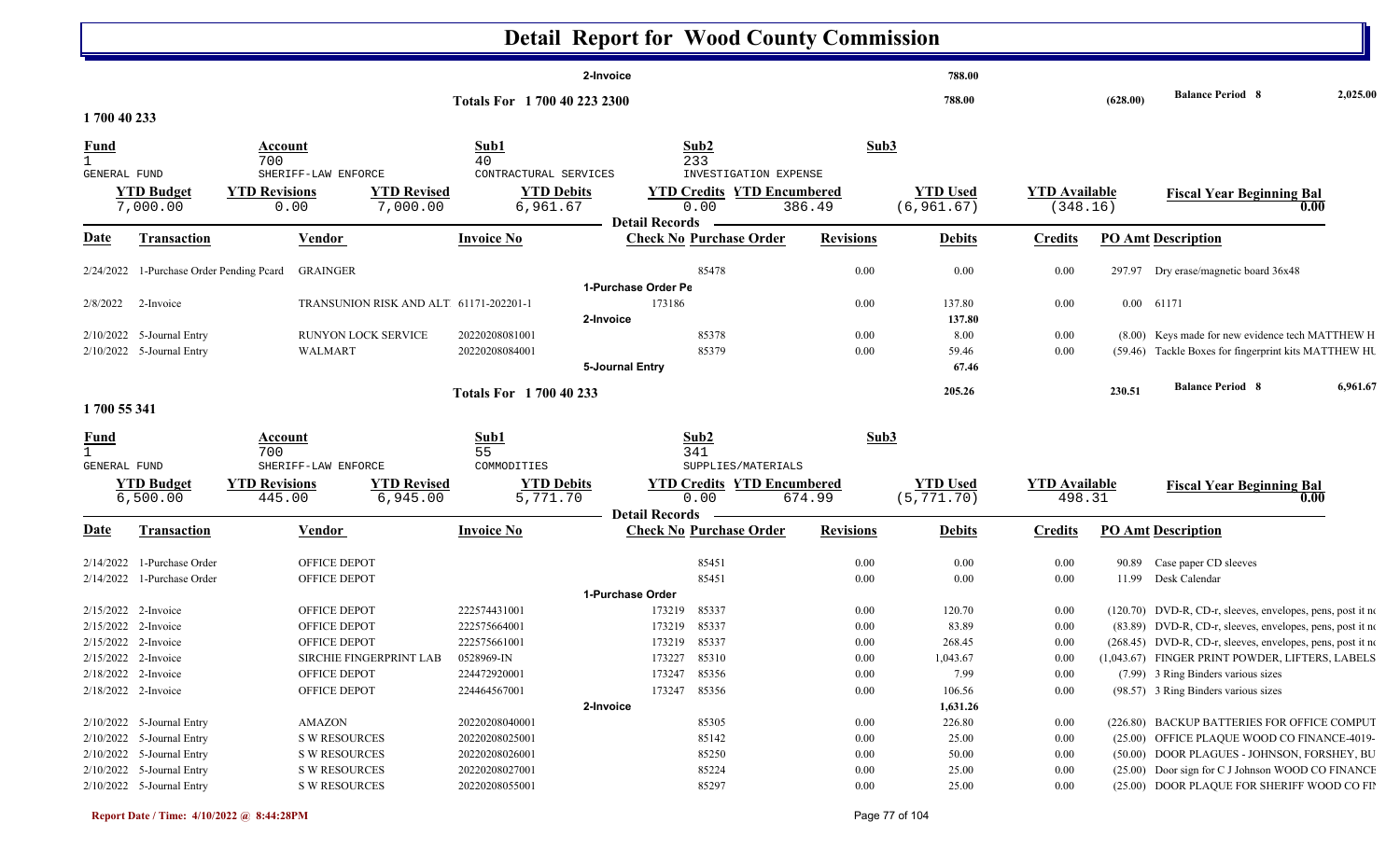|                             |                           |                       |                                  |                               | <b>Detail Report for Wood County Commission</b>         |                  |                 |                      |            |                                                          |           |
|-----------------------------|---------------------------|-----------------------|----------------------------------|-------------------------------|---------------------------------------------------------|------------------|-----------------|----------------------|------------|----------------------------------------------------------|-----------|
|                             | 2/10/2022 5-Journal Entry | <b>SNAPFISH</b>       |                                  | 20220208057001                | 85340                                                   | 0.00             | 11.50           | 0.00                 |            | (11.50) Sheriff Department Thank You Cards TERESA V      |           |
|                             | 2/10/2022 5-Journal Entry | <b>STATIONERS INC</b> |                                  | 20220208064001                | 85205                                                   | 0.00             | 120.84          | 0.00                 |            | (120.84) WOODYARD SIGNATURE STAMPS WOOD (                |           |
|                             | 2/10/2022 5-Journal Entry | <b>STATIONERS INC</b> |                                  | 20220208088001                |                                                         | 0.00             | 53.22           | 0.00                 | $0.00\,$   | WOOD CO FINANCE-4019-STATIONERS, IN                      |           |
|                             | 2/10/2022 5-Journal Entry | WALMART               |                                  | 20220208071001                | 85366                                                   | 0.00             | 71.52           | 0.00                 |            | (71.52) 37 oz Coffee TERESA WADE-7214-WM SUPEI           |           |
|                             |                           |                       |                                  |                               | 5-Journal Entry                                         |                  | 608.88          |                      |            |                                                          |           |
|                             |                           |                       |                                  | <b>Totals For 1700 55 341</b> |                                                         |                  | 2,240.14        |                      | (2,076.05) | <b>Balance Period 8</b>                                  | 5,771.70  |
|                             | 1700 55 341 2902          |                       |                                  |                               |                                                         |                  |                 |                      |            |                                                          |           |
| <b>Fund</b>                 |                           | Account               |                                  | Sub1                          | Sub2                                                    |                  | Sub3            |                      |            |                                                          |           |
|                             |                           | 700                   |                                  | 55                            | 341                                                     |                  | 2902            |                      |            |                                                          |           |
| <b>GENERAL FUND</b>         |                           | SHERIFF-LAW ENFORCE   |                                  | COMMODITIES                   | SUPPLIES/MATERIALS                                      |                  | K-9 EXPENSES    |                      |            |                                                          |           |
|                             | <b>YTD Budget</b>         | <b>YTD Revisions</b>  | <b>YTD Revised</b>               | <b>YTD Debits</b>             | <b>YTD Credits YTD Encumbered</b>                       |                  | <b>YTD Used</b> | <b>YTD Available</b> |            | <b>Fiscal Year Beginning Bal</b>                         |           |
|                             | 4,000.00                  | 0.00                  | 4,000.00                         | 2,899.03                      | 0.00                                                    | (102.58)         | (2,899.03)      | 1,203.55             |            | 0.00                                                     |           |
|                             |                           |                       |                                  |                               | <b>Detail Records</b>                                   |                  |                 |                      |            |                                                          |           |
| Date                        | <b>Transaction</b>        | <b>Vendor</b>         |                                  | <b>Invoice No</b>             | <b>Check No Purchase Order</b>                          | <b>Revisions</b> | <b>Debits</b>   | <b>Credits</b>       |            | <b>PO Amt Description</b>                                |           |
| 2/10/2022                   | 5-Journal Entry           | CHEWY.COM             |                                  | 20220208034001                | 85331                                                   | 0.00             | 82.16           | 0.00                 |            | (82.16) 40 lb bags of Purina One Smart for k-9 Ogi TYLI  |           |
| 2/10/2022                   | 5-Journal Entry           | CHEWY.COM             |                                  | 20220208035001                | 85331                                                   | 0.00             | 102.58          | 0.00                 |            | (102.58) 40 lb bags of Purina One Smart for k-9 Ogi JEFF |           |
|                             | 2/10/2022 5-Journal Entry | CHEWY.COM             |                                  | 20220208047001                | 85331                                                   | $0.00\,$         | 110.18          | 0.00                 |            | (110.18) 40 lb bags of Purina One Smart for k-9 Ogi TAYI |           |
|                             |                           |                       |                                  |                               | 5-Journal Entry                                         |                  | 294.92          |                      |            |                                                          |           |
|                             |                           |                       |                                  |                               |                                                         |                  |                 |                      |            | <b>Balance Period 8</b>                                  | 2,899.03  |
| 1700 55 343                 |                           |                       |                                  | Totals For 1700 55 341 2902   |                                                         |                  | 294.92          |                      | (294.92)   |                                                          |           |
|                             |                           | Account               |                                  | Sub1                          | Sub2                                                    |                  | Sub3            |                      |            |                                                          |           |
| <u>Fund</u><br>$\mathbf{1}$ |                           | 700                   |                                  | 55                            | 343                                                     |                  |                 |                      |            |                                                          |           |
| GENERAL FUND                |                           | SHERIFF-LAW ENFORCE   |                                  | COMMODITIES                   | AUTOMOBILE SUPPLIES                                     |                  |                 |                      |            |                                                          |           |
|                             | <b>YTD Budget</b>         | <b>YTD Revisions</b>  | <b>YTD Revised</b>               | <b>YTD Debits</b>             | <b>YTD Credits YTD Encumbered</b>                       |                  | <b>YTD Used</b> | <b>YTD</b> Available |            | <b>Fiscal Year Beginning Bal</b>                         |           |
|                             | 130,000.00                | 0.00                  | 130,000.00                       | 90, 317.76                    | 0.00                                                    | 15,514.19        | (90, 317.76)    | 24,168.05            |            | 0.00                                                     |           |
|                             |                           |                       |                                  |                               | <b>Detail Records</b>                                   |                  |                 |                      |            |                                                          |           |
| Date                        | <b>Transaction</b>        | <b>Vendor</b>         |                                  | <b>Invoice No</b>             | <b>Check No Purchase Order</b>                          | <b>Revisions</b> | <b>Debits</b>   | <b>Credits</b>       |            | <b>PO Amt Description</b>                                |           |
| 2/1/2022                    | 2-Invoice                 |                       | ENGLEFIELD OIL COMPANY           | IN-569914                     | 85251<br>173151                                         | 0.00             | 11,357.53       | 0.00                 |            | (11,357.53) REGULAR UNLEADED FUEL                        |           |
| 2/8/2022                    | 2-Invoice                 |                       | ENGLEFIELD OIL COMPANY IN-574999 |                               | 173173 85372                                            | 0.00             | 9,164.49        | 0.00                 |            | $(9,164.49)$ 4000 gal fuel                               |           |
|                             |                           |                       |                                  |                               | 2-Invoice                                               |                  | 20,522.02       |                      |            |                                                          |           |
|                             |                           |                       |                                  |                               |                                                         |                  |                 |                      |            | <b>Balance Period 8</b>                                  | 90,317.76 |
| 1700 55 345                 |                           |                       |                                  | <b>Totals For 1700 55 343</b> |                                                         |                  | 20,522.02       |                      | 20,522.02) |                                                          |           |
|                             |                           |                       |                                  |                               |                                                         |                  |                 |                      |            |                                                          |           |
| <b>Fund</b>                 |                           | <b>Account</b>        |                                  | Sub1                          | Sub2                                                    |                  | Sub3            |                      |            |                                                          |           |
| $\mathbf{1}$                |                           | 700                   |                                  | 55                            | 345                                                     |                  |                 |                      |            |                                                          |           |
| <b>GENERAL FUND</b>         |                           | SHERIFF-LAW ENFORCE   |                                  | COMMODITIES                   | UNIFORMS                                                |                  |                 |                      |            |                                                          |           |
|                             | <b>YTD Budget</b>         | <b>YTD Revisions</b>  | <b>YTD Revised</b>               | <b>YTD Debits</b>             | <b>YTD Credits YTD Encumbered</b>                       |                  | <b>YTD</b> Used | <b>YTD Available</b> |            | <b>Fiscal Year Beginning Bal</b>                         |           |
|                             | 44,500.00                 | 1,416.00              | 45,916.00                        | 17,009.21                     | 0.00                                                    | 6,068.42         | (17,009.21)     | 22,838.37            |            | $\boldsymbol{0.00}$                                      |           |
| Date                        | <b>Transaction</b>        | <b>Vendor</b>         |                                  | <b>Invoice No</b>             | <b>Detail Records</b><br><b>Check No Purchase Order</b> | <b>Revisions</b> | <b>Debits</b>   | <b>Credits</b>       |            | <b>PO Amt Description</b>                                |           |
|                             |                           |                       |                                  |                               |                                                         |                  |                 |                      |            |                                                          |           |

 $\mathbf{I}$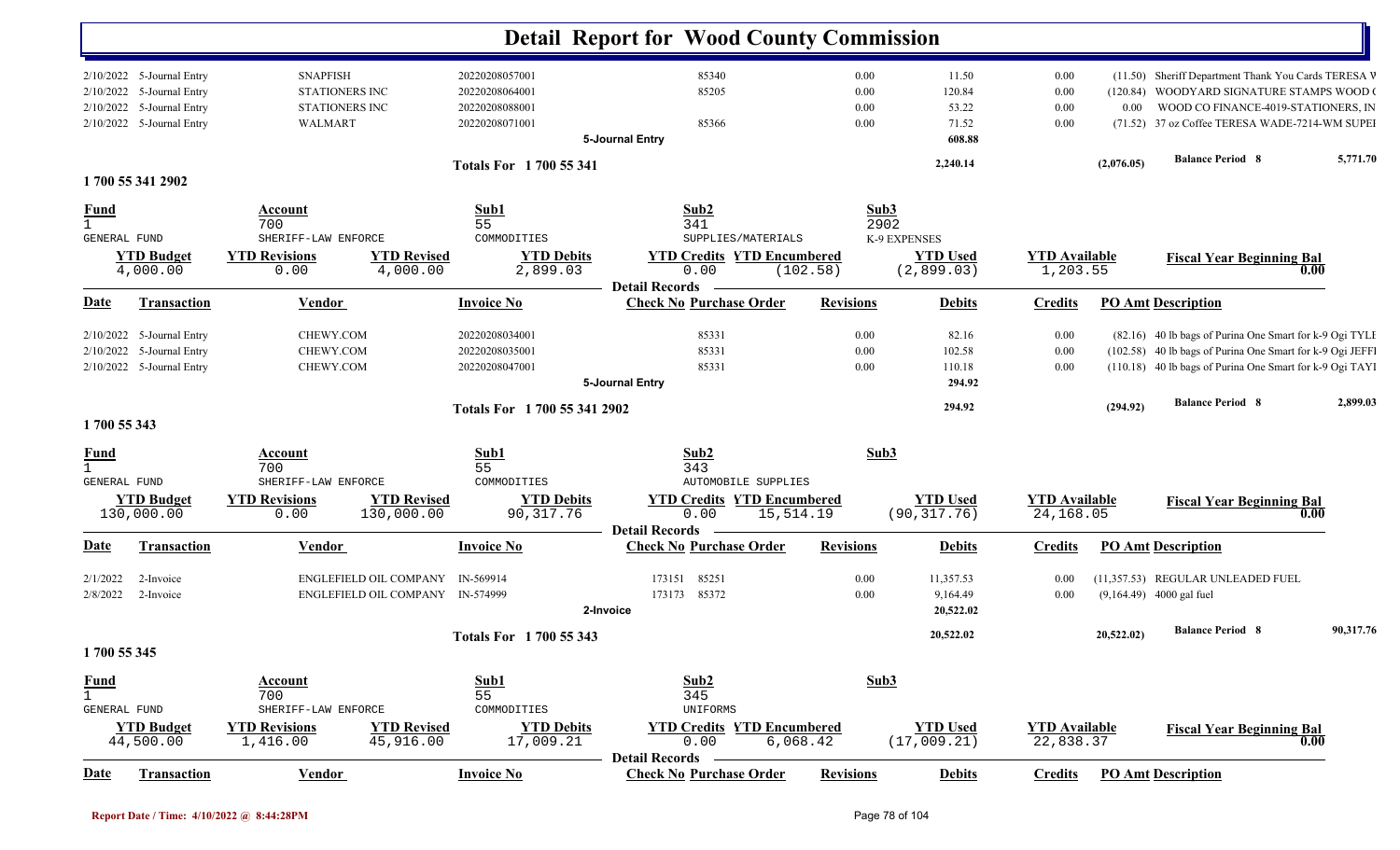| 2/3/2022            | 1-Purchase Order             | <b>SAM'S CLUB</b>              |                |                  | 85409 | 0.00     | 0.00     | 0.00     | 19.48    | Foil sheets 500 ct for evidence room                |
|---------------------|------------------------------|--------------------------------|----------------|------------------|-------|----------|----------|----------|----------|-----------------------------------------------------|
| 2/3/2022            | 1-Purchase Order             | <b>SAM'S CLUB</b>              |                |                  | 85409 | 0.00     | 0.00     | 0.00     | 16.98    | Case paper towels                                   |
| 2/3/2022            | 1-Purchase Order             | <b>SAM'S CLUB</b>              |                |                  | 85409 | 0.00     | 0.00     | $0.00\,$ | 32.52    | Case styrofoam cups                                 |
| 2/3/2022            | 1-Purchase Order             | WALMART                        |                |                  | 85408 | 0.00     | 0.00     | $0.00\,$ | 98.00    | Sweeper for Sheriff's office                        |
| 2/3/2022            | 1-Purchase Order             | <b>WALTER CURTIS COMPANY I</b> |                |                  | 85403 | 0.00     | 0.00     | 0.00     | 25.00    | Pocket Badge - Forshey                              |
| 2/7/2022            | 1-Purchase Order             | OFFICE DEPOT                   |                |                  | 85416 | 0.00     | 0.00     | 0.00     | 15.98    | Desk calendars                                      |
| 2/7/2022            | 1-Purchase Order             | OFFICE DEPOT                   |                |                  | 85416 | 0.00     | 0.00     | $0.00\,$ | 1.12     | Purchased in store tax                              |
| 2/10/2022           | 1-Purchase Order             | <b>AMAZON</b>                  |                |                  | 85433 | 0.00     | 0.00     | $0.00\,$ | 140.00   | Unitek 10 port USB charging station                 |
| 2/10/2022           | 1-Purchase Order             | <b>AMAZON</b>                  |                |                  | 85433 | 0.00     | 0.00     | 0.00     | 80.00    | Unitek 10 port USB Apple charging station           |
| 2/17/2022           | 1-Purchase Order             | <b>GALLS</b>                   |                |                  | 85456 | 0.00     | 0.00     | $0.00\,$ | 165.00   | 5.11 Tactical Pro Short Sleeve Shirts for Sheriff S |
| 2/17/2022           | 1-Purchase Order             | <b>GALLS</b>                   |                |                  | 85456 | 0.00     | 0.00     | 0.00     | 18.00    | Shipping                                            |
| 2/17/2022           | 1-Purchase Order             | <b>SHIRT FACTORY</b>           |                |                  | 85472 | 0.00     | 0.00     | 0.00     | 50.00    | Zip up jacket for Jim Mills - Detective Bureau      |
| 2/17/2022           | 1-Purchase Order             | <b>WORKINGMAN'S STORE</b>      |                |                  | 85464 | 0.00     | 0.00     | $0.00\,$ | 310.00   | Long sleeve duty shirts 62.00 ea                    |
| 2/17/2022           | 1-Purchase Order             | <b>WORKINGMAN'S STORE</b>      |                |                  | 85464 | 0.00     | 0.00     | 0.00     | 295.00   | Short sleeve shirts 59.00 ea                        |
| 2/17/2022           | 1-Purchase Order             | <b>WORKINGMAN'S STORE</b>      |                |                  | 85464 | 0.00     | 0.00     | $0.00\,$ | 320.00   | Trousers 64.00 ea                                   |
| 2/17/2022           | 1-Purchase Order             | <b>WORKINGMAN'S STORE</b>      |                |                  | 85464 | 0.00     | 0.00     | 0.00     | 268.00   | Straw hat 109.00 felt hat 159.00                    |
| 2/17/2022           | 1-Purchase Order             | <b>WORKINGMAN'S STORE</b>      |                |                  | 85464 | 0.00     | 0.00     | $0.00\,$ | 15.50    | Name Bar D R Lowe                                   |
| 2/17/2022           | 1-Purchase Order             | <b>WORKINGMAN'S STORE</b>      |                |                  | 85464 | 0.00     | 0.00     | $0.00\,$ | 121.00   | Shirt Badge                                         |
| 2/17/2022           | 1-Purchase Order             | <b>WORKINGMAN'S STORE</b>      |                |                  | 85464 | 0.00     | 0.00     | $0.00\,$ | 82.00    | Hat Badge                                           |
|                     | $2/24/2022$ 1-Purchase Order | MOUNTAINEER CUSTOM CAI         |                |                  | 85486 | 0.00     | 0.00     | $0.00\,$ | 900.00   | Ammo                                                |
| 2/24/2022           | 1-Purchase Order             | WASP BARCODE TECHNOLOG         |                |                  | 85481 | 0.00     | 0.00     | $0.00\,$ | 20.00    | Ribbon Supply Spindle assembly for evidence roo     |
| 2/24/2022           | 1-Purchase Order             | WASP BARCODE TECHNOLOG         |                |                  | 85481 | 0.00     | 0.00     | $0.00\,$ | 84.95    | Wax ribbon for evidence room printer                |
|                     | 2/24/2022 1-Purchase Order   | WASP BARCODE TECHNOLOG         |                |                  | 85481 | 0.00     | 0.00     | $0.00\,$ | 17.86    | Shipping                                            |
|                     | 2/24/2022 1-Purchase Order   | <b>WORKINGMAN'S STORE</b>      |                |                  | 85479 | 0.00     | 0.00     | $0.00\,$ | 198.00   | Khaki pants 34x30 34.00 ea Med Kahaki shirt 32.     |
| 2/24/2022           | 1-Purchase Order             | <b>WORKINGMAN'S STORE</b>      |                |                  | 85479 | 0.00     | 0.00     | 0.00     | 119.00   | 11m Bates Boot                                      |
|                     | 2/24/2022 1-Purchase Order   | <b>WORKINGMAN'S STORE</b>      |                |                  | 85479 | 0.00     | 0.00     | 0.00     | 89.00    | Thorogood Oxford 10.5                               |
| 2/24/2022           | 1-Purchase Order             | <b>WORKINGMAN'S STORE</b>      |                |                  | 85479 | 0.00     | 0.00     | $0.00\,$ | 112.00   | Tactical Pants 1062 \$56.00 ea                      |
| 2/24/2022           | 1-Purchase Order             | <b>WORKINGMAN'S STORE</b>      |                |                  | 85479 | 0.00     | 0.00     | 0.00     | 70.00    | Sweat pants sweat shirt set                         |
| 2/24/2022           | 1-Purchase Order             | <b>WORKINGMAN'S STORE</b>      |                |                  | 85479 | 0.00     | 0.00     | 0.00     | 42.00    | Blk running shorts                                  |
|                     | $2/24/2022$ 1-Purchase Order | <b>WORKINGMAN'S STORE</b>      |                |                  | 85479 | 0.00     | 0.00     | $0.00\,$ | 42.00    | Belt and hat                                        |
|                     | 2/24/2022 1-Purchase Order   | <b>WORKINGMAN'S STORE</b>      |                |                  | 85483 | 0.00     | 0.00     | 0.00     | 174.00   | BDU pants for Forensic Tech Mills                   |
|                     |                              |                                |                | 1-Purchase Order |       |          |          |          |          |                                                     |
| 2/8/2022            | 2-Invoice                    | <b>GALLS</b>                   | 020178628      | 173174           | 85216 | 0.00     | 46.65    | $0.00\,$ |          | (46.65) TRU-SPEC TACTICAL PANTS - FORSHEY           |
| 2/8/2022            | 2-Invoice                    | <b>GALLS</b>                   | 020163711      | 173174           | 85272 | 0.00     | 165.00   | 0.00     |          | $(165.00)$ 5.11 Tactical Tdu Shirt                  |
| 2/8/2022            | 2-Invoice                    | <b>GALLS</b>                   | 020229513      | 173174           | 85338 | 0.00     | 66.95    | 0.00     |          | (28.00) REFLECTIVE CROSSING GUARD VEST              |
| 2/8/2022            | 2-Invoice                    | <b>WORKINGMAN'S STORE</b>      | 26767          | 173190           | 85392 | 0.00     | 109.96   | 0.00     |          | (109.96) PANTS \$54.09 EA                           |
| 2/8/2022            | 2-Invoice                    | <b>WORKINGMAN'S STORE</b>      | 26767          | 173190           | 85392 | 0.00     | 109.98   | 0.00     |          | (109.98) BATES BOOTS                                |
| 2/15/2022 2-Invoice |                              | FRIDENSTINE TRAVIS LEE         | 02072022       | 173206           |       | 0.00     | 125.00   | 0.00     |          | 0.00 GOV X - TACTICAL BOOTS                         |
| 2/15/2022           | 2-Invoice                    | <b>KESTERSON CLEANERS</b>      | 013122WCSD     | 173215           |       | 0.00     | 307.11   | 0.00     | $0.00\,$ | <b>UNIFORM CLEANING</b>                             |
| 2/15/2022 2-Invoice |                              | WALTER CURTIS COMPANY 1 30162  |                | 173235           | 85403 | 0.00     | 46.00    | 0.00     |          | (25.00) Pocket Badge - Forshey                      |
| 2/25/2022 2-Invoice |                              | <b>JAMES MILLS</b>             | 02172022       | 173259           |       | 0.00     | 112.28   | 0.00     |          | 0.00 SHIRT FACTORY                                  |
|                     |                              |                                |                | 2-Invoice        |       |          | 1,088.93 |          |          |                                                     |
|                     | $2/10/2022$ 5-Journal Entry  | <b>AMAZON</b>                  | 20220208038001 |                  | 85214 | $0.00\,$ | 11.93    | $0.00\,$ |          | (11.93) STREAMLIGHT TLR-1 TACTICAL WEAPON           |
|                     | $2/10/2022$ 5-Journal Entry  | <b>AMAZON</b>                  | 20220208042001 |                  | 85214 | 0.00     | 632.04   | 0.00     |          | (632.04) STREAMLIGHT TLR-1 TACTICAL WEAPON          |
|                     | 2/10/2022 5-Journal Entry    | <b>BLUE FORCE GEAR</b>         | 20220208091001 |                  | 85215 | 0.00     | 349.48   | 0.00     |          | (349.48) VICKERS SLING, 2 POINT ADJUST CARBINI      |
|                     |                              |                                |                |                  |       |          |          |          |          |                                                     |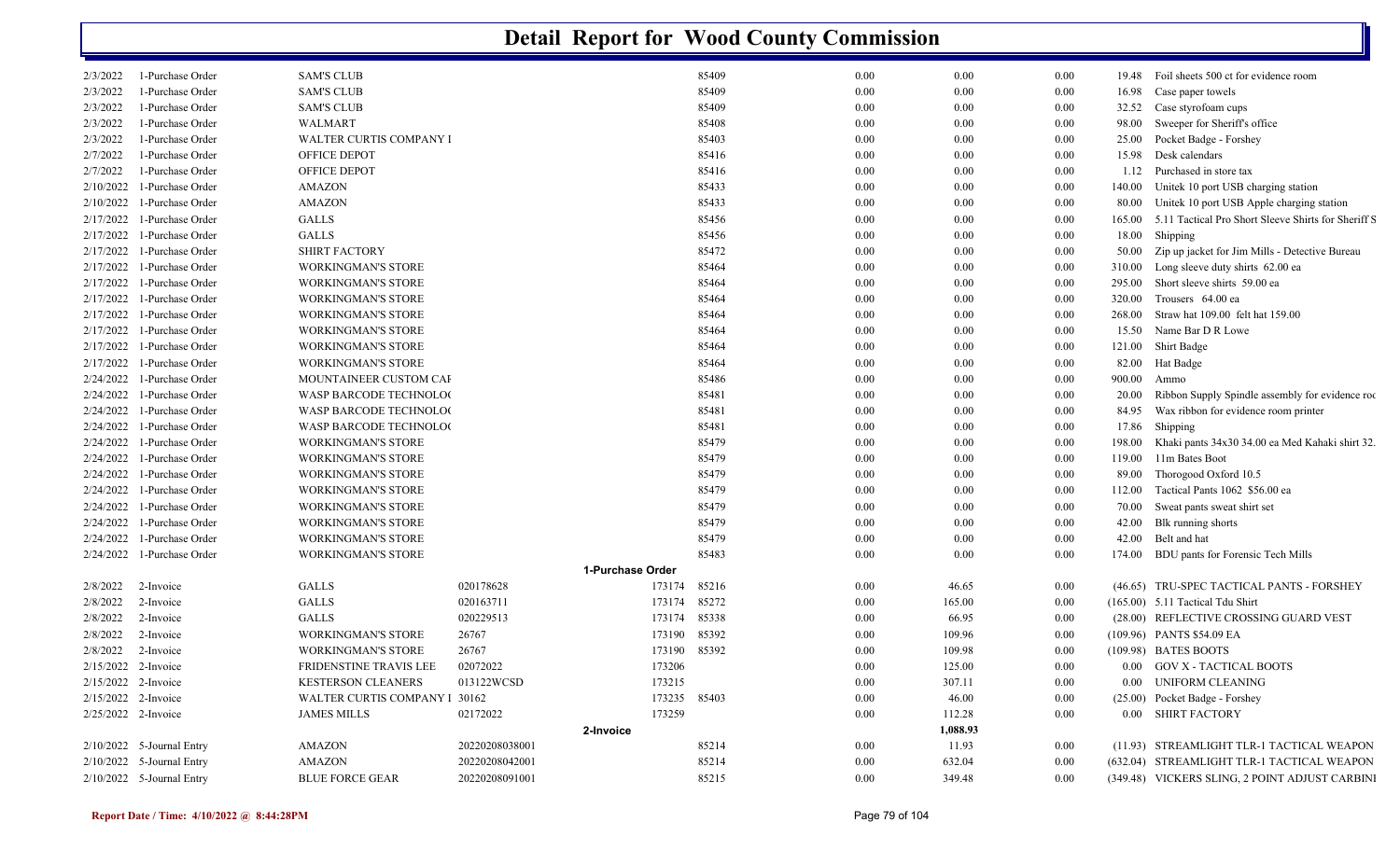|                                                                      |                                                                                                   |                                                                                                                                            |                                                                                                                                                      | <b>Detail Report for Wood County Commission</b>                           |                                                              |                                                                         |                                                      |                                                                              |                                                                                                                                  |           |
|----------------------------------------------------------------------|---------------------------------------------------------------------------------------------------|--------------------------------------------------------------------------------------------------------------------------------------------|------------------------------------------------------------------------------------------------------------------------------------------------------|---------------------------------------------------------------------------|--------------------------------------------------------------|-------------------------------------------------------------------------|------------------------------------------------------|------------------------------------------------------------------------------|----------------------------------------------------------------------------------------------------------------------------------|-----------|
|                                                                      | 2/10/2022 5-Journal Entry<br>2/10/2022 5-Journal Entry                                            | <b>MUCK BOOT COMPANY</b><br><b>WALMART</b>                                                                                                 | 20220208043001<br>20220208087001                                                                                                                     | 85220<br>85408<br>5-Journal Entry                                         | 0.00<br>0.00                                                 | 117.70<br>98.00<br>1,209.15                                             | 0.00<br>0.00                                         |                                                                              | (117.70) BOOTS, TAX & SHIPPING FOR DEPUTY HEY<br>(98.00) Sweeper for Sheriff's office TERESA WADE-72                             |           |
|                                                                      |                                                                                                   |                                                                                                                                            | <b>Totals For 1 700 55 345</b>                                                                                                                       |                                                                           |                                                              | 2,298.08                                                                |                                                      | 2,248.65                                                                     | <b>Balance Period 8</b>                                                                                                          | 17,009.21 |
| 170110104                                                            |                                                                                                   |                                                                                                                                            |                                                                                                                                                      |                                                                           |                                                              |                                                                         |                                                      |                                                                              |                                                                                                                                  |           |
| Fund<br>$\mathbf{1}$<br>GENERAL FUND                                 |                                                                                                   | Account<br>701<br>CIVIL PROCESS SERVER                                                                                                     | Sub1<br>10<br>PERSONAL SERVICES                                                                                                                      | Sub2<br>104<br>SOCIAL SECURITY                                            | Sub3                                                         |                                                                         |                                                      |                                                                              |                                                                                                                                  |           |
|                                                                      | <b>YTD Budget</b><br>7,679.00                                                                     | <b>YTD Revisions</b><br>0.00                                                                                                               | <b>YTD Revised</b><br><b>YTD Debits</b><br>7,679.00<br>3,151.83                                                                                      | <b>YTD Credits YTD Encumbered</b><br>0.00<br><b>Detail Records</b>        | 0.00                                                         | <b>YTD Used</b><br>(3, 151.83)                                          | <b>YTD Available</b><br>4,527.17                     |                                                                              | <b>Fiscal Year Beginning Bal</b><br>0.00                                                                                         |           |
| <b>Date</b>                                                          | <b>Transaction</b>                                                                                | Vendor                                                                                                                                     | <b>Invoice No</b>                                                                                                                                    | <b>Check No Purchase Order</b>                                            | <b>Revisions</b>                                             | <b>Debits</b>                                                           | <b>Credits</b>                                       |                                                                              | <b>PO Amt Description</b>                                                                                                        |           |
| 2/15/2022<br>2/15/2022<br>2/28/2022                                  | 2-Invoice<br>2-Invoice<br>2-Invoice<br>2/28/2022 2-Invoice                                        |                                                                                                                                            | DEPARTMENT OF TREASURY 20220215-00<br>DEPARTMENT OF TREASURY 20220215-00<br>DEPARTMENT OF TREASURY 20220228-00<br>DEPARTMENT OF TREASURY 20220228-00 | 3842<br>3842<br>3848<br>3848<br>2-Invoice                                 | 0.00<br>0.00<br>0.00<br>0.00                                 | 148.10<br>34.64<br>151.57<br>35.44<br>369.75                            | 0.00<br>0.00<br>0.00<br>0.00                         | 0.00<br>$0.00\,$                                                             | $0.00$ FICA<br><b>MED</b><br>$0.00$ FICA<br><b>MED</b>                                                                           |           |
| 170110105                                                            |                                                                                                   |                                                                                                                                            | <b>Totals For 170110104</b>                                                                                                                          |                                                                           |                                                              | 369.75                                                                  |                                                      |                                                                              | <b>Balance Period 8</b>                                                                                                          | 3.151.83  |
| Fund<br>$\mathbf{1}$<br><b>GENERAL FUND</b>                          |                                                                                                   | Account<br>701<br>CIVIL PROCESS SERVER                                                                                                     | Sub1<br>10<br>PERSONAL SERVICES                                                                                                                      | Sub2<br>105<br>INSURANCE PREMIUM                                          | Sub3                                                         |                                                                         |                                                      |                                                                              |                                                                                                                                  |           |
|                                                                      | <b>YTD Budget</b><br>45,677.00                                                                    | <b>YTD Revisions</b><br>0.00                                                                                                               | <b>YTD Revised</b><br><b>YTD Debits</b><br>45,677.00<br>32,101.49                                                                                    | <b>YTD Credits YTD Encumbered</b><br>0.00<br><b>Detail Records</b>        | 0.00                                                         | <b>YTD Used</b><br>(32, 101.49)                                         | <b>YTD Available</b><br>13,575.51                    |                                                                              | <b>Fiscal Year Beginning Bal</b><br>0.00                                                                                         |           |
| Date                                                                 | Transaction                                                                                       | Vendor                                                                                                                                     | <b>Invoice No</b>                                                                                                                                    | <b>Check No Purchase Order</b>                                            | <b>Revisions</b>                                             | <b>Debits</b>                                                           | <b>Credits</b>                                       |                                                                              | <b>PO Amt Description</b>                                                                                                        |           |
| 2/1/2022<br>2/1/2022<br>2/1/2022<br>2/1/2022<br>2/1/2022<br>2/8/2022 | 2-Invoice<br>2-Invoice<br>2-Invoice<br>2-Invoice<br>2-Invoice<br>2-Invoice<br>2/28/2022 2-Invoice | HIGHMARK WEST VIRGINIA<br>MUTUAL OF OMAHA<br>MUTUAL OF OMAHA<br>VISION SERVICE PLAN (WV)<br>VISION SERVICE PLAN (WV)<br><b>RENAISSANCE</b> | 02012022<br>1299636500<br>1299636500<br>22022<br>22022<br>CNS0000889416<br>HIGHMARK WEST VIRGINIA F220222A0637                                       | 3830<br>173156<br>173156<br>173161<br>173161<br>3835<br>3853<br>2-Invoice | 0.00<br>$0.00\,$<br>$0.00\,$<br>0.00<br>0.00<br>0.00<br>0.00 | 4,788.62<br>6.39<br>20.58<br>9.96<br>57.60<br>12.42<br>1.17<br>4,896.74 | 0.00<br>0.00<br>0.00<br>0.00<br>0.00<br>0.00<br>0.00 | $0.00\,$<br>$0.00\,$<br>$0.00\,$<br>$0.00\,$<br>0.00<br>$0.00\,$<br>$0.00\,$ | <b>HEALTH PREMIUM</b><br><b>BASIC LIFE</b><br><b>LTD</b><br><b>SINGLE VISION</b><br><b>FAMILY VISION</b><br>FEB ADMIN FEE<br>HRA |           |
|                                                                      |                                                                                                   |                                                                                                                                            | <b>Totals For 170110105</b>                                                                                                                          |                                                                           |                                                              | 4,896.74                                                                |                                                      |                                                                              | <b>Balance Period 8</b>                                                                                                          | 32,101.49 |

**1 701 10 106**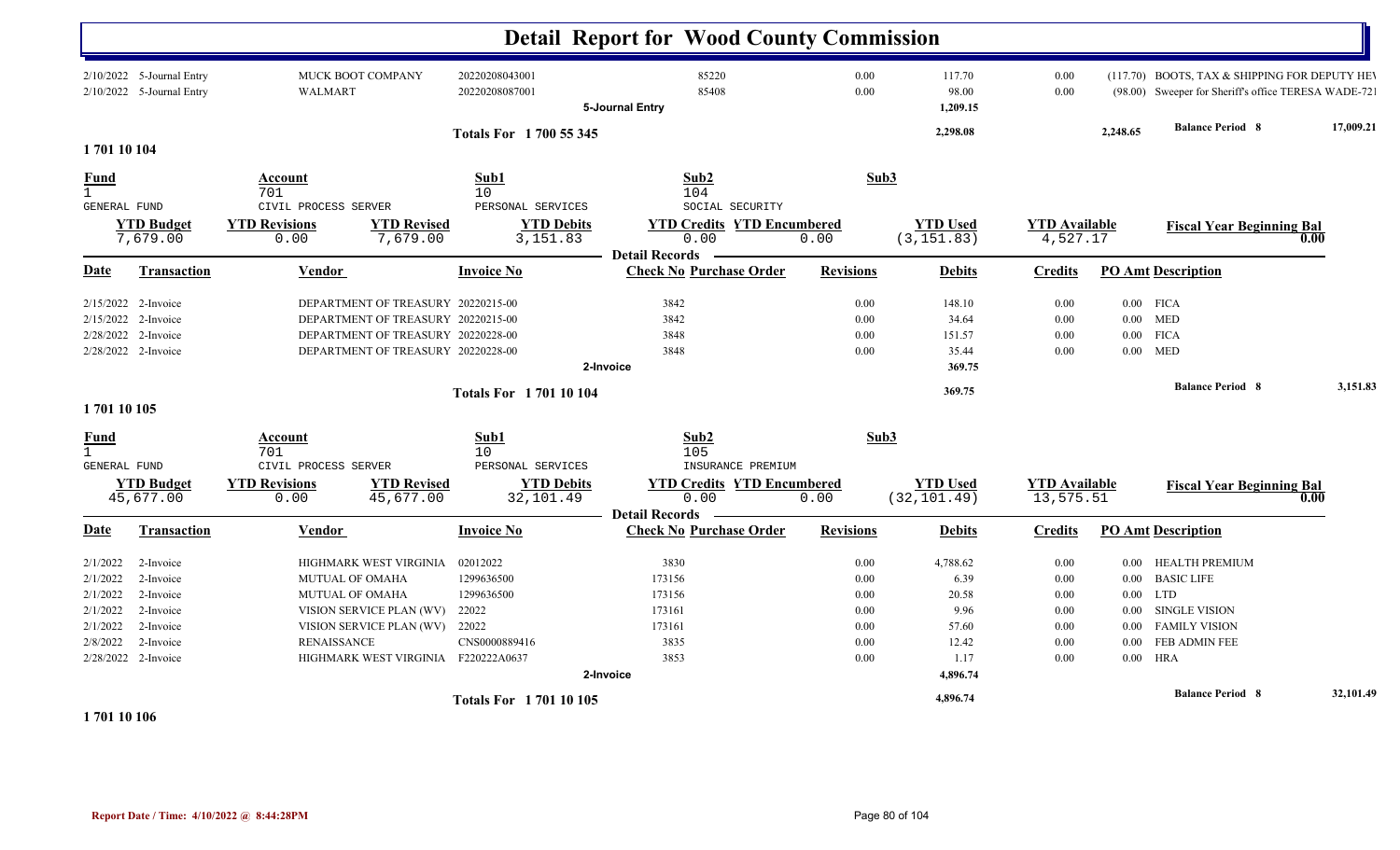| <b>Fund</b><br>$\mathbf{1}$<br><b>GENERAL FUND</b>       |                                                                                            | Account<br>701<br>CIVIL PROCESS SERVER                          |                                                                                                                                                                                       | Sub1<br>10<br>PERSONAL SERVICES                                          | Sub <sub>2</sub><br>106<br><b>RETIREMENT</b>                                                     | Sub3                                 |                                                          |                                      |                                  |                                                                                                                         |           |
|----------------------------------------------------------|--------------------------------------------------------------------------------------------|-----------------------------------------------------------------|---------------------------------------------------------------------------------------------------------------------------------------------------------------------------------------|--------------------------------------------------------------------------|--------------------------------------------------------------------------------------------------|--------------------------------------|----------------------------------------------------------|--------------------------------------|----------------------------------|-------------------------------------------------------------------------------------------------------------------------|-----------|
|                                                          | <b>YTD Budget</b><br>10,038.00                                                             | <b>YTD Revisions</b><br>0.00                                    | <b>YTD Revised</b><br>10,038.00                                                                                                                                                       | <b>YTD Debits</b><br>4,477.40                                            | <b>YTD Credits YTD Encumbered</b><br>0.00<br><b>Detail Records</b>                               | 0.00                                 | <b>YTD Used</b><br>(4, 477.40)                           | <b>YTD Available</b><br>5,560.60     |                                  | <b>Fiscal Year Beginning Bal</b><br>0.00                                                                                |           |
| Date                                                     | <b>Transaction</b>                                                                         | <b>Vendor</b>                                                   |                                                                                                                                                                                       | <b>Invoice No</b>                                                        | <b>Check No Purchase Order</b>                                                                   | <b>Revisions</b>                     | <b>Debits</b>                                            | <b>Credits</b>                       |                                  | <b>PO Amt Description</b>                                                                                               |           |
|                                                          | 2/15/2022 2-Invoice<br>2/28/2022 2-Invoice                                                 |                                                                 | WV PUBLIC EMP RETIREMEN 20220215-00<br>WV PUBLIC EMP RETIREMEN 20220228-00                                                                                                            |                                                                          | 3859<br>3859<br>2-Invoice                                                                        | 0.00<br>0.00                         | 268.76<br>268.76<br>537.52                               | 0.00<br>0.00                         | $0.00\,$                         | 0.00 RETIREMENT<br><b>RETIREMENT</b>                                                                                    |           |
| 170110186                                                |                                                                                            |                                                                 |                                                                                                                                                                                       | <b>Totals For 170110106</b>                                              |                                                                                                  |                                      | 537.52                                                   |                                      |                                  | <b>Balance Period 8</b>                                                                                                 | 4,477.40  |
| <b>Fund</b><br>$\mathbf{1}$                              |                                                                                            | Account<br>701                                                  |                                                                                                                                                                                       | Sub1<br>10                                                               | Sub2<br>186                                                                                      | Sub3                                 |                                                          |                                      |                                  |                                                                                                                         |           |
| <b>GENERAL FUND</b>                                      | <b>YTD Budget</b><br>100,383.00                                                            | CIVIL PROCESS SERVER<br><b>YTD Revisions</b><br>0.00            | <b>YTD Revised</b><br>100,383.00                                                                                                                                                      | PERSONAL SERVICES<br><b>YTD Debits</b><br>44,771.92                      | PROCESS SERVERS<br><b>YTD Credits YTD Encumbered</b><br>0.00<br><b>Detail Records</b>            | 0.00                                 | <b>YTD</b> Used<br>(44, 771.92)                          | <b>YTD</b> Available<br>55,611.08    |                                  | <b>Fiscal Year Beginning Bal</b><br>0.00                                                                                |           |
| Date                                                     | Transaction                                                                                | <b>Vendor</b>                                                   |                                                                                                                                                                                       | <b>Invoice No</b>                                                        | <b>Check No Purchase Order</b>                                                                   | <b>Revisions</b>                     | <b>Debits</b>                                            | <b>Credits</b>                       |                                  | <b>PO Amt Description</b>                                                                                               |           |
|                                                          | 2/15/2022 2-Invoice<br>$2/15/2022$ 2-Invoice<br>2/28/2022 2-Invoice<br>2/28/2022 2-Invoice | <b>GIFFIN TALEENA P</b><br><b>GIFFIN TALEENA P</b>              | MERCER STEVEN E.<br>MERCER STEVEN E.                                                                                                                                                  | 10-00276169-REG<br>10-00276170-REG<br>10-00276386-REG<br>10-00276387-REG | 276169<br>276170<br>276386<br>276387<br>2-Invoice                                                | 0.00<br>0.00<br>0.00<br>0.00         | 1,312.50<br>1,375.00<br>1,312.50<br>1,375.00<br>5,375.00 | 0.00<br>0.00<br>0.00<br>0.00         | $0.00\,$<br>0.00<br>0.00<br>0.00 | <b>GIFFIN TALEENA P</b><br>MERCER STEVEN E.<br><b>GIFFIN TALEENA P</b><br>MERCER STEVEN E.                              |           |
| 1 704 55 344                                             |                                                                                            |                                                                 |                                                                                                                                                                                       | <b>Totals For 170110186</b>                                              |                                                                                                  |                                      | 5,375.00                                                 |                                      |                                  | <b>Balance Period 8</b>                                                                                                 | 44,771.92 |
| <b>Fund</b><br>$\mathbf{1}$<br><b>GENERAL FUND</b>       | <b>YTD Budget</b><br>2,160,000.00                                                          | Account<br>704<br>REGIONAL JAIL<br><b>YTD Revisions</b><br>0.00 | <b>YTD Revised</b><br>2,160,000.00                                                                                                                                                    | Sub1<br>55<br>COMMODITIES<br><b>YTD Debits</b><br>1,358,527.00           | Sub <sub>2</sub><br>344<br>FOOD & DRUGS-FEEDING PRI<br><b>YTD Credits YTD Encumbered</b><br>0.00 | Sub3<br>0.00                         | <b>YTD</b> Used<br>(1, 358, 527.00)                      | <b>YTD</b> Available<br>801,473.00   |                                  | <b>Fiscal Year Beginning Bal</b><br>0.00                                                                                |           |
| <u>Date</u>                                              | <b>Transaction</b>                                                                         | Vendor                                                          |                                                                                                                                                                                       | <b>Invoice No</b>                                                        | <b>Detail Records</b><br><b>Check No Purchase Order</b>                                          | <b>Revisions</b>                     | <b>Debits</b>                                            | <b>Credits</b>                       |                                  | <b>PO Amt Description</b>                                                                                               |           |
| 2/8/2022<br>2/8/2022<br>2/8/2022<br>2/8/2022<br>2/8/2022 | 2-Invoice<br>2-Invoice<br>2-Invoice<br>2-Invoice<br>2-Invoice                              |                                                                 | WV REGIONAL JAIL & CORRI 11224b8e<br>WV REGIONAL JAIL & CORRI 11224b8e<br>WV REGIONAL JAIL & CORRI 11224b8e<br>WV REGIONAL JAIL & CORRI 11224b8e<br>WV REGIONAL JAIL & CORRI 11224b8e |                                                                          | 173181<br>173181<br>173181<br>173181<br>173181                                                   | 0.00<br>0.00<br>0.00<br>0.00<br>0.00 | 183,736.00<br>1,206.25<br>482.50<br>289.50<br>337.75     | 0.00<br>0.00<br>0.00<br>0.00<br>0.00 | 0.00<br>$0.00\,$<br>0.00<br>0.00 | $0.00$ JAN 2022<br><b>CREDIT M GONZALES</b><br><b>CREDIT P WALKER</b><br><b>CREDIT M SATOW</b><br><b>CREDIT R NOLAN</b> |           |
| 2/8/2022                                                 | 2-Invoice                                                                                  |                                                                 | WV REGIONAL JAIL & CORRI 11224b8e                                                                                                                                                     |                                                                          | 173181                                                                                           | 0.00                                 | 1,061.50                                                 | 0.00                                 | 0.00                             | <b>CREDIT M BROWN</b>                                                                                                   |           |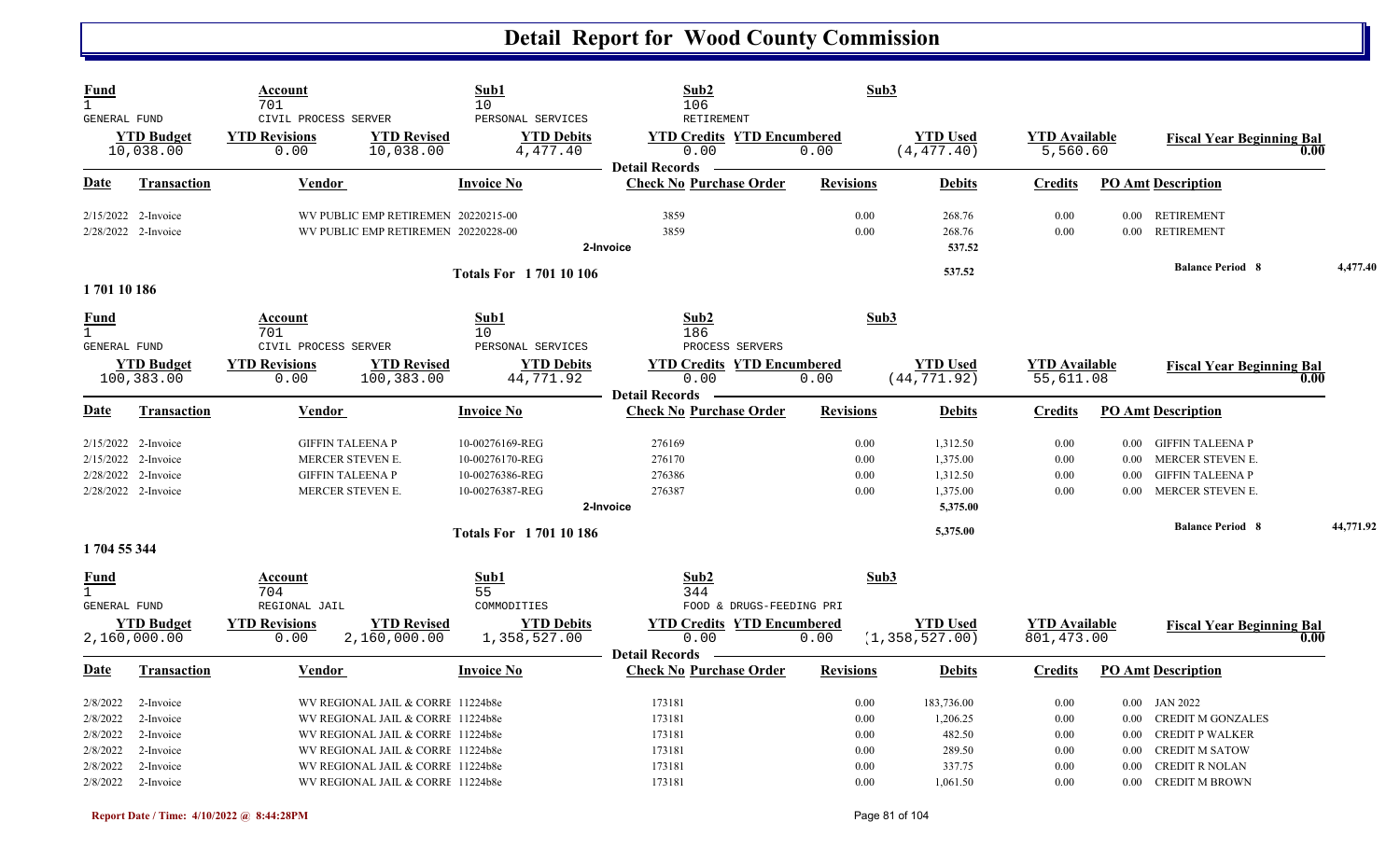|                                             |                                                                                          |                                                                                                                                                      |                                 |                                 | <b>Detail Report for Wood County Commission</b>                    |                              |                                              |                                    |          |                                                        |              |
|---------------------------------------------|------------------------------------------------------------------------------------------|------------------------------------------------------------------------------------------------------------------------------------------------------|---------------------------------|---------------------------------|--------------------------------------------------------------------|------------------------------|----------------------------------------------|------------------------------------|----------|--------------------------------------------------------|--------------|
|                                             |                                                                                          |                                                                                                                                                      |                                 |                                 | 2-Invoice                                                          |                              | 187,113.50                                   |                                    |          |                                                        |              |
|                                             |                                                                                          |                                                                                                                                                      |                                 | Totals For 1704 55 344          |                                                                    |                              | 187,113.50                                   |                                    |          | <b>Balance Period 8</b>                                | 1,358,527.00 |
| 1705 10 104                                 |                                                                                          |                                                                                                                                                      |                                 |                                 |                                                                    |                              |                                              |                                    |          |                                                        |              |
| <b>Fund</b><br>$\mathbf{1}$<br>GENERAL FUND |                                                                                          | Account<br>705<br>HOME CONFINEMENT                                                                                                                   |                                 | Sub1<br>10<br>PERSONAL SERVICES | Sub2<br>104<br>SOCIAL SECURITY                                     | Sub3                         |                                              |                                    |          |                                                        |              |
|                                             | <b>YTD Budget</b><br>11,521.00                                                           | <b>YTD Revisions</b><br>2,181.00                                                                                                                     | <b>YTD Revised</b><br>13,702.00 | <b>YTD Debits</b><br>5,966.73   | <b>YTD Credits YTD Encumbered</b><br>0.00<br><b>Detail Records</b> | 0.00                         | <b>YTD Used</b><br>(5, 966.73)               | <b>YTD</b> Available<br>7,735.27   |          | <b>Fiscal Year Beginning Bal</b><br>0.00               |              |
| <u>Date</u>                                 | <b>Transaction</b>                                                                       | <b>Vendor</b>                                                                                                                                        |                                 | <b>Invoice No</b>               | <b>Check No Purchase Order</b>                                     | <b>Revisions</b>             | <b>Debits</b>                                | <b>Credits</b>                     |          | <b>PO Amt Description</b>                              |              |
|                                             | 2/15/2022 2-Invoice<br>2/15/2022 2-Invoice<br>2/28/2022 2-Invoice<br>2/28/2022 2-Invoice | DEPARTMENT OF TREASURY 20220215-00<br>DEPARTMENT OF TREASURY 20220215-00<br>DEPARTMENT OF TREASURY 20220228-00<br>DEPARTMENT OF TREASURY 20220228-00 |                                 |                                 | 3842<br>3842<br>3848<br>3848<br>2-Invoice                          | 0.00<br>0.00<br>0.00<br>0.00 | 333.40<br>77.98<br>330.45<br>77.30<br>819.13 | 0.00<br>0.00<br>0.00<br>0.00       | $0.00\,$ | $0.00$ FICA<br>$0.00$ MED<br>$0.00$ FICA<br><b>MED</b> |              |
| 1705 10 105                                 |                                                                                          |                                                                                                                                                      |                                 | <b>Totals For 170510104</b>     |                                                                    |                              | 819.13                                       |                                    |          | <b>Balance Period 8</b>                                | 5,966.73     |
| <b>Fund</b>                                 |                                                                                          | Account<br>705                                                                                                                                       |                                 | Sub1<br>10                      | Sub2<br>105                                                        | Sub <sub>3</sub>             |                                              |                                    |          |                                                        |              |
| GENERAL FUND                                |                                                                                          | HOME CONFINEMENT                                                                                                                                     |                                 | PERSONAL SERVICES               | INSURANCE PREMIUM                                                  |                              |                                              |                                    |          |                                                        |              |
|                                             | <b>YTD Budget</b><br>62,181.00                                                           | <b>YTD Revisions</b><br>0.00                                                                                                                         | <b>YTD Revised</b><br>62,181.00 | <b>YTD Debits</b><br>39,964.75  | <b>YTD Credits YTD Encumbered</b><br>0.00                          | 0.00                         | <b>YTD Used</b><br>(39, 964.75)              | <b>YTD</b> Available<br>22, 216.25 |          | <b>Fiscal Year Beginning Bal</b><br>0.00               |              |
| <u>Date</u>                                 | <b>Transaction</b>                                                                       | Vendor                                                                                                                                               |                                 | <b>Invoice No</b>               | <b>Detail Records</b><br><b>Check No Purchase Order</b>            | <b>Revisions</b>             | <b>Debits</b>                                | <b>Credits</b>                     |          | <b>PO Amt Description</b>                              |              |
| 2/1/2022                                    | 2-Invoice                                                                                | HIGHMARK WEST VIRGINIA                                                                                                                               |                                 | 02012022                        | 3830                                                               | 0.00                         | 5,567.43                                     | 0.00                               |          | 0.00 HEALTH PREMIUM                                    |              |
| 2/1/2022                                    | 2-Invoice                                                                                | <b>MUTUAL OF OMAHA</b>                                                                                                                               |                                 | 1299636500                      | 173156                                                             | 0.00                         | 8.52                                         | 0.00                               | $0.00\,$ | <b>BASIC LIFE</b>                                      |              |
| 2/1/2022                                    | 2-Invoice                                                                                | <b>MUTUAL OF OMAHA</b>                                                                                                                               |                                 | 1299636500                      | 173156                                                             | 0.00                         | 34.26                                        | 0.00                               |          | $0.00$ LTD                                             |              |
| 2/1/2022                                    | 2-Invoice                                                                                | VISION SERVICE PLAN (WV)                                                                                                                             |                                 | 22022                           | 173161                                                             | 0.00                         | 19.92                                        | 0.00                               | $0.00\,$ | SINGLE VISION                                          |              |
| 2/1/2022                                    | 2-Invoice                                                                                | VISION SERVICE PLAN (WV)                                                                                                                             |                                 | 22022                           | 173161                                                             | 0.00                         | 57.60                                        | 0.00                               | $0.00\,$ | <b>FAMILY VISION</b>                                   |              |
| 2/8/2022                                    | 2-Invoice                                                                                | <b>RENAISSANCE</b>                                                                                                                                   |                                 | CNS0000889416                   | 3835                                                               | 0.00                         | 24.84                                        | 0.00                               | $0.00\,$ | FEB ADMIN FEE                                          |              |
|                                             |                                                                                          |                                                                                                                                                      |                                 | Totals For 1705 10 105          | 2-Invoice                                                          |                              | 5,712.57<br>5,712.57                         |                                    |          | <b>Balance Period 8</b>                                | 39,964.75    |
| 1705 10 106                                 |                                                                                          |                                                                                                                                                      |                                 |                                 |                                                                    |                              |                                              |                                    |          |                                                        |              |
| <b>Fund</b><br>GENERAL FUND                 |                                                                                          | Account<br>705<br>HOME CONFINEMENT                                                                                                                   |                                 | Sub1<br>10<br>PERSONAL SERVICES | Sub2<br>106<br>RETIREMENT                                          | Sub3                         |                                              |                                    |          |                                                        |              |
|                                             | <b>YTD Budget</b><br>15,061.00                                                           | <b>YTD Revisions</b><br>2,850.00                                                                                                                     | <b>YTD Revised</b><br>17,911.00 | <b>YTD Debits</b><br>8,489.82   | <b>YTD Credits YTD Encumbered</b><br>0.00                          | 0.00                         | <b>YTD</b> Used<br>(8, 489.82)               | <b>YTD</b> Available<br>9,421.18   |          | <b>Fiscal Year Beginning Bal</b><br>0.00               |              |
| <b>Date</b>                                 | <b>Transaction</b>                                                                       | <b>Vendor</b>                                                                                                                                        |                                 | <b>Invoice No</b>               | <b>Detail Records</b><br><b>Check No Purchase Order</b>            | <b>Revisions</b>             | <b>Debits</b>                                | <b>Credits</b>                     |          | <b>PO Amt Description</b>                              |              |
|                                             |                                                                                          | Report Date / Time: 4/10/2022 @ 8:44:28PM                                                                                                            |                                 |                                 |                                                                    |                              | Page 82 of 104                               |                                    |          |                                                        |              |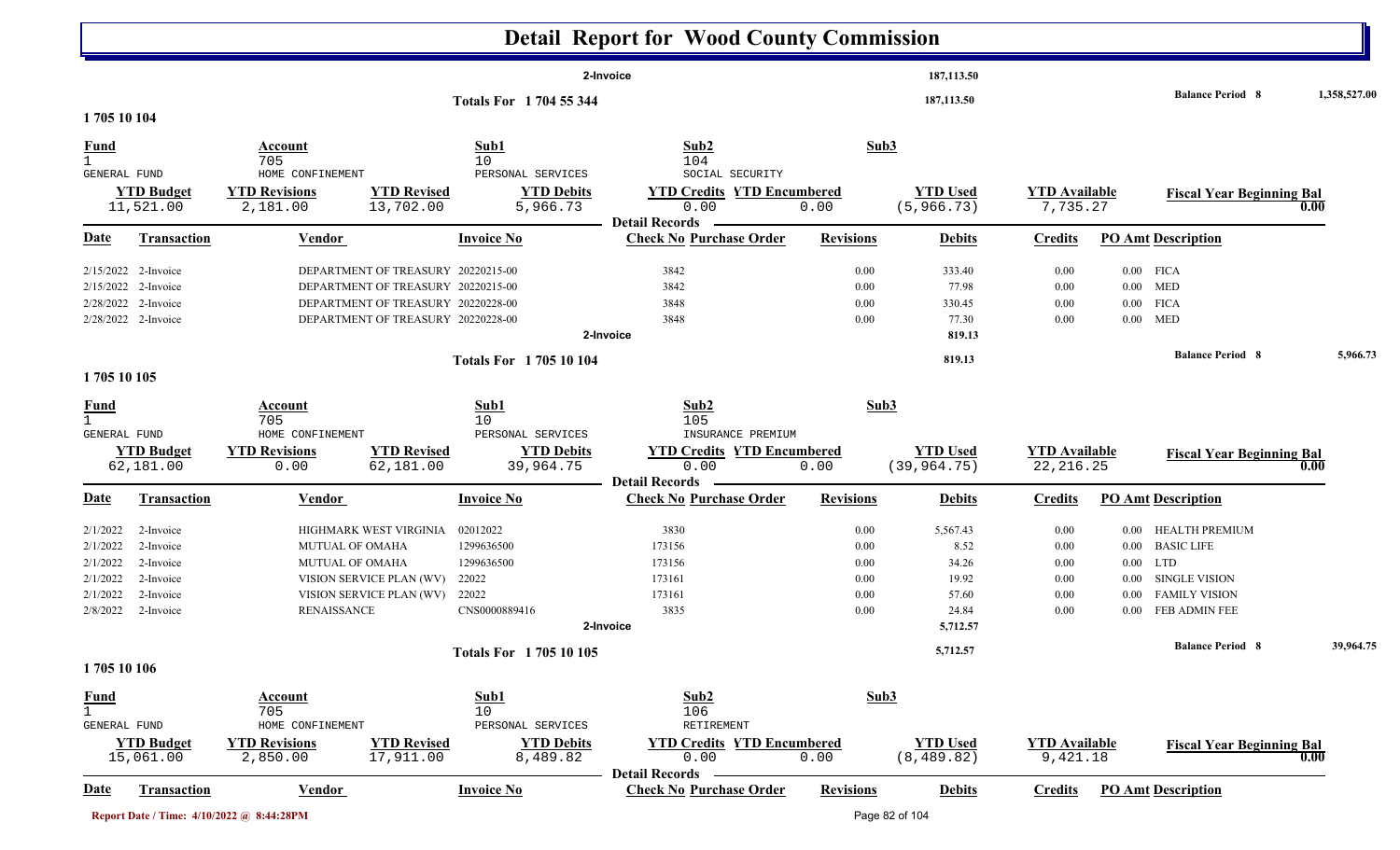|                     |                                                                                          |                                                                                              |                                                                            |                                                                          | <b>Detail Report for Wood County Commission</b>                                      |                                          |                                         |                                          |                      |                                                                                                       |          |
|---------------------|------------------------------------------------------------------------------------------|----------------------------------------------------------------------------------------------|----------------------------------------------------------------------------|--------------------------------------------------------------------------|--------------------------------------------------------------------------------------|------------------------------------------|-----------------------------------------|------------------------------------------|----------------------|-------------------------------------------------------------------------------------------------------|----------|
|                     | 2/15/2022 2-Invoice<br>2/28/2022 2-Invoice                                               |                                                                                              | WV PUBLIC EMP RETIREMEN 20220215-00<br>WV PUBLIC EMP RETIREMEN 20220228-00 |                                                                          | 3859<br>3859<br>2-Invoice                                                            | 0.00<br>0.00                             | 590.96<br>583.74<br>1,174.70            | 0.00<br>0.00                             | 0.00<br>$0.00\,$     | <b>RETIREMENT</b><br><b>RETIREMENT</b>                                                                |          |
|                     |                                                                                          |                                                                                              |                                                                            | <b>Totals For 170510106</b>                                              |                                                                                      |                                          | 1,174.70                                |                                          |                      | <b>Balance Period 8</b>                                                                               | 8,489.82 |
| 1705 10 108         |                                                                                          |                                                                                              |                                                                            |                                                                          |                                                                                      |                                          |                                         |                                          |                      |                                                                                                       |          |
| <b>Fund</b>         |                                                                                          | Account<br>705                                                                               |                                                                            | Sub1<br>10                                                               | Sub2<br>108                                                                          | Sub3                                     |                                         |                                          |                      |                                                                                                       |          |
| <b>GENERAL FUND</b> | <b>YTD Budget</b><br>8,000.00                                                            | HOME CONFINEMENT<br><b>YTD Revisions</b><br>0.00                                             | <b>YTD Revised</b><br>8,000.00                                             | PERSONAL SERVICES<br><b>YTD Debits</b><br>1,560.63                       | OVERTIME<br><b>YTD Credits YTD Encumbered</b><br>0.00<br><b>Detail Records</b>       | 0.00                                     | <b>YTD Used</b><br>(1, 560.63)          | <b>YTD Available</b><br>6,439.37         |                      | <b>Fiscal Year Beginning Bal</b><br>0.00                                                              |          |
| <u>Date</u>         | <b>Transaction</b>                                                                       | <b>Vendor</b>                                                                                |                                                                            | <b>Invoice No</b>                                                        | <b>Check No Purchase Order</b>                                                       | <b>Revisions</b>                         | <b>Debits</b>                           | <b>Credits</b>                           |                      | <b>PO Amt Description</b>                                                                             |          |
|                     | 2/15/2022 2-Invoice                                                                      | HEWITT TABITHA NICOLE                                                                        |                                                                            | 10-00276174-REG                                                          | 276174<br>2-Invoice                                                                  | 0.00                                     | 132.01<br>132.01                        | 0.00                                     | 0.00                 | HEWITT TABITHA NICOLE                                                                                 |          |
| 1705 10 185         |                                                                                          |                                                                                              |                                                                            | <b>Totals For 170510108</b>                                              |                                                                                      |                                          | 132.01                                  |                                          |                      | <b>Balance Period 8</b>                                                                               | 1,560.63 |
| <b>Fund</b>         |                                                                                          | Account<br>705                                                                               |                                                                            | Sub1<br>10                                                               | Sub2<br>185                                                                          | Sub3                                     |                                         |                                          |                      |                                                                                                       |          |
| <b>GENERAL FUND</b> | <b>YTD Budget</b><br>6,000.00                                                            | HOME CONFINEMENT<br><b>YTD Revisions</b><br>0.00                                             | <b>YTD Revised</b><br>6,000.00                                             | PERSONAL SERVICES<br><b>YTD Debits</b><br>1,933.53                       | HOLIDAY PAY<br><b>YTD Credits YTD Encumbered</b><br>0.00<br><b>Detail Records</b>    | 0.00                                     | <b>YTD Used</b><br>(1, 933.53)          | <b>YTD Available</b><br>4,066.47         |                      | <b>Fiscal Year Beginning Bal</b><br>0.00                                                              |          |
| Date                | <b>Transaction</b>                                                                       | <b>Vendor</b>                                                                                |                                                                            | <b>Invoice No</b>                                                        | <b>Check No Purchase Order</b>                                                       | <b>Revisions</b>                         | <b>Debits</b>                           | <b>Credits</b>                           |                      | <b>PO Amt Description</b>                                                                             |          |
|                     | 2/28/2022 2-Invoice                                                                      | HEWITT TABITHA NICOLE                                                                        |                                                                            | 10-00276391-REG                                                          | 276391<br>2-Invoice                                                                  | 0.00                                     | 192.02<br>192.02                        | 0.00                                     |                      | 0.00 HEWITT TABITHA NICOLE                                                                            |          |
| 1705 10 187         |                                                                                          |                                                                                              |                                                                            | <b>Totals For 170510185</b>                                              |                                                                                      |                                          | 192.02                                  |                                          |                      | <b>Balance Period 8</b>                                                                               | 1,933.53 |
| <u>Fund</u>         |                                                                                          | Account<br>705                                                                               |                                                                            | Sub1<br>10                                                               | Sub2<br>187                                                                          | Sub3                                     |                                         |                                          |                      |                                                                                                       |          |
| GENERAL FUND        | <b>YTD Budget</b><br>136,605.00                                                          | HOME CONFINEMENT<br><b>YTD Revisions</b><br>28,500.00                                        | <b>YTD Revised</b><br>165,105.00                                           | PERSONAL SERVICES<br><b>YTD Debits</b><br>81,402.31                      | HOLDING CENTER<br><b>YTD Credits YTD Encumbered</b><br>0.00<br><b>Detail Records</b> | 0.00                                     | <b>YTD Used</b><br>(81, 402.31)         | <b>YTD</b> Available<br>83,702.69        |                      | <b>Fiscal Year Beginning Bal</b><br>0.00                                                              |          |
| <b>Date</b>         | Transaction                                                                              | <b>Vendor</b>                                                                                |                                                                            | <b>Invoice No</b>                                                        | <b>Check No Purchase Order</b>                                                       | <b>Revisions</b>                         | <b>Debits</b>                           | <b>Credits</b>                           |                      | <b>PO Amt Description</b>                                                                             |          |
|                     | 2/15/2022 2-Invoice<br>2/15/2022 2-Invoice<br>2/15/2022 2-Invoice<br>2/15/2022 2-Invoice | ALLEN JR. THOMAS L.<br><b>BOLEY JR DONALD</b><br><b>BOLEY JR DONALD</b><br>DEEM GARY MICHAEL |                                                                            | 10-00276171-REG<br>10-00276172-REG<br>10-00276172-REG<br>10-00276173-REG | 276171<br>276172<br>276172<br>276173                                                 | $0.00\,$<br>0.00<br>$0.00\,$<br>$0.00\,$ | 396.17<br>1,386.87<br>50.00<br>1,541.67 | $0.00\,$<br>0.00<br>$0.00\,$<br>$0.00\,$ | $0.00\,$<br>$0.00\,$ | 0.00 ALLEN JR THOMAS L.<br><b>BOLEY JR DONALD</b><br><b>BOLEY JR DONALD</b><br>0.00 DEEM GARY MICHAEL |          |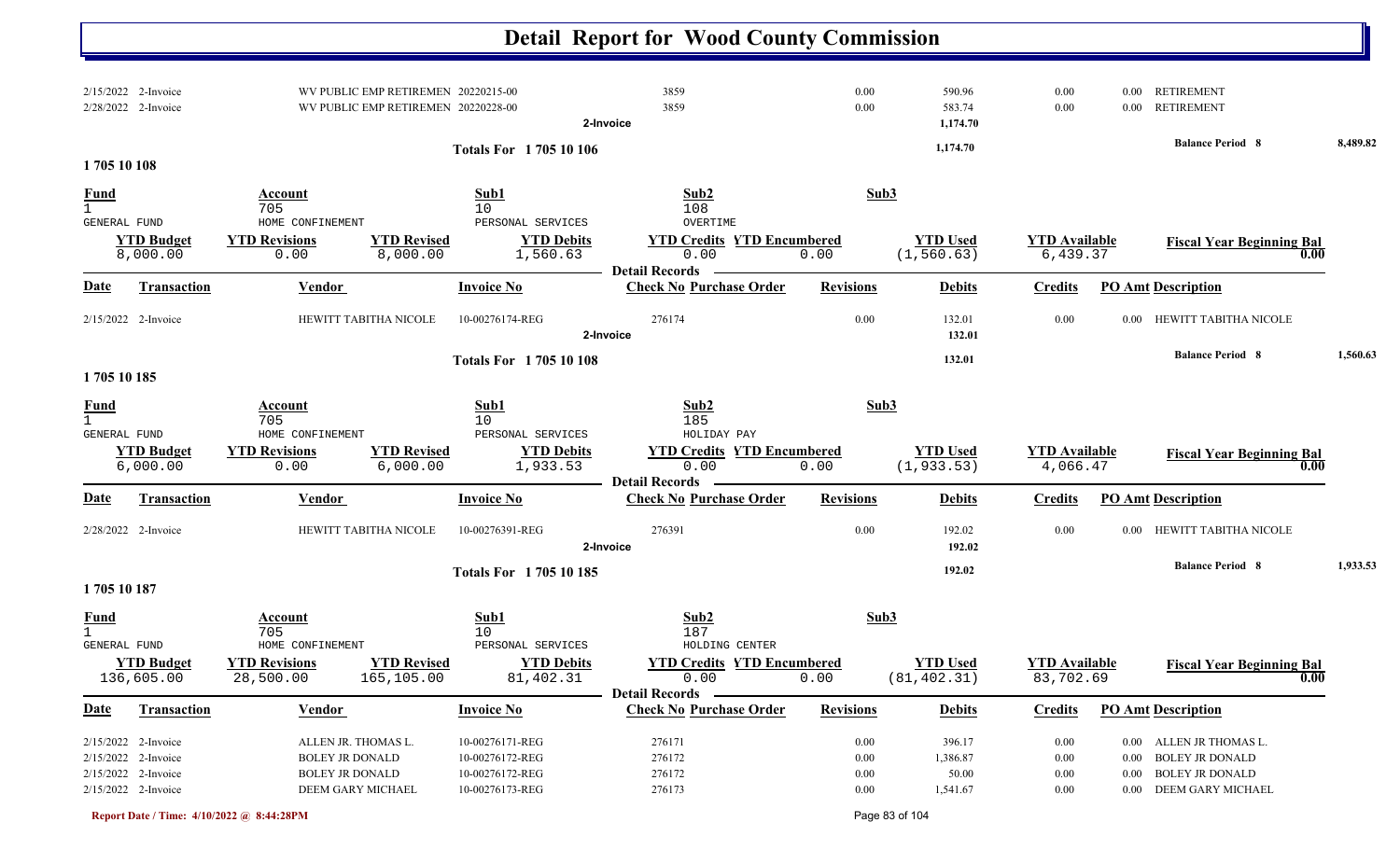|                             |                    |                          |                                    |                               | <b>Detail Report for Wood County Commission</b> |                  |                 |                      |          |                                  |           |
|-----------------------------|--------------------|--------------------------|------------------------------------|-------------------------------|-------------------------------------------------|------------------|-----------------|----------------------|----------|----------------------------------|-----------|
| 2/15/2022 2-Invoice         |                    |                          | HEWITT TABITHA NICOLE              | 10-00276174-REG               | 276174                                          | 0.00             | 1,386.87        | $0.00\,$             | $0.00\,$ | HEWITT TABITHA NICOLE            |           |
| 2/15/2022 2-Invoice         |                    |                          | HEWITT TABITHA NICOLE              | 10-00276174-REG               | 276174                                          | 0.00             | 50.00           | 0.00                 | 0.00     | HEWITT TABITHA NICOLE            |           |
| 2/15/2022 2-Invoice         |                    | STAATS CHELCIE S.        |                                    | 10-00276175-REG               | 276175                                          | 0.00             | 965.77          | $0.00\,$             | $0.00\,$ | <b>STAATS CHELCIE S.</b>         |           |
| 2/28/2022                   | 2-Invoice          | ALLEN JR. THOMAS L.      |                                    | 10-00276388-REG               | 276388                                          | 0.00             | 264.11          | $0.00\,$             | 0.00     | ALLEN JR THOMAS L.               |           |
| 2/28/2022 2-Invoice         |                    | <b>BOLEY JR DONALD</b>   |                                    | 10-00276389-REG               | 276389                                          | 0.00             | 1,386.87        | $0.00\,$             | 0.00     | <b>BOLEY JR DONALD</b>           |           |
| 2/28/2022 2-Invoice         |                    | <b>BOLEY JR DONALD</b>   |                                    | 10-00276389-REG               | 276389                                          | 0.00             | 50.00           | $0.00\,$             | 0.00     | <b>BOLEY JR DONALD</b>           |           |
| 2/28/2022                   | 2-Invoice          | DEEM GARY MICHAEL        |                                    | 10-00276390-REG               | 276390                                          | 0.00             | 1,541.67        | 0.00                 | 0.00     | <b>DEEM GARY MICHAEL</b>         |           |
| 2/28/2022 2-Invoice         |                    |                          | HEWITT TABITHA NICOLE              | 10-00276391-REG               | 276391                                          | 0.00             | 1,386.87        | 0.00                 | 0.00     | HEWITT TABITHA NICOLE            |           |
| 2/28/2022 2-Invoice         |                    |                          | HEWITT TABITHA NICOLE              | 10-00276391-REG               | 276391                                          | 0.00             | 50.00           | 0.00                 | 0.00     | HEWITT TABITHA NICOLE            |           |
| 2/28/2022 2-Invoice         |                    | STAATS CHELCIE S.        |                                    | 10-00276392-REG               | 276392                                          | 0.00             | 965.77          | 0.00                 | 0.00     | <b>STAATS CHELCIE S.</b>         |           |
|                             |                    |                          |                                    |                               | 2-Invoice                                       |                  | 11,422.64       |                      |          |                                  |           |
|                             |                    |                          |                                    | <b>Totals For 170510187</b>   |                                                 |                  | 11,422.64       |                      |          | <b>Balance Period 8</b>          | 81,402.31 |
| 1708 10 104                 |                    |                          |                                    |                               |                                                 |                  |                 |                      |          |                                  |           |
| <b>Fund</b>                 |                    | Account<br>708           |                                    | Sub1<br>10                    | Sub2<br>104                                     | Sub3             |                 |                      |          |                                  |           |
| <b>GENERAL FUND</b>         |                    | CROSSING GUARDS          |                                    | PERSONAL SERVICES             | SOCIAL SECURITY                                 |                  |                 |                      |          |                                  |           |
|                             | <b>YTD Budget</b>  | <b>YTD Revisions</b>     | <b>YTD Revised</b>                 | <b>YTD Debits</b>             | <b>YTD Credits YTD Encumbered</b>               |                  | <b>YTD Used</b> | <b>YTD</b> Available |          | <b>Fiscal Year Beginning Bal</b> |           |
|                             | 1,517.00           | 0.00                     | 1,517.00                           | 685.84                        | 0.00                                            | 0.00             | (685.84)        | 831.16               |          | 0.00                             |           |
|                             |                    |                          |                                    |                               | <b>Detail Records</b>                           |                  |                 |                      |          |                                  |           |
| Date                        | <b>Transaction</b> | <b>Vendor</b>            |                                    | <b>Invoice No</b>             | <b>Check No Purchase Order</b>                  | <b>Revisions</b> | <b>Debits</b>   | <b>Credits</b>       |          | <b>PO Amt Description</b>        |           |
| 2/15/2022 2-Invoice         |                    |                          | DEPARTMENT OF TREASURY 20220215-00 |                               | 3842                                            | 0.00             | 86.65           | 0.00                 |          | $0.00$ FICA                      |           |
| 2/15/2022 2-Invoice         |                    |                          | DEPARTMENT OF TREASURY 20220215-00 |                               | 3842                                            | 0.00             | 20.26           | 0.00                 |          | $0.00$ MED                       |           |
|                             |                    |                          |                                    |                               | 2-Invoice                                       |                  | 106.91          |                      |          |                                  |           |
|                             |                    |                          |                                    | <b>Totals For 1708 10 104</b> |                                                 |                  | 106.91          |                      |          | <b>Balance Period 8</b>          | 685.84    |
| 1708 10 190                 |                    |                          |                                    |                               |                                                 |                  |                 |                      |          |                                  |           |
| <b>Fund</b><br>$\mathbf{1}$ |                    | <b>Account</b><br>708    |                                    | Sub1<br>10                    | Sub2<br>190                                     | Sub3             |                 |                      |          |                                  |           |
| <b>GENERAL FUND</b>         |                    | CROSSING GUARDS          |                                    | PERSONAL SERVICES             | CROSSING GUARDS                                 |                  |                 |                      |          |                                  |           |
|                             | <b>YTD Budget</b>  | <b>YTD Revisions</b>     | <b>YTD Revised</b>                 | <b>YTD Debits</b>             | <b>YTD Credits YTD Encumbered</b>               |                  | <b>YTD Used</b> | <b>YTD Available</b> |          | <b>Fiscal Year Beginning Bal</b> |           |
|                             | 19,840.00          | 0.00                     | 19,840.00                          | 8,965.00                      | 0.00<br><b>Detail Records</b>                   | 0.00             | (8, 965.00)     | 10,875.00            |          | 0.00                             |           |
| <u>Date</u>                 | Transaction        | Vendor                   |                                    | <b>Invoice No</b>             | <b>Check No Purchase Order</b>                  | <b>Revisions</b> | <b>Debits</b>   | <b>Credits</b>       |          | <b>PO Amt Description</b>        |           |
| $2/15/2022$ 2-Invoice       |                    | CRAMLET BARBARA S.       |                                    | 10-00276176-REG               | 276176                                          | 0.00             | 450.00          | $0.00\,$             |          | 0.00 CRAMLET BARBARA S.          |           |
| 2/15/2022 2-Invoice         |                    | MAHONEY BRIAN G.         |                                    | 10-00276177-REG               | 276177                                          | 0.00             | 522.50          | $0.00\,$             |          | 0.00 MAHONEY BRIAN G.            |           |
| 2/15/2022 2-Invoice         |                    | PAHL TRACY M             |                                    | 10-00276178-REG               | 276178                                          | 0.00             | 50.00           | $0.00\,$             |          | 0.00 PAHL TRACY M                |           |
| 2/15/2022 2-Invoice         |                    | <b>SAMPSON PONNIE J.</b> |                                    | 10-00276179-REG               | 276179                                          | 0.00             | 375.00          | $0.00\,$             |          | 0.00 SAMPSON PONNIE J.           |           |
|                             |                    |                          |                                    |                               | 2-Invoice                                       |                  | 1,397.50        |                      |          |                                  |           |
|                             |                    |                          |                                    | <b>Totals For 1708 10 190</b> |                                                 |                  | 1,397.50        |                      |          | <b>Balance Period 8</b>          | 8,965.00  |

**1 711 10 103**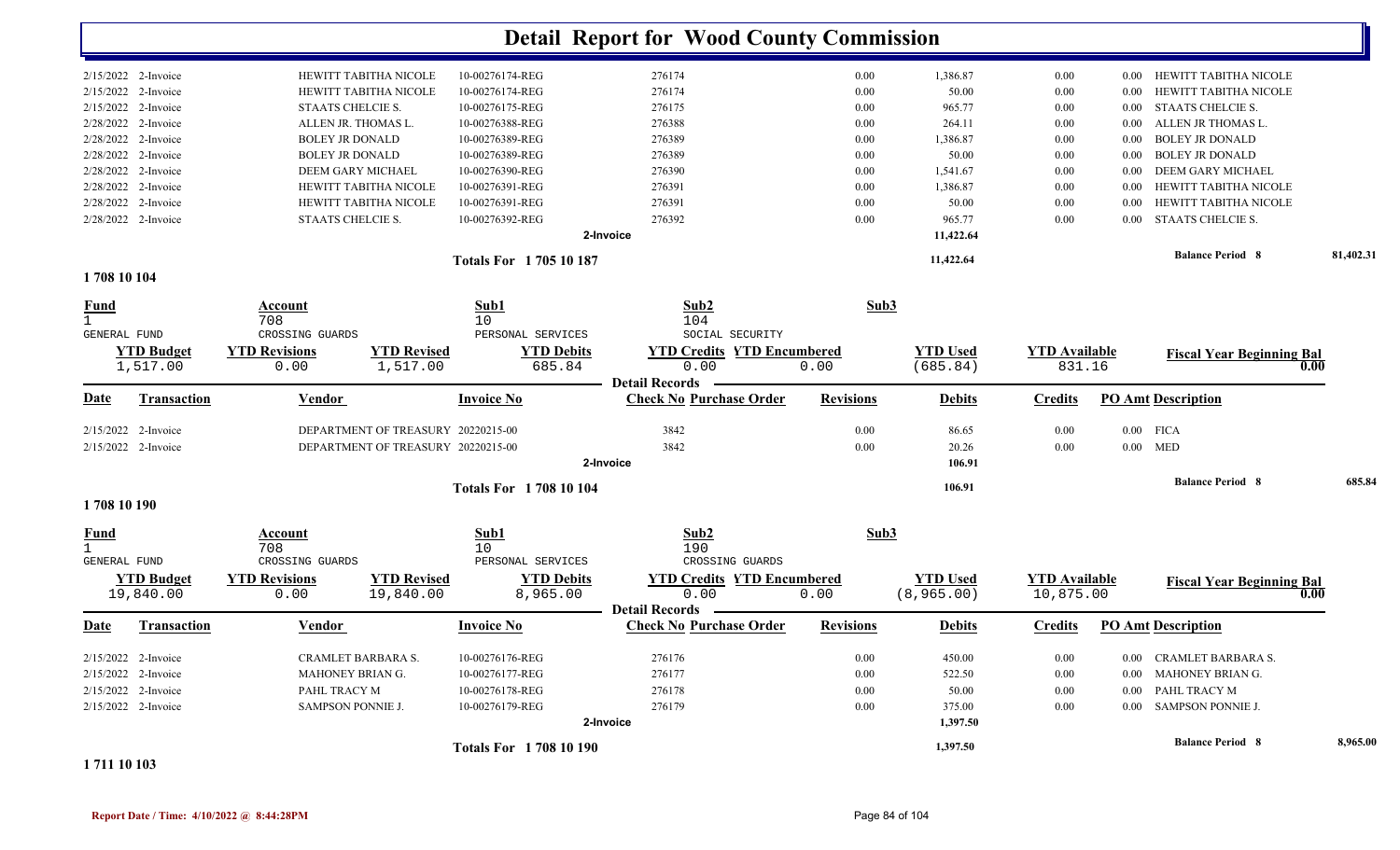| Fund<br>$\mathbf{1}$<br><b>GENERAL FUND</b>        |                                                                                          | <b>Account</b><br>711<br>EMERGENCY SERVICES              |                                                                                                                                                      | Sub1<br>10<br>PERSONAL SERVICES                  | Sub2<br>103<br>SALARIES-DEPUTIES                                   | Sub3                         |                                              |                                   |                                                                                                                             |           |
|----------------------------------------------------|------------------------------------------------------------------------------------------|----------------------------------------------------------|------------------------------------------------------------------------------------------------------------------------------------------------------|--------------------------------------------------|--------------------------------------------------------------------|------------------------------|----------------------------------------------|-----------------------------------|-----------------------------------------------------------------------------------------------------------------------------|-----------|
|                                                    | <b>YTD Budget</b><br>55,650.00                                                           | <b>YTD Revisions</b><br>0.00                             | <b>YTD Revised</b><br>55,650.00                                                                                                                      | <b>YTD Debits</b><br>37, 283. 20                 | <b>YTD Credits YTD Encumbered</b><br>0.00<br><b>Detail Records</b> | 0.00                         | <b>YTD Used</b><br>(37, 283.20)              | <b>YTD</b> Available<br>18,366.80 | <b>Fiscal Year Beginning Bal</b>                                                                                            | 0.00      |
| <b>Date</b>                                        | Transaction                                                                              | Vendor                                                   |                                                                                                                                                      | <b>Invoice No</b>                                | <b>Check No Purchase Order</b>                                     | <b>Revisions</b>             | <b>Debits</b>                                | <b>Credits</b>                    | <b>PO Amt Description</b>                                                                                                   |           |
|                                                    | 2/15/2022 2-Invoice<br>2/28/2022 2-Invoice                                               | SHOOK WILLIAM M.<br>SHOOK WILLIAM M.                     |                                                                                                                                                      | 10-00276180-REG<br>10-00276393-REG               | 276180<br>276393<br>2-Invoice                                      | 0.00<br>0.00                 | 2,392.70<br>2,392.70<br>4,785.40             | 0.00<br>0.00                      | SHOOK WILLIAM M.<br>$0.00\,$<br>SHOOK WILLIAM M.<br>0.00                                                                    |           |
| 1 711 10 104                                       |                                                                                          |                                                          |                                                                                                                                                      | <b>Totals For 171110103</b>                      |                                                                    |                              | 4,785.40                                     |                                   | <b>Balance Period 8</b>                                                                                                     | 37,283.20 |
| <u>Fund</u><br>$\mathbf{1}$<br><b>GENERAL FUND</b> |                                                                                          | Account<br>711<br>EMERGENCY SERVICES                     |                                                                                                                                                      | Sub1<br>10<br>PERSONAL SERVICES                  | Sub2<br>104<br>SOCIAL SECURITY                                     |                              | Sub3                                         |                                   |                                                                                                                             |           |
|                                                    | <b>YTD Budget</b><br>4,257.00                                                            | <b>YTD Revisions</b><br>0.00                             | <b>YTD Revised</b><br>4,257.00                                                                                                                       | <b>YTD Debits</b><br>2,657.41                    | <b>YTD Credits YTD Encumbered</b><br>0.00<br><b>Detail Records</b> | 0.00                         | <b>YTD</b> Used<br>(2,657.41)                | <b>YTD</b> Available<br>1,599.59  | <b>Fiscal Year Beginning Bal</b>                                                                                            | 0.00      |
| <b>Date</b>                                        | <b>Transaction</b>                                                                       | Vendor                                                   |                                                                                                                                                      | <b>Invoice No</b>                                | <b>Check No Purchase Order</b>                                     | <b>Revisions</b>             | <b>Debits</b>                                | <b>Credits</b>                    | <b>PO Amt Description</b>                                                                                                   |           |
|                                                    | 2/15/2022 2-Invoice<br>2/15/2022 2-Invoice<br>2/28/2022 2-Invoice<br>2/28/2022 2-Invoice |                                                          | DEPARTMENT OF TREASURY 20220215-00<br>DEPARTMENT OF TREASURY 20220215-00<br>DEPARTMENT OF TREASURY 20220228-00<br>DEPARTMENT OF TREASURY 20220228-00 |                                                  | 3842<br>3842<br>3848<br>3848<br>2-Invoice                          | 0.00<br>0.00<br>0.00<br>0.00 | 136.85<br>32.01<br>137.64<br>32.19<br>338.69 | 0.00<br>0.00<br>0.00<br>0.00      | $0.00$ FICA<br>$0.00$ MED<br>$0.00\,$<br><b>FICA</b><br>$0.00$ MED                                                          |           |
| 1 711 10 105                                       |                                                                                          |                                                          |                                                                                                                                                      | <b>Totals For 171110104</b>                      |                                                                    |                              | 338.69                                       |                                   | <b>Balance Period 8</b>                                                                                                     | 2,657.41  |
| <u>Fund</u><br>$\mathbf{1}$<br>GENERAL FUND        |                                                                                          | Account<br>711<br>EMERGENCY SERVICES                     |                                                                                                                                                      | Sub1<br>10<br>PERSONAL SERVICES                  | Sub2<br>105<br>INSURANCE PREMIUM                                   |                              | Sub3                                         |                                   |                                                                                                                             |           |
|                                                    | <b>YTD Budget</b><br>24,842.00                                                           | <b>YTD Revisions</b><br>0.00                             | <b>YTD Revised</b><br>24,842.00                                                                                                                      | <b>YTD Debits</b><br>20,416.40                   | <b>YTD Credits YTD Encumbered</b><br>0.00<br><b>Detail Records</b> | 0.00                         | <b>YTD</b> Used<br>(20, 416.40)              | <b>YTD Available</b><br>4,425.60  | <b>Fiscal Year Beginning Bal</b>                                                                                            | 0.00      |
| <b>Date</b>                                        | <b>Transaction</b>                                                                       | <b>Vendor</b>                                            |                                                                                                                                                      | <b>Invoice No</b>                                | <b>Check No Purchase Order</b>                                     | <b>Revisions</b>             | <b>Debits</b>                                | <b>Credits</b>                    | <b>PO Amt Description</b>                                                                                                   |           |
| 2/1/2022<br>2/1/2022<br>2/1/2022<br>2/1/2022       | 2-Invoice<br>2-Invoice<br>2-Invoice<br>2-Invoice                                         | <b>RENAISSANCE</b><br>MUTUAL OF OMAHA<br>MUTUAL OF OMAHA | HIGHMARK WEST VIRGINIA                                                                                                                               | 01292022<br>02012022<br>1299636500<br>1299636500 | 3831<br>3830<br>173156<br>173156                                   | 0.00<br>0.00<br>0.00<br>0.00 | 79.00<br>1,890.64<br>2.13<br>11.46           | 0.00<br>0.00<br>0.00<br>0.00      | WEEKLY CLAIMS 01/29<br>$0.00\,$<br><b>HEALTH PREMIUM</b><br>0.00<br><b>BASIC LIFE</b><br>$0.00\,$<br>$0.00\,$<br><b>LTD</b> |           |
| 2/1/2022<br>2/1/2022                               | 2-Invoice<br>2-Invoice                                                                   |                                                          | VISION SERVICE PLAN (WV)<br>VISION SERVICE PLAN (WV) 22022                                                                                           | 22022                                            | 173161<br>173161                                                   | 0.00<br>0.00                 | 3.32<br>19.20                                | 0.00<br>0.00                      | <b>SINGLE VISION</b><br>0.00<br>0.00 FAMILY VISION                                                                          |           |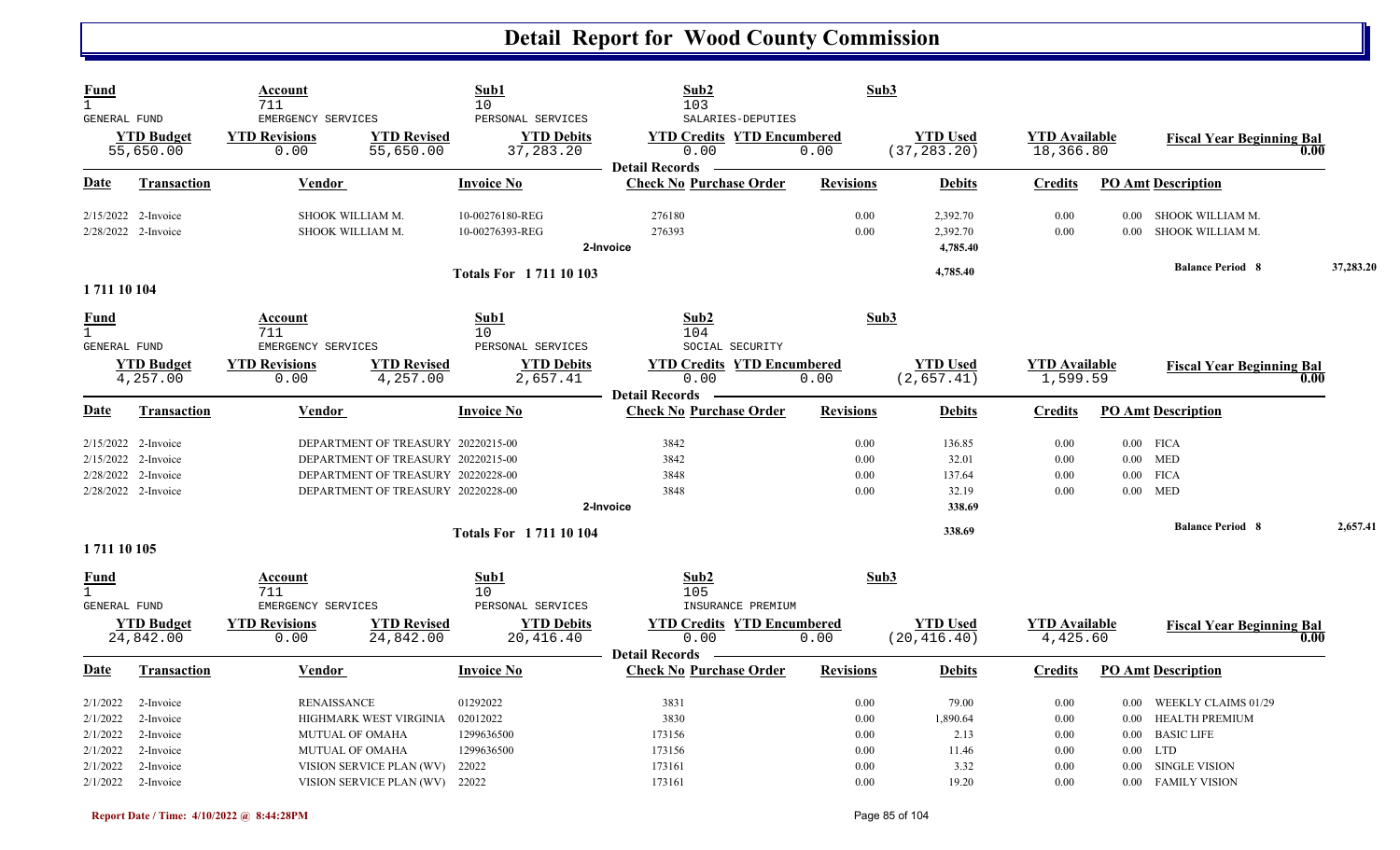|                                             |                                                                     |                                                                                                                |                                                                   | <b>Detail Report for Wood County Commission</b>                               |                          |                                              |                                   |                              |                                                                               |           |
|---------------------------------------------|---------------------------------------------------------------------|----------------------------------------------------------------------------------------------------------------|-------------------------------------------------------------------|-------------------------------------------------------------------------------|--------------------------|----------------------------------------------|-----------------------------------|------------------------------|-------------------------------------------------------------------------------|-----------|
| 2/8/2022                                    | 2-Invoice                                                           | RENAISSANCE                                                                                                    | CNS0000889416                                                     | 3835<br>2-Invoice                                                             | 0.00                     | 6.21<br>2,011.96                             | 0.00                              |                              | 0.00 FEB ADMIN FEE                                                            |           |
| 1711 10 106                                 |                                                                     |                                                                                                                | <b>Totals For 171110105</b>                                       |                                                                               |                          | 2,011.96                                     |                                   |                              | <b>Balance Period 8</b>                                                       | 20,416.40 |
| $\frac{Fund}{1}$<br>GENERAL FUND            |                                                                     | Account<br>711<br>EMERGENCY SERVICES                                                                           | Sub1<br>10<br>PERSONAL SERVICES                                   | Sub2<br>106<br>RETIREMENT                                                     | Sub3                     |                                              |                                   |                              |                                                                               |           |
|                                             | <b>YTD Budget</b><br>5,565.00                                       | <b>YTD Revisions</b><br><b>YTD Revised</b><br>5,565.00<br>0.00                                                 | <b>YTD Debits</b><br>3,728.32                                     | <b>YTD Credits YTD Encumbered</b><br>0.00<br><b>Detail Records</b>            | 0.00                     | <b>YTD Used</b><br>(3, 728.32)               | <b>YTD Available</b><br>1,836.68  |                              | <b>Fiscal Year Beginning Bal</b><br>0.00                                      |           |
| Date                                        | Transaction                                                         | Vendor                                                                                                         | <b>Invoice No</b>                                                 | <b>Check No Purchase Order</b>                                                | <b>Revisions</b>         | <b>Debits</b>                                | <b>Credits</b>                    |                              | <b>PO Amt Description</b>                                                     |           |
|                                             | 2/15/2022 2-Invoice<br>2/28/2022 2-Invoice                          | WV PUBLIC EMP RETIREMEN 20220215-00<br>WV PUBLIC EMP RETIREMEN 20220228-00                                     |                                                                   | 3859<br>3859<br>2-Invoice                                                     | 0.00<br>0.00             | 239.27<br>239.27<br>478.54                   | 0.00<br>0.00                      | $0.00\,$<br>$0.00\,$         | <b>RETIREMENT</b><br><b>RETIREMENT</b>                                        |           |
| 1712 10 103                                 |                                                                     |                                                                                                                | <b>Totals For 171110106</b>                                       |                                                                               |                          | 478.54                                       |                                   |                              | <b>Balance Period 8</b>                                                       | 3,728.32  |
| <b>Fund</b><br>$\mathbf{1}$<br>GENERAL FUND | <b>YTD Budget</b><br>152,586.00                                     | Account<br>712<br>COMM CTR/E 9-1-1<br><b>YTD Revisions</b><br><b>YTD Revised</b><br>152,586.00<br>0.00         | Sub1<br>10<br>PERSONAL SERVICES<br><b>YTD Debits</b><br>91,307.61 | Sub2<br>103<br>SALARIES-DEPUTIES<br><b>YTD Credits YTD Encumbered</b><br>0.00 | Sub3<br>0.00             | <b>YTD Used</b><br>(91, 307.61)              | <b>YTD</b> Available<br>61,278.39 |                              | <b>Fiscal Year Beginning Bal</b><br>0.00                                      |           |
| Date                                        | Transaction                                                         | <b>Vendor</b>                                                                                                  | <b>Invoice No</b>                                                 | <b>Detail Records</b><br><b>Check No Purchase Order</b>                       | <b>Revisions</b>         | <b>Debits</b>                                | <b>Credits</b>                    |                              | <b>PO Amt Description</b>                                                     |           |
|                                             | $2/15/2022$ 2-Invoice<br>2/15/2022 2-Invoice<br>2/28/2022 2-Invoice | HOCKENBERRY RUSSELL W.<br><b>WALDRON CAMILLE S.</b><br>HOCKENBERRY RUSSELL W. 10-00276400-REG                  | 10-00276188-REG<br>10-00276208-REG                                | 276188<br>276208<br>276400<br>2-Invoice                                       | 0.00<br>0.00<br>0.00     | 2,228.16<br>1,977.15<br>2,228.16<br>6,433.47 | 0.00<br>0.00<br>0.00              | $0.00\,$<br>0.00<br>$0.00\,$ | HOCKENBERRY RUSSELL W.<br><b>WALDRON CAMILLE S.</b><br>HOCKENBERRY RUSSELL W. |           |
| 1712 10 104                                 |                                                                     |                                                                                                                | <b>Totals For 171210103</b>                                       |                                                                               |                          | 6,433.47                                     |                                   |                              | <b>Balance Period 8</b>                                                       | 91,307.61 |
| <b>Fund</b><br><b>GENERAL FUND</b>          |                                                                     | <b>Account</b><br>712<br>COMM CTR/E 9-1-1                                                                      | Sub1<br>10<br>PERSONAL SERVICES                                   | Sub2<br>104<br>SOCIAL SECURITY                                                | Sub3                     |                                              |                                   |                              |                                                                               |           |
|                                             | <b>YTD Budget</b><br>102,136.00                                     | <b>YTD Revisions</b><br><b>YTD Revised</b><br>0.00<br>102,136.00                                               | <b>YTD Debits</b><br>60,891.56                                    | <b>YTD Credits YTD Encumbered</b><br>0.00<br><b>Detail Records</b>            | 0.00                     | <b>YTD Used</b><br>(60, 891.56)              | <b>YTD Available</b><br>41,244.44 |                              | <b>Fiscal Year Beginning Bal</b><br>0.00                                      |           |
| <u>Date</u>                                 | Transaction                                                         | <b>Vendor</b>                                                                                                  | <b>Invoice No</b>                                                 | <b>Check No Purchase Order</b>                                                | <b>Revisions</b>         | <b>Debits</b>                                | <b>Credits</b>                    |                              | <b>PO Amt Description</b>                                                     |           |
|                                             | 2/15/2022 2-Invoice<br>2/15/2022 2-Invoice<br>2/28/2022 2-Invoice   | DEPARTMENT OF TREASURY 20220215-00<br>DEPARTMENT OF TREASURY 20220215-00<br>DEPARTMENT OF TREASURY 20220228-00 |                                                                   | 3842<br>3842<br>3848                                                          | 0.00<br>0.00<br>$0.00\,$ | 2,623.01<br>613.47<br>2,874.41               | 0.00<br>0.00<br>$0.00\,$          |                              | $0.00$ FICA<br>$0.00$ MED<br>$0.00$ FICA                                      |           |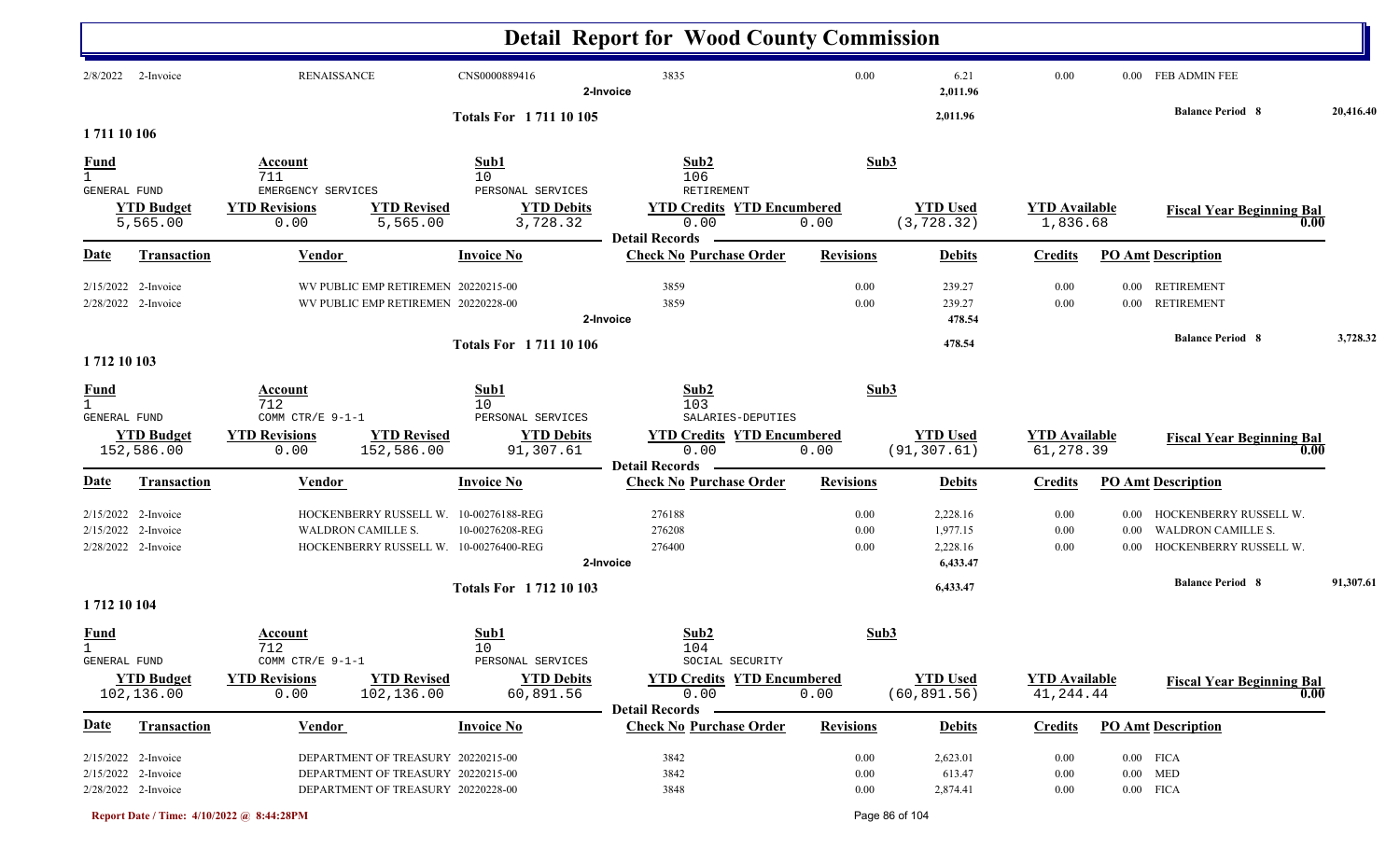|                                                                                                                                                             |                                                                                                                                |                                                                    |                                                                                                                                                                                                                                                  |                                                                                                                                | <b>Detail Report for Wood County Commission</b>                                                           |                                                                                          |                                                                                                                                          |                                                                                              |                                                                                                              |                                                                                                                                                                                                                                       |            |
|-------------------------------------------------------------------------------------------------------------------------------------------------------------|--------------------------------------------------------------------------------------------------------------------------------|--------------------------------------------------------------------|--------------------------------------------------------------------------------------------------------------------------------------------------------------------------------------------------------------------------------------------------|--------------------------------------------------------------------------------------------------------------------------------|-----------------------------------------------------------------------------------------------------------|------------------------------------------------------------------------------------------|------------------------------------------------------------------------------------------------------------------------------------------|----------------------------------------------------------------------------------------------|--------------------------------------------------------------------------------------------------------------|---------------------------------------------------------------------------------------------------------------------------------------------------------------------------------------------------------------------------------------|------------|
| 2/28/2022 2-Invoice                                                                                                                                         |                                                                                                                                |                                                                    | DEPARTMENT OF TREASURY 20220228-00                                                                                                                                                                                                               |                                                                                                                                | 3848<br>2-Invoice                                                                                         | 0.00                                                                                     | 672.23<br>6,783.12                                                                                                                       | $0.00\,$                                                                                     |                                                                                                              | $0.00$ MED                                                                                                                                                                                                                            |            |
| 1 712 10 105                                                                                                                                                |                                                                                                                                |                                                                    |                                                                                                                                                                                                                                                  | <b>Totals For 171210104</b>                                                                                                    |                                                                                                           |                                                                                          | 6,783.12                                                                                                                                 |                                                                                              |                                                                                                              | <b>Balance Period 8</b>                                                                                                                                                                                                               | 60,891.56  |
| <b>Fund</b><br>$\mathbf{1}$                                                                                                                                 |                                                                                                                                | Account<br>712                                                     |                                                                                                                                                                                                                                                  | Sub1<br>10 <sup>°</sup>                                                                                                        | Sub2<br>105                                                                                               | Sub3                                                                                     |                                                                                                                                          |                                                                                              |                                                                                                              |                                                                                                                                                                                                                                       |            |
| <b>GENERAL FUND</b><br>445,337.00                                                                                                                           | <b>YTD Budget</b>                                                                                                              | COMM CTR/E $9-1-1$<br><b>YTD Revisions</b><br>0.00                 | <b>YTD Revised</b><br>445, 337.00                                                                                                                                                                                                                | PERSONAL SERVICES<br><b>YTD Debits</b><br>251,067.54                                                                           | INSURANCE PREMIUM<br><b>YTD Credits YTD Encumbered</b><br>0.00                                            | 0.00                                                                                     | <b>YTD Used</b><br>(251, 067.54)                                                                                                         | <b>YTD</b> Available<br>194,269.46                                                           |                                                                                                              | <b>Fiscal Year Beginning Bal</b>                                                                                                                                                                                                      | 0.00       |
| Date                                                                                                                                                        | <b>Transaction</b>                                                                                                             | Vendor                                                             |                                                                                                                                                                                                                                                  | <b>Invoice No</b>                                                                                                              | <b>Detail Records</b><br><b>Check No Purchase Order</b>                                                   | <b>Revisions</b>                                                                         | <b>Debits</b>                                                                                                                            | <b>Credits</b>                                                                               |                                                                                                              | <b>PO Amt Description</b>                                                                                                                                                                                                             |            |
| 2/1/2022<br>2/1/2022<br>2/1/2022<br>2/1/2022<br>2/1/2022<br>2/8/2022<br>2/8/2022<br>2/9/2022<br>2/9/2022<br>2/15/2022<br>2/28/2022 2-Invoice<br>1712 10 106 | 2-Invoice<br>2-Invoice<br>2-Invoice<br>2-Invoice<br>2-Invoice<br>2-Invoice<br>2-Invoice<br>2-Invoice<br>2-Invoice<br>2-Invoice | <b>RENAISSANCE</b><br><b>RENAISSANCE</b><br><b>RENAISSANCE</b>     | HIGHMARK WEST VIRGINIA<br><b>MUTUAL OF OMAHA</b><br>MUTUAL OF OMAHA<br>VISION SERVICE PLAN (WV)<br>VISION SERVICE PLAN (WV)<br>HIGHMARK WEST VIRGINIA F220208A0129<br>HIGHMARK WEST VIRGINIA F220202A1570<br>HIGHMARK WEST VIRGINIA F220222A0637 | 02012022<br>1299636500<br>1299636500<br>22022<br>22022<br>CNS0000889416<br>02052022<br>02122022<br><b>Totals For 171210105</b> | 3830<br>173156<br>173156<br>173161<br>173161<br>3835<br>3836<br>3838<br>3839<br>3845<br>3853<br>2-Invoice | 0.00<br>0.00<br>0.00<br>$0.00\,$<br>0.00<br>0.00<br>0.00<br>0.00<br>0.00<br>0.00<br>0.00 | 30,993.59<br>53.90<br>192.42<br>76.36<br>288.00<br>155.25<br>94.59<br>(660.52)<br>325.96<br>105.99<br>4,431.92<br>36,057.46<br>36,057.46 | 0.00<br>0.00<br>$0.00\,$<br>0.00<br>0.00<br>$0.00\,$<br>0.00<br>0.00<br>0.00<br>0.00<br>0.00 | $0.00\,$<br>$0.00\,$<br>$0.00\,$<br>$0.00\,$<br>$0.00\,$<br>0.00<br>$0.00\,$<br>$0.00\,$<br>0.00<br>$0.00\,$ | HEALTH PREMIUM<br><b>BASIC LIFE</b><br>$0.00$ LTD<br><b>SINGLE VISION</b><br><b>FAMILY VISION</b><br>FEB ADMIN FEE<br>WEEKLY CLAIMS 02/05<br><b>HRA</b><br><b>HRA</b><br>WEEKLY CLAIMS 02/12<br><b>HRA</b><br><b>Balance Period 8</b> | 251,067.54 |
| <u>Fund</u><br>$\mathbf{1}$<br><b>GENERAL FUND</b><br>126,800.00                                                                                            | <b>YTD Budget</b>                                                                                                              | Account<br>712<br>COMM CTR/E 9-1-1<br><b>YTD Revisions</b><br>0.00 | <b>YTD Revised</b><br>126,800.00                                                                                                                                                                                                                 | Sub1<br>10<br>PERSONAL SERVICES<br><b>YTD Debits</b><br>81,670.91                                                              | Sub2<br>106<br>RETIREMENT<br><b>YTD Credits YTD Encumbered</b><br>0.00                                    | Sub3<br>0.00                                                                             | <b>YTD Used</b><br>(81, 670.91)                                                                                                          | <b>YTD Available</b><br>45,129.09                                                            |                                                                                                              | <b>Fiscal Year Beginning Bal</b>                                                                                                                                                                                                      | 0.00       |
| Date                                                                                                                                                        | Transaction                                                                                                                    | <b>Vendor</b>                                                      |                                                                                                                                                                                                                                                  | Invoice No                                                                                                                     | <b>Detail Records</b><br><b>Check No Purchase Order</b>                                                   | <b>Revisions</b>                                                                         | <b>Debits</b>                                                                                                                            | <b>Credits</b>                                                                               |                                                                                                              | <b>PO Amt Description</b>                                                                                                                                                                                                             |            |
| 2/15/2022 2-Invoice<br>2/28/2022 2-Invoice                                                                                                                  |                                                                                                                                |                                                                    | WV PUBLIC EMP RETIREMEN 20220215-00<br>WV PUBLIC EMP RETIREMEN 20220228-00                                                                                                                                                                       |                                                                                                                                | 3859<br>3859<br>2-Invoice                                                                                 | 0.00<br>0.00                                                                             | 4,439.78<br>4,798.58<br>9,238.36                                                                                                         | 0.00<br>0.00                                                                                 | $0.00\,$<br>$0.00\,$                                                                                         | <b>RETIREMENT</b><br><b>RETIREMENT</b>                                                                                                                                                                                                |            |
| 1 712 10 108                                                                                                                                                |                                                                                                                                |                                                                    |                                                                                                                                                                                                                                                  | <b>Totals For 171210106</b>                                                                                                    |                                                                                                           |                                                                                          | 9,238.36                                                                                                                                 |                                                                                              |                                                                                                              | <b>Balance Period 8</b>                                                                                                                                                                                                               | 81,670.91  |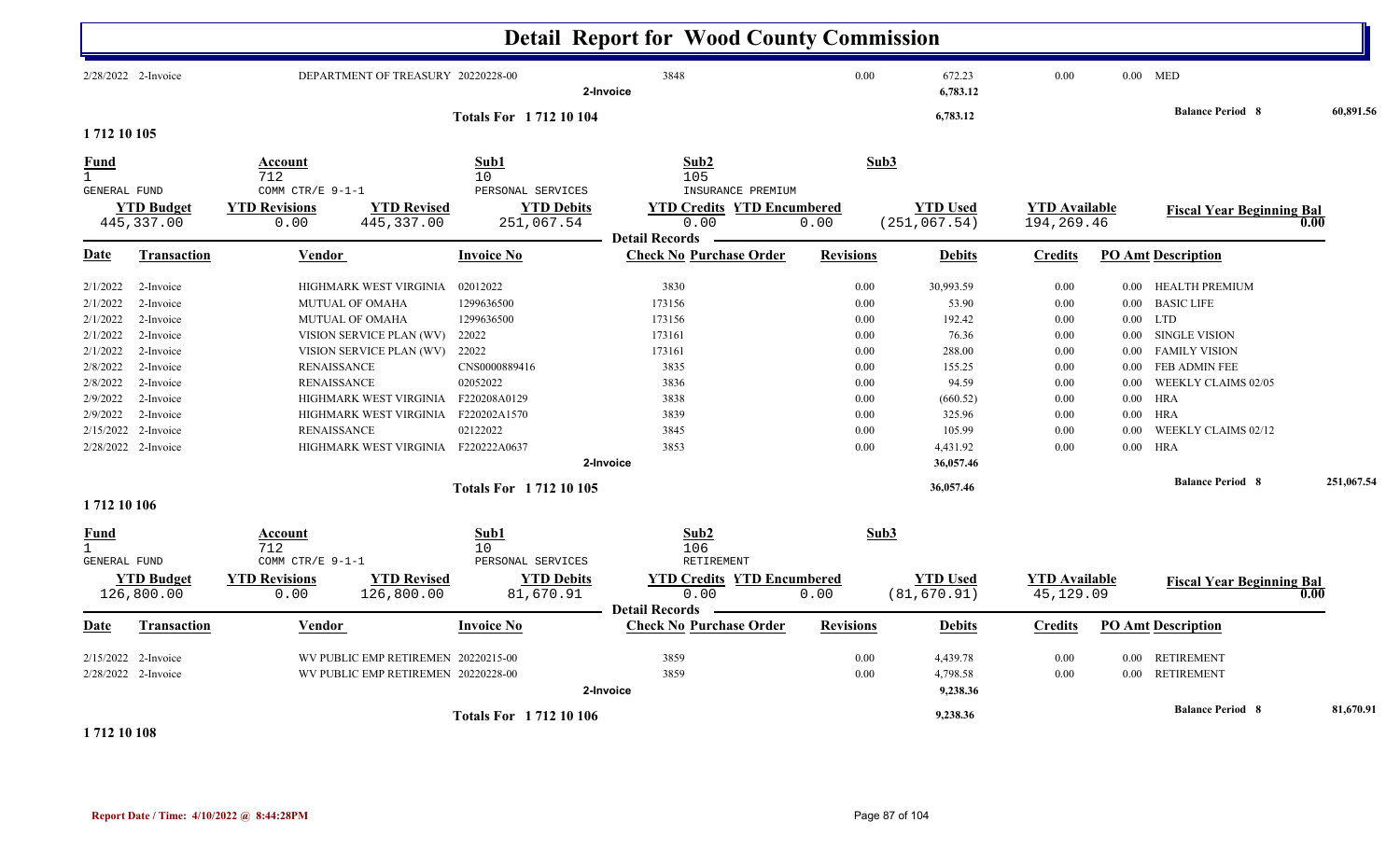| <b>Fund</b><br>$\mathbf{1}$<br>GENERAL FUND        |                                | Account<br>712<br>COMM CTR/E $9-1-1$                            | Sub1<br>10<br>PERSONAL SERVICES | Sub2<br>108<br>OVERTIME                                            | Sub3             |                                 |                                   |          |                                          |           |
|----------------------------------------------------|--------------------------------|-----------------------------------------------------------------|---------------------------------|--------------------------------------------------------------------|------------------|---------------------------------|-----------------------------------|----------|------------------------------------------|-----------|
|                                                    | <b>YTD Budget</b><br>90,000.00 | <b>YTD Revisions</b><br><b>YTD Revised</b><br>90,000.00<br>0.00 | <b>YTD Debits</b><br>62,098.43  | <b>YTD Credits YTD Encumbered</b><br>0.00                          | 0.00             | <b>YTD Used</b><br>(62,098.43)  | <b>YTD Available</b><br>27,901.57 |          | <b>Fiscal Year Beginning Bal</b><br>0.00 |           |
| <u>Date</u>                                        | <b>Transaction</b>             | <b>Vendor</b>                                                   | <b>Invoice No</b>               | <b>Detail Records</b><br><b>Check No Purchase Order</b>            | <b>Revisions</b> | <b>Debits</b>                   | <b>Credits</b>                    |          | <b>PO Amt Description</b>                |           |
| 2/15/2022 2-Invoice                                |                                | <b>ALLEN PEGGY SUE</b>                                          | 10-00276114-REG                 | 276114                                                             | 0.00             | 303.85                          | 0.00                              |          | 0.00 ALLEN PEGGY SUE                     |           |
| 2/15/2022 2-Invoice                                |                                | <b>BARKLEY ASHLEY N</b>                                         | 10-00276182-REG                 | 276182                                                             | 0.00             | 719.49                          | 0.00                              | 0.00     | BARKLEY ASHLEY N                         |           |
| 2/15/2022 2-Invoice                                |                                | <b>BARKER CHELSEA N.</b>                                        | 10-00276181-REG                 | 276181                                                             | 0.00             | 305.33                          | 0.00                              | 0.00     | <b>BARKER CHELSEA N.</b>                 |           |
| 2/15/2022 2-Invoice                                |                                | GALLAGHER ALESHA A.                                             | 10-00276187-REG                 | 276187                                                             | 0.00             | 164.37                          | 0.00                              | 0.00     | GALLAGHER ALESHA A.                      |           |
| 2/15/2022 2-Invoice                                |                                | HOCKENBERRY RUSSELL W.                                          | 10-00276188-REG                 | 276188                                                             | 0.00             | 269.94                          | 0.00                              | 0.00     | HOCKENBERRY RUSSELL W.                   |           |
| 2/15/2022 2-Invoice                                |                                | KUHL BARBARA L.                                                 | 10-00276191-REG                 | 276191                                                             | 0.00             | 314.78                          | 0.00                              | 0.00     | KUHL BARBARA L.                          |           |
| 2/15/2022 2-Invoice                                |                                | KUHL JASON A.                                                   | 10-00276192-REG                 | 276192                                                             | 0.00             | 328.76                          | 0.00                              | $0.00\,$ | KUHL JASON A.                            |           |
|                                                    | 2/15/2022 2-Invoice            | <b>MORGAN RACHEL N</b>                                          | 10-00276199-REG                 | 276199                                                             | 0.00             | 239.83                          | 0.00                              | 0.00     | MORGAN RACHEL N                          |           |
| 2/15/2022 2-Invoice                                |                                | MURPHY JILLIAN L.                                               | 10-00276200-REG                 | 276200                                                             | 0.00             | 171.27                          | 0.00                              | 0.00     | MURPHY JILLIAN L.                        |           |
| 2/15/2022 2-Invoice                                |                                | RIFFLE WILLIAM H.                                               | 10-00276203-REG                 | 276203                                                             | 0.00             | 381.88                          | 0.00                              | 0.00     | RIFFLE WILLIAM H.                        |           |
| 2/15/2022 2-Invoice                                |                                | <b>SCALISE SAMMY A</b>                                          | 10-00276204-REG                 | 276204                                                             | 0.00             | 1,079.23                        | 0.00                              | 0.00     | <b>SCALISE SAMMY A</b>                   |           |
| 2/28/2022 2-Invoice                                |                                | <b>ALLEN PEGGY SUE</b>                                          | 10-00276333-REG                 | 276333                                                             | 0.00             | 303.85                          | 0.00                              | 0.00     | <b>ALLEN PEGGY SUE</b>                   |           |
| 2/28/2022 2-Invoice                                |                                | <b>BARKLEY ASHLEY N</b>                                         | 10-00276395-REG                 | 276395                                                             | 0.00             | 289.79                          | 0.00                              | 0.00     | BARKLEY ASHLEY N                         |           |
| 2/28/2022 2-Invoice                                |                                | <b>BARKER CHELSEA N.</b>                                        | 10-00276394-REG                 | 276394                                                             | 0.00             | 305.33                          | 0.00                              | 0.00     | <b>BARKER CHELSEA N</b>                  |           |
| 2/28/2022 2-Invoice                                |                                | <b>CLATTERBUCK CLAYTON</b>                                      | 10-00276396-REG                 | 276396                                                             | 0.00             | 45.22                           | 0.00                              | 0.00     | <b>CLATTERBUCK CLAYTON</b>               |           |
| 2/28/2022 2-Invoice                                |                                | DEEM RACHAEL N                                                  | 10-00276398-REG                 | 276398                                                             | 0.00             | 45.22                           | 0.00                              | 0.00     | DEEM RACHAEL N                           |           |
| 2/28/2022 2-Invoice                                |                                | KUHL JASON A.                                                   | 10-00276404-REG                 | 276404                                                             | 0.00             | 164.38                          | 0.00                              | 0.00     | KUHL JASON A.                            |           |
| 2/28/2022 2-Invoice                                |                                | <b>MCKAIN MARK A</b>                                            | 10-00276407-REG                 | 276407                                                             | 0.00             | 239.83                          | 0.00                              | 0.00     | MCKAIN MARK A                            |           |
| 2/28/2022 2-Invoice                                |                                | <b>MERRILL SARA</b>                                             | 10-00276409-REG                 | 276409                                                             | 0.00             | 39.97                           | 0.00                              | $0.00\,$ | <b>MERRILL SARA</b>                      |           |
|                                                    | 2/28/2022 2-Invoice            | <b>MORGAN RACHEL N</b>                                          | 10-00276411-REG                 | 276411                                                             | 0.00             | 239.83                          | 0.00                              | 0.00     | MORGAN RACHEL N                          |           |
| 2/28/2022 2-Invoice                                |                                | MURPHY JILLIAN L.                                               | 10-00276412-REG                 | 276412                                                             | 0.00             | 57.09                           | 0.00                              | 0.00     | MURPHY JILLIAN L.                        |           |
| 2/28/2022 2-Invoice                                |                                | RIFFLE WILLIAM H.                                               | 10-00276415-REG                 | 276415                                                             | 0.00             | 381.88                          | 0.00                              | 0.00     | RIFFLE WILLIAM H.                        |           |
| 2/28/2022 2-Invoice                                |                                | <b>SCALISE SAMMY A</b>                                          | 10-00276416-REG                 | 276416                                                             | 0.00             | 839.40                          | 0.00                              | 0.00     | <b>SCALISE SAMMY A</b>                   |           |
|                                                    |                                |                                                                 |                                 | 2-Invoice                                                          |                  | 7,230.52                        |                                   |          |                                          |           |
|                                                    |                                |                                                                 | <b>Totals For 171210108</b>     |                                                                    |                  | 7,230.52                        |                                   |          | <b>Balance Period 8</b>                  | 62,098.43 |
| 1 712 10 109                                       |                                |                                                                 |                                 |                                                                    |                  |                                 |                                   |          |                                          |           |
| <u>Fund</u><br>$\mathbf{1}$<br><b>GENERAL FUND</b> |                                | Account<br>712<br>COMM CTR/E 9-1-1                              | Sub1<br>10<br>PERSONAL SERVICES | Sub2<br>109<br>EXTRA HELP                                          | Sub3             |                                 |                                   |          |                                          |           |
|                                                    | <b>YTD Budget</b><br>67,116.00 | <b>YTD Revisions</b><br><b>YTD Revised</b><br>67,116.00<br>0.00 | <b>YTD Debits</b><br>31,558.69  | <b>YTD Credits YTD Encumbered</b><br>0.00<br><b>Detail Records</b> | 0.00             | <b>YTD</b> Used<br>(31, 558.69) | <b>YTD Available</b><br>35,557.31 |          | <b>Fiscal Year Beginning Bal</b><br>0.00 |           |
| Date                                               | <b>Transaction</b>             | <b>Vendor</b>                                                   | <b>Invoice No</b>               | <b>Check No Purchase Order</b>                                     | <b>Revisions</b> | <b>Debits</b>                   | <b>Credits</b>                    |          | <b>PO Amt Description</b>                |           |
| 2/15/2022 2-Invoice                                |                                | <b>JEFFERS MARY BETH</b>                                        | 10-00276189-REG                 | 276189                                                             | 0.00             | 235.46                          | 0.00                              |          | 0.00 JEFFERS MARY BETH                   |           |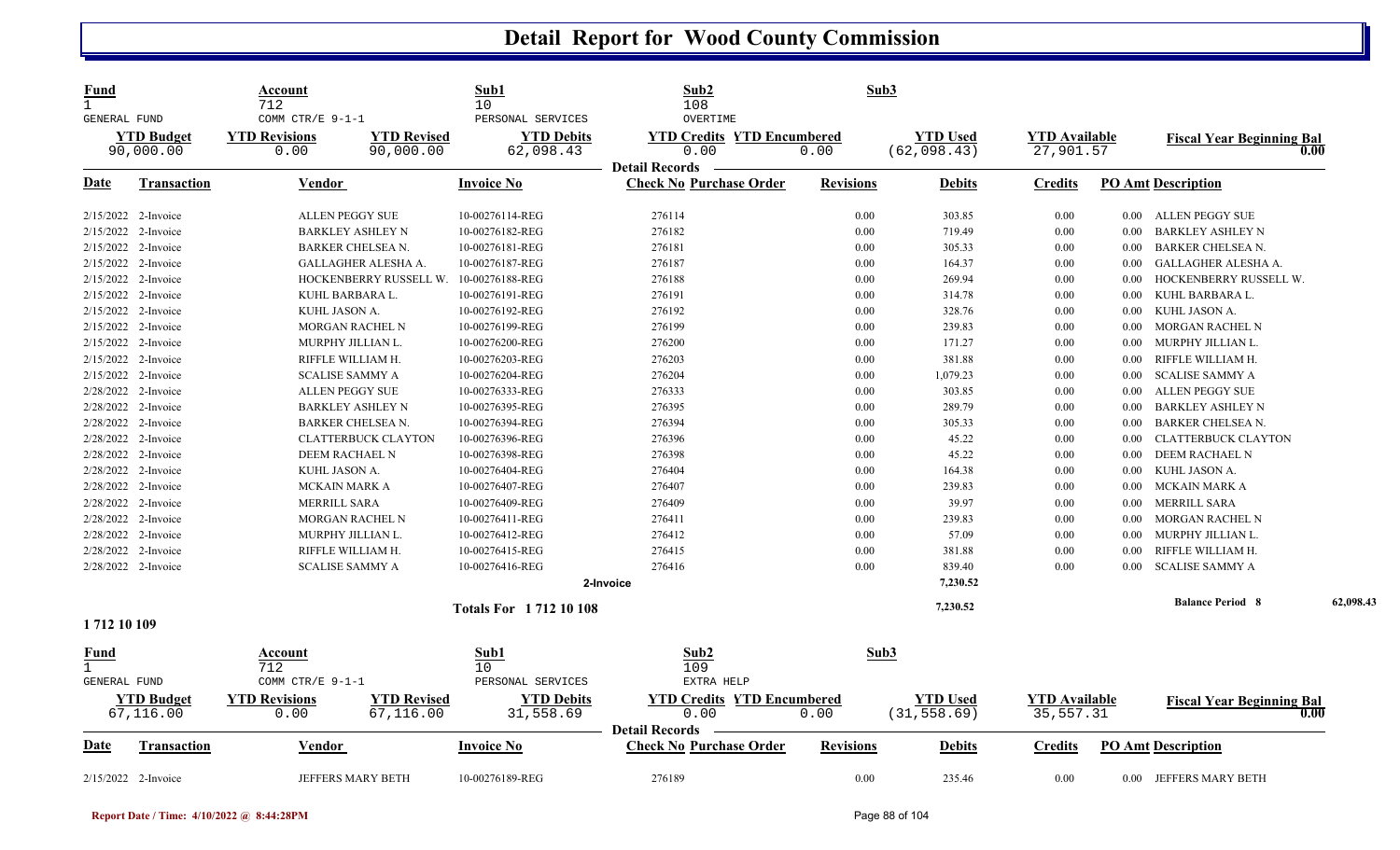|                     |                                  |                                                                  |                                 | <b>Detail Report for Wood County Commission</b>         |                  |                                  |                                    |          |                                          |           |
|---------------------|----------------------------------|------------------------------------------------------------------|---------------------------------|---------------------------------------------------------|------------------|----------------------------------|------------------------------------|----------|------------------------------------------|-----------|
|                     | 2/15/2022 2-Invoice              | LAYTON STACIE A.                                                 | 10-00276193-REG                 | 276193                                                  | 0.00             | 151.20                           | $0.00\,$                           |          | 0.00 LAYTON STACIE A.                    |           |
| 2/15/2022 2-Invoice |                                  | <b>TALLMAN CADEN</b>                                             | 10-00276207-REG                 | 276207                                                  | 0.00             | 100.80                           | 0.00                               | $0.00\,$ | <b>TALLMAN CADEN</b>                     |           |
|                     | 2/28/2022 2-Invoice              | JEFFERS MARY BETH                                                | 10-00276401-REG                 | 276401                                                  | 0.00             | 188.37                           | 0.00                               | $0.00\,$ | JEFFERS MARY BETH                        |           |
|                     | 2/28/2022 2-Invoice              | LAYTON STACIE A.                                                 | 10-00276405-REG                 | 276405                                                  | 0.00             | 302.40                           | 0.00                               | $0.00\,$ | <b>LAYTON STACIE A.</b>                  |           |
|                     | 2/28/2022 2-Invoice              | <b>TALLMAN CADEN</b>                                             | 10-00276420-REG                 | 276420                                                  | 0.00             | 630.00                           | 0.00                               | $0.00\,$ | <b>TALLMAN CADEN</b>                     |           |
|                     |                                  |                                                                  |                                 | 2-Invoice                                               |                  | 1,608.23                         |                                    |          |                                          |           |
| 1712 10 184         |                                  |                                                                  | Totals For 1712 10 109          |                                                         |                  | 1,608.23                         |                                    |          | <b>Balance Period 8</b>                  | 31,558.69 |
| <b>Fund</b>         |                                  | Account                                                          | Sub1                            | Sub2                                                    | Sub3             |                                  |                                    |          |                                          |           |
| GENERAL FUND        |                                  | 712<br>COMM CTR/E 9-1-1                                          | 10<br>PERSONAL SERVICES         | 184<br><b>DISPATCHERS</b>                               |                  |                                  |                                    |          |                                          |           |
|                     | <b>YTD Budget</b><br>965, 411.00 | <b>YTD Revised</b><br><b>YTD Revisions</b><br>965,411.00<br>0.00 | <b>YTD Debits</b><br>596,846.43 | <b>YTD Credits YTD Encumbered</b><br>0.00               | 0.00             | <b>YTD Used</b><br>(596, 846.43) | <b>YTD Available</b><br>368,564.57 |          | <b>Fiscal Year Beginning Bal</b><br>0.00 |           |
| <u>Date</u>         | <b>Transaction</b>               | <b>Vendor</b>                                                    | <b>Invoice No</b>               | <b>Detail Records</b><br><b>Check No Purchase Order</b> | <b>Revisions</b> | <b>Debits</b>                    | <b>Credits</b>                     |          | <b>PO Amt Description</b>                |           |
|                     |                                  |                                                                  |                                 |                                                         |                  |                                  |                                    |          |                                          |           |
| 2/15/2022 2-Invoice |                                  | <b>BARKLEY ASHLEY N</b>                                          | 10-00276182-REG                 | 276182                                                  | 0.00             | 1,096.95                         | 0.00                               | $0.00\,$ | <b>BARKLEY ASHLEY N</b>                  |           |
| 2/15/2022 2-Invoice |                                  | <b>BARKLEY ASHLEY N</b>                                          | 10-00276182-REG                 | 276182                                                  | 0.00             | 173.28                           | 0.00                               | $0.00\,$ | <b>BARKLEY ASHLEY N</b>                  |           |
| 2/15/2022 2-Invoice |                                  | <b>BARKER CHELSEA N.</b>                                         | 10-00276181-REG                 | 276181                                                  | 0.00             | 1,396.54                         | 0.00                               | $0.00\,$ | <b>BARKER CHELSEA N.</b>                 |           |
|                     | 2/15/2022 2-Invoice              | <b>BARKER CHELSEA N.</b>                                         | 10-00276181-REG                 | 276181                                                  | 0.00             | 220.60                           | 0.00                               | $0.00\,$ | <b>BARKER CHELSEA N.</b>                 |           |
| 2/15/2022 2-Invoice |                                  | <b>CLATTERBUCK CLAYTON</b>                                       | 10-00276183-REG                 | 276183                                                  | 0.00             | 1,240.94                         | 0.00                               | 0.00     | <b>CLATTERBUCK CLAYTON</b>               |           |
|                     | 2/15/2022 2-Invoice              | <b>CLATTERBUCK CLAYTON</b>                                       | 10-00276183-REG                 | 276183                                                  | 0.00             | 196.02                           | 0.00                               | $0.00\,$ | <b>CLATTERBUCK CLAYTON</b>               |           |
|                     | 2/15/2022 2-Invoice              | DEEM AMBER L                                                     | 10-00276184-REG                 | 276184                                                  | 0.00             | 1,096.95                         | 0.00                               | $0.00\,$ | <b>DEEM AMBER L</b>                      |           |
|                     | 2/15/2022 2-Invoice              | DEEM AMBER L                                                     | 10-00276184-REG                 | 276184                                                  | 0.00             | 173.28                           | 0.00                               | $0.00\,$ | <b>DEEM AMBER L</b>                      |           |
|                     | 2/15/2022 2-Invoice              | DEEM RACHAEL N                                                   | 10-00276185-REG                 | 276185                                                  | 0.00             | 1,240.94                         | 0.00                               | $0.00\,$ | DEEM RACHAEL N                           |           |
|                     | 2/15/2022 2-Invoice              | DEEM RACHAEL N                                                   | 10-00276185-REG                 | 276185                                                  | 0.00             | 196.02                           | 0.00                               | $0.00\,$ | DEEM RACHAEL N                           |           |
|                     | 2/15/2022 2-Invoice              | FLEENOR CARL AARON                                               | 10-00276186-REG                 | 276186                                                  | 0.00             | 1,587.71                         | 0.00                               | $0.00\,$ | FLEENOR CARL AARON                       |           |
|                     | 2/15/2022 2-Invoice              | GALLAGHER ALESHA A.                                              | 10-00276187-REG                 | 276187                                                  | 0.00             | 1,387.98                         | 0.00                               | 0.00     | GALLAGHER ALESHA A.                      |           |
|                     | 2/15/2022 2-Invoice              | GALLAGHER ALESHA A.                                              | 10-00276187-REG                 | 276187                                                  | 0.00             | 404.61                           | 0.00                               | 0.00     | GALLAGHER ALESHA A.                      |           |
| 2/15/2022 2-Invoice |                                  | GALLAGHER ALESHA A.                                              | 10-00276187-REG                 | 276187                                                  | 0.00             | 219.25                           | 0.00                               | 0.00     | GALLAGHER ALESHA A.                      |           |
| 2/15/2022 2-Invoice |                                  | <b>JONES DUANE EARL</b>                                          | 10-00276190-REG                 | 276190                                                  | 0.00             | 2,016.72                         | 0.00                               | $0.00\,$ | <b>JONES DUANE EARL</b>                  |           |
| 2/15/2022 2-Invoice |                                  | KUHL BARBARA L.                                                  | 10-00276191-REG                 | 276191                                                  | 0.00             | 1,439.76                         | 0.00                               | $0.00\,$ | KUHL BARBARA L.                          |           |
| 2/15/2022 2-Invoice |                                  | KUHL BARBARA L.                                                  | 10-00276191-REG                 | 276191                                                  | 0.00             | 227.43                           | 0.00                               | 0.00     | KUHL BARBARA L.                          |           |
| 2/15/2022 2-Invoice |                                  | KUHL JASON A.                                                    | 10-00276192-REG                 | 276192                                                  | 0.00             | 1,503.73                         | 0.00                               | $0.00\,$ | KUHL JASON A.                            |           |
|                     | 2/15/2022 2-Invoice              | KUHL JASON A.                                                    | 10-00276192-REG                 | 276192                                                  | $0.00\,$         | 237.53                           | 0.00                               |          | 0.00 KUHL JASON A.                       |           |
|                     | $2/15/2022$ 2-Invoice            | <b>MATHENY DUSTIN S.</b>                                         | 10-00276194-REG                 | 276194                                                  | 0.00             | 1,413.58                         | $0.00\,$                           |          | 0.00 MATHENY DUSTIN S.                   |           |
| 2/15/2022 2-Invoice |                                  | MATHENY DUSTIN S.                                                | 10-00276194-REG                 | 276194                                                  | 0.00             | 223.29                           | 0.00                               |          | 0.00 MATHENY DUSTIN S.                   |           |
| 2/15/2022 2-Invoice |                                  | MCKAIN MARK A                                                    | 10-00276195-REG                 | 276195                                                  | 0.00             | 1,096.95                         | $0.00\,$                           |          | 0.00 MCKAIN MARK A                       |           |
|                     | 2/15/2022 2-Invoice              | MCKAIN MARK A                                                    | 10-00276195-REG                 | 276195                                                  | 0.00             | 173.28                           | $0.00\,$                           |          | 0.00 MCKAIN MARK A                       |           |
|                     | 2/15/2022 2-Invoice              | MERCER ROBERT E.                                                 | 10-00276196-REG                 | 276196                                                  | $0.00\,$         | 1,466.68                         | 0.00                               | $0.00\,$ | MERCER ROBERT E.                         |           |
|                     | 2/15/2022 2-Invoice              | MERCER ROBERT E.                                                 | 10-00276196-REG                 | 276196                                                  | $0.00\,$         | 231.68                           | 0.00                               | $0.00\,$ | MERCER ROBERT E.                         |           |
|                     | 2/15/2022 2-Invoice              | MERRILL SARA                                                     | 10-00276197-REG                 | 276197                                                  | $0.00\,$         | 1,096.95                         | 0.00                               | $0.00\,$ | MERRILL SARA                             |           |
|                     | $2/15/2022$ 2-Invoice            | MERRILL SARA                                                     | 10-00276197-REG                 | 276197                                                  | $0.00\,$         | 173.28                           | 0.00                               |          | 0.00 MERRILL SARA                        |           |
|                     | 2/15/2022 2-Invoice              | MOORE DOUGLAS I.                                                 | 10-00276198-REG                 | 276198                                                  | $0.00\,$         | 1,680.25                         | $0.00\,$                           |          | 0.00 MOORE DOUGLAS I.                    |           |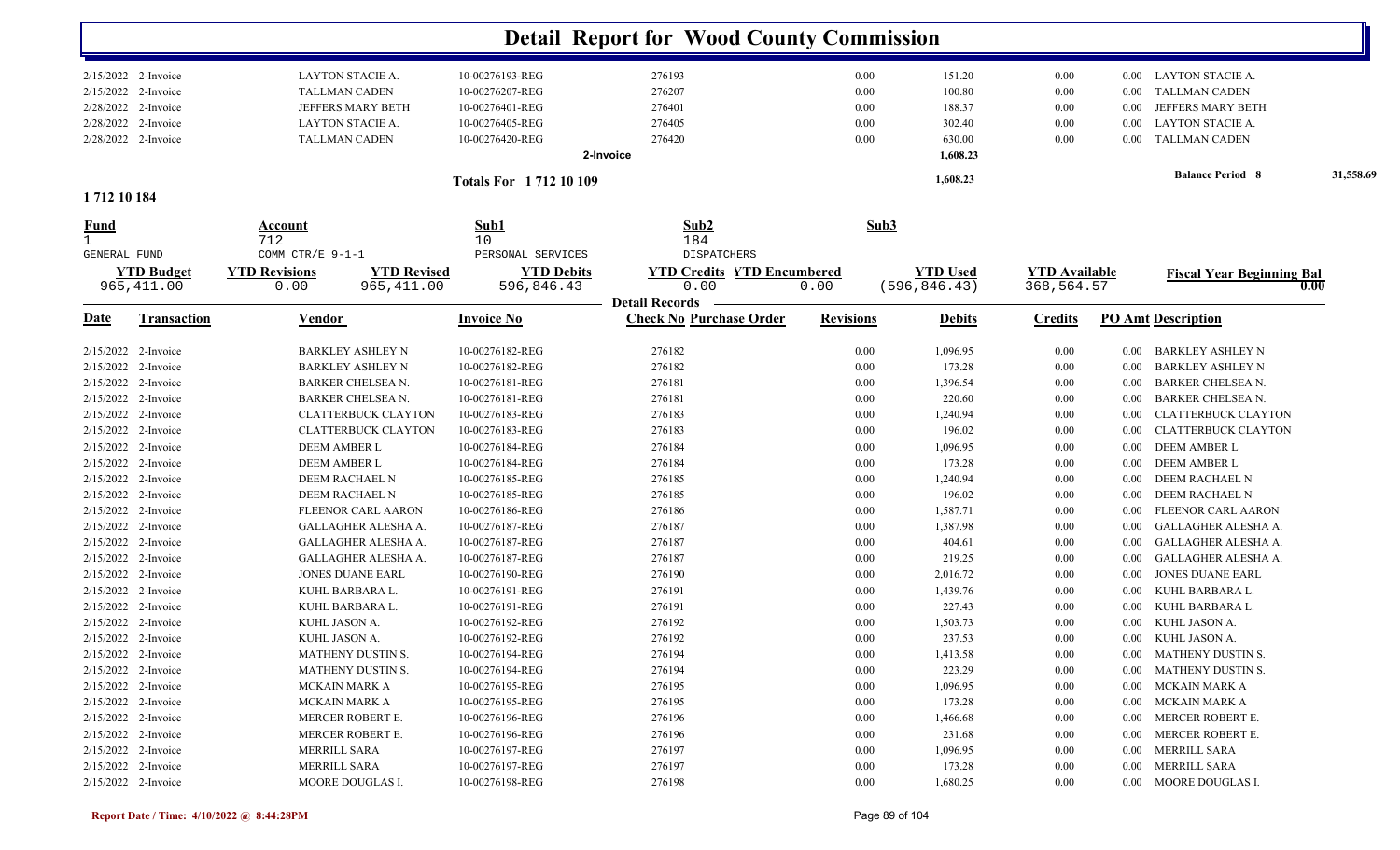|                        |                            |                 | <b>Detail Report for Wood County Commission</b> |          |          |          |          |                            |
|------------------------|----------------------------|-----------------|-------------------------------------------------|----------|----------|----------|----------|----------------------------|
| $2/15/2022$ 2-Invoice  | MOORE DOUGLAS I.           | 10-00276198-REG | 276198                                          | $0.00\,$ | 265.42   | 0.00     | $0.00\,$ | MOORE DOUGLAS I.           |
| 2/15/2022 2-Invoice    | MORGAN RACHEL N            | 10-00276199-REG | 276199                                          | 0.00     | 1,096.95 | 0.00     | $0.00\,$ | MORGAN RACHEL N            |
| 2/15/2022 2-Invoice    | MORGAN RACHEL N            | 10-00276199-REG | 276199                                          | 0.00     | 173.28   | 0.00     | 0.00     | <b>MORGAN RACHEL N</b>     |
| 2/15/2022 2-Invoice    | MURPHY JILLIAN L.          | 10-00276200-REG | 276200                                          | $0.00\,$ | 1,566.71 | 0.00     | 0.00     | MURPHY JILLIAN L.          |
| 2/15/2022 2-Invoice    | MURPHY JILLIAN L.          | 10-00276200-REG | 276200                                          | 0.00     | 247.48   | 0.00     | 0.00     | MURPHY JILLIAN L.          |
| 2/15/2022 2-Invoice    | NOKLEBY ADRIEN J.          | 10-00276201-REG | 276201                                          | $0.00\,$ | 1,585.65 | $0.00\,$ | 0.00     | NOKLEBY ADRIEN J.          |
| 2/15/2022 2-Invoice    | NOKLEBY ADRIEN J.          | 10-00276201-REG | 276201                                          | $0.00\,$ | 250.47   | 0.00     | 0.00     | NOKLEBY ADRIEN J.          |
| 2/15/2022 2-Invoice    | <b>RATHER RANDY</b>        | 10-00276202-REG | 276202                                          | 0.00     | 1,282.10 | 0.00     | 0.00     | <b>RATHER RANDY</b>        |
| 2/15/2022 2-Invoice    | <b>RATHER RANDY</b>        | 10-00276202-REG | 276202                                          | 0.00     | 202.52   | 0.00     | 0.00     | <b>RATHER RANDY</b>        |
| 2/15/2022 2-Invoice    | RIFFLE WILLIAM H.          | 10-00276203-REG | 276203                                          | $0.00\,$ | 1,746.68 | 0.00     | 0.00     | RIFFLE WILLIAM H.          |
| 2/15/2022 2-Invoice    | RIFFLE WILLIAM H.          | 10-00276203-REG | 276203                                          | 0.00     | 275.91   | 0.00     | 0.00     | RIFFLE WILLIAM H.          |
| 2/15/2022 2-Invoice    | <b>SCALISE SAMMY A</b>     | 10-00276204-REG | 276204                                          | 0.00     | 1,096.95 | 0.00     | 0.00     | <b>SCALISE SAMMY A</b>     |
| 2/15/2022<br>2-Invoice | <b>SCALISE SAMMY A</b>     | 10-00276204-REG | 276204                                          | $0.00\,$ | 173.28   | 0.00     | $0.00\,$ | <b>SCALISE SAMMY A</b>     |
| 2/15/2022 2-Invoice    | <b>SMITH JAMIE L</b>       | 10-00276205-REG | 276205                                          | 0.00     | 1,096.95 | 0.00     | $0.00\,$ | <b>SMITH JAMIE L</b>       |
| 2/15/2022 2-Invoice    | <b>SMITH JAMIE L</b>       | 10-00276205-REG | 276205                                          | 0.00     | 173.28   | 0.00     | 0.00     | <b>SMITH JAMIE L</b>       |
| 2/15/2022 2-Invoice    | SPENCER ETHAN T            | 10-00276206-REG | 276206                                          | $0.00\,$ | 1,208.09 | 0.00     | $0.00\,$ | SPENCER ETHAN T            |
| 2/15/2022 2-Invoice    | SPENCER ETHAN T            | 10-00276206-REG | 276206                                          | 0.00     | 190.83   | 0.00     | 0.00     | SPENCER ETHAN T            |
| 2/28/2022 2-Invoice    | <b>BARKLEY ASHLEY N</b>    | 10-00276395-REG | 276395                                          | $0.00\,$ | 1,096.95 | $0.00\,$ | 0.00     | <b>BARKLEY ASHLEY N</b>    |
| 2/28/2022 2-Invoice    | <b>BARKLEY ASHLEY N</b>    | 10-00276395-REG | 276395                                          | 0.00     | 173.28   | $0.00\,$ | 0.00     | <b>BARKLEY ASHLEY N</b>    |
| 2/28/2022 2-Invoice    | BARKER CHELSEA N.          | 10-00276394-REG | 276394                                          | 0.00     | 1,396.54 | 0.00     | 0.00     | <b>BARKER CHELSEA N.</b>   |
| 2/28/2022 2-Invoice    | BARKER CHELSEA N.          | 10-00276394-REG | 276394                                          | 0.00     | 220.60   | $0.00\,$ | 0.00     | <b>BARKER CHELSEA N.</b>   |
| 2/28/2022 2-Invoice    | <b>CLATTERBUCK CLAYTON</b> | 10-00276396-REG | 276396                                          | $0.00\,$ | 1,240.94 | $0.00\,$ | 0.00     | <b>CLATTERBUCK CLAYTON</b> |
| 2/28/2022 2-Invoice    | <b>CLATTERBUCK CLAYTON</b> | 10-00276396-REG | 276396                                          | 0.00     | 196.02   | 0.00     | 0.00     | <b>CLATTERBUCK CLAYTON</b> |
| 2/28/2022 2-Invoice    | <b>DEEM AMBER L</b>        | 10-00276397-REG | 276397                                          | 0.00     | 1,096.95 | $0.00\,$ | 0.00     | <b>DEEM AMBER L</b>        |
| 2/28/2022 2-Invoice    | DEEM AMBER L               | 10-00276397-REG | 276397                                          | $0.00\,$ | 173.28   | 0.00     | $0.00\,$ | DEEM AMBER L               |
| 2/28/2022 2-Invoice    | DEEM RACHAEL N             | 10-00276398-REG | 276398                                          | 0.00     | 1,240.94 | 0.00     | 0.00     | DEEM RACHAEL N             |
| 2/28/2022 2-Invoice    | DEEM RACHAEL N             | 10-00276398-REG | 276398                                          | $0.00\,$ | 196.02   | 0.00     | 0.00     | DEEM RACHAEL N             |
| 2/28/2022 2-Invoice    | FLEENOR CARL AARON         | 10-00276399-REG | 276399                                          | $0.00\,$ | 1,587.71 | 0.00     | 0.00     | FLEENOR CARL AARON         |
| 2/28/2022 2-Invoice    | FLEENOR CARL AARON         | 10-00276399-REG | 276399                                          | 0.00     | 250.80   | 0.00     | 0.00     | FLEENOR CARL AARON         |
| 2/28/2022 2-Invoice    | <b>JONES DUANE EARL</b>    | 10-00276402-REG | 276402                                          | 0.00     | 2,016.72 | $0.00\,$ | 0.00     | JONES DUANE EARL           |
| 2/28/2022 2-Invoice    | KUHL BARBARA L.            | 10-00276403-REG | 276403                                          | $0.00\,$ | 1,439.76 | 0.00     | 0.00     | KUHL BARBARA L.            |
| 2/28/2022 2-Invoice    | KUHL BARBARA L.            | 10-00276403-REG | 276403                                          | 0.00     | 227.43   | 0.00     | 0.00     | KUHL BARBARA L.            |
| 2/28/2022 2-Invoice    | KUHL JASON A.              | 10-00276404-REG | 276404                                          | 0.00     | 1,503.73 | 0.00     | 0.00     | KUHL JASON A.              |
| 2/28/2022 2-Invoice    | KUHL JASON A.              | 10-00276404-REG | 276404                                          | $0.00\,$ | 237.53   | 0.00     | 0.00     | KUHL JASON A.              |
| 2/28/2022 2-Invoice    | <b>MATHENY DUSTIN S.</b>   | 10-00276406-REG | 276406                                          | 0.00     | 1,413.58 | 0.00     | 0.00     | MATHENY DUSTIN S.          |
| 2/28/2022 2-Invoice    | <b>MATHENY DUSTIN S.</b>   | 10-00276406-REG | 276406                                          | 0.00     | 223.29   | 0.00     | $0.00\,$ | <b>MATHENY DUSTIN S.</b>   |
| $2/28/2022$ 2-Invoice  | MCKAIN MARK A              | 10-00276407-REG | 276407                                          | $0.00\,$ | 1,096.95 | $0.00\,$ |          | 0.00 MCKAIN MARK A         |
| 2/28/2022 2-Invoice    | MCKAIN MARK A              | 10-00276407-REG | 276407                                          | $0.00\,$ | 173.28   | 0.00     | $0.00\,$ | MCKAIN MARK A              |
| 2/28/2022 2-Invoice    | MERCER ROBERT E.           |                 |                                                 |          |          |          |          | MERCER ROBERT E.           |
|                        |                            | 10-00276408-REG | 276408                                          | $0.00\,$ | 1,466.68 | 0.00     | $0.00\,$ |                            |
| $2/28/2022$ 2-Invoice  | MERCER ROBERT E.           | 10-00276408-REG | 276408                                          | $0.00\,$ | 231.68   | 0.00     | $0.00\,$ | MERCER ROBERT E.           |
| 2/28/2022 2-Invoice    | MERRILL SARA               | 10-00276409-REG | 276409                                          | $0.00\,$ | 1,096.95 | 0.00     | $0.00\,$ | MERRILL SARA               |
| $2/28/2022$ 2-Invoice  | MERRILL SARA               | 10-00276409-REG | 276409                                          | $0.00\,$ | 173.28   | 0.00     | $0.00\,$ | MERRILL SARA               |
| 2/28/2022 2-Invoice    | MOORE DOUGLAS I.           | 10-00276410-REG | 276410                                          | $0.00\,$ | 1,680.25 | 0.00     | 0.00     | MOORE DOUGLAS I.           |
| 2/28/2022 2-Invoice    | MOORE DOUGLAS I.           | 10-00276410-REG | 276410                                          | $0.00\,$ | 265.42   | 0.00     | $0.00\,$ | MOORE DOUGLAS I.           |
| 2/28/2022 2-Invoice    | MORGAN RACHEL N            | 10-00276411-REG | 276411                                          | $0.00\,$ | 1,096.95 | 0.00     |          | 0.00 MORGAN RACHEL N       |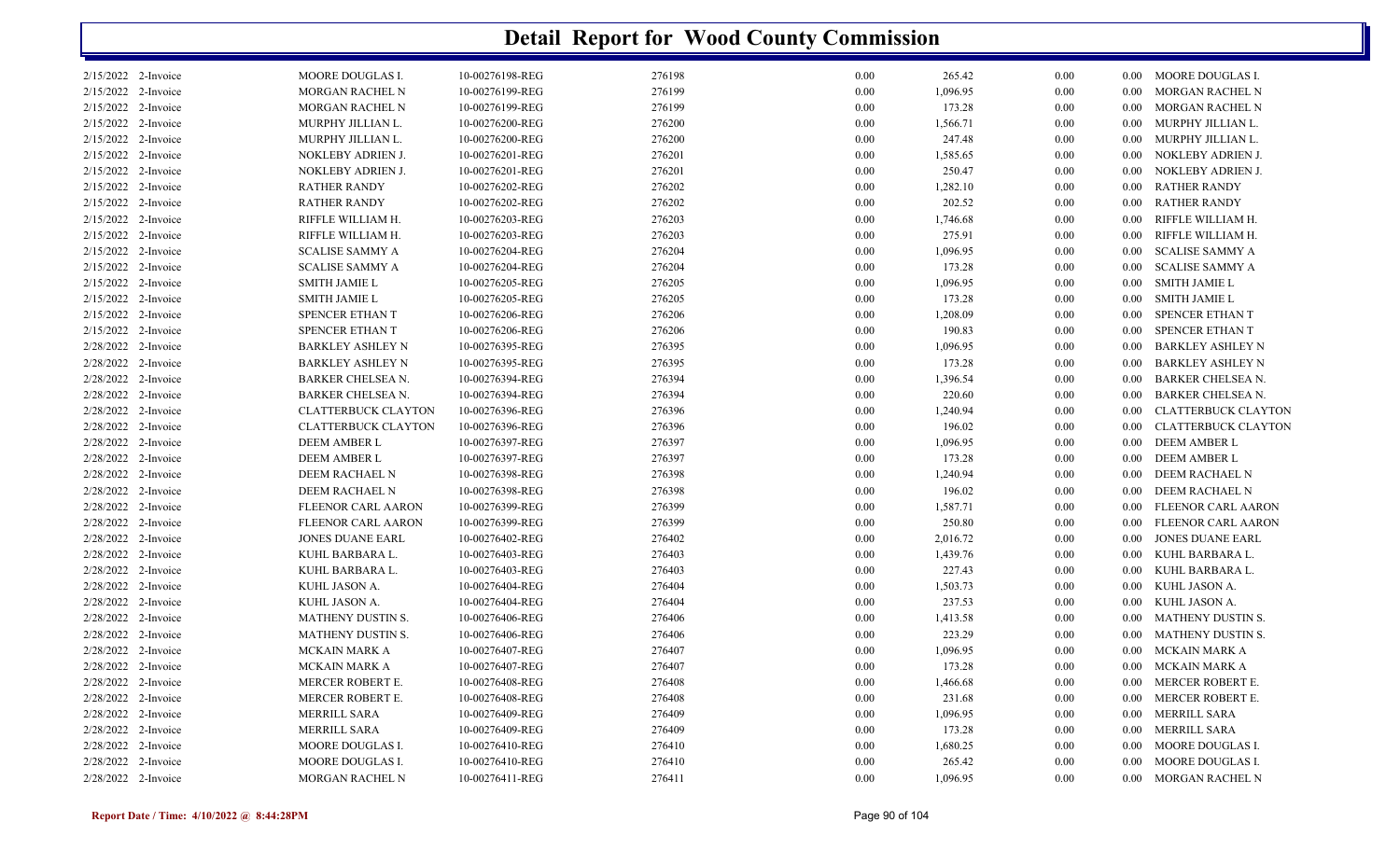|              |                     |                            |                    |                             | <b>Detail Report for Wood County Commission</b>         |                  |                 |                      |          |                                  |            |
|--------------|---------------------|----------------------------|--------------------|-----------------------------|---------------------------------------------------------|------------------|-----------------|----------------------|----------|----------------------------------|------------|
|              | 2/28/2022 2-Invoice | <b>MORGAN RACHEL N</b>     |                    | 10-00276411-REG             | 276411                                                  | 0.00             | 173.28          | 0.00                 | $0.00\,$ | MORGAN RACHEL N                  |            |
|              | 2/28/2022 2-Invoice | MURPHY JILLIAN L.          |                    | 10-00276412-REG             | 276412                                                  | 0.00             | 1,566.71        | 0.00                 | $0.00\,$ | MURPHY JILLIAN L.                |            |
|              | 2/28/2022 2-Invoice | MURPHY JILLIAN L.          |                    | 10-00276412-REG             | 276412                                                  | 0.00             | 247.48          | 0.00                 | $0.00\,$ | MURPHY JILLIAN L.                |            |
|              | 2/28/2022 2-Invoice | NOKLEBY ADRIEN J.          |                    | 10-00276413-REG             | 276413                                                  | $0.00\,$         | 1,585.65        | 0.00                 | 0.00     | NOKLEBY ADRIEN J.                |            |
|              | 2/28/2022 2-Invoice | NOKLEBY ADRIEN J.          |                    | 10-00276413-REG             | 276413                                                  | 0.00             | 250.47          | 0.00                 | 0.00     | NOKLEBY ADRIEN J.                |            |
|              | 2/28/2022 2-Invoice | <b>RATHER RANDY</b>        |                    | 10-00276414-REG             | 276414                                                  | 0.00             | 1,282.10        | 0.00                 | 0.00     | <b>RATHER RANDY</b>              |            |
|              | 2/28/2022 2-Invoice | <b>RATHER RANDY</b>        |                    | 10-00276414-REG             | 276414                                                  | $0.00\,$         | 202.52          | 0.00                 | 0.00     | <b>RATHER RANDY</b>              |            |
|              | 2/28/2022 2-Invoice | RIFFLE WILLIAM H.          |                    | 10-00276415-REG             | 276415                                                  | 0.00             | 1,746.68        | 0.00                 | 0.00     | RIFFLE WILLIAM H.                |            |
|              | 2/28/2022 2-Invoice | RIFFLE WILLIAM H.          |                    | 10-00276415-REG             | 276415                                                  | 0.00             | 275.91          | 0.00                 | 0.00     | RIFFLE WILLIAM H                 |            |
|              | 2/28/2022 2-Invoice | <b>SCALISE SAMMY A</b>     |                    | 10-00276416-REG             | 276416                                                  | 0.00             | 1,096.95        | 0.00                 | $0.00\,$ | <b>SCALISE SAMMY A</b>           |            |
|              | 2/28/2022 2-Invoice | <b>SCALISE SAMMY A</b>     |                    | 10-00276416-REG             | 276416                                                  | 0.00             | 173.28          | 0.00                 | $0.00\,$ | <b>SCALISE SAMMY A</b>           |            |
|              | 2/28/2022 2-Invoice | <b>SMITH DIANA</b>         |                    | 10-00276417-REG             | 276417                                                  | $0.00\,$         | 1,096.95        | 0.00                 | $0.00\,$ | <b>SMITH DIANA</b>               |            |
|              | 2/28/2022 2-Invoice | <b>SMITH DIANA</b>         |                    | 10-00276417-REG             | 276417                                                  | $0.00\,$         | 173.28          | 0.00                 | $0.00\,$ | <b>SMITH DIANA</b>               |            |
|              | 2/28/2022 2-Invoice | <b>SMITH JAMIE L</b>       |                    | 10-00276418-REG             | 276418                                                  | 0.00             | 1,096.95        | 0.00                 | $0.00\,$ | <b>SMITH JAMIE L</b>             |            |
|              | 2/28/2022 2-Invoice | <b>SMITH JAMIE L</b>       |                    | 10-00276418-REG             | 276418                                                  | $0.00\,$         | 173.28          | 0.00                 | $0.00\,$ | SMITH JAMIE L                    |            |
|              | 2/28/2022 2-Invoice | <b>SPENCER ETHAN T</b>     |                    | 10-00276419-REG             | 276419                                                  | $0.00\,$         | 1,208.09        | 0.00                 | $0.00\,$ | SPENCER ETHAN T                  |            |
|              | 2/28/2022 2-Invoice | SPENCER ETHAN T            |                    | 10-00276419-REG             | 276419                                                  | 0.00             | 190.83          | 0.00                 | 0.00     | SPENCER ETHAN T                  |            |
|              | 2/28/2022 2-Invoice | WADE JADARIEN H            |                    | 10-00276421-REG             | 276421                                                  | 0.00             | 1,096.95        | 0.00                 | 0.00     | <b>WADE JADARIEN H</b>           |            |
|              | 2/28/2022 2-Invoice | WADE JADARIEN H            |                    | 10-00276421-REG             | 276421                                                  | $0.00\,$         | 173.28          | 0.00                 | 0.00     | <b>WADE JADARIEN H</b>           |            |
|              |                     |                            |                    |                             | 2-Invoice                                               |                  | 73,268.88       |                      |          |                                  |            |
|              |                     |                            |                    | <b>Totals For 171210184</b> |                                                         |                  | 73,268.88       |                      |          | <b>Balance Period 8</b>          | 596,846.43 |
| 1712 10 185  |                     |                            |                    |                             |                                                         |                  |                 |                      |          |                                  |            |
| <u>Fund</u>  |                     | Account<br>712             |                    | Sub1<br>10                  | Sub2<br>185                                             | Sub3             |                 |                      |          |                                  |            |
| GENERAL FUND |                     | COMM CTR/E 9-1-1           |                    | PERSONAL SERVICES           | HOLIDAY PAY                                             |                  |                 |                      |          |                                  |            |
|              | <b>YTD Budget</b>   | <b>YTD Revisions</b>       | <b>YTD Revised</b> | <b>YTD Debits</b>           | <b>YTD Credits YTD Encumbered</b>                       |                  | <b>YTD Used</b> | <b>YTD Available</b> |          | <b>Fiscal Year Beginning Bal</b> |            |
|              | 60,000.00           | 0.00                       | 60,000.00          | 52,888.44                   | 0.00                                                    | 0.00             | (52, 888.44)    | 7,111.56             |          |                                  | 0.00       |
| Date         | <b>Transaction</b>  | <u>Vendor</u>              |                    | <b>Invoice No</b>           | <b>Detail Records</b><br><b>Check No Purchase Order</b> | <b>Revisions</b> | <b>Debits</b>   | <b>Credits</b>       |          | <b>PO Amt Description</b>        |            |
|              | 2/28/2022 2-Invoice | <b>BARKLEY ASHLEY N</b>    |                    | 10-00276395-REG             | 276395                                                  | 0.00             | 79.94           | 0.00                 | $0.00\,$ | <b>BARKLEY ASHLEY N</b>          |            |
|              | 2/28/2022 2-Invoice | <b>BARKER CHELSEA N.</b>   |                    | 10-00276394-REG             | 276394                                                  | 0.00             | 305.33          | 0.00                 | 0.00     | <b>BARKER CHELSEA N.</b>         |            |
|              | 2/28/2022 2-Invoice | <b>CLATTERBUCK CLAYTON</b> |                    | 10-00276396-REG             | 276396                                                  | $0.00\,$         | 180.87          | 0.00                 | $0.00\,$ | CLATTERBUCK CLAYTON              |            |
|              | 2/28/2022 2-Invoice | DEEM AMBER L               |                    | 10-00276397-REG             | 276397                                                  | 0.00             | 159.89          | 0.00                 | $0.00\,$ | <b>DEEM AMBER L</b>              |            |
|              | 2/28/2022 2-Invoice | DEEM RACHAEL N             |                    | 10-00276398-REG             | 276398                                                  | $0.00\,$         | 180.87          | $0.00\,$             |          | 0.00 DEEM RACHAEL N              |            |
|              | 2/28/2022 2-Invoice | FLEENOR CARL AARON         |                    | 10-00276399-REG             | 276399                                                  | $0.00\,$         | 231.42          | 0.00                 |          | 0.00 FLEENOR CARL AARON          |            |
|              | 2/28/2022 2-Invoice | KUHL BARBARA L.            |                    | 10-00276403-REG             | 276403                                                  | $0.00\,$         | 314.78          | 0.00                 |          | 0.00 KUHL BARBARA L.             |            |
|              | 2/28/2022 2-Invoice | KUHL JASON A.              |                    | 10-00276404-REG             | 276404                                                  | $0.00\,$         | 328.76          | 0.00                 |          | 0.00 KUHL JASON A.               |            |
|              | 2/28/2022 2-Invoice | LAYTON STACIE A.           |                    | 10-00276405-REG             | 276405                                                  | $0.00\,$         | 226.80          | $0.00\,$             |          | 0.00 LAYTON STACIE A.            |            |
|              | 2/28/2022 2-Invoice | MATHENY DUSTIN S.          |                    | 10-00276406-REG             | 276406                                                  | $0.00\,$         | 206.04          | $0.00\,$             |          | 0.00 MATHENY DUSTIN S.           |            |
|              | 2/28/2022 2-Invoice | <b>MCKAIN MARK A</b>       |                    | 10-00276407-REG             | 276407                                                  | $0.00\,$         | 239.83          | 0.00                 |          | 0.00 MCKAIN MARK A               |            |
|              | 2/28/2022 2-Invoice | MERCER ROBERT E.           |                    | 10-00276408-REG             | 276408                                                  | $0.00\,$         | 320.66          | $0.00\,$             |          | 0.00 MERCER ROBERT E.            |            |
|              | 2/28/2022 2-Invoice | MERRILL SARA               |                    | 10-00276409-REG             | 276409                                                  | $0.00\,$         | 159.89          | $0.00\,$             |          | 0.00 MERRILL SARA                |            |
|              | 2/28/2022 2-Invoice | MOORE DOUGLAS I.           |                    | 10-00276410-REG             | 276410                                                  | 0.00             | 244.90          | 0.00                 |          | 0.00 MOORE DOUGLAS I.            |            |
|              |                     |                            |                    |                             |                                                         |                  |                 |                      |          |                                  |            |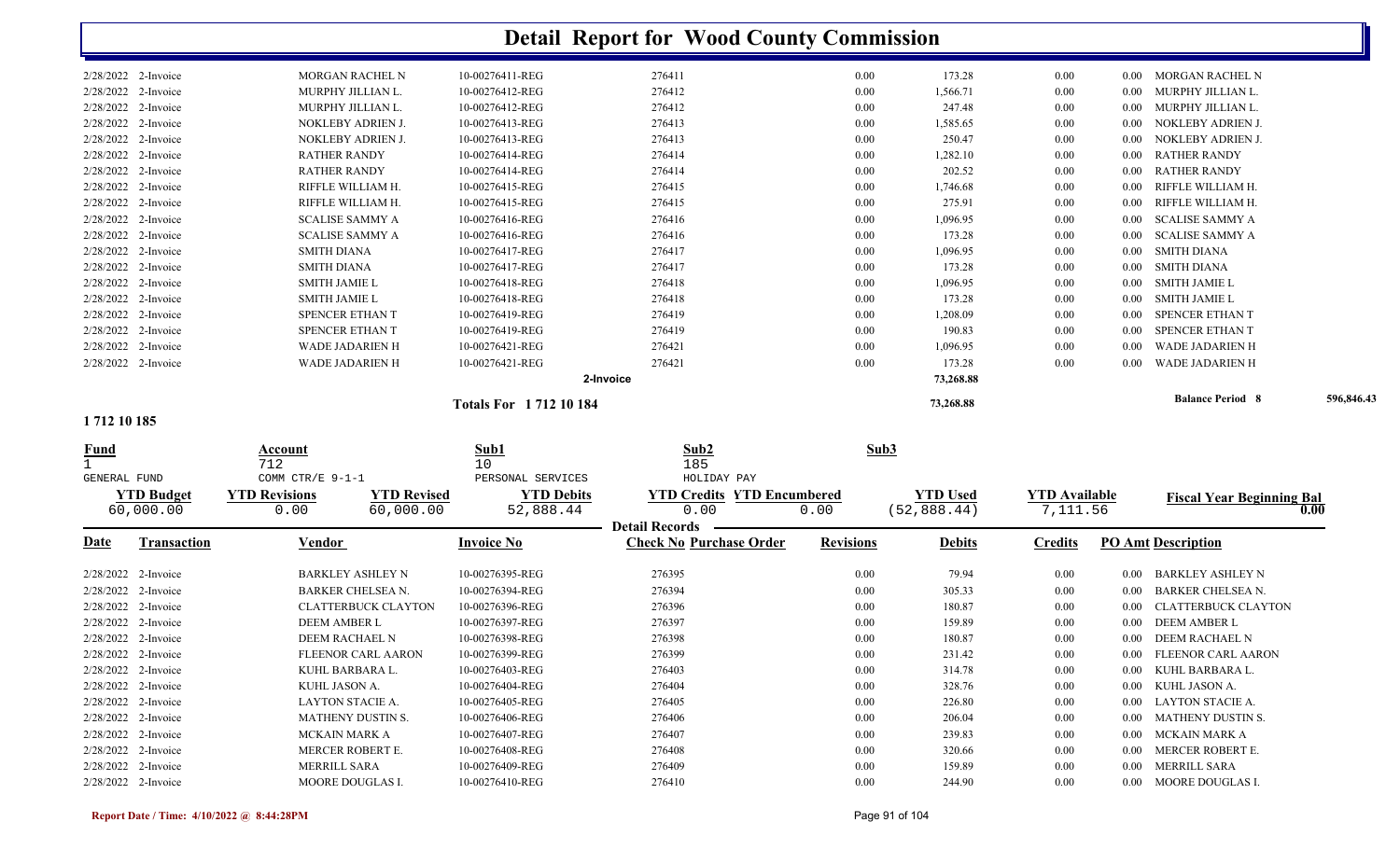|                                            |                                                                  |                                        | <b>Detail Report for Wood County Commission</b> |                  |                                  |                                      |          |                                              |           |
|--------------------------------------------|------------------------------------------------------------------|----------------------------------------|-------------------------------------------------|------------------|----------------------------------|--------------------------------------|----------|----------------------------------------------|-----------|
| 2/28/2022 2-Invoice                        | MORGAN RACHEL N                                                  | 10-00276411-REG                        | 276411                                          | 0.00             | 239.83                           | 0.00                                 |          | 0.00 MORGAN RACHEL N                         |           |
| 2/28/2022 2-Invoice                        | MURPHY JILLIAN L.                                                | 10-00276412-REG                        | 276412                                          | 0.00             | 228.36                           | 0.00                                 | $0.00\,$ | MURPHY JILLIAN L.                            |           |
| 2/28/2022 2-Invoice                        | NOKLEBY ADRIEN J.                                                | 10-00276413-REG                        | 276413                                          | 0.00             | 346.67                           | 0.00                                 | $0.00\,$ | NOKLEBY ADRIEN J.                            |           |
| 2/28/2022 2-Invoice                        | <b>RATHER RANDY</b>                                              | 10-00276414-REG                        | 276414                                          | 0.00             | 280.31                           | 0.00                                 | $0.00\,$ | <b>RATHER RANDY</b>                          |           |
| 2/28/2022 2-Invoice                        | RIFFLE WILLIAM H.                                                | 10-00276415-REG                        | 276415                                          | 0.00             | 127.29                           | 0.00                                 | $0.00\,$ | RIFFLE WILLIAM H.                            |           |
| 2/28/2022 2-Invoice                        | <b>SCALISE SAMMY A</b>                                           | 10-00276416-REG                        | 276416                                          | 0.00             | 239.83                           | 0.00                                 | $0.00\,$ | <b>SCALISE SAMMY A</b>                       |           |
| 2/28/2022 2-Invoice                        | <b>SMITH DIANA</b>                                               | 10-00276417-REG                        | 276417                                          | 0.00             | 239.83                           | 0.00                                 | $0.00\,$ | <b>SMITH DIANA</b>                           |           |
| 2/28/2022 2-Invoice                        | <b>SMITH JAMIE L</b>                                             | 10-00276418-REG                        | 276418                                          | 0.00             | 159.89                           | 0.00                                 | $0.00\,$ | <b>SMITH JAMIE L</b>                         |           |
| 2/28/2022 2-Invoice                        | SPENCER ETHAN T                                                  | 10-00276419-REG                        | 276419                                          | 0.00             | 176.09                           | 0.00                                 | $0.00\,$ | SPENCER ETHAN T                              |           |
| 2/28/2022 2-Invoice                        | WADE JADARIEN H                                                  | 10-00276421-REG                        | 276421                                          | 0.00             | 159.89                           | 0.00                                 | 0.00     | WADE JADARIEN H                              |           |
|                                            |                                                                  |                                        | 2-Invoice                                       |                  | 5,377.97                         |                                      |          |                                              |           |
|                                            |                                                                  | <b>Totals For 171210185</b>            |                                                 |                  | 5,377.97                         |                                      |          | <b>Balance Period 8</b>                      | 52,888.44 |
| 1712 40 213 1325                           |                                                                  |                                        |                                                 |                  |                                  |                                      |          |                                              |           |
| <b>Fund</b>                                | Account                                                          | Sub1                                   | Sub2                                            | Sub3             |                                  |                                      |          |                                              |           |
|                                            | 712<br>COMM CTR/E 9-1-1                                          | 40<br>CONTRACTURAL SERVICES            | 213<br>UTILITIES                                | 1325             |                                  |                                      |          |                                              |           |
| GENERAL FUND                               |                                                                  |                                        |                                                 |                  | ELECT. E-911 BLDG                |                                      |          |                                              |           |
| <b>YTD Budget</b><br>0.00                  | <b>YTD Revisions</b><br><b>YTD Revised</b><br>0.00               | <b>YTD Debits</b><br>0.00<br>17,299.84 | <b>YTD Credits YTD Encumbered</b><br>0.00       | 0.00             | <b>YTD Used</b><br>(17, 299.84)  | <b>YTD Available</b><br>(17, 299.84) |          | <b>Fiscal Year Beginning Bal</b>             | 0.00      |
|                                            |                                                                  |                                        | <b>Detail Records</b>                           |                  |                                  |                                      |          |                                              |           |
| Date<br><b>Transaction</b>                 | <u>Vendor</u>                                                    | <b>Invoice No</b>                      | <b>Check No Purchase Order</b>                  | <b>Revisions</b> | <b>Debits</b>                    | <b>Credits</b>                       |          | <b>PO Amt Description</b>                    |           |
| 2/8/2022                                   |                                                                  |                                        |                                                 | 0.00             |                                  |                                      |          |                                              |           |
| 2-Invoice                                  | <b>MON POWER</b>                                                 | 02162022                               | 3837                                            |                  | 84.34                            | 0.00                                 |          | 0.00 110 137 851 868                         |           |
| 2/24/2022 2-Invoice<br>2/24/2022 2-Invoice | <b>MON POWER</b>                                                 | 03032022<br>03032022                   | 3856<br>3856                                    | 0.00<br>0.00     | 335.25<br>746.74                 | 0.00                                 |          | 0.00 110 083 734 480<br>0.00 110 083 734 811 |           |
| 2/24/2022 2-Invoice                        | <b>MON POWER</b><br><b>MON POWER</b>                             | 03032022                               | 3856                                            | 0.00             | 59.81                            | 0.00<br>0.00                         |          | 0.00 110 083 830 890                         |           |
| 2/24/2022 2-Invoice                        | <b>MON POWER</b>                                                 | 03032022                               | 3856                                            | 0.00             | 500.79                           |                                      | $0.00\,$ | 110 151 158 976                              |           |
| 2/24/2022 2-Invoice                        | <b>MON POWER</b>                                                 | 03072022                               | 3856                                            | 0.00             | 53.60                            | 0.00<br>0.00                         | $0.00\,$ | 110 087 147 275                              |           |
| 2/24/2022 2-Invoice                        | <b>MON POWER</b>                                                 | 03102022                               | 3856                                            | 0.00             | 18.84                            | 0.00                                 |          | 0.00 110 087 468 861                         |           |
|                                            |                                                                  |                                        | 2-Invoice                                       |                  | 1,799.37                         |                                      |          |                                              |           |
|                                            |                                                                  | Totals For 1712 40 213 1325            |                                                 |                  | 1,799.37                         |                                      |          | <b>Balance Period 8</b>                      | 17,299.84 |
| 171670568                                  |                                                                  |                                        |                                                 |                  |                                  |                                      |          |                                              |           |
| Fund                                       | Account                                                          | Sub1                                   | Sub2                                            | Sub3             |                                  |                                      |          |                                              |           |
|                                            | 716                                                              | 70                                     | 568                                             |                  |                                  |                                      |          |                                              |           |
| <b>GENERAL FUND</b>                        | HUMANE SOCIETY                                                   | CONTRIBUTIONS                          | OTHER CONTRIBUTIONS                             |                  |                                  |                                      |          |                                              |           |
| <b>YTD Budget</b><br>237,667.00            | <b>YTD Revisions</b><br><b>YTD Revised</b><br>0.00<br>237,667.00 | <b>YTD Debits</b><br>179,916.66        | <b>YTD Credits YTD Encumbered</b><br>0.00       | 0.00             | <b>YTD Used</b><br>(179, 916.66) | <b>YTD Available</b><br>57,750.34    |          | <b>Fiscal Year Beginning Bal</b>             | 0.00      |
|                                            |                                                                  |                                        | <b>Detail Records</b>                           |                  |                                  |                                      |          |                                              |           |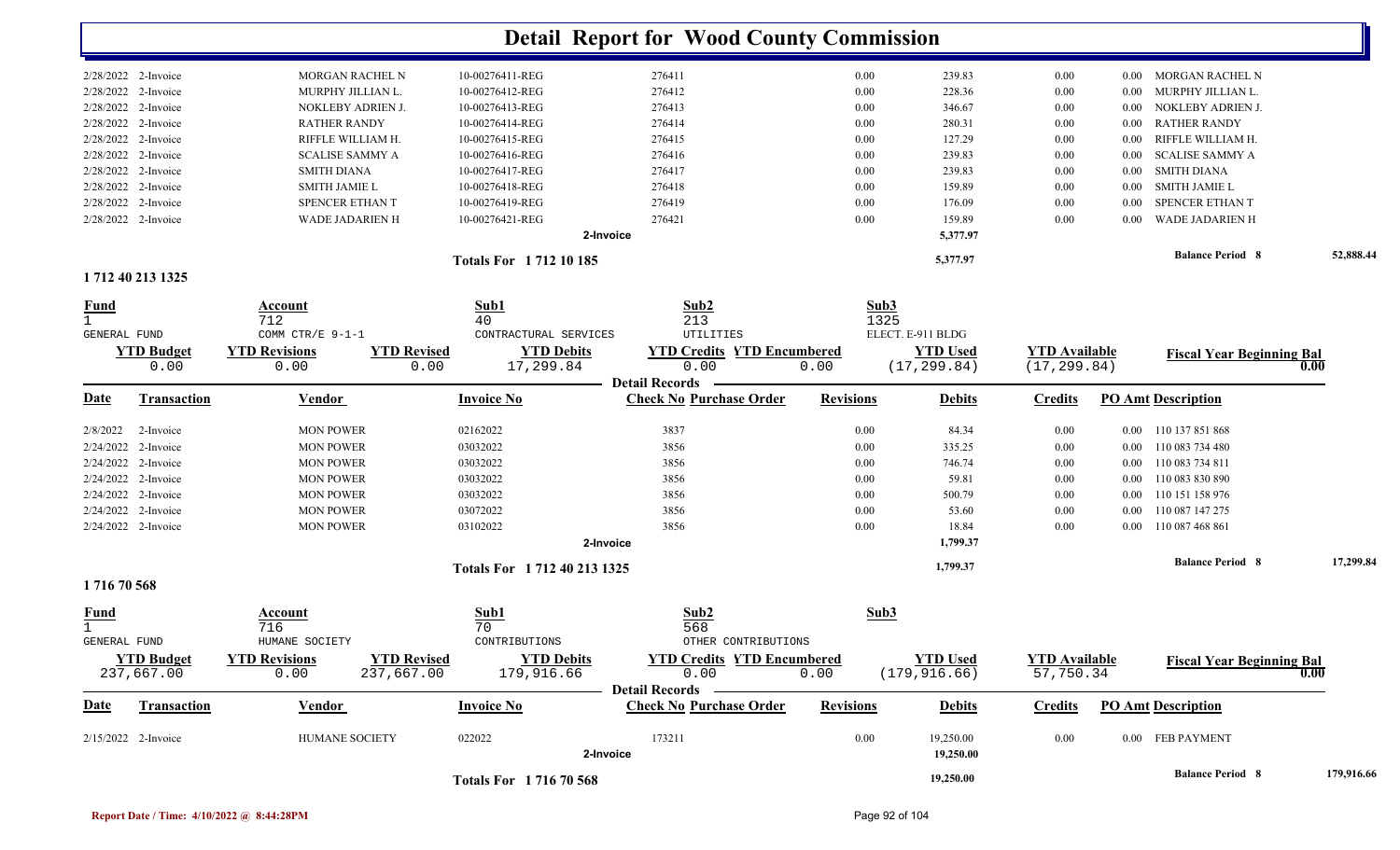### **1 731 10 103**

| <u>Fund</u><br>$\mathbf{1}$<br><b>GENERAL FUND</b> |                       | <u>Account</u><br>731<br>COMMUNITY CORRECTIONS |                           | Sub1<br>10<br>PERSONAL SERVICES | Sub2<br>103<br>SALARIES-DEPUTIES                        | Sub <sub>3</sub> |                 |                      |          |                                  |
|----------------------------------------------------|-----------------------|------------------------------------------------|---------------------------|---------------------------------|---------------------------------------------------------|------------------|-----------------|----------------------|----------|----------------------------------|
|                                                    | <b>YTD Budget</b>     | <b>YTD Revisions</b>                           | <b>YTD Revised</b>        | <b>YTD Debits</b>               | <b>YTD Credits YTD Encumbered</b>                       |                  | <b>YTD Used</b> | <b>YTD Available</b> |          | <b>Fiscal Year Beginning Bal</b> |
|                                                    | 656,441.00            | 0.00                                           | 656,441.00                | 441,208.01                      | 204, 172. 49                                            | 0.00             | (237, 035.52)   | 419, 405. 48         |          | 0.00                             |
| Date                                               | <b>Transaction</b>    | Vendor                                         |                           | <b>Invoice No</b>               | <b>Detail Records</b><br><b>Check No Purchase Order</b> | <b>Revisions</b> | <b>Debits</b>   | <b>Credits</b>       |          | <b>PO Amt Description</b>        |
|                                                    | $2/15/2022$ 2-Invoice |                                                | <b>BOLINGER JESSICA L</b> | 10-00276209-REG                 | 276209                                                  | 0.00             | 1,408.75        | 0.00                 | $0.00\,$ | <b>BOLINGER JESSICA L</b>        |
|                                                    | 2/15/2022 2-Invoice   |                                                | <b>TAYLOR BOWEN</b>       | 10-00276210-REG                 | 276210                                                  | 0.00             | 1,246.88        | 0.00                 | 0.00     | <b>BOWEN TAYLOR E</b>            |
|                                                    | 2/15/2022 2-Invoice   |                                                | <b>BUTCHER CRYSTAL D</b>  | 10-00276211-REG                 | 276211                                                  | 0.00             | 1,666.67        | 0.00                 | 0.00     | <b>BUTCHER CRYSTAL D</b>         |
|                                                    | 2/15/2022 2-Invoice   |                                                | <b>BUTLER GARRET C</b>    | 10-00276212-REG                 | 276212                                                  | 0.00             | 1,246.88        | 0.00                 | 0.00     | <b>BUTLER GARRET C</b>           |
|                                                    | 2/15/2022 2-Invoice   |                                                | CHURCH AMY SPENCER        | 10-00276213-REG                 | 276213                                                  | 0.00             | 2,417.71        | 0.00                 | $0.00\,$ | <b>CHURCH AMY SPENCER</b>        |
|                                                    | 2/15/2022 2-Invoice   | COOL AMBER L                                   |                           | 10-00276214-REG                 | 276214                                                  | 0.00             | 1,625.00        | 0.00                 | $0.00\,$ | COOL AMBER L                     |
|                                                    | 2/15/2022 2-Invoice   |                                                | DEEM KAYLA A              | 10-00276215-REG                 | 276215                                                  | 0.00             | 1,509.38        | 0.00                 | 0.00     | DEEM KAYLA A                     |
|                                                    | 2/15/2022 2-Invoice   |                                                | <b>ESCANDON HERNANDO</b>  | 10-00276216-REG                 | 276216                                                  | 0.00             | 2,706.71        | 0.00                 | 0.00     | <b>ESCANDON HERNANDO</b>         |
|                                                    | 2/15/2022 2-Invoice   | <b>HARRIS LISA D</b>                           |                           | 10-00276217-REG                 | 276217                                                  | 0.00             | 1,246.88        | 0.00                 | 0.00     | <b>HARRIS LISA D</b>             |
|                                                    | 2/15/2022 2-Invoice   |                                                | <b>HIGGINS MARCUS</b>     | 10-00276218-REG                 | 276218                                                  | 0.00             | 575.46          | 0.00                 | 0.00     | <b>HIGGINS MARCUS</b>            |
|                                                    | 2/15/2022 2-Invoice   |                                                | <b>JACKSON KIMBERLY</b>   | 10-00276219-REG                 | 276219                                                  | 0.00             | 1,583.34        | 0.00                 | 0.00     | <b>JACKSON KIMBERLY</b>          |
|                                                    | 2/15/2022 2-Invoice   |                                                | MUNDAY LARRY DOYLE        | 10-00276220-REG                 | 276220                                                  | 0.00             | 1,408.75        | 0.00                 | 0.00     | MUNDAY LARRY DOYLE               |
|                                                    | 2/15/2022 2-Invoice   |                                                | PARSLEY ANTHONY           | 10-00276221-REG                 | 276221                                                  | 0.00             | 805.65          | 0.00                 | 0.00     | PARSLEY ANTHONY                  |
|                                                    | 2/15/2022 2-Invoice   |                                                | PAXTON HEATHER L.         | 10-00276222-REG                 | 276222                                                  | 0.00             | 1,590.43        | 0.00                 | 0.00     | PAXTON HEATHER L.                |
|                                                    | 2/15/2022 2-Invoice   |                                                | PICCIANO JORUN K          | 10-00276223-REG                 | 276223                                                  | 0.00             | 1,405.30        | 0.00                 | 0.00     | PICCIANO JORUN K                 |
|                                                    | 2/15/2022 2-Invoice   | <b>RUSH LARA C</b>                             |                           | 10-00276225-REG                 | 276225                                                  | 0.00             | 1,246.88        | 0.00                 | $0.00\,$ | <b>RUSH LARA C</b>               |
|                                                    | 2/15/2022 2-Invoice   | SINGER JANA L.                                 |                           | 10-00276226-REG                 | 276226                                                  | 0.00             | 2,463.55        | 0.00                 | 0.00     | SINGER JANA L.                   |
|                                                    | 2/15/2022 2-Invoice   |                                                | SMITH WENDY LYN           | 10-00276227-REG                 | 276227                                                  | 0.00             | 1,827.09        | 0.00                 | $0.00\,$ | <b>SMITH WENDY LYN</b>           |
|                                                    | 2/15/2022 2-Invoice   | TOPE CHRIS E                                   |                           | 10-00276228-REG                 | 276228                                                  | 0.00             | 1,246.88        | 0.00                 | 0.00     | TOPE CHRIS E                     |
|                                                    | 2/28/2022 2-Invoice   |                                                | <b>BOLINGER JESSICA L</b> | 10-00276422-REG                 | 276422                                                  | 0.00             | 1,408.75        | 0.00                 | 0.00     | <b>BOLINGER JESSICA L</b>        |
|                                                    | 2/28/2022 2-Invoice   |                                                | <b>TAYLOR BOWEN</b>       | 10-00276423-REG                 | 276423                                                  | 0.00             | 1,246.88        | 0.00                 | 0.00     | <b>BOWEN TAYLOR E</b>            |
|                                                    | 2/28/2022 2-Invoice   |                                                | <b>BUTCHER CRYSTAL D</b>  | 10-00276424-REG                 | 276424                                                  | 0.00             | 1,666.67        | 0.00                 | 0.00     | <b>BUTCHER CRYSTAL D</b>         |
|                                                    | 2/28/2022 2-Invoice   |                                                | <b>BUTLER GARRET C</b>    | 10-00276425-REG                 | 276425                                                  | 0.00             | 1,246.88        | 0.00                 | 0.00     | <b>BUTLER GARRET C</b>           |
|                                                    | 2/28/2022 2-Invoice   |                                                | CHURCH AMY SPENCER        | 10-00276426-REG                 | 276426                                                  | 0.00             | 2,417.71        | 0.00                 | 0.00     | CHURCH AMY SPENCER               |
|                                                    | 2/28/2022 2-Invoice   | COOL AMBER L                                   |                           | 10-00276427-REG                 | 276427                                                  | 0.00             | 1,625.00        | 0.00                 | 0.00     | COOL AMBER L                     |
|                                                    | 2/28/2022 2-Invoice   | DEEM KAYLA A                                   |                           | 10-00276428-REG                 | 276428                                                  | 0.00             | 1,509.38        | 0.00                 | 0.00     | DEEM KAYLA A                     |
|                                                    | 2/28/2022 2-Invoice   |                                                | <b>ESCANDON HERNANDO</b>  | 10-00276429-REG                 | 276429                                                  | 0.00             | 2,706.71        | 0.00                 | 0.00     | <b>ESCANDON HERNANDO</b>         |
|                                                    | 2/28/2022 2-Invoice   | <b>HARRIS LISA D</b>                           |                           | 10-00276430-REG                 | 276430                                                  | 0.00             | 1,246.88        | 0.00                 | $0.00\,$ | <b>HARRIS LISA D</b>             |
|                                                    | 2/28/2022 2-Invoice   |                                                | <b>JACKSON KIMBERLY</b>   | 10-00276431-REG                 | 276431                                                  | 0.00             | 1,583.34        | 0.00                 | 0.00     | <b>JACKSON KIMBERLY</b>          |
|                                                    | 2/28/2022 2-Invoice   |                                                | MUNDAY LARRY DOYLE        | 10-00276432-REG                 | 276432                                                  | 0.00             | 1,408.75        | 0.00                 | 0.00     | MUNDAY LARRY DOYLE               |
|                                                    | 2/28/2022 2-Invoice   |                                                | PARSLEY ANTHONY           | 10-00276433-REG                 | 276433                                                  | 0.00             | 1,246.88        | 0.00                 | 0.00     | PARSLEY ANTHONY                  |
|                                                    | 2/28/2022 2-Invoice   |                                                | PAXTON HEATHER L.         | 10-00276434-REG                 | 276434                                                  | 0.00             | 1,590.43        | 0.00                 | $0.00\,$ | PAXTON HEATHER L.                |
|                                                    | 2/28/2022 2-Invoice   |                                                | PICCIANO JORUN K          | 10-00276435-REG                 | 276435                                                  | 0.00             | 1,405.30        | 0.00                 | 0.00     | PICCIANO JORUN K                 |
|                                                    | 2/28/2022 2-Invoice   | <b>RUSH LARA C</b>                             |                           | 10-00276437-REG                 | 276437                                                  | 0.00             | 1,246.88        | 0.00                 | 0.00     | <b>RUSH LARA C</b>               |
|                                                    | 2/28/2022 2-Invoice   |                                                | SINGER JANA L.            | 10-00276438-REG                 | 276438                                                  | 0.00             | 2,463.55        | 0.00                 | 0.00     | SINGER JANA L.                   |
|                                                    |                       |                                                |                           |                                 |                                                         |                  |                 |                      |          |                                  |
|                                                    | 2/28/2022 2-Invoice   |                                                | <b>SMITH WENDY LYN</b>    | 10-00276439-REG                 | 276439                                                  | 0.00             | 1,827.09        | 0.00                 | $0.00\,$ | <b>SMITH WENDY LYN</b>           |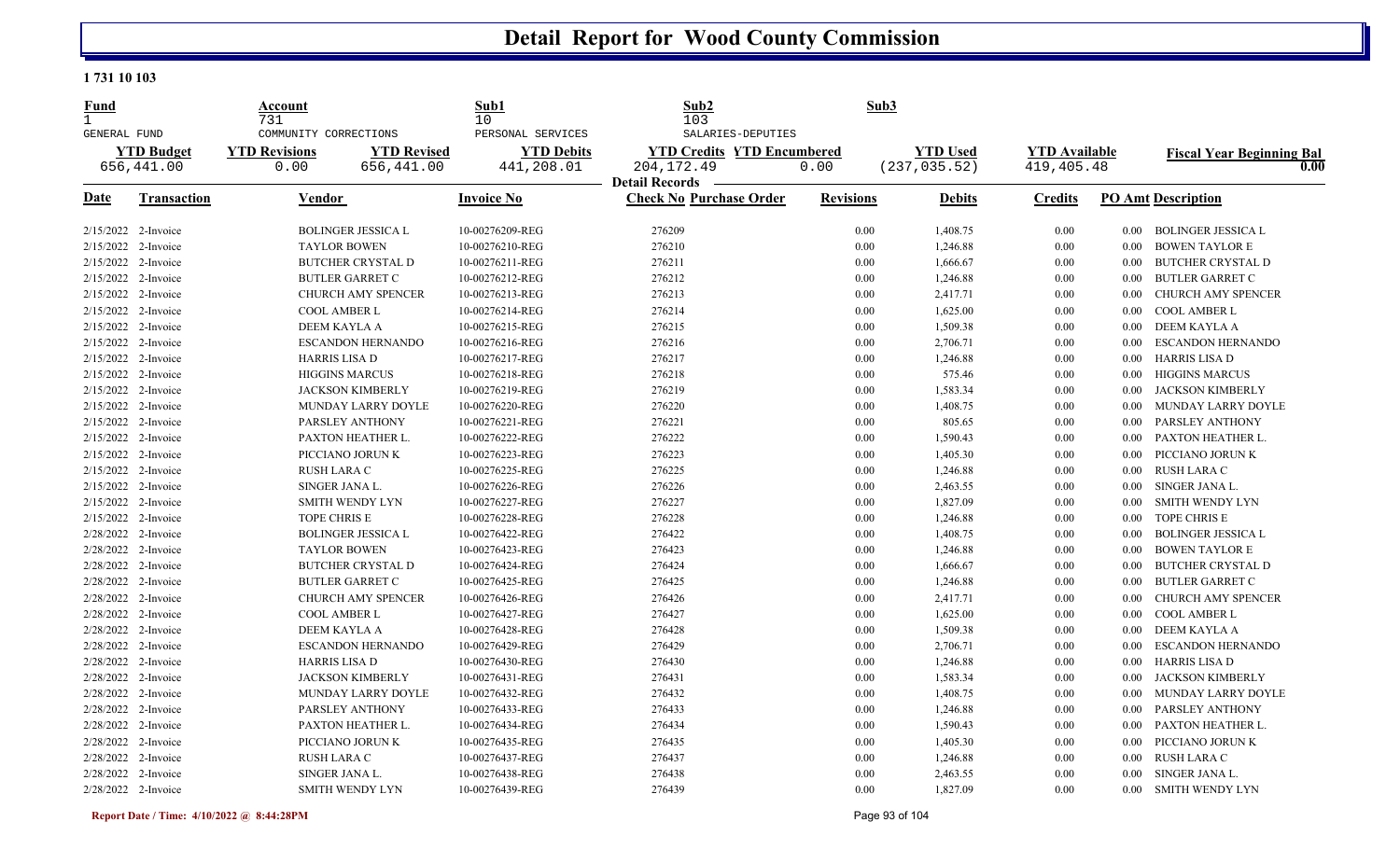|                             |                                 |                                                                  |                                 | <b>Detail Report for Wood County Commission</b>                           |                  |                                 |                                    |          |                                  |            |
|-----------------------------|---------------------------------|------------------------------------------------------------------|---------------------------------|---------------------------------------------------------------------------|------------------|---------------------------------|------------------------------------|----------|----------------------------------|------------|
|                             | 2/28/2022 2-Invoice             | TOPE CHRIS E                                                     | 10-00276440-REG                 | 276440                                                                    | 0.00             | 1,246.88                        | 0.00                               |          | 0.00 TOPE CHRIS E                |            |
|                             | 2/28/2022 5-Journal Entry       |                                                                  | 02282022G                       | 2-Invoice<br>5-Journal Entry                                              | 0.00             | 58,322.15<br>0.00               | 25,757.48<br>25,757.48             | $0.00\,$ | <b>Grant Reimbursement</b>       |            |
|                             |                                 |                                                                  | Totals For 1731 10 103          |                                                                           |                  | 58,322.15                       | 25,757.48                          |          | <b>Balance Period 8</b>          | 237,035.52 |
| 1731 10 104                 |                                 |                                                                  |                                 |                                                                           |                  |                                 |                                    |          |                                  |            |
| <b>Fund</b><br>$\mathbf{1}$ |                                 | Account<br>731                                                   | Sub1<br>10                      | Sub2<br>104                                                               | Sub3             |                                 |                                    |          |                                  |            |
| <b>GENERAL FUND</b>         |                                 | COMMUNITY CORRECTIONS                                            | PERSONAL SERVICES               | SOCIAL SECURITY                                                           |                  |                                 |                                    |          |                                  |            |
|                             | <b>YTD Budget</b><br>50,218.00  | <b>YTD Revised</b><br><b>YTD Revisions</b><br>50,218.00<br>0.00  | <b>YTD Debits</b><br>33,930.85  | <b>YTD Credits YTD Encumbered</b><br>15,620.72<br><b>Detail Records</b>   | 0.00             | <b>YTD</b> Used<br>(18, 310.13) | <b>YTD</b> Available<br>31,907.87  |          | <b>Fiscal Year Beginning Bal</b> | 0.00       |
| <u>Date</u>                 | <b>Transaction</b>              | <b>Vendor</b>                                                    | <b>Invoice No</b>               | <b>Check No Purchase Order</b>                                            | <b>Revisions</b> | <b>Debits</b>                   | <b>Credits</b>                     |          | <b>PO Amt Description</b>        |            |
|                             | 2/15/2022 2-Invoice             | DEPARTMENT OF TREASURY 20220215-00                               |                                 | 3842                                                                      | 0.00             | 1,765.22                        | 0.00                               |          | $0.00$ FICA                      |            |
|                             | 2/15/2022 2-Invoice             | DEPARTMENT OF TREASURY 20220215-00                               |                                 | 3842                                                                      | 0.00             | 412.84                          | 0.00                               |          | $0.00$ MED                       |            |
|                             | 2/28/2022 2-Invoice             | DEPARTMENT OF TREASURY 20220228-00                               |                                 | 3848                                                                      | 0.00             | 1,796.51                        | 0.00                               |          | $0.00$ FICA                      |            |
|                             | 2/28/2022 2-Invoice             | DEPARTMENT OF TREASURY 20220228-00                               |                                 | 3848                                                                      | 0.00             | 420.13                          | 0.00                               |          | $0.00$ MED                       |            |
|                             |                                 |                                                                  |                                 | 2-Invoice                                                                 |                  | 4,394.70                        |                                    |          |                                  |            |
|                             | 2/28/2022 5-Journal Entry       |                                                                  | 02282022G                       |                                                                           | 0.00             | 0.00                            | 1,969.58                           | $0.00\,$ | <b>Grant Reimbursement</b>       |            |
|                             |                                 |                                                                  |                                 | 5-Journal Entry                                                           |                  |                                 | 1,969.58                           |          |                                  |            |
|                             |                                 |                                                                  | <b>Totals For 173110104</b>     |                                                                           |                  | 4,394.70                        | 1,969.58                           |          | <b>Balance Period 8</b>          | 18,310.13  |
| 1731 10 105                 |                                 |                                                                  |                                 |                                                                           |                  |                                 |                                    |          |                                  |            |
| <b>Fund</b><br>$\mathbf{1}$ |                                 | <b>Account</b><br>731                                            | Sub1<br>10                      | Sub2<br>105                                                               | Sub3             |                                 |                                    |          |                                  |            |
| GENERAL FUND                |                                 | COMMUNITY CORRECTIONS                                            | PERSONAL SERVICES               | INSURANCE PREMIUM                                                         |                  |                                 |                                    |          |                                  |            |
|                             | <b>YTD Budget</b><br>212,454.00 | <b>YTD Revisions</b><br><b>YTD Revised</b><br>212,454.00<br>0.00 | <b>YTD Debits</b><br>135,798.02 | <b>YTD Credits YTD Encumbered</b><br>49, 147. 33<br><b>Detail Records</b> | 0.00             | <b>YTD</b> Used<br>(86, 650.69) | <b>YTD</b> Available<br>125,803.31 |          | <b>Fiscal Year Beginning Bal</b> | 0.00       |
| <u>Date</u>                 | <b>Transaction</b>              | Vendor                                                           | <b>Invoice No</b>               | <b>Check No Purchase Order</b>                                            | <b>Revisions</b> | <b>Debits</b>                   | <b>Credits</b>                     |          | <b>PO Amt Description</b>        |            |
| 2/1/2022                    | 2-Invoice                       | <b>RENAISSANCE</b>                                               | 01292022                        | 3831                                                                      | 0.00             | 156.00                          | 0.00                               | $0.00\,$ | WEEKLY CLAIMS 01/29              |            |
| 2/1/2022                    | 2-Invoice                       | HIGHMARK WEST VIRGINIA                                           | 02012022                        | 3830                                                                      | 0.00             | 15,994.60                       | 0.00                               |          | 0.00 HEALTH PREMIUM              |            |
|                             | $2/1/2022$ 2-Invoice            | MUTUAL OF OMAHA                                                  | 1299636500                      | 173156                                                                    | $0.00\,$         | 34.08                           | 0.00                               |          | 0.00 BASIC LIFE                  |            |
|                             | $2/1/2022$ 2-Invoice            | MUTUAL OF OMAHA                                                  | 1299636500                      | 173156                                                                    | 0.00             | 148.42                          | 0.00                               |          | $0.00$ LTD                       |            |
|                             | 2/1/2022 2-Invoice              | VISION SERVICE PLAN (WV)                                         | 22022                           | 173161                                                                    | $0.00\,$         | 49.80                           | 0.00                               |          | 0.00 SINGLE VISION               |            |
|                             | $2/1/2022$ 2-Invoice            | VISION SERVICE PLAN (WV) 22022                                   |                                 | 173161                                                                    | 0.00             | 172.80                          | 0.00                               |          | 0.00 FAMILY VISION               |            |
|                             | 2/8/2022 2-Invoice              | RENAISSANCE                                                      | CNS0000889416                   | 3835                                                                      | 0.00             | 99.36                           | 0.00                               |          | 0.00 FEB ADMIN FEE               |            |
|                             | $2/9/2022$ 2-Invoice            | HIGHMARK WEST VIRGINIA F220208A0129                              |                                 | 3838                                                                      | 0.00             | 570.30                          | $0.00\,$                           |          | $0.00$ HRA                       |            |
|                             | $2/9/2022$ 2-Invoice            | HIGHMARK WEST VIRGINIA F220202A1570                              |                                 | 3839                                                                      | 0.00             | 46.29                           | $0.00\,$                           |          | $0.00$ HRA                       |            |
|                             | 2/28/2022 2-Invoice             | HIGHMARK WEST VIRGINIA F220222A0637                              |                                 | 3853                                                                      | 0.00             | 572.86                          | $0.00\,$                           |          | $0.00$ HRA                       |            |
|                             | 2/28/2022 2-Invoice             | HIGHMARK WEST VIRGINIA F220215A4057                              |                                 | 3854                                                                      | 0.00             | 463.42                          | $0.00\,$                           |          | $0.00$ HRA                       |            |
|                             |                                 |                                                                  |                                 | 2-Invoice                                                                 |                  | 18,307.93                       |                                    |          |                                  |            |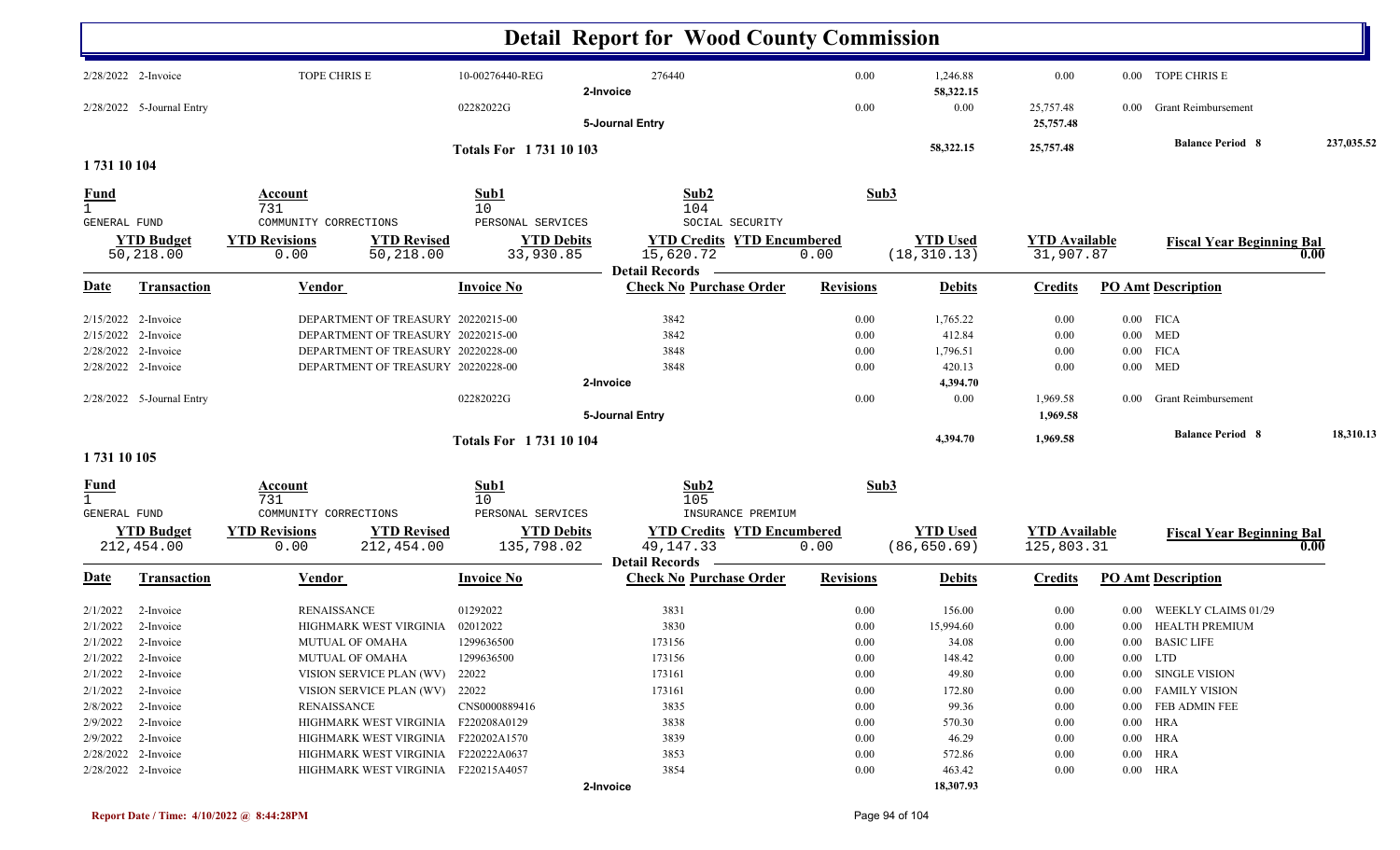|                                             |                                                                        |                                                                        |                                                                            |                                                                          | <b>Detail Report for Wood County Commission</b>                                               |                              |                                                                 |                                   |          |                                                                                           |           |
|---------------------------------------------|------------------------------------------------------------------------|------------------------------------------------------------------------|----------------------------------------------------------------------------|--------------------------------------------------------------------------|-----------------------------------------------------------------------------------------------|------------------------------|-----------------------------------------------------------------|-----------------------------------|----------|-------------------------------------------------------------------------------------------|-----------|
|                                             | 2/28/2022 5-Journal Entry                                              |                                                                        |                                                                            | 02282022G                                                                | 5-Journal Entry                                                                               | 0.00                         | 0.00                                                            | 5,993.26<br>5,993.26              |          | 0.00 Grant Reimbursement                                                                  |           |
| 1731 10 106                                 |                                                                        |                                                                        |                                                                            | Totals For 1731 10 105                                                   |                                                                                               |                              | 18,307.93                                                       | 5,993.26                          |          | <b>Balance Period 8</b>                                                                   | 86,650.69 |
| <u>Fund</u><br>$\mathbf{1}$                 |                                                                        | Account<br>731                                                         |                                                                            | Sub1<br>10                                                               | Sub2<br>106                                                                                   |                              | Sub3                                                            |                                   |          |                                                                                           |           |
| GENERAL FUND                                | <b>YTD Budget</b><br>65,644.00                                         | COMMUNITY CORRECTIONS<br><b>YTD Revisions</b><br>0.00                  | <b>YTD Revised</b><br>65,644.00                                            | PERSONAL SERVICES<br><b>YTD Debits</b><br>41,616.16                      | RETIREMENT<br><b>YTD Credits YTD Encumbered</b><br>18, 163. 33<br><b>Detail Records</b>       | 0.00                         | <b>YTD Used</b><br>(23, 452.83)                                 | <b>YTD</b> Available<br>42,191.17 |          | <b>Fiscal Year Beginning Bal</b>                                                          | 0.00      |
| <b>Date</b>                                 | <b>Transaction</b>                                                     | <b>Vendor</b>                                                          |                                                                            | <b>Invoice No</b>                                                        | <b>Check No Purchase Order</b>                                                                | <b>Revisions</b>             | <b>Debits</b>                                                   | <b>Credits</b>                    |          | <b>PO Amt Description</b>                                                                 |           |
| 2/15/2022                                   | 2-Invoice<br>2/28/2022 2-Invoice<br>2/28/2022 5-Journal Entry          |                                                                        | WV PUBLIC EMP RETIREMEN 20220215-00<br>WV PUBLIC EMP RETIREMEN 20220228-00 | 02282022G                                                                | 3859<br>3859<br>2-Invoice                                                                     | 0.00<br>0.00<br>0.00         | 2,774.56<br>2,768.48<br>5,543.04<br>0.00                        | 0.00<br>0.00<br>2,294.04          |          | 0.00 RETIREMENT<br>0.00 RETIREMENT<br>0.00 Grant Reimbursement                            |           |
|                                             |                                                                        |                                                                        |                                                                            |                                                                          | 5-Journal Entry                                                                               |                              |                                                                 | 2,294.04                          |          | <b>Balance Period 8</b>                                                                   | 23,452.83 |
| 1731 10 109                                 |                                                                        |                                                                        |                                                                            | <b>Totals For 173110106</b>                                              |                                                                                               |                              | 5,543.04                                                        | 2,294.04                          |          |                                                                                           |           |
| <b>Fund</b><br>$\mathbf{1}$<br>GENERAL FUND |                                                                        | <b>Account</b><br>731<br>COMMUNITY CORRECTIONS                         |                                                                            | Sub1<br>10<br>PERSONAL SERVICES                                          | Sub2<br>109<br>EXTRA HELP                                                                     |                              | Sub3                                                            |                                   |          |                                                                                           |           |
|                                             | <b>YTD Budget</b><br>18,000.00                                         | <b>YTD Revisions</b><br>0.00                                           | <b>YTD Revised</b><br>18,000.00                                            | <b>YTD Debits</b><br>18,937.00                                           | <b>YTD Credits YTD Encumbered</b><br>0.00<br><b>Detail Records</b>                            | 0.00                         | <b>YTD Used</b><br>(18, 937.00)                                 | <b>YTD Available</b><br>(937.00)  |          | <b>Fiscal Year Beginning Bal</b>                                                          | 0.00      |
| Date                                        | <b>Transaction</b>                                                     | <b>Vendor</b>                                                          |                                                                            | <b>Invoice No</b>                                                        | <b>Check No Purchase Order</b>                                                                | <b>Revisions</b>             | <b>Debits</b>                                                   | <b>Credits</b>                    |          | <b>PO Amt Description</b>                                                                 |           |
| 2/15/2022<br>2/28/2022                      | $2/15/2022$ 2-Invoice<br>2-Invoice<br>2-Invoice<br>2/28/2022 2-Invoice | <b>QUEEN HALEY</b><br><b>QUEEN HALEY</b>                               | TRIPLETT DAVID BRIAN<br>TRIPLETT DAVID BRIAN                               | 10-00276224-REG<br>10-00276229-REG<br>10-00276436-REG<br>10-00276441-REG | 276224<br>276229<br>276436<br>276441<br>2-Invoice                                             | 0.00<br>0.00<br>0.00<br>0.00 | 120.00<br>440.00<br>480.00<br>423.50<br>1,463.50                | 0.00<br>0.00<br>0.00<br>0.00      | $0.00\,$ | 0.00 QUEEN HALEY<br>0.00 TRIPLETT DAVID BRIAN<br>QUEEN HALEY<br>0.00 TRIPLETT DAVID BRIAN |           |
|                                             | 1801 40 223 2306                                                       |                                                                        |                                                                            | <b>Totals For 173110109</b>                                              |                                                                                               |                              | 1,463.50                                                        |                                   |          | <b>Balance Period 8</b>                                                                   | 18,937.00 |
| <b>Fund</b><br>$\mathbf{1}$<br>GENERAL FUND | <b>YTD Budget</b><br>10,000.00                                         | <b>Account</b><br>801<br>MENTAL HEALTH<br><b>YTD Revisions</b><br>0.00 | <b>YTD Revised</b><br>10,000.00                                            | Sub1<br>40<br>CONTRACTURAL SERVICES<br><b>YTD Debits</b><br>8,529.24     | Sub <sub>2</sub><br>223<br>PROFESSIONAL SERVICES<br><b>YTD Credits YTD Encumbered</b><br>0.00 | 0.00                         | Sub3<br>2306<br>MENTAL HEALTH<br><b>YTD Used</b><br>(8, 529.24) | <b>YTD Available</b><br>1,470.76  |          | <b>Fiscal Year Beginning Bal</b>                                                          | 0.00      |
| <b>Date</b>                                 | Transaction                                                            | <b>Vendor</b>                                                          |                                                                            | <b>Invoice No</b>                                                        | <b>Detail Records</b><br><b>Check No Purchase Order</b>                                       | <b>Revisions</b>             | <b>Debits</b>                                                   | <b>Credits</b>                    |          | <b>PO Amt Description</b>                                                                 |           |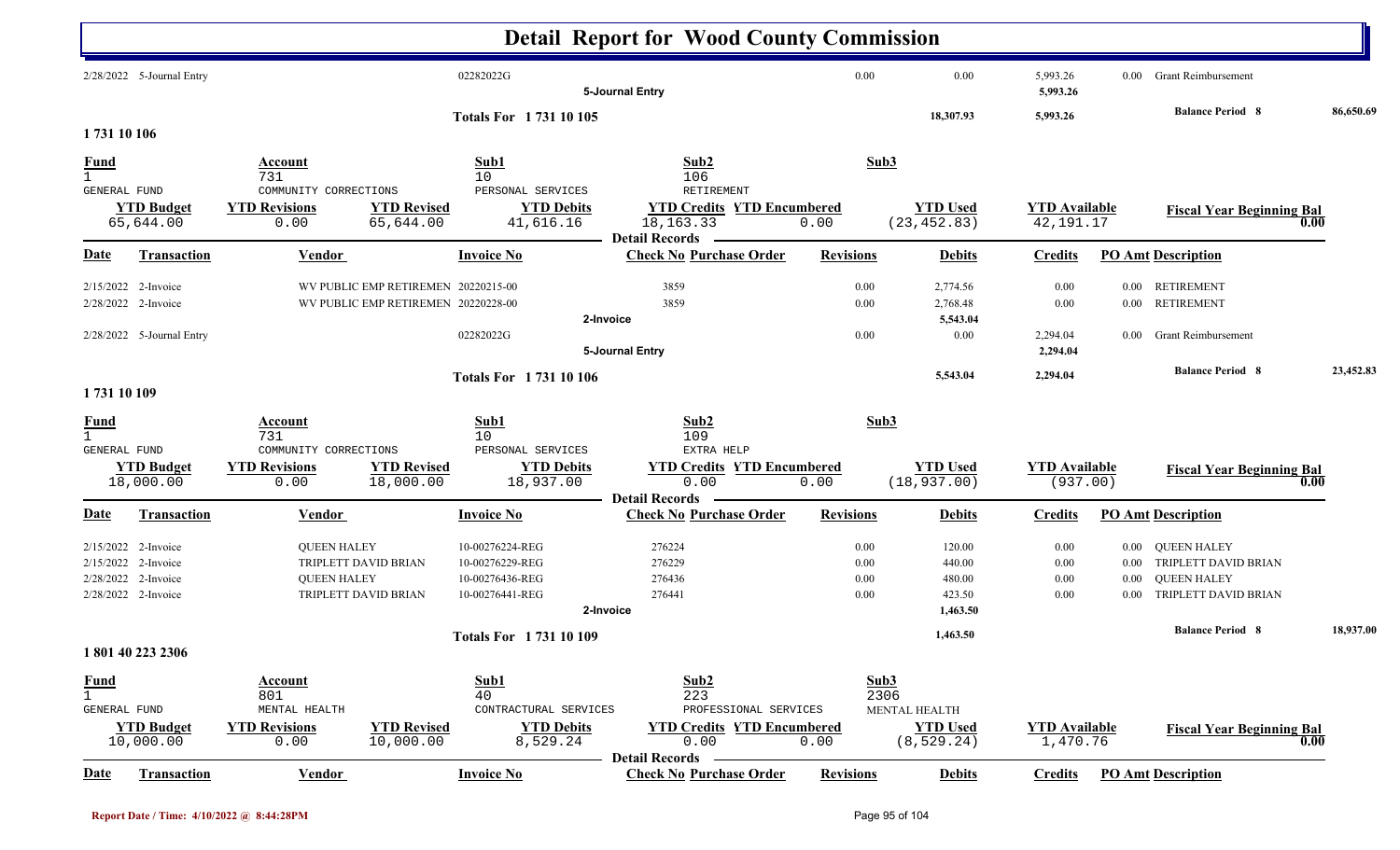|                                   |                         |                                         | <b>Detail Report for Wood County Commission</b>         |                  |                 |                      |          |                                  |          |
|-----------------------------------|-------------------------|-----------------------------------------|---------------------------------------------------------|------------------|-----------------|----------------------|----------|----------------------------------|----------|
|                                   |                         |                                         |                                                         |                  |                 |                      |          |                                  |          |
| 2/1/2022<br>2-Invoice             | <b>BRENDA HINKLE</b>    | 01262022                                | 173154                                                  | 0.00             | 360.70          | 0.00                 | 0.00     | 21-MH-72                         |          |
| 2/1/2022<br>2-Invoice             | <b>BRENDA HINKLE</b>    | 01262022                                | 173154                                                  | 0.00             | 311.60          | 0.00                 | 0.00     | 21-MH-79                         |          |
| 2/1/2022<br>2-Invoice             | <b>BRENDA HINKLE</b>    | 01262022                                | 173154                                                  | 0.00             | 249.10          | 0.00                 | $0.00\,$ | 21-MH-82                         |          |
| 2/1/2022<br>2-Invoice             | <b>BRENDA HINKLE</b>    | 01262022                                | 173154                                                  | 0.00             | 335.70          | 0.00                 | $0.00\,$ | 21-MH-95                         |          |
| 2/1/2022<br>2-Invoice             | <b>BRENDA HINKLE</b>    | 01262022                                | 173154                                                  | 0.00             | 249.10          | 0.00                 | $0.00\,$ | 21-MH-100                        |          |
| 2/25/2022<br>2-Invoice            | <b>BRENDA HINKLE</b>    | 02112022                                | 173255                                                  | 0.00             | 436.16          | 0.00                 |          | $0.00$ 21-MH-121                 |          |
| 2/25/2022 2-Invoice               | <b>BRENDA HINKLE</b>    | 02112022                                | 173255                                                  | 0.00             | 162.05          | 0.00                 |          | $0.00$ 21-MH-123                 |          |
| 2/25/2022<br>2-Invoice            | <b>BRENDA HINKLE</b>    | 02112022                                | 173255                                                  | 0.00             | 187.05          | 0.00                 | $0.00\,$ | 21-MH-129                        |          |
| 2/25/2022 2-Invoice               | <b>BRENDA HINKLE</b>    | 02112022                                | 173255                                                  | 0.00             | 187.05          | 0.00                 | 0.00     | 21-MH-130                        |          |
|                                   |                         |                                         | 2-Invoice                                               |                  | 2,478.51        |                      |          |                                  |          |
|                                   |                         | Totals For 1801 40 223 2306             |                                                         |                  | 2,478.51        |                      |          | <b>Balance Period 8</b>          | 8,529.24 |
| 1 802 40 211                      |                         |                                         |                                                         |                  |                 |                      |          |                                  |          |
| <u>Fund</u>                       | Account                 | Sub1                                    | Sub2                                                    | Sub3             |                 |                      |          |                                  |          |
| $\mathbf{1}$                      | 802                     | 40                                      | 211                                                     |                  |                 |                      |          |                                  |          |
| GENERAL FUND                      | COUNTY CORONER          | CONTRACTURAL SERVICES                   | TELEPHONES                                              |                  |                 |                      |          |                                  |          |
| <b>YTD Budget</b>                 | <b>YTD Revisions</b>    | <b>YTD Revised</b><br><b>YTD Debits</b> | <b>YTD Credits YTD Encumbered</b>                       |                  | <b>YTD Used</b> | <b>YTD Available</b> |          | <b>Fiscal Year Beginning Bal</b> |          |
| 850.00                            | 0.00                    | 490.25<br>850.00                        | 0.00                                                    | 0.00             | (490.25)        | 359.75               |          |                                  | 0.00     |
| <u>Date</u><br><b>Transaction</b> | <b>Vendor</b>           | <b>Invoice No</b>                       | <b>Detail Records</b><br><b>Check No Purchase Order</b> | <b>Revisions</b> | <b>Debits</b>   | <b>Credits</b>       |          | <b>PO Amt Description</b>        |          |
| 2/25/2022 2-Invoice               | <b>VERIZON WIRELESS</b> | 03022022                                | 173265                                                  | 0.00             | 72.36           | 0.00                 | $0.00\,$ | 4309465743                       |          |
|                                   |                         |                                         | 2-Invoice                                               |                  | 72.36           |                      |          |                                  |          |
|                                   |                         | <b>Totals For 1802 40 211</b>           |                                                         |                  | 72.36           |                      |          | <b>Balance Period 8</b>          | 490.25   |
| 1802 55 343                       |                         |                                         |                                                         |                  |                 |                      |          |                                  |          |
|                                   | <b>Account</b>          | Sub1                                    | Sub2                                                    | Sub3             |                 |                      |          |                                  |          |
| <u>Fund</u><br>$\mathbf{1}$       | 802                     | 55                                      | 343                                                     |                  |                 |                      |          |                                  |          |
| GENERAL FUND                      | COUNTY CORONER          | COMMODITIES                             | <b>AUTOMOBILE SUPPLIES</b>                              |                  |                 |                      |          |                                  |          |
| <b>YTD Budget</b>                 | <b>YTD Revisions</b>    | <b>YTD Revised</b><br><b>YTD Debits</b> | <b>YTD Credits YTD Encumbered</b>                       |                  | <b>YTD</b> Used | <b>YTD Available</b> |          | <b>Fiscal Year Beginning Bal</b> |          |
| 1,000.00                          | 0.00                    | 1,000.00<br>278.71                      | 0.00                                                    | 0.00             | (278.71)        | 721.29               |          |                                  | 0.00     |
|                                   |                         |                                         | <b>Detail Records</b>                                   |                  |                 |                      |          |                                  |          |
| <u>Date</u><br><b>Transaction</b> | <b>Vendor</b>           | <b>Invoice No</b>                       | <b>Check No Purchase Order</b>                          | <b>Revisions</b> | <b>Debits</b>   | <b>Credits</b>       |          | <b>PO Amt Description</b>        |          |
| 2/8/2022<br>2-Invoice             |                         | ENGLEFIELD OIL COMPANY IN-574999        | 173173 85372                                            | 0.00             | 19.28           | 0.00                 |          | $(19.28)$ 4000 gal fuel          |          |
|                                   |                         |                                         | 2-Invoice                                               |                  | 19.28           |                      |          |                                  |          |
|                                   |                         |                                         |                                                         |                  | 19.28           |                      | (19.28)  | <b>Balance Period 8</b>          | 278.71   |
| 1 900 10 103                      |                         | <b>Totals For 1802 55 343</b>           |                                                         |                  |                 |                      |          |                                  |          |
|                                   |                         |                                         |                                                         |                  |                 |                      |          |                                  |          |
| <b>Fund</b>                       | <b>Account</b>          | Sub1                                    | Sub2                                                    | Sub3             |                 |                      |          |                                  |          |
| $\overline{1}$<br>GENERAL FUND    | 900<br>WOOD CO PARKS &  | 10<br>RECREATION<br>PERSONAL SERVICES   | 103<br>SALARIES-DEPUTIES                                |                  |                 |                      |          |                                  |          |
| <b>YTD Budget</b>                 | <b>YTD Revisions</b>    | <b>YTD Revised</b><br><b>YTD Debits</b> | <b>YTD Credits YTD Encumbered</b>                       |                  | <b>YTD Used</b> | <b>YTD Available</b> |          |                                  |          |
| 65,500.00                         | 0.00                    | 65,500.00<br>40,333.28                  | 0.00                                                    | 0.00             | (40, 333.28)    | 25, 166. 72          |          | <b>Fiscal Year Beginning Bal</b> | 0.00     |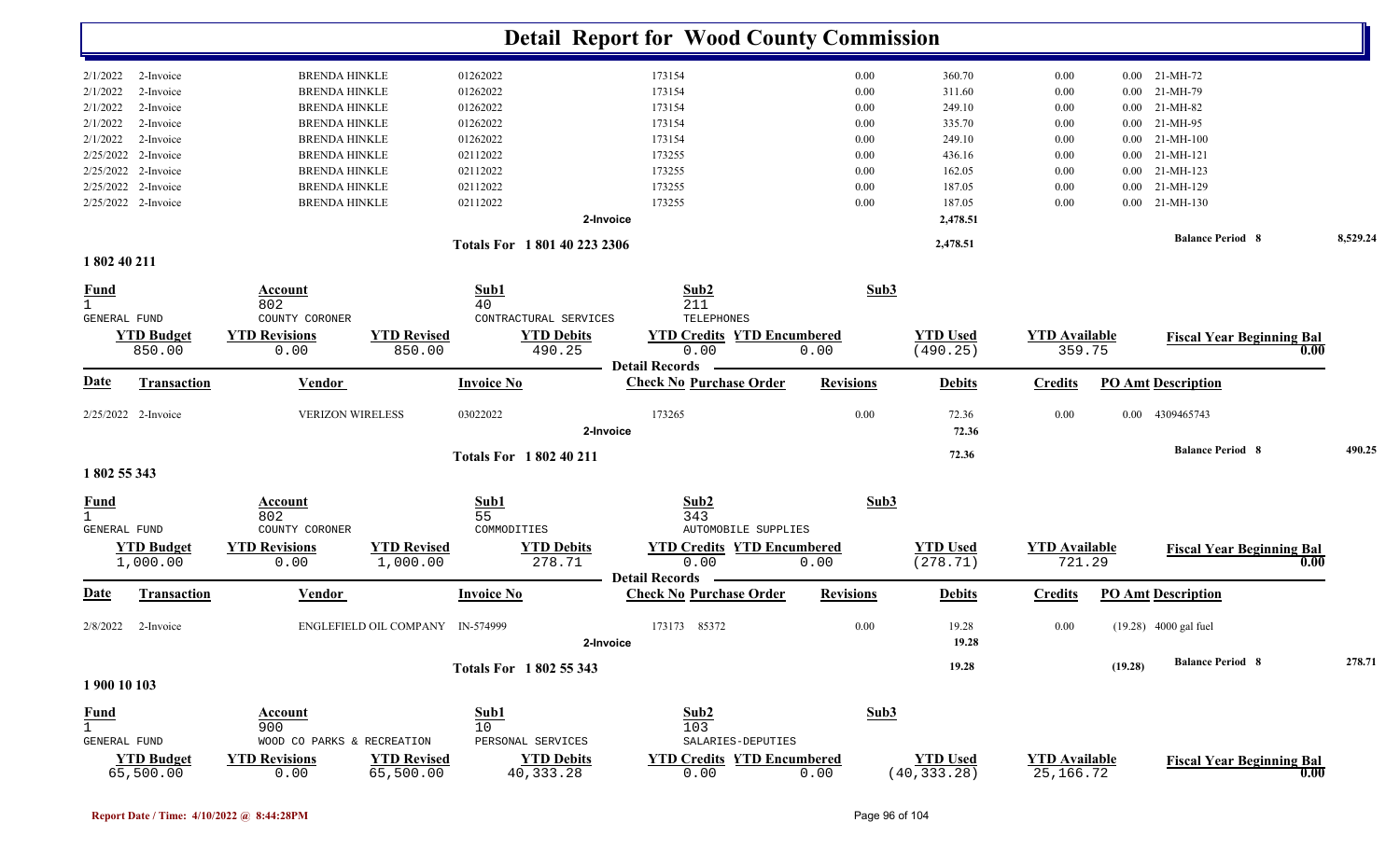|                                    |                                            |                                                                 |                                    | Detail Records <b>Theory</b>              |                  |                                  |                                   |                                                                     |           |
|------------------------------------|--------------------------------------------|-----------------------------------------------------------------|------------------------------------|-------------------------------------------|------------------|----------------------------------|-----------------------------------|---------------------------------------------------------------------|-----------|
| Date                               | <b>Transaction</b>                         | Vendor                                                          | <b>Invoice No</b>                  | <b>Check No Purchase Order</b>            | <b>Revisions</b> | <b>Debits</b>                    | <b>Credits</b>                    | <b>PO Amt Description</b>                                           |           |
|                                    | 2/15/2022 2-Invoice<br>2/28/2022 2-Invoice | CROSS JEREMY W.<br>CROSS JEREMY W.                              | 10-00276230-REG<br>10-00276442-REG | 276230<br>276442<br>2-Invoice             | 0.00<br>0.00     | 2,520.83<br>2,520.83<br>5,041.66 | 0.00<br>0.00                      | CROSS JEREMY W.<br>$0.00\,$<br>CROSS JEREMY W.<br>0.00 <sub>1</sub> |           |
|                                    |                                            |                                                                 |                                    |                                           |                  |                                  |                                   | <b>Balance Period 8</b>                                             | 40,333.28 |
|                                    |                                            |                                                                 | <b>Totals For 1 900 10 103</b>     |                                           |                  | 5,041.66                         |                                   |                                                                     |           |
| 1 900 10 104                       |                                            |                                                                 |                                    |                                           |                  |                                  |                                   |                                                                     |           |
| <b>Fund</b><br><b>GENERAL FUND</b> |                                            | Account<br>900<br>WOOD CO PARKS & RECREATION                    | Sub1<br>10<br>PERSONAL SERVICES    | Sub2<br>104<br>SOCIAL SECURITY            | Sub3             |                                  |                                   |                                                                     |           |
|                                    | <b>YTD Budget</b>                          | <b>YTD Revisions</b><br><b>YTD Revised</b>                      | <b>YTD Debits</b>                  | <b>YTD Credits YTD Encumbered</b>         |                  | <b>YTD Used</b>                  | <b>YTD</b> Available              | <b>Fiscal Year Beginning Bal</b>                                    |           |
|                                    | 5,011.00                                   | 5,011.00<br>0.00                                                | 2,898.51                           | 0.00                                      | 0.00             | (2,898.51)                       | 2,112.49                          |                                                                     | 0.00      |
|                                    |                                            |                                                                 |                                    | <b>Detail Records</b>                     |                  |                                  |                                   |                                                                     |           |
| <b>Date</b>                        | <b>Transaction</b>                         | <b>Vendor</b>                                                   | <b>Invoice No</b>                  | <b>Check No Purchase Order</b>            | <b>Revisions</b> | <b>Debits</b>                    | <b>Credits</b>                    | <b>PO Amt Description</b>                                           |           |
|                                    | 2/15/2022 2-Invoice                        | DEPARTMENT OF TREASURY 20220215-00                              |                                    | 3842                                      | 0.00             | 145.58                           | 0.00                              | $0.00$ FICA                                                         |           |
|                                    | 2/15/2022 2-Invoice                        | DEPARTMENT OF TREASURY 20220215-00                              |                                    | 3842                                      | 0.00             | 34.05                            | 0.00                              | $0.00$ MED                                                          |           |
| 2/28/2022 2-Invoice                |                                            | DEPARTMENT OF TREASURY 20220228-00                              |                                    | 3848                                      | 0.00             | 145.58                           | 0.00                              | $0.00$ FICA                                                         |           |
|                                    | 2/28/2022 2-Invoice                        | DEPARTMENT OF TREASURY 20220228-00                              |                                    | 3848                                      | 0.00             | 34.05                            | 0.00                              | $0.00$ MED                                                          |           |
|                                    |                                            |                                                                 |                                    | 2-Invoice                                 |                  | 359.26                           |                                   |                                                                     |           |
|                                    |                                            |                                                                 | <b>Totals For 190010104</b>        |                                           |                  | 359.26                           |                                   | <b>Balance Period 8</b>                                             | 2,898.51  |
| 1 900 10 105                       |                                            |                                                                 |                                    |                                           |                  |                                  |                                   |                                                                     |           |
| <b>Fund</b>                        |                                            | Account                                                         | Sub1                               | Sub <sub>2</sub>                          | Sub3             |                                  |                                   |                                                                     |           |
| $\mathbf{1}$                       |                                            | 900                                                             | 10                                 | 105                                       |                  |                                  |                                   |                                                                     |           |
| <b>GENERAL FUND</b>                |                                            | WOOD CO PARKS & RECREATION                                      | PERSONAL SERVICES                  | INSURANCE PREMIUM                         |                  |                                  |                                   |                                                                     |           |
|                                    | <b>YTD Budget</b><br>24,855.00             | <b>YTD Revised</b><br><b>YTD Revisions</b><br>24,855.00<br>0.00 | <b>YTD Debits</b><br>13,551.38     | <b>YTD Credits YTD Encumbered</b><br>0.00 | 0.00             | <b>YTD</b> Used<br>(13, 551.38)  | <b>YTD</b> Available<br>11,303.62 | <b>Fiscal Year Beginning Bal</b>                                    | 0.00      |
|                                    |                                            |                                                                 |                                    | <b>Detail Records</b>                     |                  |                                  |                                   |                                                                     |           |
| <b>Date</b>                        | Transaction                                | Vendor                                                          | <b>Invoice No</b>                  | <b>Check No Purchase Order</b>            | <b>Revisions</b> | <b>Debits</b>                    | <b>Credits</b>                    | <b>PO Amt Description</b>                                           |           |
| 2/1/2022                           | 2-Invoice                                  | HIGHMARK WEST VIRGINIA                                          | 02012022                           | 3830                                      | 0.00             | 1,890.64                         | $0.00\,$                          | 0.00 HEALTH PREMIUM                                                 |           |
| 2/1/2022                           | 2-Invoice                                  | <b>MUTUAL OF OMAHA</b>                                          | 1299636500                         | 173156                                    | 0.00             | 2.13                             | 0.00                              | 0.00 BASIC LIFE                                                     |           |
| 2/1/2022                           | 2-Invoice                                  | <b>MUTUAL OF OMAHA</b>                                          | 1299636500                         | 173156                                    | 0.00             | 12.60                            | 0.00                              | $0.00$ LTD                                                          |           |
| 2/1/2022                           | 2-Invoice                                  | VISION SERVICE PLAN (WV)                                        | 22022                              | 173161                                    | 0.00             | 3.32                             | 0.00                              | <b>SINGLE VISION</b><br>$0.00\,$                                    |           |
| 2/1/2022                           | 2-Invoice                                  | VISION SERVICE PLAN (WV) 22022                                  |                                    | 173161                                    | 0.00             | 19.20                            | 0.00                              | 0.00 FAMILY VISION                                                  |           |
| 2/8/2022                           | 2-Invoice                                  | <b>RENAISSANCE</b>                                              | CNS0000889416                      | 3835                                      | 0.00             | 6.21                             | 0.00                              | 0.00 FEB ADMIN FEE                                                  |           |
|                                    |                                            |                                                                 |                                    | 2-Invoice                                 |                  | 1,934.10                         |                                   |                                                                     |           |
|                                    |                                            |                                                                 | <b>Totals For 1 900 10 105</b>     |                                           |                  | 1,934.10                         |                                   | <b>Balance Period 8</b>                                             | 13,551.38 |

**1 900 10 106**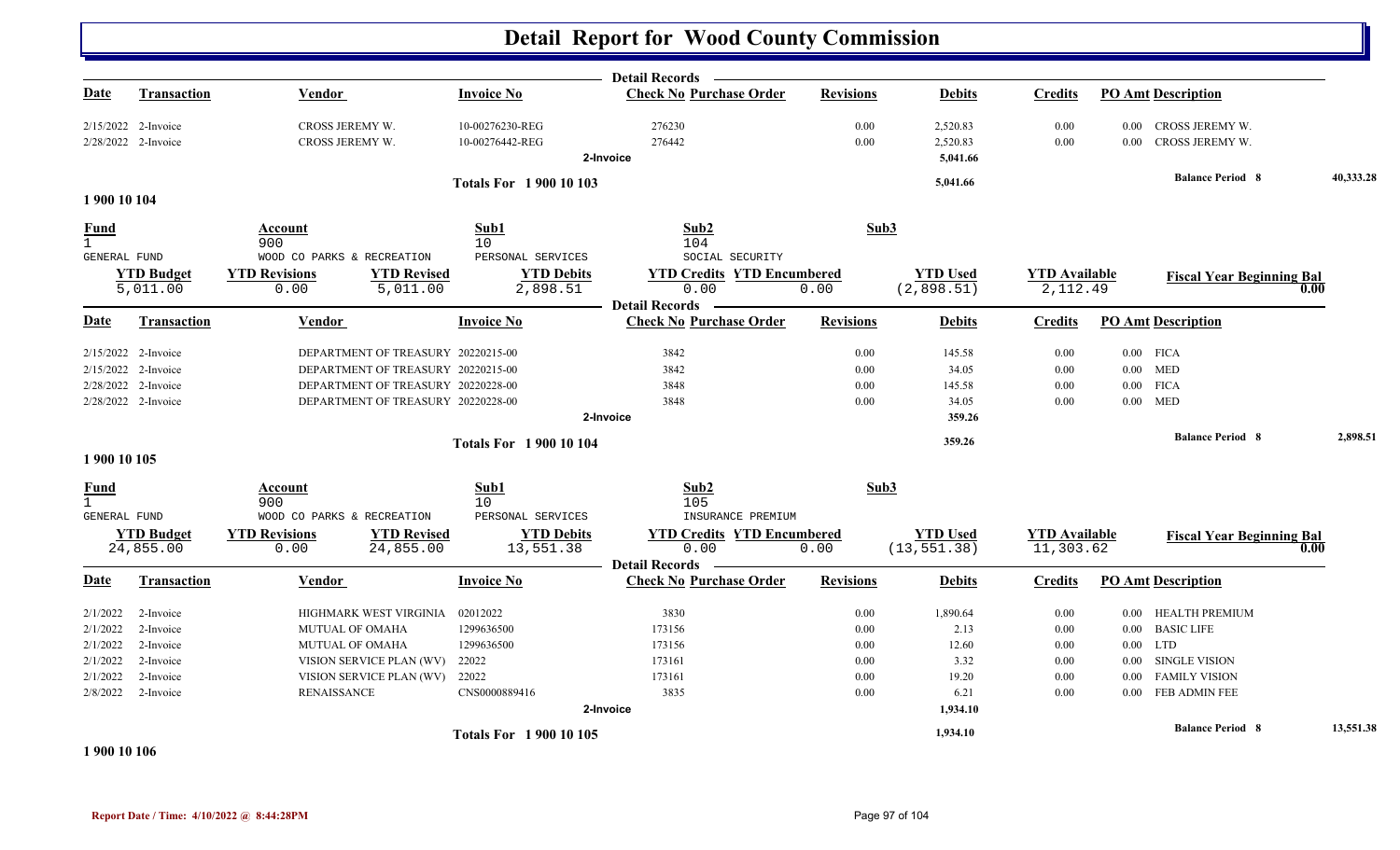| Fund<br>$\mathbf{1}$<br>GENERAL FUND                       |                                                                                      | Account<br>900<br>WOOD CO PARKS & RECREATION                                                                                 |                                                                            | Sub1<br>10<br>PERSONAL SERVICES                                         | Sub2<br>106<br>RETIREMENT                                            | Sub3                                         |                                                             |                                              |                                      |                                                                                                                 |           |
|------------------------------------------------------------|--------------------------------------------------------------------------------------|------------------------------------------------------------------------------------------------------------------------------|----------------------------------------------------------------------------|-------------------------------------------------------------------------|----------------------------------------------------------------------|----------------------------------------------|-------------------------------------------------------------|----------------------------------------------|--------------------------------------|-----------------------------------------------------------------------------------------------------------------|-----------|
|                                                            | <b>YTD Budget</b><br>6,550.00                                                        | <b>YTD Revisions</b><br>0.00                                                                                                 | <b>YTD Revised</b><br>6,550.00                                             | <b>YTD Debits</b><br>4,033.44                                           | <b>YTD Credits YTD Encumbered</b><br>0.00<br><b>Detail Records</b>   | 0.00                                         | <b>YTD Used</b><br>(4,033.44)                               | <b>YTD Available</b><br>2,516.56             |                                      | <b>Fiscal Year Beginning Bal</b><br>0.00                                                                        |           |
| <b>Date</b>                                                | Transaction                                                                          | <b>Vendor</b>                                                                                                                |                                                                            | <b>Invoice No</b>                                                       | <b>Check No Purchase Order</b>                                       | <b>Revisions</b>                             | <b>Debits</b>                                               | <b>Credits</b>                               |                                      | <b>PO Amt Description</b>                                                                                       |           |
|                                                            | 2/15/2022 2-Invoice<br>2/28/2022 2-Invoice                                           |                                                                                                                              | WV PUBLIC EMP RETIREMEN 20220215-00<br>WV PUBLIC EMP RETIREMEN 20220228-00 |                                                                         | 3859<br>3859<br>2-Invoice                                            | 0.00<br>0.00                                 | 252.09<br>252.09<br>504.18                                  | 0.00<br>0.00                                 | $0.00\,$<br>0.00                     | <b>RETIREMENT</b><br><b>RETIREMENT</b>                                                                          |           |
|                                                            |                                                                                      |                                                                                                                              |                                                                            | <b>Totals For 1 900 10 106</b>                                          |                                                                      |                                              | 504.18                                                      |                                              |                                      | <b>Balance Period 8</b>                                                                                         | 4,033.44  |
| 1 900 70 567                                               |                                                                                      |                                                                                                                              |                                                                            |                                                                         |                                                                      |                                              |                                                             |                                              |                                      |                                                                                                                 |           |
| <b>Fund</b><br>$\mathbf{1}$<br><b>GENERAL FUND</b>         |                                                                                      | Sub1<br>Account<br>900<br>70<br>WOOD CO PARKS & RECREATION<br>CONTRIBUTIONS                                                  |                                                                            | Sub2<br>567<br>OTHER GOVT UNITS                                         | Sub3                                                                 |                                              |                                                             |                                              |                                      |                                                                                                                 |           |
|                                                            | <b>YTD Budget</b><br>63,226.00                                                       | <b>YTD Revisions</b><br>0.00                                                                                                 | <b>YTD Revised</b><br>63,226.00                                            | <b>YTD Debits</b><br>64, 573. 23                                        | <b>YTD Credits YTD Encumbered</b><br>0.00<br><b>Detail Records</b>   | 0.00                                         | <b>YTD Used</b><br>(64, 573.23)                             | <b>YTD Available</b><br>(1, 347.23)          |                                      | <b>Fiscal Year Beginning Bal</b><br>0.00                                                                        |           |
| Date                                                       | Transaction                                                                          | <b>Vendor</b>                                                                                                                |                                                                            | <b>Invoice No</b>                                                       | <b>Check No Purchase Order</b>                                       | <b>Revisions</b>                             | <b>Debits</b>                                               | <b>Credits</b>                               |                                      | <b>PO Amt Description</b>                                                                                       |           |
|                                                            | $2/15/2022$ 2-Invoice                                                                |                                                                                                                              | WOOD COUNTY PARKS & RE 022022                                              |                                                                         | 173237<br>2-Invoice                                                  | 0.00                                         | 4,872.98<br>4,872.98                                        | 0.00                                         | $0.00 -$                             | HOTEL/MOTEL - DEC 2021                                                                                          |           |
|                                                            | 1 900 70 567 6601                                                                    |                                                                                                                              |                                                                            | <b>Totals For 1900 70 567</b>                                           |                                                                      |                                              | 4,872.98                                                    |                                              |                                      | <b>Balance Period 8</b>                                                                                         | 64,573.23 |
| Fund<br>$\mathbf{1}$<br>GENERAL FUND                       | <b>YTD Budget</b>                                                                    | Account<br>900<br>WOOD CO PARKS & RECREATION<br><b>YTD Revisions</b>                                                         | <b>YTD Revised</b>                                                         | Sub1<br>70<br>CONTRIBUTIONS<br><b>YTD Debits</b>                        | Sub2<br>567<br>OTHER GOVT UNITS<br><b>YTD Credits YTD Encumbered</b> | Sub3<br>6601                                 | <b>VETERAN'S PARK</b><br><b>YTD Used</b>                    | <b>YTD Available</b>                         |                                      | <b>Fiscal Year Beginning Bal</b>                                                                                |           |
|                                                            | 46,331.00                                                                            | 5,065.00                                                                                                                     | 51,396.00                                                                  | 6,675.08                                                                | 0.00<br><b>Detail Records</b>                                        | 671.62                                       | (6, 675.08)                                                 | 44,049.30                                    |                                      | 0.00                                                                                                            |           |
| Date                                                       | Transaction                                                                          | <b>Vendor</b>                                                                                                                |                                                                            | <b>Invoice No</b>                                                       | <b>Check No Purchase Order</b>                                       | <b>Revisions</b>                             | <b>Debits</b>                                               | <b>Credits</b>                               |                                      | <b>PO Amt Description</b>                                                                                       |           |
| 2/1/2022<br>2/1/2022<br>2/1/2022<br>2/24/2022<br>2/24/2022 | 2-Invoice<br>2-Invoice<br>2-Invoice<br>2-Invoice<br>2-Invoice<br>2/24/2022 2-Invoice | <b>DOMINION HOPE</b><br>UNION WILLIAMS PSD<br>UNION WILLIAMS PSD<br><b>MON POWER</b><br><b>MON POWER</b><br><b>MON POWER</b> |                                                                            | 02092022<br>02202022<br>02202022<br>03082022A<br>03082022A<br>03082022A | 173150<br>173159<br>173159<br>3856<br>3856<br>3856<br>2-Invoice      | 0.00<br>0.00<br>0.00<br>0.00<br>0.00<br>0.00 | 30.92<br>16.12<br>49.42<br>20.36<br>30.24<br>5.70<br>152.76 | 0.00<br>0.00<br>0.00<br>0.00<br>0.00<br>0.00 | $0.00\,$<br>0.00<br>0.00<br>$0.00\,$ | 0 1000 0009 1799<br>13 7065 00<br>0.00 13 7075 00<br>110 085 868 153<br>110 085 868 476<br>0.00 110 085 910 401 |           |
|                                                            |                                                                                      |                                                                                                                              |                                                                            | Totals For 1 900 70 567 6601                                            |                                                                      |                                              | 152.76                                                      |                                              |                                      | <b>Balance Period 8</b>                                                                                         | 6,675.08  |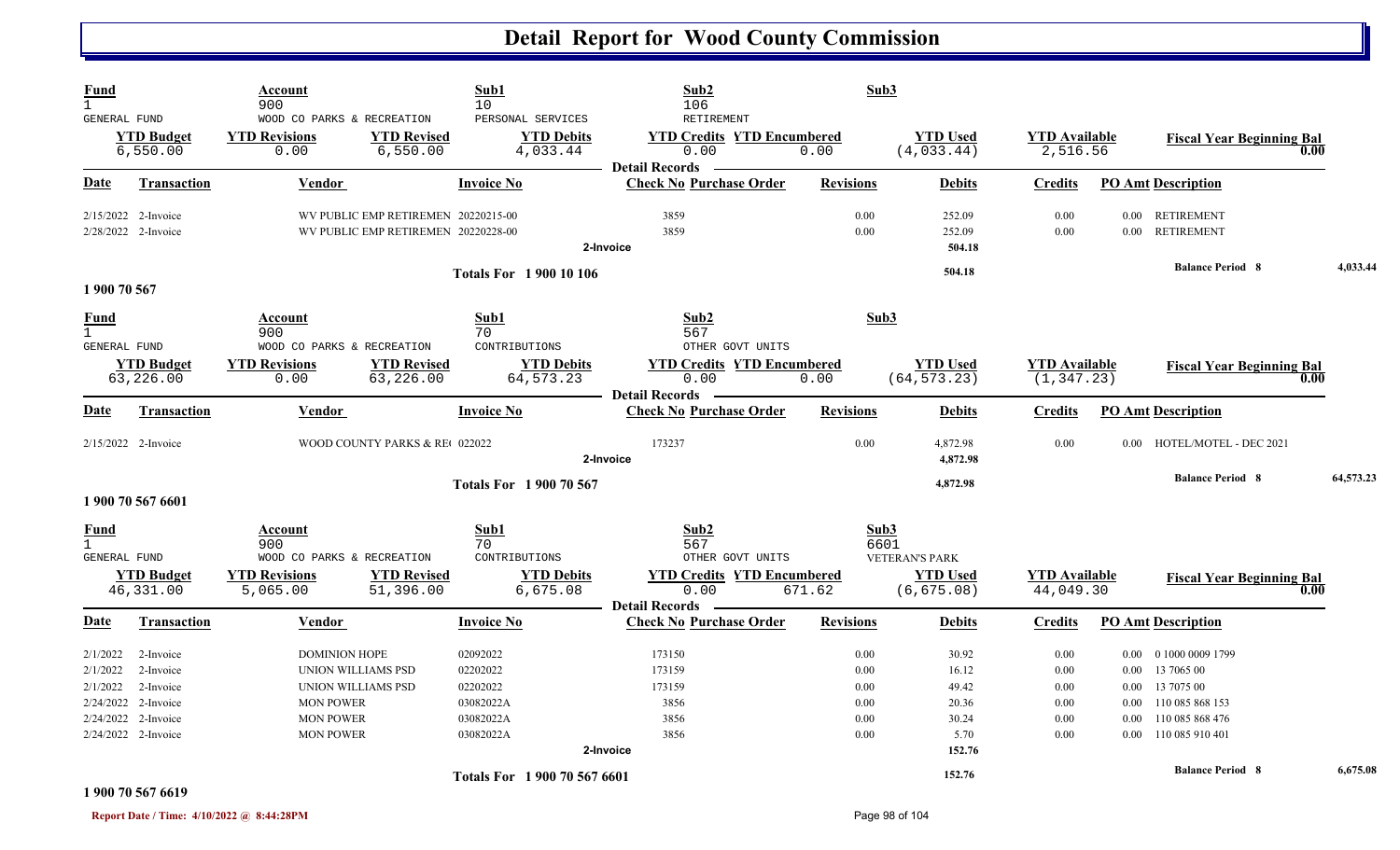| <b>Fund</b><br>$\mathbf{1}$<br>GENERAL FUND        | <b>YTD Budget</b><br>2,108.00                       | Account<br>900<br>WOOD CO PARKS & RECREATION<br><b>YTD Revisions</b><br>0.00      | Sub1<br>70<br>CONTRIBUTIONS<br><b>YTD Debits</b><br><b>YTD Revised</b><br>2,108.00<br>2,152.44    | Sub2<br>567<br>OTHER GOVT UNITS<br><b>YTD Credits YTD Encumbered</b><br>0.00                                         | Sub3<br>6619<br>0.00 | OIL & GAS MUSEUM<br><b>YTD Used</b><br>(2, 152.44)         | <b>YTD</b> Available<br>(44.44)   |                | <b>Fiscal Year Beginning Bal</b><br>0.00                           |           |
|----------------------------------------------------|-----------------------------------------------------|-----------------------------------------------------------------------------------|---------------------------------------------------------------------------------------------------|----------------------------------------------------------------------------------------------------------------------|----------------------|------------------------------------------------------------|-----------------------------------|----------------|--------------------------------------------------------------------|-----------|
| Date                                               | <b>Transaction</b>                                  | Vendor                                                                            | <b>Invoice No</b>                                                                                 | <b>Detail Records</b><br><b>Check No Purchase Order</b>                                                              | <b>Revisions</b>     | <b>Debits</b>                                              | <b>Credits</b>                    |                | <b>PO Amt Description</b>                                          |           |
|                                                    | 2/15/2022 2-Invoice                                 | OIL AND GAS MUSEUM                                                                | 022022                                                                                            | 173220<br>2-Invoice                                                                                                  | 0.00                 | 162.43<br>162.43                                           | 0.00                              |                | 0.00 HOTEL/MOTEL - DEC 2021                                        |           |
|                                                    |                                                     |                                                                                   | Totals For 1900 70 567 6619                                                                       |                                                                                                                      |                      | 162.43                                                     |                                   |                | <b>Balance Period 8</b>                                            | 2,152.44  |
| <b>Fund</b><br>$\mathbf{1}$<br><b>GENERAL FUND</b> | 1 900 70 568 2612<br><b>YTD Budget</b><br>38,638.00 | Account<br>900<br>WOOD CO PARKS & RECREATION<br><b>YTD Revisions</b><br>96,756.00 | Sub1<br>70<br>CONTRIBUTIONS<br><b>YTD Revised</b><br><b>YTD Debits</b><br>135,394.00<br>47,606.35 | Sub2<br>568<br>OTHER CONTRIBUTIONS<br><b>YTD Credits YTD Encumbered</b><br>0.00<br>4,711.65<br><b>Detail Records</b> | Sub3<br>2612         | FORT BOREMAN HIST. PARK<br><b>YTD Used</b><br>(47, 606.35) | <b>YTD Available</b><br>83,076.00 |                | <b>Fiscal Year Beginning Bal</b><br>0.00                           |           |
| <b>Date</b>                                        | Transaction                                         | Vendor                                                                            | <b>Invoice No</b>                                                                                 | <b>Check No Purchase Order</b>                                                                                       | <b>Revisions</b>     | <b>Debits</b>                                              | <b>Credits</b>                    |                | <b>PO Amt Description</b>                                          |           |
| 2/8/2022<br>2/8/2022                               | 2-Invoice<br>2-Invoice                              | <b>VERIZON WIRELESS</b><br><b>VERIZON WIRELESS</b>                                | 02172022<br>02172022                                                                              | 173187<br>173187<br>2-Invoice                                                                                        | 0.00<br>0.00         | 40.01<br>40.01<br>80.02<br>80.02                           | 0.00<br>0.00                      | $0.00 -$       | 521937447-00001<br>0.00 521937447-00001<br><b>Balance Period 8</b> | 47,606.35 |
|                                                    | 1 900 70 568 6623                                   |                                                                                   | Totals For 1 900 70 568 2612                                                                      |                                                                                                                      |                      |                                                            |                                   |                |                                                                    |           |
| <b>Fund</b><br>$\mathbf{1}$<br><b>GENERAL FUND</b> | <b>YTD Budget</b><br>703.00                         | Account<br>900<br>WOOD CO PARKS & RECREATION<br><b>YTD Revisions</b><br>0.00      | Sub1<br>70<br>CONTRIBUTIONS<br><b>YTD Revised</b><br><b>YTD Debits</b><br>717.48<br>703.00        | Sub2<br>568<br>OTHER CONTRIBUTIONS<br><b>YTD Credits YTD Encumbered</b><br>0.00<br><b>Detail Records</b>             | Sub3<br>6623<br>0.00 | PARKERSBURG 1/2 MARATHON<br><b>YTD Used</b><br>(717.48)    | <b>YTD</b> Available<br>(14.48)   |                | <b>Fiscal Year Beginning Bal</b><br>0.00                           |           |
| Date                                               | <b>Transaction</b>                                  | Vendor                                                                            | <b>Invoice No</b>                                                                                 | <b>Check No Purchase Order</b>                                                                                       | <b>Revisions</b>     | <b>Debits</b>                                              | <b>Credits</b>                    |                | <b>PO Amt Description</b>                                          |           |
|                                                    | 2/15/2022 2-Invoice                                 | PARKERSBURG NEWS & SEN' 022022                                                    |                                                                                                   | 173224<br>2-Invoice                                                                                                  | 0.00                 | 54.14<br>54.14                                             | 0.00                              | $0.00^{\circ}$ | HOTEL/MOTEL - DEC 2021                                             |           |
| .                                                  |                                                     |                                                                                   | Totals For 1 900 70 568 6623                                                                      |                                                                                                                      |                      | 54.14                                                      |                                   |                | <b>Balance Period 8</b>                                            | 717.48    |

**1 902 70 568**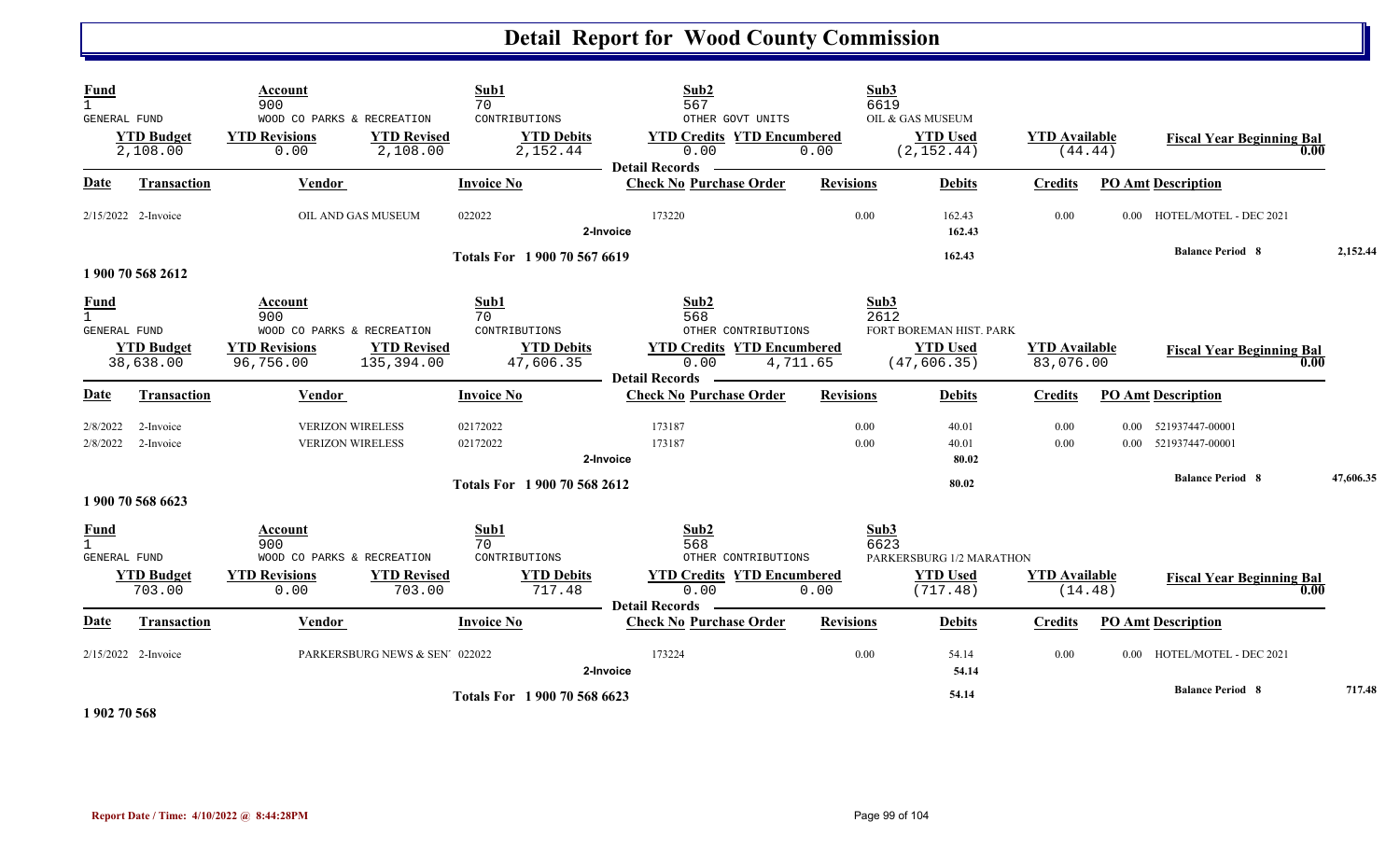| Fund<br>$\mathbf{1}$<br>GENERAL FUND |                                | Account<br>902<br>4-H CAMP   |                                   | Sub1<br>70<br>CONTRIBUTIONS    | Sub2<br>568<br>OTHER CONTRIBUTIONS                                         | Sub3             |                                 |                      |                                |                                          |           |
|--------------------------------------|--------------------------------|------------------------------|-----------------------------------|--------------------------------|----------------------------------------------------------------------------|------------------|---------------------------------|----------------------|--------------------------------|------------------------------------------|-----------|
|                                      | <b>YTD Budget</b><br>20,000.00 | <b>YTD Revisions</b><br>0.00 | <b>YTD Revised</b><br>20,000.00   | <b>YTD Debits</b><br>19,412.65 | <b>YTD Credits YTD Encumbered</b><br>0.00<br>0.00<br><b>Detail Records</b> |                  | <b>YTD Used</b><br>(19, 412.65) |                      | <b>YTD Available</b><br>587.35 | <b>Fiscal Year Beginning Bal</b><br>0.00 |           |
| Date                                 | Transaction                    | Vendor                       |                                   | <b>Invoice No</b>              | <b>Check No Purchase Order</b>                                             | <b>Revisions</b> | <b>Debits</b>                   | <b>Credits</b>       |                                | <b>PO Amt Description</b>                |           |
| 2/1/2022                             | 2-Invoice                      |                              | MINERAL WELLS PUBLIC SEI 02152022 |                                | 173155                                                                     | 0.00             | 90.38                           | 0.00                 |                                | $0.00 \quad 4-06000-00$                  |           |
| 2/8/2022                             | 2-Invoice                      | <b>MON POWER</b>             |                                   | 02242022                       | 3837                                                                       | 0.00             | 5.00                            | $0.00\,$             | $0.00\,$                       | 110 083 131 307                          |           |
| 2/8/2022                             | 2-Invoice                      | <b>MON POWER</b>             |                                   | 02242022                       | 3837                                                                       | 0.00             | 89.45                           | 0.00                 | 0.00                           | 110 145 435 522                          |           |
| 2/8/2022                             | 2-Invoice                      | <b>MON POWER</b>             |                                   | 02242022                       | 3837                                                                       | 0.00             | 30.70                           | 0.00                 | 0.00                           | 110 148 602 631                          |           |
| 2/8/2022                             | 2-Invoice                      | <b>TAYLOR'S DISPOSAL INC</b> |                                   | 220101908                      | 173185                                                                     | 0.00             | 208.94                          | 0.00                 |                                | $0.00$ 1908                              |           |
|                                      |                                |                              |                                   |                                | 2-Invoice                                                                  |                  | 424.47                          |                      |                                |                                          |           |
|                                      |                                |                              |                                   | <b>Totals For 1902 70 568</b>  |                                                                            |                  | 424.47                          |                      |                                | <b>Balance Period 8</b>                  | 19,412.65 |
| 1903 70 568                          |                                |                              |                                   |                                |                                                                            |                  |                                 |                      |                                |                                          |           |
| Fund<br>$\mathbf{1}$                 |                                | Account<br>903               |                                   | Sub1                           | Sub2                                                                       | Sub3             |                                 |                      |                                |                                          |           |
| <b>GENERAL FUND</b>                  |                                | FINE ARTS COUNCIL            |                                   | 70<br>CONTRIBUTIONS            | 568<br>OTHER CONTRIBUTIONS                                                 |                  |                                 |                      |                                |                                          |           |
|                                      | <b>YTD Budget</b>              | <b>YTD Revisions</b>         | <b>YTD Revised</b>                | <b>YTD Debits</b>              | <b>YTD Credits YTD Encumbered</b>                                          |                  | <b>YTD Used</b>                 | <b>YTD Available</b> |                                |                                          |           |
|                                      | 2,810.00                       | 0.00                         | 2,810.00                          | 2,869.91                       | 0.00                                                                       | 0.00             | (2,869.91)                      | (59.91)              |                                | <b>Fiscal Year Beginning Bal</b><br>0.00 |           |
| Date                                 | <b>Transaction</b>             | Vendor                       |                                   | <b>Invoice No</b>              | <b>Detail Records</b><br><b>Check No Purchase Order</b>                    | <b>Revisions</b> | <b>Debits</b>                   | <b>Credits</b>       |                                | <b>PO Amt Description</b>                |           |
|                                      | 2/15/2022 2-Invoice            | <b>ARTSBRIDGE</b>            |                                   | 022022                         | 173199                                                                     | 0.00             | 216.58                          | 0.00                 | $0.00 -$                       | HOTEL/MOTEL - DEC 2021                   |           |
|                                      |                                |                              |                                   |                                | 2-Invoice                                                                  |                  | 216.58                          |                      |                                |                                          |           |
|                                      |                                |                              |                                   | <b>Totals For 1903 70 568</b>  |                                                                            |                  | 216.58                          |                      |                                | <b>Balance Period 8</b>                  | 2,869.91  |
|                                      | 1 903 70 568 2613              |                              |                                   |                                |                                                                            |                  |                                 |                      |                                |                                          |           |
| <b>Fund</b>                          |                                | Account                      |                                   | Sub1                           | Sub <sub>2</sub>                                                           |                  | Sub3                            |                      |                                |                                          |           |
| $\mathbf{1}$                         |                                | 903                          |                                   | 70                             | 568                                                                        |                  | 2613                            |                      |                                |                                          |           |
| <b>GENERAL FUND</b>                  |                                | FINE ARTS COUNCIL            |                                   | CONTRIBUTIONS                  | OTHER CONTRIBUTIONS                                                        |                  | PARKERSBURG ART CENTER          |                      |                                |                                          |           |
|                                      | <b>YTD Budget</b><br>2,108.00  | <b>YTD Revisions</b><br>0.00 | <b>YTD Revised</b><br>2,108.00    | <b>YTD Debits</b><br>2,152.44  | <b>YTD Credits YTD Encumbered</b><br>0.00                                  | 0.00             | <b>YTD Used</b><br>(2, 152.44)  | <b>YTD</b> Available | (44.44)                        | <b>Fiscal Year Beginning Bal</b><br>0.00 |           |
|                                      |                                |                              |                                   |                                | <b>Detail Records</b>                                                      |                  |                                 |                      |                                |                                          |           |
| Date                                 | Transaction                    | Vendor                       |                                   | <b>Invoice No</b>              | <b>Check No Purchase Order</b>                                             | <b>Revisions</b> | <b>Debits</b>                   | <b>Credits</b>       |                                | <b>PO Amt Description</b>                |           |
|                                      | 2/15/2022 2-Invoice            |                              | PARKERSBURG ART CENTER 022022     |                                | 173221<br>2-Invoice                                                        | 0.00             | 162.43<br>162.43                | 0.00                 | $0.00 -$                       | HOTEL/MOTEL - DEC 2021                   |           |
|                                      |                                |                              |                                   | Totals For 1903 70 568 2613    |                                                                            |                  | 162.43                          |                      |                                | <b>Balance Period 8</b>                  | 2,152.44  |

**1 903 70 568 2614**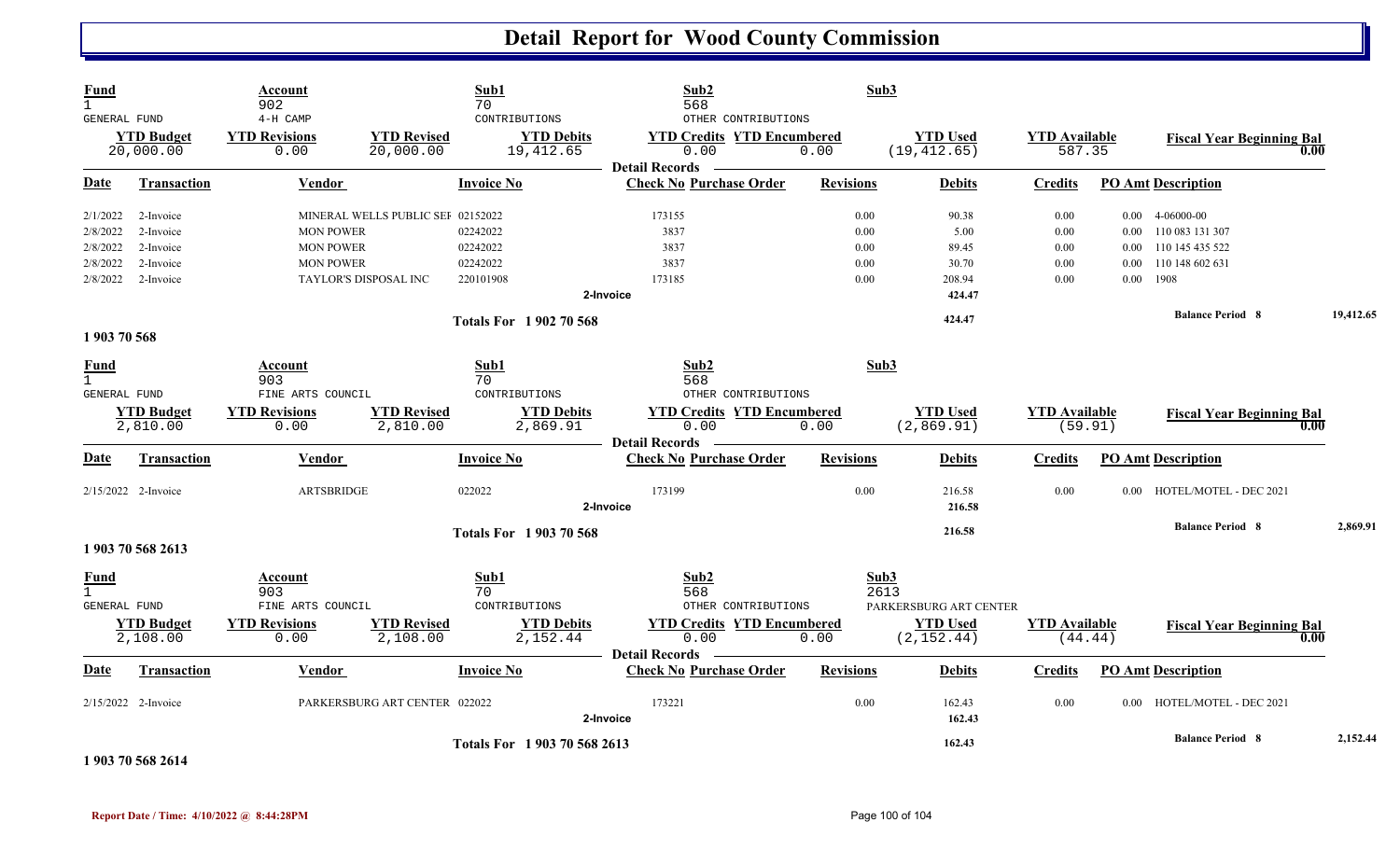| Fund                        | <b>GENERAL FUND</b><br><b>YTD Budget</b><br>1,404.00 | Account<br>903<br>FINE ARTS COUNCIL<br><b>YTD Revisions</b><br>0.00 | Sub1<br>70<br><b>YTD Revised</b><br>1,404.00 | CONTRIBUTIONS<br><b>YTD Debits</b><br>1,434.97 | Sub2<br>568<br>OTHER CONTRIBUTIONS<br><b>YTD Credits YTD Encumbered</b><br>0.00                                      | 0.00             | Sub3<br>2614<br><b>ACTORS GUILD</b><br><b>YTD Used</b><br>(1, 434.97)  | <b>YTD Available</b><br>(30.97) |          | <b>Fiscal Year Beginning Bal</b> | 0.00     |
|-----------------------------|------------------------------------------------------|---------------------------------------------------------------------|----------------------------------------------|------------------------------------------------|----------------------------------------------------------------------------------------------------------------------|------------------|------------------------------------------------------------------------|---------------------------------|----------|----------------------------------|----------|
| Date                        | <b>Transaction</b>                                   | Vendor                                                              | <b>Invoice No</b>                            |                                                | <b>Detail Records</b><br><b>Check No Purchase Order</b>                                                              | <b>Revisions</b> | <b>Debits</b>                                                          | <b>Credits</b>                  |          | <b>PO Amt Description</b>        |          |
|                             | 2/15/2022 2-Invoice                                  |                                                                     | THE ACTORS GUILD OF PARK 022022              | 2-Invoice                                      | 173197                                                                                                               | 0.00             | 108.29<br>108.29                                                       | 0.00                            |          | 0.00 HOTEL/MOTEL - DEC 2021      |          |
|                             | 1 903 70 568 6624                                    |                                                                     |                                              | Totals For 1 903 70 568 2614                   |                                                                                                                      |                  | 108.29                                                                 |                                 |          | <b>Balance Period 8</b>          | 1,434.97 |
| <b>Fund</b><br>$\mathbf{1}$ | GENERAL FUND<br><b>YTD Budget</b><br>4,075.00        | Account<br>903<br>FINE ARTS COUNCIL<br><b>YTD Revisions</b><br>0.00 | Sub1<br>70<br><b>YTD Revised</b><br>4,075.00 | CONTRIBUTIONS<br><b>YTD Debits</b><br>4,161.41 | Sub <sub>2</sub><br>568<br>OTHER CONTRIBUTIONS<br><b>YTD Credits YTD Encumbered</b><br>0.00<br><b>Detail Records</b> | 0.00             | Sub3<br>6624<br><b>SMOOT THEATER</b><br><b>YTD Used</b><br>(4, 161.41) | <b>YTD Available</b><br>(86.41) |          | <b>Fiscal Year Beginning Bal</b> | 0.00     |
| Date                        | Transaction                                          | Vendor                                                              | <b>Invoice No</b>                            |                                                | <b>Check No Purchase Order</b>                                                                                       | <b>Revisions</b> | <b>Debits</b>                                                          | <b>Credits</b>                  |          | <b>PO Amt Description</b>        |          |
|                             | $2/15/2022$ 2-Invoice                                | <b>SMOOT THEATER</b>                                                | 022022                                       | 2-Invoice                                      | 173228                                                                                                               | 0.00             | 314.04<br>314.04                                                       | 0.00                            |          | 0.00 HOTEL/MOTEL - DEC 2021      |          |
|                             | 1 904 70 568 2615                                    |                                                                     |                                              | Totals For 1903 70 568 6624                    |                                                                                                                      |                  | 314.04                                                                 |                                 |          | <b>Balance Period 8</b>          | 4,161.41 |
| Fund<br>$\overline{1}$      | GENERAL FUND                                         | Account<br>904<br>MUSEUM COMMISSION                                 | Sub1<br>70                                   | CONTRIBUTIONS                                  | Sub <sub>2</sub><br>568<br>OTHER CONTRIBUTIONS                                                                       |                  | Sub3<br>2615<br>VETERAN'S MUSEUM                                       |                                 |          |                                  |          |
|                             | <b>YTD Budget</b><br>1,546.00                        | <b>YTD Revisions</b><br>0.00                                        | <b>YTD Revised</b><br>1,546.00               | <b>YTD Debits</b><br>1,578.45                  | <b>YTD Credits YTD Encumbered</b><br>0.00<br><b>Detail Records</b>                                                   | 0.00             | <b>YTD Used</b><br>(1, 578.45)                                         | <b>YTD</b> Available<br>(32.45) |          | <b>Fiscal Year Beginning Bal</b> | 0.00     |
| Date                        | <b>Transaction</b>                                   | <b>Vendor</b>                                                       | <b>Invoice No</b>                            |                                                | <b>Check No Purchase Order</b>                                                                                       | <b>Revisions</b> | <b>Debits</b>                                                          | <b>Credits</b>                  |          | <b>PO Amt Description</b>        |          |
|                             | 2/15/2022 2-Invoice                                  |                                                                     | VETERANS MUSEUM OF MID 022022                | 2-Invoice                                      | 173234                                                                                                               | 0.00             | 119.12<br>119.12                                                       | 0.00                            | $0.00 -$ | HOTEL/MOTEL - DEC 2021           |          |
|                             | 1 905 70 567                                         |                                                                     |                                              | Totals For 1904 70 568 2615                    |                                                                                                                      |                  | 119.12                                                                 |                                 |          | <b>Balance Period 8</b>          | 1,578.45 |
| <b>Fund</b>                 | GENERAL FUND                                         | Account<br>905<br>PARKERSBURG HOMECOMING                            | Sub1<br>70                                   | CONTRIBUTIONS                                  | Sub <sub>2</sub><br>567<br>OTHER GOVT UNITS                                                                          |                  | Sub3                                                                   |                                 |          |                                  |          |
|                             | <b>YTD Budget</b><br>3,513.00                        | <b>YTD Revisions</b><br>0.00                                        | <b>YTD Revised</b><br>3,513.00               | <b>YTD Debits</b><br>3,587.41                  | <b>YTD Credits YTD Encumbered</b><br>0.00                                                                            | 0.00             | <b>YTD Used</b><br>(3, 587.41)                                         | <b>YTD Available</b><br>(74.41) |          | <b>Fiscal Year Beginning Bal</b> | 0.00     |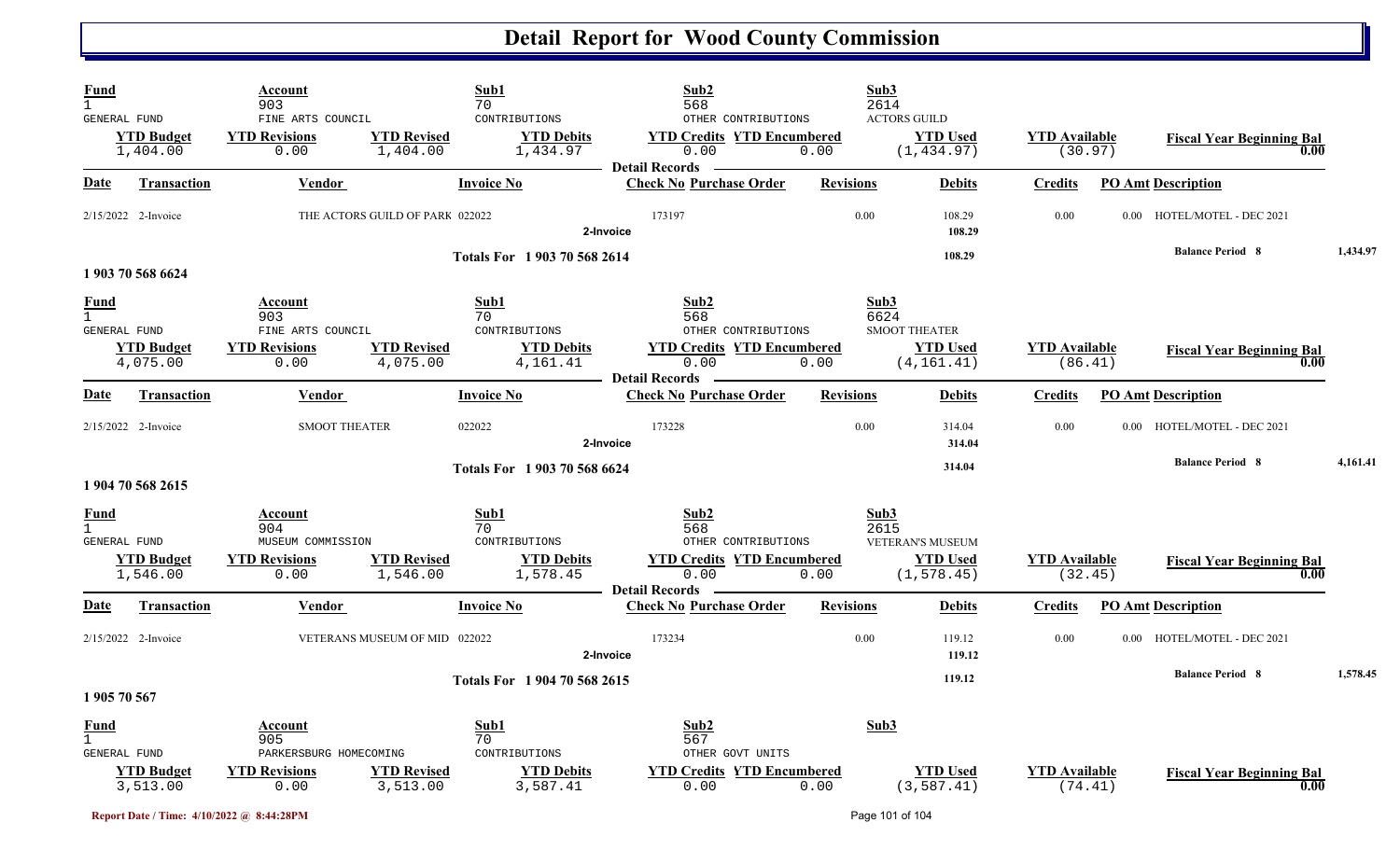|                                             |                               |                                                |                                 |                               | <b>Detail Records</b>                                              |                  |                                                 |                                 |         |                                  |          |
|---------------------------------------------|-------------------------------|------------------------------------------------|---------------------------------|-------------------------------|--------------------------------------------------------------------|------------------|-------------------------------------------------|---------------------------------|---------|----------------------------------|----------|
| Date                                        | <b>Transaction</b>            | Vendor                                         |                                 | <b>Invoice No</b>             | <b>Check No Purchase Order</b>                                     | <b>Revisions</b> | <b>Debits</b>                                   | <b>Credits</b>                  |         | <b>PO Amt Description</b>        |          |
|                                             | 2/15/2022 2-Invoice           |                                                | PARKERSBURG HOMECOMIN 022022    |                               | 173222<br>2-Invoice                                                | 0.00             | 270.72<br>270.72                                | 0.00                            |         | 0.00 HOTEL/MOTEL - DEC 2021      |          |
|                                             |                               |                                                |                                 | <b>Totals For 1905 70 567</b> |                                                                    |                  | 270.72                                          |                                 |         | <b>Balance Period 8</b>          | 3,587.41 |
|                                             | 1 905 70 568 547              |                                                |                                 |                               |                                                                    |                  |                                                 |                                 |         |                                  |          |
| Fund                                        |                               | Account                                        |                                 | Sub1                          | Sub2                                                               | Sub3             |                                                 |                                 |         |                                  |          |
| $\mathbf{1}$<br>GENERAL FUND                |                               | 905<br>PARKERSBURG HOMECOMING                  |                                 | 70<br>CONTRIBUTIONS           | 568<br>OTHER CONTRIBUTIONS                                         | 547              | <b>INTERSTATE FAIR &amp; EXPOSI</b>             |                                 |         |                                  |          |
|                                             | <b>YTD Budget</b><br>5,282.00 | <b>YTD Revisions</b><br>0.00                   | <b>YTD Revised</b><br>5,282.00  | <b>YTD Debits</b><br>5,381.12 | <b>YTD Credits YTD Encumbered</b><br>0.00<br><b>Detail Records</b> | 0.00             | <b>YTD Used</b><br>(5, 381.12)                  | <b>YTD Available</b>            | (99.12) | <b>Fiscal Year Beginning Bal</b> | 0.00     |
| Date                                        | Transaction                   | Vendor                                         |                                 | <b>Invoice No</b>             | <b>Check No Purchase Order</b>                                     | <b>Revisions</b> | <b>Debits</b>                                   | <b>Credits</b>                  |         | <b>PO Amt Description</b>        |          |
|                                             | 2/15/2022 2-Invoice           |                                                | WV INTERSTATE FAIR & EXP 022022 |                               | 173238<br>2-Invoice                                                | 0.00             | 406.08<br>406.08                                | 0.00                            |         | 0.00 HOTEL/MOTEL - DEC 2021      |          |
|                                             | 1 905 70 568 6618             |                                                |                                 | Totals For 1 905 70 568 547   |                                                                    |                  | 406.08                                          |                                 |         | <b>Balance Period 8</b>          | 5,381.12 |
| Fund                                        |                               | Account                                        |                                 | Sub1                          | Sub2                                                               | Sub3             |                                                 |                                 |         |                                  |          |
| $\overline{1}$                              |                               | 905                                            |                                 | 70<br>CONTRIBUTIONS           | 568                                                                |                  | 6618                                            |                                 |         |                                  |          |
| GENERAL FUND                                | <b>YTD Budget</b>             | PARKERSBURG HOMECOMING<br><b>YTD Revisions</b> | <b>YTD Revised</b>              | <b>YTD Debits</b>             | OTHER CONTRIBUTIONS<br><b>YTD Credits YTD Encumbered</b>           |                  | <b>BELLEVILLE HOMECOMING</b><br><b>YTD Used</b> | <b>YTD</b> Available            |         | <b>Fiscal Year Beginning Bal</b> |          |
|                                             | 1,054.00                      | 0.00                                           | 1,054.00                        | 1,076.22                      | 0.00                                                               | 0.00             | (1,076.22)                                      |                                 | (22.22) |                                  | 0.00     |
| <u>Date</u>                                 | <b>Transaction</b>            | Vendor                                         |                                 | <b>Invoice No</b>             | <b>Detail Records</b><br><b>Check No Purchase Order</b>            | <b>Revisions</b> | <b>Debits</b>                                   | <b>Credits</b>                  |         | <b>PO Amt Description</b>        |          |
|                                             | 2/15/2022 2-Invoice           |                                                | BELLEVILLE HOMECOMING 022022    |                               | 173200<br>2-Invoice                                                | 0.00             | 81.22<br>81.22                                  | 0.00                            |         | 0.00 HOTEL/MOTEL - DEC 2021      |          |
|                                             |                               |                                                |                                 | Totals For 1 905 70 568 6618  |                                                                    |                  | 81.22                                           |                                 |         | <b>Balance Period 8</b>          | 1,076.22 |
|                                             | 1 909 70 568 2610             |                                                |                                 |                               |                                                                    |                  |                                                 |                                 |         |                                  |          |
| <b>Fund</b><br>$\mathbf{1}$<br>GENERAL FUND |                               | Account<br>909<br>HISTORICAL COMMISSION        |                                 | Sub1<br>70<br>CONTRIBUTIONS   | Sub2<br>568<br>OTHER CONTRIBUTIONS                                 | Sub3             | 2610<br>BLENN. HISTORICAL FOUNDATIO             |                                 |         |                                  |          |
|                                             | <b>YTD Budget</b><br>702.00   | <b>YTD Revisions</b><br>0.00                   | <b>YTD Revised</b><br>702.00    | <b>YTD Debits</b><br>717.48   | <b>YTD Credits YTD Encumbered</b><br>0.00<br><b>Detail Records</b> | 0.00             | <b>YTD Used</b><br>(717.48)                     | <b>YTD Available</b><br>(15.48) |         | <b>Fiscal Year Beginning Bal</b> | 0.00     |
| Date                                        | <b>Transaction</b>            | Vendor                                         |                                 | <b>Invoice No</b>             | <b>Check No Purchase Order</b>                                     | <b>Revisions</b> | <b>Debits</b>                                   | <b>Credits</b>                  |         | <b>PO Amt Description</b>        |          |
|                                             | $2/15/2022$ 2-Invoice         |                                                | BLENNERHASSETT HISTORIC 022022  |                               | 173201<br>2-Invoice                                                | 0.00             | 54.14<br>54.14                                  | 0.00                            |         | 0.00 HOTEL/MOTEL - DEC 2021      |          |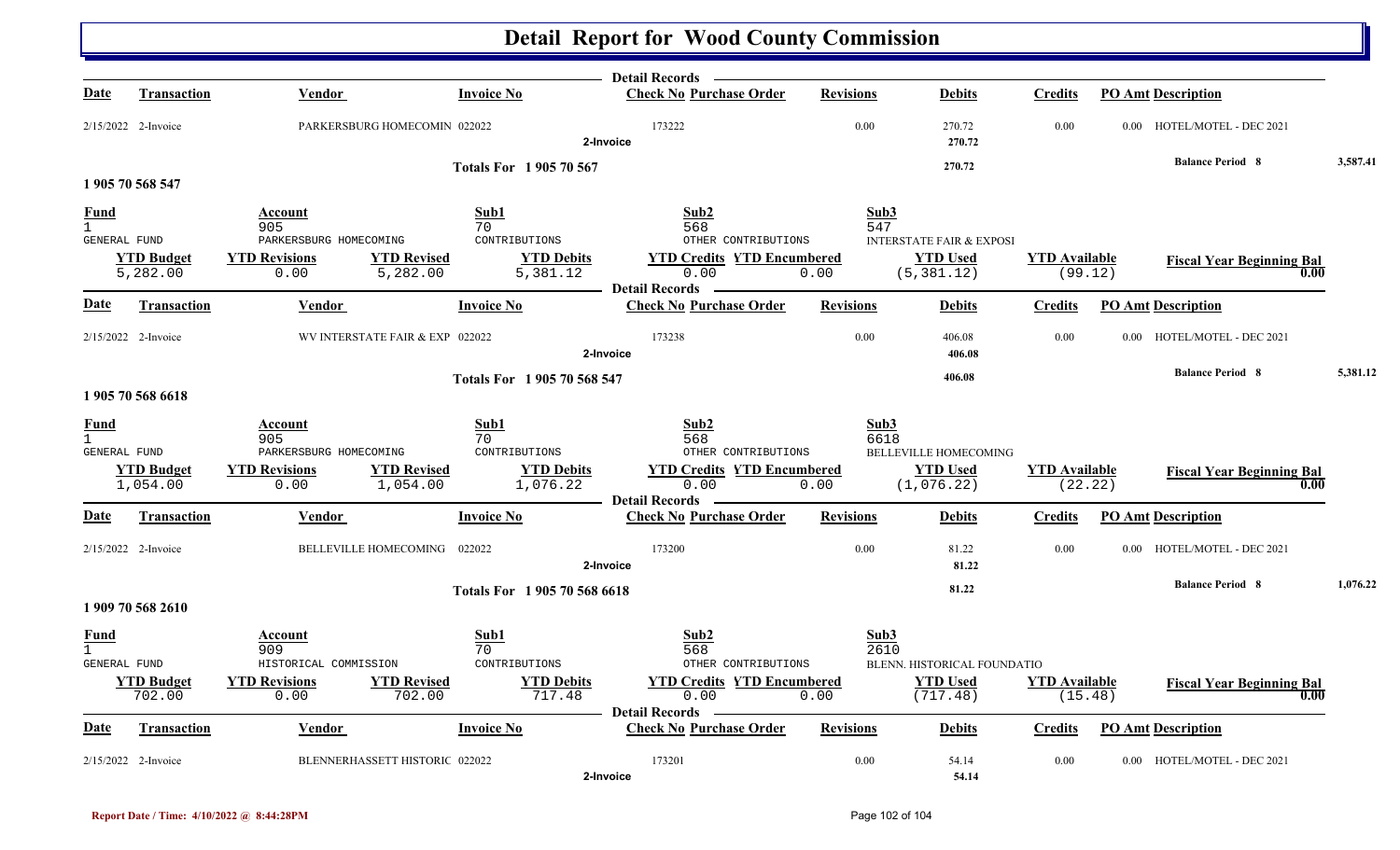|                                             |                                 |                                                                            |                                                                 |                                          | <b>Detail Report for Wood County Commission</b>                                                          |                          |                                                             |                                     |          |                                                   |            |
|---------------------------------------------|---------------------------------|----------------------------------------------------------------------------|-----------------------------------------------------------------|------------------------------------------|----------------------------------------------------------------------------------------------------------|--------------------------|-------------------------------------------------------------|-------------------------------------|----------|---------------------------------------------------|------------|
|                                             | 1 909 70 568 2611               |                                                                            |                                                                 | Totals For 1 909 70 568 2610             |                                                                                                          |                          | 54.14                                                       |                                     |          | <b>Balance Period 8</b>                           | 717.48     |
| <b>Fund</b><br>$\mathbf{1}$<br>GENERAL FUND | <b>YTD Budget</b>               | Account<br>909<br>HISTORICAL COMMISSION<br><b>YTD Revisions</b>            | Sub1<br>70<br>CONTRIBUTIONS<br><b>YTD Revised</b>               | <b>YTD Debits</b>                        | Sub2<br>568<br>OTHER CONTRIBUTIONS<br><b>YTD Credits YTD Encumbered</b>                                  | Sub3<br>2611             | JULIA-ANN SQUARE HIST. ASSOC<br><b>YTD Used</b>             | <b>YTD</b> Available                |          | <b>Fiscal Year Beginning Bal</b>                  |            |
| <b>Date</b>                                 | 1,405.00<br>Transaction         | 0.00<br>Vendor                                                             | 1,405.00<br><b>Invoice No</b>                                   | 1,434.97                                 | 0.00<br><b>Detail Records</b><br><b>Check No Purchase Order</b>                                          | 0.00<br><b>Revisions</b> | (1, 434.97)<br><b>Debits</b>                                | (29.97)<br>Credits                  |          | <b>PO Amt Description</b>                         | 0.00       |
|                                             | 2/15/2022 2-Invoice             |                                                                            | JULIA-ANN SQUARE HISTORI 022022                                 | 2-Invoice                                | 173214                                                                                                   | 0.00                     | 108.29<br>108.29                                            | 0.00                                | $0.00 -$ | HOTEL/MOTEL - DEC 2021                            |            |
|                                             | 1 909 70 568 2616               |                                                                            |                                                                 | Totals For 1 909 70 568 2611             |                                                                                                          |                          | 108.29                                                      |                                     |          | <b>Balance Period 8</b>                           | 1,434.97   |
| <u>Fund</u><br>1<br>GENERAL FUND            | <b>YTD Budget</b><br>703.00     | Account<br>909<br>HISTORICAL COMMISSION<br><b>YTD Revisions</b><br>0.00    | Sub1<br>70<br>CONTRIBUTIONS<br><b>YTD Revised</b><br>703.00     | <b>YTD Debits</b><br>717.48              | Sub2<br>568<br>OTHER CONTRIBUTIONS<br><b>YTD Credits YTD Encumbered</b><br>0.00<br><b>Detail Records</b> | Sub3<br>2616<br>0.00     | W.C. HISTORICAL & PRESERVATI<br><b>YTD Used</b><br>(717.48) | <b>YTD Available</b><br>(14.48)     |          | <b>Fiscal Year Beginning Bal</b>                  | 0.00       |
| Date                                        | <b>Transaction</b>              | <b>Vendor</b>                                                              | <b>Invoice No</b>                                               |                                          | <b>Check No Purchase Order</b>                                                                           | <b>Revisions</b>         | <b>Debits</b>                                               | <b>Credits</b>                      |          | <b>PO Amt Description</b>                         |            |
|                                             | 2/15/2022 2-Invoice             |                                                                            | WOOD COUNTY HISTORICAL 022022                                   | 2-Invoice<br>Totals For 1909 70 568 2616 | 173236                                                                                                   | 0.00                     | 54.14<br>54.14<br>54.14                                     | 0.00                                | $0.00\,$ | HOTEL/MOTEL - DEC 2021<br><b>Balance Period 8</b> | 717.48     |
| 1912 70 568<br>Fund<br>GENERAL FUND         | <b>YTD Budget</b><br>175,628.00 | Account<br>912<br>VISITOR'S AND CONVENTION<br><b>YTD Revisions</b><br>0.00 | Sub1<br>70<br>CONTRIBUTIONS<br><b>YTD Revised</b><br>175,628.00 | <b>YTD Debits</b><br>179,370.14          | Sub2<br>568<br>OTHER CONTRIBUTIONS<br><b>YTD Credits YTD Encumbered</b><br>0.00<br><b>Detail Records</b> | Sub3<br>0.00             | <b>YTD Used</b><br>(179, 370.14)                            | <b>YTD Available</b><br>(3, 742.14) |          | <b>Fiscal Year Beginning Bal</b>                  | 0.00       |
| Date                                        | <b>Transaction</b>              | <b>Vendor</b>                                                              | <b>Invoice No</b>                                               |                                          | <b>Check No Purchase Order</b>                                                                           | <b>Revisions</b>         | <b>Debits</b>                                               | <b>Credits</b>                      |          | <b>PO Amt Description</b>                         |            |
|                                             | 2/15/2022 2-Invoice             |                                                                            | PARKERSBURG/WOOD COUN 022022                                    | 2-Invoice                                | 173223                                                                                                   | 0.00                     | 13,536.06<br>13,536.06                                      | 0.00                                | $0.00\,$ | HOTEL/MOTEL - DEC 2021                            |            |
|                                             | المستناد والمادا مساويات        |                                                                            |                                                                 | <b>Totals For 191270568</b>              |                                                                                                          |                          | 13,536.06                                                   |                                     |          | <b>Balance Period 8</b>                           | 179,370.14 |

**1 916 70 568 6604E**